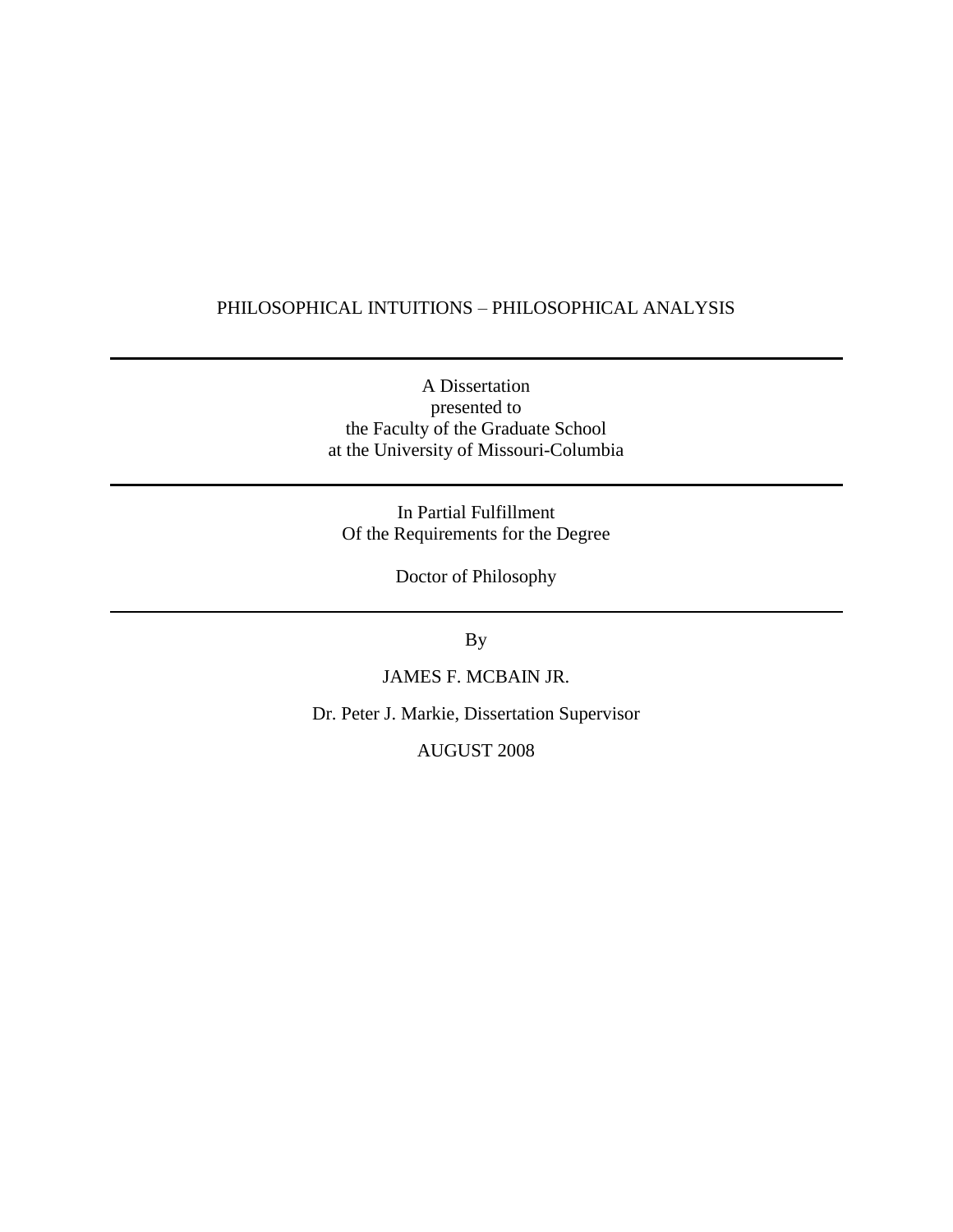© Copyright by James F. McBain Jr.

All Rights Reserved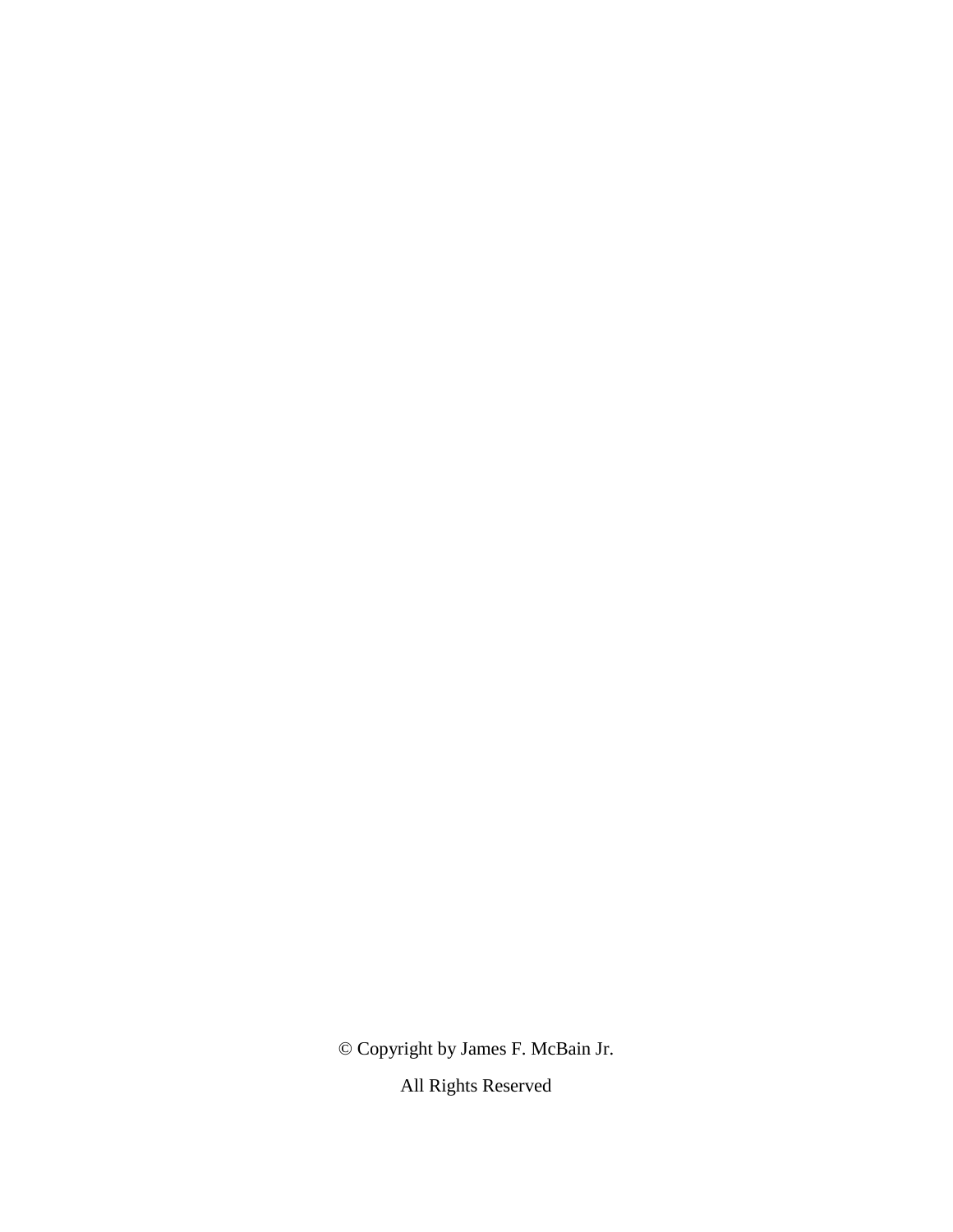The undersigned, appointed by the Dean of the Graduate School, have examined the dissertation entitled

## PHILOSOPHICAL INTUITIONS—PHILOSOPHICAL ANALYSIS

presented by James F. McBain Jr., A candidate for the degree of Doctor of Philosophy, And hereby certify that, in their opinion, it is worthy of acceptance.

> \_\_\_\_\_\_\_\_\_\_\_\_\_\_\_\_\_\_\_\_\_\_\_\_\_\_\_\_\_\_\_\_\_\_\_\_ Professor Peter J. Markie

> \_\_\_\_\_\_\_\_\_\_\_\_\_\_\_\_\_\_\_\_\_\_\_\_\_\_\_\_\_\_\_\_\_\_\_\_ Professor Paul Weirich

> \_\_\_\_\_\_\_\_\_\_\_\_\_\_\_\_\_\_\_\_\_\_\_\_\_\_\_\_\_\_\_\_\_\_\_\_ Professor Donald Sievert

\_\_\_\_\_\_\_\_\_\_\_\_\_\_\_\_\_\_\_\_\_\_\_\_\_\_\_\_\_\_\_\_\_\_\_\_\_ Professor Matthew McGrath

\_\_\_\_\_\_\_\_\_\_\_\_\_\_\_\_\_\_\_\_\_\_\_\_\_\_\_\_\_\_\_\_\_\_\_\_\_ Professor Todd R. Schachtman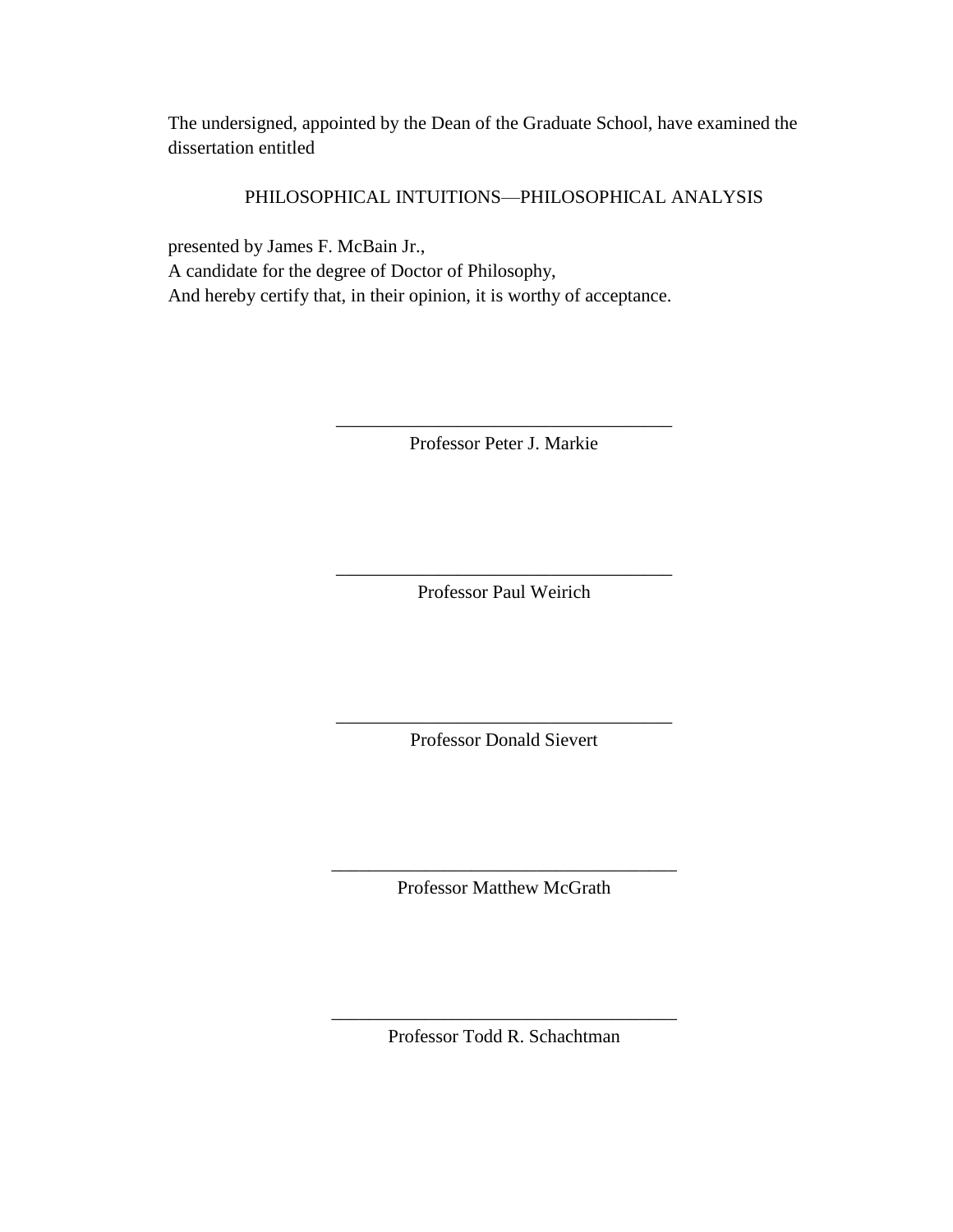This work is dedicated to Elizabeth I. McBain and in loving memory of James F. McBain Sr.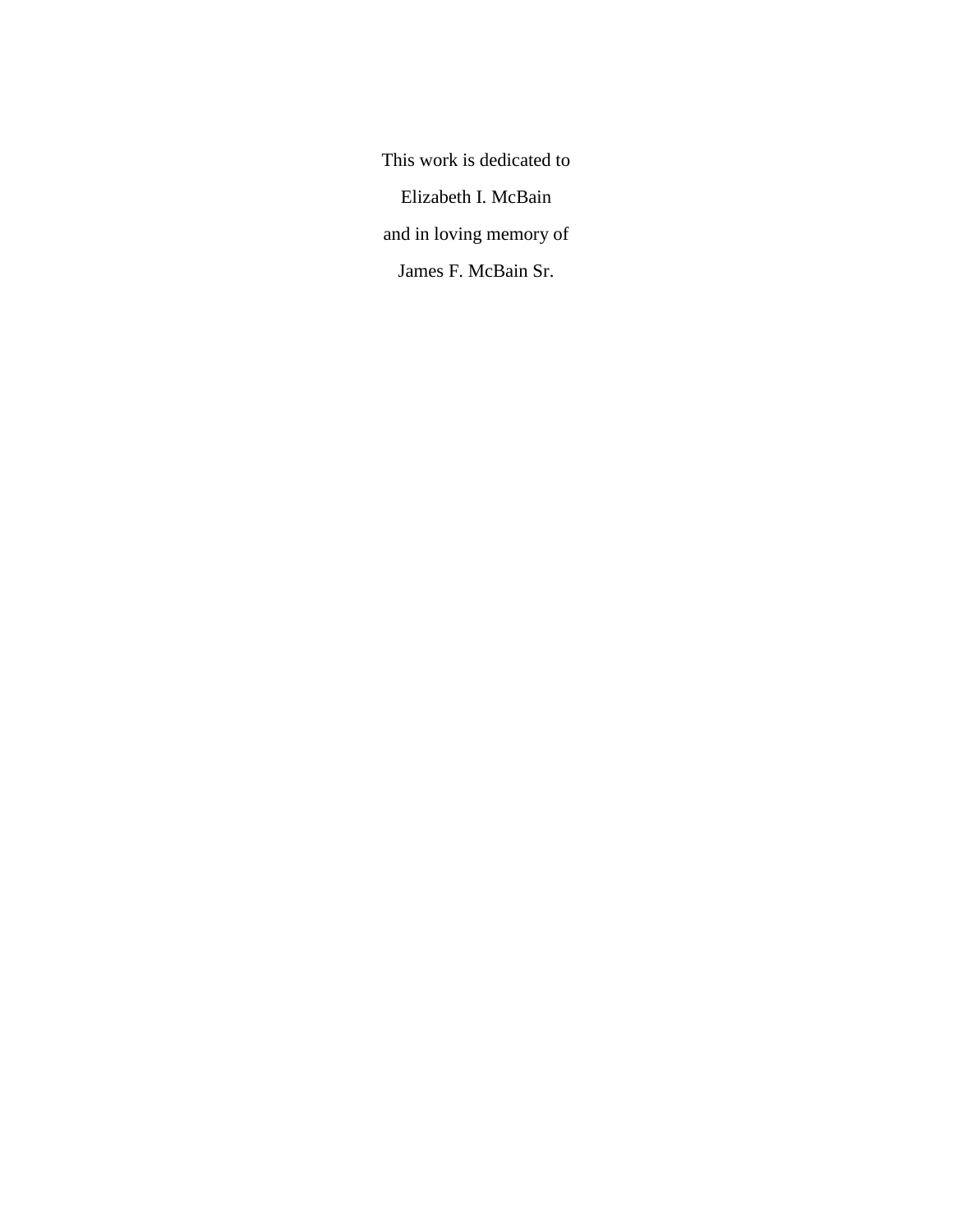## ACKNOWLEDGEMENTS

This dissertation has been a long time coming. I have received enormous encouragement and support from so many for so long. First, I would like to thank Dr. Peter J. Markie for his never ending support and belief in me. Dr. Markie not only has helped me through this project, but has shown me what it means to be a philosopher and a teacher. I can never adequately express my gratitude. None of this would have ever been possible if it were not for him. I would also like to thank the members of my committee – Dr. Paul Weirich, Dr. Donald Sievert, Dr. Matthew McGrath, and Dr. Todd Schactman. The feedback they gave me helped this work become what it has. Any improvements in this work are attributed to my committee, any errors are solely mine. This dissertation has also helped from the numerous conversations I have had over the years with Jared Bates, Jason Berntsen, Jesse Estevez, Darin Finke, Bruce Glymour, Amy Lara, Jordan Lindberg, Jon Mahoney, Alan Nichols, Doug Patterson, Jamie Phillips, Mark Price, Don Viney, Yeongseo Yeo, and numerous others from the University of Missouri TA corral. They have all helped me in so many ways and I am grateful to each one. Finally, I would like to thank my family for their love and support. In both my professional and personal life, they have been the center and the ones to give me a hand when I needed it. So to Mom, Dad, Janice, Jerry, Stephen, and Andrew, I love you and thank you.

ii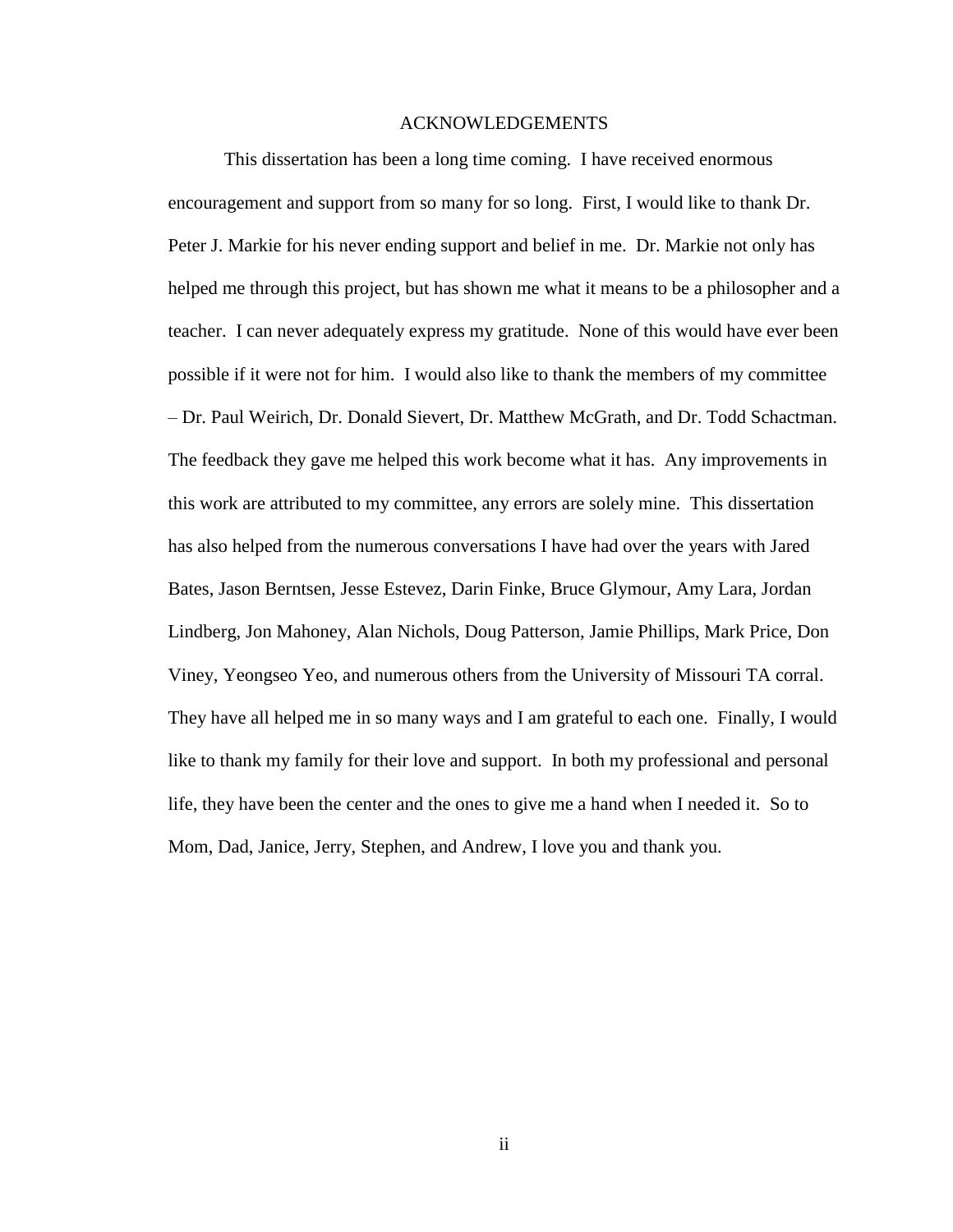# TABLE OF CONTENTS

| <b>CHAPTER</b>                                                            |  |
|---------------------------------------------------------------------------|--|
| 1. THE ROLE OF INTUITIONS IN PHILOSOPHICAL ANALYSIS                       |  |
|                                                                           |  |
| 1.2 A Sample Philosophical Analysis: The Gettier Problem12                |  |
|                                                                           |  |
|                                                                           |  |
|                                                                           |  |
|                                                                           |  |
|                                                                           |  |
|                                                                           |  |
| THE STRUCTURE OF PHILOSOPHICAL INTUITIONS<br>2                            |  |
|                                                                           |  |
|                                                                           |  |
|                                                                           |  |
|                                                                           |  |
| 2.3.1 On Confusing Intuitions with Perceptions and Memories.56            |  |
| 2.3.2 Intuitions as Propositional Attitudes, but Not Beliefs58            |  |
|                                                                           |  |
|                                                                           |  |
|                                                                           |  |
|                                                                           |  |
|                                                                           |  |
| A Philosophical Argument for the Fallibility of<br>2.7.1                  |  |
|                                                                           |  |
| Empirical Reasons for the Fallibility of Intuitions80<br>2.7.2            |  |
|                                                                           |  |
|                                                                           |  |
| THE EPISTEMIC STATUS OF PHILOSOPHICAL INTUITIONS<br>3.                    |  |
|                                                                           |  |
| 3.2 A Sample of the Supposed Epistemic Status of Intuitions - The Gettier |  |
|                                                                           |  |
| 3.3 Traditionalism about the Epistemic Status of Intuitions92             |  |
| 3.3.1                                                                     |  |
| Worries about the Self-Defeat Argument98<br>3.3.2                         |  |
| The Epistemic Autonomy 'Argument'100<br>3.3.3                             |  |
| Worries about the Epistemic Autonomy' Argument'103<br>3.3.4               |  |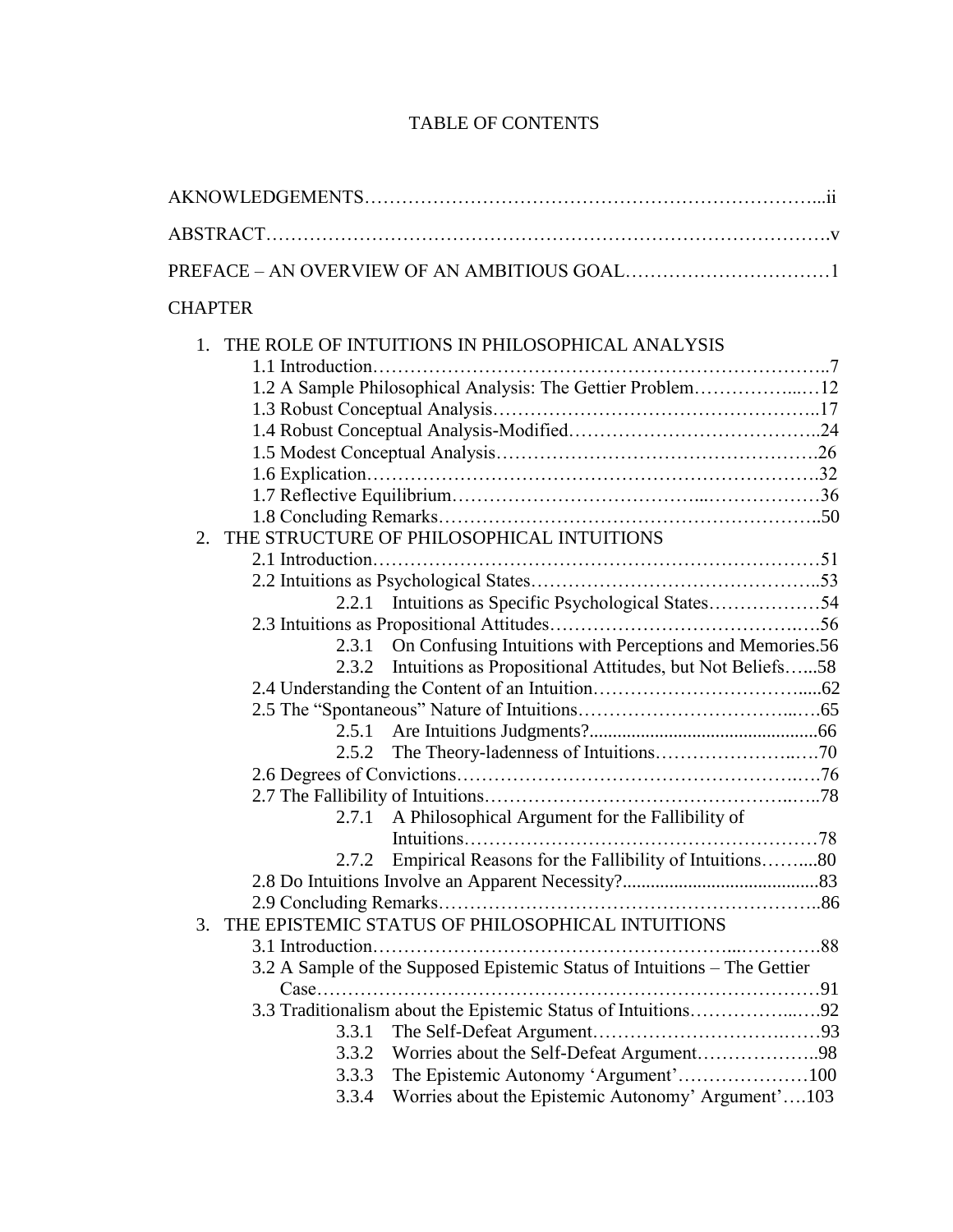| 3.3.5             | Summary of the Criticisms of Traditionalism105                          |  |
|-------------------|-------------------------------------------------------------------------|--|
|                   |                                                                         |  |
| 3.4.1             |                                                                         |  |
| 3.4.2             | Worries about the Calibration Argument107                               |  |
| 3.4.3             |                                                                         |  |
| 3.4.4             | The Legitimacy of the Unreliability Criticisms114                       |  |
| 3.4.5             |                                                                         |  |
| 3.4.6             | Worries about the "Problem of Intuition"117                             |  |
|                   | 3.5 The Moderate Stance on the Epistemic Status of Intuitions120        |  |
| 3.5.1             |                                                                         |  |
| 3.5.2             | Intuitional Degrees – The Hierarchical Status of                        |  |
|                   |                                                                         |  |
| 3.5.3             | Responding to the Unreliability Worries131                              |  |
|                   |                                                                         |  |
|                   | 4. PHILOSOPHICAL ANALYSIS IN LIGHT OF THEORY-LADEN                      |  |
| <b>INTUITIONS</b> |                                                                         |  |
|                   |                                                                         |  |
|                   |                                                                         |  |
|                   | 4.2.1 The Task and Goals of Conceptual Analysis134                      |  |
| 4.2.2             | The Task and Goal of Explication134                                     |  |
| 4.2.3             | The Task and Goal of Reflective Equilibrium136                          |  |
|                   |                                                                         |  |
| 4.3.1             | The Problem of Disagreement - Empirical Version138                      |  |
| 4.3.2             | The Problem of Disagreement – Philosophical                             |  |
|                   |                                                                         |  |
| 4.3.3             | Intuition-Based Philosophical Methods and                               |  |
|                   |                                                                         |  |
|                   |                                                                         |  |
| 4.4.1             | Can Intuition-Based Philosophical Methods Avoid the                     |  |
|                   |                                                                         |  |
|                   |                                                                         |  |
|                   | 4.6 A Methodological Proposal - Practical Explication156                |  |
|                   | 4.7 Practical Explication and the Ambitions of Philosophy - A Few Brief |  |
|                   |                                                                         |  |
|                   |                                                                         |  |
|                   |                                                                         |  |
|                   |                                                                         |  |
|                   |                                                                         |  |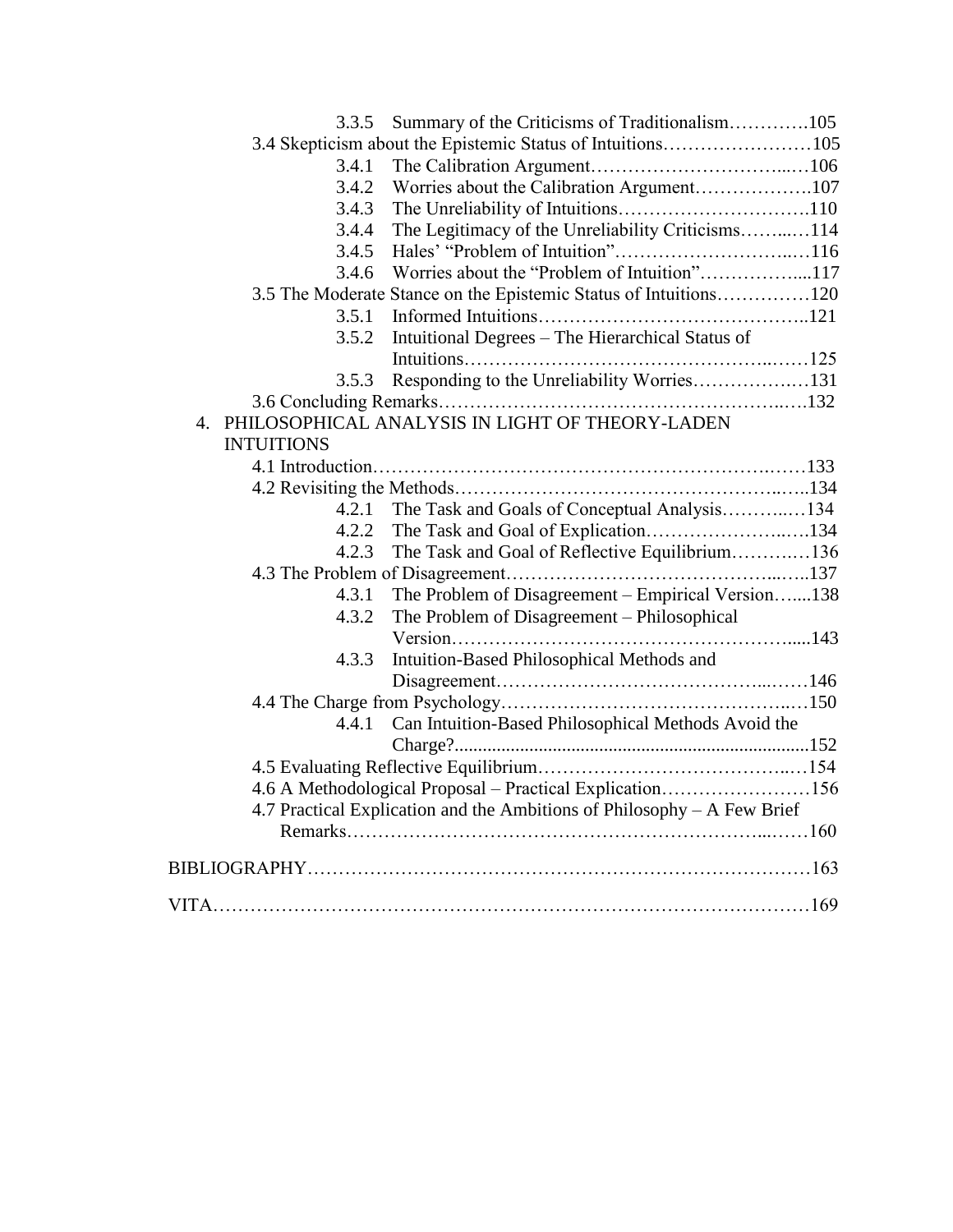# PHILOSOPHICAL INTUITIONS – PHILOSOPHICAL ANALYSIS James F. McBain Jr. Dr. Peter J. Markie, Dissertation Supervisor

## ABSTRACT

This work is a defense of philosophical intuitions and the use of them in philosophy. First, I survey the main forms of intuition-based philosophical methods – conceptual analysis, explication, and reflective equilibrium – and demonstrate how each treats philosophical intuitions as basic evidential sources. Next, I will develop and argue for a conception of what a philosophical intuition is. Third, I will provide an argument for the evidential status of intuitions based on the correct account of the nature of a philosophical intuition. Finally, I will argue that if philosophy wishes to use intuitions in philosophical theorizing, then it must engage in practical explication. To this end, I will be developing an account of philosophical intuitions that correctly captures the nature of the intuitions used in philosophy and demonstrating how philosophers best can use those intuitions to justify their analyses of philosophical concepts.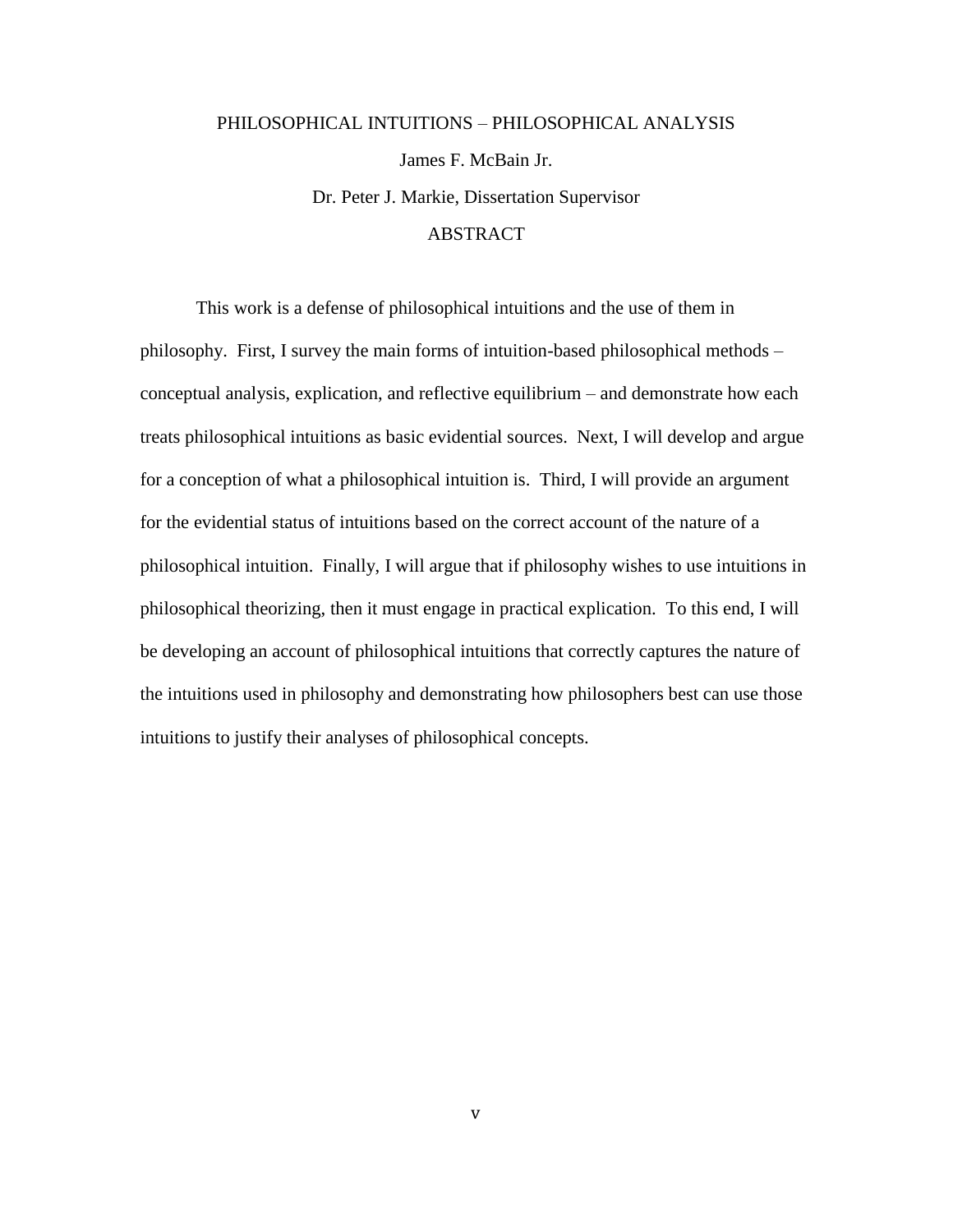#### Preface – An Overview of an Ambitious Goal

This work is a defense of philosophical intuitions and the use of them in philosophy. There has been much in the way of addressing this topic particularly in the last 10 years. In that ever-growing literature, two main positions have formed. On the one side there are those, mostly rationalists, who hold vigilant to a conception of philosophical analysis which makes use of a priori intuitions and maintain that the only legitimate philosophy is so intuition-based. Their opponents are those, mostly naturalists, who maintain the use of intuitions in philosophy is what ultimately plagues philosophy. These naturalists maintain we ought to give up all use of intuition-based philosophical methods altogether. The ever-raging debate has largely followed these demarcated lines. What is surprising about this debate is that little has been said about the middle ground. And it is this largely ignored middle ground where I believe a solution to the debate lies. To that end, I will be developing an account of philosophical intuitions (a non-a priori account) which correctly captures the nature of the intuitions used in philosophy and demonstrating how philosophers best can use those intuitions to justify their analyses of philosophical concepts.

This work is divided up into four chapters. In chapter one I survey the various philosophical methods used in philosophy and show how they all make use of intuitions. To that end, I will look at three main methods – conceptual analysis (of which I will break into the further more refined versions of robust conceptual analysis, modified robust conceptual analysis, and modest conceptual analysis), explication, and reflective equilibrium. Each of these methods makes use of intuitions although they make use of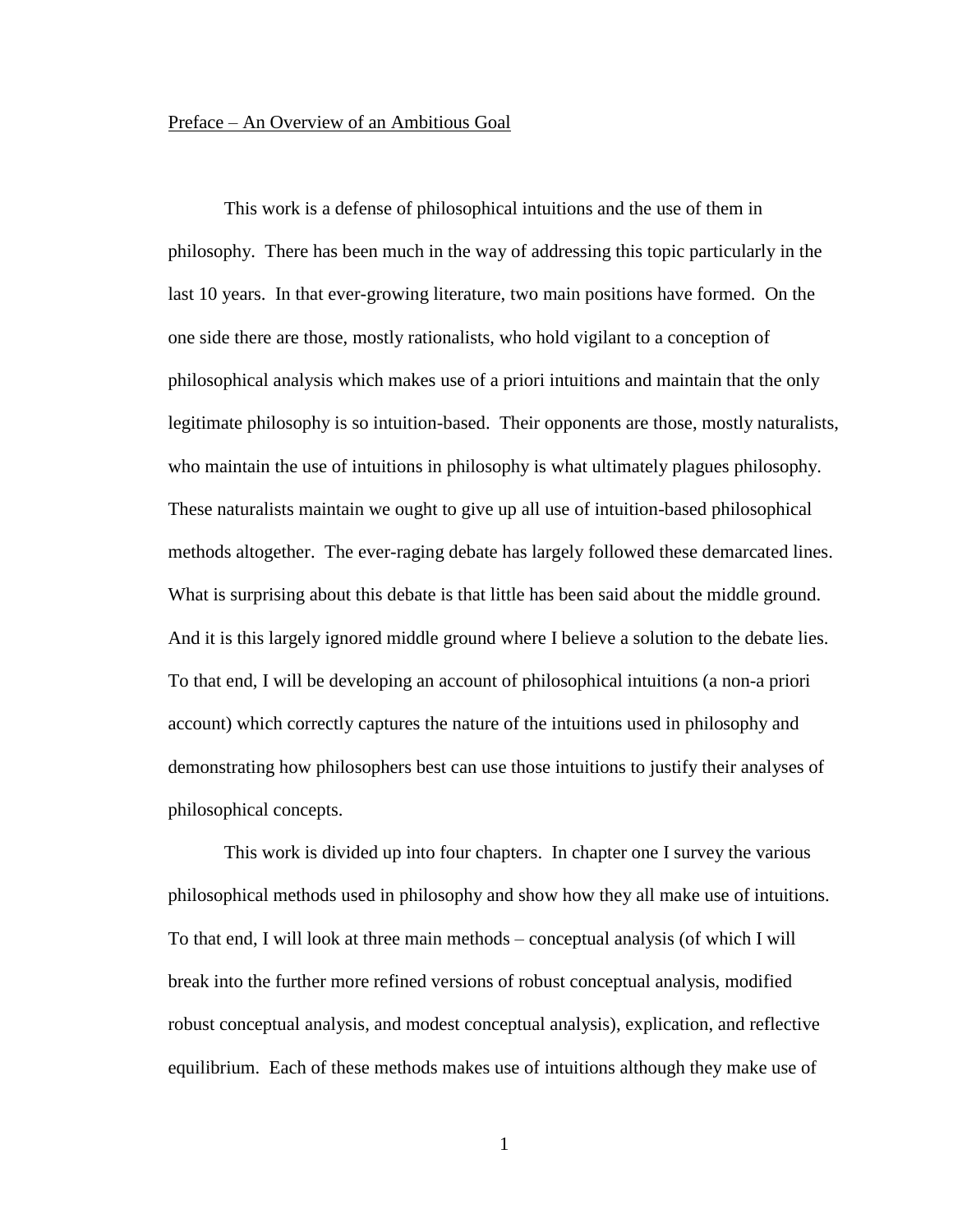different conceptions of intuitions as I will show. Furthermore, I will show not just that each of these philosophical methods makes use of intuitions, but they treat intuitions as a basic evidential source. By this I mean that each method uses intuitions as a foundational state (particularly a foundational mental state) which provides a reason for one"s believing a certain proposition is true. As will become clear, this survey of how each method makes use of intuitions, the type of intuitions they make use of, and the way in which they treat the intuitions as a basic evidential source will be necessary in order to later assess which methods make use of the correct conception of intuition and are in the end viable as correct methods for philosophy.

In chapter two I develop an account of philosophical intuitions. Specifically I will be developing and defending what I see as the correct conception of philosophical intuitions. This conception will be different than the standard conception discussed in the philosophical literature. The standard conception is that intuitions are:

- 1. Psychological States;
- 2. Epistemic States;
- 3. Propositional Attitudes;
- 4. Fallible (though some deny this);
- 5. Are Held as Convictions;
- 6. Are NOT the Result of a Conscious Inference; and
- 7. Involve an Apparent Necessity.

In this chapter I will demonstrate why 1-5 are in fact correct, but why 6 and 7 are incorrect. I will develop an account of theory-laden intuitions where the intuitions are formed as the result of background theories. Intuitions are laden with theories that underlie the understanding and deployment of a concept or predicate. Theory-ladenness will be further broken down into the kind where the theory-ladenness does not involve the direct application of a rule or principle (what I will call "theory-informed") and laden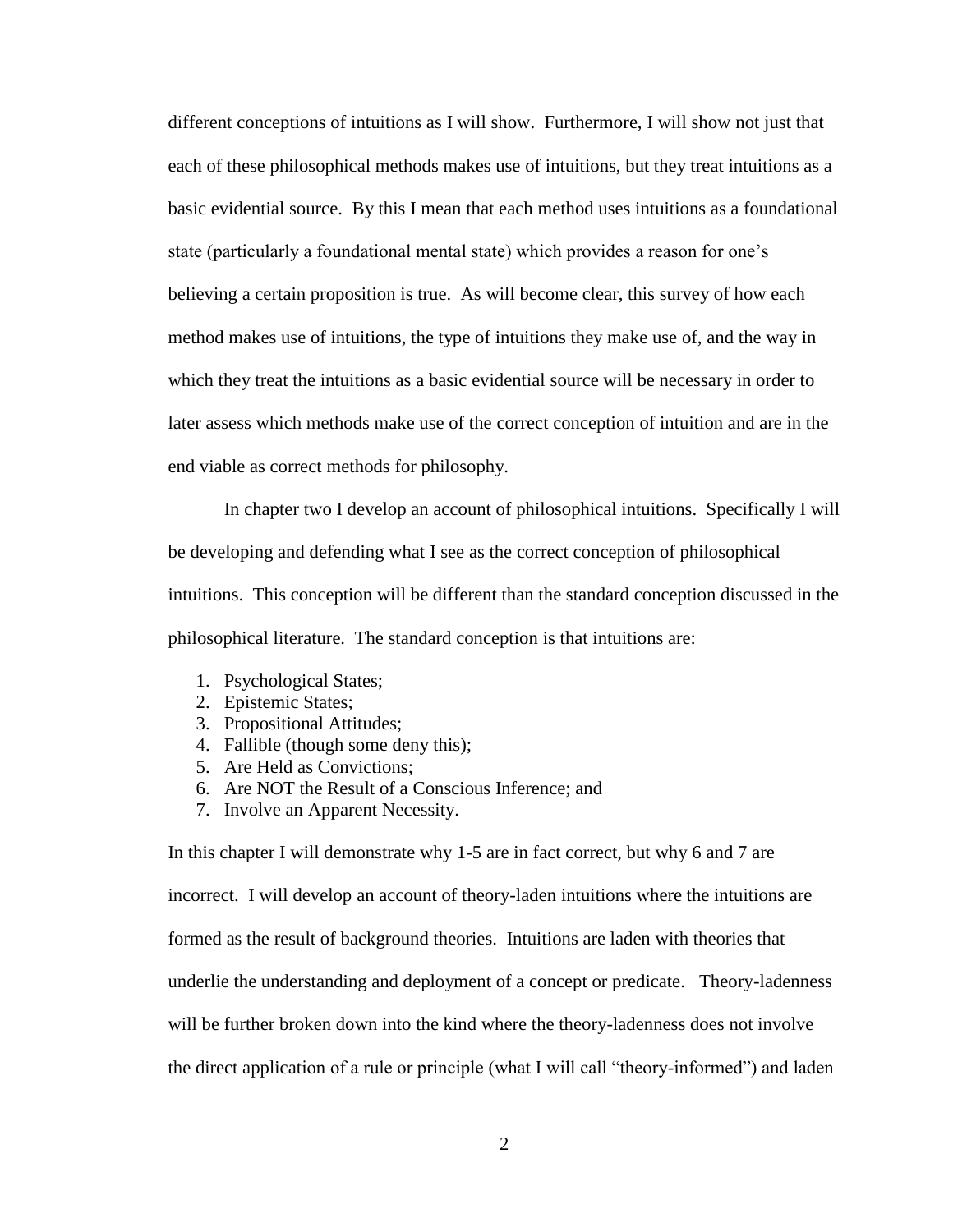in the sense that the intuition is the direct result of the application of a principle, theory, or some system of belief (what I will call "theory-driven"). What I plan to show is that, contra the standard account of intuitions, all philosophical intuitions are theory-laden in this robust way – both theory-driven and theory-informed. In this way, I plan to show 6 is false. Furthermore, given the theory-ladenness of intuitions, intuitions need not, though may, involve an apparent necessity. So, I will maintain that 7 is false as well. While it may seem that my account of intuition is not very different than the standard (in that I only differ with regard to two conditions) it is those two conditions that will ultimately show how philosophers may still make use of appeals to intuitions which are discussed in later chapters.

Once I have developed and defended my account of intuition I will move on in chapter three to show how those intuitions have epistemic weight – that they can be used to justify beliefs. To show how theory-laden intuitions have epistemic, evidential weight, I will look at three positions with regard to the question of the epistemic weight of intuitions – the traditionalists, skeptics, and moderates. More specifically, I will look at each position with regard to their answer to where the following is true:

(Φ) If S intuits that p, then S is prima facie justified in believing that p.

Traditionalism concerning the epistemic status of intuitions maintains that intuitions one"s intuiting that p provides prima facie justification for one"s belief that p or for one to know that p. Such a position is held largely by rationalist philosophers such as George Bealer and Laurence BonJour. While there are slight differences between these various advocates of traditionalism, the main thesis is that  $\Phi$  is true where 'intuition' is cashed out in terms of a priori intuitions. Furthermore, traditionalists maintain intuitions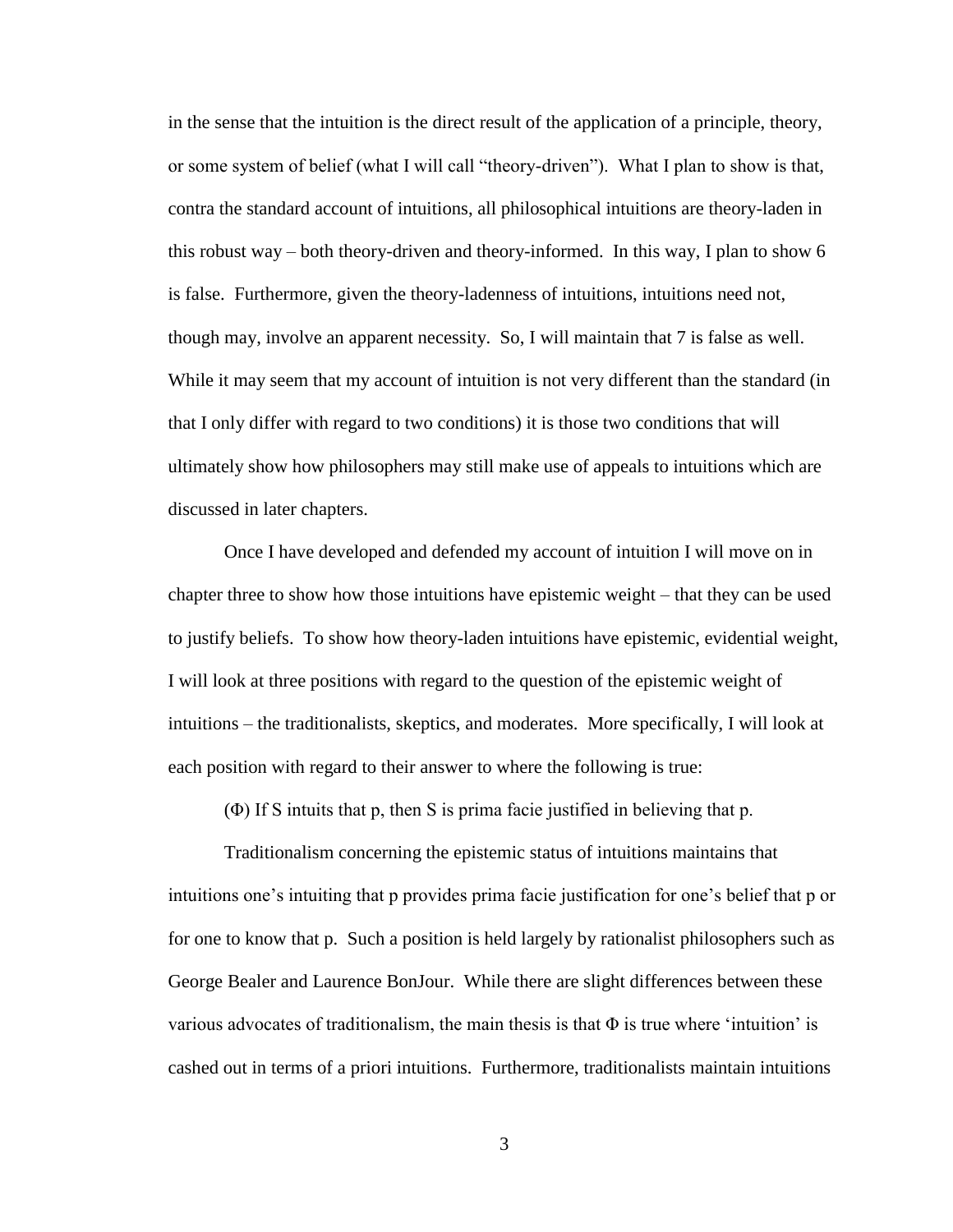are not theory-laden. So, what characterizes the traditionalists position is that  $\Phi$  is true and intuitions are a priori and non-theory-laden. Skepticism concerning the epistemic status of intuitions maintains  $\Phi$  is false. There is something either about the intuitionproducing mechanism, the context in which the intuition was formed, or the lack of ability to calibrate our intuitions that leads the skeptics to the conclusion that intuitions in philosophy have no epistemic weight and should be excluded from philosophical analysis. It must be noted that most of the skeptics' arguments for the falsity of  $\Phi$  is due to their concern with the nature of intuitions as cashed by traditionalists. Most of the skeptics" worries about the epistemic status of intuitions are worries about the epistemic status of a priori intuitions. Skeptics have not concerned themselves with an account of intuitions as was developed in chapter two. The moderate position holds intuitions ought to and do count as evidence in support of some claim (contra the skeptics), but we need to rethink how this happens in light of empirical considerations and how much support intuitions can give (contra the traditionalists). Moderates take  $\Phi$  as true, but the account of intuition is more or less cashed out in terms of the account developed in chapter two. They do reject the epistemic status of a priori intuitions, but do not believe  $\Phi$  to be false.

I will be defending a moderate position on the epistemic status of intuitions. To this end, I will look at two arguments in support of the epistemic status of intuitions – the self-defeat argument and the epistemic autonomy "argument" – and will show that both of these arguments are problematic. Then I will assess three arguments for the skeptical position – the calibration argument, a generalized argument concerning the unreliability of intuitions, and Hales" "problem of intuition" – and show the premises of these arguments are true, but the conclusion – intuitions are epistemologically useless – does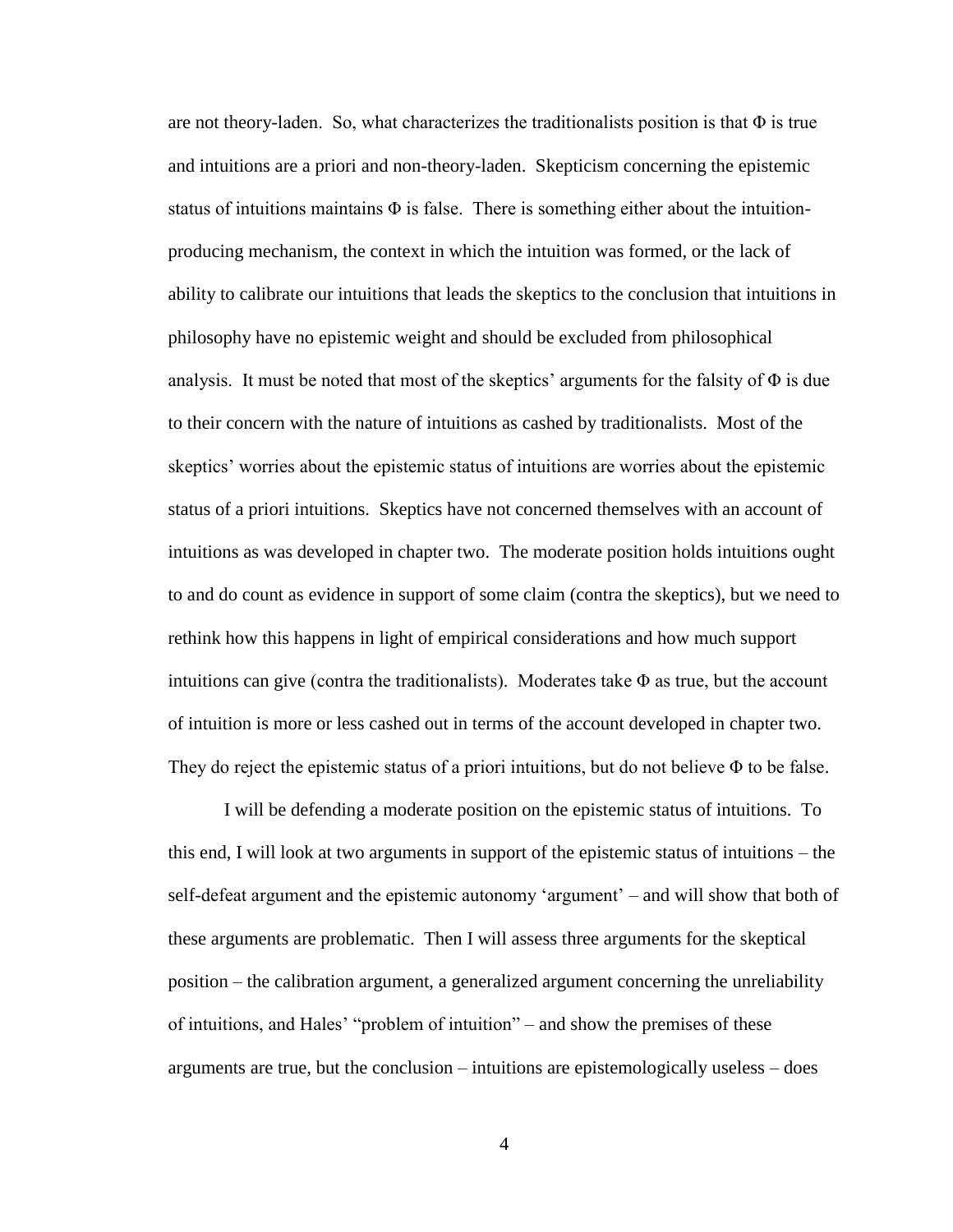not follow and ought to be weakened. In this way I will develop my case for the moderate position. I will show that intuitions can and ought to be treated as having epistemic weight, but only once we have addressed the skeptical worries.

In chapter four I will return to the various philosophical methods presented in chapter one – conceptual analysis, explication, and reflective equilibrium – and show how each fares in light of the account of intuition developed and defended in chapter two as well as the moderate position on the epistemic status of intuitions developed in chapter three. What I will show is that there is one philosophical method which can capture the correct account of intuitions and epistemic status of intuition and that is what I will call *practical explication*. I will do so by evaluating two main arguments against intuitionbased philosophical methodologies – the problem of disagreement and the charge from psychology. I chose these two since they are not meant to be directly against intuitions themselves, rather against intuition-based philosophical methodologies altogether. I will show that conceptual analysis cannot account for my accounts developed in the previous chapters or for the two objections present in the chapter. The same will be true of reflective equilibrium. However, explication can accommodate my account of intuitions and the epistemic status of intuitions all while avoiding the objections considered. Hence, the methodological choice for philosophers is to engage in practical explication.

And so this work begins with a discussion of the various types of philosophical methodologies and follows along two key aspects of those – what is the type of intuition at work in the method and what is the epistemic status of those intuitions ultimately arriving at the conclusion that if philosophers are to pursue intuition-based philosophical methods, then they ought to pursue practical explication. This is not to say that I have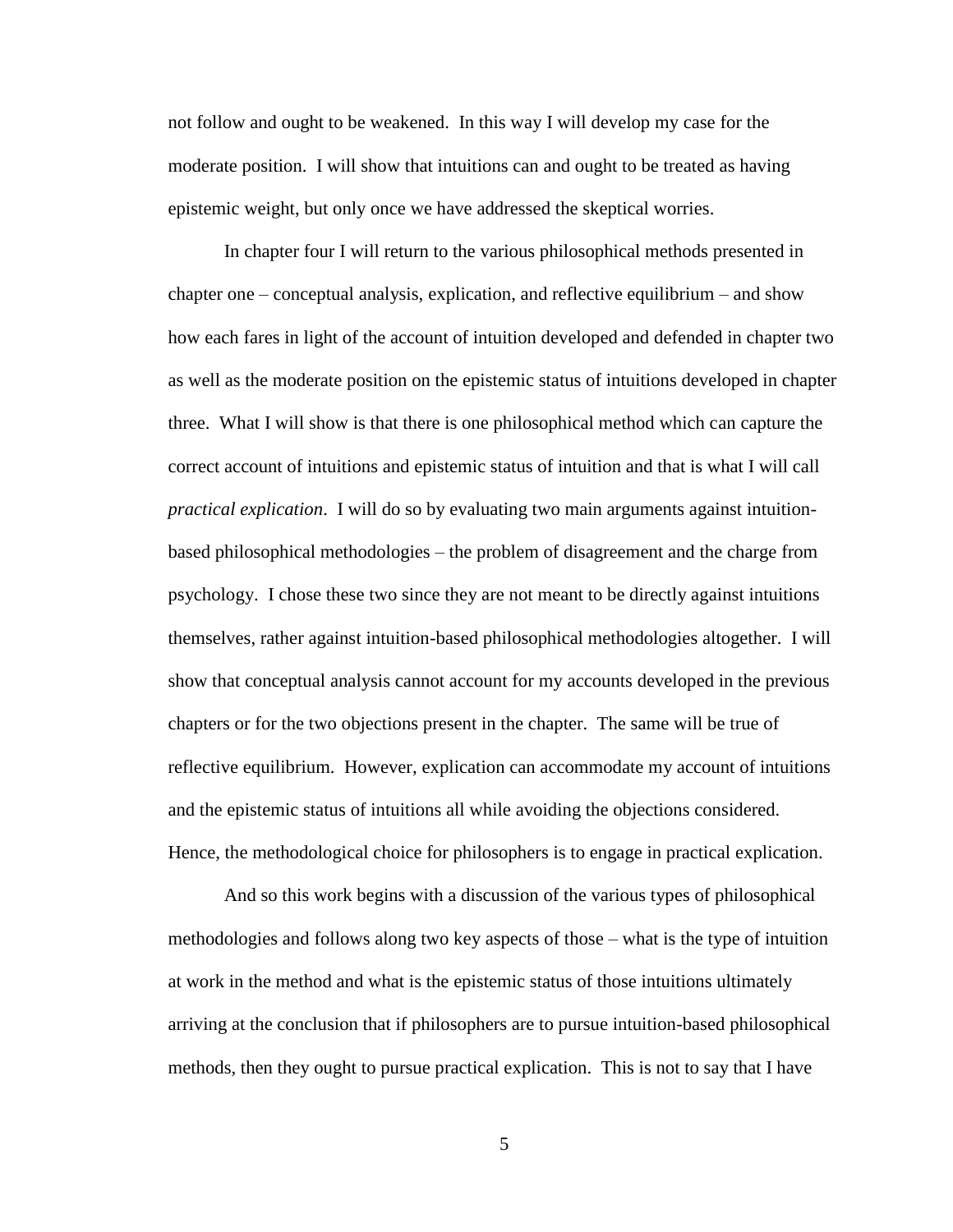answered every question concerning philosophical intuitions. However, as Nicholas Rescher puts it, the "inability to resolve all the problems of the field nowise precludes the prospect of achieving a satisfactory resolution of many or even most of them" (2006, vii). I believe I have found a satisfactory resolution for most of the problems concerning what philosophical intuitions are, what the epistemic status of philosophical intuitions is, and what is the best method in philosophy for making use of those intuitions with that epistemic status.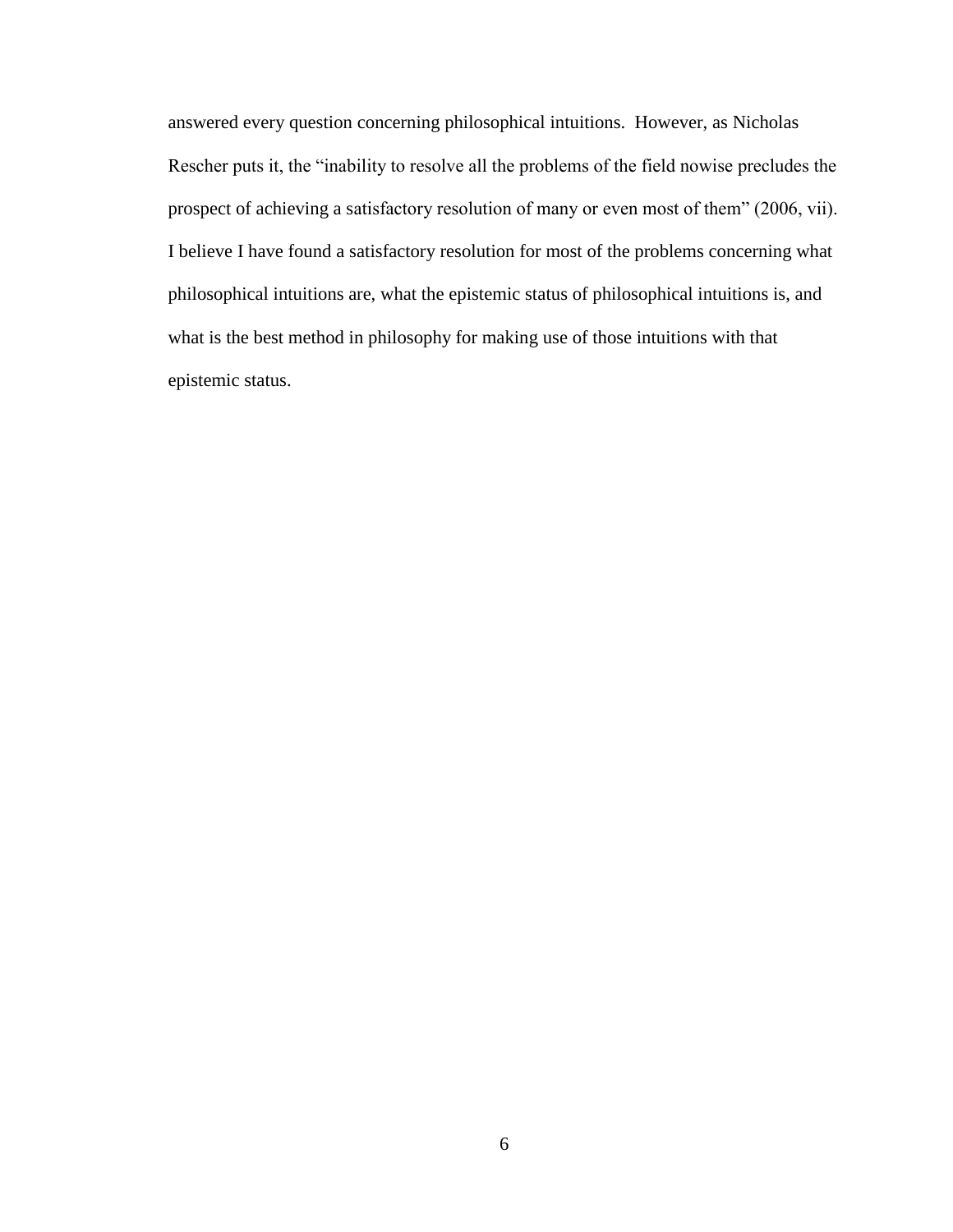#### Chapter One – The Role of Intuitions in Philosophical Analysis

*"It is critical that philosophers understand what it is they are doing when they do philosophy if they are to do it well." – Richard Fumerton, "The Paradox of Analysis"*

#### 1.1 Introduction

The goal of this first chapter is to illustrate how intuitions are used in various types of philosophical theorizing. These various types of philosophical theorizing take intuitions to count as some sort of basic evidential source or as evidence for or against a philosophical theory or as justification for a proposition. It is important to demonstrate this fact, as it will set the stage as to the importance of the normative question as to whether we ought to treat intuitions as evidence which will be addressed in later chapters.

Philosophical analysis needs intuitions. Yet, the problem with establishing this claim is that certain philosophical analysts have not been very forthcoming methodologically speaking (particularly in the case of conceptual analysis). Philosophers do not often give straightforward characterizations of what it is to do analysis. Here I will look at four versions of philosophical analysis. The first takes concepts to exist independently of us and analyzing a concept involves the making a complex concept"s simple constituent parts explicit (henceforth, I will call this version "robust conceptual analysis"). The second version takes concepts to be had by us. We have the concepts of knowledge, justice, freedom, etc., in our minds and we analyze the concept in an attempt to understand the concept better (henceforth, I will call this version "modest conceptual analysis"). The third is explication (or as some call it "rational reconstruction" or "broad analysis" (Swartz 1991, 100)). With explication, the concept is still had by us, but when analyzing it, we take a concept that is too vague for our purposes and replace it by a more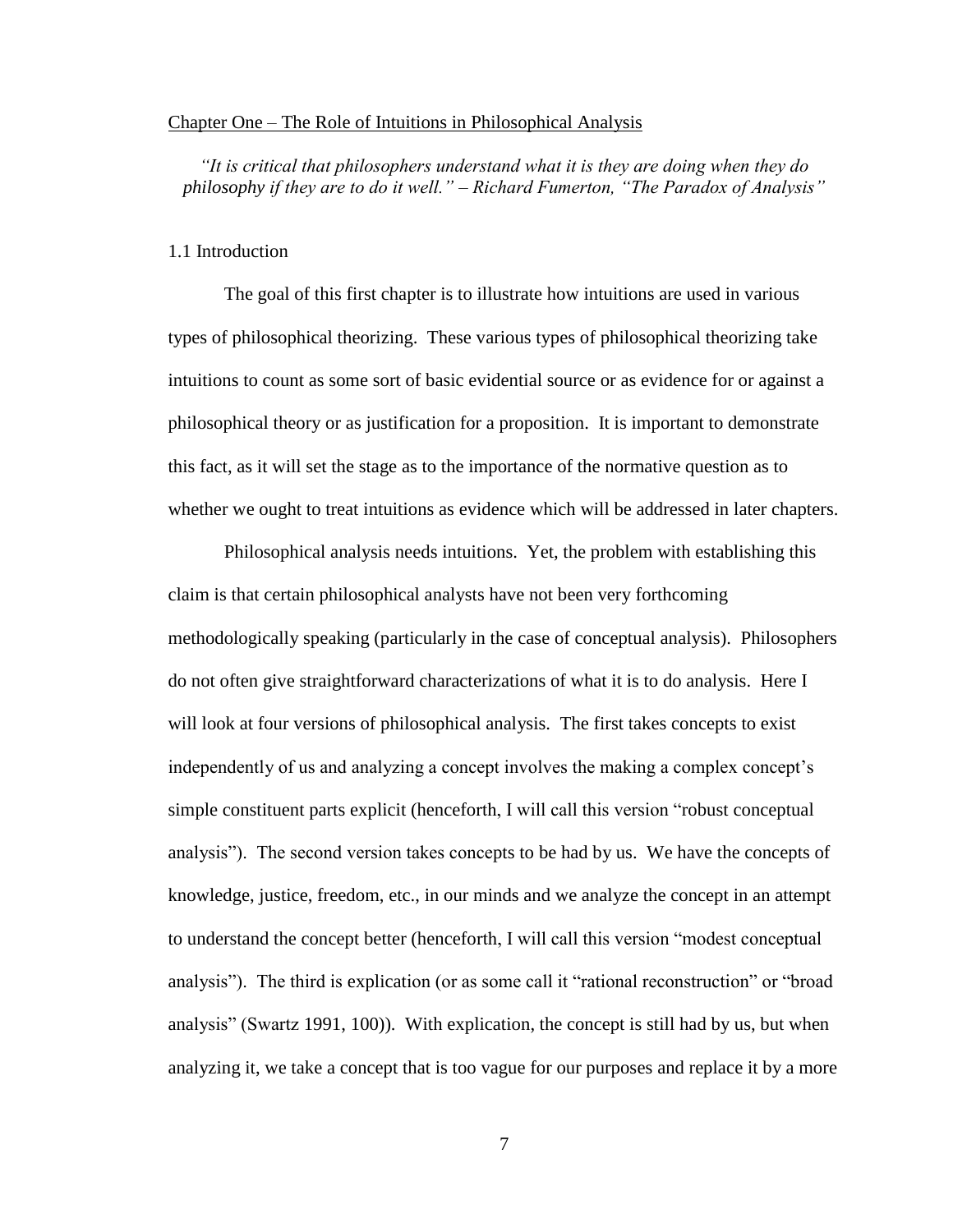precise concept (I will remain using "explication" for this type of method). The fourth is perhaps the most widely discussed method in contemporary philosophy – reflective equilibrium. Here it is a matter of people"s considered judgments being brought into balance with the principle or theory under review as well as other background theories. The balance is achieved through a process of reflective revision in which the considered judgments may be revised, the principle or theory may be revised, or both.<sup>1</sup> After asking what each method is, I will show the intuitive presuppositions of each. I will illustrate how each has at its foundation the evidential use of intuitions as essential to the method itself and attempt to articulate what the phenomenological nature and/or mental structure of the intuitions being used are.

Before launching into the methods themselves, two concepts need to be explained – *intuition* and *basic evidential source*. 2 While chapter two will be entirely devoted to the analysis and development of an account of intuition, I will here lay out some of the fairly uncontroversial features of intuitions for purposes of clarity. First and foremost, intuitions are psychological states. While many phrase intuitive reports in the form of "what one would say". I believe that most contemporary philosophers do not take intuitions to be mere linguistic dispositions, but rather full, independent psychological states. Though intuitions are psychological states, they are different than perceptual or memorial states. I take it that one can form novel intuitions without having any perceptual or memorial information about the situation in question stored in her memory.

 $1$  It is worth noting that in describing the first three forms of analysis I talked exclusively of concepts, while with reflective equilibrium I talk of principles or theories. This is not to imply that reflective equilibrium eschews concepts in any way. In reflective equilibrium, philosophers often start with a concept and then offer a theory or principle to explain the concept. The theory offered is more than a simple statement of necessary and sufficient conditions (as with say robust conceptual analysis). The reason for this is that often our conception is too robust to be captured in a statement of necessary and sufficient conditions.

 $2$  The analysis of the concepts I present here is in no way a full or final treatment of the concepts. In later chapters, both concepts will be discussed in much greater detail.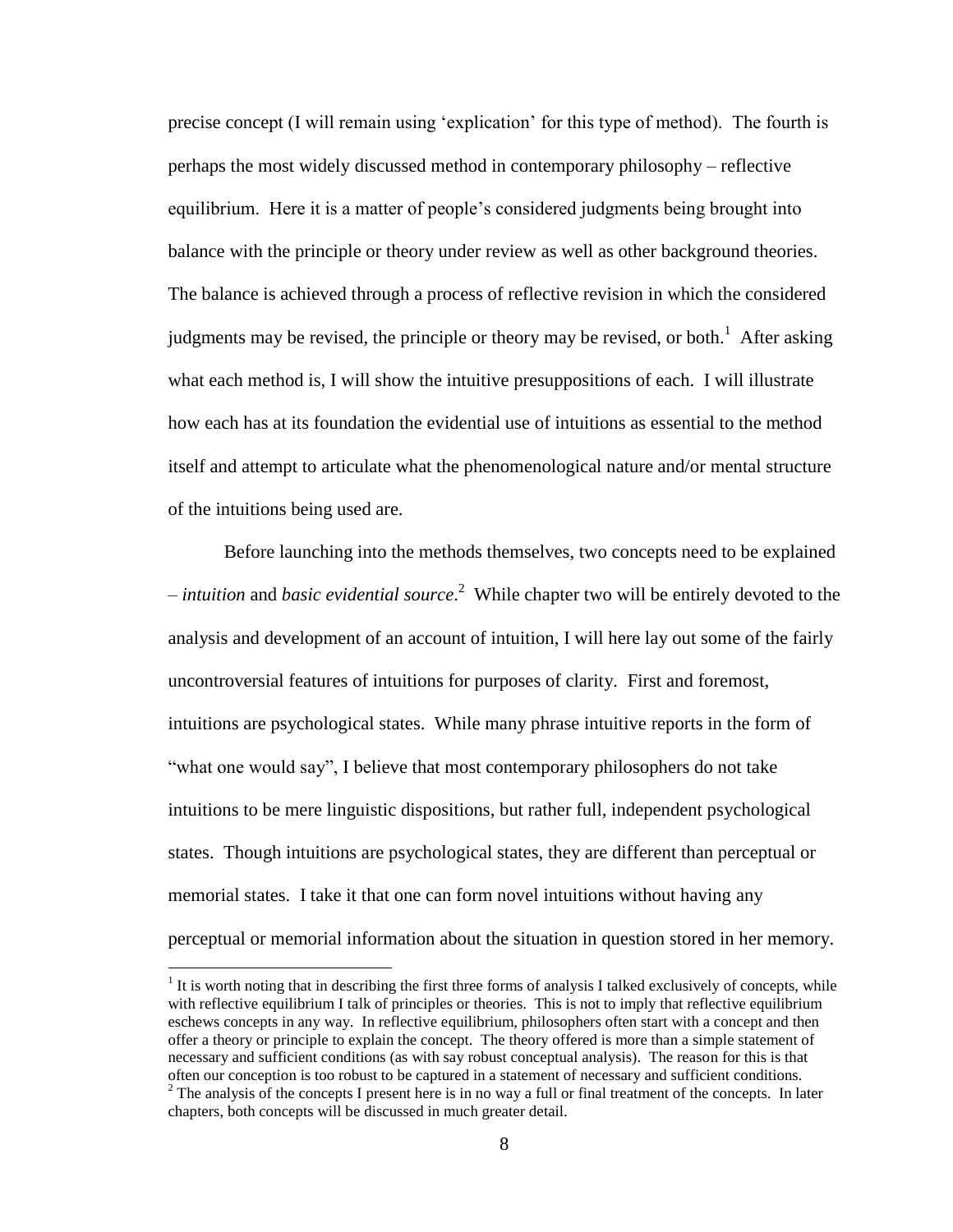Furthermore, intuitions are propositional attitudes. The standard content of the propositional attitude is thus going to be classificational proposition(s) of the form "this case, C, is (or is not) an instance of  $\blacksquare$ . That proposition is going to be about the classification of a natural kind, concept, or predicate. Furthermore, one must have sufficient understanding of the kind, concept, or predicate involved. If one does not understand what the content of the intuition is, then one will not be convinced that the content is being satisfied or that the proposition is true. Intuitions must also be noninferential in that they must not be reasoned to by argumentation. In this sense, intuitions are spontaneous. They must also be held as convictions (which albeit come in degrees), and as such cannot be mere hunches or guesses. This is not to say that intuitions cannot be arrived at via various types of metal processes. It is possible for one to consider a variety of cases and then form the intuition that they all have x in common. In this way, the intuition would be non-inferential, not a mere hunch or guess, and stem from more than the consideration of one case. Finally, intuitions are fallible (while this was not traditionally held by philosophers in the early part of the twentieth century, I take it to be widely accepted today). I take these to be some basic features of intuitions. Thus, the account of intuition that I am using is that an intuition is a spontaneous propositional attitude which classifies some case as one of a kind, concept, or predicate. I grant that not every philosopher would agree to this account of intuitions in full. As will be shown below, different methods of philosophical analysis take intuitions to have different various characteristics, some of which may or may not be listed above. Yet, this aside, I take this to be a sufficient working account of what an intuition is in contemporary philosophical theorizing and one that will be accepted as a minimal account.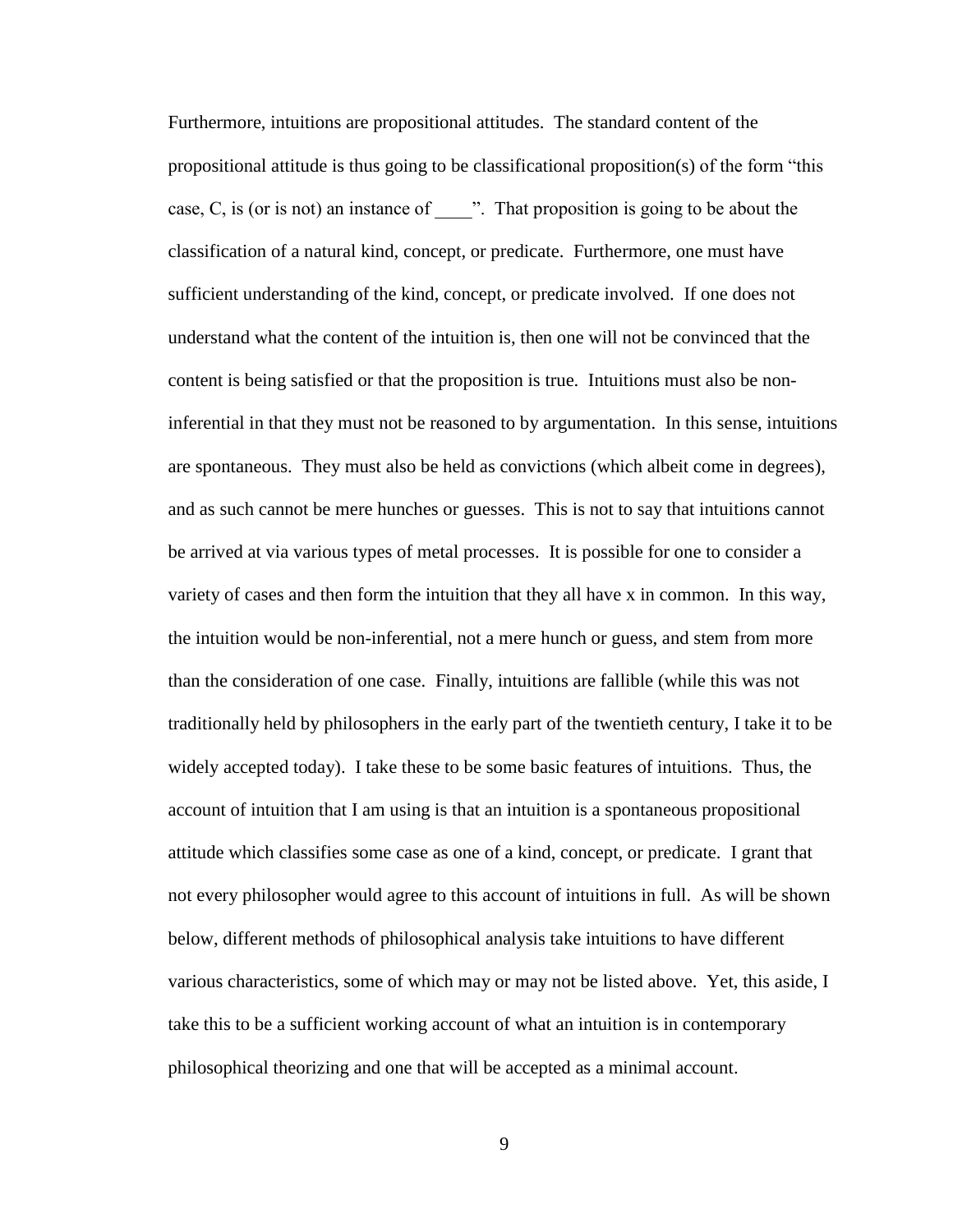One further point about intuitions needs to be made before continuing. It is important to note that when discussing the epistemic status of intuitions, I am not considering intuitions to be instances of either knowledge or justified belief. All intuitions are not instances of knowledge nor are they all justified. That one intuits that p does not in itself imply that one knows that p nor has a justified belief that p. It may be the case that all intuitions are defeasibly justified. It is plausible that intuiting that p can lead to one being defeasibly justified that p. I do not at this time wish to weigh-in on this issue. I am leaving it as an open question as to what the epistemic status of intuitions is exactly.

Another point about philosophical intuitions, as I am discussing them, needs to be made. It is common in mathematics and the philosophy of mathematics to discuss intuitions of the existence of numbers, of the truth of proofs, etc. "Intuition", in these disciplines, refers to intuitions as a sort of perception (Gödel 1964, 483-484).<sup>3</sup> Those who invoked intuition as a way to attain mathematical knowledge treated intuition as a faculty, like perception, which *saw* mathematical truths giving way to *immediate* knowledge. The type of intuition that I will be discussing is not of this kind. Mathematical intuitions are apprehensions of mathematical objects directly and also allow us to see mathematical truths. In other words, as Jerrold Katz points out, they are intuitions of the structure of abstract mathematical objects (2000, 45). The content of mathematical intuitions is thus different than that of a philosophical intuition. Mathematical intuitions have as their content abstract mathematical objects. Yet, the type of intuition that I am referring to as "philosophical intuition" or "epistemic intuition" is a 'judgment' that results in a propositional attitude. Philosophical intuitions have as their

 $3$  It must be noted that this is not a form of sense perception in the normal sense of 'sense perception'.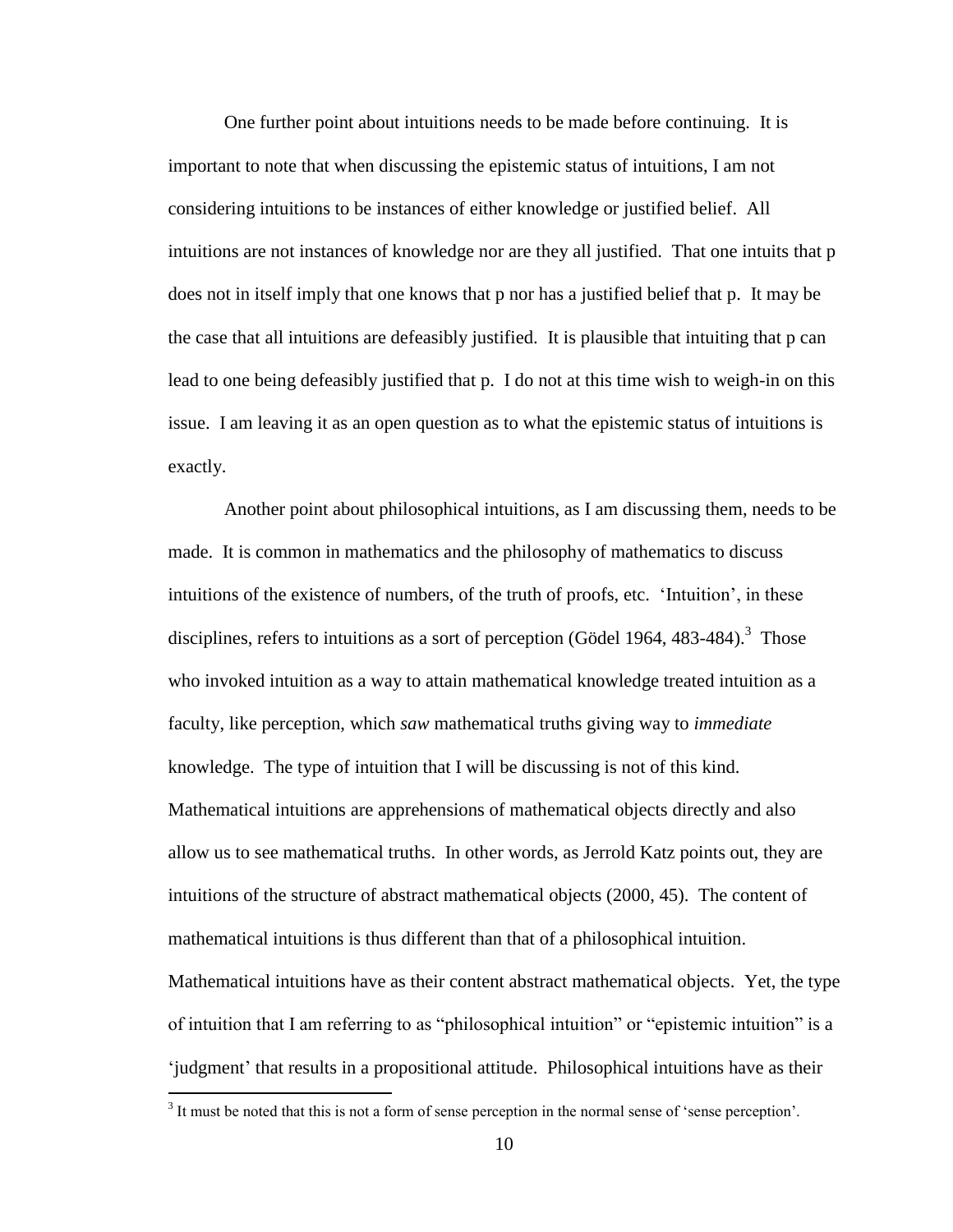content propositions. With philosophical intuitions, as stated earlier, there is no analogy with perception.<sup>4</sup> The content of epistemic intuitions is completely different than mathematical intuitions.<sup>5</sup>

The concept of a basic evidential source is not a new or mysterious concept. The concept is that of a foundational state (a mental state for our purposes) which provides a reason for one"s believing a certain proposition is true. Various types of mental states are unquestionably considered to be basic evidential sources. Perception, memory, and, by some, introspection are taken to count as evidence for the truth of some propositions. Visual states, auditory states, taste states, etc. are basic evidential sources because when a person experiences a state of seeming to see, hear, taste, etc. that something is the case, she has evidence for the truth of the proposition expressing that something (Goldman  $\&$ Pust 1998, 180). The reason that we are prima facie justified in believing the proposition is that the mental state is a generally reliable indicator of the truth of the proposition. The contents of the mental states are generally true. When I place a piece of sushi, say a tuna roll, in my mouth, my taste sensation is that of tuna (under normal circumstances; e.g., given that the sushi chef has not tucked a wad of wasabi in the roll unbeknownst to me). And, given that my taste sensations are generally reliable, I have prima facie evidence that I am eating tuna. It is in this way that certain mental states are basic evidential sources.

It is important to note at this point that initially I am assuming a reliabilist framework in developing the basicality of intuitions. An intuition evidences a belief if it

<sup>4</sup> This does not stop people from talking of philosophical intuitions as *seeings* in a metaphorical sense. <sup>5</sup> In one sense there is an analogy between philosophical and mathematical intuitions. According to many philosophers, propositions are abstract objects as are mathematical objects, so both types of intuitions have abstract objects as their content. Yet, since I believe that we can maintain, despite both being abstract objects, they are different types of beasts. So, I maintain the analogy does not hold.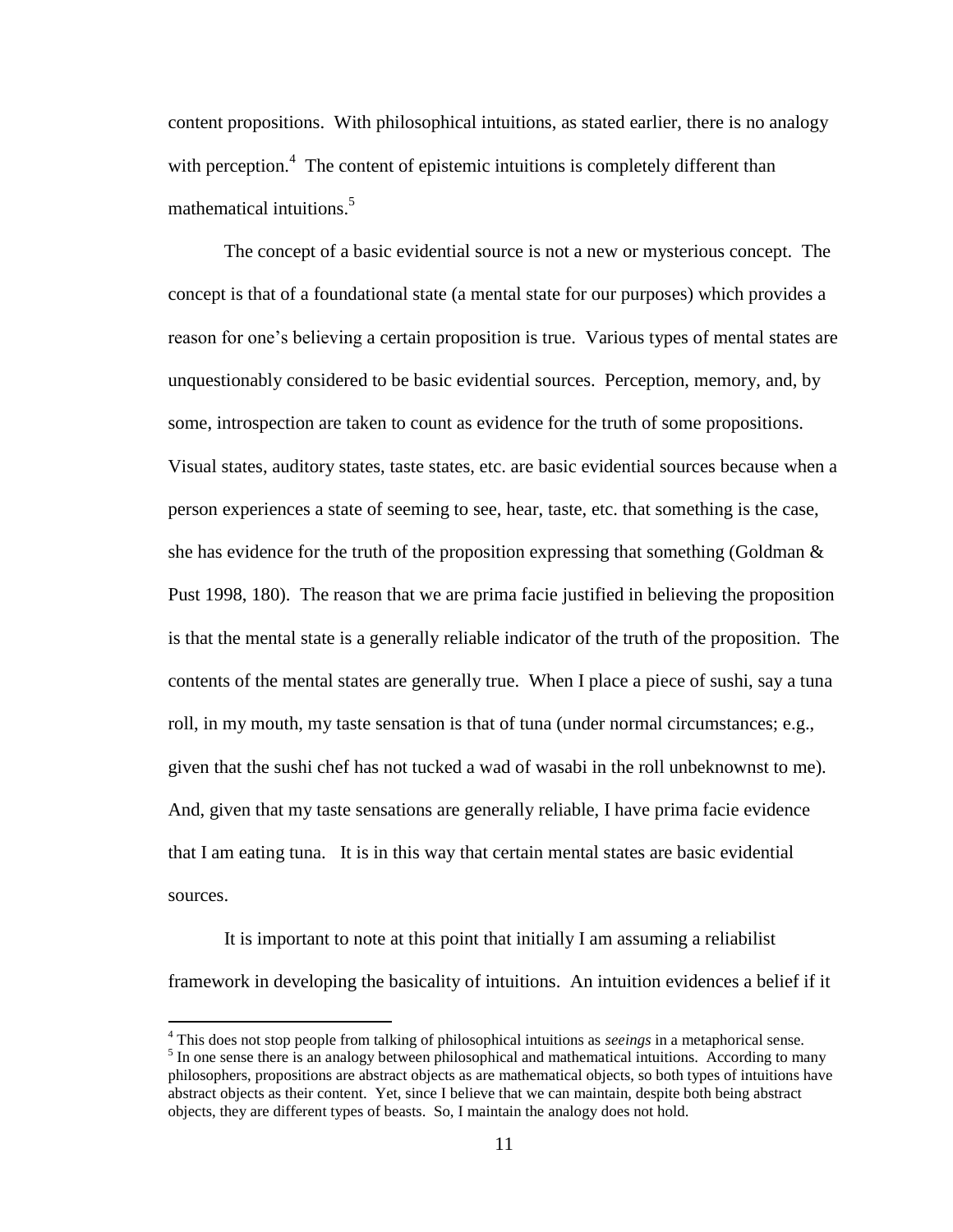is reliably connected with the truth of that belief. In this way, intuitions function as a sort of experience. The intuition justifies a belief, but is not itself justified. Now, I do not take this as the final word on the matter. There are plausible alternatives to the way I have just discussed for intuitions to evidence beliefs. I am in no way committing myself to one particular framework here. I simply find that it will be easier to discuss the epistemic weight of intuitions if I have a working framework from which to discuss.

Characterized this way, basic evidential sources scream of foundationalist epistemology (particularly evidentialist-foundationalism). While, traditionally the notion of "basicality" has been associated with foundationalism, I do not take it that the concept of basic evidential sources is confined to foundationalism. One"s holding a particular theory of evidence does not necessarily commit one to holding that knowledge, justification, warrant, or any other epistemic terms must be analyzed in terms of a foundation. Whether one commits themselves to a foundationalist epistemology depends in part on the details of how various states function as basic evidential sources, not just whether they are basic evidential sources or not. So, I remain open to the view that intuitions are themselves capable of gaining epistemic support from other factors such as how well they cohere with our other beliefs and intuitions. I take it that seen in this light, such coherentist-tinged methods, e.g., reflective equilibrium, can take states, such as intuitions, as basic evidential sources. I will briefly discuss the connection between reflective equilibrium and foundationalism later in this chapter.

#### 1.2 A Sample Philosophical Analysis: The Gettier Problem

In epistemology, one of the essential questions (if not *the* essential question) is "What is knowledge?" Philosophers since Plato have addressed this question.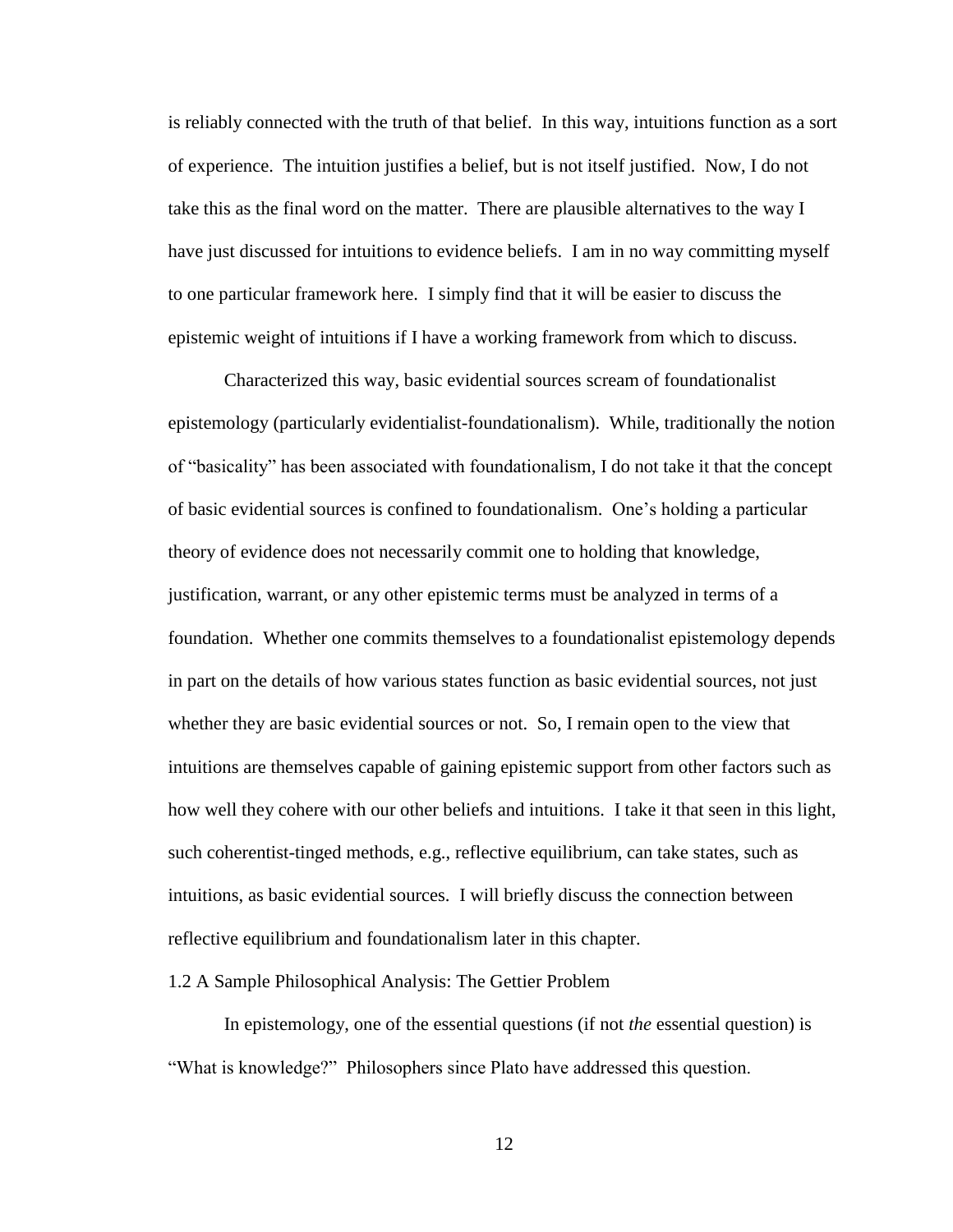Specifically, philosophers have attempted to determine what conditions need to be met in order to say that someone knows something. When philosophers ask, "What is it for someone to know that p?" they are asking for a set of necessary and sufficient conditions that determine what it means for the person to know that the proposition is true. In developing an answer to this question, philosophers have attempted to provide an analysis that captured the (or our) conception of knowledge by providing conditions that are jointly sufficient and individually necessary.

The traditional or standard account of knowledge, which had been advanced since Plato, is what is referred to as the "JTB Account".<sup>6</sup> This account maintains that:

(JTB) S knows that p if and only if

(i) p is true,

 $\overline{a}$ 

- (ii) S believes that p,
- (iii) S is justified in believing that p.

The first condition, the truth condition, requires that the proposition be true. The base idea is that it is impossible to know a false proposition. The second condition, the belief condition, requires that the subject have the corresponding belief. One cannot know that p is true without having the belief that p in her head. The third condition, the justification condition, can be cashed out in various ways. Some, such as Roderick Chisholm, cash this condition out in terms of the person having adequate evidence; while other, such as A. J. Ayer, require the person have the right to be sure that p is true (Gettier 1963, 237). However epistemologists articulate the justification condition, what it amounts to is the person having *good reason* for believing p to be true. One reason for this condition is to

<sup>&</sup>lt;sup>6</sup> Though this is disagreement as to whether Plato did actually advance the JTB account of knowledge is a matter of debate. Suffice it to say that it is Edmund Gettier who makes this claim, without explanation, and I am merely assuming it. Whether the JTB Account truly coincides with Plato"s epistemology, I leave for some other time.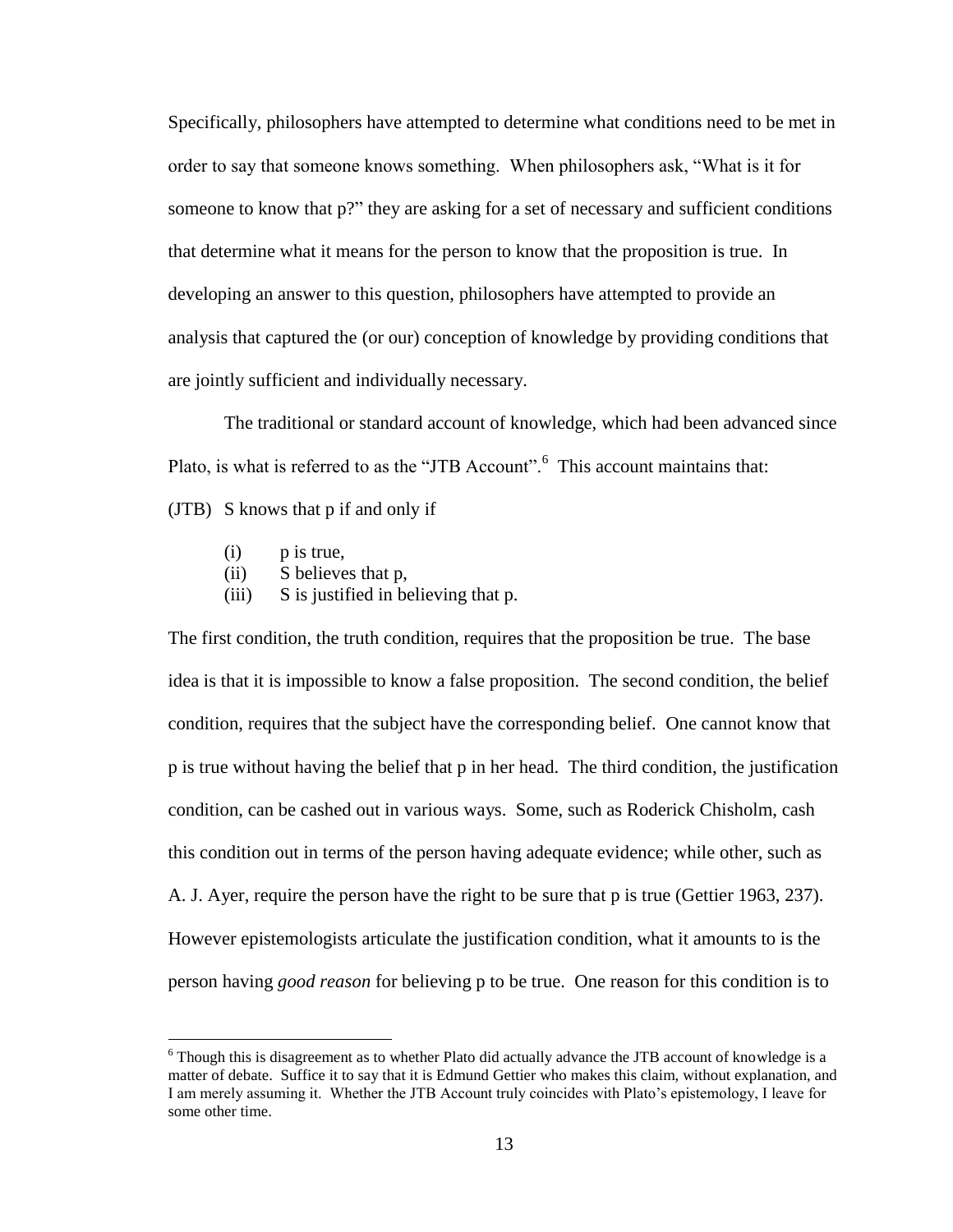eliminate the possibility of the subject acquiring knowledge by mere luck (Steup 1996, 4). We surely would not want to say that one can know that p is true by just happening to believe a true proposition. So, epistemologists maintain that one must be justified in her true belief that p. These three conditions exemplify a set of necessary and sufficient conditions which, were believed by those epistemologists, to capture what we mean by 'know'

To test this analysis, philosophers turn to the method of counterexamples. Is it possible to provide a counterexample to the proposed set of necessary and sufficient conditions? A counterexample is a thought experiment (or a real world case) that would falsify the proposed analysis. To say that there is no counterexample to a proposed analysis is to say that it is logically impossible to construct a case that would satisfy one half of the proposed bi-conditional and falsify the other half of the proposed biconditional. For the above proposal, if it is possible to construct a case where either one can have a justified true belief without knowing that p or know that p without having a justified true belief, then the analysis is inaccurate. The most famous counterexamples to JTB were given by Edmund Gettier. Gettier provided two cases which showed that the JTB account does not state a sufficient condition for a person to know that p. His cases showed that it is possible for someone to have a justified true belief that p without knowing that p. His cases were based on two background assumptions about justification. First, it is possible for one to be justified in believing a false proposition. Second, for any proposition, p, if someone, S, is justified in believing p, and p entails q, and S believes q on the basis of deducing q from p, then S is justified in believing that q (known as the *closure principle*) (Gettier 1963, 238).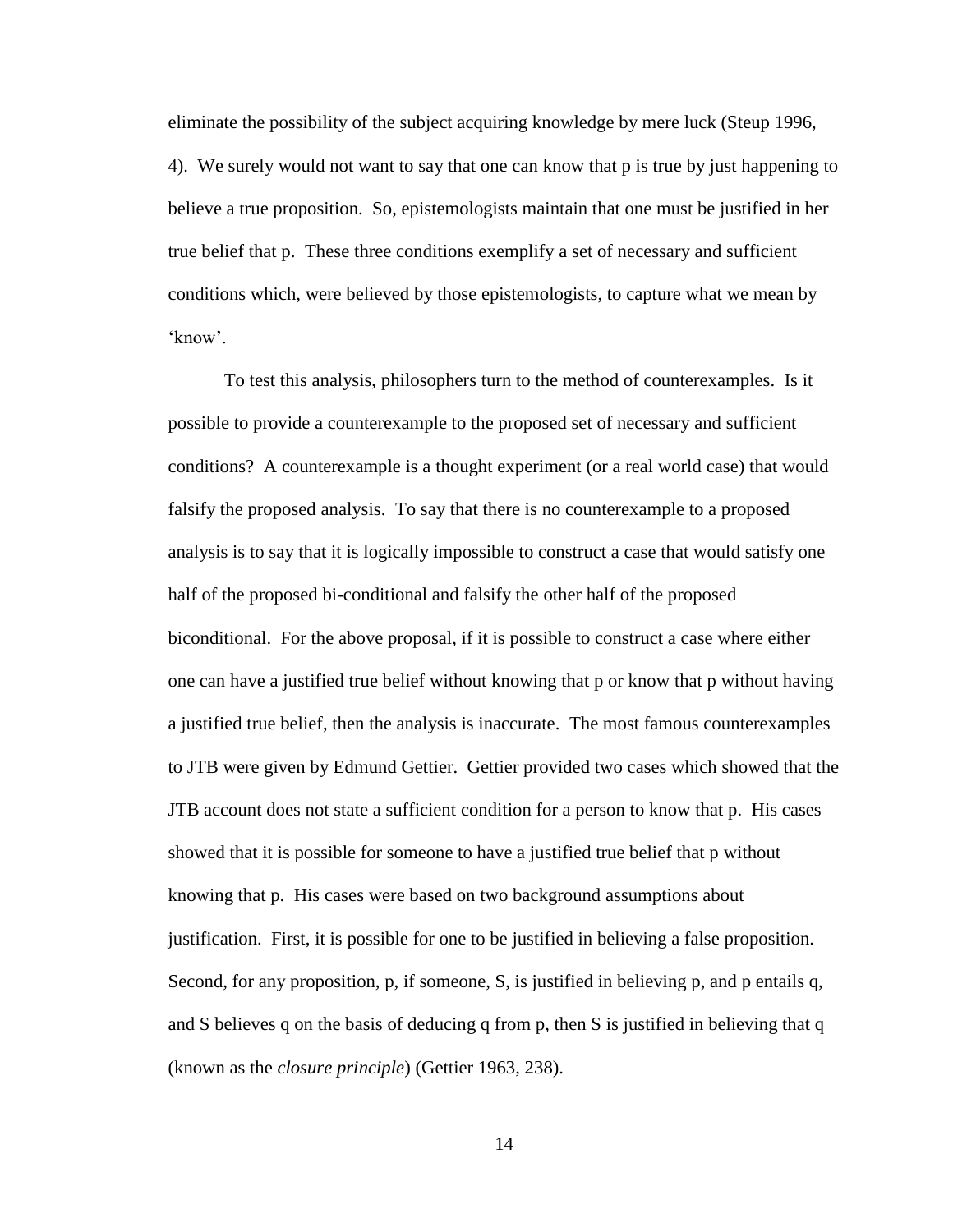Let us for sake of simplicity look at one of Gettier's two cases. Suppose that Smith is justified in believing the proposition that "Jones owns a Ford." Smith is justified in believing this since as far back as he can remember Jones has always owned a Ford and he just offered Smith a ride while he was driving a Ford. Yet, as it turns out, Jones has sold his Ford and is currently driving a rented Ford. Thus, the proposition "Jones owns a Ford" is false. But Gettier asks us to further suppose that Smith constructs three propositions about the whereabouts of his other friend Brown. By randomly selecting three places, he constructs the following three propositions:

- 1. Either Jones owns a Ford or Brown is in Boston.
- 2. Either Jones owns a Ford or Brown is in Barcelona.
- 3. Either Jones owns a Ford or Brown is in Brest-Litovsk.

Each of the three is entailed by the proposition, "Jones owns a Ford". Now as it turns out, Brown is in fact in Barcelona. So, 2 is true. However, Smith has no evidence for believing this proposition. Nevertheless, Gettier maintains Smith is justified in believing 2, though he does not know it. Since Smith is justified in believing that Jones owns a Ford, and since "Brown is in Barcelona" is entailed by "Jones owns a Ford", Smith is justified in believing 2. Thus, we have a case where one has a justified true belief, but does not know.<sup>7</sup>

So, what is this case supposed to show? The case is intended to have us form the intuition that Smith does not know that Brown is in Barcelona despite Smith having a

<sup>&</sup>lt;sup>7</sup> The structure of this case (and of any "Gettier-style case") is as follows:

A Gettier-style case for some S and p has it that:

<sup>(</sup>a) the truth condition for p holds,

<sup>(</sup>b) the belief condition for p holds,

<sup>(</sup>c) the justification condition for p holds,

<sup>(</sup>d) some proposition q is false,

<sup>(</sup>e) either the justification condition holds for q or at least S would be justified in believing q,

<sup>(</sup>f) S does not know that p.

Any case which is constructed in this way can be said to be a Gettier case (Shope 1983, 4).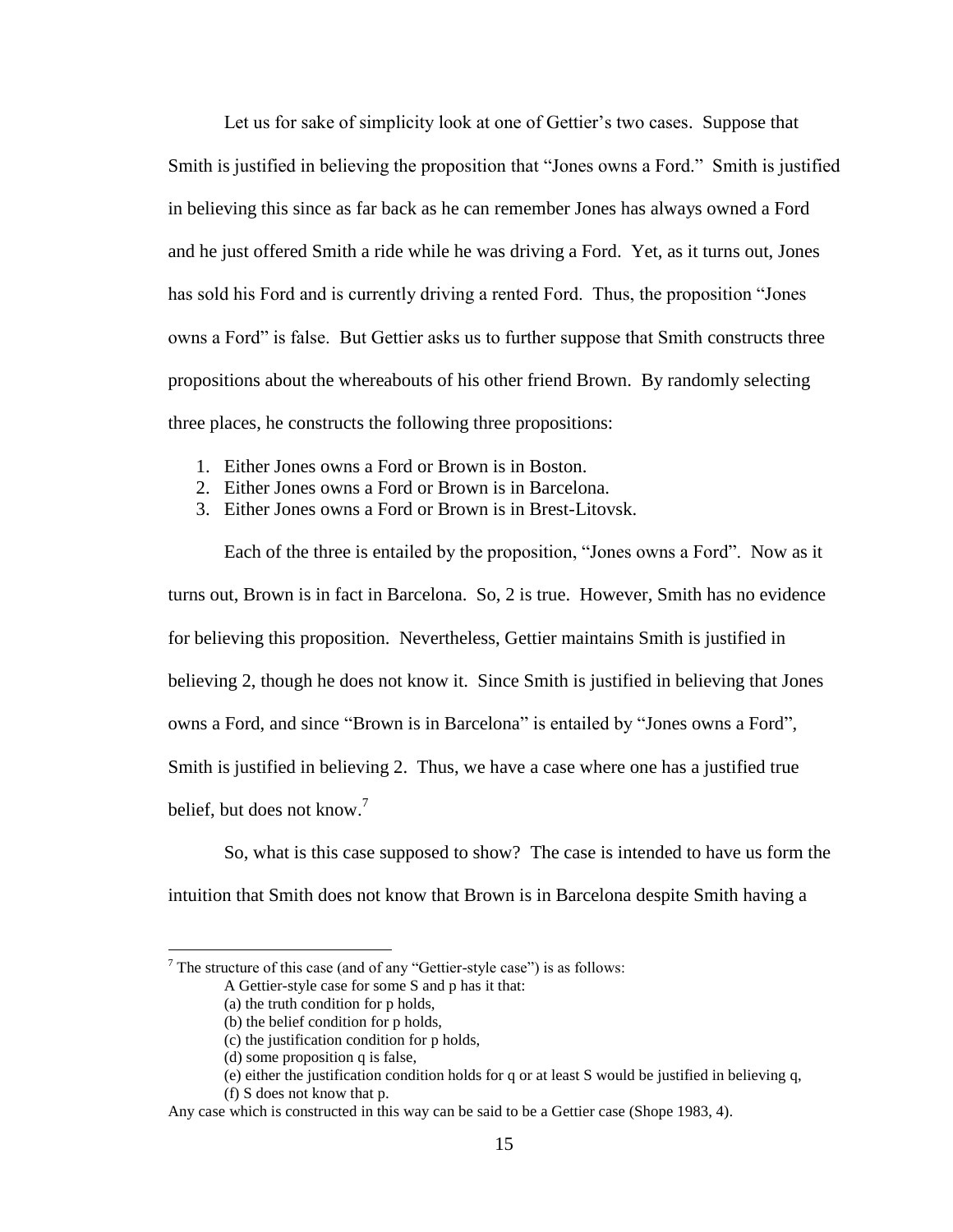justified true belief. What is interesting about the method of counterexamples is that it is based on the appeal to our intuitions. We are supposed to ask ourselves if the case truly does establish what Gettier believed it did. In other words, do we all share the intuition that Smith does not know that Brown is in Barcelona? The answer is, for the most part, yes.<sup>8</sup> Since we all supposedly agree that Smith does not know, we all can agree that the traditional JTB account ought to be rejected. Since we all share the same intuition, and we all treat that intuition as having some evidential weight against the JTB Account, we should reject the proposed analysis and attempt to develop a new one that will not suffer the same fate.

Our sample analysis then has the following features: (1) an account of knowledge (the JTB Account), (2) some background assumptions (e.g., the closure principle), (3) a description of a possible case where, given the background assumptions, the subject has knowledge (the Gettier case), and (4) the intuition that the subject does not actually know. Now, any subsequent attempt to fix the account of knowledge will be assessed in the same manner. Once an account is proposed that is immune to counterexamples we can say that we have the correct analysis. This method of theorizing is not exclusive to epistemology. Throughout philosophy, philosophers have used this method to analyze various concepts and theories. The important point, for my purposes, is that all of them use (and have used) the appeal to intuitions to assess, defend, reject, and criticize various analyses.

There is one final point about our sample analysis. I have characterized the intuition as of a logically possible case. This is often assumed by those in epistemology

<sup>&</sup>lt;sup>8</sup> I grant that not everyone agrees with Gettier conclusion. The fact that some epistemologists disagree does not affect the point being made. For a review of the literature after the publication of Gettier's paper see Shope (1983).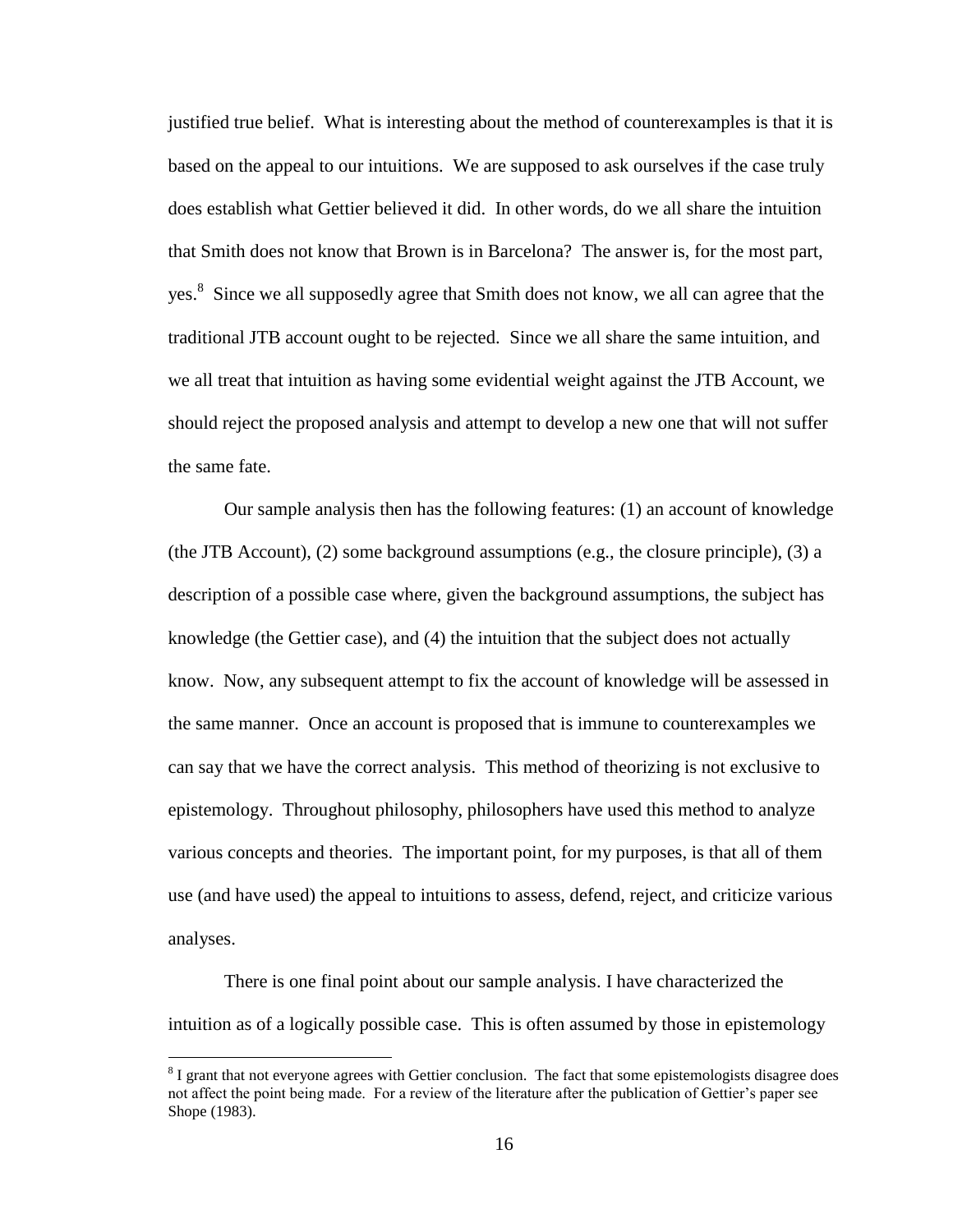specifically and philosophy in general. Yet, it is important to note that this assumption is based upon the sort of analysis one is trying to do. In the sample, the analysis is meant to yield a logically necessary truth. And given this goal, any logically possible case where the analysis does not hold will be sufficient. Yet, if we attempt to perform another type of analysis (e.g., explication), then we may require more than just logically possibility of the intuited cases. It may be the case that we require that the cases are possible worlds where the beings in that world are "like us" in their lives and abilities, thus ruling out situations such as demon worlds. So, the conditions we place on an intuition are going to be determined by the expectations philosophers have for the analysis.

Given these preliminary points about intuitions, basic evidential sources, and how intuitions generally play into analyses, we can now look into some standard, detailed positions on the nature of philosophical analysis and how intuitions function in each. What follows will be an overview of conceptual analysis (three versions), explication, and reflective equilibrium as standardly conceived, the nature of the intuition at work in the type of analysis, and how intuitions function as basic evidential sources in each. 1.3 Robust Conceptual Analysis

There is a tradition going back to G. E. Moore according to which doing philosophy is a matter of making explicit the simple constituents of very complex concepts. This view takes concepts to exist independently of our minds, akin to properties. Concepts like person, causation, knowledge, freedom, etc. exist in the world and it is the philosopher's job to analyze such concepts. $\degree$  The analysis of such concepts is

 $9^9$  I would like to say that some may disagree with characterizing RCA in this manner. Those such as Bealer (1996a, 1996b, 1998), BonJour (1998), and Plantinga (1993) all have some sort of RCA in mind when they discuss the nature of a priori knowledge, but they all have different notions of what the metaphysical underpinnings are. Yet, I will take it that RCA has as its subject matter, at least traditionally speaking,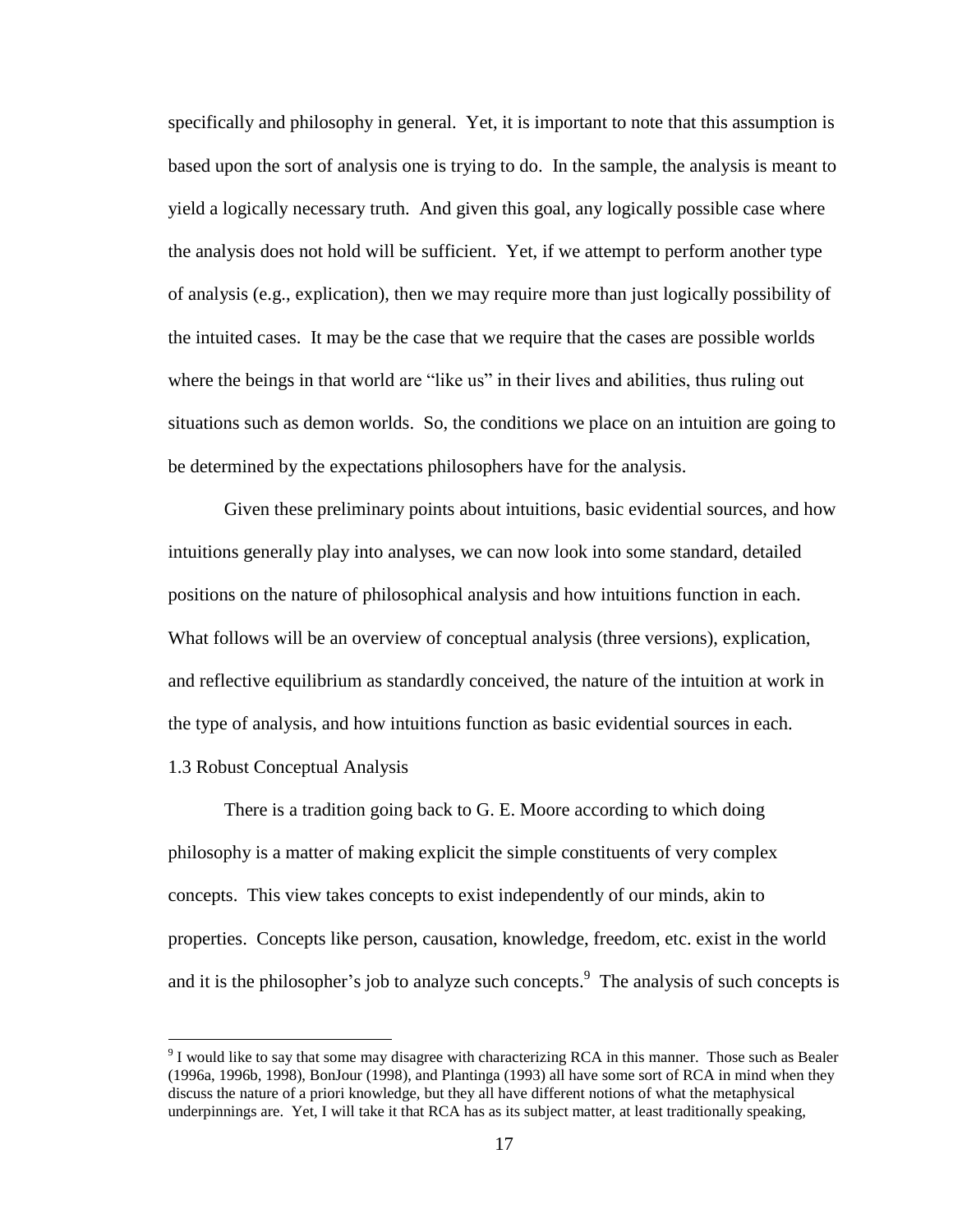the attempt to provide, in Moore"s words, a "definition" of the terms (1966, 3). This is not a definition in the normal sense of the word. According to Moore, when we ask for a definition, we are asking for that which describes the real nature of the object or notion denoted by the word (1966, 7). Such a definition can be given only when the notion is complex. So, there is a distinction between simple and complex concepts. Concepts like yellow, good, and necessity are simple concepts. They cannot be broken down into any simpler parts. They may be articulated by giving synonyms of the terms, but they may not be broken down into any simpler concepts. Complex concepts, on the other hand, are analyzed only by being broken down into its simpler constituent parts. For example, when epistemologists ask the question, "What is the nature of knowledge?" they are asking what are the constituent, simple concepts that make up the complex concept knowledge.

Any correct robust conceptual analysis (RCA) will take the form of a necessarily true statement of necessary and sufficient conditions. In order for a RCA to be correct, that which does the analyzing (the analysans) must specify conditions that are individually necessary and jointly sufficient for that which needs to be analyzed (the analysandum). The analysans and the analysandum must entail each other if the analysis is to be correct. Moreover, these logically necessary and sufficient conditions give the "elements" or the "constituents" of the concept we are analyzing. For example, take our sample epistemic question of "What is the nature of Knowledge?" In asking what knowledge is, philosophers are asking for the analysans to the following biconditional:

S *knows* that p if and only if \_\_\_\_\_\_\_\_\_\_\_\_\_\_\_\_\_\_\_\_.

abstract, eternal objects such as mathematical objects (e.g., numbers), universals, etc. I am willing to assume, for sake of discussion, these answers to the metaphysical questions in order to focus on the epistemological ones.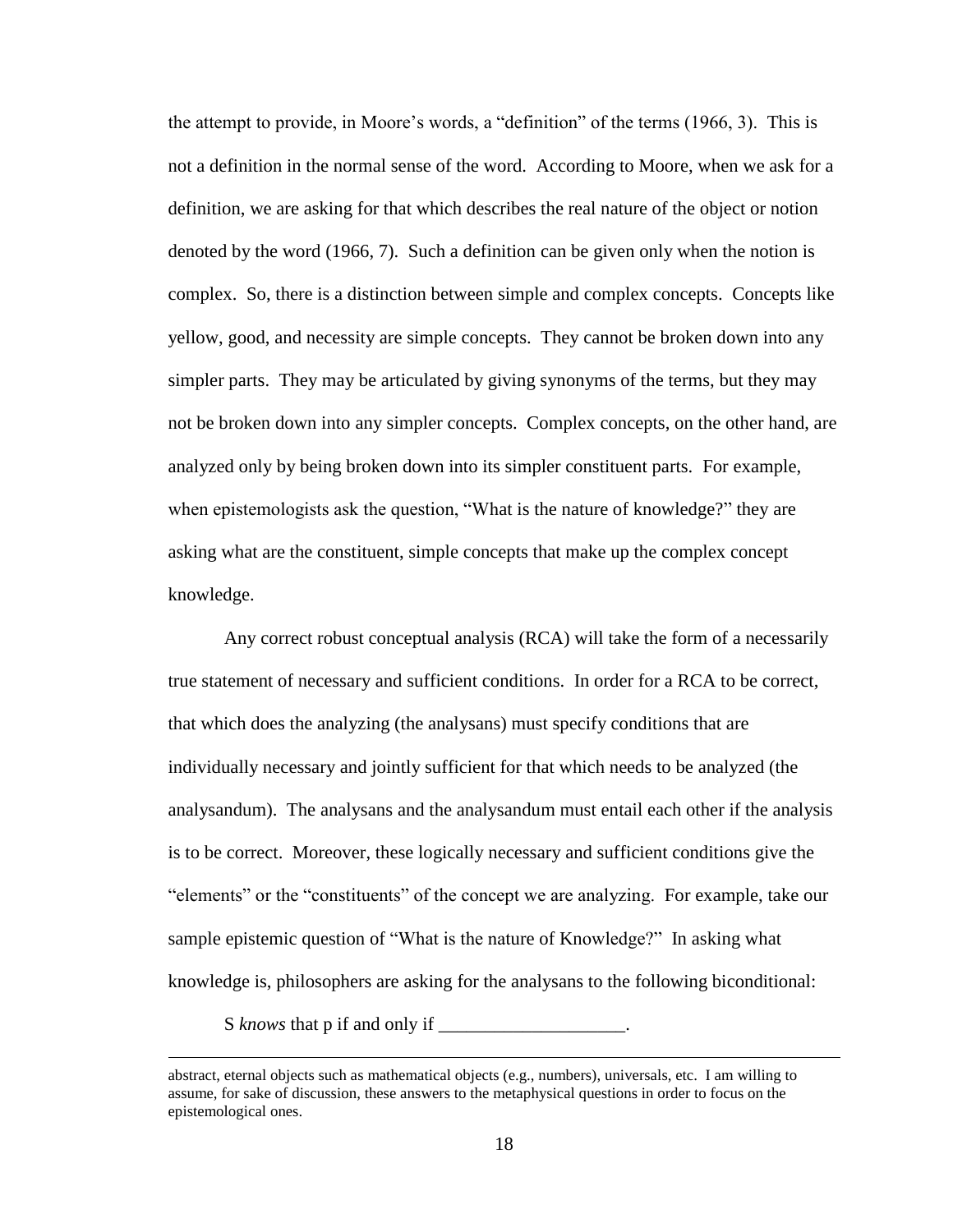When philosophers filled in the blank with "justified true belief that p", they were attempting to tell us what knowledge is. Knowledge just is justified true belief. By providing those conditions, they were attempting to provide necessary and sufficient conditions for one to know a particular proposition. The JTB account of knowledge maintained that if one is to know a proposition, then she must have a true belief that is justified. Also, if she has such a justified true belief, then it is enough to have knowledge of that proposition. From this example, we see that RCA is in the business of uncovering the necessary and sufficient constitutive elements of the concept. But there is more going on here. When philosophers do RCA on a concept, they are not just trying to provide the necessary and sufficient conditions for when a proposition that expresses that concept is true. The biconditional specifying the analysis must not just be true, but also *necessary* (Stich 1996, 171). They are also attempting to provide an analysis that is immune from counterexamples in any possible world. When we do RCA we are attempting to provide an analysis that can survive any possible case. As Matthias Steup puts it, if an analysis is correct, "there is no possible case (or possible world) in which there is an object that is an instance of the analysandum (that which is being analyzed), but fails to satisfy the condition set out in the analysans (that which does the analyzing), and vice versa" (1996, 27). Now it must be understood that this is the goal. It is questionable as to whether it is possible to come up with an analysis that is completely immune to counterexamples. Just because we cannot immediately provide a counterexample to the proposed analysis does not establish that the analysis is immune and hence true. Someone may later come up with an intuition that provides a counterexample. So, it is important to remember that it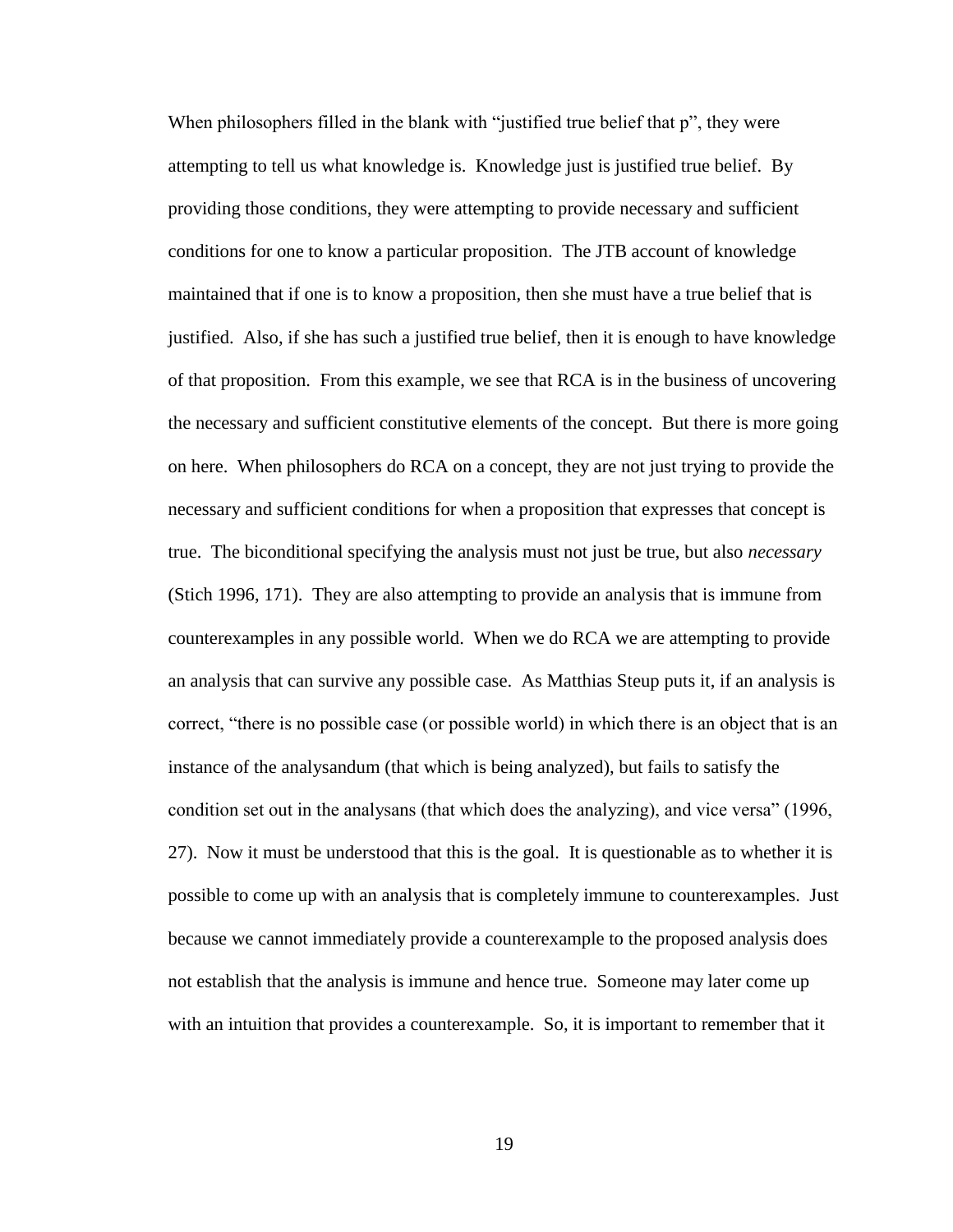is a goal to provide an analysis that is immune from counterexamples. Whether philosophers are able to do this is a matter of contention.

Yet, there is a question that remains. How do philosophers establish that the analysis is immune from possible counterexamples? They turn to our intuitions. If they can provide an analysis where there is no possible case where our intuitions tell us that the concept applies, but the analysans is not satisfied, then the analysis is correct. It is important to note that this process of analysis is a priori. It is a priori since it is a matter of self-evident intuitions telling them whether the statement of the necessary and sufficient conditions is logically necessary in the sense that there are no intuitions that provide counterexamples. They intuit the analysans and we intuit the judgments involved in assessing whether the biconditional is logically necessary. The result of this process is knowledge of the world that is gained by a priori intuition.

Consider the Gettier case. The description of the Smith case is the description of a possible world. Epistemic agents, once presented with the description of the case, can intuit the following claims: first, if the description is true, then Smith has a justified true belief that Brown is in Barcelona. Second, if the description is true, Smith does not know that Brown is in Barcelona. Now, given our knowledge of these two claims, the agents can infer that if the description is true, then Smith has a justified true belief, but does not know. And, given that the agents have an intuition that it is in fact possible that the description is true, we can conclude that it is not necessary that S knows that p if and only if S has a justified true belief that  $p^{10}$  So, we can see that the agent is supposed to have an intuition of the necessary conceptual truth that if the description is true, then Smith does not know that p.

 $10$  I would like to thank Peter J. Markie for illustrating this line to me.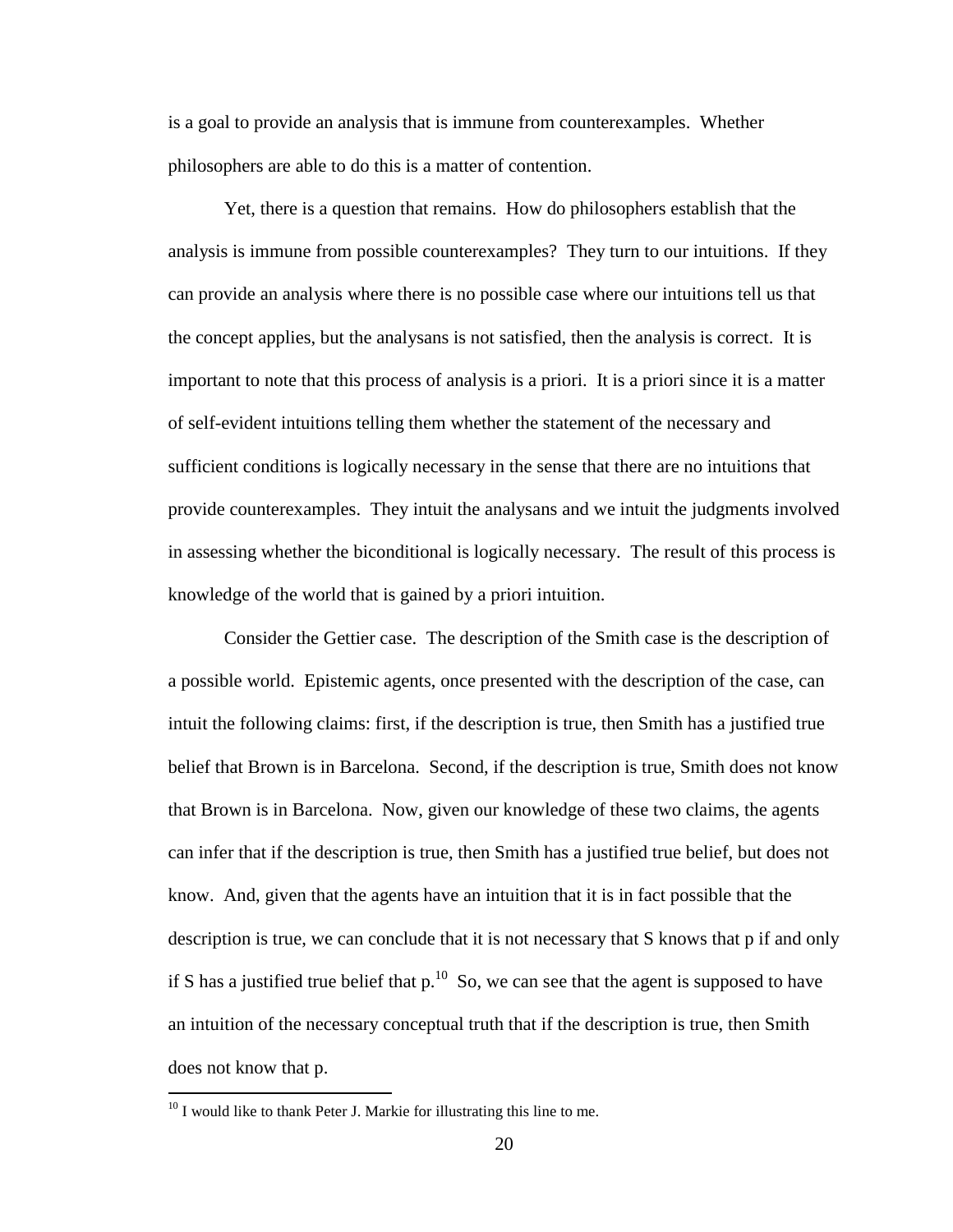The nature of the intuition in RCA is traditional a priori intuition. Such intuitions have been called "intellectual seemings" (Bealer, 1996a, 1996b, 1998) and "rational insight" (BonJour, 1998).<sup>11</sup> Terms like 'seemings' and 'insight' are appropriate because the account of these intuitions starts from their phenomenological descriptions. When one has an intuition that p, p *just seems to be true* to the agent. This seeming is intended to be conceptually distinct from a belief. To demonstrate this, consider that it is possible that one might believe a logical theorem if she has recently proven the theorem without it seeming true to her. One could believe that p without having any intuition about p whatsoever. Such a case is intended to show that having a belief that p is not sufficient for having an intuition that p. To show that having a belief that p is not necessary for having an intuition that p, consider any philosophical paradox. A paradox is where one is presented with intuitively acceptable propositions that lead to an intuitively unacceptable conclusion by perfectly acceptable reasoning. Once one knows that she is presented with a paradox, she will suspend all beliefs about the propositions even though they still maintain their intuitive force.

Such a priori, self-evident intuitions are also more than mere hunches or guesses. Phenomenologically speaking, hunches or guesses do not have the same degree of *seemingness* that intuitions do. When one intuits that p, she comes to *grasp* or *see* that p is the case. One does not lose that feeling of grip when one is presented with contrary evidence to the proposition. Yet, one feels perfectly at ease in giving up something that they merely guessed to be true.

 $11$  Bealer and BonJour are obviously not the only defenders of such types of intuitions. I mention them only because they have presented substantive defenses in very recent literature.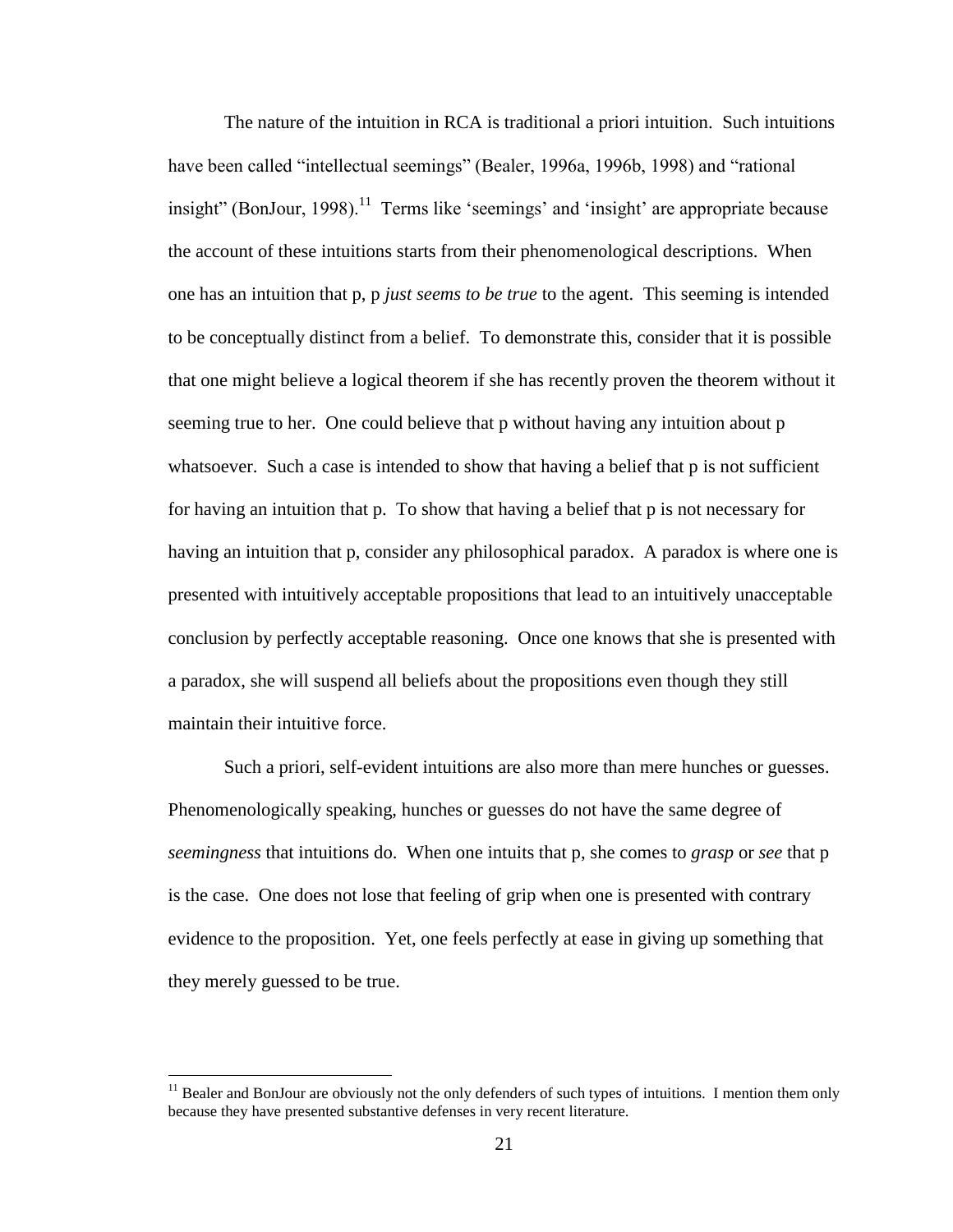Perhaps the most important feature for such intuitions is that they not only have a high level of felt certainty that the proposition is true, but they have a high level of felt certainty that the proposition is *necessarily* true. As BonJour characterizes it, "I am able to see or grasp or apprehend in a seemingly direct and unmediated way that the claim in question cannot fail to be true" (1998, 101). Bealer characterizes them as having a "certain kind of strong modal tie to the truth" (1998, 202). Though this feature may seem unreasonable to some, it is often demanded.  $12$  This feature in particular points out how the intuitions of RCA are a priori, self-evident. The justification of the propositions in question comes from the mere understanding of the propositional content itself (BonJour, 1998, 102). Such a proposition is able to have its necessity grasped and as such is selfevident to the person.

The characterization of such intuitions as *seeing* into the necessity of the propositions raises a further question – are such intuitions infallible? Perhaps traditionally such intuitions were thought to be infallible. Yet this need not be the case. BonJour argues there are numerous counterexamples to the thesis that such intuitions are infallible. For example, the claims of mathematics and logic are usually regarded as selfevident, a priori intuitions by those mathematicians and logicians who put them forth, but they have turned out to be mistaken. Furthermore, consider the claims of rationalist metaphysics of Plato, Spinoza, Leibniz, etc. Surely it cannot be the case that, BonJour points out, all such claims are true. And if they all cannot be true due to the widespread disagreement and conflict, but are claimed to be the result of such a priori intuitions, then infallibility is suspect (1998, 112). What BonJour is illustrating is that it is possible for a

<sup>&</sup>lt;sup>12</sup> Bealer and BonJour are not alone in demanding that these intuitions have this tie to necessity, Plantinga claims, "To *see* that a proposition p is true – in the way in which we see that *a priori* truths are true – is to apprehend not only that things *are* a certain way but that they *must* be that way" (1993, 105).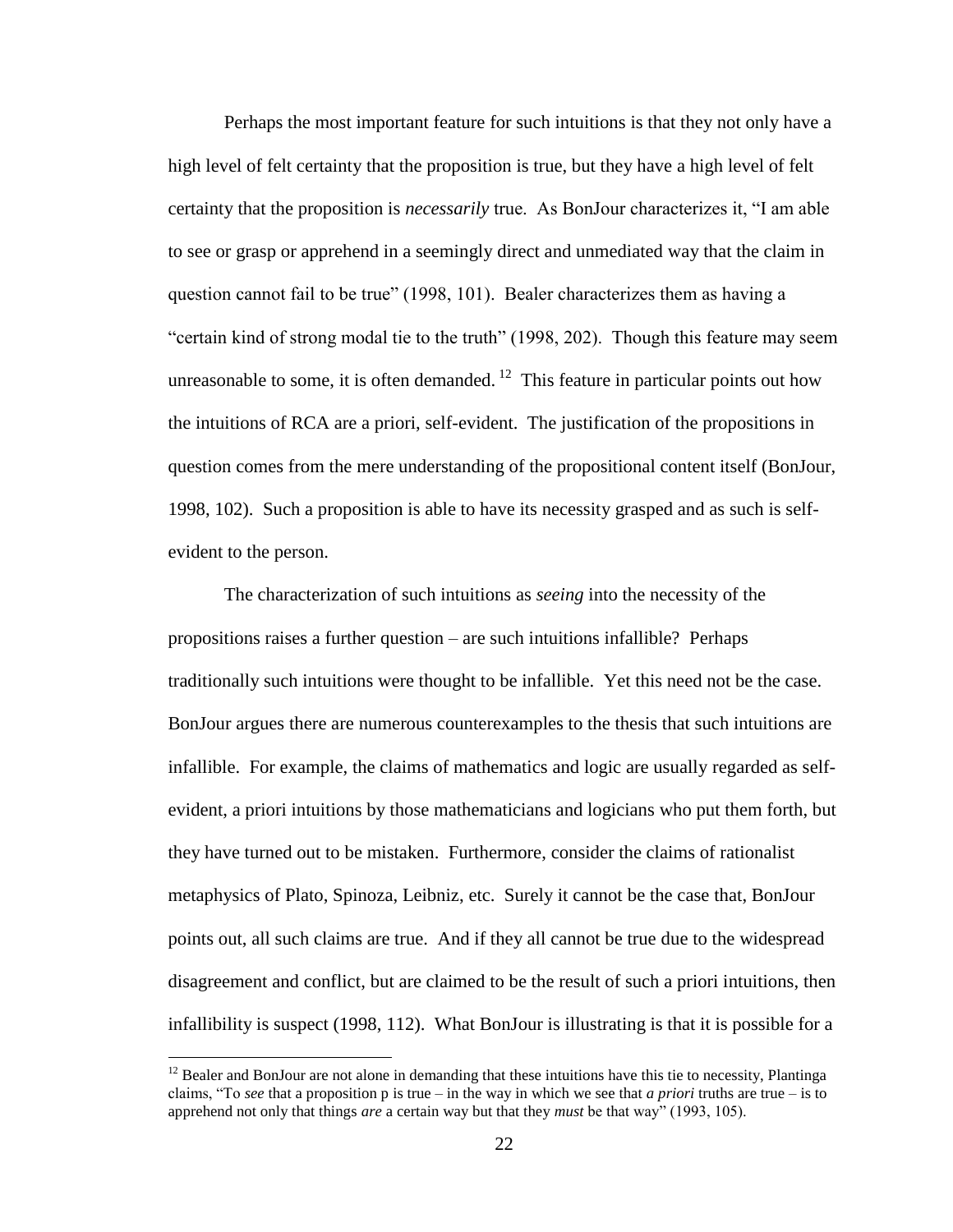proposition to *seem* necessary and self-evident, but nonetheless be false.<sup>13</sup> So, it would seem that an advocate of RCA need not (and according to those like BonJour, should not) accept that the self-evident a priori intuitions be infallible.

Now, what is the epistemic force of such intuitions? Does the intuition that, say, Smith does not know that Brown is in Barcelona give one defeasible justification that Smith does not know that Brown is in Barcelona? There are some who believe that there are no defeaters for a belief justified a priori. Panayot Butchvarov maintains that in order for S" belief to be justified a priori, it must be "unthinkable" to her that it be mistaken (1970, 94-95). Hilary Putnam likewise maintains a strong defeasibility condition in that if a belief has a maximal degree of justification, then it is "always rational to believe, nay...never rational to even begin to doubt"  $(1983, 90)$ .<sup>14</sup> Such strong defeasibility conditions amount to the exclusion of *any* defeaters. Yet, some have claimed that this strong defeasibility condition is mistaken. Plantinga argues that if this view is correct, then it is never rational for you to change your mind about p (1993, 112). This, he argues, is unacceptable. It is possible to be given an argument that defeats my justification for my original belief. If I am given an argument that appears to me to be cogent, and after careful reflection I cannot find any faults in the reasoning, then surely it would be the case that I no longer have warrant for my original belief.

So, others (like Plantinga) invoke a weak defeasibility condition in that there may be defeaters but not of an experiential nature. Defeaters of this sort must come from the inside; i.e., are other conflicting intuitions the agent has. If S has an a priori intuition that p, and has another conflicting a priori intuition, then the second intuition can act as a

 $13$  Plantinga argues a similar line by illustrating the same point in terms of the Russell paradoxes (1993, 109).

<sup>&</sup>lt;sup>14</sup> Putnam thinks of these in terms of Aristotle's "first principles" and Descartes' "clear and distinct ideas".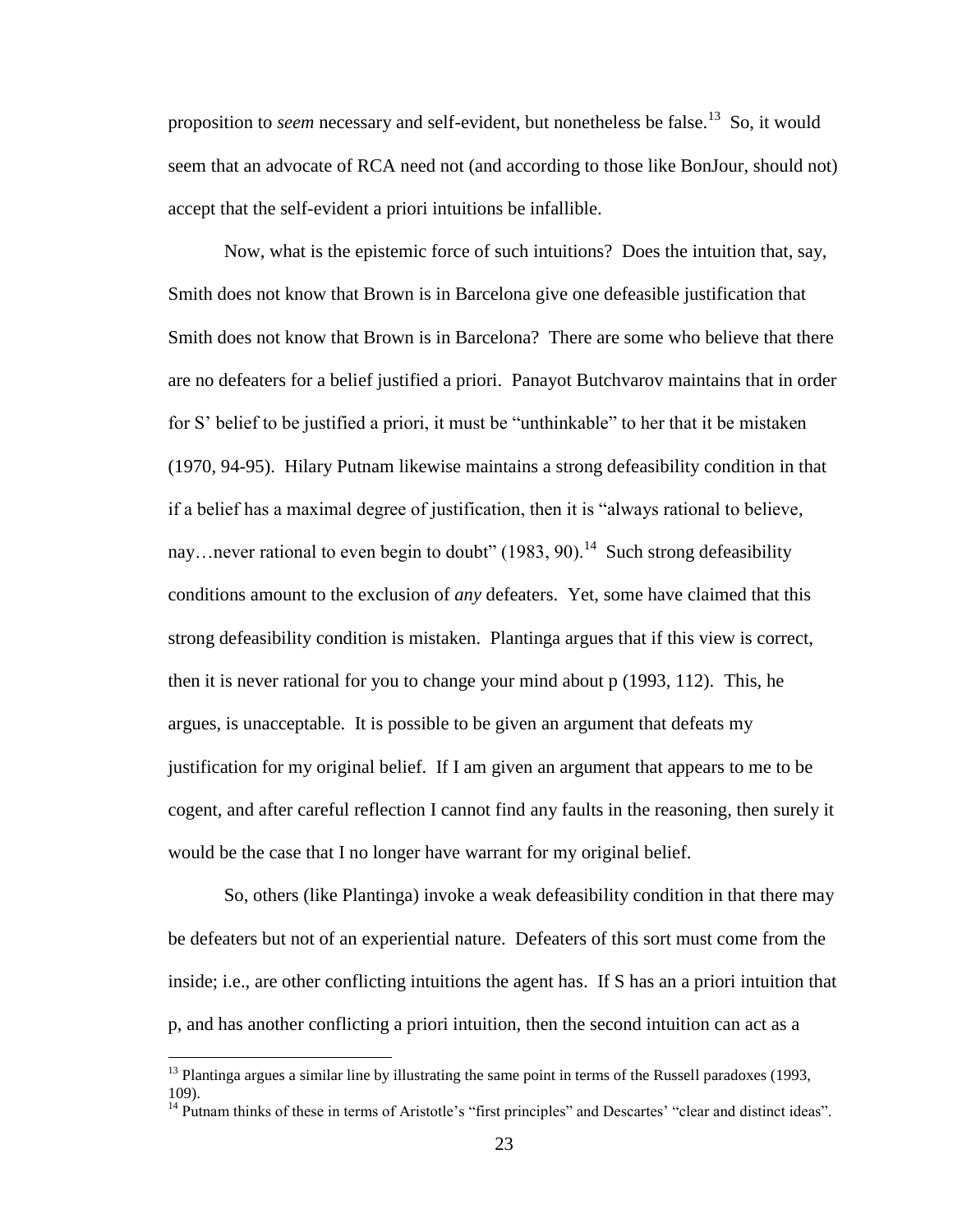genuine defeater. This is not to say that experience plays no role whatsoever in defeating a belief justified by an a priori intuition. As BonJour points out, it is possible that an experience can challenge an a priori claim in that the experience supports some other a priori claims. An experience can refute an a priori claim by being supported by other unquestionable a priori premises (1998, 124). So, such a priori intuitions, while traditionally deemed indefeasible, are defeasible in a few ways.

A final question to consider is whether this type of analysis, and its use of a priori intuitions, commits one to a type of foundationalism or coherentism. All things being equal, advocates of RCA are going to adhere to some version of foundationalism.<sup>15</sup> A general characterization of such a view is that there are some non-inferential, basic beliefs from which other inferential beliefs derive their justification. Why are RCA advocates committed to such a view? By taking a priori intuitions to be self-evident, it is implied that the intuitions are taken to be basic. They are not in need of justification from another source. They are direct insight into necessary truths. Other beliefs derived their justification from the high-level of justification that such a priori intuitions are supposed to have. Furthermore, according to BonJour, any notion of coherence will fail to account for such a priori intuitions. In order to say that such a priori intuitions are justified by the way they cohere together as a whole one must first assume certain principles of coherence must themselves be self-evident and immune to challenge (1998, 118). The principles of coherence must be basic. Hence, according to BonJour, no purely coherentist framework is going to be able to account for the justification of such a priori intuitions.

1.4 Robust Conceptual Analysis – Modified

<sup>&</sup>lt;sup>15</sup> Plantinga is one obvious exception here.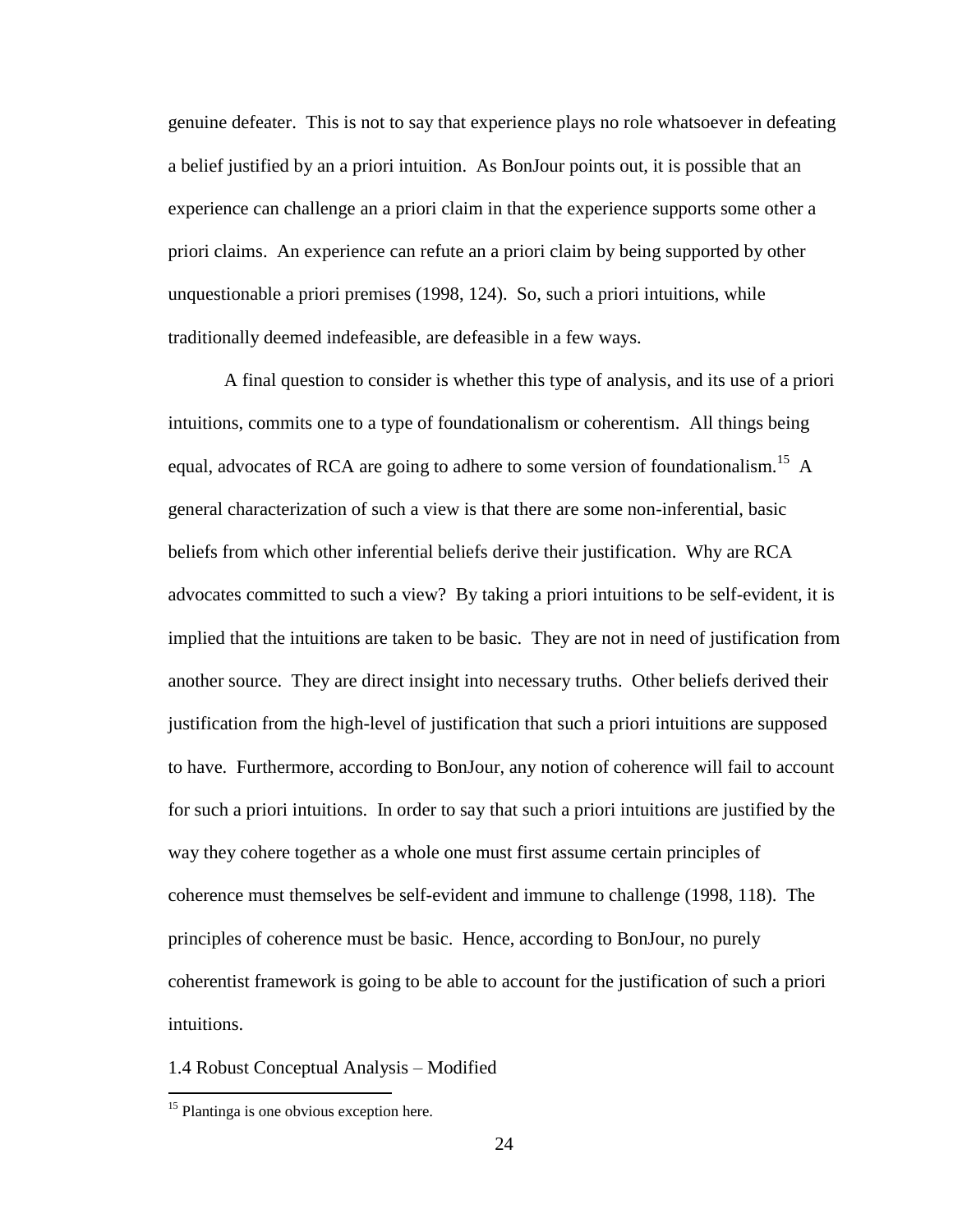While traditional RCA takes concepts to be entities that exist outside of the mind, it is possible to maintain RCA is the correct philosophical methodology and treat concepts as being mental entities. Such a modified robust conceptual analysis (MRCA) denies that concepts are independent entities that exist outside of the mind. So, when epistemologists ask, "What is the nature of knowledge?" they are asking about the nature of *our* concept of knowledge. The question asks about the way people *conceive* of the concept of knowledge, what *their* mental entity is. Such a method assumes that there is a common conception of, say, knowledge (or whatever concept is being discussed). The question philosophers are asking is about the *common* concept and not any one person"s concept.

Such a method characterizes its analysis as a proposal about the common concept of knowledge. The concept of knowledge is our common concepts of justification, truth, and belief. Such a proposal is a conceptual truth. It is a conceptual truth that S knows that p if and only if S has a justified true belief that p. So, unlike RCA, MRCA does not claim that the proposed analysis results *directly* in a necessary truth. Rather it is a conceptual truth that knowledge is justified true belief. It is a conceptual truth in that it is a claim whose truth can be assured merely by the examination of the relation between the concepts and not of a mind-independent reality. The necessity here lies in the relation between our concepts rather than in the world.

Yet, it is possible to tie MRCA back to RCA. One *can* maintain that a correct MRCA will take the form of a necessary, conceptual truth. If one does claim this, then she can apply the method of testing the analysis against various descriptions of possible cases. Here, just as with RCA, it is a matter of self-evident, a priori intuitions as to what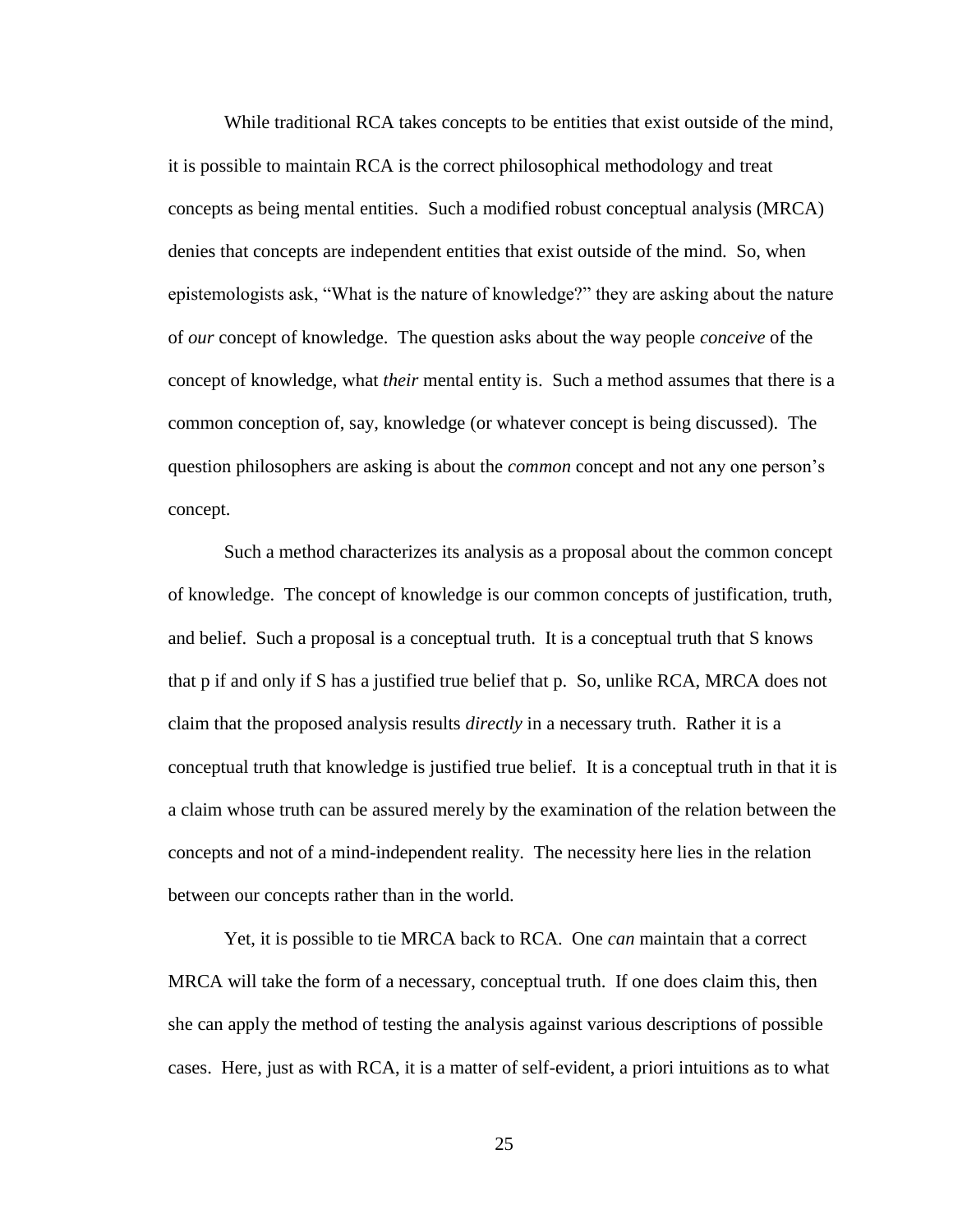is possible and whether the proposal violates the cases being described. So, the type and role of intuitions in MRCA is the same as in RCA. The only difference is that the concepts being investigated are in one"s mind and not mind-independent entities. 1.5 Modest Conceptual Analysis

There is still another way to do conceptual analysis while treating concepts as mental entities. Here, philosophers have a concept in their heads and when they do conceptual analysis, they are attempting to understand that concept better. To illustrate this, suppose that natural kinds have essences and the discovery of these essences is one task of science. When researchers start their investigation, they may not know what the essence is. Researchers do have a concept of the natural kind and this concept serves as the foundation for their investigation into the essence. Before modern chemical notions, people were able to pick out instances of water and attempt to understand the nature of water and its role in various natural processes. In picking out instances of water, people developed a concept of water as watery stuff that flows in rivers and streams, etc. and once this concept was had they arrived at this account of water merely by reflecting on the concept. Whether the researchers have the correct concept is irrelevant. What is relevant is that the meaning of the term we attach to a natural kind is determined by the concept. The goal of such research is the seeking of a concept that accurately describes the essence in question. In this sense, conceptual analysis is, as Graham and Horgan put it, "a broadly empirical…enterprise" (1998, 272).

Modest conceptual analysis (MCA), while being different from RCA in the type of concepts it takes to be analyzing, is essentially the same as its robust counterpart in certain respects. Both take conceptual analysis to be a method of providing bi-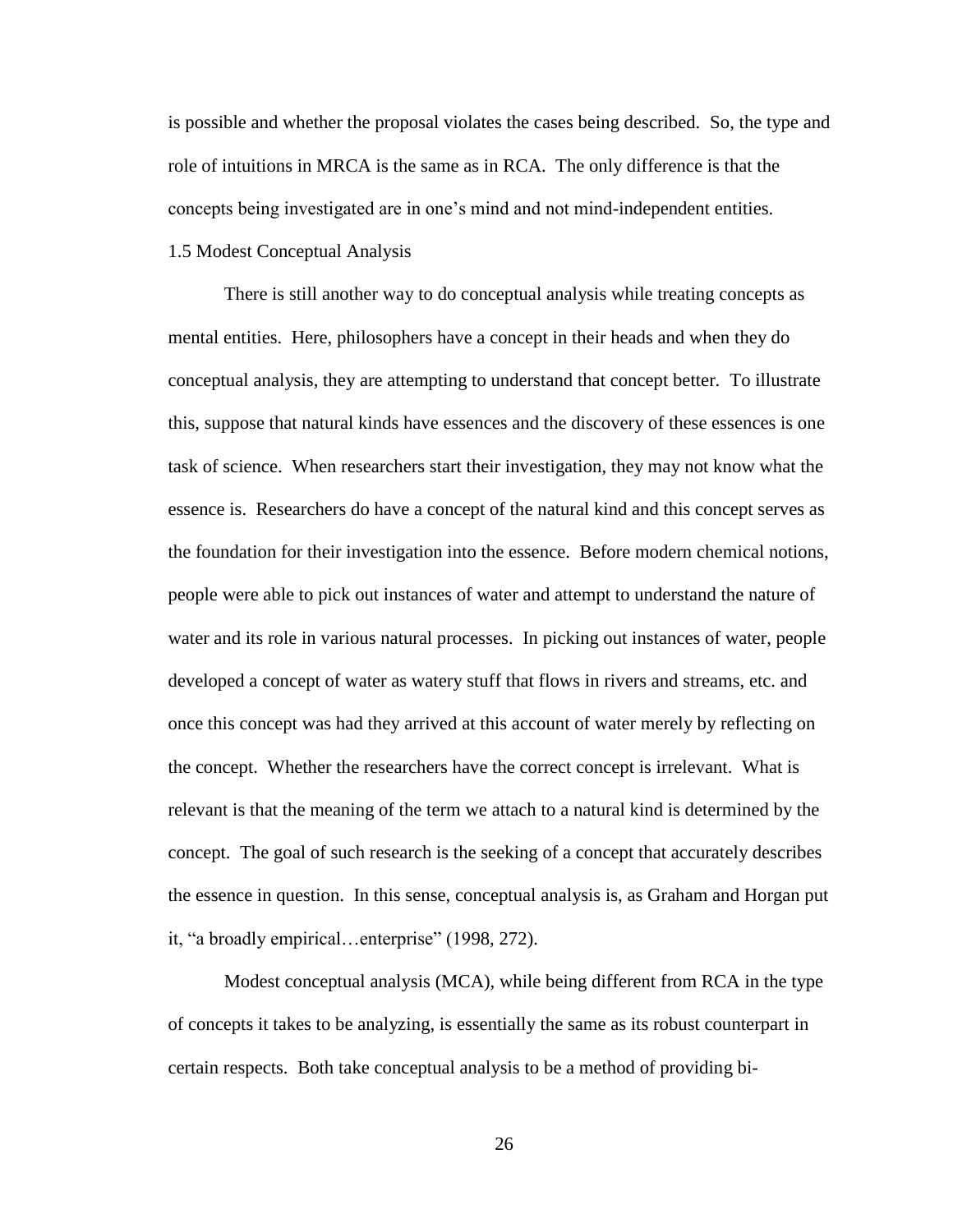conditionals that are immune to counterexamples. MCA *may* also be put into the form of necessary and sufficient conditions. And, finally, it is our intuitions that modest conceptual analysts turn to provide the evidence that the analysis is correct.

Consider the Gettier case. The traditional analysis of knowledge maintains that knowledge is justified true belief. Philosophers then test this by describing a case where we intuit that the agent has a justified true belief, but does not know. The intuition here is not a self-evident, a priori intuition, but rather a non-inferential judgment about how things seem to us when we consider the case-description. The content of this intuition is that, given the case-description, Smith has a justified true belief, but does not know. We can think of the situation in the following inference:

- 1. We intuit that, given the Gettier case-description, Smith has a justified, true belief, but does not know.
- 2. So, our concept of knowledge is not the same as our concept of a justified, true belief.
- 3. So, the traditional analysis of knowledge does not capture our common concept of knowledge.

What is important for our purposes here is that the inference from 1 to 2 is only possible if we take our intuition to count as a basic evidential source. It is a basic evidential source in this case since we are arguing from the fact that we are having an intuition that Smith has a justified, true belief. That we have the intuition is taken as evidence that our concept of knowledge is not the same as our concept of a justified, true belief. The intuition is basic in the sense that it alone is doing to epistemic work. Without taking our intuition as a basic evidential source here, MCA could not justify the inference from 1 to

2.

A point needs to be clarified here. One might mistake the intuition that p doing the epistemic work and the belief that I intuit p doing the epistemic work. When one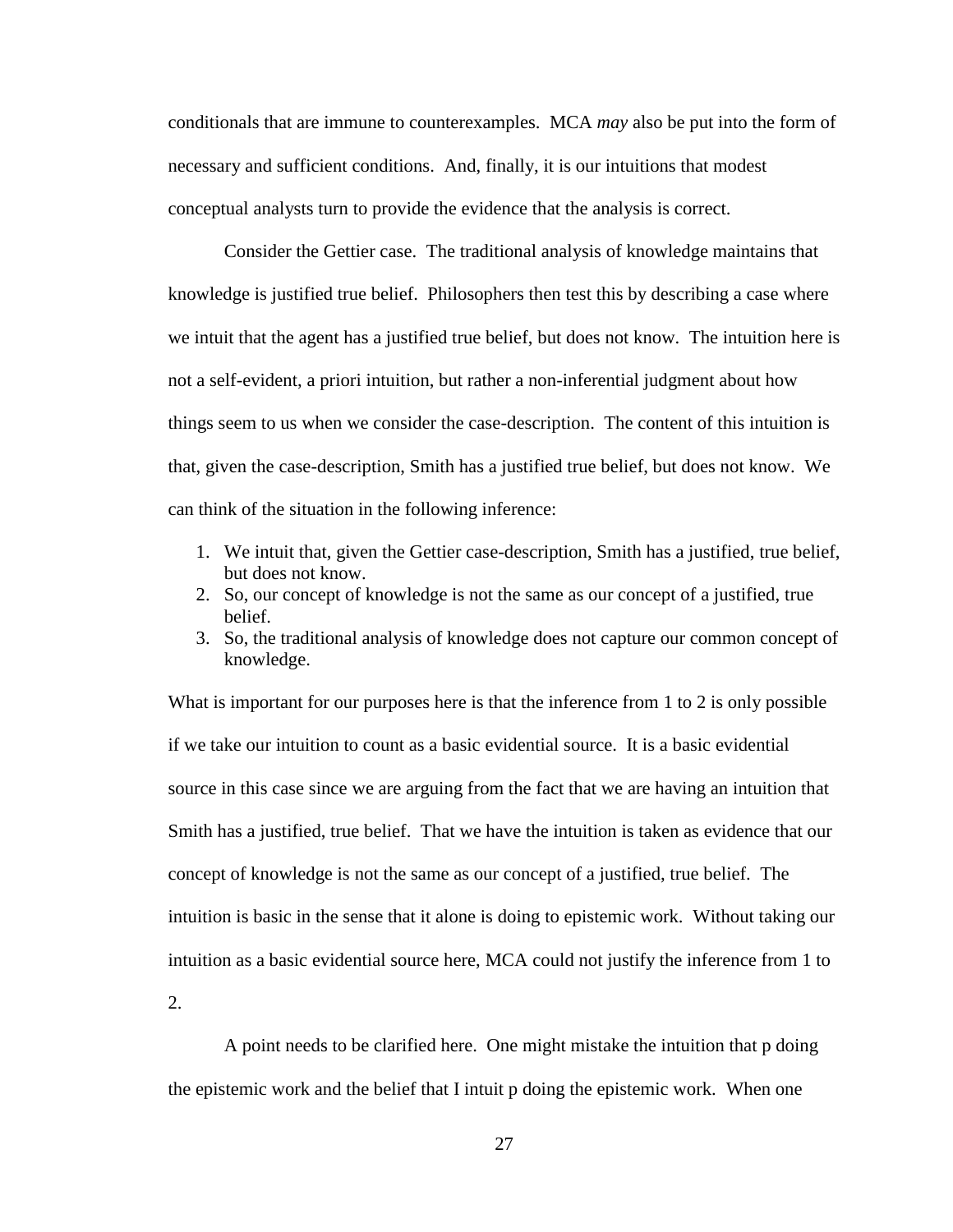talks of intuitions as basic evidential sources they are referring to the intuition that p itself doing the epistemic work, not the belief that one intuits p. The reason for this is that the strength of the belief is based in part on the strength of the intuition. For the belief that I intuit that p to do any epistemic work, the intuition itself must have justified the acceptance of the belief. When MCA takes intuitions to count as basic evidential sources, it is not doing so because the agent believes that she intuits that p. It is the intuition itself which is acting as the basic evidentiary source.

So, what exactly does MCA deliver? What is it that we gain from MCA? What we gain when we have a correct MCA is our shared theory about the concept in question. That is, by providing a correct MCA, philosophers reveal what the common, shared theory is. As Frank Jackson states:

My intuitions about possible cases reveal my theory…they could hardly be supposed to reveal someone else's! Likewise, your intuitions reveal your theory. To the extent that our intuitions coincide, they reveal our shared theory. To the extent that our intuitions coincide with those of the folk, they reveal the folk theory (1998, 32).

What if the intuitions clash? If the intuitions do not coincide, then what we learn is that the other person uses "knowledge" to cover different cases than we do. This is different than saying they are wrong. What the goal is is to extract the theory that reveals our shared, folk theory. But, if we cannot extract such a shared, folk theory, then the analysis is not a failure. What it shows is that there is perhaps no universally shared, folk theory and it is a matter of where the majority of the responses to the cases lie. In this light, MCA is akin to methods in psychology and linguistics.<sup>16</sup>

<sup>&</sup>lt;sup>16</sup> There are some (particularly Stephen Stich and Hilary Kornblith) who question the benefit of such a method. I will leave all critical points for later chapters since it is only the goal of this chapter to illustrate what roles intuitions are playing in the various methods.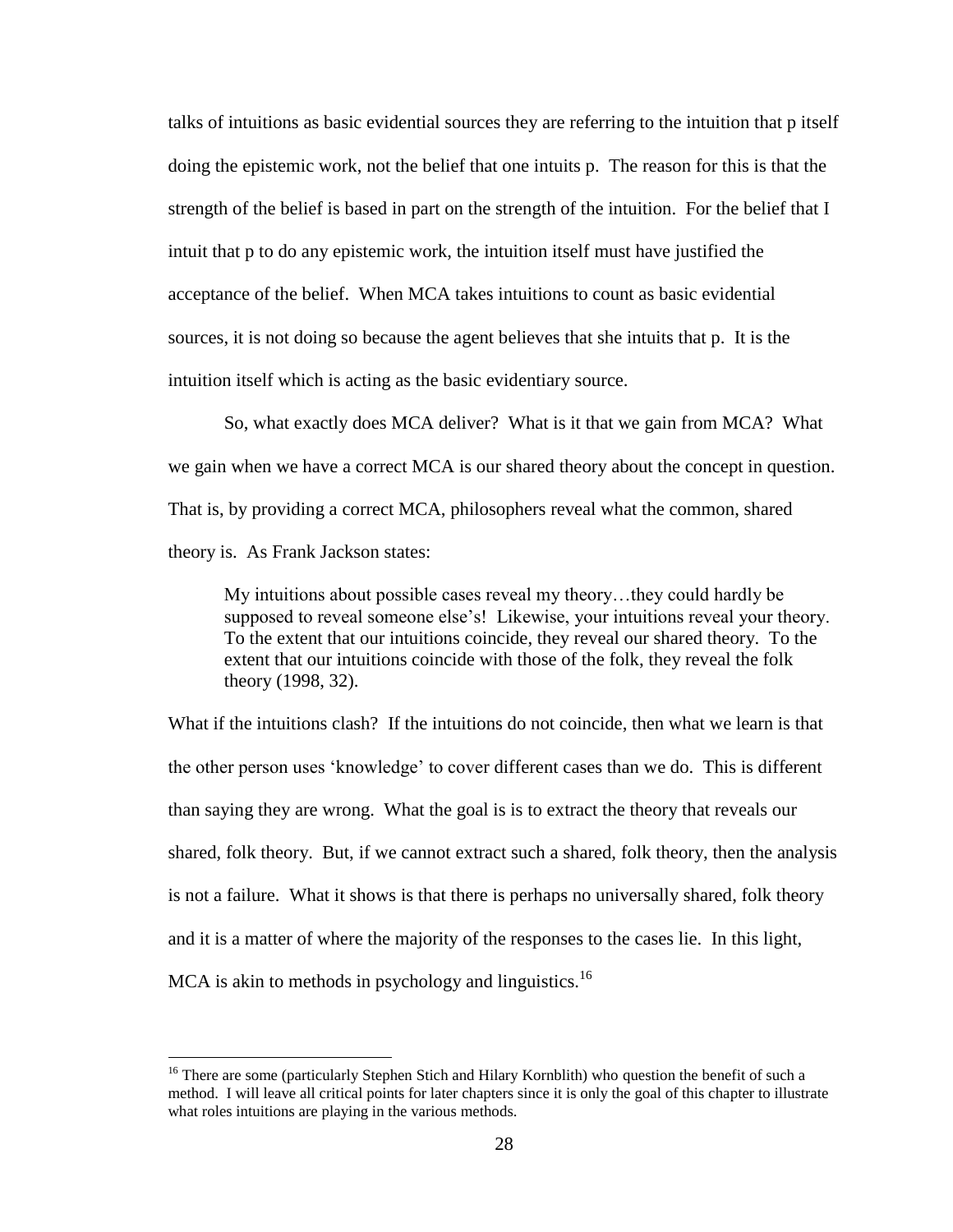Yet there are some questions left open here. First, if we consider the intuition to not be a self-evident, a priori intuition, then what is it? As is usually maintained, the intuition to be a non-inferential judgment about how things seem to us. Yet, isn"t this just another way of saying it is a self-evident, a priori intuition? If it is not, what is the difference between a non-inferential judgment about how things seem (which is supposed to count as a basic evidential source) and a mere hunch (which usually does not count as basic evidential source)? Where RCA uses self-evident, a priori intuitions to attempt to arrive at statements of necessary and sufficient conditions that are logically necessary, MCA attempts to use intuitions that provide evidence of the content of the concept that one holds. When one does MCA, she is attempting to assess whether her concept is shared by others by testing an analysis of that concept against possible cases and seeing if people have the same intuitions as to whether possible counterexamples violate the analysis. It is in this sense that modest conceptual analysis is a non-aprioristic, broadly empirical method.<sup>17</sup> Since various findings and theories of scientific disciplines will figure into people's concepts, MCA must be empirically informed. Furthermore, when determining whether a particular concept is a shared one, we may, as Jackson points out, turn to polling samples and opinion polls (1998, 36-37). This is not to say that MCA cannot be done from the armchair, so to speak. Rather, it is that if one engages in modest conceptual analysis, she must have (a sufficient amount of) the various relevant information about the subject matter in question.<sup>18</sup> So, MCA does not give us knowledge

 $17$  It may not be the case that MCA is completely non-aprioristic. What is the case is that any advocate of MCA hold that the method is not exclusively aprioristic. Any MCA must acknowledge that empirical facts will play a role in any correct analysis.

 $18$  One way to think of this is to think of MCA as the method of Reflective Equilibrium; or rather that any correct conceptual analysis must be brought into equilibrium with the current scientific findings on the matter in question.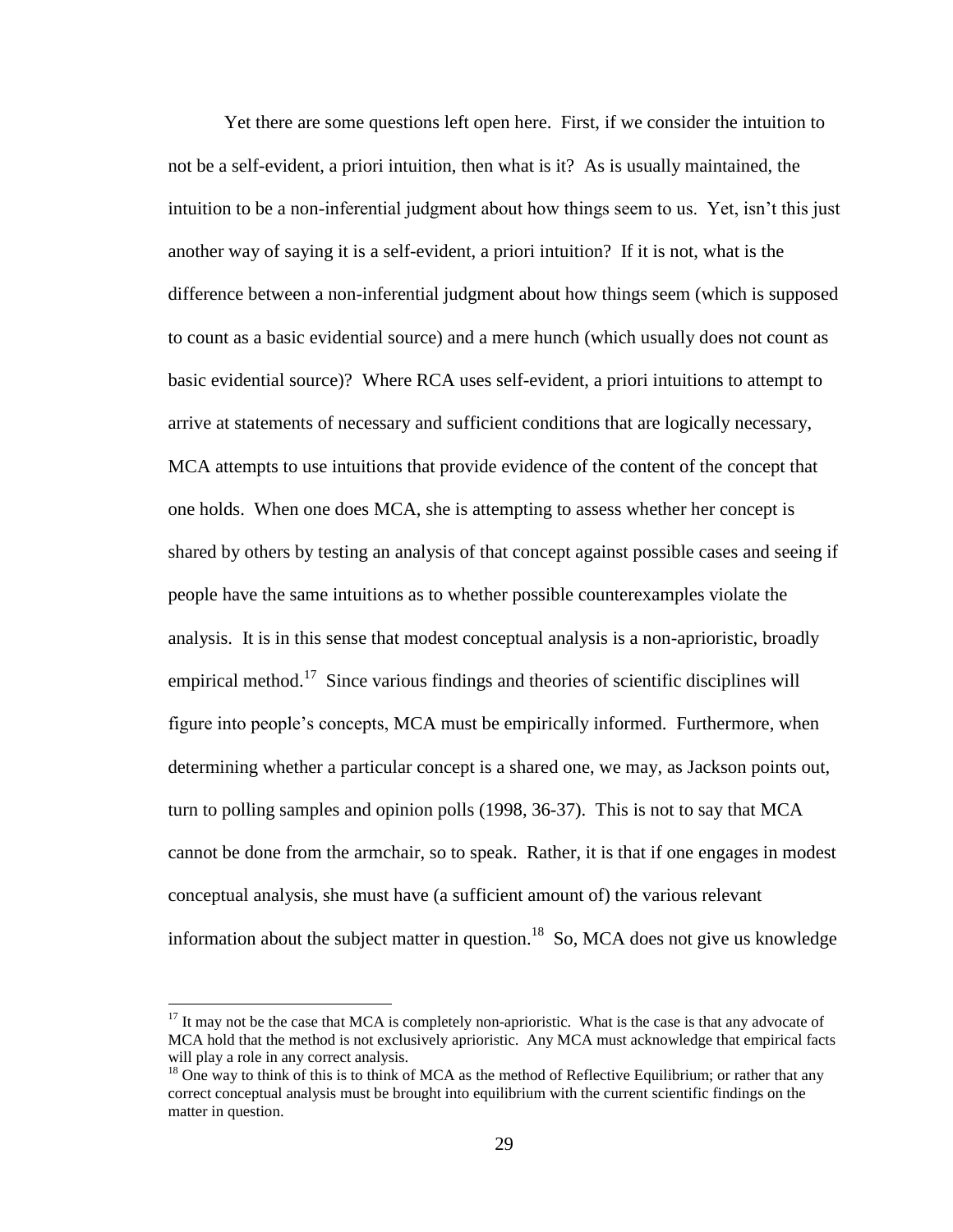about the metaphysical world per se. Instead it gives us information about both our concept of knowledge and that of others. What it does is illuminate the content of our concepts and show whether those concepts are shared by others.

The thing that distinguishes MCA from RCA and MRCA is that the intuitions are not those mental states that are "getting at" the necessity of a statement. While much of the phenomenological feel to the intuitions at work in MCA is the same as those of RCA and MRCA, there is no attempt to establish the necessity of the statement or to provide knowledge about the world. The type of intuition being used in MCA is different and the degree of reliability that the intuition needs to achieve is lower. The intuition being used is not an a priori, self-evident intuition; rather, it is an intuitive judgment about what is correct to say about certain cases. It is a matter of what Graham and Horgan call an "ideological pull" (1998, 277). It is just to provide access to the content of the concept that one holds. In this sense, the evidential weight of the intuition need not carry the level of certainty that the intuitions of RCA and MRCA carry. The intuition does not need to be able to access the necessity of the statement, rather be able to have access to the content of one"s own concepts.

But why is the intuition different than a mere hunch? The reason given as to why they are different is phenomenological. Intuitions have a phenomenological feel of conviction to them. Whereas mere hunches do not carry the feel of conviction, they are not considered to have any evidential weight. When we intuit though, we come to what seems to be the case. There is a felt seeming-ness here that is absent with a mere hunch.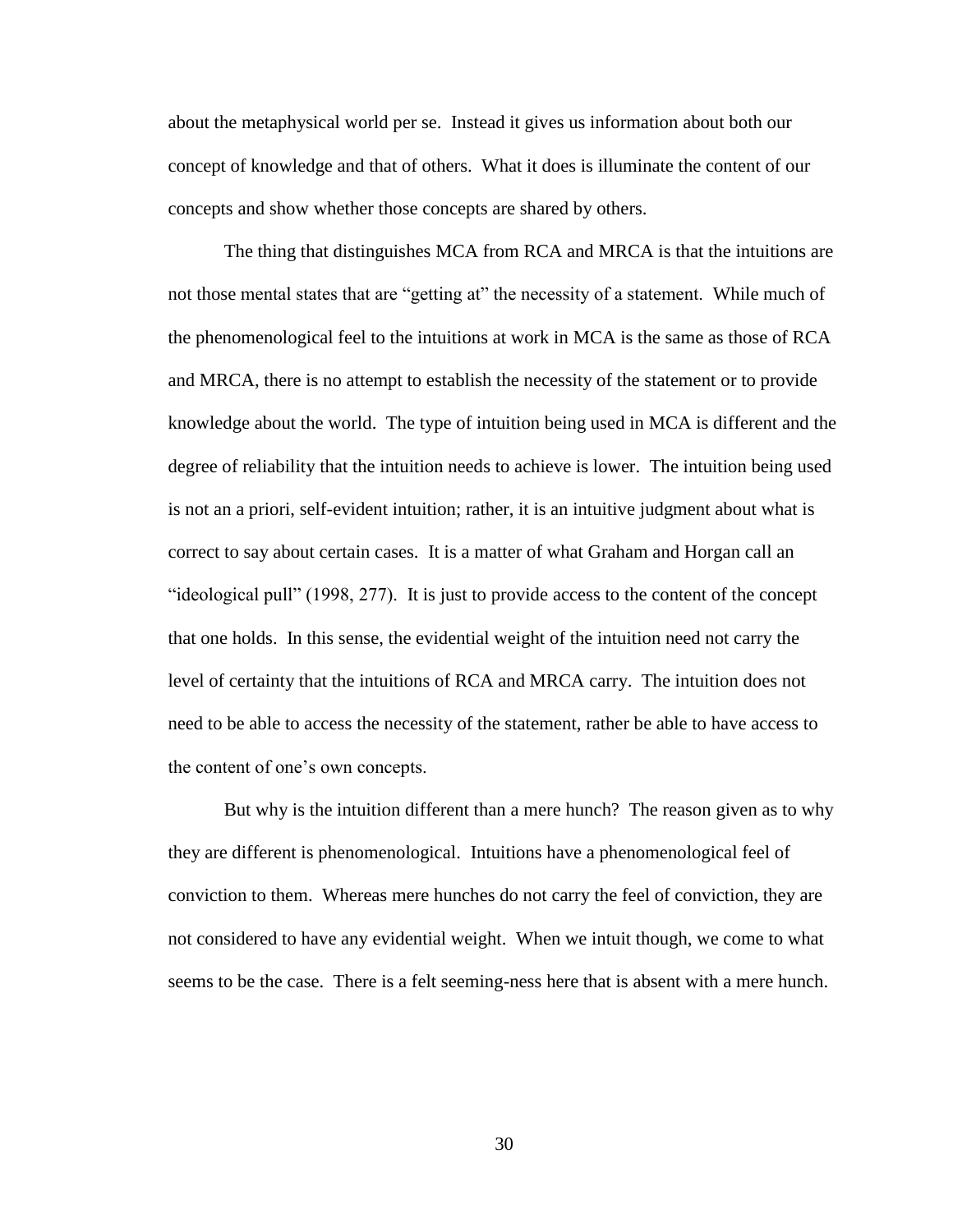It is this felt seeming-ness that points us to the felt conviction. So, while the intuitions of MCA are not a matter of certitude, they are a matter of conviction.<sup>19</sup>

MCA"s intuitions are also like RCA"s and MRCA"s in that they are considered to be fallible. The intuitions are considered to be fallible indicators of the content of our concepts. Why? The first reason is due to arguments we have already seen. The defender of MCA can use the arguments from RCA for the fallibility of intuitions. If it is the case that the strongest possible intuitions (self-evident, a priori intuitions) are considered to be fallible, then any weaker intuition is also going to be fallible. But aside from such arguments, the MCA-ist can make appeals to contemporary psychological findings about the widespread fallibility of intuitive judgments.<sup>20</sup> Cognitive phenomena such as the fundamental attribution error (mistakenly attributing character traits to a person as the explanation of her behavior when the behavior is actually explained by the situational factors) show that people more often than not make mistakes when they intuitively judge a situation or case-description. And if such research findings are true, then we have empirical reasons for treating such intuitions as fallible.

Such fallibility also shows that the justification that such intuitions provide is defeasible. It is possible to be presented with a defeater for the intuition. But unlike RCA and MRCA, the defeater can be either from the "inside" or the "outside". Any other conflicting intuition to our original intuition can obviously act as a defeater, but it is also possible here to have a defeater in the form of evidence that the cognitive

<sup>&</sup>lt;sup>19</sup> The difference between intuitions and hunches will be articulated in greater detail in the next chapter. For now we can think of the difference as one of conviction. Intuitions have a feeling of certitude whereas hunches do not. Though some may say that it is possible for someone to have a hunch with a high degree of certitude, I will take it at this point that they have formed something more than a hunch and simply treat hunches as more or less low degree acceptances.

 $20$  For a recent detailed discussion of the psychological literature on the problems with intuitive judgment making see Myers (2002) and Hogarth (2001).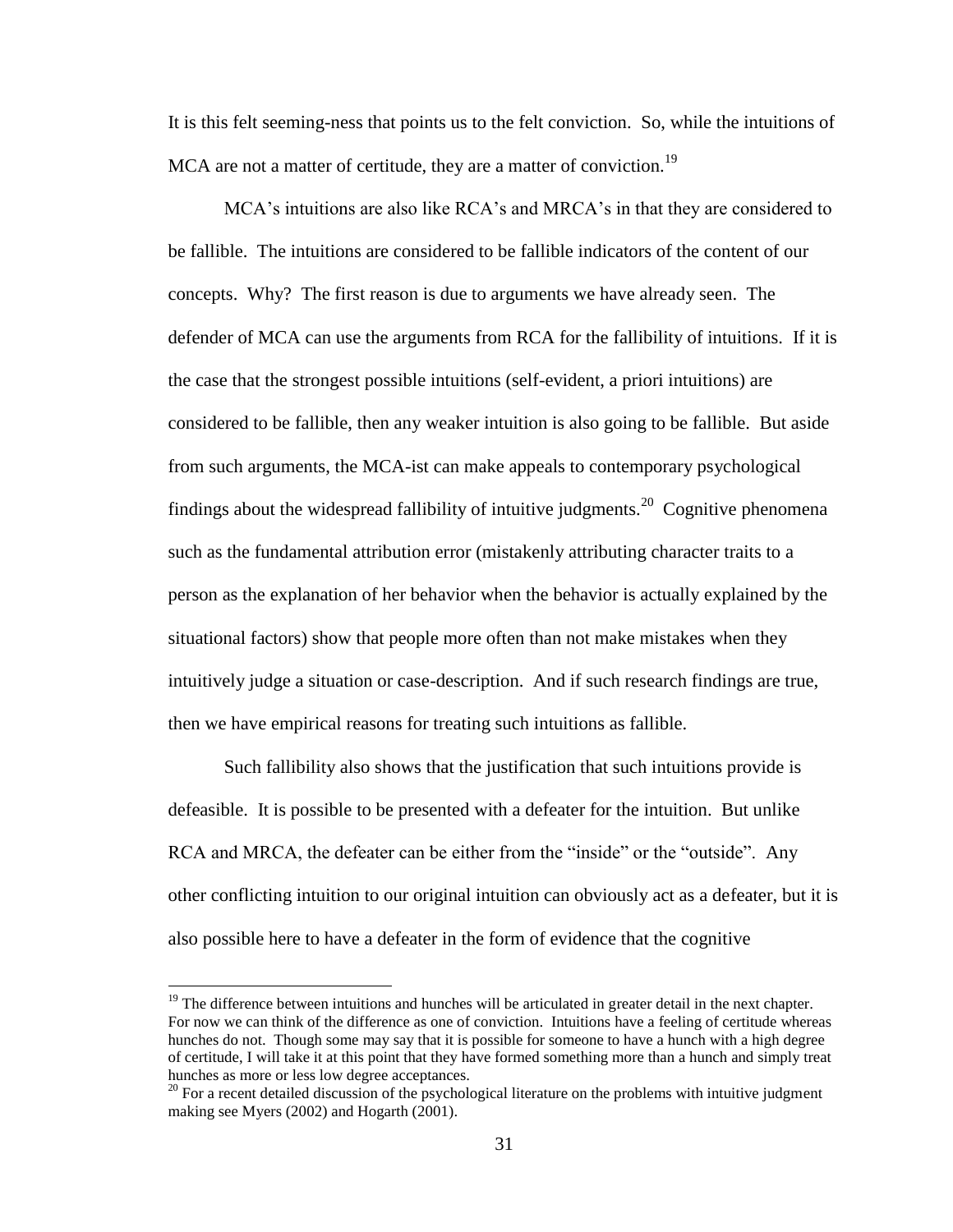mechanisms at work or the way in which the intuitive judgment was formed was problematic. Defeaters of the first sort could be considered "contradicting defeaters" and those of the later sort "undermining defeaters".

There is one final question to address - Does MCA commit us to a version of foundationalism as it seems RCA and MRCA do? It would seem to be the case that it does. What MCA is essentially saying is that certain beliefs are justified by their relations to other mental states, in this case, intuitions. The proposed analyses are inheriting their justificatory status from their evidential relationship to the intuitions the agent has. Treated this way, it would seem that MCA does prima facie commit one to a moderate foundationalism. Yet, MCA may also be considered a coherentist view if the coherentist maintains that justification of the belief about our intuitions is ultimately a matter of its coherence with our other beliefs. In the Gettier case, philosophers are offering a belief about our intuitions as evidence for a belief about our concept. The coherentist can treat this the way she treats any other case in which she attempts to justify one belief by another. Thus, it is possible for MCA to be used in a coherentist epistemology.

### 1.6 Explication

 $\overline{a}$ 

"Explication", as Rudolf Carnap used the term, described a process of revising a concept (1950, 3-8).<sup>21</sup> In an explication, philosophers take a concept that is too vague, the "explicandum", and replace it by a more precise concept, the "explicatum". The

 $^{21}$  I should note that there are some who disagree that explication is a matter of revising a concept. W. V. O. Quine (1960, § 53) and Joseph Hanna (1968, 30) both agree that it is better to speak of explicating linguistic terms or, as Quine calls them, "defective nouns". The reason for this is that, as they see it, concepts are mysterious and it is better to avoid them when it is possible to make the same point referring only to predicates. I leave this for the time being an open question and will continue to speak of explicating concepts since I am following Carnap"s method primarily and it is he that speaks of explicating concepts.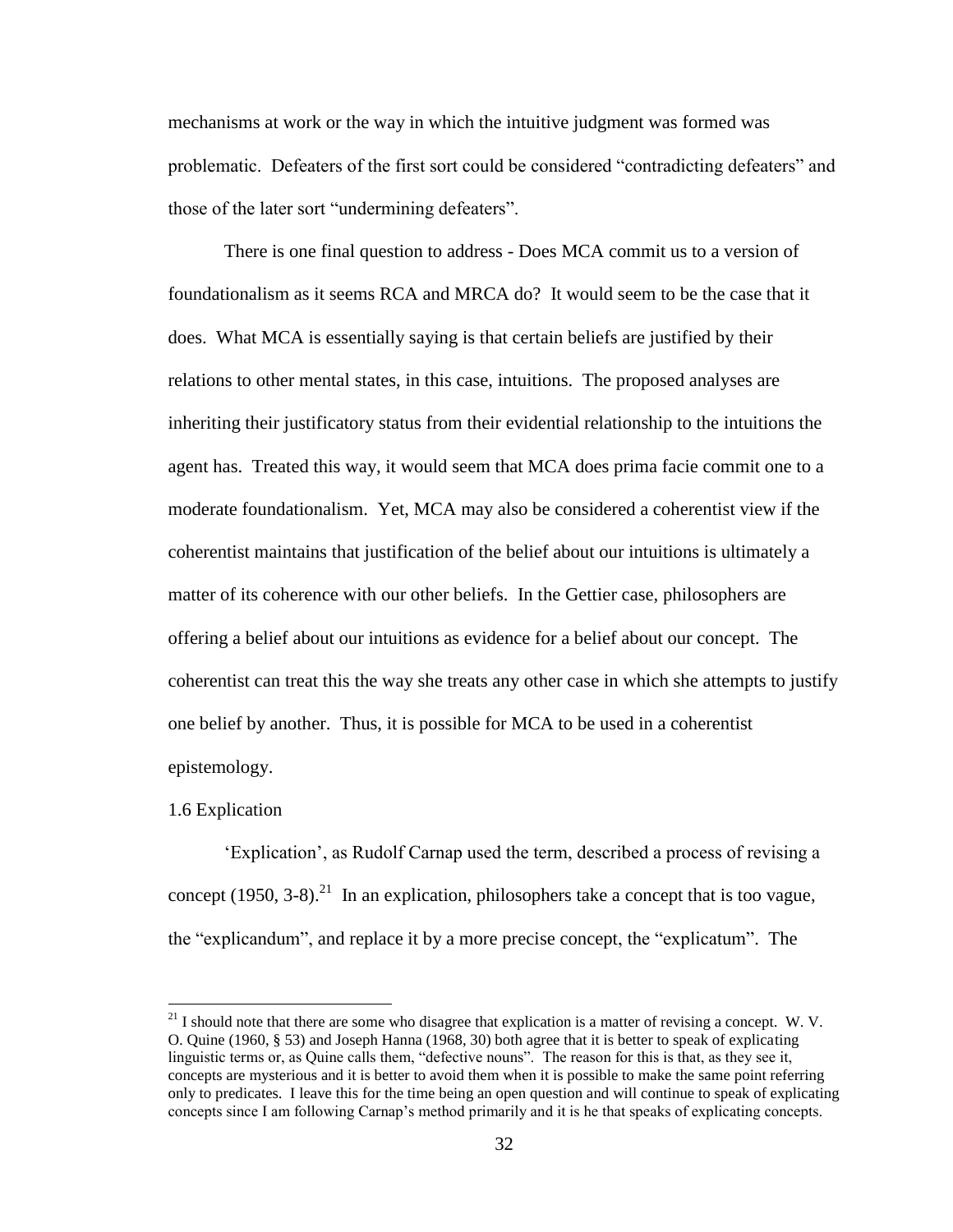latter concept is supposed to be less vague that the original, but it is not supposed to be perfectly precise. The explicatum is intended to be an improvement over the previous concept, but it is not intended to suitable in all subsequent circumstances. Take, for instance, the concept of salt. People may first have this concept in mind when discussing seasonings, but this concept will not do for chemists. For chemists, salt will be replaced by the concept sodium chloride (NaCl). This latter concept is much more precise than the original. Now, obviously the concept of sodium chloride will not work for someone interested in physical chemistry, so it may at some time be replaced by a more precise concept.

Carnap maintained there are four factors in judging an explication to be adequate. First, it is necessary that the explicatum (the revised concept) is similar to or, as Hanna puts it, "agrees with" the explicandum (the pre-analyzed concept) (Hanna 1968, 36). Philosophers cannot treat the correspondence between the two concepts as a mere coincidence. There needs to be some similarity between the two to warrant the explication. Second, the explicatum needs to be as exact as possible. The characterization of the explicatum needs to be given in as exact a form as possible so it can be easily integrated into a well-connected system of already accepted concepts. Third, the explicatum needs to be fruitful. The revised concept is more fruitful the more it can be brought into connection with other concepts on the basis of observed facts and the more it can be used in the formation of laws governing the concepts in questions. And, finally, the explicatum needs to be as simple as possible. The simplicity of a concept is measured by the simplicity of the form of its definition and the simplicity of the forms of the laws that connect it with other concepts. Simplicity, as Carnap notes, is only of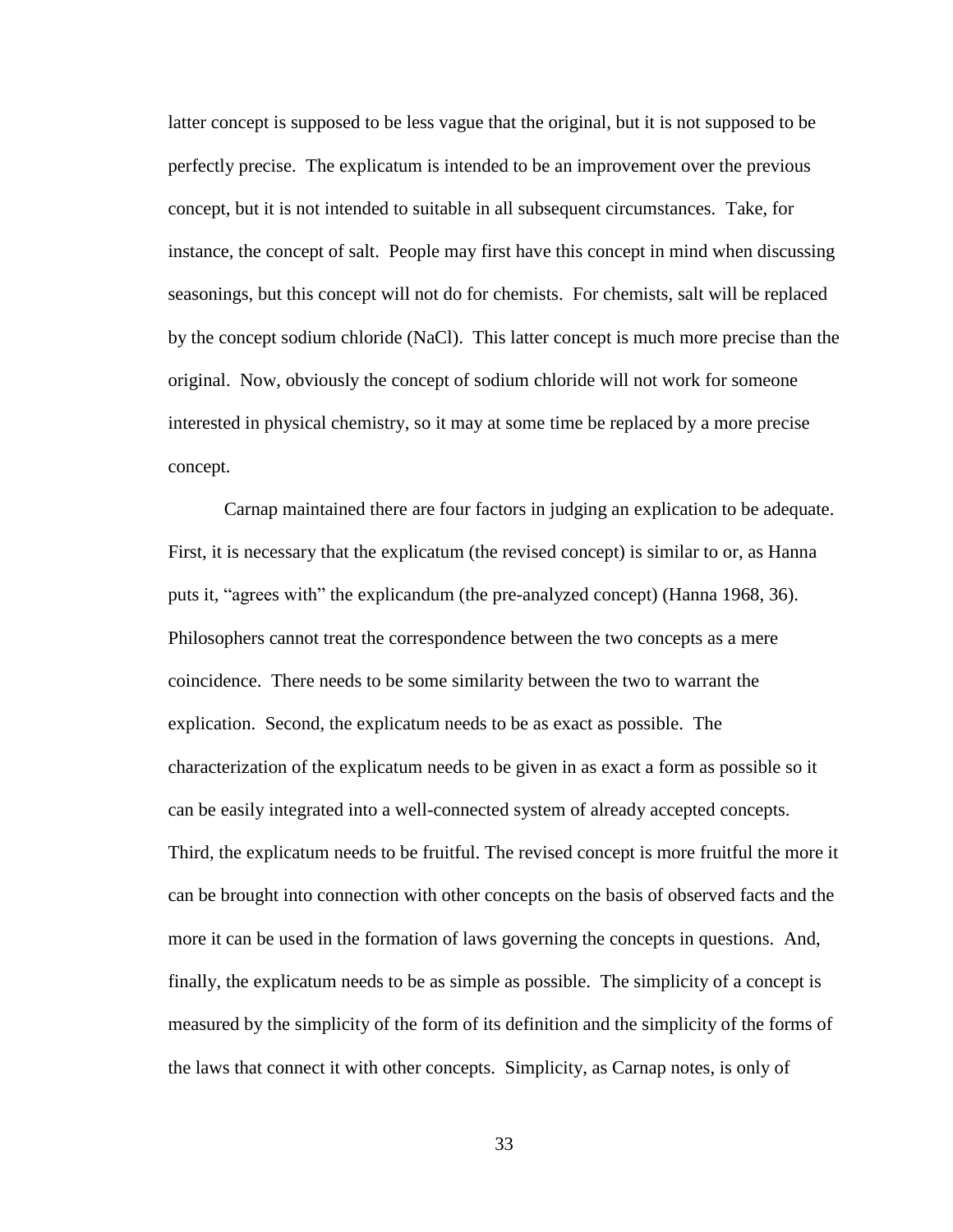secondary concern. The factor"s importance only comes into play when there is a choice between numerous concepts which seem to satisfy the other factors the same. When the explicatum meets these four conditions, it is said to be adequate.

What is important to recognize is that an explication is not intending to give necessary and sufficient conditions. Since explication is a matter of *revising*, the question of whether it is true is misleading. The judgment that an explicatum is similar to the explicandum may be judged true or false *to a certain degree*. As well it may be judged true or false whether the explicatum is exact, fruitful, or simple *to a certain degree*. The reason I say "to a certain degree" is that the judgment is a matter of whether the explicatum is similar, exact, fruitful, or simple *enough* to be adequate. Since there is this inherent vagueness even within the explicatum, an explication cannot result in necessary and sufficient conditions which demand the analysandum be precise and there not being counterexamples to the analysis.

One thing to note is that unlike the other methods, our concepts cannot be incorrect in the sense of failing to correspond to a mind-independent reality or with our shared, common theory (as with RCA, MRCA, or MCA).<sup>22</sup> It is possible for our concepts to be incorrect in that they are confused, but this is not the same as in the other methods. The goal of the analysis is *not* to provide us with a correct account or with our shared, common theory; rather it is to eliminate confusion.

Let us apply the method to the Gettier case. When philosophers ask "What is the nature of knowledge?", on this view, they are not searching for a better understanding of the mind-independent concept (as in RCA) nor are they searching for a better

 $^{22}$  In this sense it does not matter whether there is a mind-independent reality. Explication does not, in this sense, necessarily beg any metaphysical questions.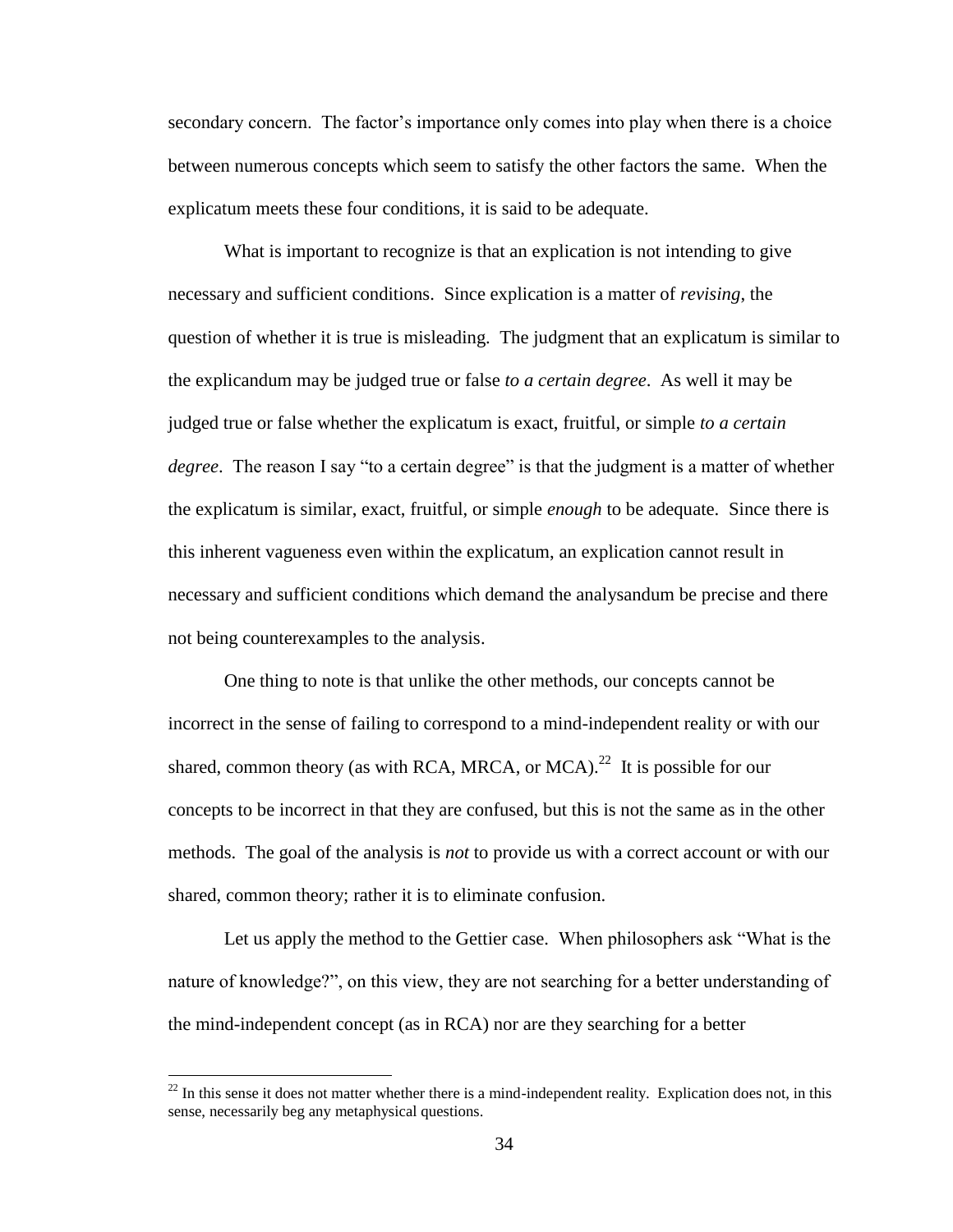understanding of our shared mind-dependent concept (as in MRCA and MCA). They are looking to replace our current, confused, imprecise concept with a concept that is less confused and more precise. So, the traditional account of knowledge is meant as an explication in that it is supposed to be a replacement for our confused concept of knowledge. The Gettier case, then, is intended to show that there is an important criterion that is not being met by our current explication of knowledge being justified true belief. Since an adequate explication must overlap with the initial concept, our intuition that Smith does not know is good evidence that the proposed explication does not overlap enough with our initial concept.

So, what is the nature of the intuitions in this method? The intuitions at work in explication are the same as those in MCA. That is, they are treated as non-inferential judgments about how things seem to be. They are not treated as self-evident, a priori intuitions. The intuitive judgment is not intended to be "getting at" any necessity. Since explications do not yield necessary and sufficient conditions, the intuitions at work in the method do not need to be those of the a priori, self-evident sort. The intuitive judgments only need to have a felt strength to them. So, as with MCA, they are more than mere hunches. Furthermore, the intuitions of explication are similar to those of MCA in that they are fallible and provide defeasible justification.

Despite the initial similarity, the method of explication has a somewhat different and weaker concept of intuition at work than that of RCA, MRCA, and MCA. Intuitions, in explication, are intuitive *judgments* that reflect people"s understandings of the terms and as such the concepts involved (the explicatum and the explicandum). When a philosopher performs an explication, she is intuitively judging whether the revised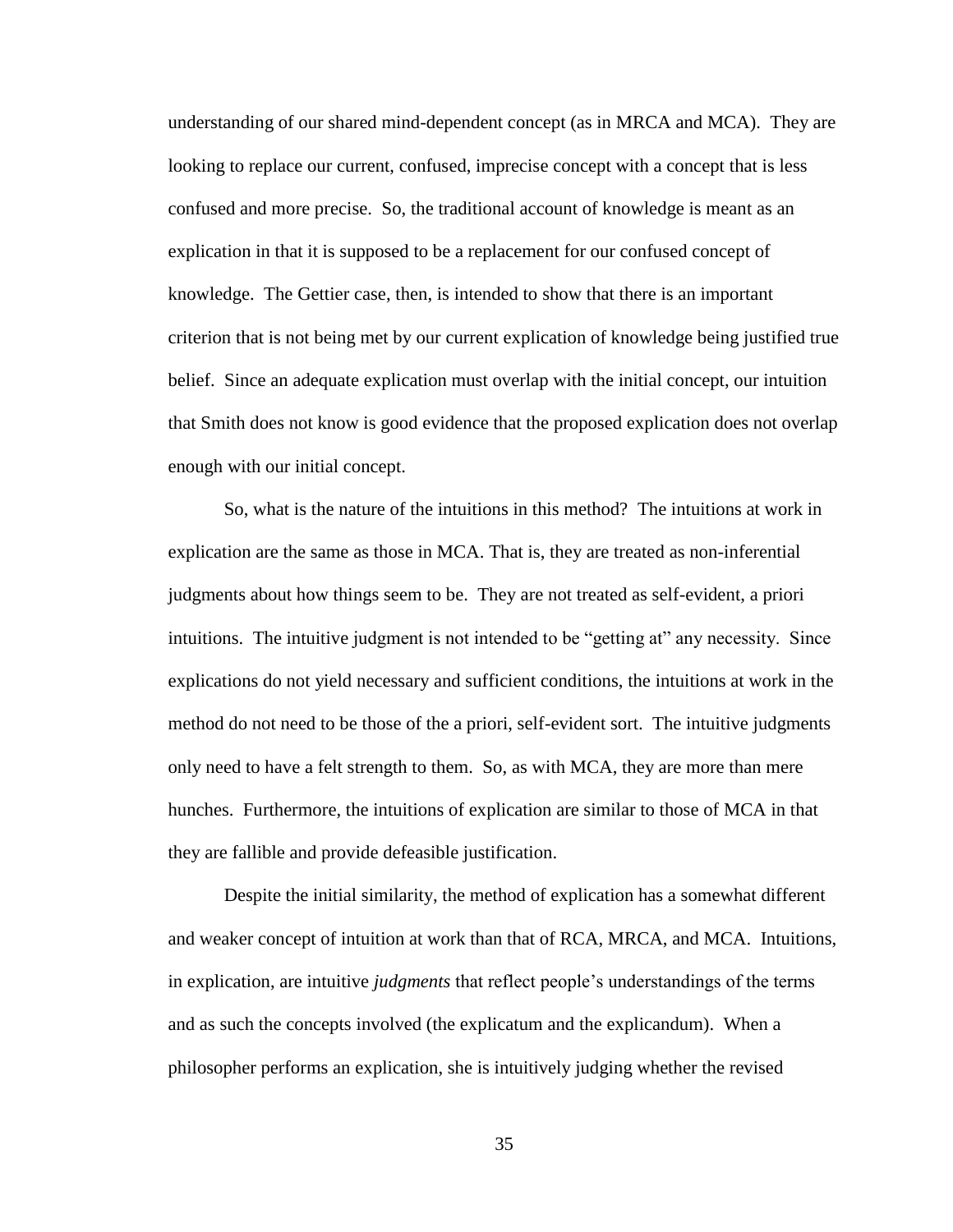concept meets the four conditions of adequacy. She is judging whether the analysis was like or unlike the original concept. This judging is via refection on the concept she already possesses. Given that the explicatum and the explicandum go through a process of deliberative revision, it would seem that they would be more akin to the considered judgments of the method of reflective equilibrium than the a priori, self-evident intuitions of RCA and MRCA or the minimal intuitions of MCA.

Does explication commit us to foundationalism? No. Unlike the other methods, explication could be used in a foundationalist epistemology or a coherentist epistemology. It could be that the intuitions as to whether the explication is adequate are treated as basic and transferring justification to other beliefs about the concepts. Yet, it is possible to think of the intuitions as dictating whether there is coherence in the circle of beliefs. Our intuitions as to whether Smith knows inform us as to whether the proposed, traditional explication of knowledge coheres with our other beliefs about knowledge. So, it would seem that one could advocate explication and be either a foundationalist or a coherentist.

## 1.7 Reflective Equilibrium

The method of reflective equilibrium is perhaps the most widely discussed and most controversial method in contemporary philosophy. Since Nelson Goodman (in *Fact, Fiction and Forecast*, 1965) introduced it in relation to the justification of inductive and deductive principles of logic and John Rawls" development of the method in the fields of moral and political philosophy (in *A Theory of Justice*, 1971), reflective equilibrium has been the focus of most questions concerning philosophical methodology. Views on reflective equilibrium range from the treating it as *the* method of philosophy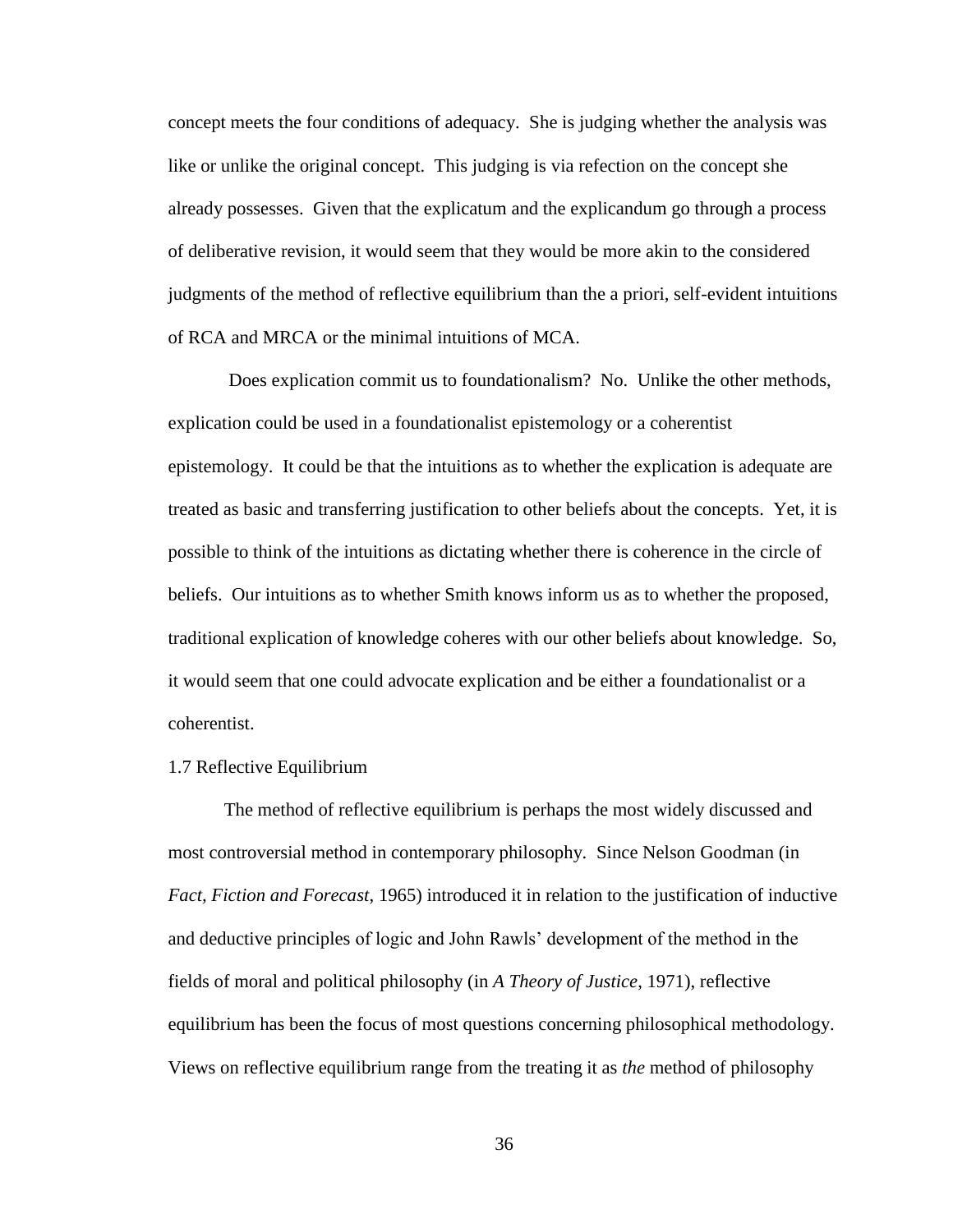(consider Michael DePaul"s comment that "[t]he fundamental reason I am in favor of "this reflective equilibrium business" can be stated easily enough: Any other approach to philosophical inquiry is irrational" (1998, 300)) to treating it not as a philosophical method per se, but as an empirical one (consider Robert Cummins" comment that "[a]s a procedure, reflective equilibrium is simply a familiar kind of standard scientific method with a new name" (1998, 113)). Yet, however one views this method; it is unquestionably the method to address in contemporary philosophy.

The method of reflective equilibrium is essentially the working back and forth between people"s considered judgments about particular cases, principles believed to govern those judgments, and other theoretical considerations that the people believe apply in the decision to accept or reject those considered judgments or principles; and the revision of any of these elements when it is deemed necessary to reach a state of coherence in the system. The method begins by the philosopher surveying the beliefs she has about the subject in question (as an example, questions about the nature of knowledge). Some beliefs she has will be the result of judgments about actual or possible epistemic cases. Other beliefs will concern general epistemic principles (e.g., those concerning what makes for adequate testimonial evidence). She then eliminates any of those beliefs that were formed in circumstances that are likely to have resulted in mistaken beliefs (e.g., those that were the result of wishful thinking). The remaining set of judgments she has are referred to as her "considered judgments".

The next step is for the philosopher to attempt to construct a theory that accounts for the set of considered judgments. This is not to say that the philosopher's considered judgments act as a definite data set that must all be accounted for by any adequate theory.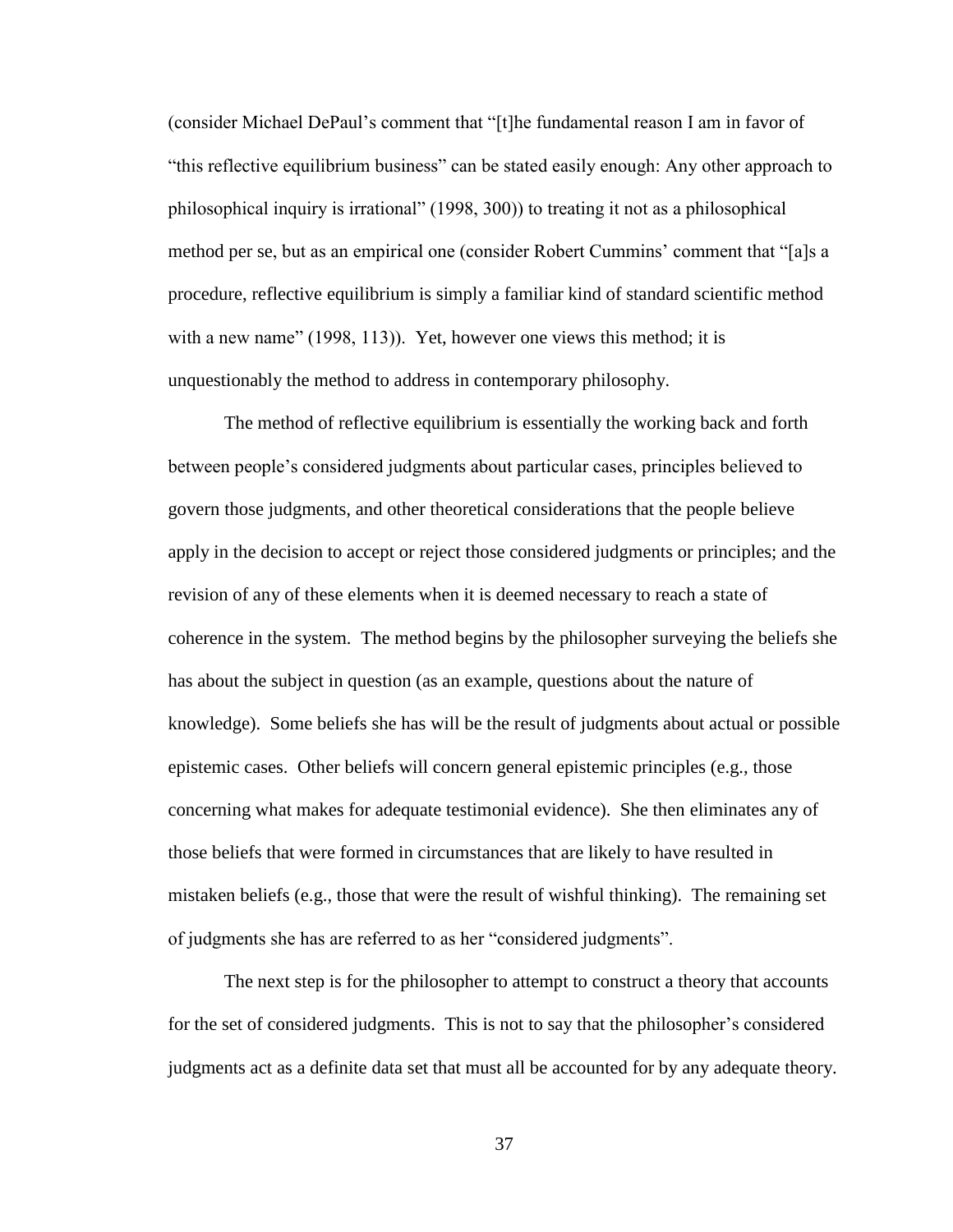Rather the philosopher attempts to construct a theory that is in balance with the set of considered judgments. This balance is achieved by the mutual adjusting of the set of considered judgments and the theory being proposed. This mutual adjustment amounts to the assessment, via reflection, of whether it is the set of considered judgments that needs to be revised or whether it is the theory that needs to be revised. For example, suppose that a theory is constructed and that theory accounts for a wide range of the philosopher"s considered judgments. Yet, suppose that there are other of her considered judgments to which the theory is in conflict. In such a situation, it is not the case that she *has to* revise the theory. Rather, she must reflect on the state of balance and determine by reflection whether she finds the theory or those considered judgments in conflict as more likely to be true. If the considered judgments in conflict are so firmly held by her that she cannot give them up, she needs to revise the theory to account for these considered judgments. Yet, if the theory as it is being proposed accounts for all her central and fundamental considered judgments, then she will need to abandon those conflicting judgments. This working back and forth results in the formation of a coherent system of considered judgments and theories that account for said judgments. It must be noted that this state of equilibrium that has been reached is not a static state. It may be that later the balance may be upset. When this occurs, the philosopher must reflect upon the theories and judgments again in an attempt to reach another equilibrium state. In this sense, the method of reflective equilibrium is an ongoing method.

Once this initial state of equilibrium is reached, however, the method is not complete. The initial state, called "narrow reflective equilibrium", must be widened to include other judgments, theories, and principles she already accepts. The philosopher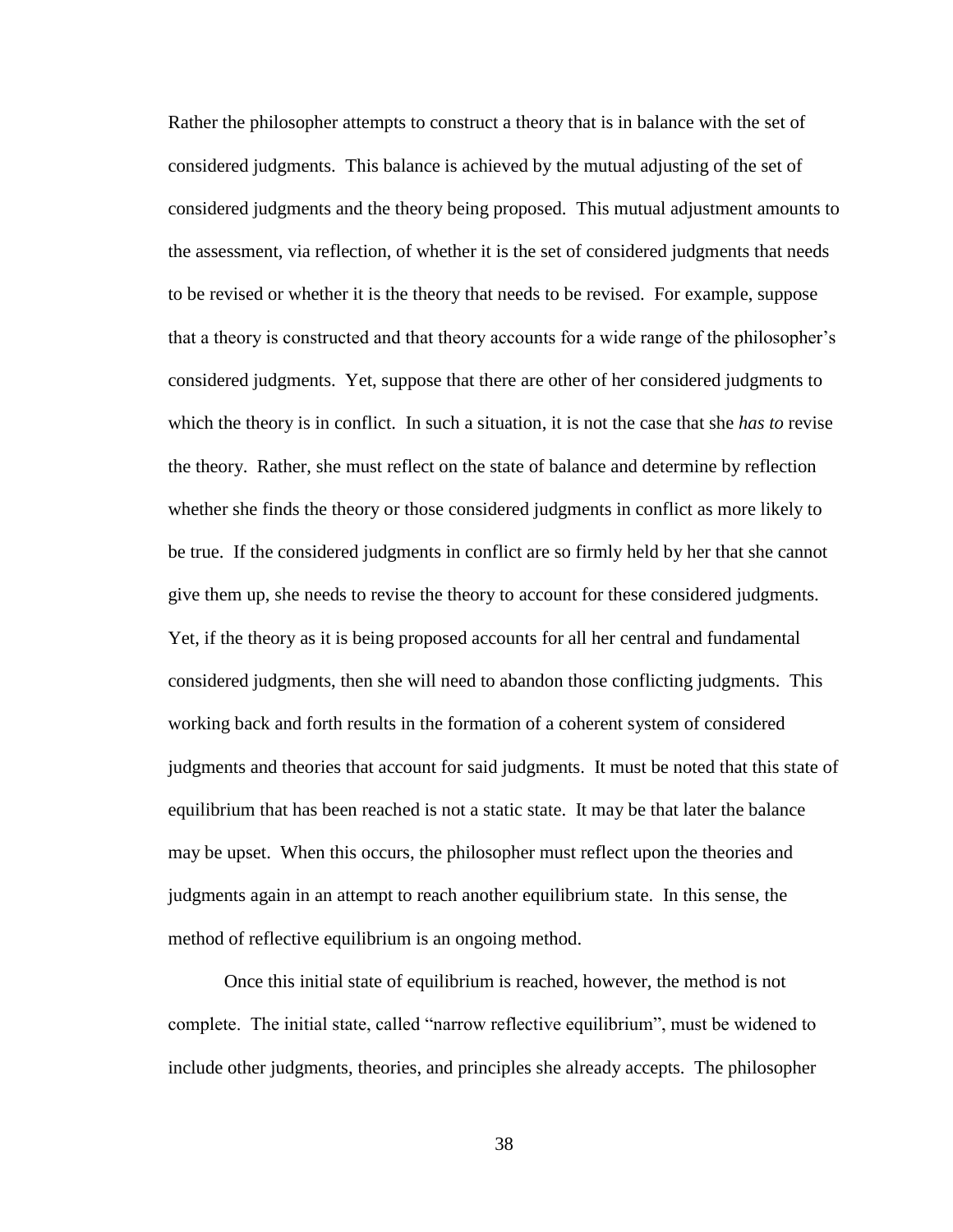must bring the initial equilibrium state into balance with held background, say, metaphysical theories, psychological theories, anthropological theories, etc. Yet, it is not only these outside theories that are now taken into account. The philosopher must now consider arguments for alternate principles or theories that may not have been the conception in the narrow state. Once she is convinced by one of the particular arguments that a particular set of principles or theory is more acceptable, then she works back and forth between the three to arrive at an equilibrium point consisting of the triple (Daniels 1996, 22, 82). In other words, this state must be brought back into balance, now with these other theories. So, the process of mutually adjustment is now between the set of considered judgments, the proposed principle or theory, and the background theories already held. The process is still adjusted via reflection on which seems most likely or that which is most firmly held. This "wide" reflective equilibrium is intended to capture an even more comprehensive set of beliefs of the philosopher.

The aim of reflective equilibrium is a better understanding of our concept. But it is acknowledged at the outset of the method that we may be revising our concept in the process. In this light, it is like explication and unlike MCA and RCA. We may replace our concept with one that is clearer, with one that covers more cases, and/or with one that provides a basis for additional research. Given how the method operates, it is likely that the resulting concept will not be a mere accurate description of the concept started with. Also it should be noted that the "our" here could refer to the shared, common concept or just to the concept held by the person. It is unclear as to whether reflective equilibrium is focusing on our shared concept or on just the person"s concept. Some such as DePaul describe reflective equilibrium as a philosopher"s attempt to cash out her concept, yet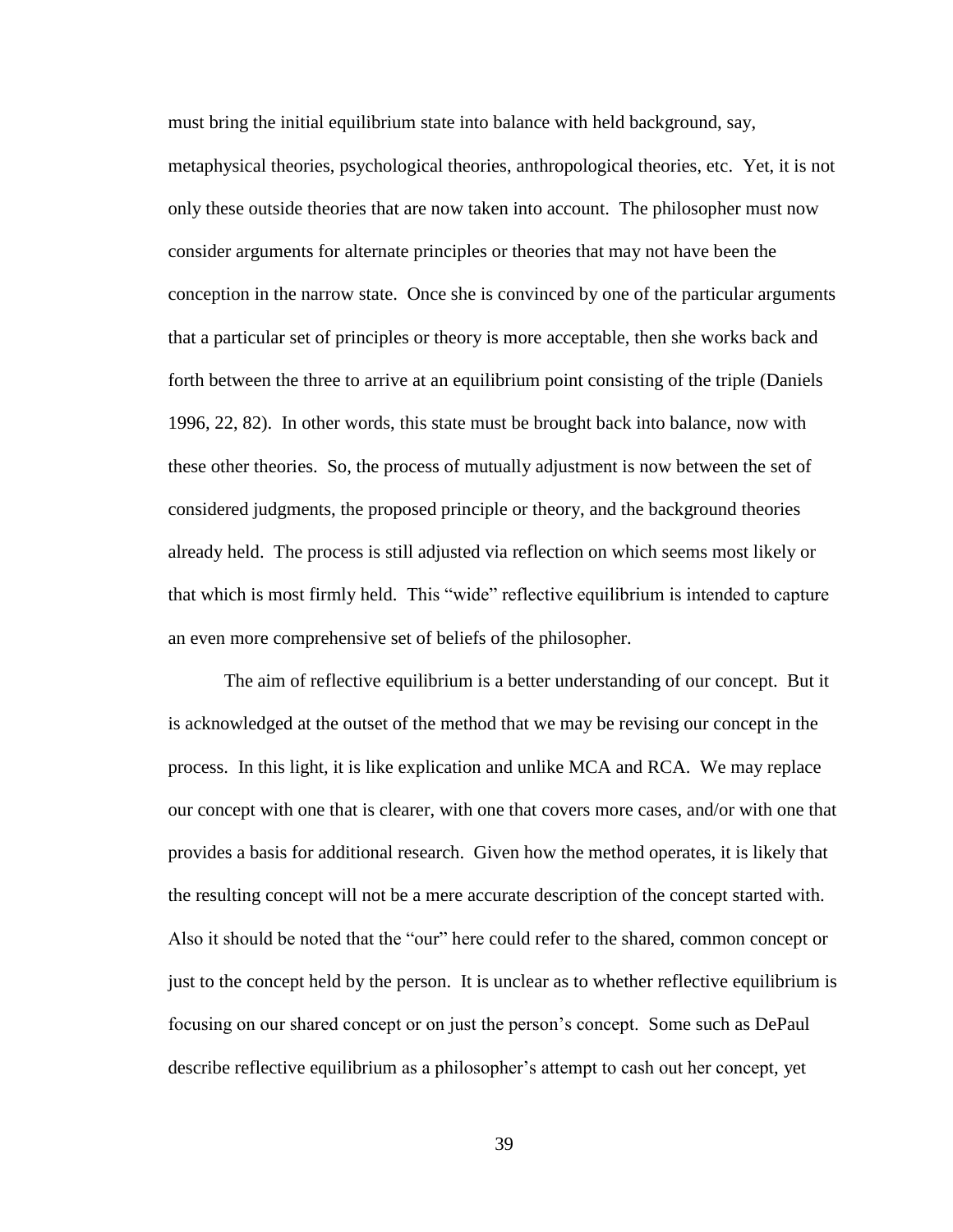others such as Rawls (and even critics of the method like Cummins) characterize the method as attempting to capture what the shared, common concept is. I believe it is a matter of capturing the shared, common concept, but I acknowledge that one may constrain reflective equilibrium by focusing only on the agent"s concept.

Reflective equilibrium is also different than the methods of RCA, MRCA, and MCA in that the method itself does not guarantee that it will lead to true beliefs (DePaul 1998, 297). Since the method is based upon the philosopher"s own initial judgments and her ability to construct theories to account for those initial judgments, it is possible that we have a situation where the philosopher has very bizarre initial judgments, background theories and unusual ways of resolving any potential conflicts that arise during reflection. In such a situation, the bizarre initial judgments, etc will reflect something about the agent's conceptual framework; we cannot take it to represent what the agent actually believes. Though this is not usually the case, it is possible; hence, we cannot say that the method will in fact yield true beliefs about one's concept.<sup>23</sup>

The method is similar to explication however. In both reflective equilibrium and explication, we start from the judgments or intuitions that we already have. Those judgments and intuitions may very well be mistaken. Since those judgments or intuitions may be mistaken or change over time, it is the principles that will explicate what it is that those intuitions represent. To illustrate, consider Rawls" analogy between reflective equilibrium in moral theory and in linguistics (1971, 46-53). In linguistic theory, the aim is to describe people"s ability to recognize grammatical sentences by constructing principles that make the same discriminations that we already intuitively make. In this

 $^{23}$  DePaul (1998, 298-299) also maintains that the method will not reliably lead to the truth and cannot be counted on to yield justified beliefs. I do not find these claims completely uncontroversial. I do take it that the method"s inability to guarantee that it will yield true beliefs is uncontroversial however.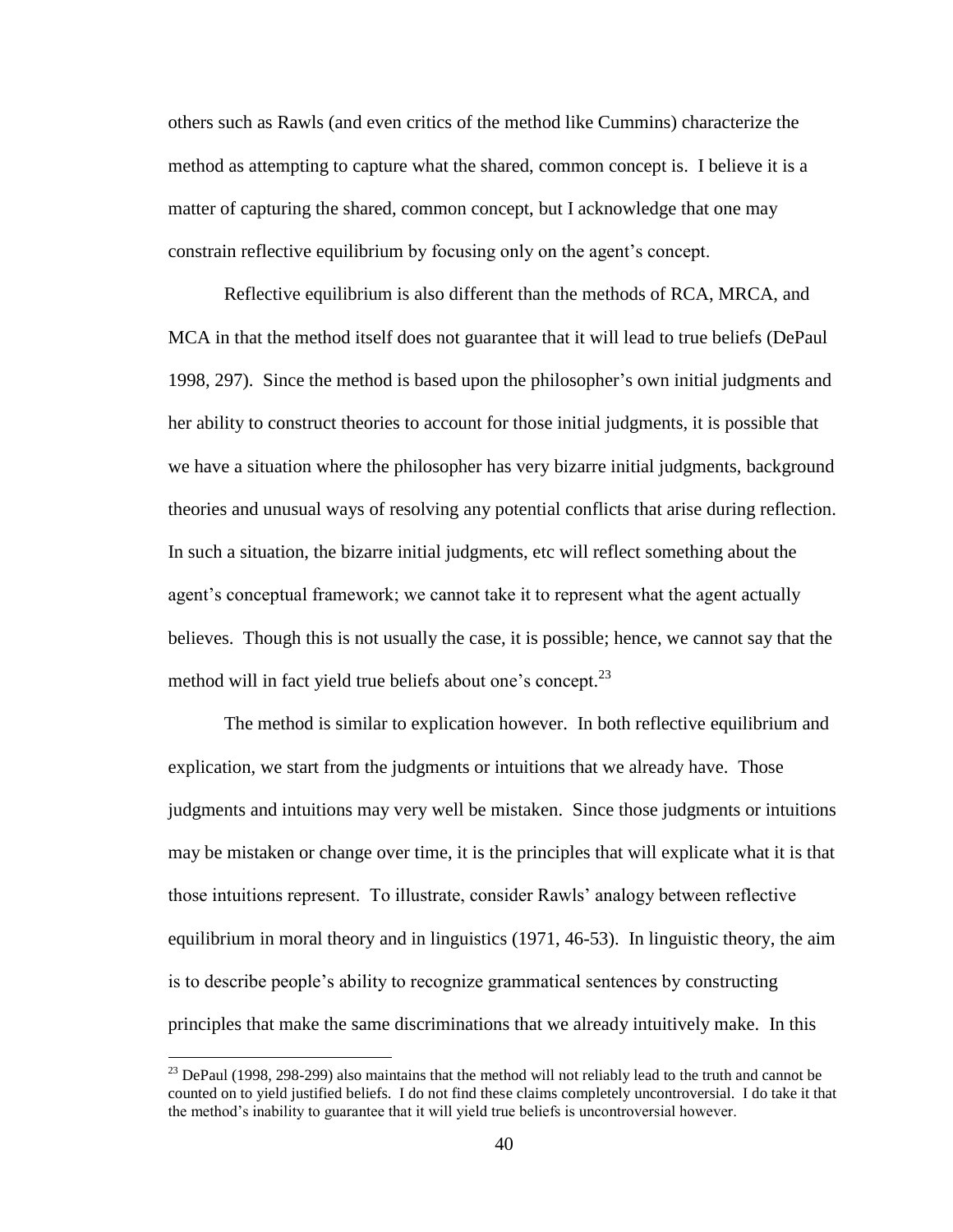way, linguistic theory investigates people"s sense of grammar and the theories attempt to capture that sense. Yet, people"s sense of grammar can change over time or their intuitions that represent their sense of grammar may be mistaken in that they misrepresent that of the linguistic community. Given this, it is the constructed principles that will explicate the people"s sense of grammar into a much clearer sense, one that is in a state of equilibrium. Moral theory, just like linguistic theory, aims to arrive at principles that make the same discriminations that people already make among moral cases. And, just like linguistic intuitions, moral intuitions represent people"s sense of justice and may also be mistaken. It is the proposed moral principles that attempt to explicate the sense of justice that people have. When a state of equilibrium is reached, the sense that the person has has become revised and more precise. $24$ 

Rawls himself draws an even further connection between reflective equilibrium and explication. He develops the "explication" of the total range of judgments where this is understood as "a heuristic device which is likely to yield reasonable and justifiable principles" (1999, 7). The explication, as Rawls states, is "defined to be a set of principles, such that, if any competent [judge] were to apply them intelligently and consistently to the same cases under review, [her] judgments, made systematically nonintuitive by the explicit and conscious use of the principles, would be, nonetheless, identical, case by case, with the considered judgments of the group of competent judges"  $(1999, 7)$ .<sup>25</sup> Put simply, a set of principles explicates a set of considered judgments when

<sup>&</sup>lt;sup>24</sup> It must be noted that it is not always going to be the case that it is the person's sense of X that is revised. As was discussed earlier, any part of the triple may be revised in light of the other parts of the system. I am merely attempting to show that part of the reflective equilibrium methodology can amount to something similar to explication.

<sup>&</sup>lt;sup>25</sup> According to Rawls, a "competent" judge is one who (1) has a requisite degree of intelligence (or "normally intelligent"), (2) required to know those things concerning the world about her, (3) is a reasonable person (follows the rules of logic, attempts to find reasons for beliefs and actions, is open-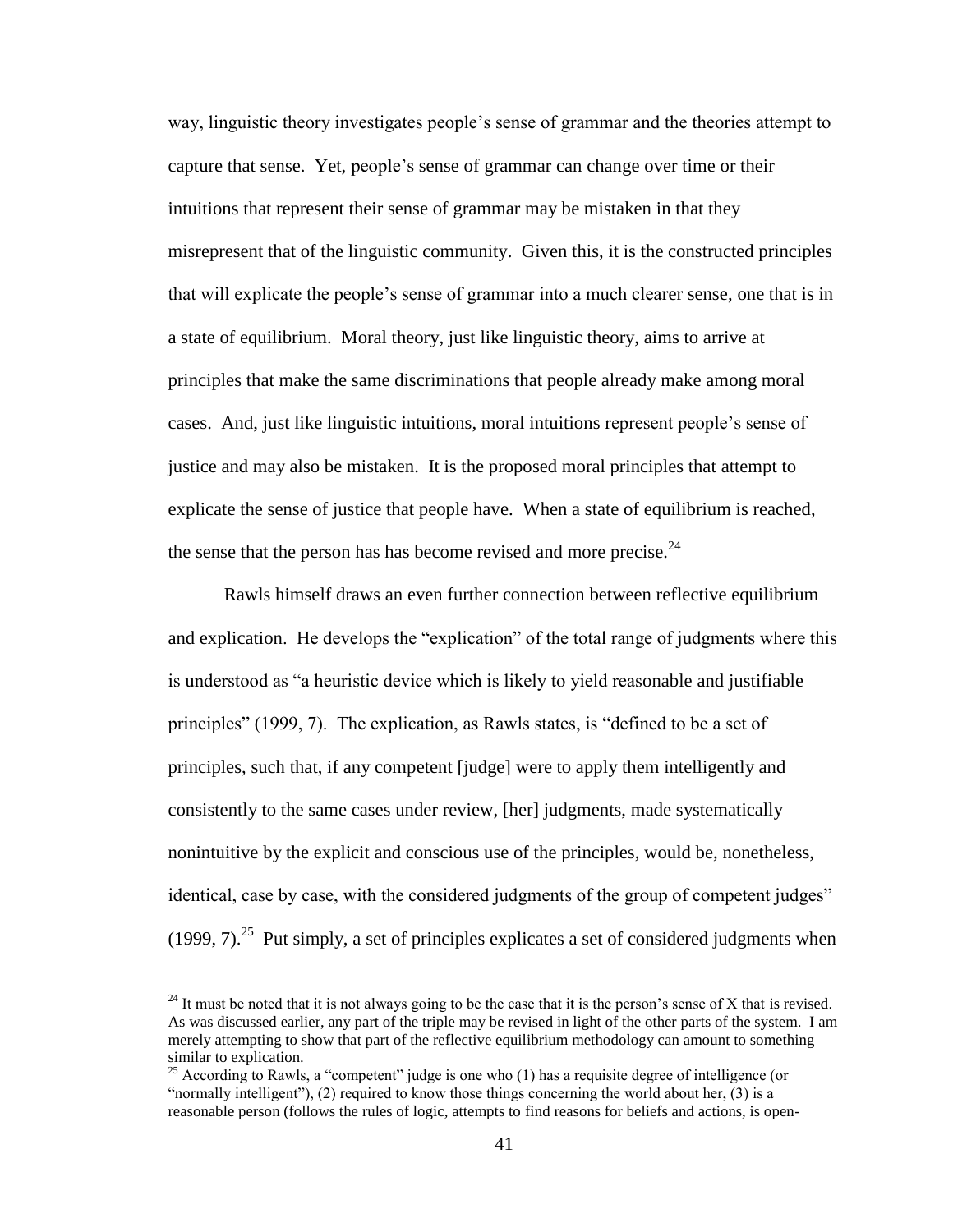the set of principles, along with the facts of the case, entail the set of considered judgments. If the specifics of the case and the set of principles entail the considered judgments of the competent judges, then the explication is acceptable. If not, then the explication is rejected.

Once we have the explication in hand, we are then faced with the (perhaps most important) question of the reasons for accepting those principles as justified. That is, we are faced with the question of our being epistemically justified in believing the principles to be true of our concepts. To this end, Rawls gives four reasons (1999, 10-12). First, we have reason for accepting the principles since the principles explicate the considered judgments of the judges and since it is these judgments that are more likely than any other judgments to represent the convictions of competent judges.<sup>26</sup> If some principle, p, is part of the explication of the considered judgments of competent judges, then we have a first ground for accepting p thereof. Second, p is justified if p has the ability to "win free and willing allegiance" of the competent judges after they have considered the virtues and vices of the principles against their own considered judgments in an open forum or discussion (1999, 11). Third, principle, p, is justified if p can, in the face of disagreement, yield a result that is acceptable to all competent judges and conforms to their intuition of what constitutes a reasonable decision. The justificatory status of a principle is dependent upon the principle"s ability to resolve moral conflicts. Fourth, principle, p, is justified if p continues to feel certain against a sub-class of considered moral judgments of competent judges. So, by the fact that when there is conflict between a principle and a set of considered judgments, the principle is still maintained in that it is

minded, knows how her emotions and intelligence affect her judgments, and (4) has "sympathetic knowledge" of the beliefs and interests of other people (1999, 2-3).

 $^{26}$  This Rawls calls the constant feature of what we call "moral insight" (p. 10).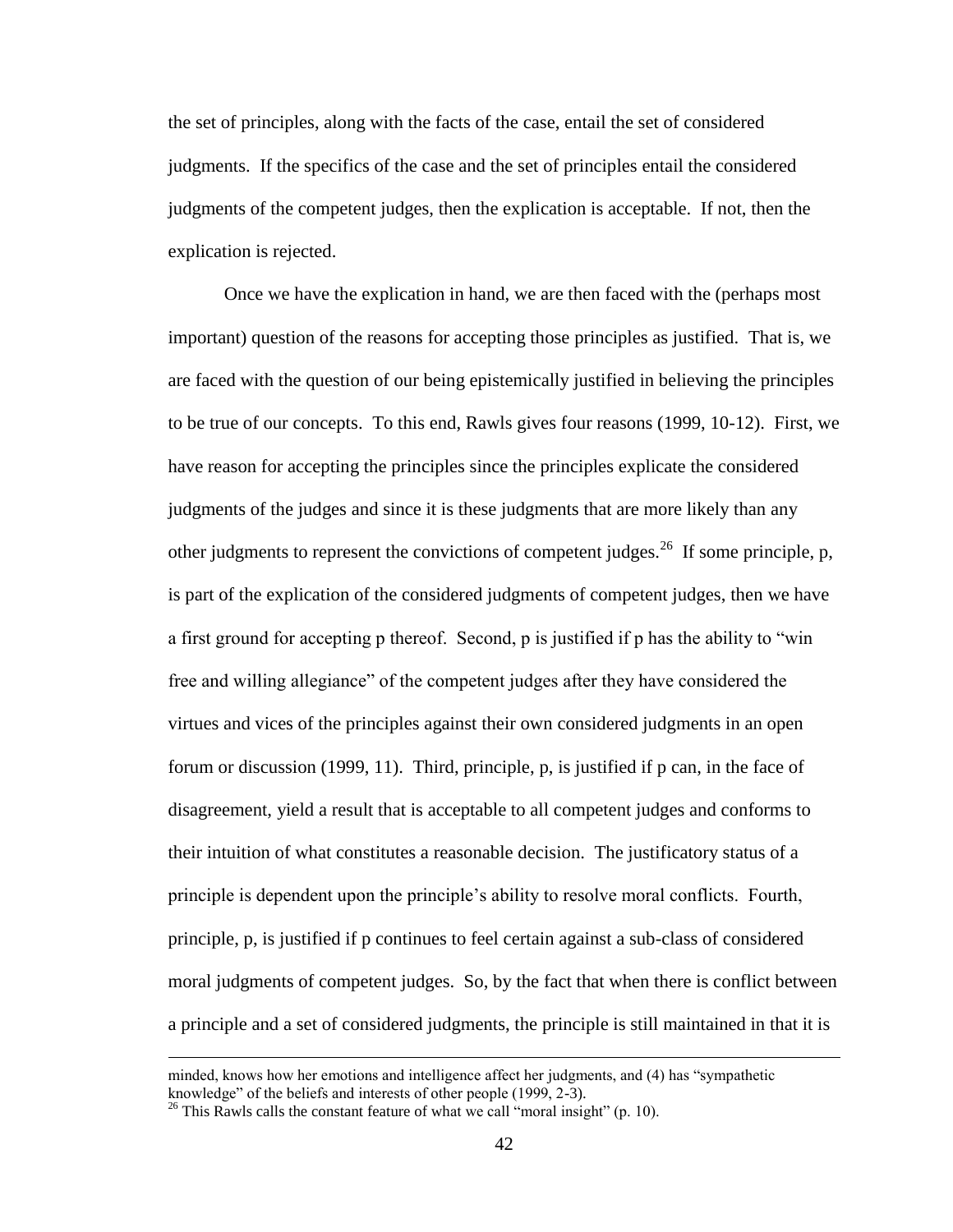*felt* to be certain, we take the principle to be justified. Though the conditions for a successful 'explication' are different between Rawls and Carnap, we can see that there is a similar structure to the methods. $27$ 

Let us put things simply in terms of the Gettier example. When we are presented with the Gettier case that Smith does not know, we are supposed to have the intuition that Smith does not know. This intuition plays a different role here than it did in the previous methods. The fact that we intuit that Smith does not know is now treated as a bit of data to be captured in reflective equilibrium by a successful account of knowledge. It is not, as with the other methods, used as a premise in the argument that the JTB account of knowledge does not capture our sense of knowledge. The content of the intuition is used as part of the system. But, it is important to realize that it is not necessarily going to be used in the reflective equilibrium. The intuition can be ignored or explained away. Whether it is or not depends on the "fit" that is found in the system.

One thing all advocates of reflective equilibrium hold is that appealing to considered judgments is justified in some cases. Considered judgments must at least have a level of credibility which allows philosophers to use them to resolve conflicts in the method (Sencerz 1986, 78). If they were not able to be used, then there would be no reason to test the principles and/or theories against them. Furthermore, this credibility must not be derivative, rather it must be intrinsic. If the credibility was derivative, then the method would be viciously circular. It would be circular in that the considered judgments would be chosen merely because of their credibility derived from principles, the principles would be chosen in accordance with the derivative considered judgments,

<sup>&</sup>lt;sup>27</sup> It is worth noting that the third condition (that principle, p, is justified if p can, in the face of disagreement, yield a result that is acceptable to all competent judges and conforms to their intuition of what constitutes a reasonable decision), all things being equal, applies only in the case of moral principles.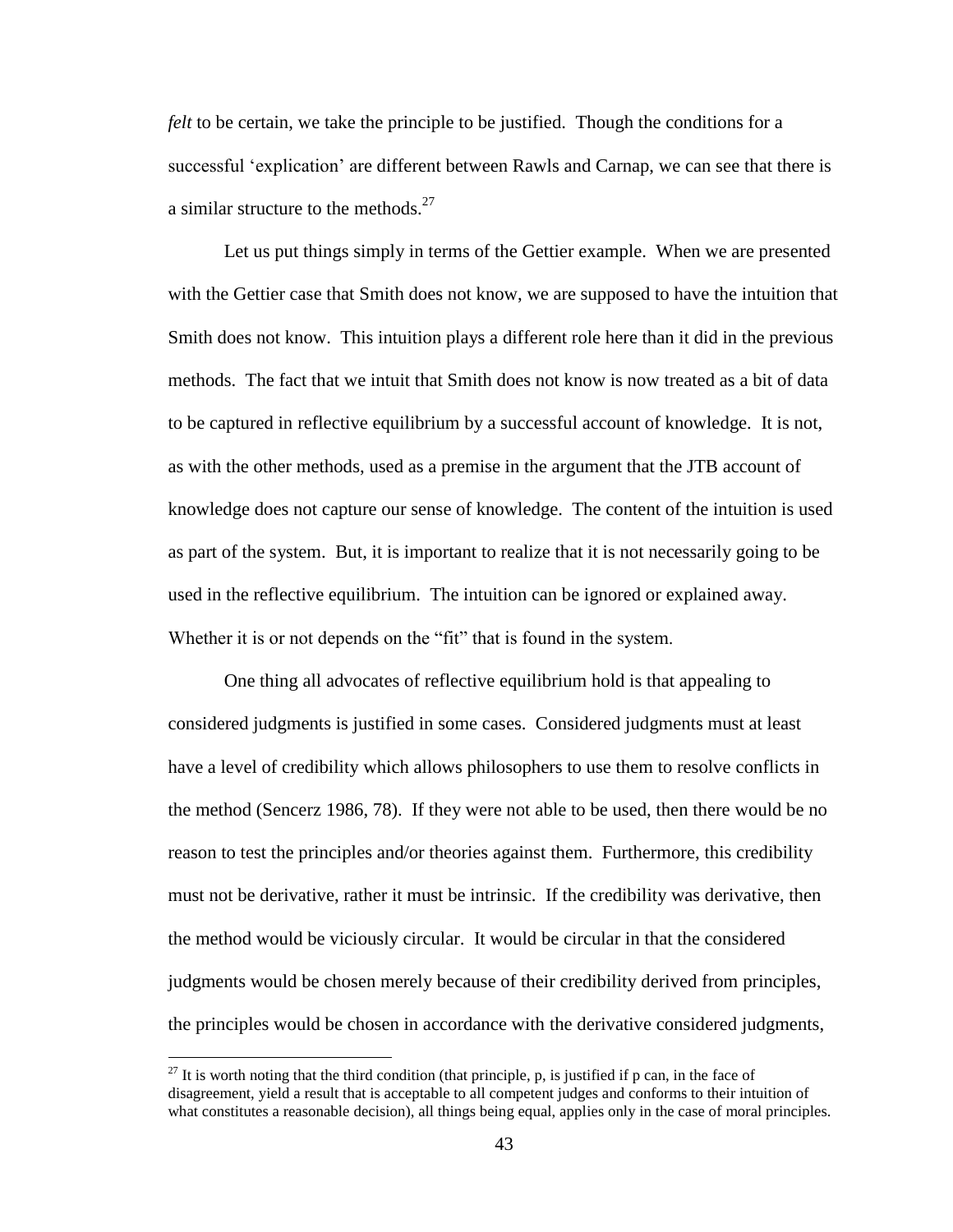and finally the considered judgments would be in equilibrium with the principles which had been chosen to ascribe the considered judgments their initial credibility (Sencerz 1986, 79). It is important to note that this problem is not purely a foundationalist problem, rather it is one based in the method itself. If we take the considered judgments as being credible due to their being the result of a conscious application of background principles, then once we attempt to perform an analysis, we will be attempting to place the principles in question in equilibrium with the background principles that yield the considered judgment. In this way, the problem faces the method of reflective equilibrium as a whole. So, in order for the method of reflective equilibrium to work, it must be presupposed that considered judgments are the types of things that have enough initial credibility to warrant philosophers appealing to them.

But what are these things that are to have said credibility? In other words, what is the nature of the intuitions or considered judgments in this method? Are considered judgments the same as intuitions? It is obvious that the considered judgments of reflective equilibrium are not self-evident, a priori intuitions getting at the necessity of a proposition. But, most who write on the method of reflective equilibrium refer to considered judgments as intuitions. Yet, Rawls does not exactly lump considered judgments under the broad heading of intuitions. Rather in an early paper, he goes on to define the class of considered judgments by maintaining that they satisfy the following criteria (Rawls, 1951 (1999, 5-7)):

- (1) It is given under such conditions that the judge is immune from all of the reasonably foreseeable consequences of the judgment.
- (2) The conditions must be such that the integrity of the judge is maintained.
- (3) The case, on which the judgment is given, be one in which there is an actual conflict of interests.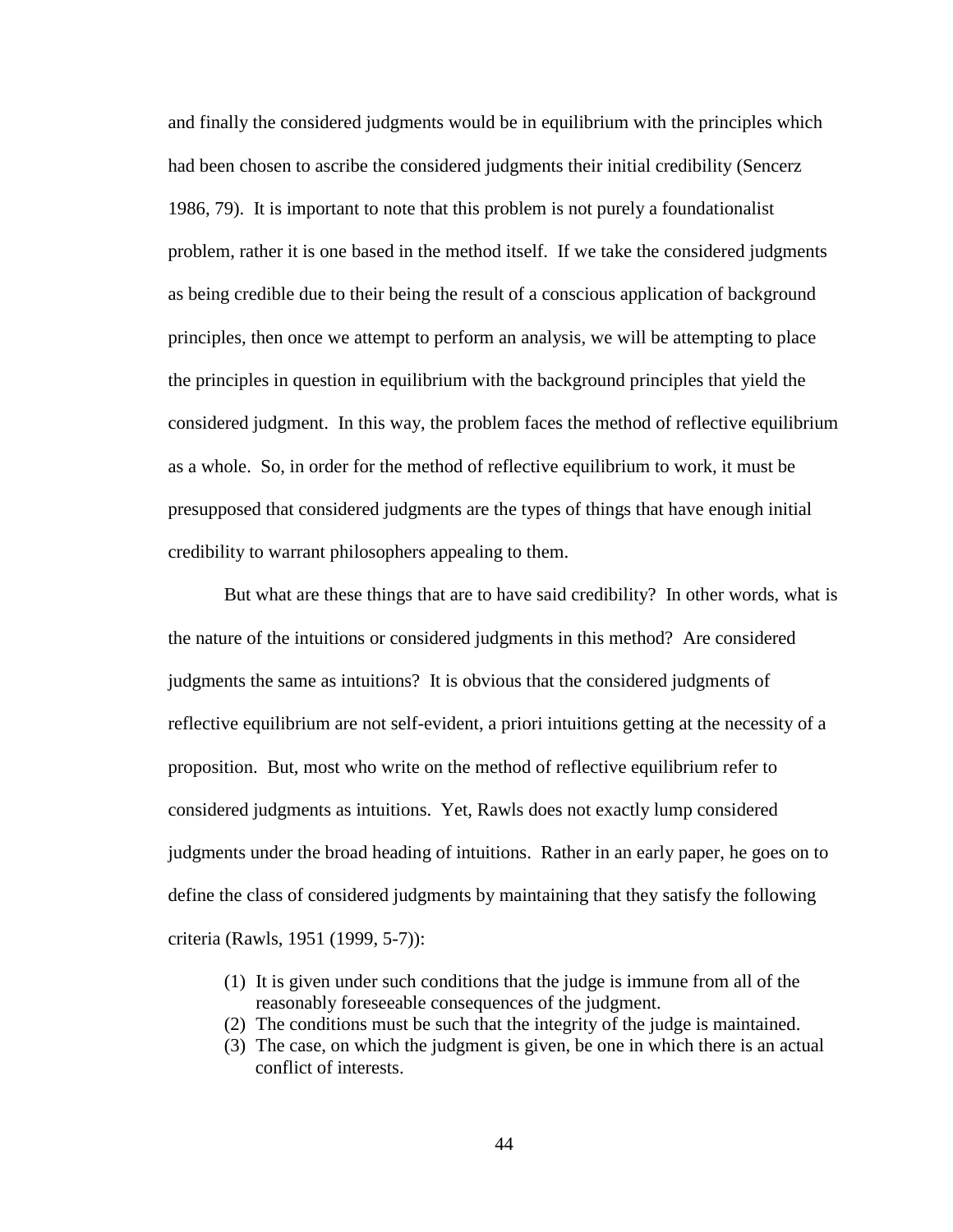- (4) The judgment must be one that has been preceded by a careful inquiry into the facts of the question at issue, and by a fair opportunity for all concerned to state their side of the case.
- (5) The judgment must be felt to be certain by the person making it.
- (6) The judgment must be stable, that is, that there be evidence that at other times and other places competent judges have rendered the same judgment on similar cases to be those in which the relevant facts and competing interests are similar.
- (7) The judgment must be intuitive with respect to ethical principles, that is, that it should not be determined by a conscious application of principles as far as this may be evidenced by introspection  $(1999, 5-6)^{28}$

Here, Rawls is providing what he takes an intuition to be and it is not an intuition as we have seen with some of the other methods – it is not an a priori, self-evident intuition. Rawls" account of an intuition is a judgment that is intuitive in that it is not arrived at by the conscious application of principles. Furthermore, most of the criteria that Rawls provides are not actually restrictions on the judgments themselves, but restrictions on the circumstances of the judger. Criteria 1-4 seem unproblematic, yet, I believe, 5, 6, and 7 call for further elaboration since Rawls has more or less defined the class of intuitions in terms of what they are not rather than what they are. $^{29}$ 

The fifth criterion is a matter of 'certitude'. This is to be distinguished from certainty, in the sense of a logical relation between a proposition or theory, and its evidence. We should trust those considered judgments that have a stronger *feel* to them. Such a criterion is what Robert Audi calls a "firmness requirement" (1997, 40). As Audi puts it, "One must come down on the matter at hand; if one is up in the air, the jury is still out" (1997, 40). The judgment must have this felt certainty if it is to hold up in the method. That is, the judgments have to have a degree of certainty that is weighty enough

 $2<sup>28</sup>$  It must be noted that Rawls was particularly concerned with the considered judgments of justice and did not focus on epistemology per se. Hence, criterion 4 is specific to considered judgments of justice.

<sup>&</sup>lt;sup>29</sup> The third condition may not always apply. It would seem to apply more often than not in moral contexts, but not in, say, epistemological contexts.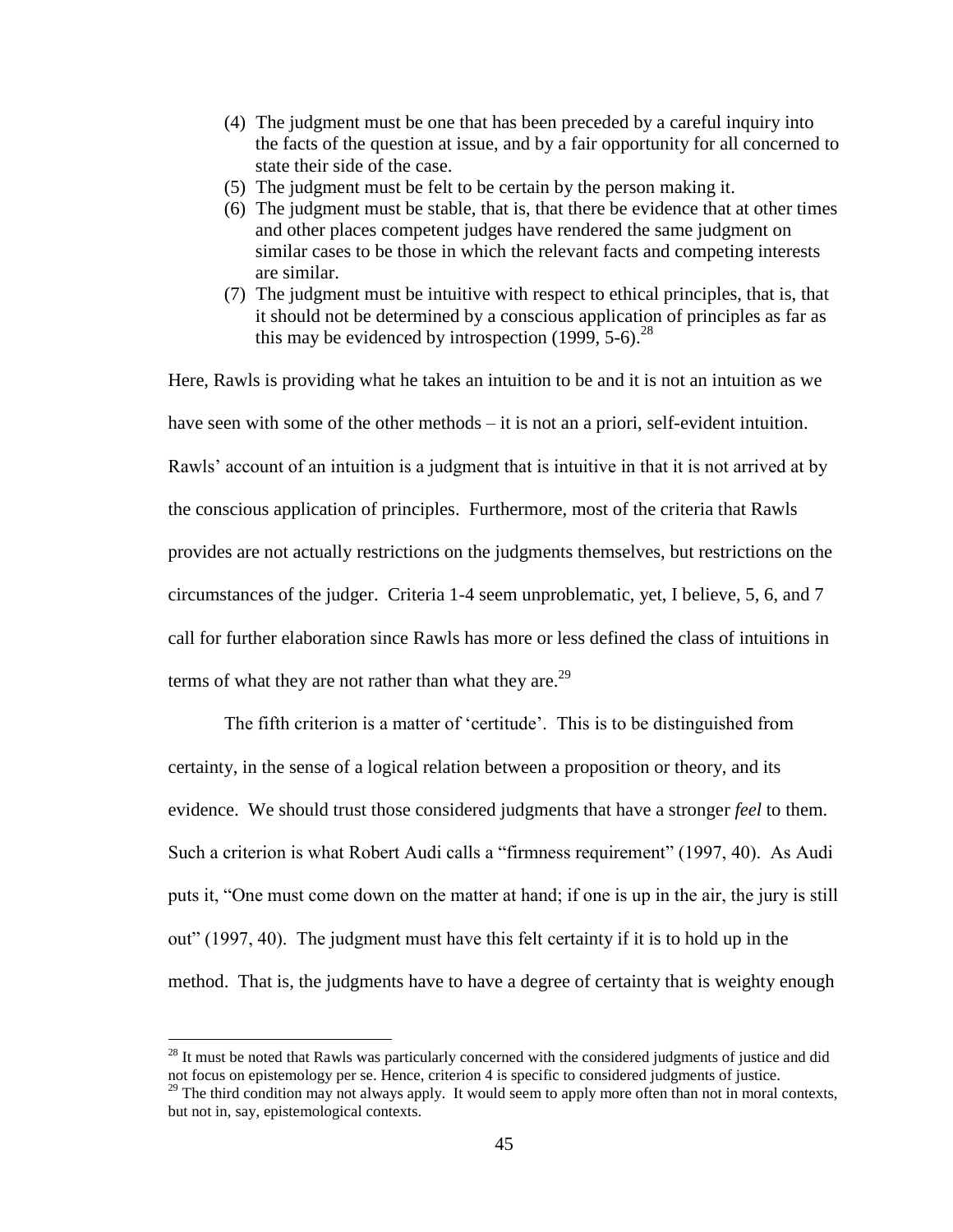only to be revised or given up after deliberation upon a conflict between the judgment and the principle (or other judgments). This helps to distinguish considered judgments from mere hunches. Hunches are intuitive inclinations to believe a proposition is true. With a hunch the evidential support that it lends is less clear. With a considered judgment, the evidential weight is more substantial. It is not something that is easily relinquished. The distinction between intuitions and the intuitive is not sharp here. I will leave the analysis of this distinction for the next chapter.

The sixth maintains that we trust those judgments that have been maintained over time and by different people. This seemingly social dimension to the considered judgments leads the judgments to have a certain stability. The stability is a matter of various competent judges making the same judgments on similar cases where it is such that the facts are determined by the judges to be similar and the interests of the judges are to be similar as well (Rawls, 1999, 6). The reason for this criterion is that if competent judges widely disagree, then it is unreasonable to have any confidence that the judgment is correct.

The seventh criterion must not be read as a type of impulse or instinct. It may be that the judgment is arrived at through reflection on the facts of the matter or even from the application of a commonsense rule (e.g., promises are to be kept). This is not to say that the judgment is arrived at by use of a systematic set of ethical principles. The reason for this is that if we take the judgments as being laden with an explicit underlying theory, we end up with the method of reflective equilibrium being circular. We cannot evaluate a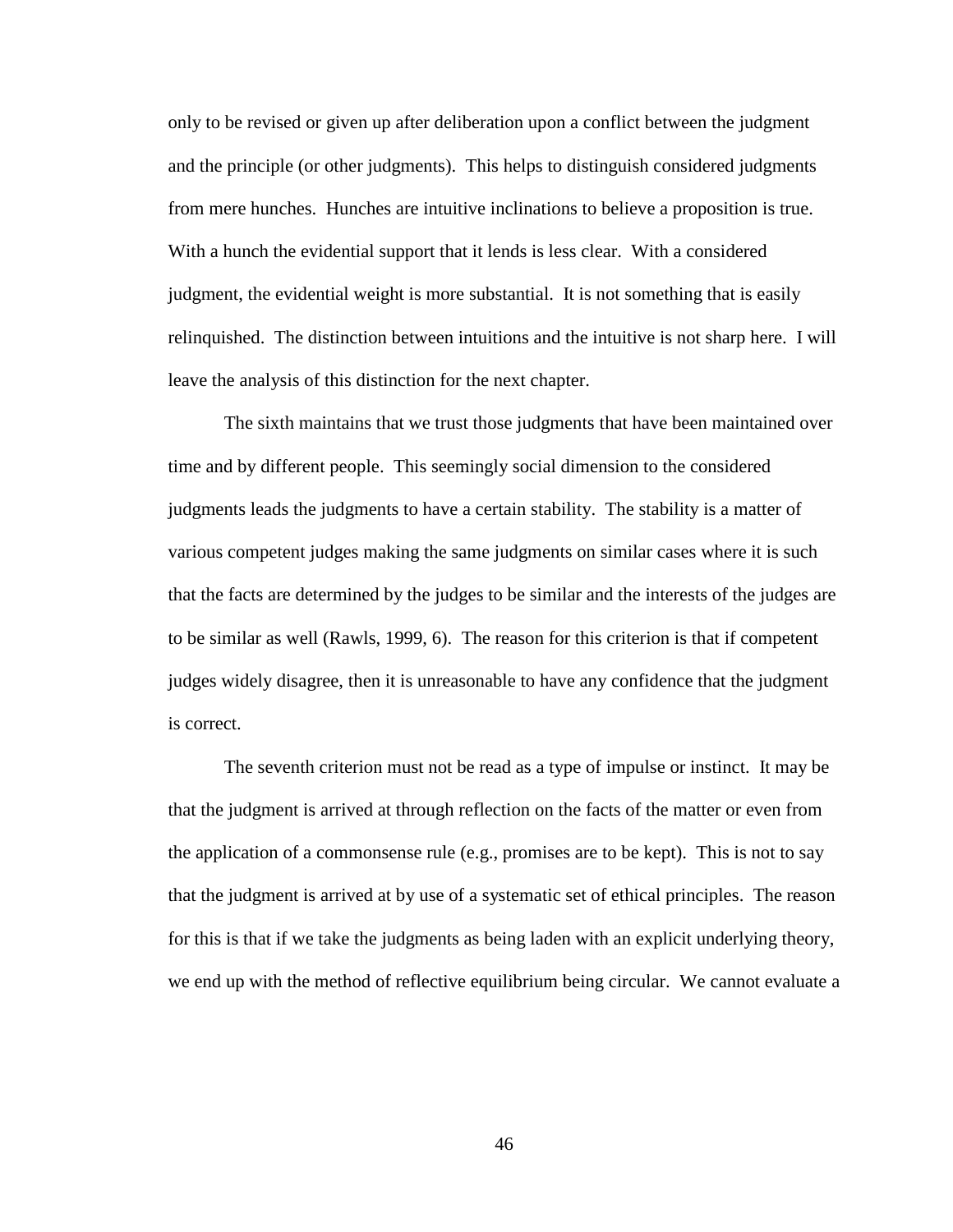set of principles if they are being judged by judgments already established by some other principles.<sup>30</sup>

With these criteria in mind, the positive account of intuitions we get is that of propositional attitudes that are pre-theoretical, firmly held, socially stable, and well thought out (have an adequate understanding of the concepts) given certain conditions about the judges' circumstances. Considered judgments are stronger than mere hunches, but not a priori, self-evident mental states. They may be fallible and need not be arrived at by the use of a distinct mental faculty other than those used in normal, everyday reasoning. Though this may seem a somewhat lacking account of considered judgments, the important point (the point of agreement amongst advocates and critics of the method of reflective equilibrium) is that the judgments not be arrived at via the explicit use of principles. $31$ 

Furthermore, it is obvious that the intuitions or considered judgments are defeasible. It could be the case that we are confused about our judgment or not attentive enough to the intuition in the case. It is also possible to have a defeater come from one of the principles in the system. A defeater here could come from any element of the equilibrium state. So, with reflective equilibrium, the justification is defeasible justification.

 $30$  This reading of the seventh criterion may lead to a problem in that one may revise her set of judgments to fit some principles. If she uses that set of judgments to further evaluate some principles, then she is judging principles by judgments established by some other principles. I grant the legitimacy of this problem. The reading of the seventh criterion is based solely Rawls" conception. As will be discussed later, the problem of theory-laden judgments will ultimately pose a problem for such a reading.

 $31$  I say that both advocates and critics agree on this point since it is this point that has lead many to dismiss the method of reflective equilibrium or to dismiss it as Rawls conceives it. Advocates of the method must accept this point to avoid circularity and critics usually attack this point to show that either the method is viciously circular because considered judgments are such that they cannot satisfy the criterion or that considered judgments are not themselves able to carry justificatory weight themselves (see Stich (1990), Sencerz (1986), Cummins (1998) as examples of attacks somewhat along these lines).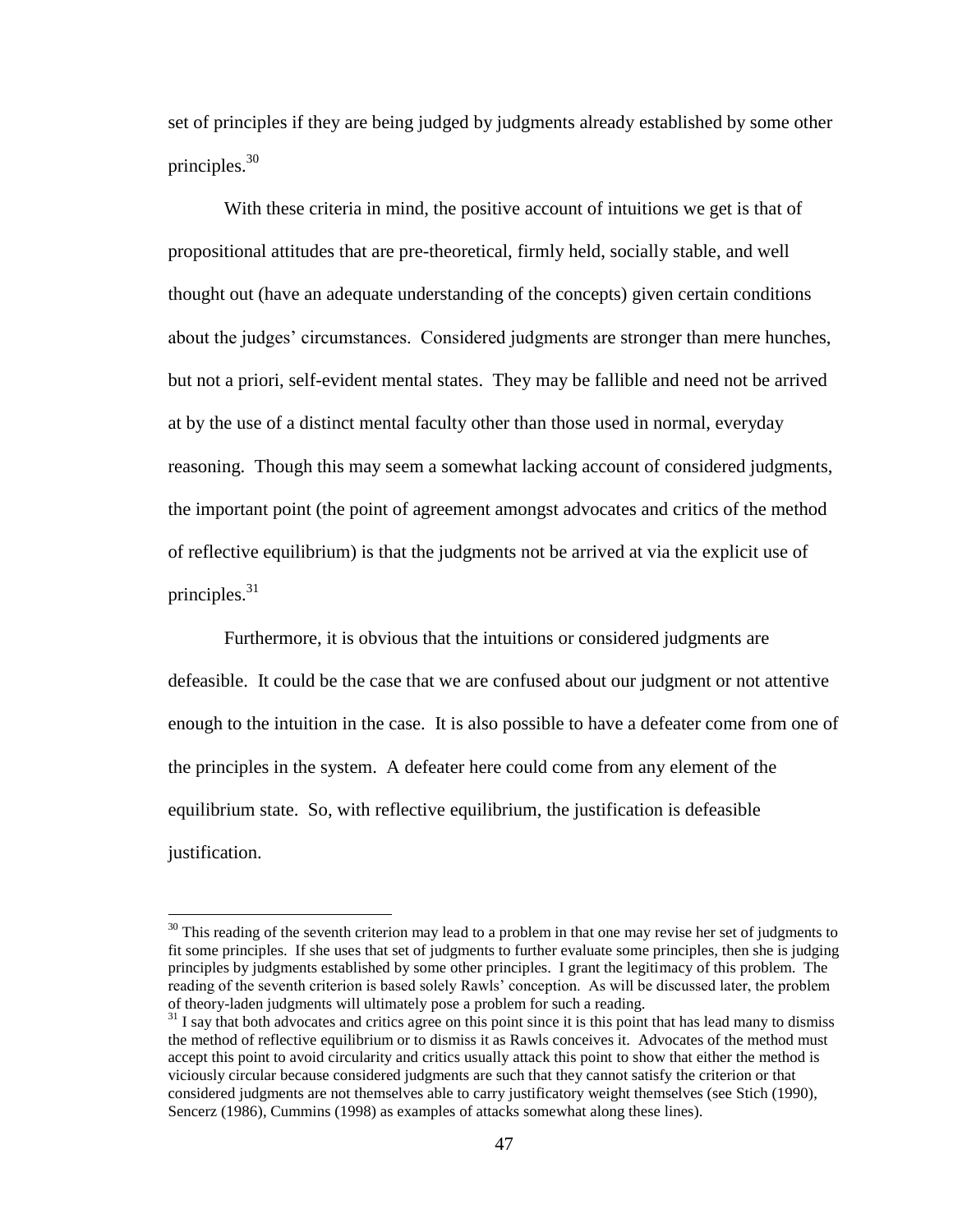What of the foundationalism/coherentism question? Reflective equilibrium is traditionally considered a coherentist method. As Rawls states:

[T]he idea of justification paired with full reflective equilibrium is nonfoundationalist in this way: no specified kind of considered judgment of political justice or particular level of generality is thought to carry the whole weight of public justification. Considered judgments of all kinds and levels of generality may have an intrinsic reasonableness, or acceptability, to reasonable persons that persists after due reflection. The most reasonable political conception for us is the one that best fits all our considered convictions on reflection and organizes them into a coherent view. At any given time, we cannot do better than that (2001, 31).

This nonfoundationalist or coherentist aspect to reflective equilibrium poses a concern to the concept of a basic evidential source. By Rawls" admission, no considered judgment carries the burden of evidential weight; hence, it would seem that none can play the role of being a basic evidential source. Furthermore, since in wide reflective equilibrium the considered judgments are even more revisable (since they can be revised not just in response to the proposed principle, but also the other background theories), we cannot grant any considered judgments any epistemological priority (Daniels 1996). So, it would initially seem that no considered judgments can play the role of a basic evidential source.

Yet, there are those who would deny reflective equilibrium's shunning of any foundationalist element. Joel Pust has argued that while it is initially acceptable that narrow reflective equilibrium has a foundationalist structure, even wide reflective equilibrium is foundationalist at bottom  $(2000, 26-28).$ <sup>32</sup> Pust points out that it is not enough to say that a method is nonfoundationalist if no particular set of considered judgments is immune from revision. A weak foundationalism can allow for the revision

 $32$  Even defenders of the coherence nature of wide reflective equilibrium, such as Norman Daniels, acknowledge that narrow reflective equilibrium treats the considered judgments as foundational (1996).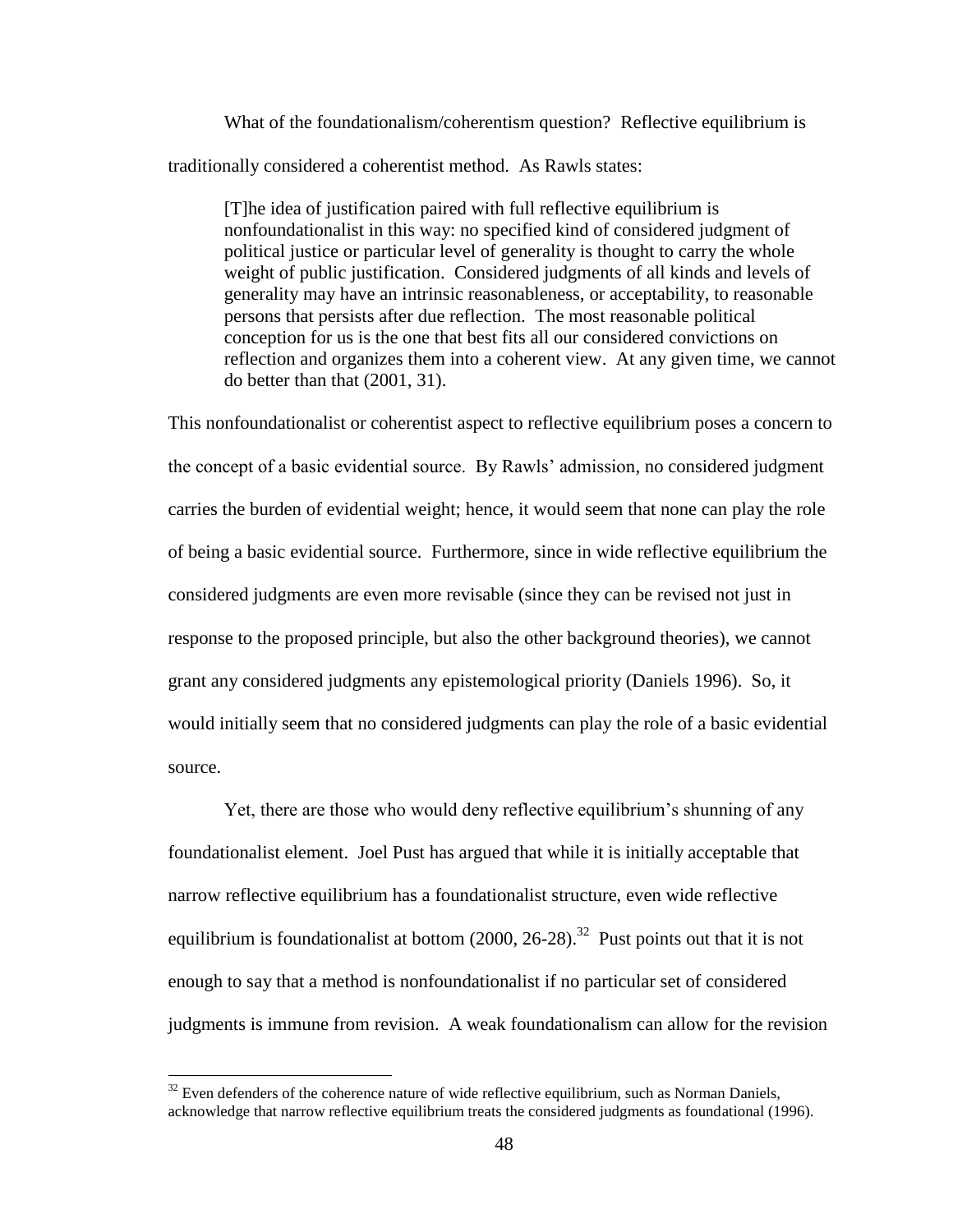of any particular member of the set of foundational propositions. Furthermore, it would seem that considered judgments play just as much of a foundational role in wide reflective equilibrium as they do in narrow reflective equilibrium. The reason for this, according to Pust, is that the principle or theory initially derives its epistemic status from its explicating the set of considered judgments. The other background theories derive their epistemic status from the explication of the other considered judgments that constrain those background theories. And, the principle or theory derives its epistemic status from being supported by those background theories. As Pust argues, even though the coherence of the principle or theory may increase its epistemic status, it is still the case that their initial and "ultimate" source of positive epistemic status is derived from the considered judgments. It would seem that the considered judgments provide the data base for the formation and justification of the principles. This idea of the considered judgments acting as a data base, Pust believes, is nothing more than an evidential appeal to particular considered judgments. And, such an evidentialist appeal leads him to conclude that there is a foundationalist element at work in the method.<sup>33</sup>

If Pust is correct in his assessment, then the concept of a basic evidential source is not problematic for reflective equilibrium. The considered judgments at work in explicating the principles and those at work in explicating the other background theories provide the evidential basis for the ultimate justification of the principle or theory. This is not to say that in this method the considered judgments do all or even most of the

<sup>&</sup>lt;sup>33</sup> I must note that there will be many who disagree with Pust's line of argument. I have no intention of supporting or denying his conclusion at this point. I am discussing it only to show that there are those who maintain that it is not a problem to have a notion of basicality at work in the method of reflective equilibrium.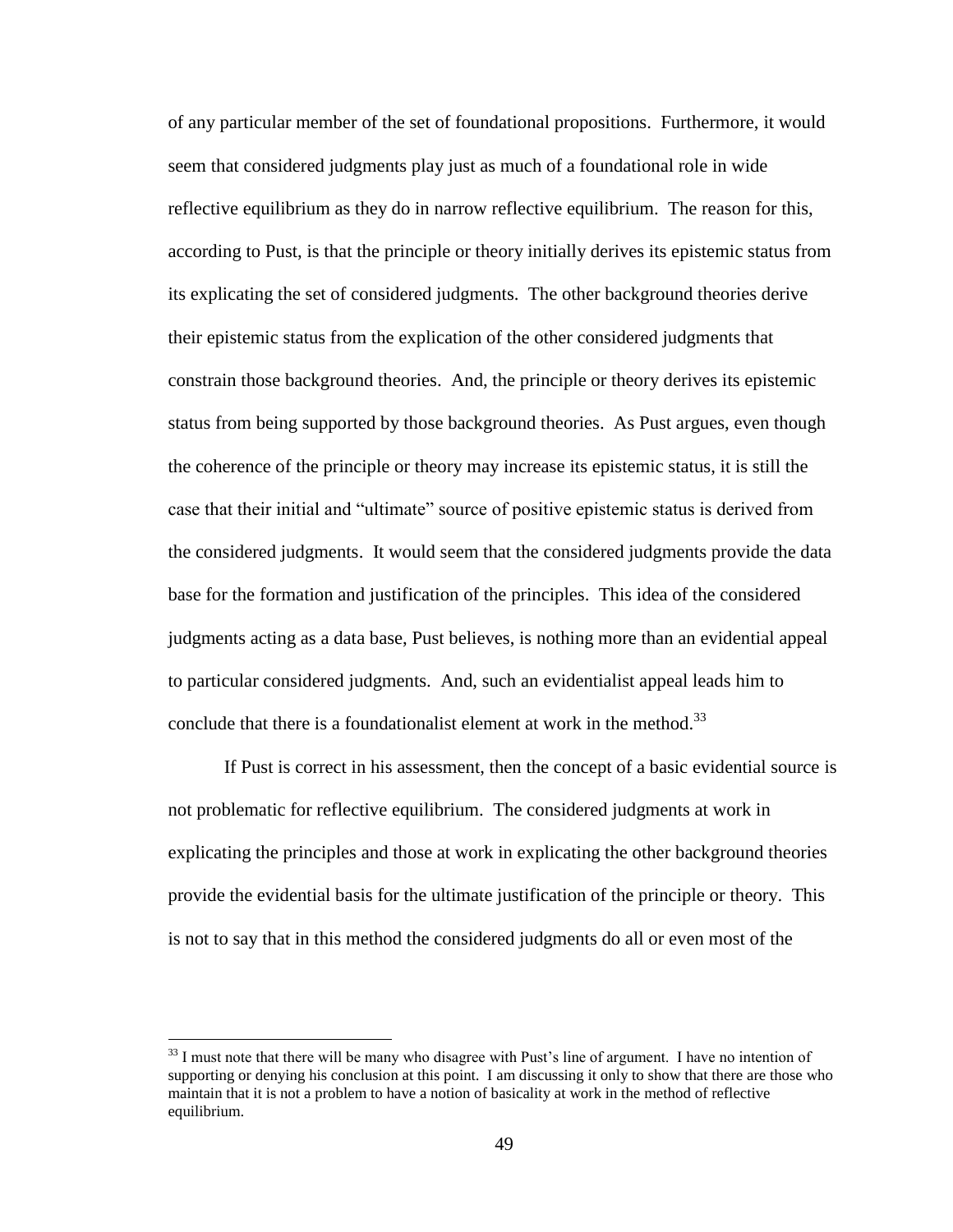justificatory work, rather it is merely to say that the considered judgments splay some basic evidential role.<sup>34</sup>

# 1.8 Concluding Remarks

 $\overline{a}$ 

In this chapter I have illustrated how various types of philosophical analysis rely on various types of intuitions as their evidential base or data set. Upon seeing this, I believe that the questions of the nature of intuitions, the epistemic status of intuitions, and what philosophical methodologies can adequately make use of intuitions have the spotlight now on them. If philosophers are going to do philosophy and do it well, then we need answers to these questions. The next chapter will start down the road of answering those questions, starting with the following question: "What is a philosophical intuition?"

 $34$  I must note that the method of reflective equilibrium, the role of considered judgments, and the structure of considered judgments has been presented here in very broad strokes. There are many philosophers who have revised the method of reflective equilibrium or the role that considered judgments play (see DePaul 1993 as an example). Furthermore, the evidential status and the structure of the considered judgments has given birth to a vast literature – too much to adequately represent here. That said, my goal was to merely show that the method of reflective equilibrium has at its core the use of intuitions. I believe I have shown this in general terms.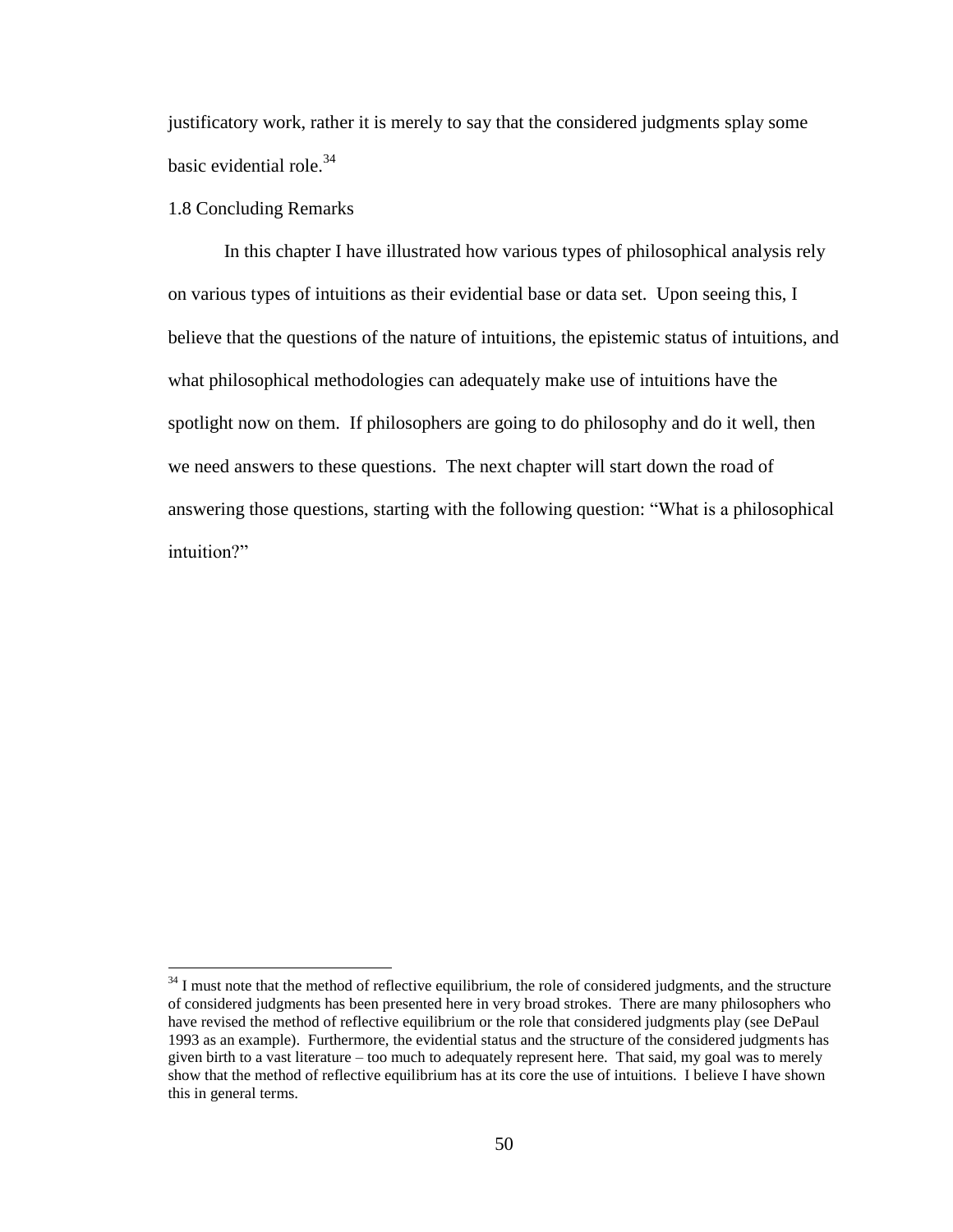### Chapter Two – The Structure of Philosophical Intuitions

*"The topic of intuition arouses much interest when it is raised in general conversation. Moreover, even though people might be hard-pressed to define intuition, they typically consider it seriously, if not with some awe." – Robin M. Hogarth, Educating Intuition*

## 2.1 Introduction

 $\overline{a}$ 

In the last chapter we saw that intuitions play a major role in various types of philosophical analysis. Furthermore, each type of analysis made various claims about the type of intuition at work. As we saw, while there seemed to be some base features of intuition that the various forms of analysis agreed upon, there are others that they did not. It is now time to attempt to develop one core conception of what a philosophical intuition is so we can assess the merits of the various types of philosophical theorizing. It is my contention that there is one correct form of philosophical intuition. This conception of a philosophical intuition is important in that it will serve to determine whether the various types of analysis are plausible in yielding our philosophical goals (whether they are truth, clarification of our concepts, etc.).<sup>35</sup> To this end the goal of this chapter is develop and defend a particular conception of intuitions in light of the various features of intuitions assumed by the various types of philosophical analysis. In other words, I am going to develop an account of intuition that captures the appropriate form of intuition for the appropriate form of philosophical analysis. This account will go beyond the brief explication of "intuition" given at the beginning of chapter one. I will be developing each of those aspects of intuition, refining some and rejecting others. So, in the end, my

 $35$  At this point I will remain neutral as to which forms of philosophical analysis are plausible given what I take to the correct account of the structure of a philosophical intuition. The question of the viability of the various types of philosophical analysis discussed in chapter one will be addressed in chapter four.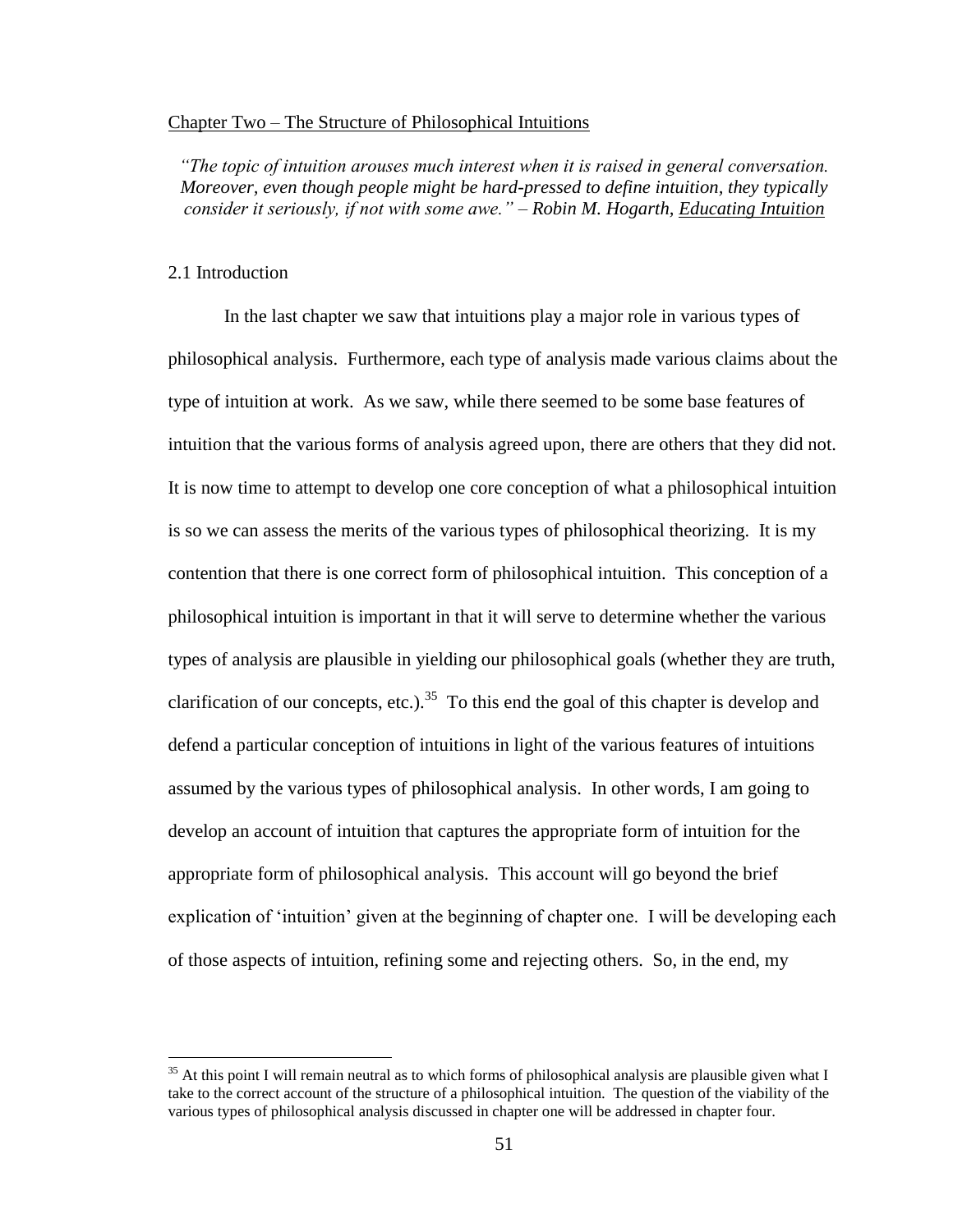conception of intuition will be different from what was assumed at the outset of chapter one.

Many who write on the topic of philosophical intuitions maintain their only concern is what philosophers (particularly, contemporary analytic philosophers) mean by the term "intuition". Hence, they are not concerned with how other disciplines use the term or what they mean by it (Pust 2000, 30). While I am primarily concerned with philosophical usages of the term, I will not shun all other disciplines and what they mean by the term. Particularly, I will appeal to the findings of empirical psychology to arrive at and inform my own account of intuitions. The reason I include this discipline, and not say mathematics or philosophy of mathematics, is because the findings of empirical psychology help to articulate what people mean by the term "intuition" (including philosophers), what type of mental state it is, and help to assess when intuition can be problematic. This is not to say that all disciplines share what they mean by "intuition". Some refer to intuitions as intuitive judgments, some as self-evident a priori intuitions, some as akin to observations, some as a sort of "sixth sense", and others as dispositions to believe. Despite my widespread use of various disciplines, I will be careful to distinguish between the various uses in focusing ultimately on the appropriate use of "intuition" for philosophical analysis.

Despite the appeal to empirical psychology, in what follows there will substantial appeal to the phenomenological analysis of people"s first-person introspections of intuitions. The reason this is necessary is that, as Pust points out, when we investigate the issue of intuitions, we are investigating what "having an intuition that p" involves from a first-person perspective (2000, 31). Since testimonial evidence is not perfectly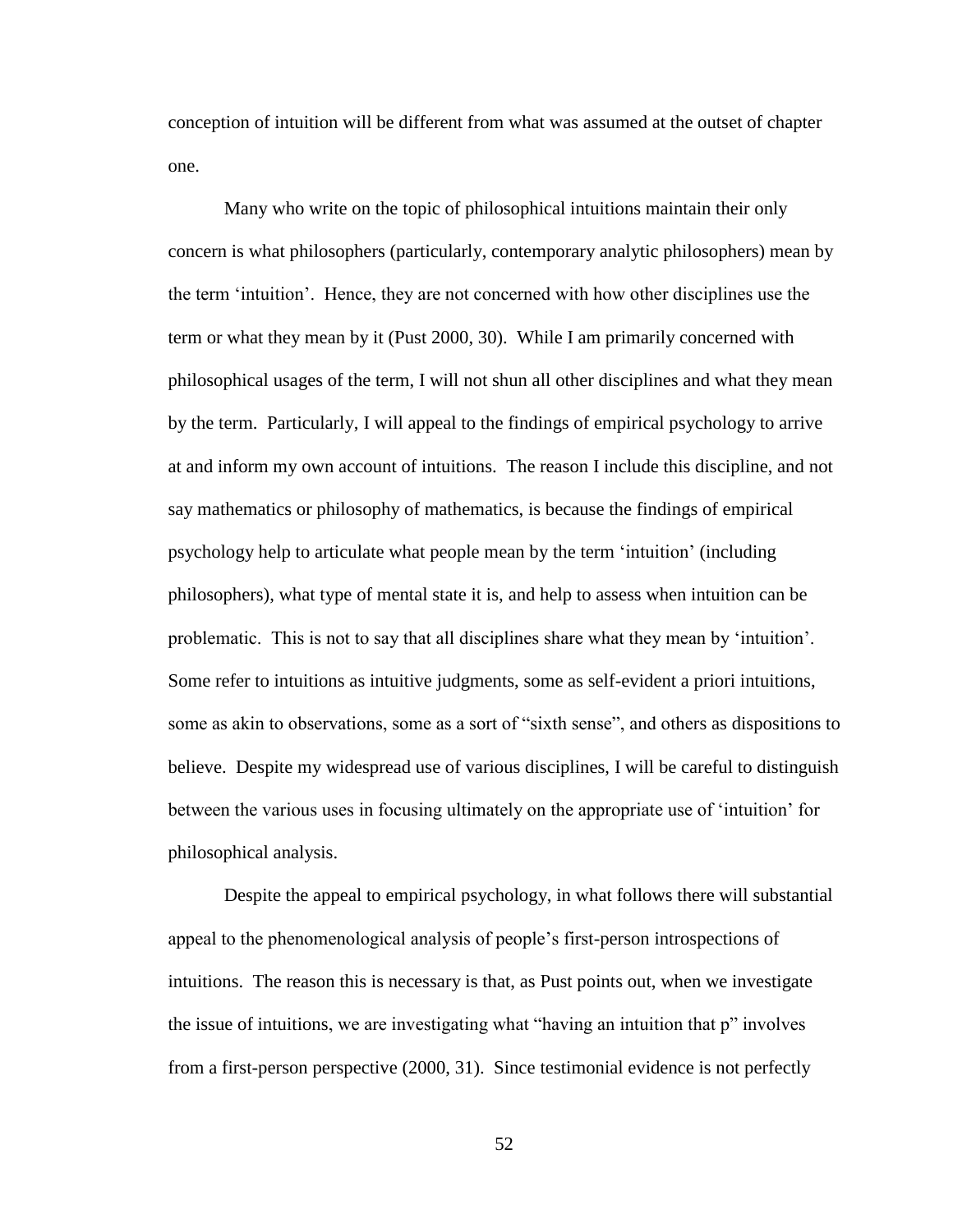reliable and due to the fact that many claims that agents report of their own cognitive lives can be mistaken, free appeal to how it *seems* to one to intuit that p is made. To this end, I will assume that the phenomenological feel of an intuition is largely the same for most people, though where this assumptions is challenged I will note it.

Finally, this chapter will be organized in terms of the possible features of intuitions, not in terms of people who have provided accounts. I will mention those who have developed substantive accounts of intuitions when their account has the feature that I am discussing in that section. I do not intend to attack or defend anyone"s account directly per se; rather I will attack or defend the necessity of particular desiderata. The rejection or defense of anyone"s account is purely tangential to my overall goal.

2.2 Intuitions as Psychological States

 $\overline{a}$ 

It would seem obvious to many that intuitions ought to be treated as psychological states. But this first requirement is not just that intuitions are psychological states, but *genuine* psychological states. This is to be contrasted with a trend by some philosophers who treat intuitions as a linguistic disposition. For example, J. L. Austin makes frequent appeals to intuitions where he asks agents to consider "what we should say if asked" a particular question, e.g. "How do you know there is a tea-party next door?" (Austin 1979, 76-77). Richard B. Miller echoes Austin when he claims:

The intuition is the reader"s own introspective judgment about his or her own linguistic disposition as manifested in the imagined circumstances…Intuitions, then, are the personal epiphenomenal residue of public linguistic habits (Miller  $2000, 235$ <sup>36</sup>

 $36$  The quote as it stands implies that intuitions themselves are introspective judgments that are the "residue" of agents" linguistic habits. And, since introspective judgments are psychological states, intuitions are psychological states.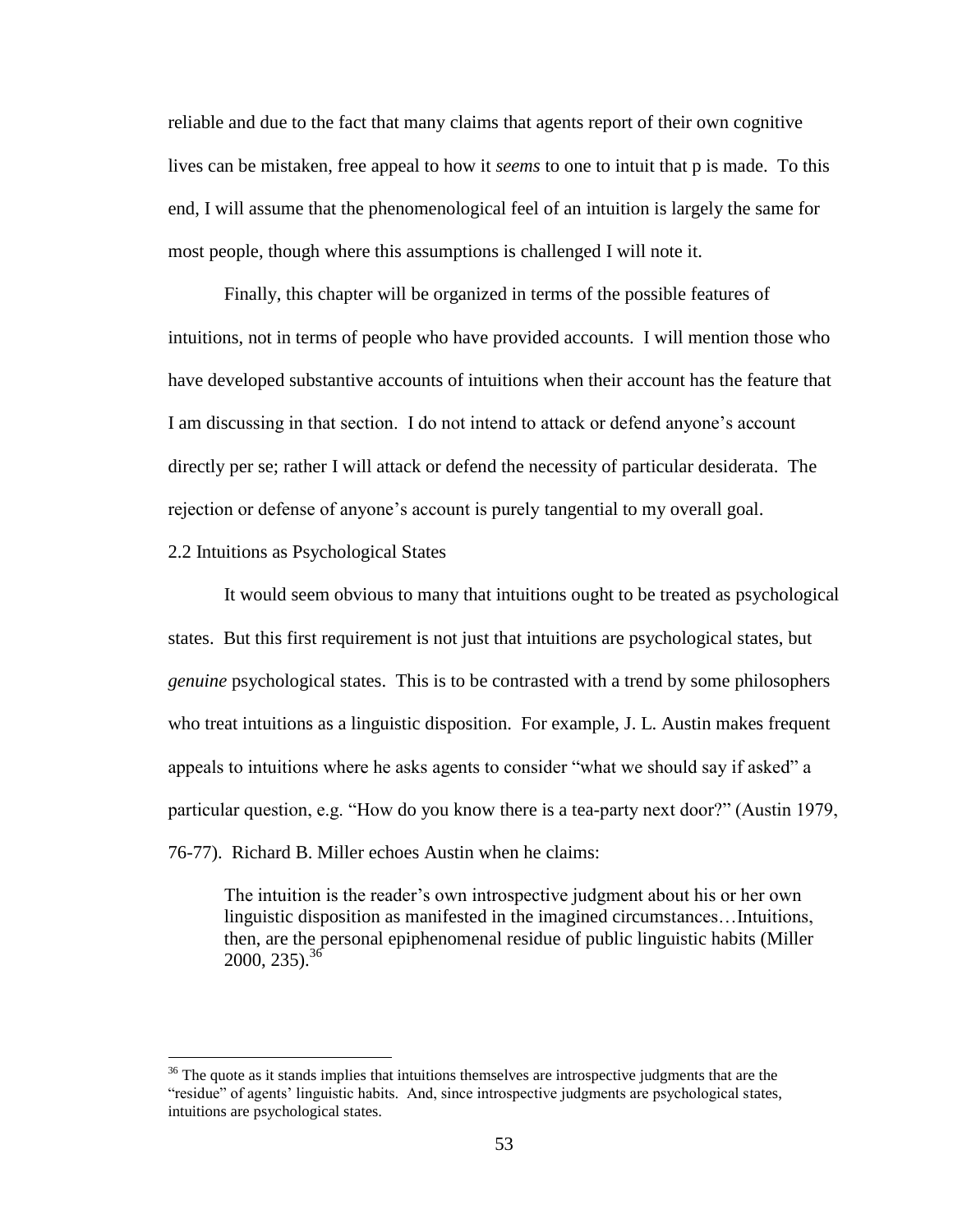While philosophers may make appeals to intuitions in language as Austin does, it must be taken, as Pust notes, if it is to be interesting at all, to be the report of some kind of propositional attitude that p (Pust 2000, 43). The reason we would say what we would say is because we *have* the state of seeming toward p and that state *seems* to be the correct way to respond to the question. Thus, all appeals to intuition, at bottom, treat intuitions as some kind of genuine psychological state.

2.2.1 Intuitions as Specific Psychological States

While it is clear enough that intuitions are psychological states, it is important to point out that they are psychological states of a particular type – namely, ones that play an epistemic role or do epistemic work. They are usually treated as having an evidential role. Moreover, they are often treated as being basic evidential sources (Goldman and Pust 1998, 179). Other such basic evidential sources are visual seemings, memory seemings, introspective seemings, and the like. What all these have in common is that for each:

[T]here is a class M of contentful mental states such that being in one of these mental states is prima facie evidence for the truth of its content (Goldman and Pust 1998, 180).

The necessary condition for when a class of psychological states classify as basic

evidential sources, according to Goldman and Pust, are:

Mental states of type M constitute a basic evidential source only if M-states are reliable indicators of the truth of their contents (or the truth of closely related contents), at least when the M-states occur in M-favorable circumstances (1998, 180).

This is what Goldman and Pust call the "reliable indicatorship requirement". What this essentially maintains is when the psychological states occur in circumstances that are favorable for them to occur, their contents are "generally true" (1998, 180). When one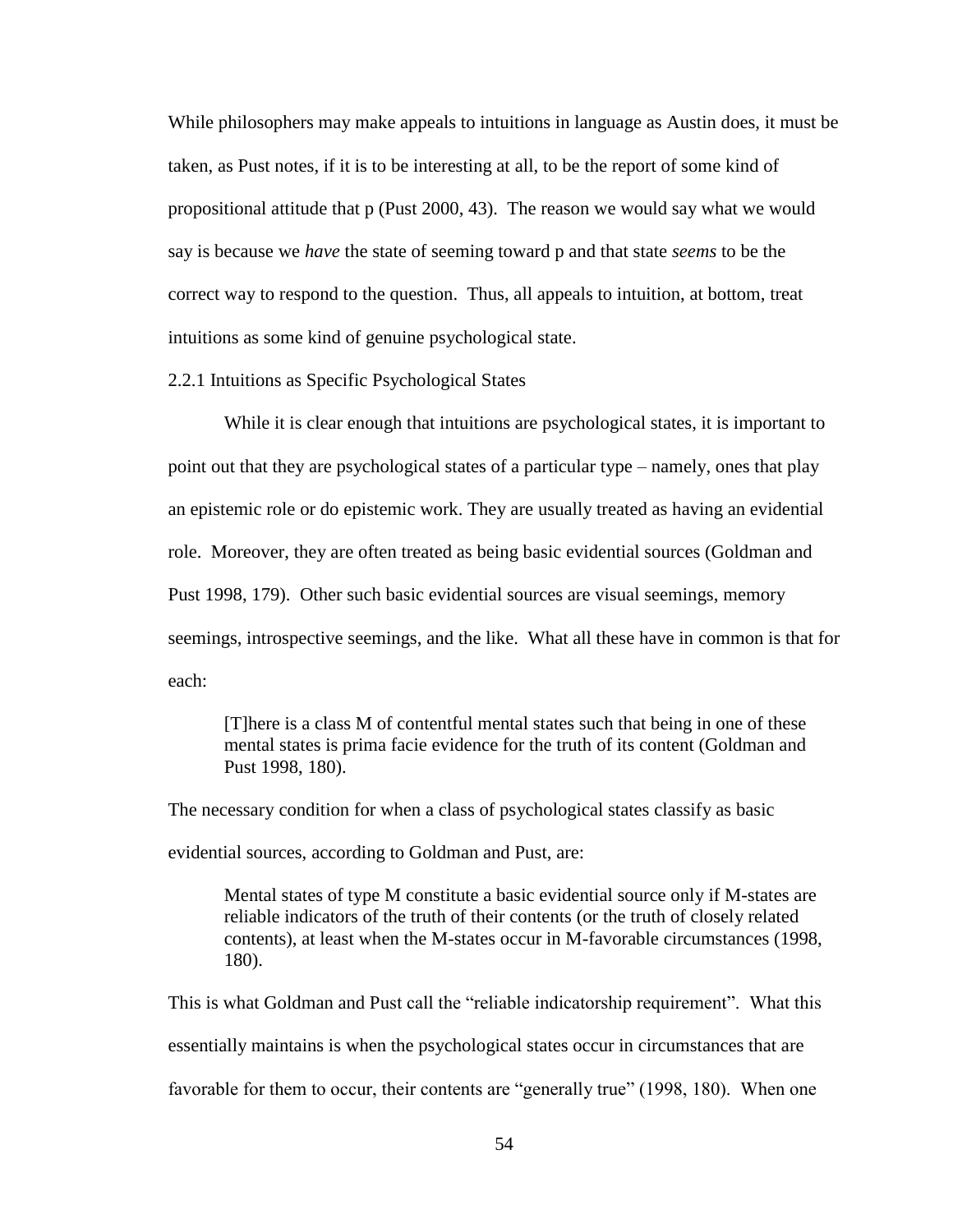intuits that Smith does not know, then, given that it is in favorable circumstances, it is usually true that Smith does not know. In this way, intuitions are more than mere psychological states. They are psychological states that count for the evidence of some beliefs.

The proposal here is if S intuits that p, then, given a reliable connection between intuition and the truth of the proposition intuited, that  $S$  intuits that  $p$  is evidence for  $S$ that p. This is not to say that the belief that S intuits that p evidentially supports the belief that p. Rather, S's intuiting that p itself evidentially supports the belief that  $p^{37}$  This way of construing the epistemic nature of intuitions illustrates how the epistemic nature of intuitions is externalistic. The epistemic role of intuitions depends on the contingent facts of reliability. In this way I am denying that intuitions are epistemic states in any intrinsic way or that it is the case that necessarily, if S intuits that p, then S is prima facie justified in believing that p. We can distinguish intuitions from, say, knowledge. Both are psychological states, but only knowledge is truly an epistemic state. Knowledge contains the epistemic state of justification. Intuition does not. So, knowledge, necessarily, is an epistemic state. Intuitions are contingently evidential.

One might claim at this point that I have loaded too much into my conception of intuitions. By maintaining intuitions are contingently evidential I have left a priori intuitions behind. It is generally taken that if one intuits that p, then p is prima facie justified for her. The intuition that p leads to one being justified in believing that p. In this way it is the having of the intuitive state that is the justification of p. Yet, I have claimed the justification is contingent on facts of reliability. Such questions of reliability

 $37$  This point may be put as follows: the experience that one has the intuition that p evidentially supports the belief that p. However we phrase it, it is not the belief that one is intuiting, but the intuiting itself that does the epistemic work.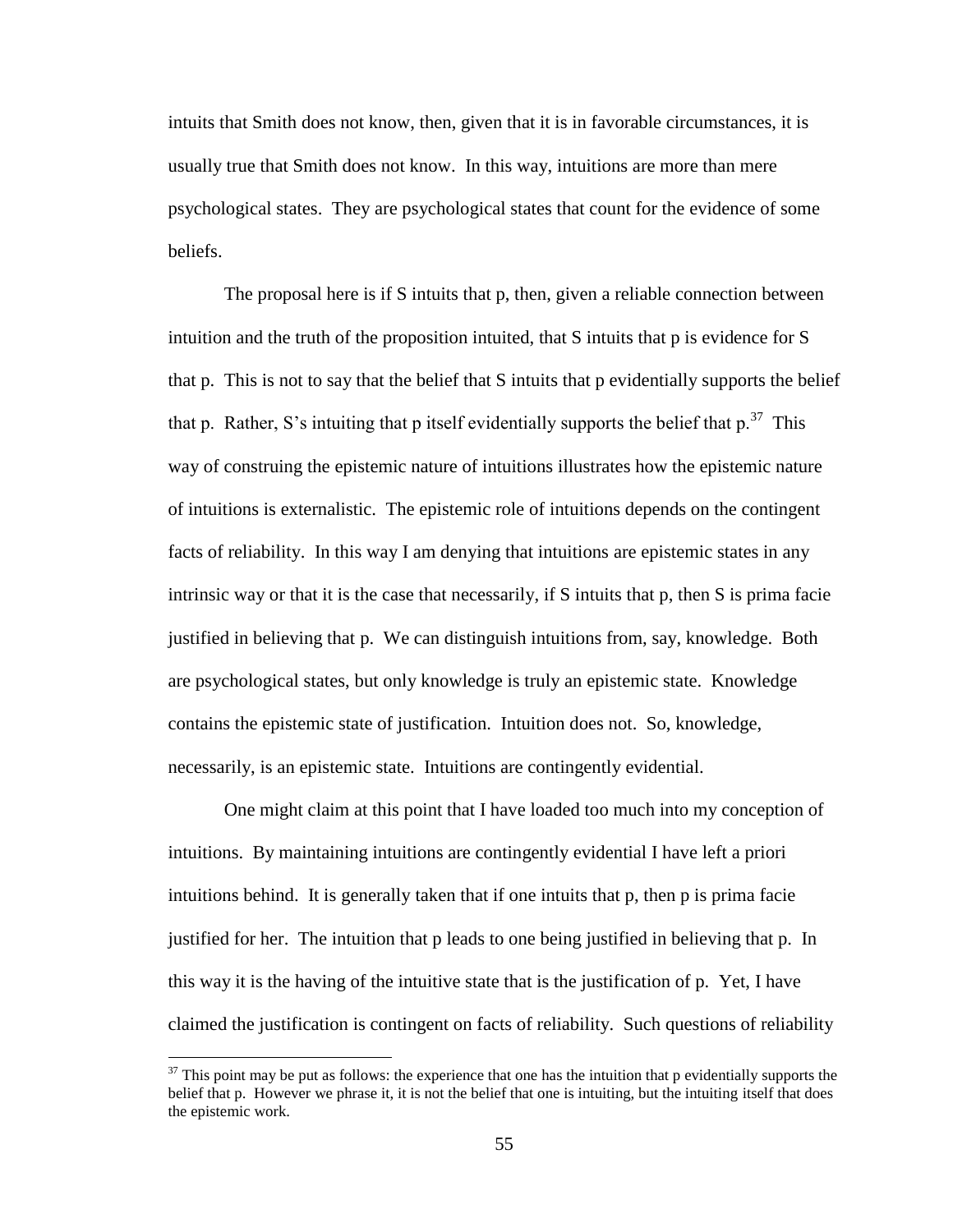often challenge conceptions of a priori intuitions. A priori intuitions are often seen as not contingent upon the reliability of the faculties that produce them.<sup>38</sup> Yet even a priori intuitions must be checked against the cognitive employment of the agent. All intuitions must be free from errors of, say, bias and cognitive access problems if they are to serve an evidential role (BonJour 1998, 137). As such, the mechanism that produces the intuition must be reliable. If the mechanism producing the intuition is not reliable, then it cannot have any evidential weight (given that intuitions are contingently evidential). Reliability considerations do not remove the possibility of a priori intuitions.

# 2.3 Intuitions as Propositional Attitudes

While it may seem obvious that intuitions are genuine psychological states, it is less obvious as to what kinds of states they are. In this section I will consider various attempts to characterize the psychological state of intuition.

2.3.1 On Confusing Intuitions with Perceptions and Memories

Throughout the literature on intuition there has been a tendency to characterize intuitions as analogous to perceptions. We treat intuitions as a *seeing* of the truth of some proposition just as we treat our perceptual *seeing* of some state of affairs. As Robin M. Hogarth points, there are several reasons for this analogy (2001, 8). First, intuition, like perception, is covert in that we do not have access to the process by which you are able to see/intuit what you do. Second, in both cases, you cannot justify what you see/intuit in terms of a conscious, logically formulated process. Intuition is seen as not resulting from a conscious mental process in that it produces an answer in some way. Next, both processes occur automatically and quickly. Finally, in both cases, the resulting process leaves the agent attending to various "cues or pieces of information" (8).

 $38$  Bealer (1998) is an example of one who holds such a view.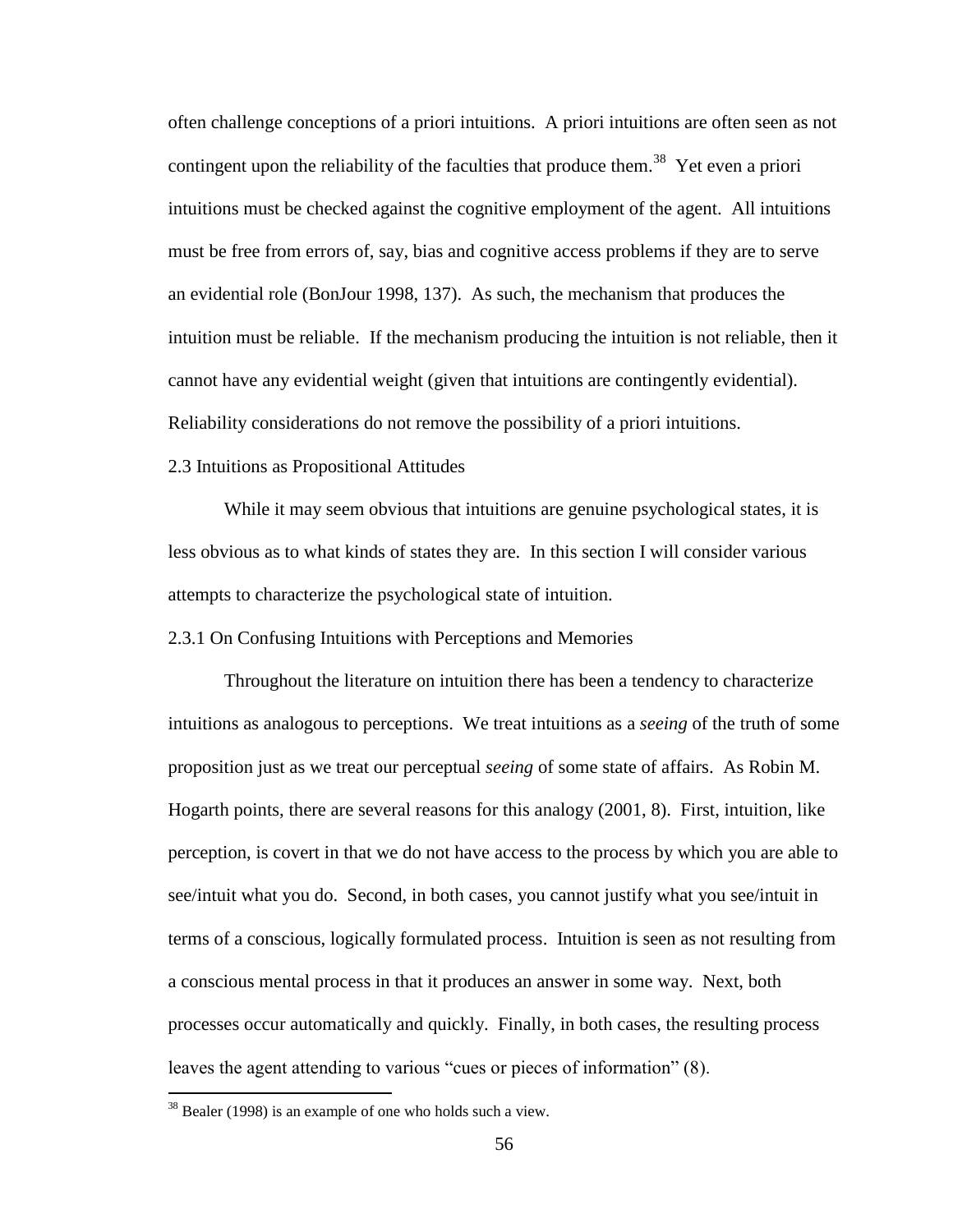While the analogy between intuition and perception may be tempting, I believe that it is a mistake to fully characterize intuitions in this way.<sup>39</sup> There is a significant point of disanalogy between the two. This reason is perhaps obvious and trivial – when people intuit various cases, they are not constrained by the physical world. As Bealer points out, "most things that can seem intellectually to be so cannot seem sensorily to be so" (1998, 208). Moreover, when one intuits something, any logically and/or metaphysically possible world can be entertained (Pust 2000, 45). Perception only shows what is actually the case, but, as many claim, intuition shows what is necessarily or possibly the case.<sup>40</sup> In this way, intuition is not constrained as perception is. Moreover, intuition is unlike perception in that it need not be exclusively about observables (Audi 1997, 42). There are various things that we have intuitions about – knowledge, rights, grammar – that we cannot perceive. When one says that she knows that p in some Gettier-style case, her knowing is something that is not seen visually. Furthermore, if intuition was so constrained, then mathematics and logic would be highly suspect in their reliance on intuition. Again, the analogy between perception and intuition fails.

We should not confuse intuition with memorial states either. That is, we should not consider intuition as implying or being implied by memory. To show this, consider two cases (Pust 2000, 45). First, it is possible that one remember a Gettier-style case is not a case of knowledge without having the relevant intuition. Second, it is possible to have a novel intuition without remembering the intuited proposition. It is possible to

<sup>&</sup>lt;sup>39</sup> This is not to say that we should not use perceptual *talk* in discussing intuitions, just that an adequate account of the nature of intuition will not treat them as perceptual states.

 $^{40}$  Here I am thinking of traditionalists about the role of intuition such as Bealer (1998), BonJour (1998), and Pust (2000). This claim is controversial and I will address it in this chapter in a later section. In any event, even if this claim is false I still take it that the analogy between intuition and perception fails.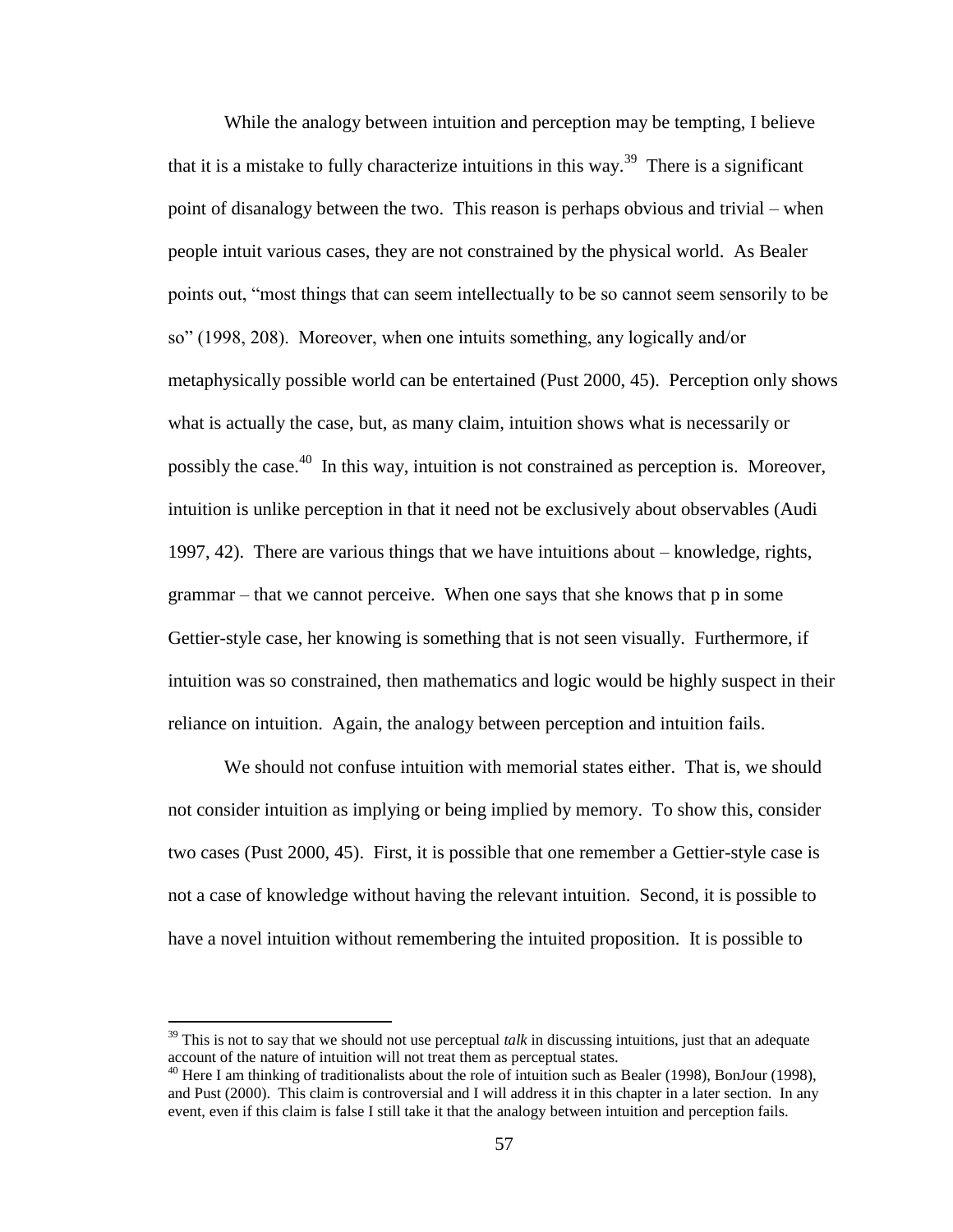have an intuition about something that is not in my memory. Due to such possibilities, I believe it is obvious that intuitions ought not to be thought of as memorial states.

2.3.2 Intuitions as Propositional Attitudes, but Not Beliefs

Intuitions are propositional attitudes. A propositional attitude is a mental state that has propositional content; particularly, the content is identified by the "that"-clause (t-clause) in the attitude ascription (Richard 1990, 7). Beliefs, desires, fears, etc. are all propositional attitudes. In each case, there is an attitude or state that has as its content a proposition (designated by the t-clause); where the form of such an attitude ascription is "S (believes, fears, desires, hopes, etc.) that  $p''$ .<sup>41</sup> Intuitions are attitudes "that  $p''$  for some suitable class of propositions.

The content of such propositional attitudes is going to be a proposition containing a kind, concept, or predicate. The propositions identified by the t-clause in the attitude ascription can contain any natural kind, concept, or predicate. As long as what is identified by the t-clause is a grammatically correct proposition, then the attitude ascription is correct in form. For example, if a stockbroker, upon assessing the state of the market that day, forms the intuition that she ought to buy a certain stock, then her attitude ascription "I intuit that I ought to buy this particular stock now" is correct in form since it is an intuition that she has and the content is propositional in nature.

While intuitions may be propositional attitudes, many may think that intuitions are merely beliefs or a special kind of belief. Yet this is incorrect. Beliefs are not *seemings*, but intuitions are. Bealer illustrates this with the following example (1998, 209). One can have an intuition – say of the truth of the naïve comprehension axiom of

 $41$  In more precise terms, an attitude ascription is a sentence whose primary verb is any verb that can take a t-clause as an object and singular terms as subjects (an attitude verb) (Richard 1990, 7 fn).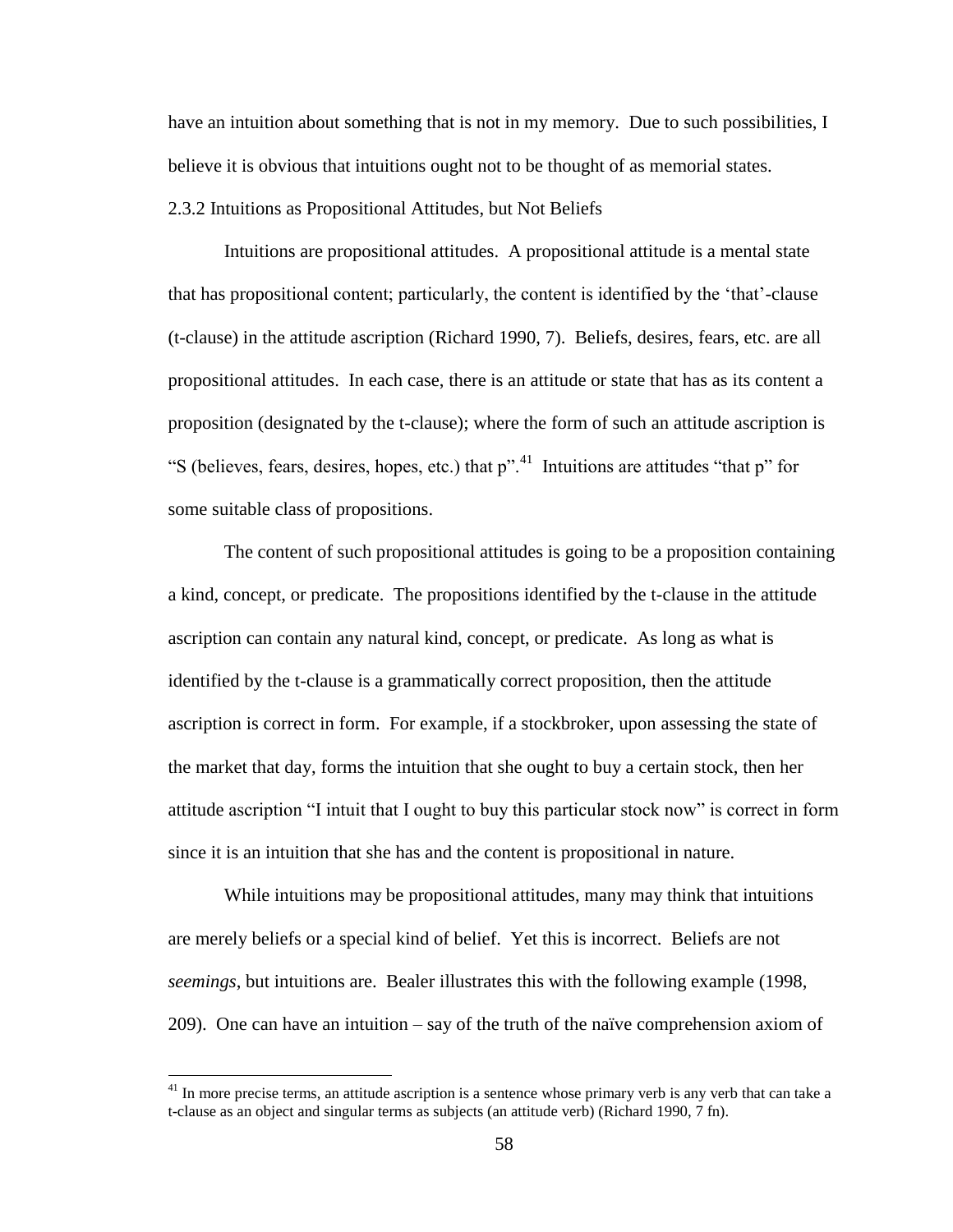set theory – even though one does not believe in the truth of it (since she knows of the set-theoretical paradoxes). So, it is not the case that if S intuits that p, then S believes that p. There are also many mathematical theorems that one may believe because she has seen the proofs, but these theorems do not *seem* to be true to her nor do they *seem* to be false. One may have a belief without any corresponding intuition. So, it is not the case that if S believes that p, then S intuits that p.

Another problem with equating intuition with belief is that belief is highly susceptible to doubt. This is not the case for intuition. The strength of one"s intuitions does not usually diminish very easily, yet the strength of one"s belief can be diminished in the face of intimidation, authority, etc (Bealer 1998, 208). This is not to say that intuitions are not plastic at all. Rather, it is to say that there is a definite difference between the plasticity of intuitions and beliefs. So, we have further reason to accept that intuitions are not the same as beliefs.

Finally, one might maintain that while intuitions are not beliefs, they are dispositions or inclinations to believe. Ernest Sosa takes this line in developing his account of intuitions (Sosa 1996, Sosa 1998).<sup>42</sup> Sosa provides the following account of intuition:

At t, it is intuitive to S that p if and only if (a) if at t S were merely to understand fully enough the proposition that p (absent relevant perception, introspection, and reasoning), then S would believe that p; (b) at t, S does understand the proposition that p; and (c) the proposition that p is abstract (Sosa 1998, 259).

This suggestion does in fact grant the above analysis of the various paradoxes (e.g., Bealer"s example of the set-theoretic paradoxes mentioned above) – that intuition is not analyzable in terms of belief. Yet, it suggests that intuitions might be definable in terms

 $42$  It is worth noting that Sosa uses "inclination", rather than "dispositional state", but Sosa does not dismiss his view having intuitions characterized as dispositional states (1998, 259).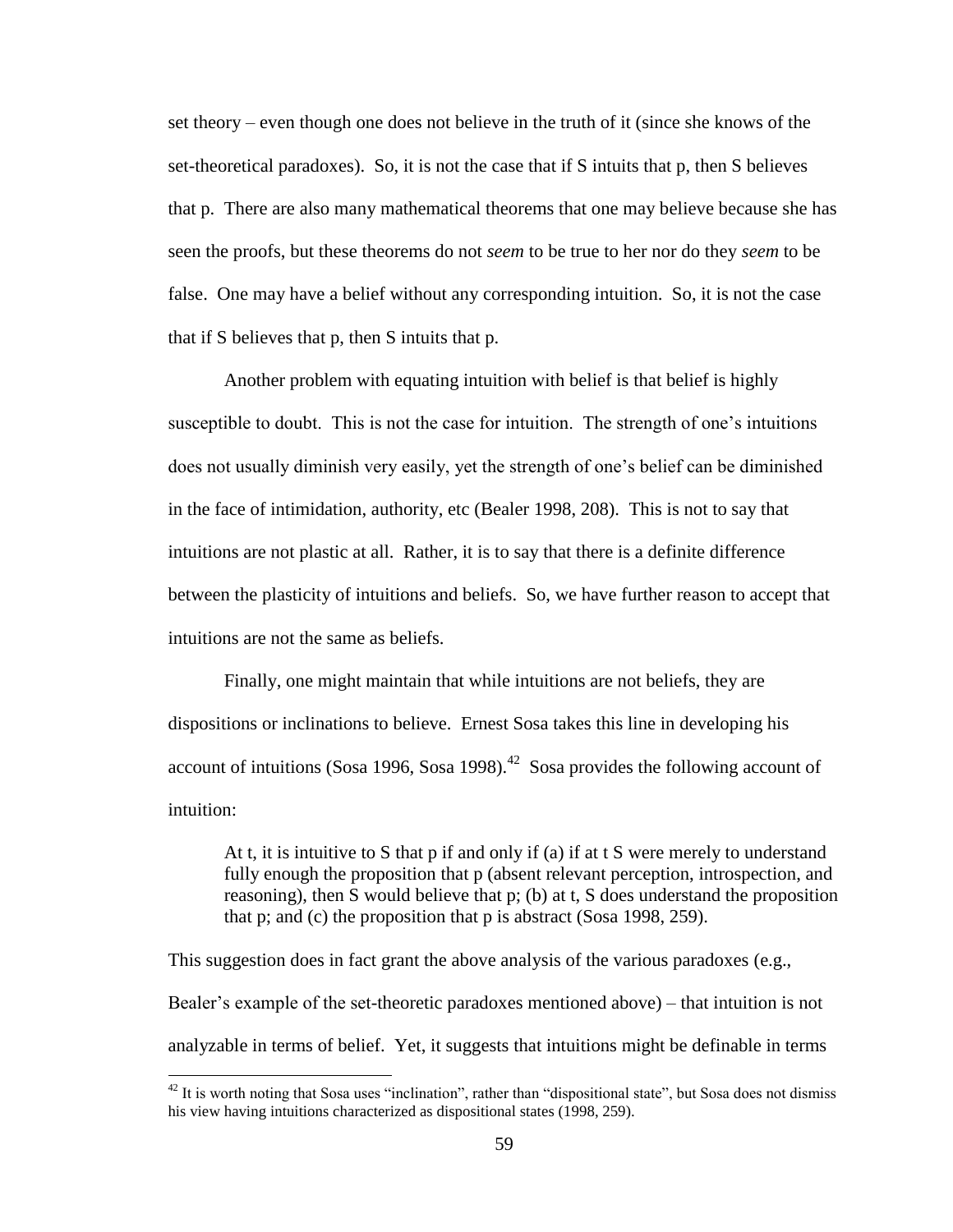of what one does or would believe (Sosa 1996, 153). He claims that most of us "*would* naturally believe the naïve comprehension axiom in the absence of the reasoning involving the set-theoretical paradoxes, if one relied just on one"s understanding of what the axiom itself says" (Sosa 1996, 154). So, Sosa"s move is to accept the analysis of intuition as not belief, but note that if the person did not have the relevant defeating information, she would believe the proposition in question.

Sosa"s proposal fails for a few reasons. As Pust points out, in the paradox cases, this proposal implies that the agent fails to have an intuition at all (2000, 40). Consider Sosa's second condition (b). (b) states that S does understand the proposition that p. (a), however, states if S understands p "enough", then S would believe that p. (b) (in conjunction with (a) and (c)) implies the agent understands the proposition without having the relevant reasoning for the proposition as she would have just "enough" to understand what the axiom states. Yet, if the agent does not have the relevant reasoning for the propositions involved in the paradox cases, then she cannot have the appropriate intuition. Part of the paradox case is that the agent has done the relevant reasoning – reasoned her way to the belief that the axiom falls prey to the paradoxes. But, since she has not done the relevant reasoning, she fails to satisfy (b). She cannot *merely* understand the proposition that p if she has not done the relevant reasoning. But, we want to say that she does in fact have the intuition. If we do want to say that she has the intuition, but has failed to satisfy (a) or (b), then Sosa's account is not an adequate account of intuition.

A second problem with Sosa"s account is that it implies that if one has the intuition, then she must have the corresponding belief (given conditions  $(a)$ ,  $(b)$ , and  $(c)$ )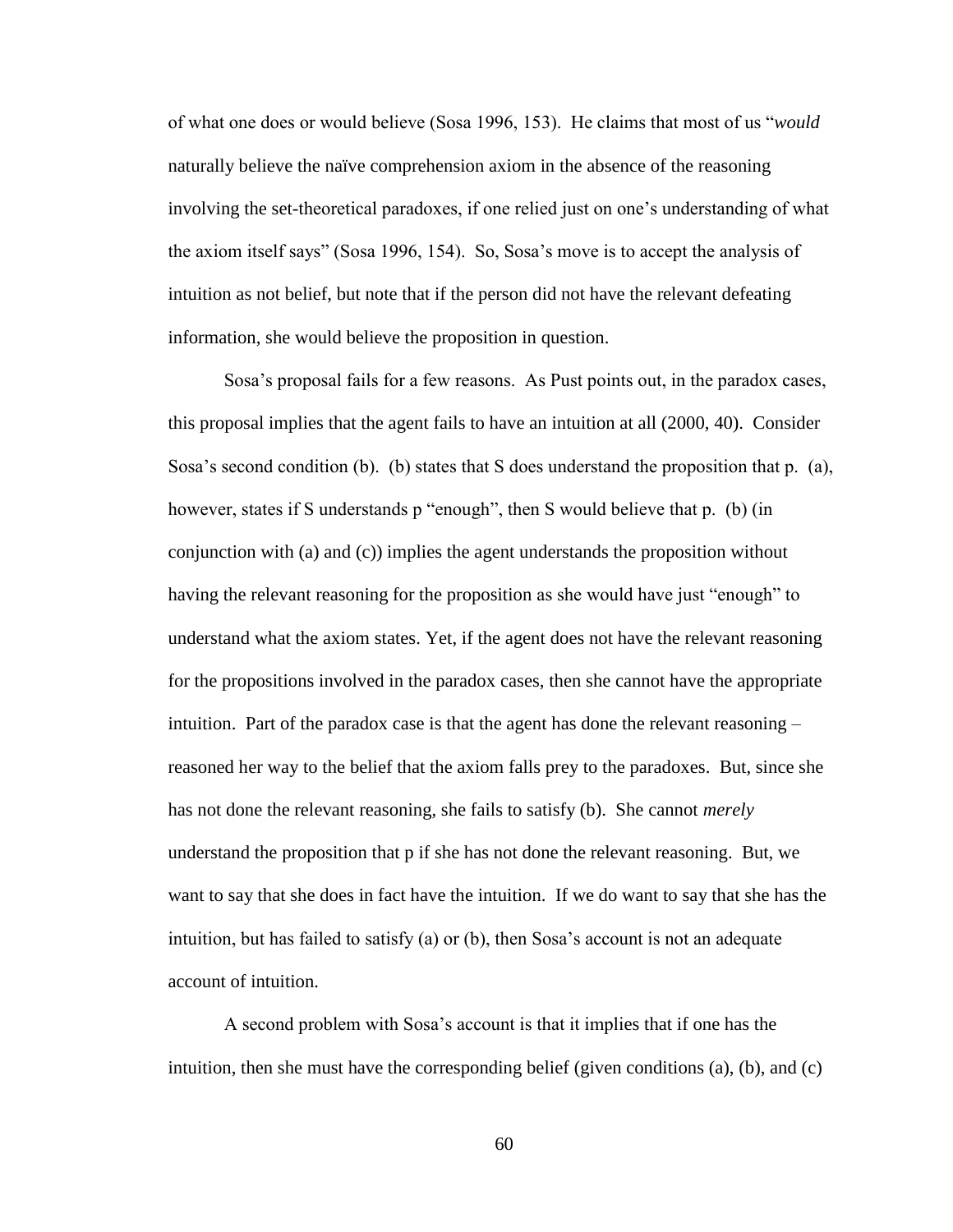are satisfied).<sup>43</sup> It is possible to have an intuition without forming any belief. Suppose that you are considering any theoretical explanation.<sup>44</sup> One may form the intuition that some explanation, e, does explain phenomenon, p. But, it obviously does not have to be the case that she immediately believes that e explains p. To do so would be to prejudge the issue as to whether e explains p. The problem is Sosa"s proposal is too demanding. It does not coincide with our experience of approaching theoretical explanations of phenomena. Thus, I maintain that we ought not to accept intuitions as inclinations or dispositions to believe. $45$ 

Finally, we must not characterize intuitions as the mere "raising to consciousness of nonconscious background beliefs".<sup>46</sup> The problem with treating intuitions as mere reporting of previously held background beliefs is that I can have a whole host of various background beliefs that are in direct contradiction to my intuitions on the matters. For example, suppose that one has the standing background beliefs that the axioms and rules of classical logic do not all hold (Bealer 1998, 209). Upon being questioned, the negative background belief that these rules and axioms do not hold becomes raised to my consciousness. But, suppose that one does have the intuition that the rules and axioms do all hold. If this is possible, then this belief was raised to consciousness from a standing background belief. Thus, the person is holding two different, contradictory background

<sup>43</sup> I say "must" here because Sosa presents this as a matter of entailment. The having of an intuition *entails* one have the corresponding belief.

<sup>&</sup>lt;sup>44</sup> This example was given to me by Bruce Glymour.

<sup>&</sup>lt;sup>45</sup> It has been suggested to me that it may not be that Sosa is best characterized as giving a dispositional account of intuitions. Rather Sosa should be seen as presenting intuition as a particular form of understanding. We understand an abstract proposition where our understanding of it (to a certain degree) is sufficient to lead us to believe the proposition. I am not convinced that this is correct. When setting up his proposal, Sosa claims that we may be tempted to think of intuitions as "*inclinations* to believe based on…understanding" (1998, 359). From this I believe that Sosa"s proposal is meant to show that intuitions are not a type of understanding, but rather be developed from understanding. Thus, I believe it is correct to view Sosa"s proposal as dispositional.

 $46$  This quote is from Bealer (1998, 209) and he attributes such a view to Kornblith.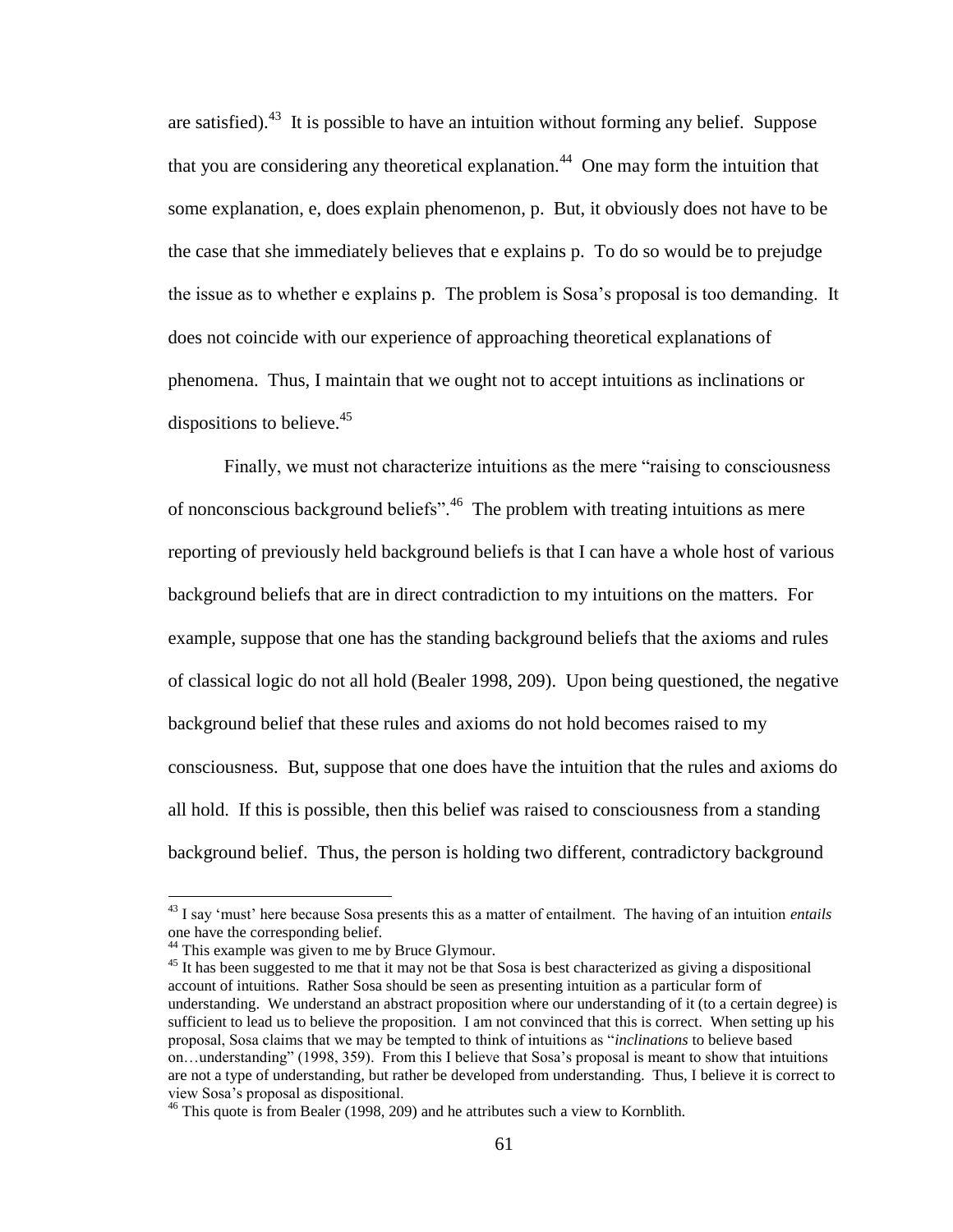beliefs. The point here is that we can have a whole host of standing background beliefs of which we have no intuitions and we can have intuitions without having any standing background beliefs (or background beliefs to the contrary).

From these considerations I maintain that intuitions are not to be characterized as beliefs, dispositions to believe, or the raising to consciousness of nonconscious background beliefs. Though intuitions may *seem* like beliefs, it is incorrect to characterize them as beliefs. Yet, surely there must be some relation between intuition and beliefs since other *seemings* are related to beliefs. One way to see a relation between them is by drawing a loose analogy with sensory seemings. For any sensory seeming that p, the belief that p can arise and is evaluated on the basis of whether I did in fact have the sensory state in question. In this way, such beliefs are sensorily grounded. The belief comes from one"s having of the sensory state in question, but the belief does not come with the sensory state. I take it that intuitions and beliefs can be characterized in the same way. If one intuits that p, one can form the belief that p, but it is not the case that the belief comes with the intuition. The belief arises from one"s having the intuitional seeming.

#### 2.4 Understanding the Content of an Intuition

In order for an intuition to be a propositional attitude, the agent must have an understanding of the propositional content of the psychological state. This feature is what Audi calls the "comprehension requirement" (Audi 1997, 41). The agent must comprehend the content (the concepts) of the proposition. If someone is to genuinely intuit that p, she must have a sufficient understanding of the individual concepts and their relations to each other in the context in question.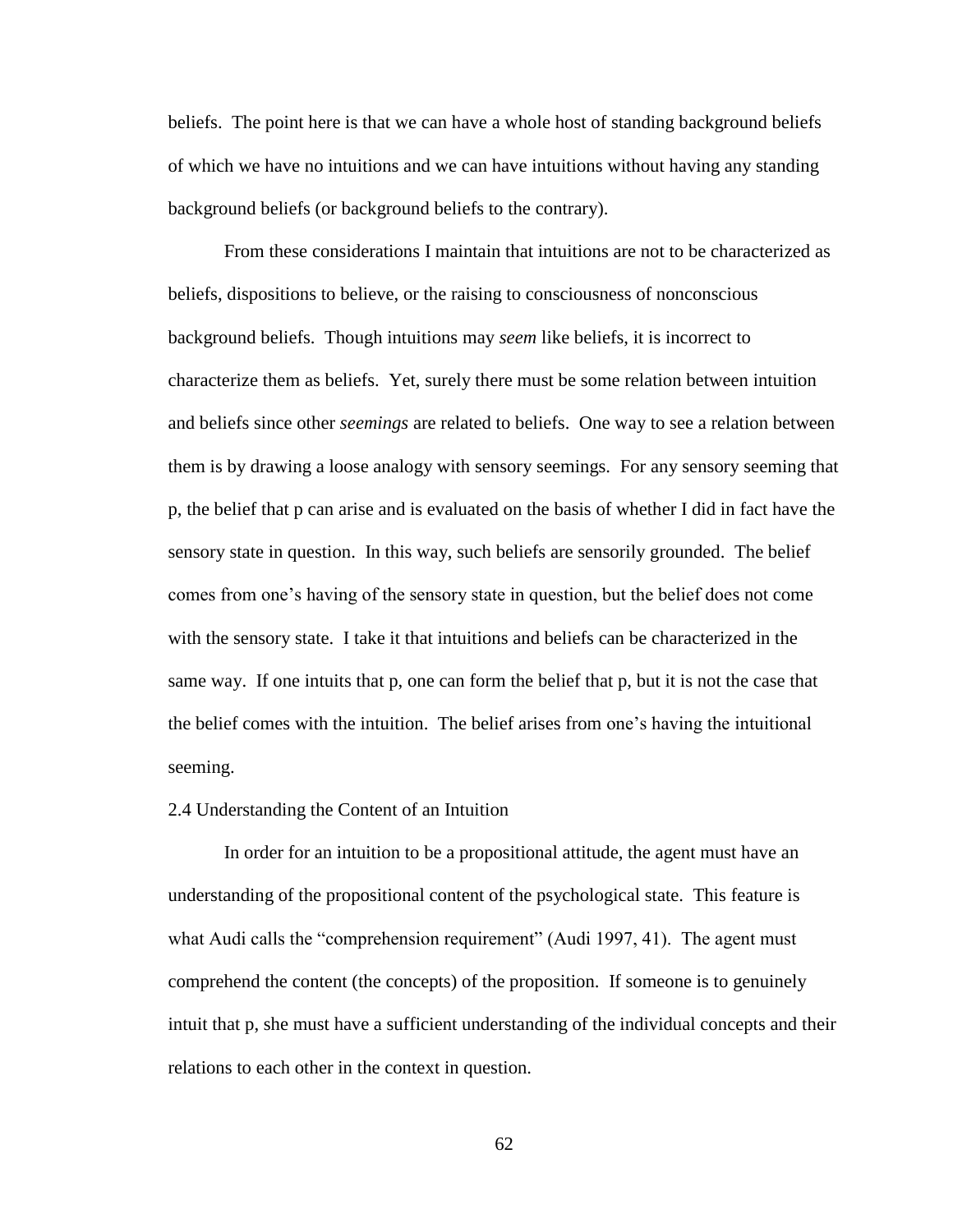While it may seem obvious that some understanding of the constituent concepts of the attitude is necessary for the agent to form a genuine intuition, two things need to be addressed. First, what counts as a sufficient level of understanding is unclear. Though I grant that this is a serious worry, I do not intend to delve into the issue of what counts as "sufficient understanding". Suffice it to say, I am taking this condition to mean, minimally, that the agent has the ability to entertain conscious thoughts where the concepts in question play a role or figure into the attitude.<sup>47</sup> If one intuits that p, she understands the concepts in p to the point where she can entertain thoughts that contain those concepts. Yet, I do not intend to say that if one understands the concepts in p to the point where she can entertain thoughts that contain them, then she can intuit that p. The reason for this is that it is possible to understand some, say, mathematical concepts well enough to grasp and believe some mathematical truths containing those concepts, but still not understand the mathematical concepts enough to be able to form intuitions about them.

Second, I have not provided any sort of argument for this understanding requirement. It does not seem to be part of the phenomenology of intuitions that the agent has any such understanding. It may be that one"s understanding the proposition is part of how the intuition experience seems to her, but I do not think that any such phenomenological argument can be given for this requirement. The argument for this requirement comes from its necessary connection to other requirements. Specifically, without any such understanding requirement, it is not possible to say that intuitions are to

 $47$  This idea is taken from Peter Carruthers (1992, 97). I must note that Carruthers takes this to be a feature of beliefs where concepts play a role. In saying that intuitions have this same feature I do not intend to say that intuitions are akin to beliefs. I take it that any propositional attitude will have this feature – in fact, I take it that any mental state which involves concept possession will have this feature.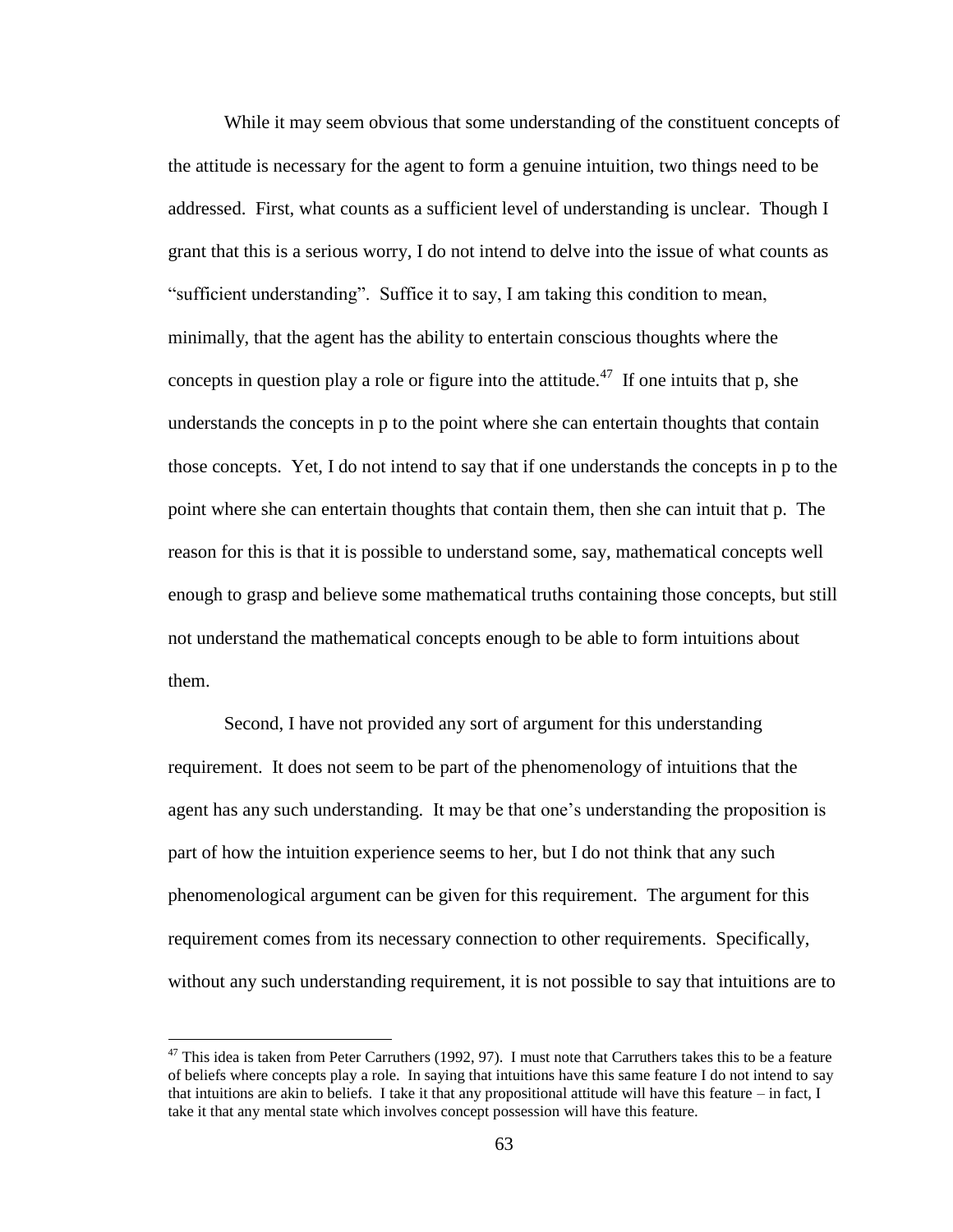be held as 'convictions' (this "firmness" requirement will be discussed in section 2.6). If one does not have an understanding of the concepts involved, then there is no way we can say that she is *convinced* by her forming the intuition – her intuition having a felt certainty attached to it. It must be said that intuitions are not genuine convictions. Convictions are beliefs and, as I have said, intuitions are not beliefs. What is being said here is that intuitions involve a proposition's seeming true to us. A proposition cannot seem true to us unless we understand the content of the proposition. This understanding requirement is necessary once we see that intuitions are used in judgments as to the classification of one thing as falling under or not falling under another. For example, if intuitions are to be used in philosophical analysis at all, the agent must be able to make a judgment about the concepts being analyzed. This ability requires that she understand, at least minimally understand, the content in question.

But what if one does not have a sufficient understanding of the concepts involved? If one does not have such a sufficient understanding, then she would be having something akin to a mere hunch, not a genuine intuition. Any time one has a superficial understanding of some concept she would not be able to have an intuition with any degree of "conviction". One must understand the proposition fully enough that it *seems* true to us, but whether a proposition *seems* true to us may be determined by more than how well we understand it.

It is in this way that I understand the nature of this requirement as well as believe it to figure into the overall account of intuitions. I grant that my assessment of "sufficient understanding" is weak, but I do not feel it is weak enough to warrant further argument. I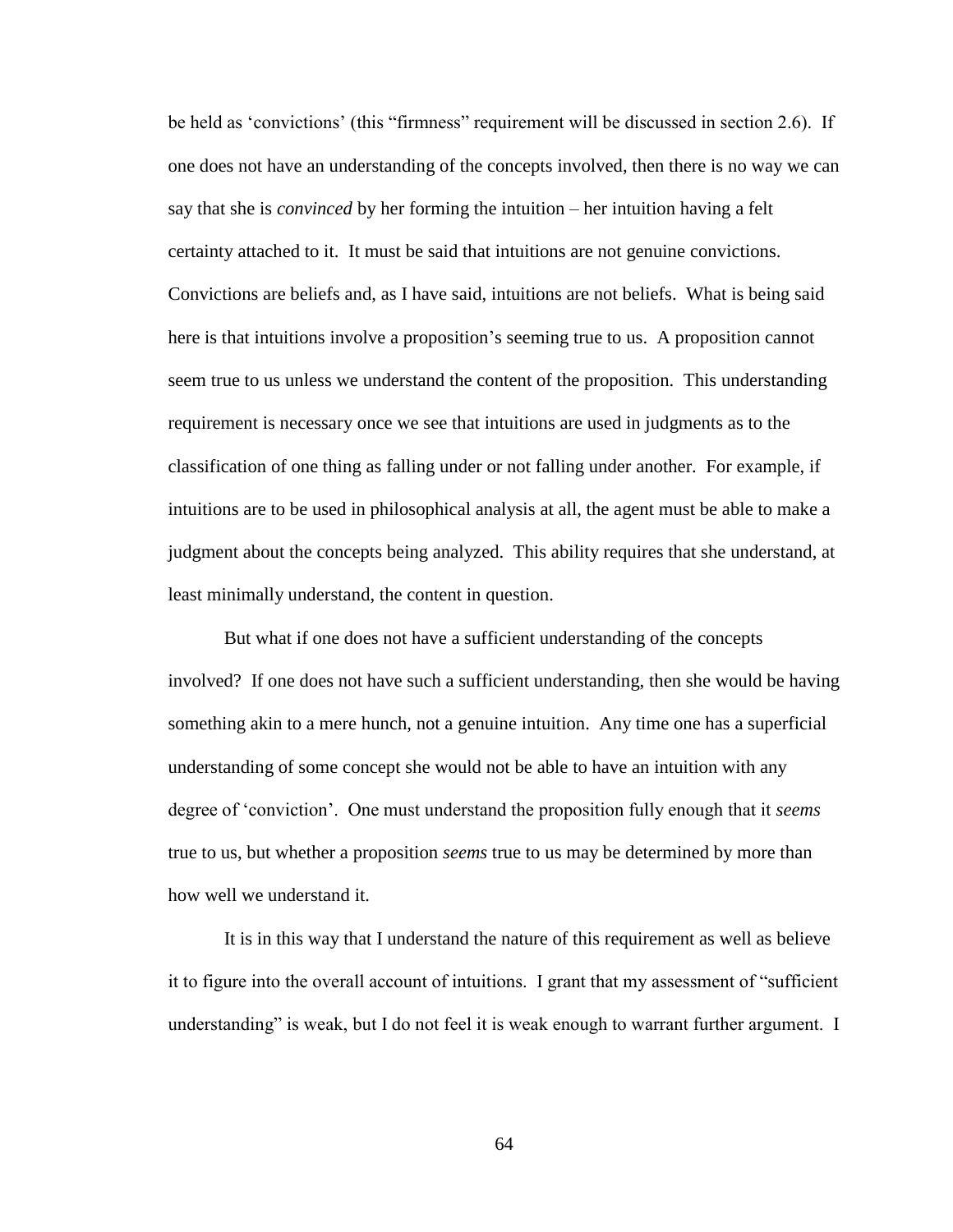do not take it that any of my arguments hinge on the degree to which one must understanding the content of the attitude in order to intuit it.

2.5 The "Spontaneous" Nature of Intuitions

It is commonplace to say that intuitions are spontaneous. Most, if not all, philosophers writing on the epistemic status of intuitions treat them as mental states that arise quickly or immediately upon considering the proposition. The question here is not whether intuitions are spontaneous, rather the way in which they are and the degree to which they are spontaneous. The importance of this question is due to the fact that other features of an intuition depend upon the answer.

At the outset, I maintain that we need to be careful about the use of the term "spontaneous". The reason for this is because it is unclear what various philosophers mean by the term. Consider the Pust's account:

*Intuitions are not the result of conscious inference.* This is, I take it, what is meant when one refers to intuitions as "spontaneous" seemings or judgings (2000, 44).

This treats spontaneity not as a matter of the speed of arising, but as a question of whether they are the product of some inference. It is this that many would seem to have in mind. Consider Rawls" account of considered judgments discussed in the last chapter. Rawls is adamant that considered judgments not arise from the conscious application of principles as evidenced by introspection (1999, 6). Audi echoes Rawls in his *noninferentiality requirement* which maintains that the intuition must be non-inferential in that it cannot, at that time, be held on the basis of a premise (1997, 40). So, when philosophers talk of the spontaneity of intuitions, it would seem that they are talking about a propositional attitude that is not the result of some inference. To be a genuine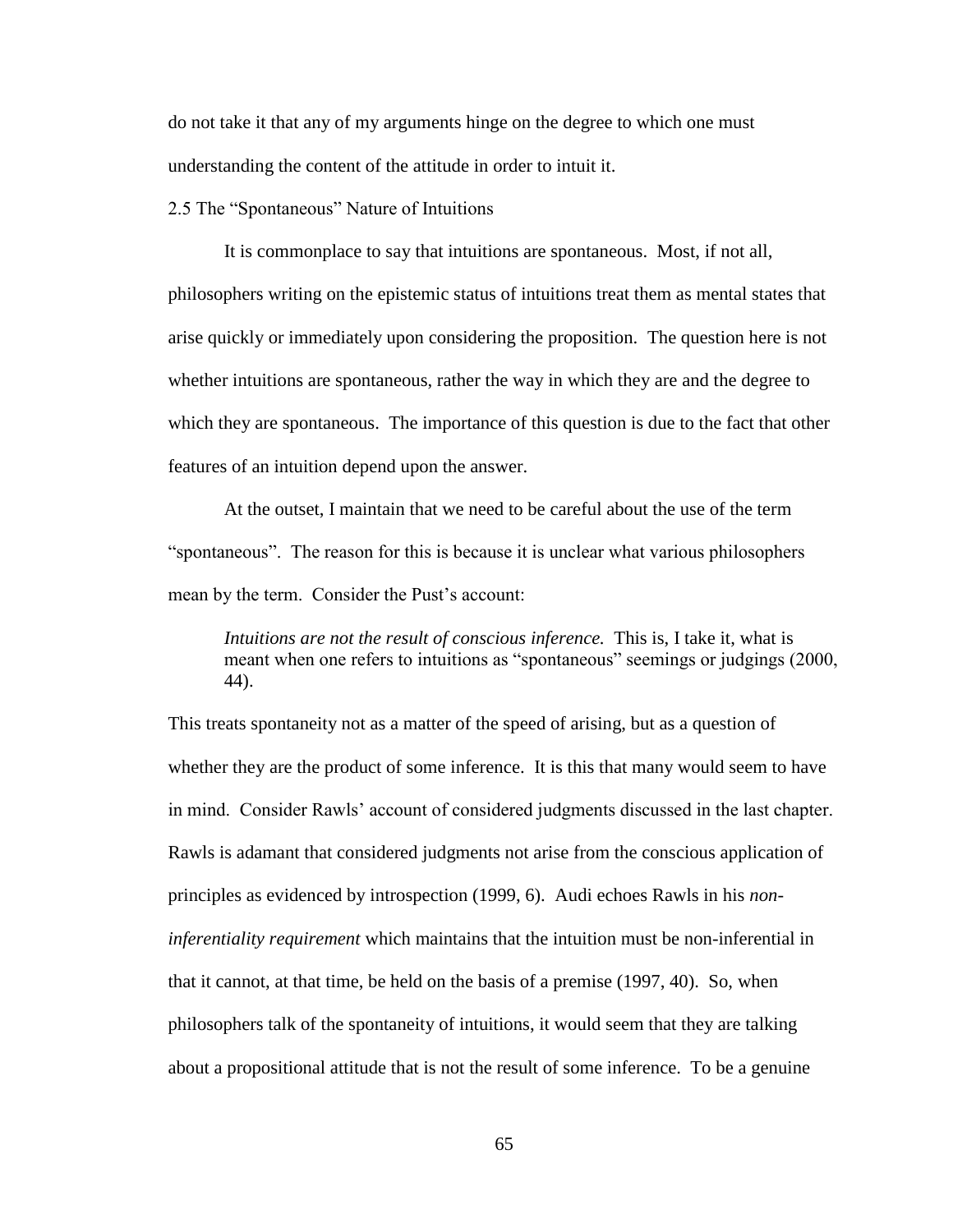intuition, for those like Pust, Rawls, and Audi, the attitude cannot be the result of some inferential process. It cannot be, so to speak, the conclusion of an argument or the result of the application of some rule or principle. It is this sense that will be focus in what follows. Yet, what we have to understand is that there are features of intuitions which force us to weaken this demand for non-inferentiality. Let me know turn to those features.

### 2.5.1 Are Intuitions Judgments?

Many philosophers consider philosophical intuitions to be a species of judgments. This is not to say that they consider them to be beliefs, rather they consider them to be another type of mental state. Consider the discussion of reflective equilibrium in the last chapter. There, Rawls uses the phrase "considered judgments" instead of "intuition". Others echo Rawls in the view that intuitions are judgments. Consider Cohen"s account of 'intuition':

An intuition that p is…just an immediate, unreflective, and untutored inclination, without argument or inference, to judge that p (and that anyone who faces the same issue ought also to judge that p), where the judgment that p is of a kind that is in principle not checkable by sensory perception or by accepted methods of calculation (1986, 75).

Cohen"s account is that intuitions are not judgments proper, they are inclinations to judge. There is some direct causal relation between an intuition and judging. Rawls and Cohen have in mind that if S intuits that p, then S is caused to judge that p. Care must be taken in making this point. While Rawls seems adamant about intuitions being judgments, Cohen is less so. By saying "inclination to judge that p", Cohen seems to be allowing the possibility that one could have the intuition that p, but not be led to judge that p. This is curious. Since Cohen maintains anyone in a similar state ("who faces the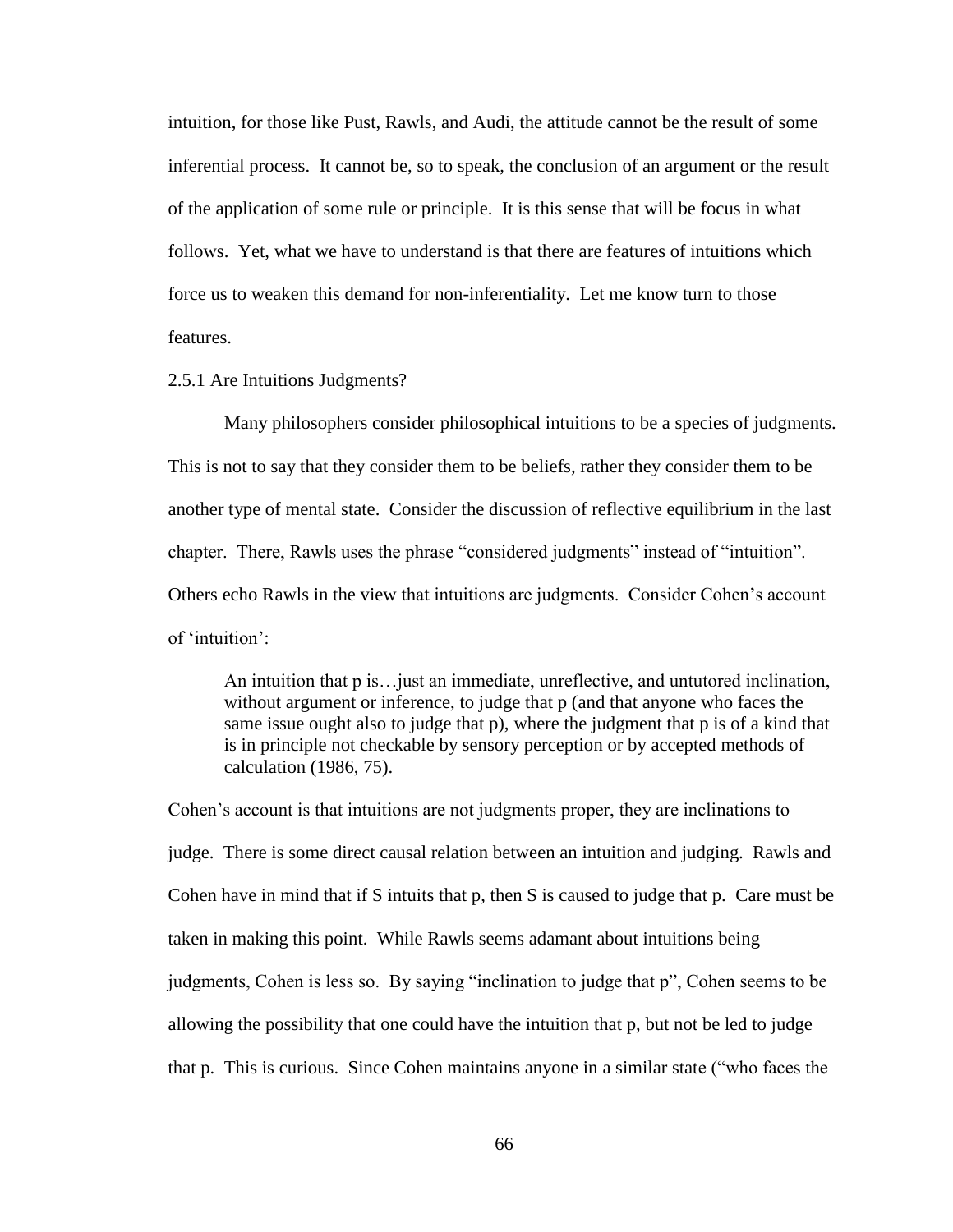same issue *ought* also to judge that p") will make the same judgment, it would seem that the weakened language of "inclination" is misleading. Since there is a normative claim on the table, Cohen"s account would seem to force us to the view that if one intuits that p, then one judges that p. In this sense intuitions are a special class of judgments.

While some take it as commonplace that intuitions are judgments, not all are in agreement over this point. Bealer argues that intuitions are "quite distinct" from judgments (1998, 210). He claims there are "significant restrictions" on the propositional content of an intuition. There are almost no restrictions on what we can judge. $^{48}$ Furthermore, judgments are not seemings whereas intuitions are. The reason Bealer gives for this is that judgments are occurrent beliefs and as such they are not seemings (1998, 210). And due to the characterization of judgments as occurrent beliefs, intuitions are not judgments.<sup>49</sup>

While I agree with Bealer that intuitions are phenomenologically distinct from beliefs, I do not agree with him on the issue of intuitions being phenomenologically distinct from judgments via the route of occurrent beliefs. Bealer maintains that if S intuits that p, then she does not judge that p. His justification for this is that judgments are not seemings, they are "a kind" of occurrent belief (1998, 210). Bealer seems to be claiming that if S intuits that p, then it seems to S that p. But if S judges that p, then it *does not seem* to S that p. Hence, intuitions are not judgments.

<sup>48</sup> It is interesting that this leaves open the possibility that intuitions are a *kind* of judgment. The existence of such restrictions implies that *some* judgments are not intuitions, yet does not imply that some intuitions are not judgments. Despite this, I will avoid this worry as I will be addressing another problem with the view later.

<sup>&</sup>lt;sup>49</sup> It must be noted that Bealer gives essentially the same argument for the claim that occurrent beliefs not being seemings as he does for the earlier claim that intuitions are not beliefs.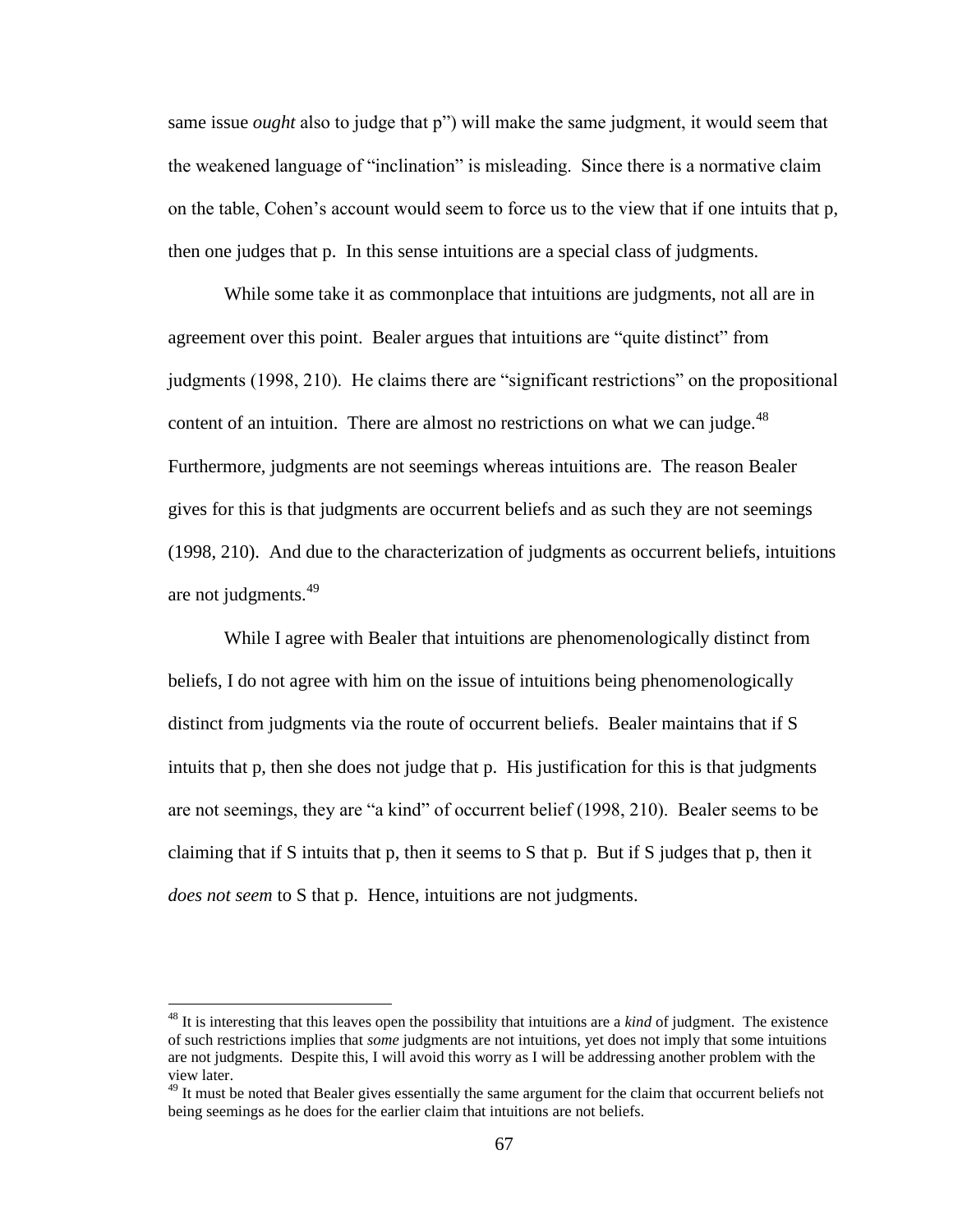Initially, Bealer's argument seems enticing. If S judges that p, then S has the occurrent belief that p. For some propositions however, S intuits that p, but does not believe it. Taken together we see that for some proposition, p, S intuits that p, but does not judge that p. This Bealer takes to be enough to get to his conclusion.

But there is a worry here. It is not clear that judgment is akin to occurrent belief. There are at least three ways in which one can mean 'judgment':  $(1)$  a mental faculty,  $(2)$ an act, and (3) the product of an act. It would seem that Bealer has the third in mind. Yet, to equate judgment with occurrent belief seems to violate what the third is intending. It would seem that when we use "judgment" by itself, what we are referring to is a product of a particular mental faculty. My judging that it is cold is my coming to be in a state with the propositional content, "It is cold". This state is the result of the operating of my mental faculty of judgment. In this way we usually treat judgment as both the thing you do and the thing you get when you do it. In other words, judgments are distinguished from at least some beliefs in that judgments involve some act of affirmation. Thus, judgment seems, phenomenologically speaking, to not be a kind of mere occurrent belief. From this, we can see that it would seem that intuition has more in common with judgment than it does belief. When we intuit, it does, phenomenologically speaking, seem that it is a matter of the mental faculty of intuiting and the propositional product – the intuition. I believe we have no reason to accept Bealer"s argument against treating intuitions as judgments. But it is important to note that it is true that one"s intuiting that p does not entail her believing that p, it is also true that one's intuiting that p entails her judging that p.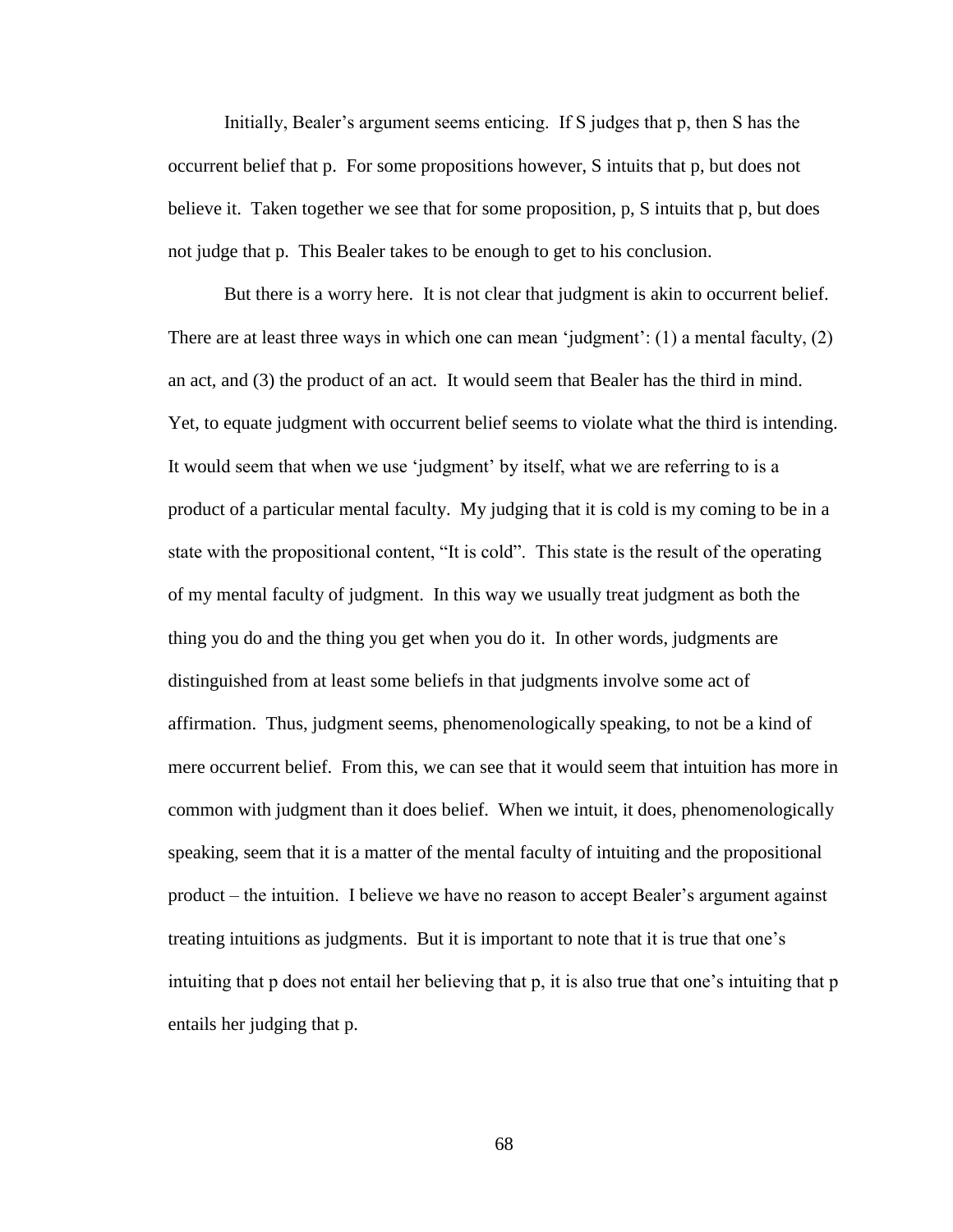If intuitions are judgments, then what of the claim that intuitions are immediate in the sense of non-inferential? It would seem that if we say that intuitions are immediate it would pose a problem for treating them as akin to judgments (which would not normally have such a property attributed to them). But this is incorrect. It is true that many of the intuitions that one has are immediate. Suppose one presents the Gettier Case to a group of freshman students. Upon hearing the case, each student would form her intuition as to whether Smith knows immediately. Each student would grasp or understand the relevant propositional content and thus intuit that Smith knows or not. Such intuitive cases are everyday occurrences and they show the phenomenal speed to which intuitions are famed.

Yet, not all intuitive judgments are as such. Consider the following case: you are interviewing a job candidate (Hogarth 2001, 10). Over the course of the interview, you develop the impression (form the intuition) that the candidate does not have the relevant background for the specific area you desire. In such a situation, you will not be able to pinpoint any specific moment you formed the intuition. Instead, it would seem that the intuition was developed over a period of time or that the intuition "built up" over the course of the interview. Here the intuition is not a non-inferential grasping of the content. We can characterize this case as you inferring the content of the intuition from background beliefs about candidate"s expertise, etc. Furthermore, it would seem that some like Audi would in fact allow for such non-immediate states to count as intuitions despite his adherence to the non-inferentiality requirement. As Audi states, "Intuitions are sometimes regarded as arising quickly upon considering the proposition in question; they need not so arise and in some cases probably should not so arise" (1997, 41).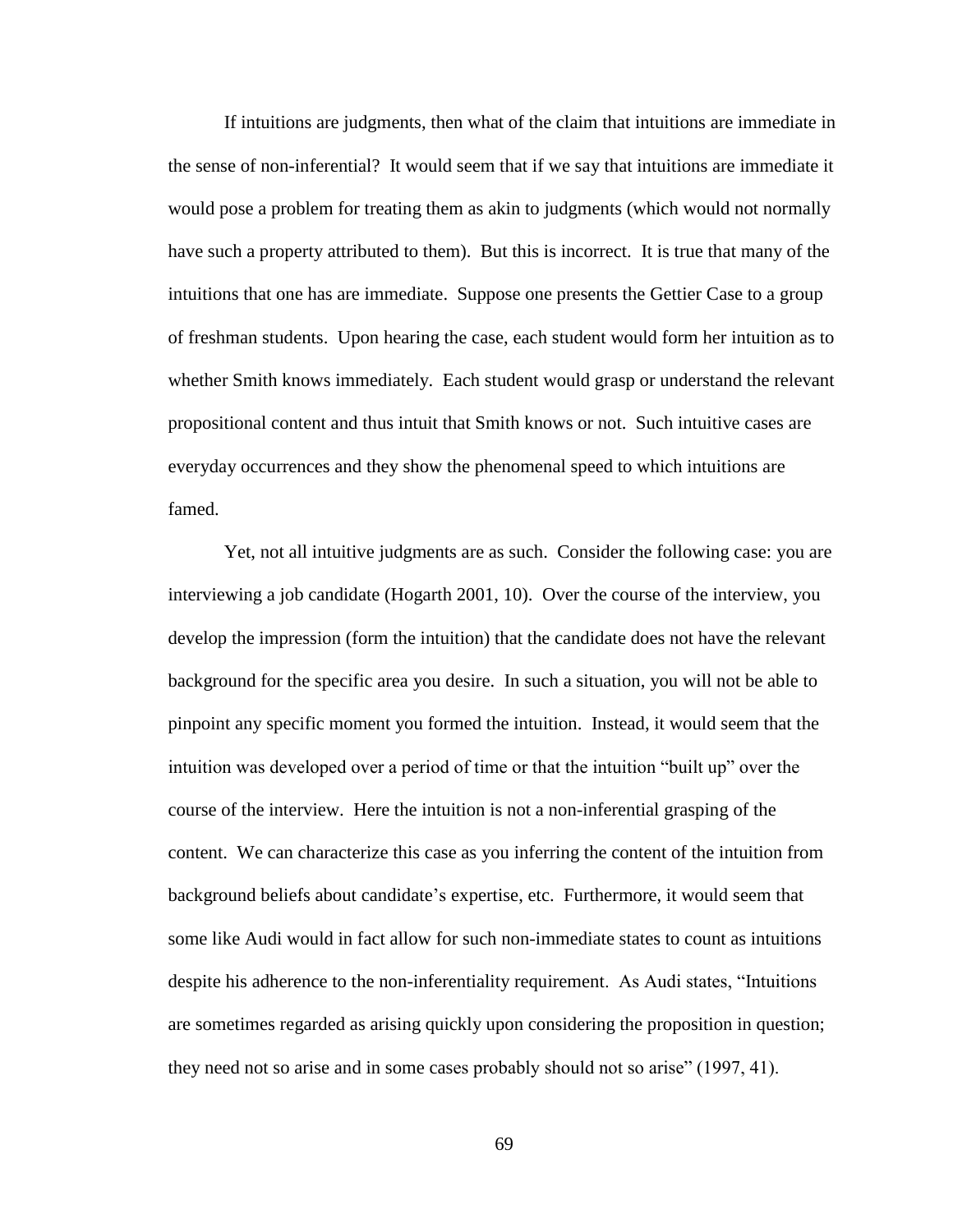The point here is that we should treat non-immediate intuitions as being genuine intuitions. In some cases it may take some time to come to grasp the content of the intuition (indeed I believe that many freshman students would not be able to form immediate intuitions to Gettier Cases, but this is mere speculation).

#### 2.5.2 The Theory-ladenness of Intuitions

A question that arises with the connection between intuition and judgment is whether intuition is like judgment in that it makes use of background knowledge or theories. Whereas judgment is usually considered to make free use out of these, intuitions are considered flawed or not genuine if they do. Many philosophers writing on the subject of intuitions treat any form of theory-ladenness as a bad thing indeed (e.g., Audi, Bealer, Goldman and Pust, Rawls). It is important to note at the outset that the question of theory-ladenness is not one of the epistemic force of intuitions. This is a question of the structure of intuitions themselves – Are intuitions themselves inherently theory-laden? Yet, before we can assess the theory-ladenness of intuitions we need to get straight on what is being meant by these philosophers.

There are two senses in which an intuition could be theory-laden. First, the intuition may be laden with a theory that underlies the understanding and deployment of a concept. This kind of theory will be implicit in the intuition and will not usually be able to be detected by introspection or even articulated. This kind of theory-ladenness does not involve the direct application of a rule or principle. Let us call this sense of ladenness "theory-informed". For instance, Bealer argues that intuitions cannot be identified with a ""raising-to-consciousness" of nonconscious background beliefs" because it is possible to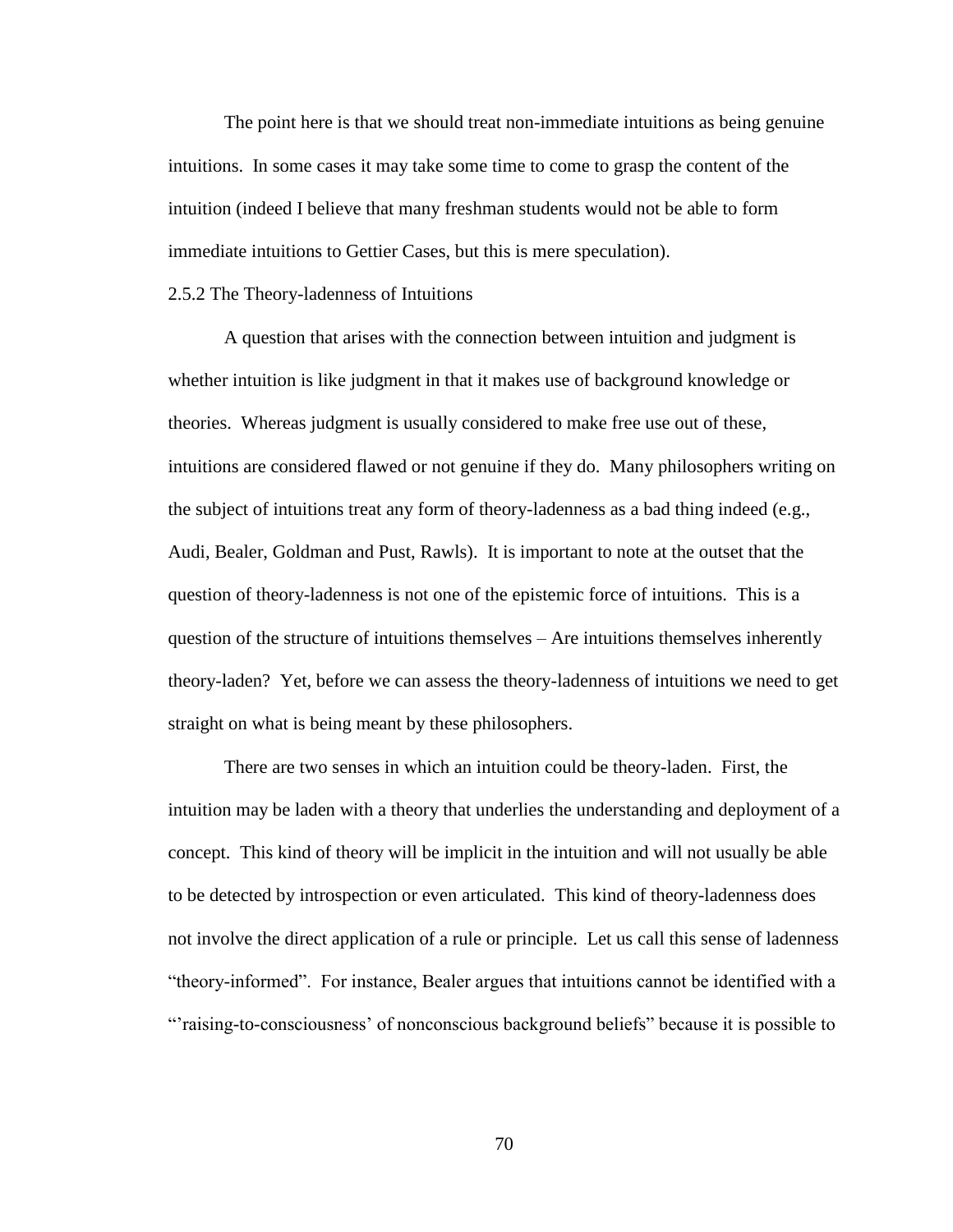have no nonconscious background beliefs about a subject, but have very clear intuitions about it (1998, 209).

Second, an intuition may be laden by a theory *about* a concept. It may be laden in the sense that the intuition is the direct result of the application of a principle, theory, or some system of belief. Let us call this sense "theory-driven". I presume that philosophers who argue against the theory-ladenness of intuitions are referring to this second kind. In fact, some such as Goldman, Rawls, and Audi intentionally allow for the possibility of intuitions being theory-informed, but not theory-driven. For instance, Goldman and Pust maintain if a subject evaluating a case is a philosophical theorist who holds some explicit theory about the nature of the case, this background theory may twist her intuitions about the case at hand (1998, 183). They call this *theory contamination*. Theory contamination is the allowance of theory-informed intuitions, but the disallowance of theory-driven intuitions, intuitions which are driven by explicit background theories. Due to this, they claim we should prefer subjects who have no theoretical views about the case since having such a prior theoretical commitment will not provide favorable circumstances. Audi invokes what he calls the *pretheoreticality requirement* which states, "[intuitions] are neither evidentially dependent on theories nor themselves theoretical hypotheses" (1997, 41). Finally, Rawls is perhaps most explicit about this. Rawls maintains that genuine intuitions should not be determined by the conscious application of background principles (1999, 6). Thus, what these philosophers are not allowing for is the subject"s intuition about the applicability of the target concept being inferred from or arrived at via a background theory or background system of belief.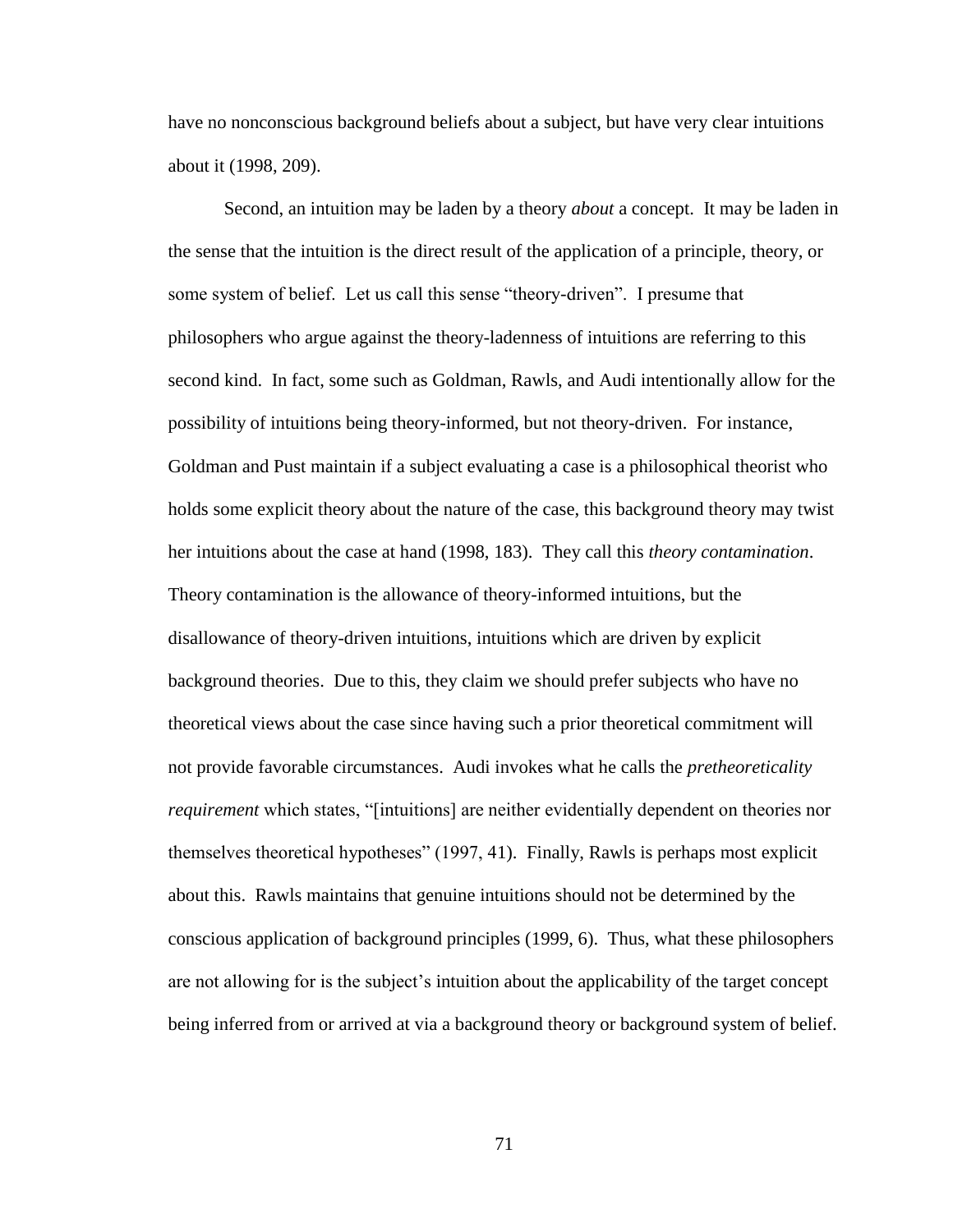There is another reason why some believe that theory-ladenness is problematic. Cohen maintains that if intuitions are theory-laden, then they are inferential. He argues that unless intuitions are non-inferential in that they do not arise from the explicit use of background theories or knowledge, they cannot act as "ultimate premises" in philosophical analysis and argumentation (1986, 76-77). Various types of philosophical analysis treat intuitions as basic evidential sources not admitting of further inferential support from background theories and knowledge. Yet, if intuitions were theory-laden, then they would not be able to play such a role. So, intuitions must be non-theory-laden.

While some may be tempted by such lines of reasoning, I believe it is a mistake to accept them. When we use the term 'theory' we refer to systematically organized information pertaining to a certain phenomenon which allows us to analyze, predict, or otherwise explain the nature of the phenomenon in question. A minimum requirement of a theory is that it have a *classificational scheme*. By classificational scheme I am referring to the ability to identify something as of a certain type. In this sense, all theories have classificational schemes. Any theory must, at minimum, be able to classify one thing as another. For example, a simple theory that claimed only that "All F's are G's" would still be able to classify particular F's as G's. Though all theories must contain a classificational scheme, one may ask whether all classificational schemes are theories. Some would maintain the answer is no. Some might argue that there seems to be one type of case (and only this one type of case) in which there is a classificational scheme, but no theory is employed. The case in question is that of perceptual judgments. It does seem possible to employ a classificational scheme about what one perceives, but employ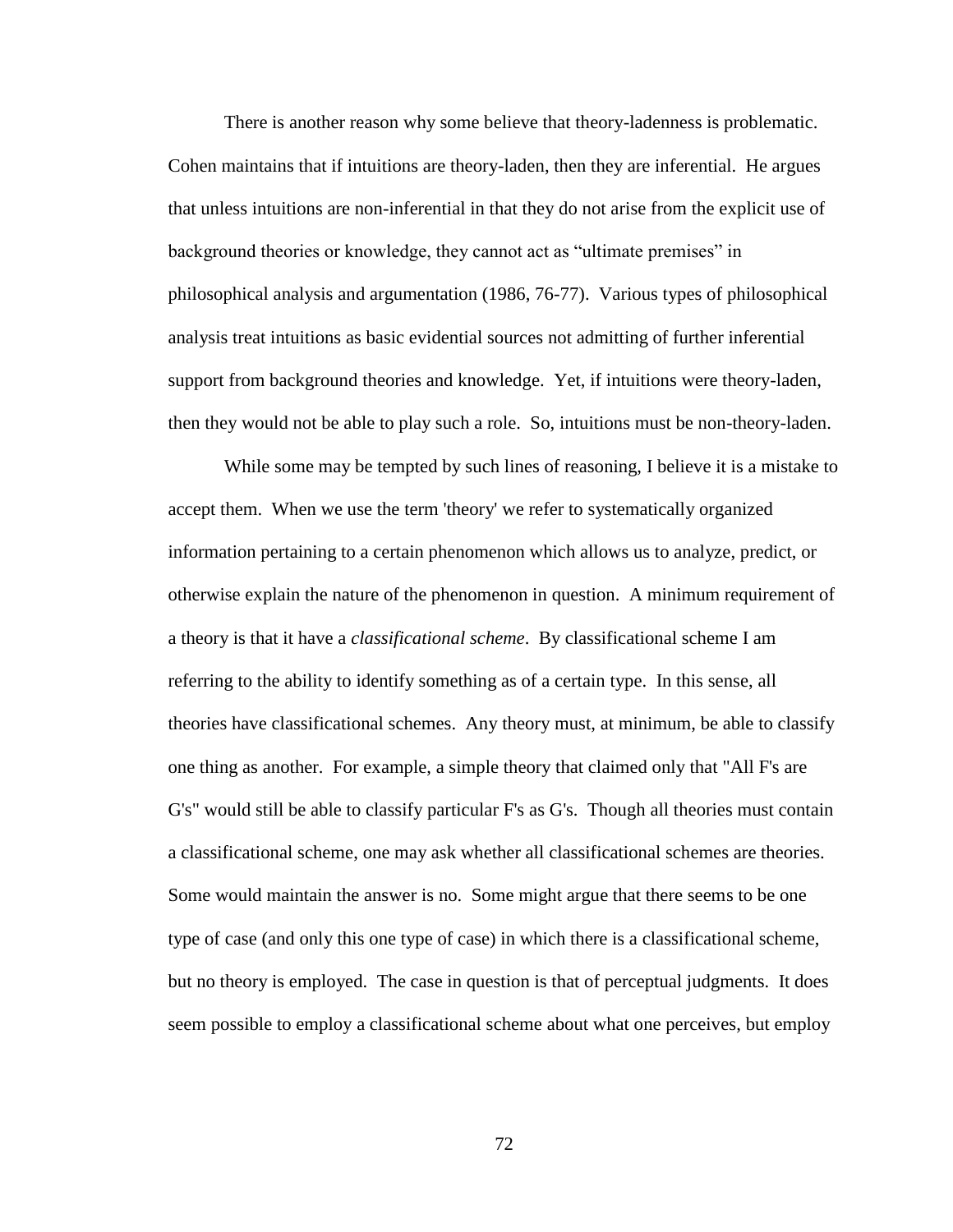no theory.<sup>50</sup> Thus, perceptual judgments seem to be a case where I employ a classificational scheme, but employ no theories.

Now, the accounts of intuitions given by the likes of Bealer, Audi, BonJour, Goldman, and Pust dictate that the contents of intuitions are singular classificational propositions. It is obvious that there is some classificational scheme at work here, but there also does seem to be a theory being employed. If the intuited propositions are of the form "this case is (or is not) an instance of A", then we need a theory to help classify the kind, concept, or predicate (whatever A may be). For example, suppose that we ask some subject, S, whether Smith knows in the Gettier case. S's intuition on the case is that Smith does not know. The fact that Smith does not know is not something that S can just intuit on its own. S's being able to classify this case as Smith not having knowledge seems to depend on various other factors (such as S"s conception of knowledge, what she counts as relevant evidence, her upbringing, prior exposure to these types of cases, her beliefs about the facts of the case, etc.). Thus, there seems to be a theory being employed in the classificational scheme.

But it would seem that this theory-ladenness is just a matter of being theoryinformed and as such the distinction holds. Yet, this is not the case. If we accept intuitions as theory-informed (as I think we should and most, I presume, would agree), then the background theory or knowledge being employed is playing a direct, substantive role in the application of the concept. If the background theory or knowledge is playing a direct, substantive role in the application of the concept, then that background theory or knowledge is *driving* matters as to when we can correctly identify whether the case

 $50$  I do recognize that there are those who will contest this claim, but I do not think it affects my overall argument and merely am pointing out that such a view is plausible.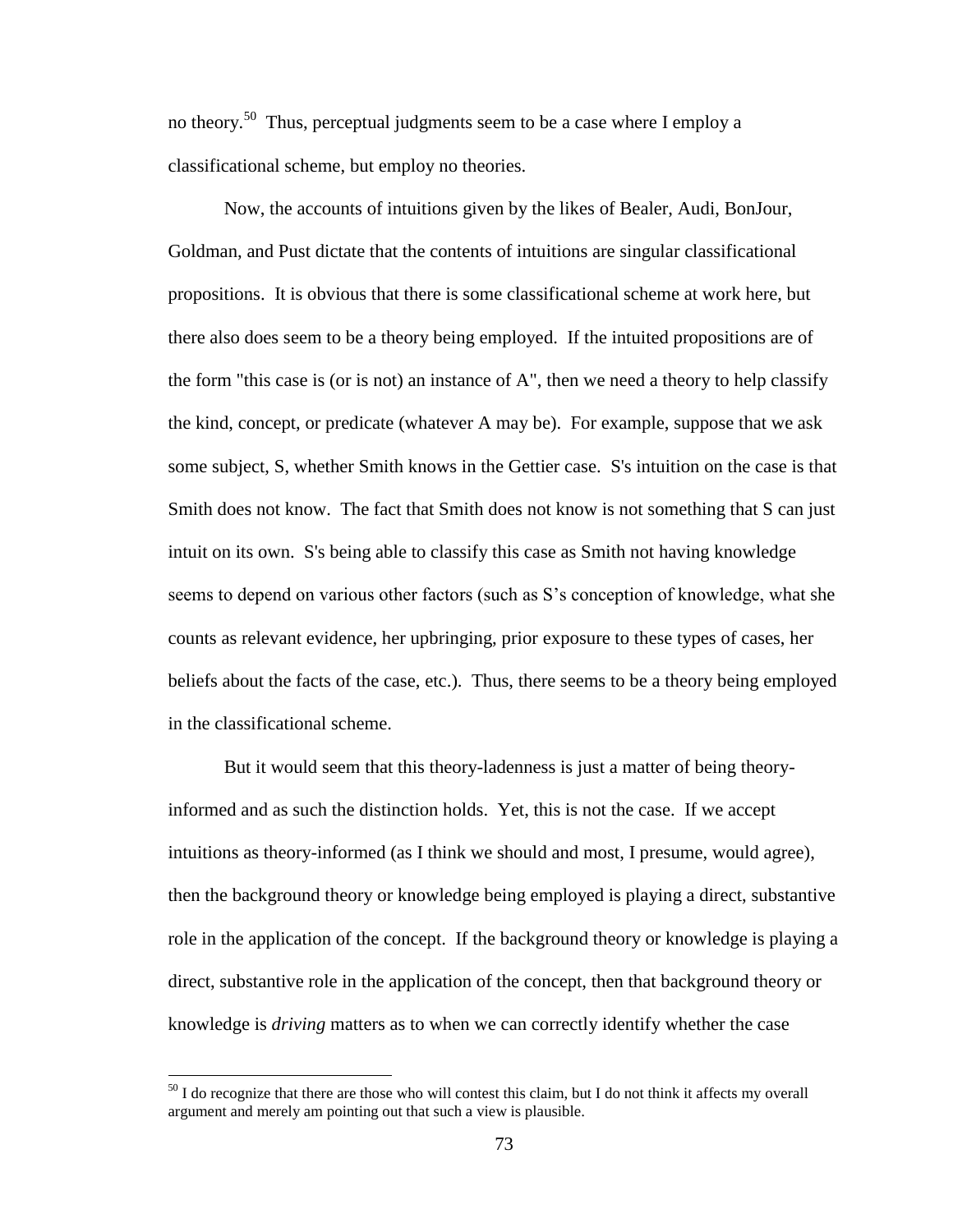satisfies the application of the concept. The background theory or knowledge is directly dictating when we can intuit that "This F is a G". If my background theory underlies when I can correct classify an F as a G (in the sense of theory-informed), then this understanding is going to influence, consciously or unconsciously, when I intuit cases where it is the case that we have an F that is a G. The intuition will be derived, consciously or unconsciously, from the background theory. If this is the case, then there is no real distinction being made here. The distinction between intuitions being theoryinformed and theory-driven collapses. So, it is the case that if we should accept that intuitions are theory-informed, we should also accept that they are theory-driven.

One may object to this by saying that there is no conscious application of, say, an epistemic principle in the intuition of the Gettier case and as such it is not theory-driven. While this may seem like a legitimate objection on the surface, I believe it does not hold. Once we have accepted that intuitions are theory-informed, then we acknowledge that what background beliefs we have will influence our understanding of the concept in question. For example, as a foundationalist learns more about her theory, she will be more driven by her foundationalism. As a consequentialist learns more about her theory, her intuitions will be driven by her consequentialism. The point here is that once one acquires more and more background knowledge, she will be driven by that background theory or knowledge. It is not the case that we are blank slates. We do not come to the table without any driving background knowledge about when it is appropriate to apply a concept. The point about it being a nonconscious application is misleading. When (and if) one is able to discern what background theories or knowledge is driving her intuition is a matter of her ability to introspect and her history with regard to questions and case of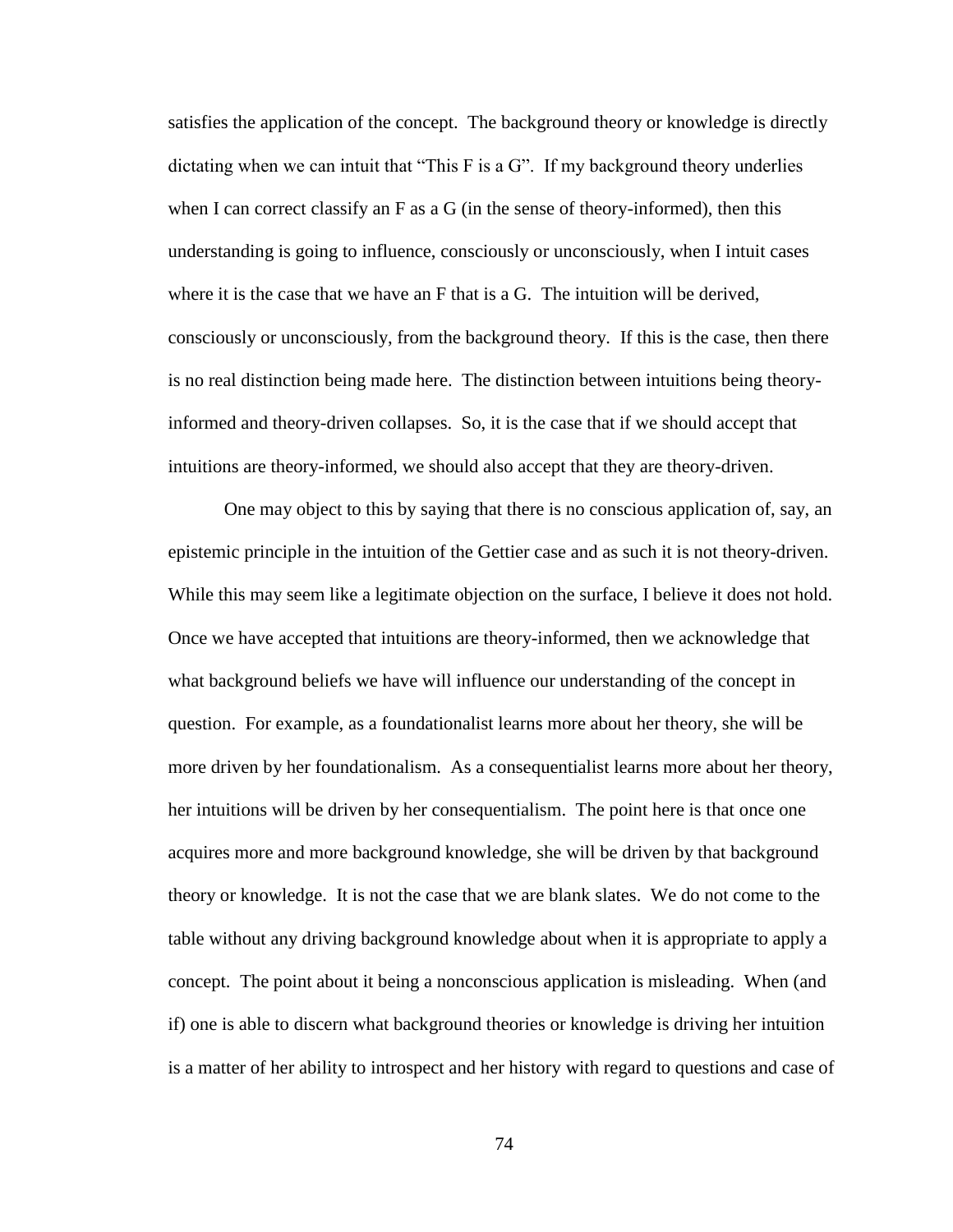the sort under discussion.<sup>51</sup> Being theory-informed is just being theory-driven. It is just that some have more to drive the intuition (and more of what"s doing the driving) accessible to them. Since there is no clear cut way in which to determine when one has a sufficiently large and developed stock of background theories and knowledge in which to drive her intuitions, I conclude that there is no substantive distinction between theoryinformed and theory-driven in the nature of an intuition.

Now, while my "theory" of knowledge may drive and inform my intuitions about whether particular cases are cases of knowledge, some of my intuitions are not going to be entailed just by the claims in the theory and the facts about the particular case. Some intuitions may extend beyond the theory. Some intuitions that extend beyond my theory may drive my theory as I now adopt additional theoretical principles to explain the cases I have intuited to be cases of knowledge (or not of knowledge). This is the case in the original Gettier situation. In the Gettier case, S formed the intuition that Smith does not know which goes beyond the previously held background theory of knowledge. That intuition drives S"s theory as she adopts further epistemic principles to explain the intuition that she has formed. So the relationship between intuitions and theories is twoway.

I must make one final note about the arguments that Goldman, Pust, Audi, and others are sometimes making. More often than not it is the case that by saying that

<sup>&</sup>lt;sup>51</sup> Perhaps this point can put another way. Suppose an agent's conceptual structure is hard-wired. It is plausible that agents are wired such that they are forced to discern and classify the world in certain sorts of ways. If this is the case (and it is plausible to suppose it is), any intuition that p (where p is something relating to the hard-wired conceptual structure) will be caused directly from the hard-wiring itself. The classificational scheme will discern the world as such (since it is hard-wired). There will also be other background information concerning the conceptual structure that will play into the formation of the intuition. The hard-wiring and background information will "drive" or causally result in the agent having the intuition. This would not be a conscious application since the agent has no direct introspective access to the conceptual structure or the background information. Yet, the intuition is the direct result of this.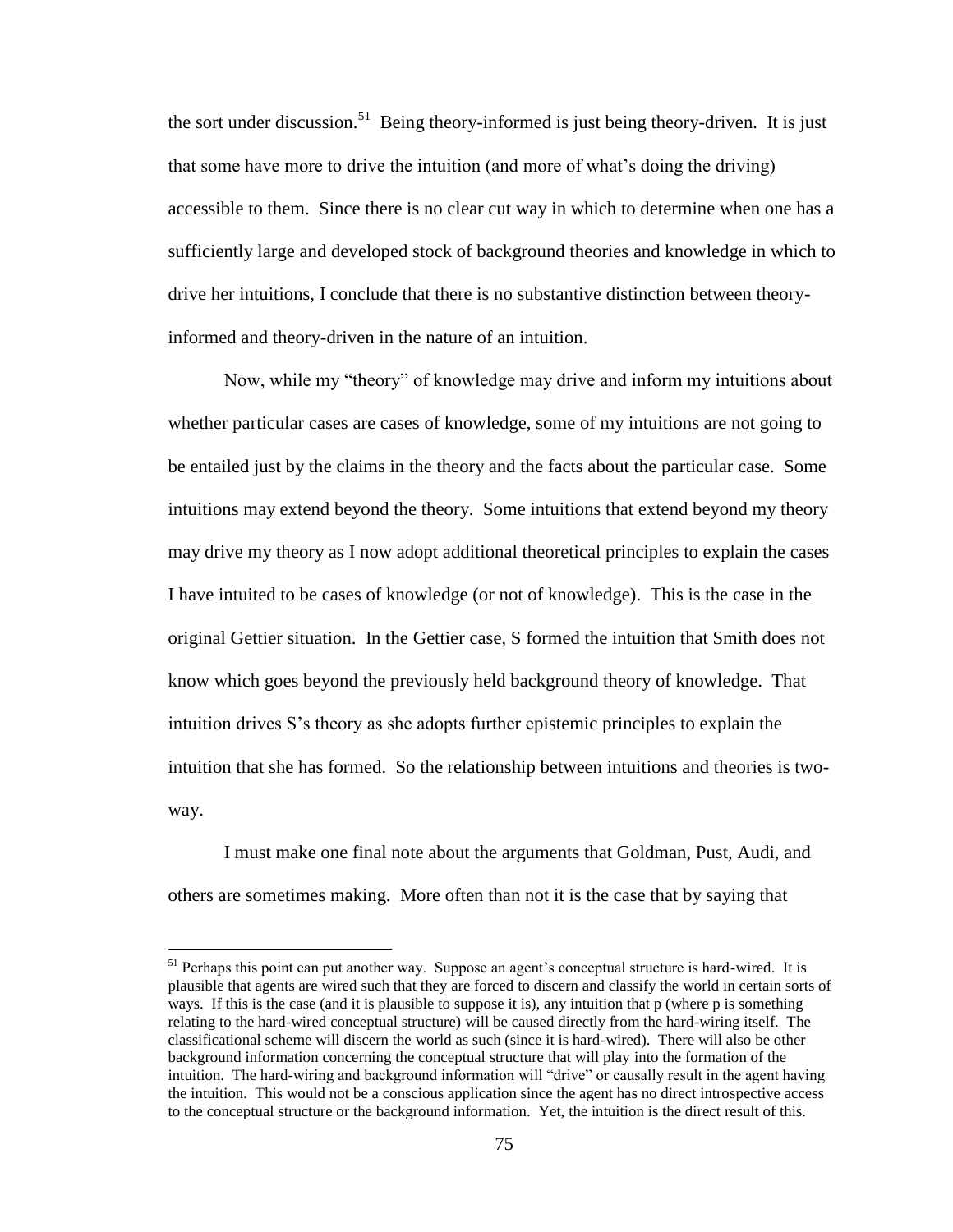intuitions are theory-informed and not theory-driven it is meant that intuitions should not, in an evidential sense, be theory-driven. That is, we should not count the intuitions of those philosophers with a theoretical "axe-to-grind" as having any sort of evidential weight. But this is changing the issue. This is an argument about what philosophers should treat as their data and not a claim about the nature of intuitions. It is a claim about what should be treated as evidence. This is a different question and does not affect my argument. Whether there is anything that can be treated as basic evidential sources is a different question than asking what the structure of philosophical intuitions is. Perhaps it is the case that no intuitions can be used as evidence for philosophical theories due to how they are structured. Perhaps we need to rethink how we attempt to defend philosophical theories on the basis of the structure of intuitions. But, these are questions of the evidential status of intuitions and not of their structure. So, I maintain that appealing to the supposed need of non-theory-driven intuitions for philosophical analysis fails to establish that my conclusion about the structure of intuitions being theory-laden in both senses is mistaken.

### 2.6 Degrees of Conviction

It is usually the case that intuitions are treated as convictions. It should be noted that while convictions may be beliefs, what at issue here is the level of strength the intuition has and not whether the intuition is a belief or not. When one has an intuition, she comes down on the matter at hand (Audi 1997, 40). There is a certain "firmness" that is associated with the having of an intuition. Such claims are usually made in order to make a distinction between intuitions and mere hunches or guesses. When one intuits that p, it *seems* that p. This seeming is a felt sense of conviction and can only be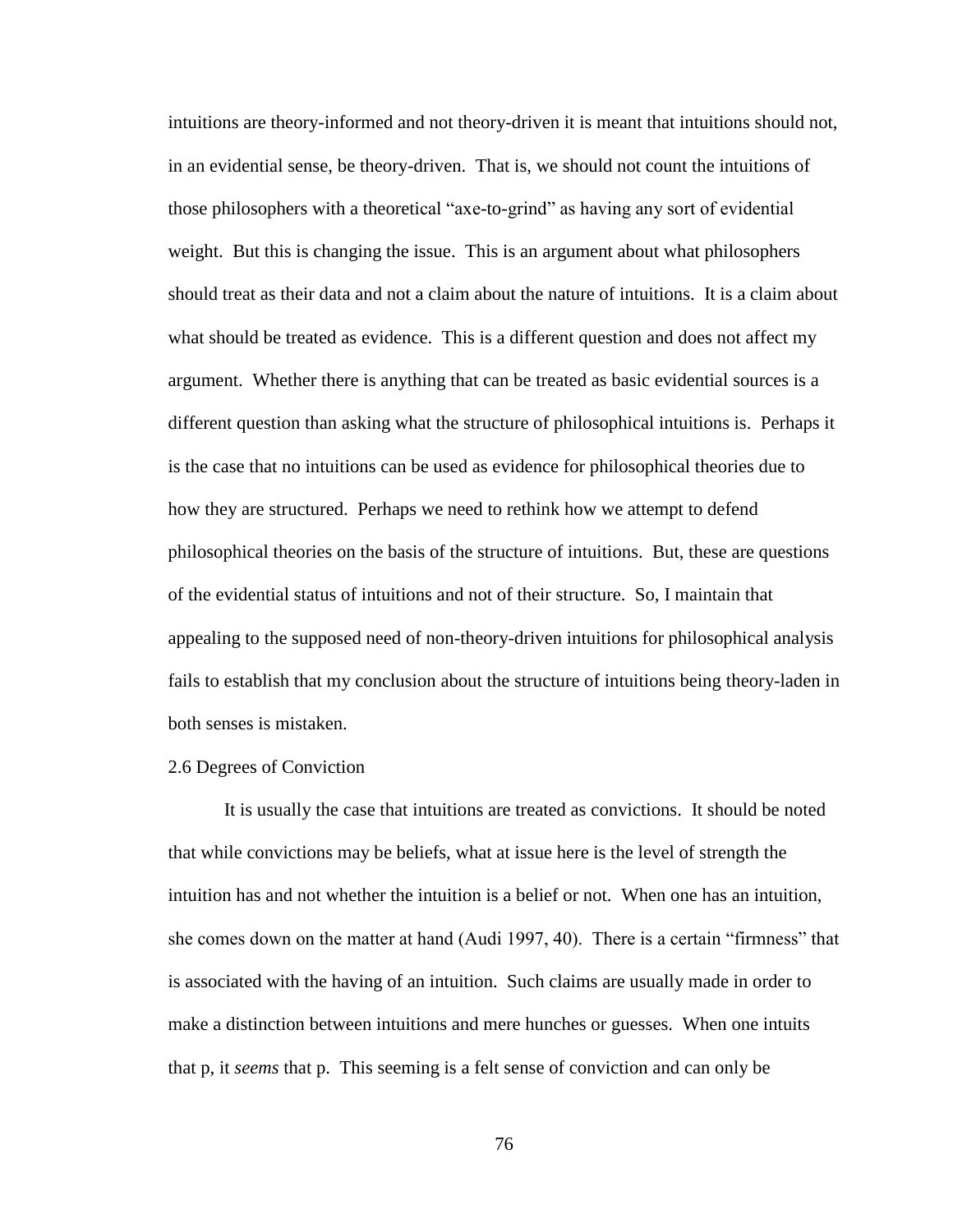dislodged by a conflicting intuition of equal conviction-weight or conflicting with a firmly held theory. Rawls was most explicit about this requirement. He states:

It is required that the judgment be felt to be certain by the person making it. This characteristic may be called "certitude" and it is to be sharply distinguished from certainty, which is a logical relation between a proposition, or theory, and its evidence. This test is justified on the ground that it seems more profitable to study those judgments which are felt to be correct than those which seem to be wrong or confused even to those who make them (1999, 6).

From this, and other such claims, it would seem that *real* intuitions (intuitions that will matter in philosophical analysis) are ones that have a high degree of conviction attached to them.

While there is, phenomenologically speaking, a felt conviction to the having of an intuition, it is a mistake to take them to have such a high degree of firmness. For example, consider various cases in which S (say, a freshman college student) forms an intuition. Suppose that she forms an intuition that an instance of modus ponens is true. In this case, the intuition that if p, then q and p entails q will be felt with a high degree of conviction. S would clearly understand the case as being one of modus ponens and hence the intuition would be more or less a firmly held conviction. Yet, suppose that S is presented with the Gettier case. Here she may form the intuition that Smith does not know, but that intuition is not going to be held as firmly as her intuition that x is a correct instance of modus ponens. Furthermore, consider S being presented with a Twin Earth example where there is a molecular duplicate of Earth (Twin Earth) where the liquid called 'water' is not  $H_2O$ , but a different liquid with the formula XYZ (though XYZ is indistinguishable from water under normal circumstances). Her intuition as to whether "water" has different meanings on each world is not going to be as firm as either the modus ponens case or the Gettier case. She will not be convinced as to whether the given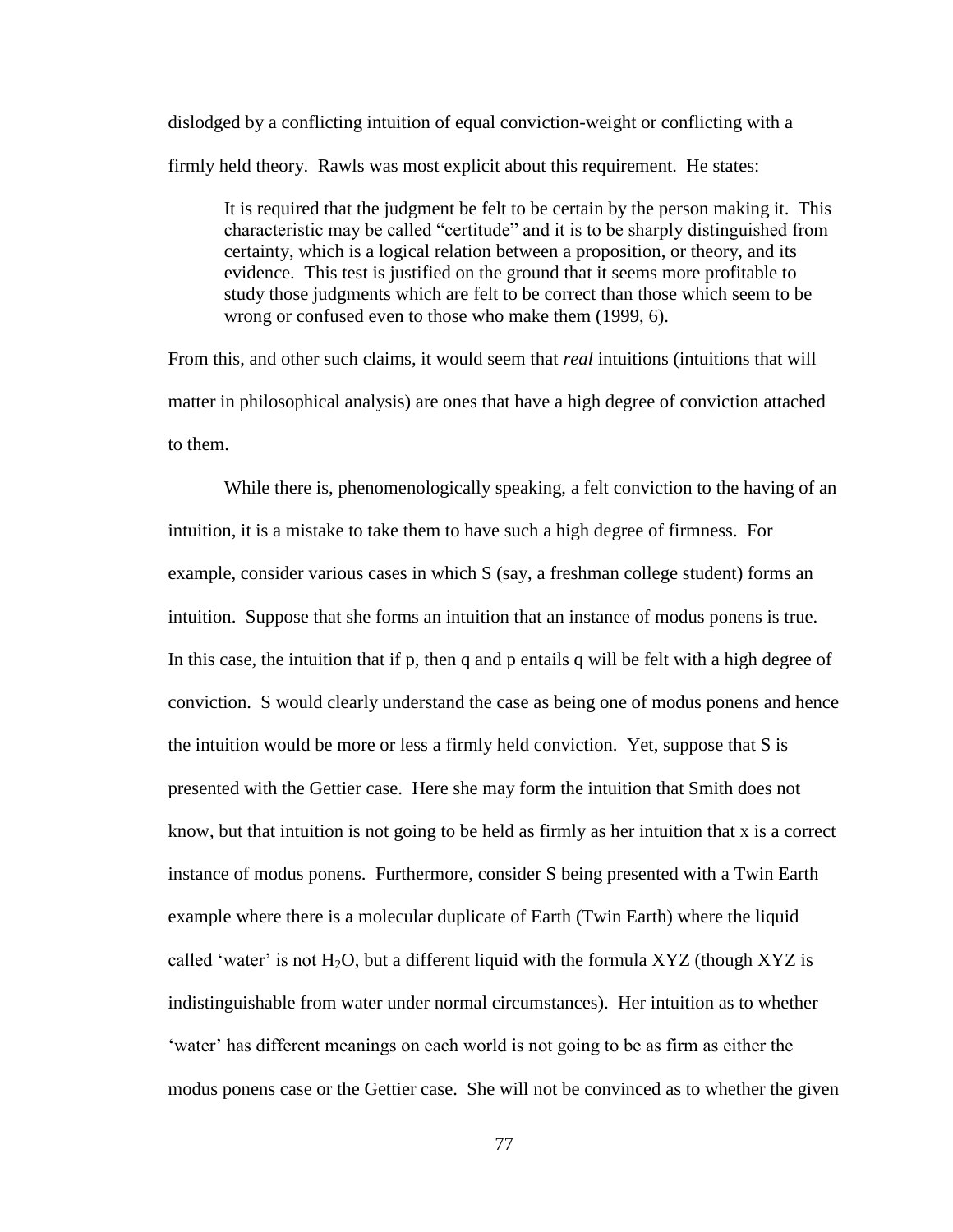concept applies in this case as the other concepts applied in the other cases. Yet, we would want to say that she does in fact have an intuition in the Twin Earth case. So, we have three different intuitions with three different degrees of conviction.

What these examples show is that intuitions come with degrees of convictions or have varying degrees of conviction. The degree of conviction is determined by the agent"s ability to *see* the truth of the propositional content of the intuition. The more the agent understands the content of the proposition (the concept involved), then the more conviction her intuition will have. Now some, for example Rawls, maintain that we should only be concerned with those intuitions that are "profitable" in the sense that they are felt to be correct. Yet, since there is going to be no exact point where one can say that the intuition is firm enough to be "profitable", we should not disallow intuitions with low levels of conviction. We should instead treat all intuitions as legitimate and allow them a role in philosophical analysis.<sup>52</sup>

# 2.7 The Fallibility of Intuitions

 $\overline{a}$ 

As we have seen, the felt certitude of intuitions comes in varying degrees. This fact points to a further feature of intuitions – they are fallible. In what follows, I first provide a general philosophical argument for the fallibility of intuitions and second will discuss some empirical reasons as to the degree to which intuitions are fallible.

### 2.7.1 A Philosophical Argument for the Fallibility of Intuitions

Consider any paradox. A philosophical paradox is a set of propositions that are all intuitively true to the agent, but cannot all be true (Pust 2000, 44). If this is a correct account of a philosophical paradox, then we have one of two options - we can say that some of the intuitive seemings are not 'real' intuitions or we can say that the intuitions

 $52$  Albeit they will have different roles with different weights, but this will be addressed in the next chapter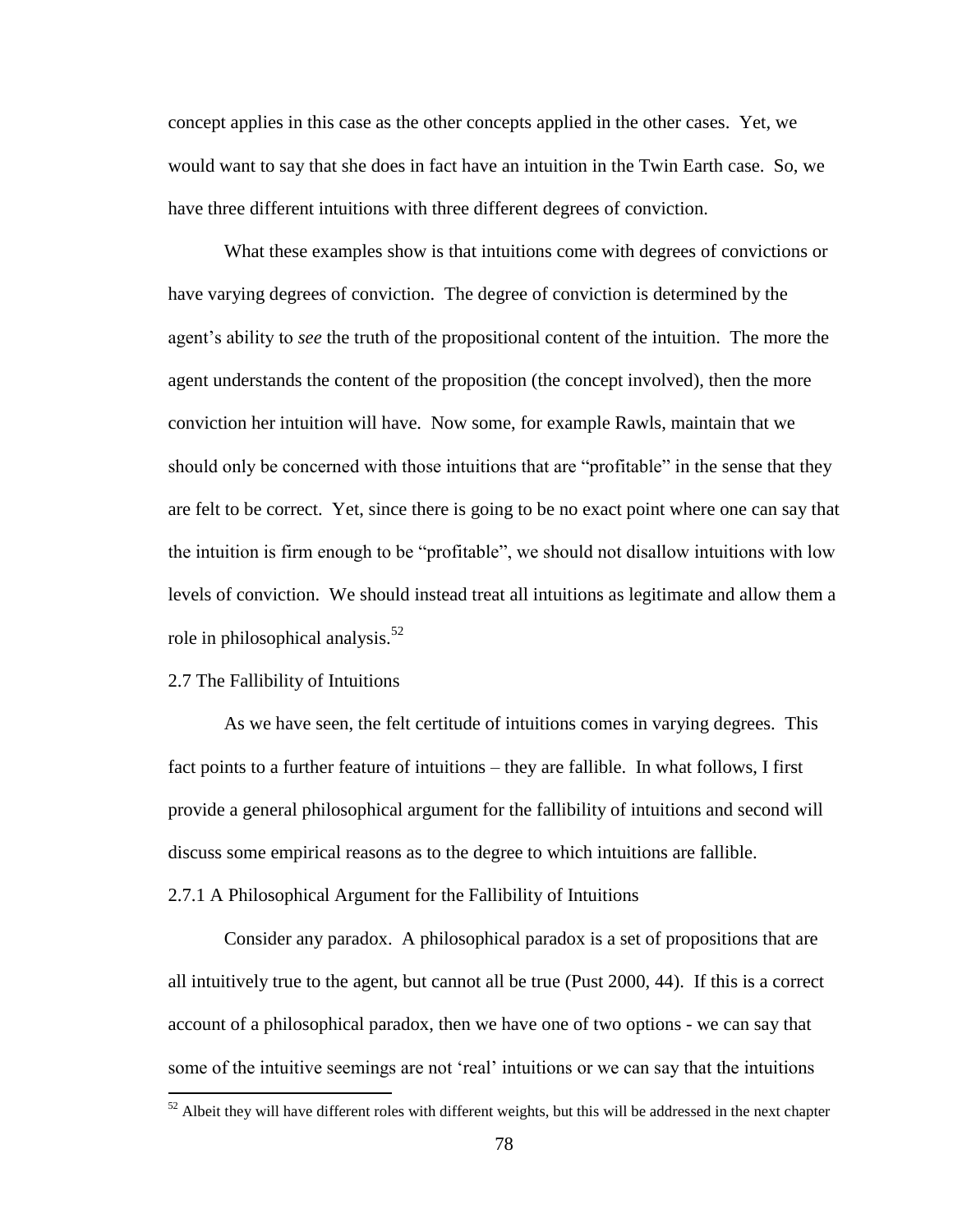are fallible. If we accept the first disjunct, then we have rejected the very phenomenology of intuitions themselves. Paradoxes provide the perfect example of intuitive seemings. If we reject the idea that there are real intuitions at work in paradoxes, then we have no grounds for the existence of intuitions at all. Thus, it would seem that we should accept that intuitions are fallible.

This may seem too strong to some. Someone may maintain that intuitions are still infallible. If one takes intuitions to be infallible, then she may still take the phenomenology of intuitions as an indication of their existence. Yet, if one goes this route, then it would have to be the case that the phenomenology of intuitions could be mistaken as well. The problem here is that we would then need to defend a distinction between real and apparent intuitions, but such a distinction does not seem to be worth making. It is not advantageous to defend the reservation of the term "intuition" for cases where the proposition is true.

Further support for the fallibility of intuitions comes from there being numerous other examples of intuitive responses that had a felt conviction to them, but have turned out to be mistaken (BonJour 1998, 111-112). For example, various claims of mathematics and logic have been regarded as intuitively self-evident which have been shown to be in error. Consider also all the various examples in a priori, rationalist metaphysics. It cannot be the case that all of them are true since, taken as a conjunction, all would lead to a contradiction. Finally, consider errors that agents make in everyday calculations. It is, unfortunately, very easy to make errors in basic calculations even though those calculations are intuitively "obvious" to us. Such examples show that we cannot abandon the idea that intuitions are fallible.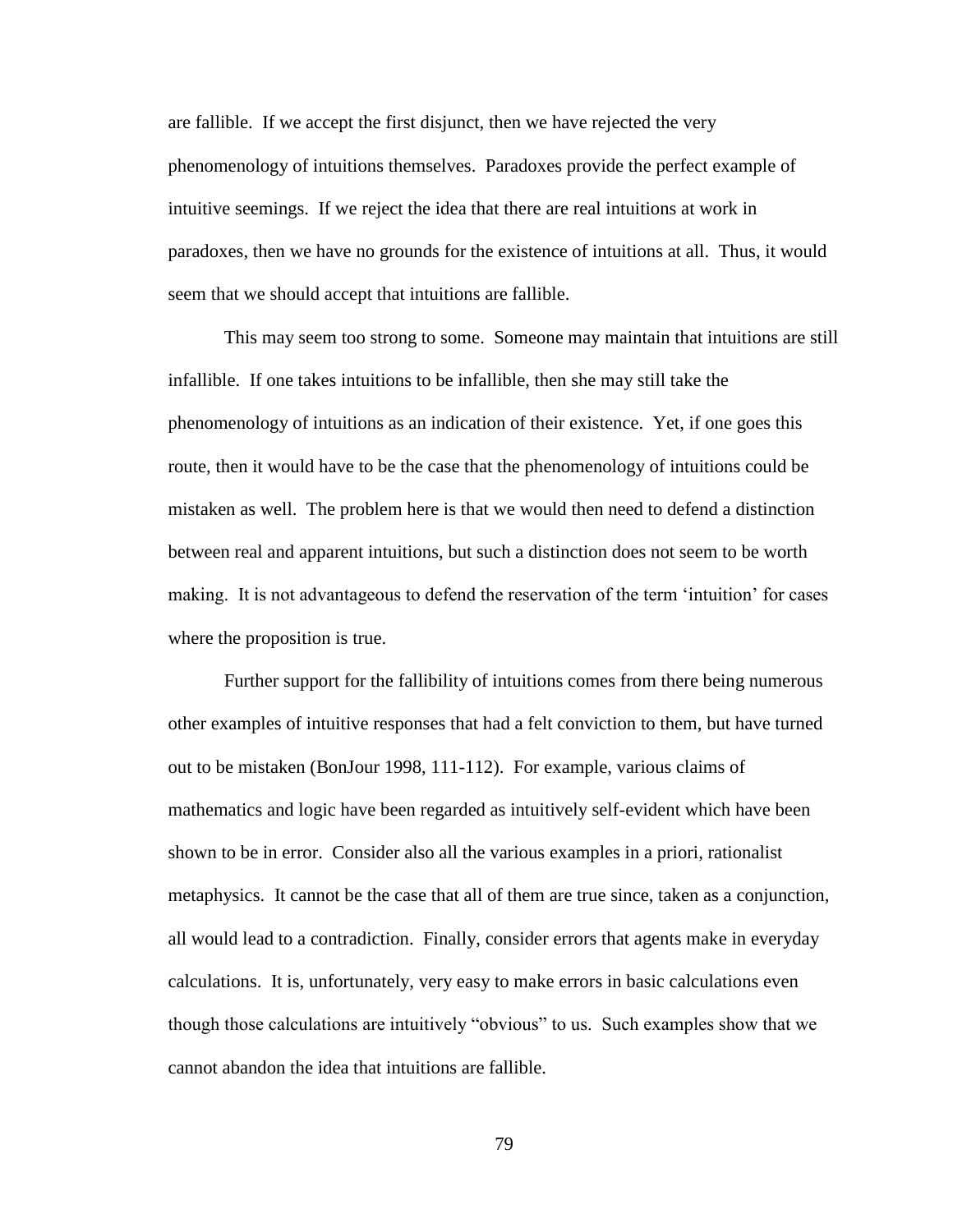These considerations lead to one last point about fallibility and intuitions – if we treat intuitions as fallible, then we do not need to invoke a truth condition in the analysis of an intuition (Pust 2000, 44). If intuitions are infallible, then the intuited proposition cannot be false. Yet, we have seen various examples that show how the intuited proposition can be false. Hence, intuitions are fallible. As such, we need not maintain that the intuited proposition be true. This is not to say that there is not a felt weight to the proposition. Rather it is merely to say that the proposition does not have to be true. 2.7.2 Empirical Reasons for the Fallibility of Intuitions

Contemporary cognitive and social psychology is loaded with literature on the problems with intuitions. Various researchers have illustrated numerous ways in which subject's intuitions are mistaken. While some philosophers disregard these findings, I believe it is valuable to note a few examples since, as Jonathan Weinberg has pointed out, our intuitions must come from somewhere and it becomes of importance to investigate the mechanism(s) that produces our intuitions. Furthermore, the mechanism(s) itself will not be a matter for philosophical investigation since it is not available via introspection. So, we must look to cognitive psychology. In what follows I would like to illustrate two such problems with intuitions – the overconfidence phenomenon and the fundamental attribution error.

While it is obviously the case that we, as humans, recognize (or at least should recognize) that we have made mistakes in our reasoning in the past, we are confident that we will not make such mistakes in the present or the future. The problem is that we do. As it turns out, when subjects are presented with various challenging questions, they are usually confident and not correct (Myers 2002, 98). This is known as the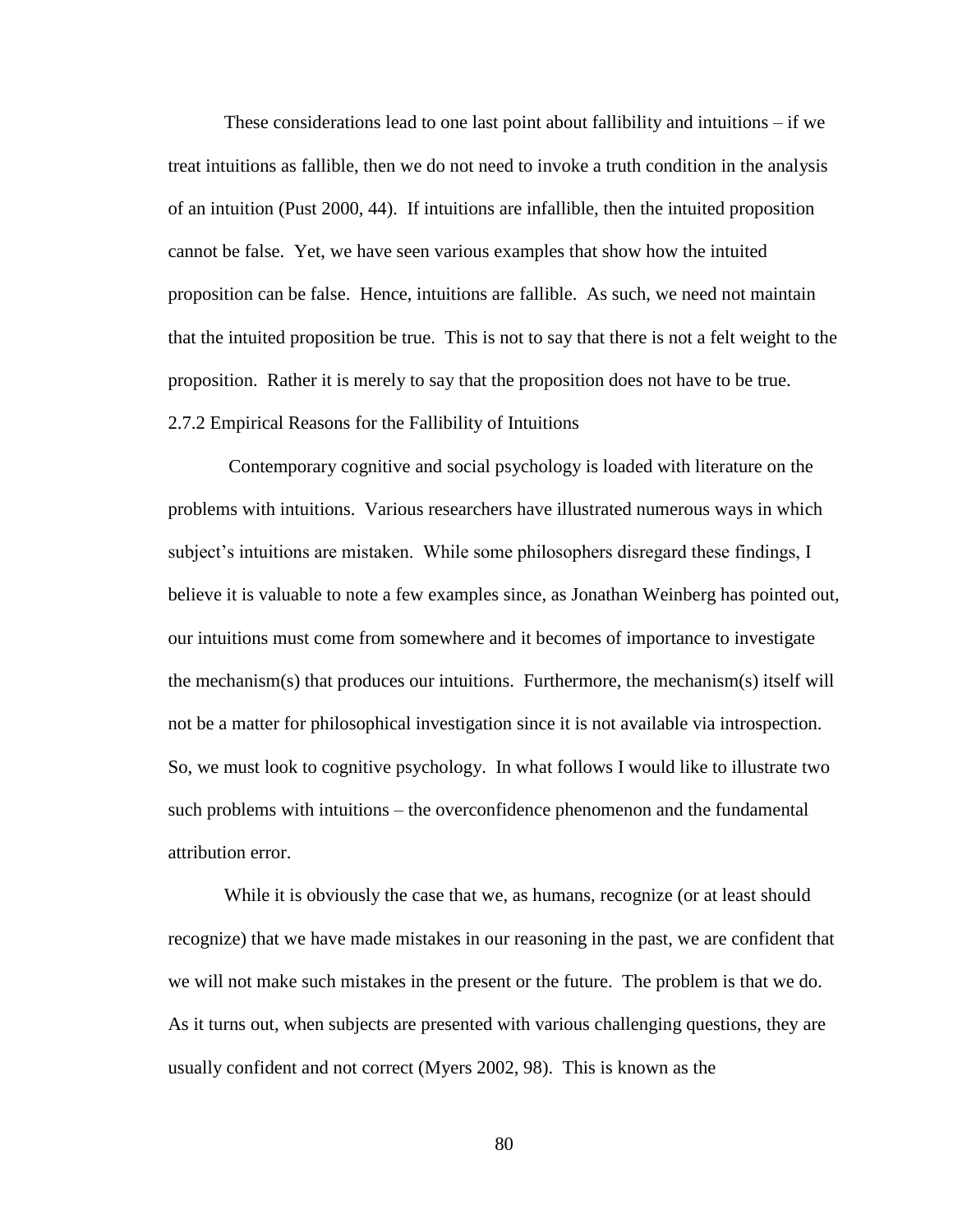"overconfidence phenomenon". They have a very high felt certainty about their answer, but are more often incorrect. Furthermore, they are appalled at how poorly they do. Even when the subjects are told to watch how they answer or to admit when they do not truly know, they still do not reduce their level of overconfidence. While there are many accounts to explain why humans have such overconfidence, they are beyond the scope of this paper.<sup>53</sup> What is important is that the overconfidence effect is real. It is important to recognize that humans form intuitions about subjects that they are supposedly familiar about and attach high levels of epistemic certainty to them without truly *having* that highlevel of certainty. We just think we have better intuitions than we do. This shows the fallibility of our intuitions in that we form intuitions, ones with supposed high levels of certainty, and more often than not they are incorrect.

The fundamental attribution error is a mistake in the attribution of cause when people are considering the behavior of others. That is, people tend to attribute observed behavior to character dispositions as opposed to the features of the situation. Consider an experiment by Napolitan and Goethals as told by Myers:

The researchers had college students talk individually with a young woman who, in accordance with the researchers' instructions, acted either aloof and critical or warm and friendly. Beforehand, they informed half of the students that the woman had been instructed to act in a given way (either friendly or aloof). They told the other half that she was acting spontaneously. The effect of being informed that the woman was just playing a role? Nil. If she acted friendly, they inferred that she really was a warm person. If she acted unfriendly, they inferred that she really was a cold person. They discounted the situation that mandated her behavior and instead attributed her warmth or coldness to her inner disposition (2002, 110-111).

<sup>&</sup>lt;sup>53</sup> For one such account, see Kahneman and Tversky (1973 and 1982).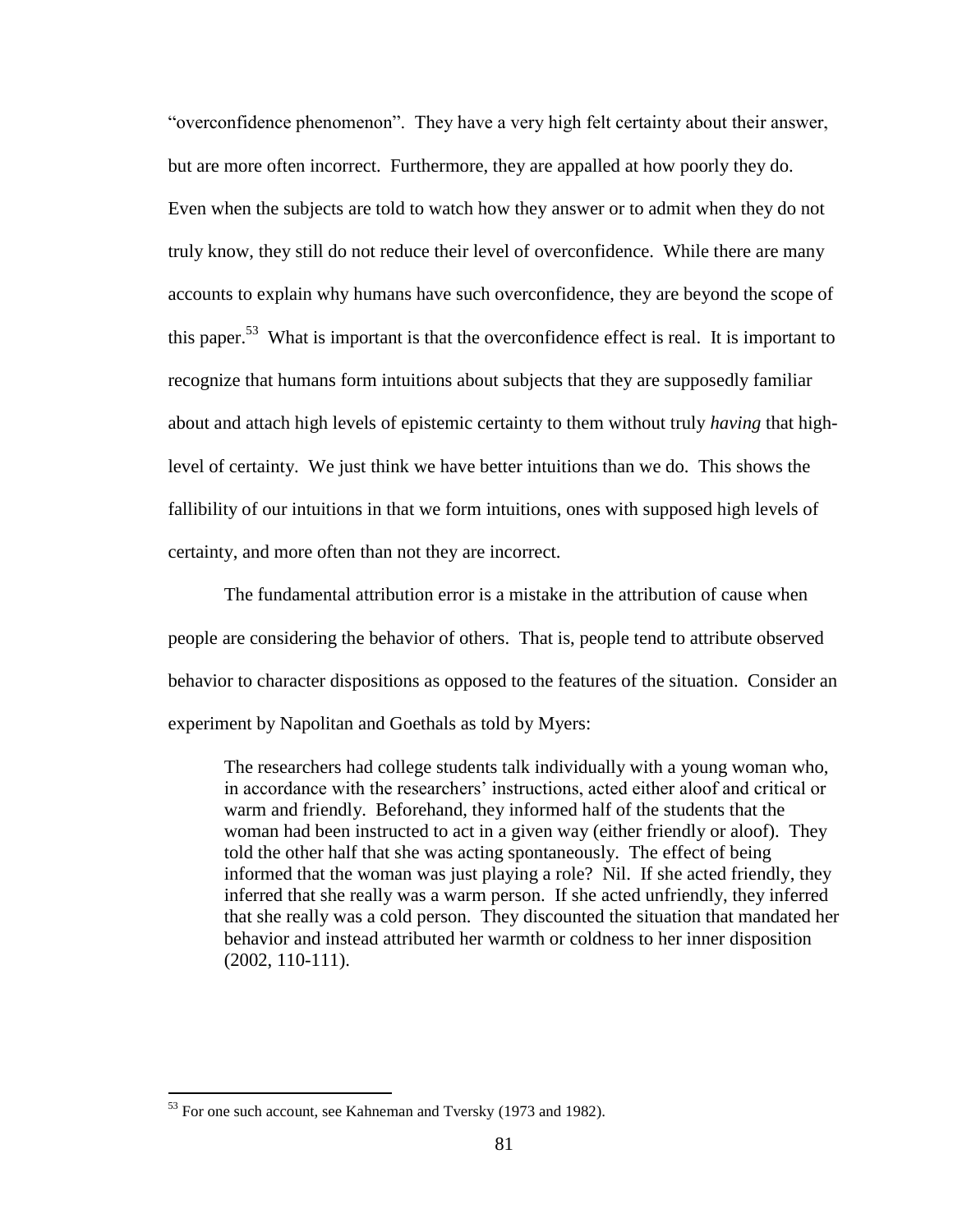In this example, the error comes from the subjects intuiting the woman"s character incorrectly.<sup>54</sup> The situational context of her actions influenced the subjects' intuitive judgment despite the fact that they were told to the contrary. Another example of the fundamental attribution error, perhaps closer to the hearts of those in academia, is the attribution of being introverted to students who sign up for early morning classes, where extroverts take classes in the late afternoon and evenings, because of the behavior that they exhibit. Faculty members who make such judgments are committing the fundamental attribution error.

What accounts for the fundamental attribution error? One possibility is it is perspectival (Hogarth 2001, 154). What we find as salient in the judgment changes as to whether we are considering ourselves or others. When we are considering the behavior of others, we focus on their personalities and disregard the situational factors that are work. When we are considering the behavior of ourselves, we focus on the situational factors and not our personalities. As Hogarth states it, "[P]ersonality drives the behavior of others, but situation drives our own" (2001, 154). So, our intuitions would seem again to be fallible.

One thing that is interesting about the research about such factors as the overconfidence phenomenon and the fundamental attribution error is not that humans" intuitions are fallible, but that our intuitions are fallible to such a high degree. In studies,

 $54$  It is important to note that while these actual experiments may simply seem like inferences from observed behavior and not actual intuitions, the fundamental attribution error will play into any such thought-experiment or counterexample equally as well. The Napolitan and Goethals experiment is just a real world example of the error itself. One such discussion of this error in moral philosophy is Harman (1998-9). There Harman discusses whether the psychological fact of the fundamental attribution error shows virtue ethics to be untenable. Harman argues that since subjects make such errors in personality assessment, we have reason to question the existence of character traits themselves. Here it is the case where one's assessment as to the character of another in some circumstances is one of the other having an intuition that the other is or is not virtuous.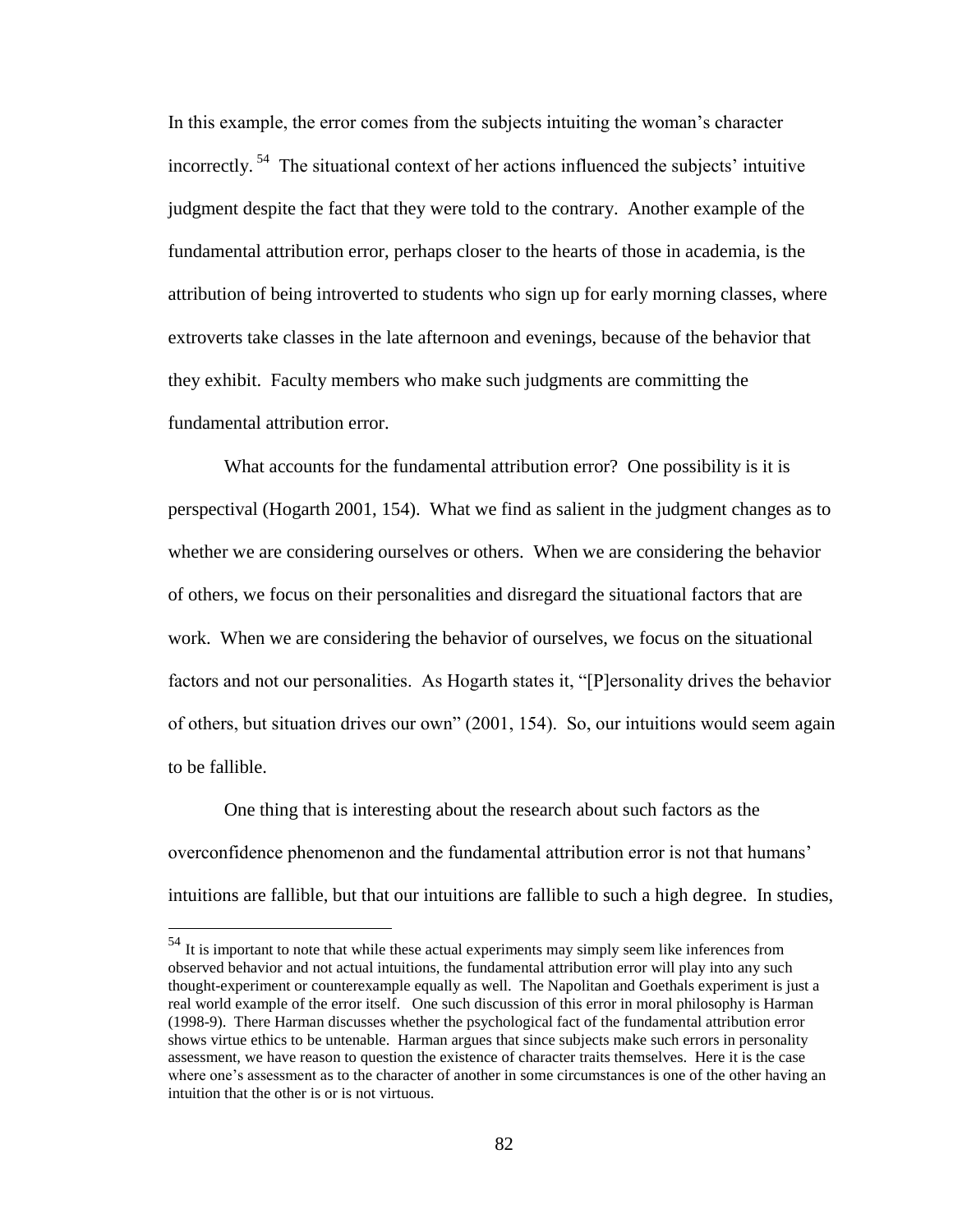our intuitions have not faired well. We commit the fundamental attribution error quite often. We often are overconfident about cases we have no reason to be. This is not to say that we are not accurate in our intuitions ever, it is just to say that we must recognize the widespread inaccuracy of intuitions across people (both experts and non-experts in the relevant fields) and situations. So, I believe that the empirical data on intuitions does provide evidence that our intuitions are not only fallible, but fallible more than we would think.

2.8 Do Intuitions Involve an Apparent Necessity?

Many writing on the status of intuitions maintain that intuitions are such that the truth of the proposition is (or seems) necessary. It is not just that we intuit that p is true; we intuit that p is *necessarily* true. Perhaps no one is more adamant about this point than Bealer. He claims that "when we have an a priori intuition, say that if P then not not p, this presents itself as necessary: it does not seem to us that things could be otherwise; it must be that if P then not not P" (1993, 165). Others such as Plantinga, BonJour, and Pust all share this sentiment about a priori intuitions.

What is important to note is that this apparent necessity it a feature of *a priori* intuitions. This is meant to distinguish philosophical intuitions from other nonphilosophical types of intuitions. To illustrate consider Pust"s characterization of a philosophical intuition:

At t, S has a rational intuition that  $p$  IF AND ONLY IF (a) at t, S has a purely intellectual experience, when considering the question of whether p, that p; and (b) at t, if S were to consider whether p is necessarily true, then S would have a purely intellectual experience that necessarily p (2000, 46).

What is interesting about this account is that, according to Pust, it has the virtue of capturing the majority of intuitions that are to count as genuine philosophical intuitions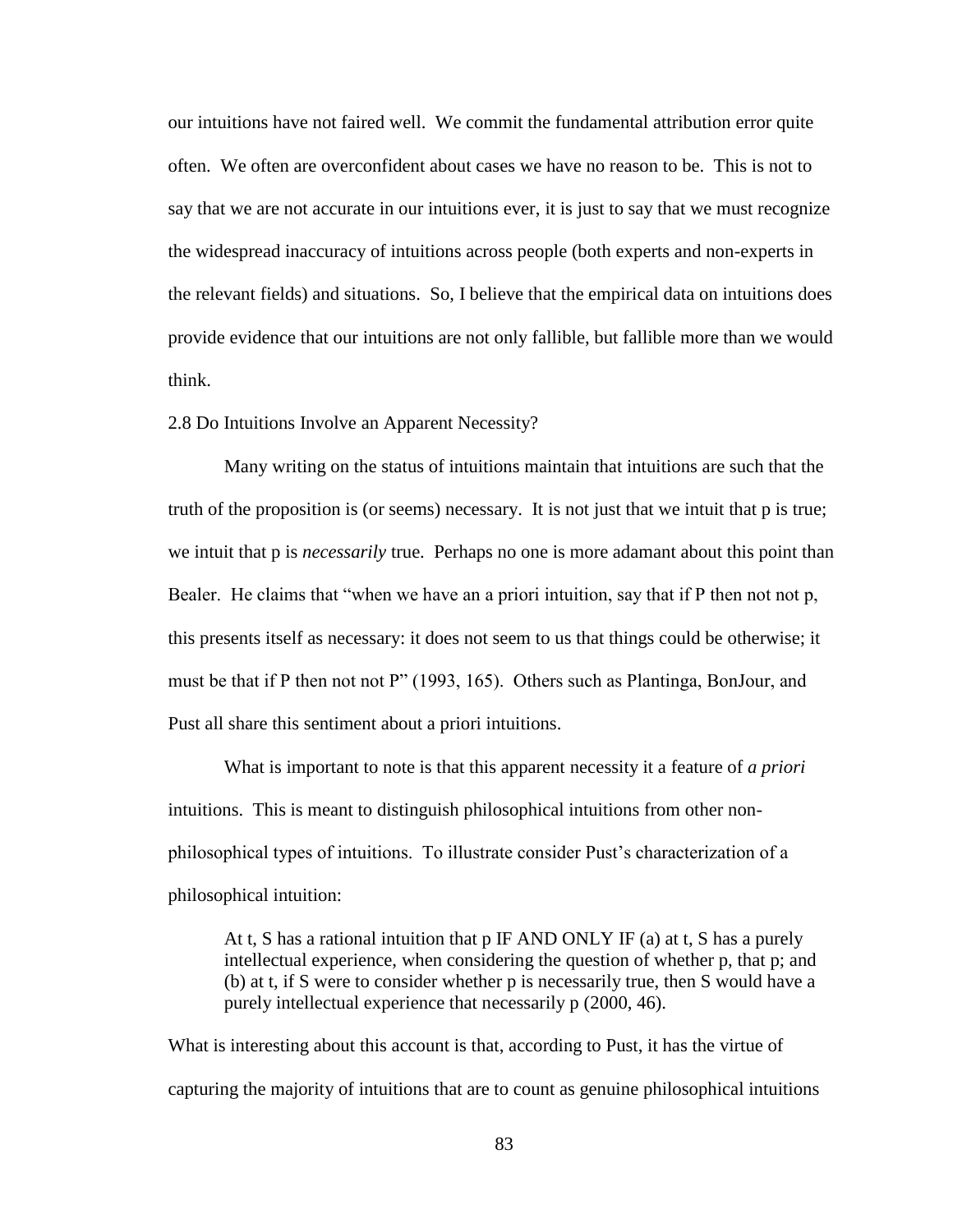while distinguishing them from contingent intuitions (such as physical intuitions) by the appeal to the subject's disposition to intuit that p is necessary.

So, what is meant by "genuine philosophical intuitions"? Bealer maintains that those topics that philosophers can genuinely analyze by appealing to intuitions are metaphysical (substance, causation, freedom, mind, etc.), epistemological (justification, knowledge, explanation, evidence, truth, etc.), logical, and mathematical (1987, 289). Why these topics? Bealer claims that philosophers are interested in the way that things *must* be. As he claims, "[i]t is a requirement on a satisfactory philosophical theory that it should hold necessarily" (1987, 289). So, any intuition is going to have to have some access to this necessity. That is, philosophers must appeal to a priori intuitions that have this apparent necessity.

Bealer"s argument should, I believe, be unsatisfying to philosophers. While it is surely the case that there are times in which philosophers will make use of such a priori intuitions, it is also the case that they will make use of other non-a priori intuitions. Bealer"s analysis rules out significant areas of philosophy such as moral philosophy and aesthetics (1993, 131 (fn. 18)). He expresses uncertainty as to whether there can be genuine intuitions in such areas since it is unclear as to whether we truly have intuitions about categorical evaluative propositions. But, as Pust points out, areas such as epistemology employ evaluative intuitions and if Bealer allows for this, then he should allow for evaluative intuitions in moral philosophy (2000, 37).

Furthermore, it would seem that Bealer rules out anything that is not engaged in a form of rationalism. Any philosopher working from a naturalistic framework would never be able to appeal to intuitions, at least not philosophical intuitions. But what is the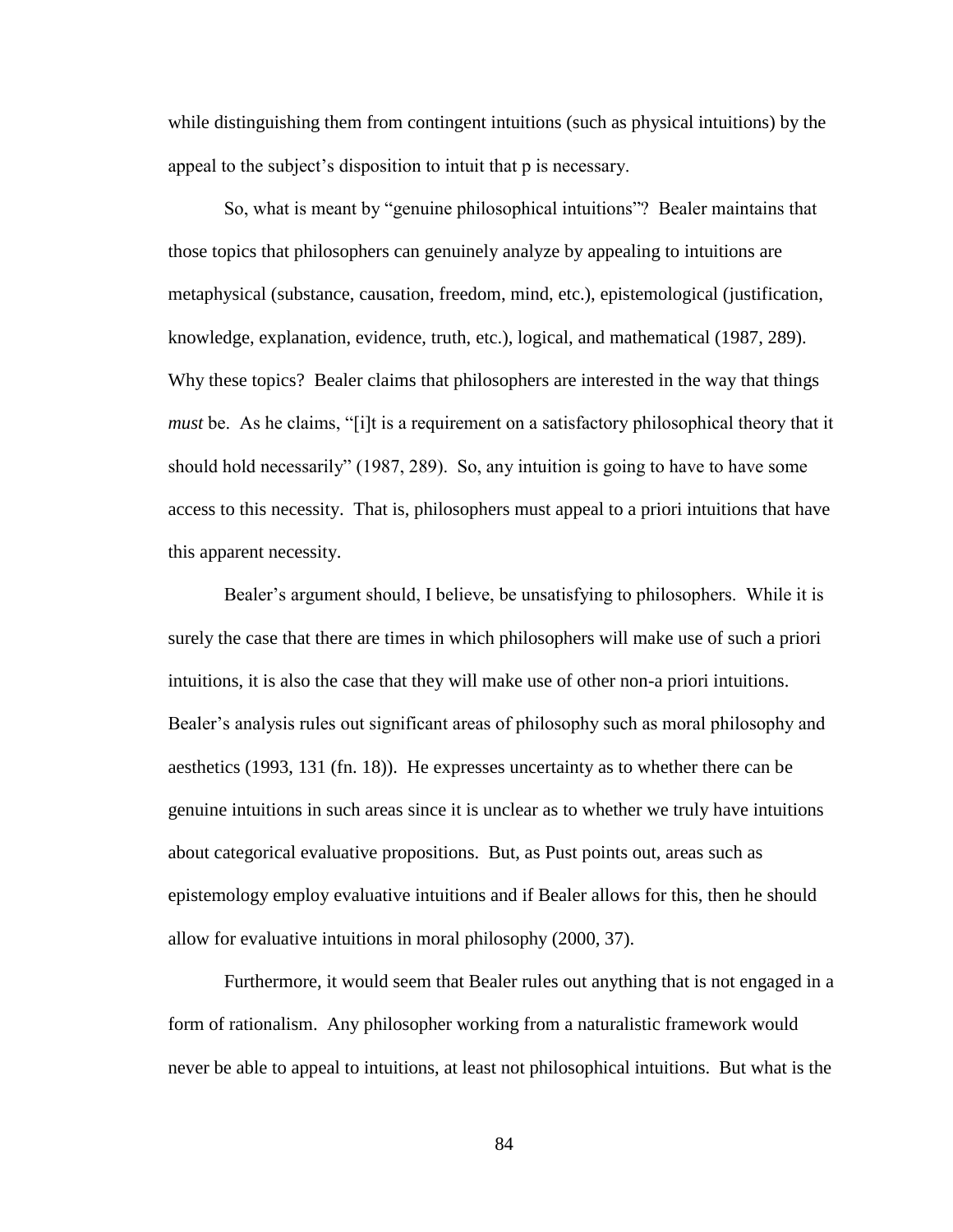argument for this? The problem here is that the cart has been put before the horse. What is being appealed to is the fact that genuine intuitions are a priori intuitions, but in order to justify this we must be able to rule out those areas of philosophy that make some use of non-a priori intuitions such as aesthetics which would seem to demand experiences of actual works of art. Yet, to rule out such areas of philosophy, one must assume that the only genuine intuitions are a priori intuitions. Thus, I maintain that Bealer has not established that all and only a priori intuitions are genuine intuitions.

Consider the following two propositions from the Gettier case:

- (1) Jones does not know that either Smith owns a Ford or Brown is in Barcelona.
- (2) If the description of the Gettier case is true, then Jones does not know that either Smith owns a Ford or Brown is in Barcelona.

While (2) can be considered a necessary truth, (1) is not. If we limit intuitions to those Bealer allows (intuitions that necessarily p), then we seem forced to accept the intuition in the Gettier case to be that of (2). Yet, we are not forced to accept this. It is plausible to allow the intuition not involve a seeming necessity and take the intuition to be of (1). The intuition in (1) would here be a theory-informed intuition taking the subject's background epistemological beliefs into account. In fact this does seem more plausible on the face of it. Rarely is it the case that we are consciously aware of the full description of the case at hand (or the circumstances of the case) when one forms an intuition. That is, rarely do we entertain the descriptions that are needed that are required for an intuition of type (2) rather than (1).

So, what other types of intuitions are legitimate? Besides a priori intuitions, theory-laden intuitions that are mediated by empirical knowledge are genuine. Such intuitions could be metaphysical intuitions laden with metaphysical and/or scientific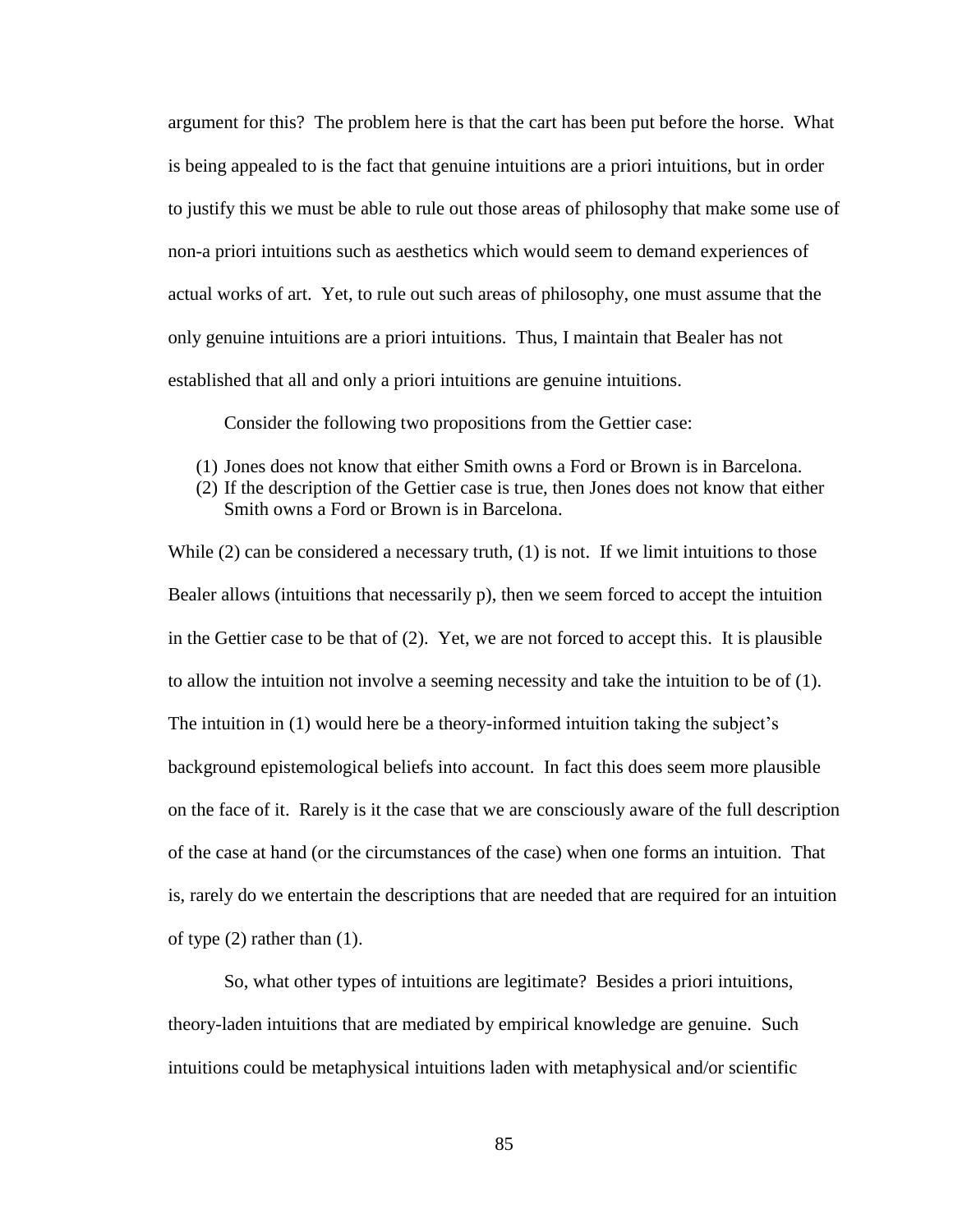background theories, moral intuitions laden with developed moral background theories,

epistemological intuitions laden with developed epistemological theories, etc. Since

intuitions are theory-laden in a robust sense, we ought to allow any intuition to count as

an intuition to which philosophers can appeal. While I do not have a substantive

argument for the allowance of non-a priori intuitions as genuine philosophical intuitions,

I do believe that those against such a proposal do not have substantive arguments either.

### 2.9 Concluding Remarks

In this chapter I have developed an account of what intuitions are. This account maintains intuitions are:

- 1. Psychological states;
- 2. Propositional attitudes, but not beliefs;
- 3. With the content being a proposition containing a kind, concept, or predicate;
- 4. Where the agent has a sufficient understanding of the kind, concept, or predicate involved;
- 5. Are theory-laden in a robust sense (being both theory-informed and theorydriven);
- 6. Are held as convictions;
- 7. Are fallible; and
- 8. Need not involve a *seeming* necessity.

I believe this account captures the positive elements of others" accounts, such as Bealer,

Pust, and BonJour, while further capturing elements not addressed such as intuitions

being theory-laden.

There is a further upshot to this account of intuitions as opposed to those of

Bealer, Pust, Goldman, Rawls, Audi, Cohen, etc. My account of intuitions is neutral

across the various types of philosophical analysis discussed in chapter one. Since I allow

for not only a priori intuitions, but also theory-laden intuitions, all of the types of analysis

earlier discussed are, at this point, allowed as being possibly legitimate for philosophers.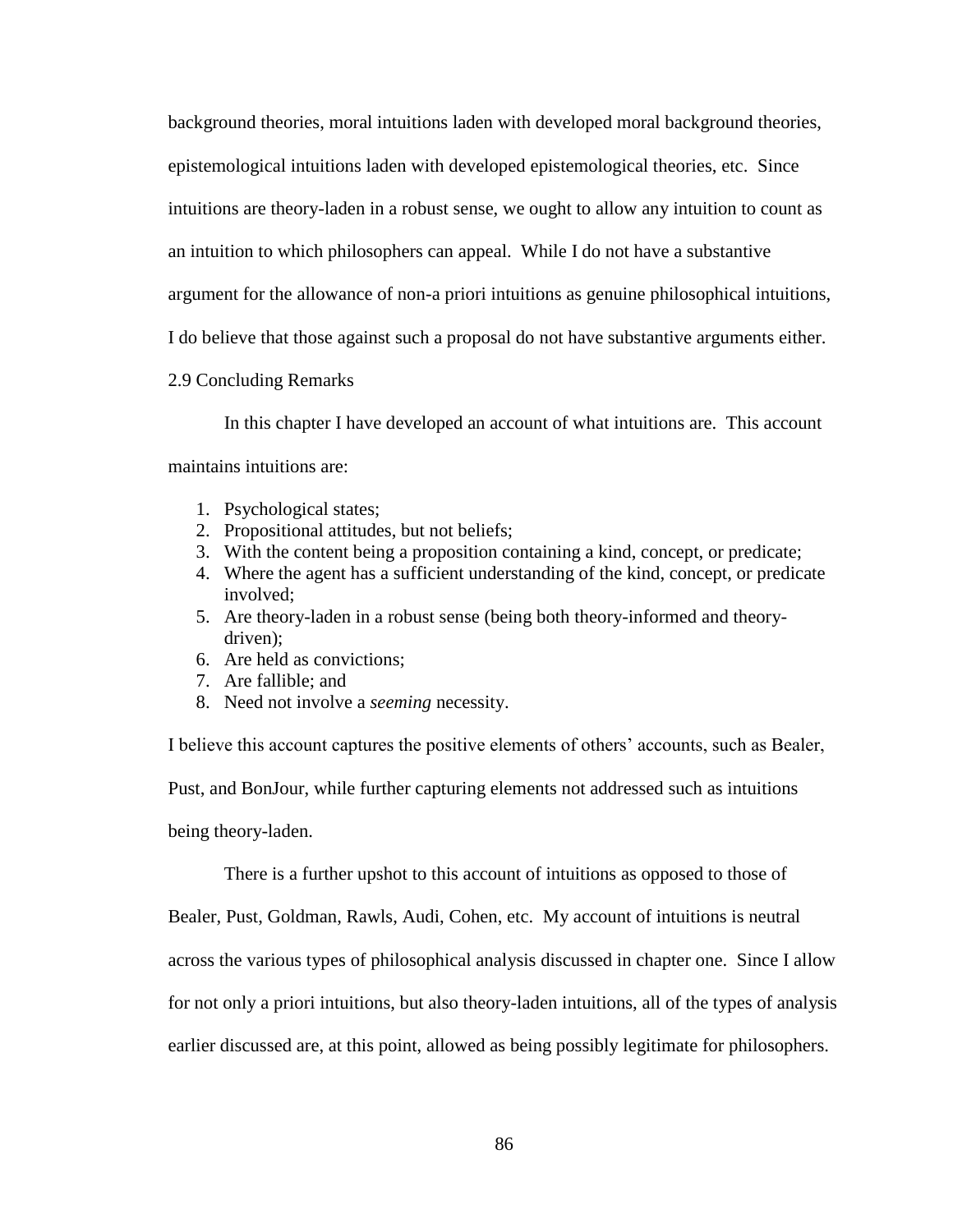To put it another way, I have developed a general account of intuition that encompasses those presented in the various accounts of philosophical analysis.<sup>55</sup>

With this account of what intuitions are and the assessment of the fact that intuitions are used extensively in philosophical analysis, we are now poised to address the question of what epistemic weight intuitions have. It is this question that I will now address. I must note that while I do believe that this is the correct account of intuition, it is not necessary that every element be defended in the following chapters. There are various elements that will become essential to the arguments I advance, but, overall, the following chapters will not be completely contingent on the truth of every feature of the account of intuition I have defended.

<sup>&</sup>lt;sup>55</sup> This is not to say that all forms of philosophical analysis presented in chapter one are going to be as viable given the general account of intuitions developed and defended here. As will be demonstrated in chapter four, one method will be most able to use intuitions – explication.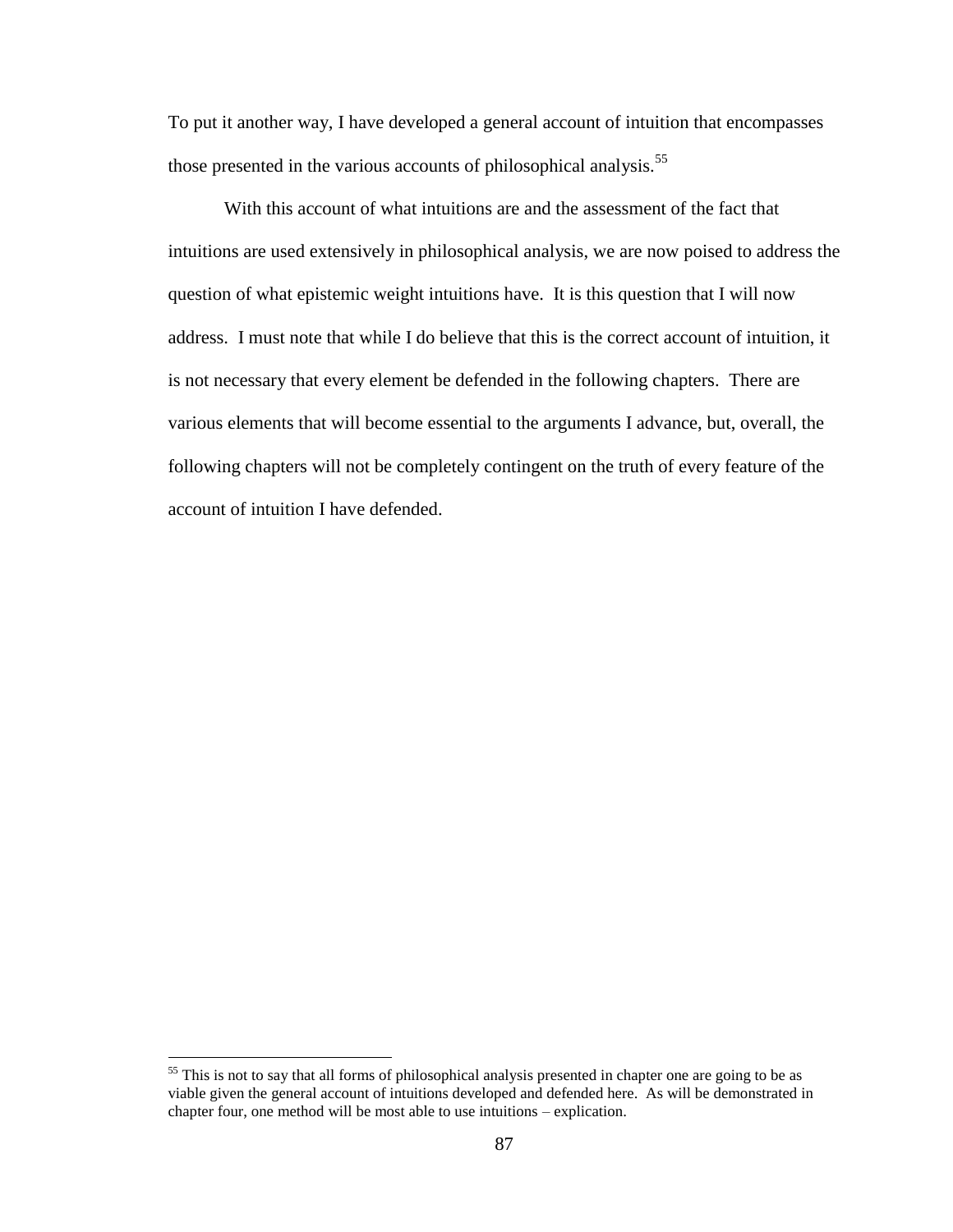### Chapter Three – The Epistemic Status of Philosophical Intuitions

*"Some philosophers think that something's having intuitive content is very inconclusive evidence in favor of it. I think it is very heavy evidence in favor of anything, myself. I really don't know, in a way, what more conclusive evidence one can have about anything." – Saul Kripke, Naming and Necessity*

*"Philosophical intuition is epistemologically useless…[o]nce we are in a position to identify artifacts and errors in intuition, philosophy no longer has any use for it." – Robert Cummins, "Reflections on Reflective Equilibrium"*

# 3.1 Introduction

The goal of this chapter is to assess the various positions and arguments that philosophers have and have given for the epistemic status of intuitions in light of the conception of intuitions defended in the last chapter. It must be made clear that I am taking the account of intuitions developed in chapter two to be the correct general account of intuitions and the positions and arguments considered in this chapter will be assessed in light of that account. Furthermore, this chapter will be concerned with the question of whether the following is true:

(Φ) If S intuits that p, then S is prima facie justified in believing that p.

This is what will be meant by the "epistemic status" of intuitions.

I must also make clear that the main consideration for the epistemic status of intuitions will be whether they are reliable. In other words, I am assuming that S"s intuitions are a source of prima facie justified beliefs for S only if S"s intuitions are reliable. This assumption will worry many epistemologists. Many have objected to such reliability worries for other epistemic principles (e.g., sense perception). However, I find that reliability concerns are the most important given that in order for an intuition to justify a belief that intuition must be produced reliably by the intuition-producing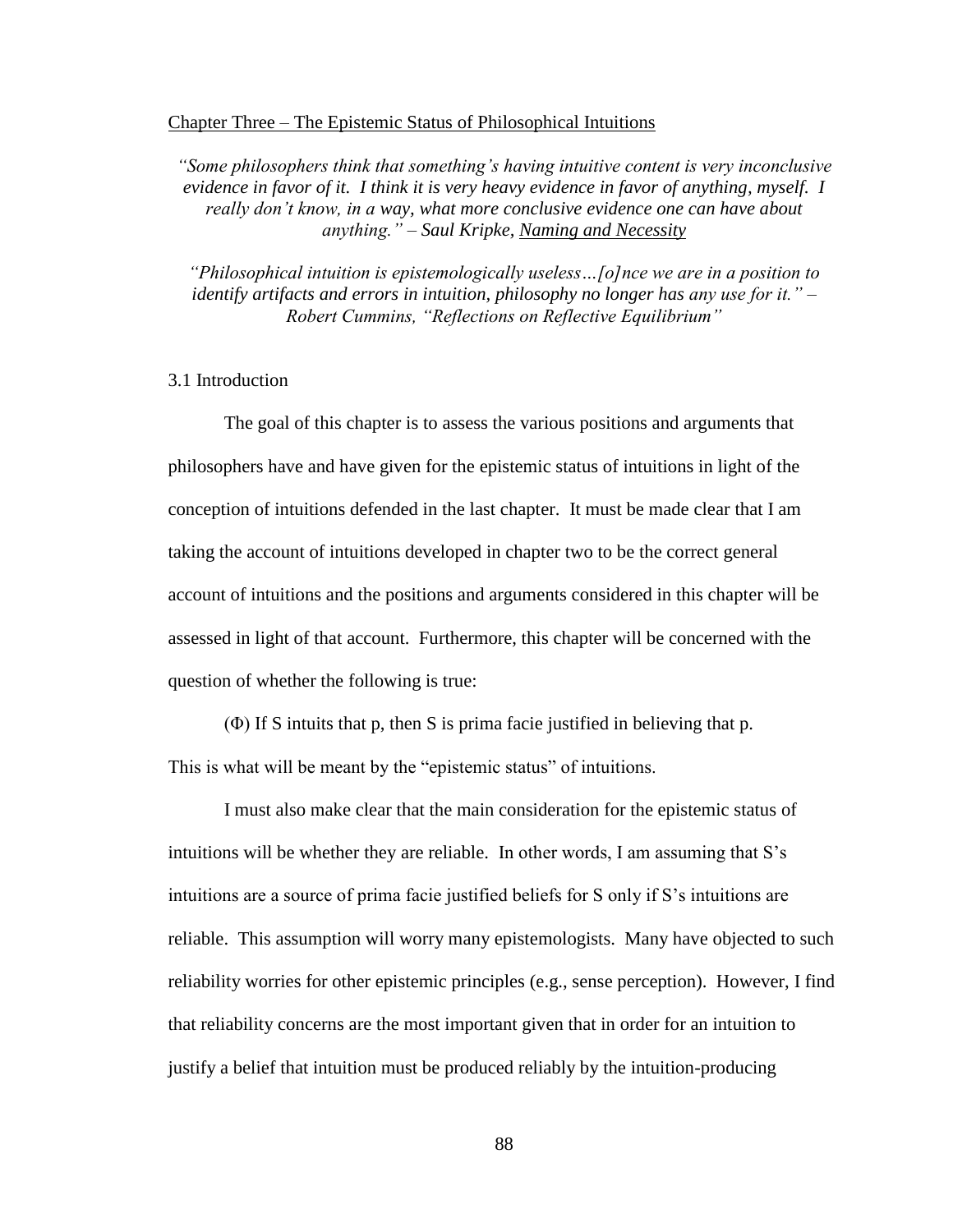mechanism. As was discussed in the last chapter (section 2.2.1), the evidentiary status of intuitions is externalistic and dependent on the contingent facts of reliability. Given that I am taking the account developed in the last chapter to be the correct general account of intuitions, I take reliability concerns to be the main concerns for the epistemic status of intuitions.

The positions on the epistemic status of intuitions will be broken down into three broad camps – traditionalists, skeptics, and the moderates. Traditionalism concerning the epistemic status of intuitions maintains that intuitions are essential to philosophical analysis and that one's having an intuition that p provides epistemic support for one's being justified in believing that p or for one to know that p. Such a position is maintained by Bealer (1987, 1996a, 1996b, 1998, and 1999), BonJour (1998), Cohen (1986), and others. While there are slight differences between these various advocates of traditionalism, the main thesis is that  $\Phi$  is true where 'intuition' is cashed out in terms of a priori intuitions. Furthermore, traditionalists maintain intuitions are not theory-laden. So, what characterizes the traditionalists position is that  $\Phi$  is true and intuitions are a priori and non-theory-laden.

Skepticism concerning the epistemic status of intuitions maintains that intuitions are epistemologically useless. In other words,  $\Phi$  is false. There is something either about the intuition-producing mechanism, the context in which the intuition was formed, or the lack of ability to calibrate our intuitions that leads the skeptics to the conclusion that intuitions in philosophy have no epistemic weight and should be excluded from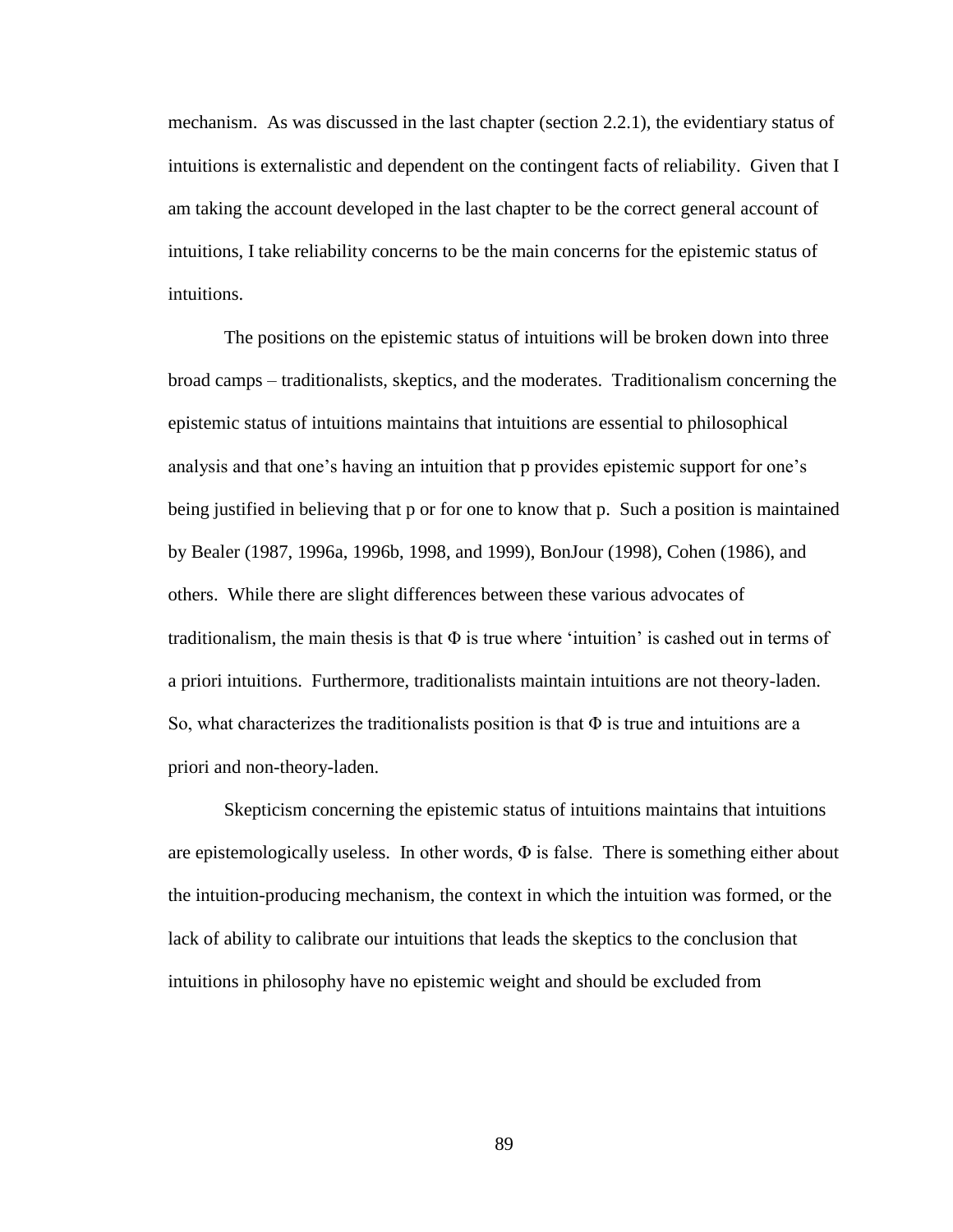philosophical analysis.<sup>56</sup> It must be noted that most of the skeptics' arguments for the falsity of  $\Phi$  is due to their concern with the nature of intuitions as cashed by traditionalists. Most of the skeptics" worries about the epistemic status of intuitions are worries about the epistemic status of a priori intuitions. Skeptics have not concerned themselves with an account of intuitions as was developed in chapter two.<sup>57</sup> This position has become increasingly popular in recent years stemming from the work of Stich (1990), Harmon (1977), Hintikka (1999), among others, and currently being developed by Weinberg (APA), Cummins (1998), and Hales (2000, 2006).

The moderate position holds intuitions ought to and do count as evidence in support of some claim (contra the skeptics), but we need to rethink how this happens in light of empirical considerations and how much support intuitions can give (contra the traditionalists). Moderates take  $\Phi$  as true, but the account of intuition is more or less cashed out in terms of the account developed in chapter two. They do reject the epistemic status of a priori intuitions, but do not believe  $\Phi$  to be false. This position has been developed by those such as Kornblith (1998, 2004) and Levin (2004).<sup>58</sup>

In this chapter I will assess two arguments in support of the epistemic status of intuitions – the self-defeat argument and the epistemic autonomy "argument" – and will show that both of these arguments are problematic. Then I will assess three arguments for the skeptical position – the calibration argument, a generalized argument concerning

<sup>&</sup>lt;sup>56</sup> This position is often associated with naturalism. I choose to eschew this term and its implications since assessing the merits of naturalism is beyond the scope of this chapter. I do not take it that the skeptics' position hinges on the truth or falsity of naturalism.

 $\frac{1}{57}$  They have not concerned themselves with the account of intuitions developed in the last chapter as far as I am aware. The literature on intuitions is increasing at an explosive rate and at this point the skeptics have concerned themselves with a priori intuitions.

<sup>&</sup>lt;sup>58</sup> Kornblith is often associated with the skeptical position, but as I will demonstrate, he does provide a way in which intuitions can and should be used in philosophy. So, while he is skeptical of traditional ways of conceiving the epistemic status of intuitions, he does not accept the radical conclusion that they are epistemologically useless.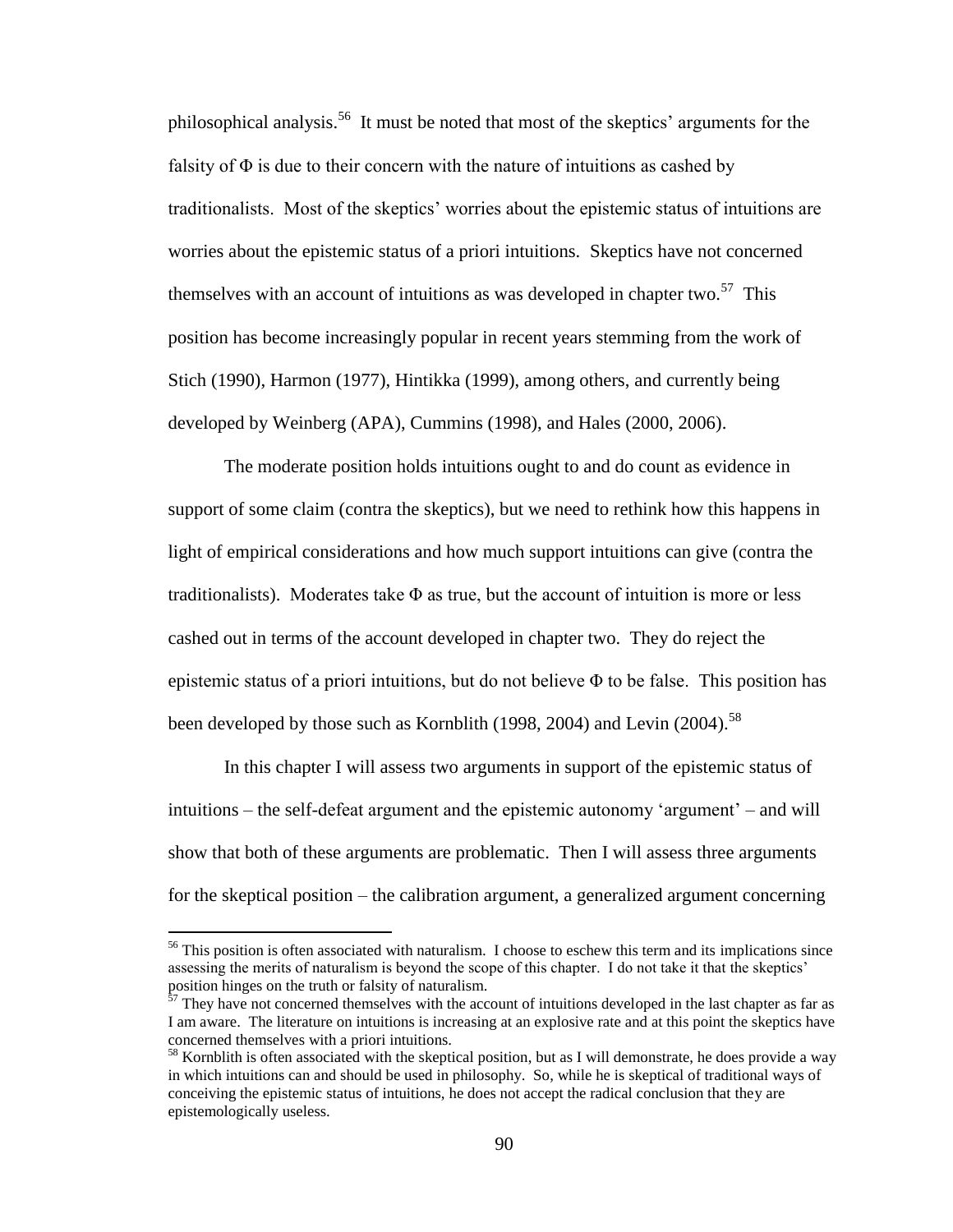the unreliability of intuitions, and Hales" "problem of intuition" – and show the premises of these arguments are true, but the conclusion – intuitions are epistemologically useless – does not follow and ought to be weakened. In this way I will develop my case for the moderate position. I will show that intuitions can and ought to be treated as having epistemic weight, but only once we have addressed the skeptical worries.

3.2 A Sample of the Supposed Epistemic Status of Intuitions – The Gettier Case

In the Gettier case, the situation is such that Smith is justified in believing the proposition that "Jones owns a Ford" since he has evidence in the form of his memories that Jones has always owned a Ford, was offered a ride in the Ford, etc. Yet, as it turns out, Jones has recently sold his Ford and is currently driving a rented Ford. Hence, the proposition is false. Now, we are to further suppose that Smith constructs the proposition "Either Jones owns a Ford or Brown is in Barcelona" and as it turns out Brown is in Barcelona. Smith has no evidence for the second half of the disjunction but is nonetheless justified in believing the disjunction (due to the closure principle). So, we have a case where Smith has a justified, true belief but does not know.

As discussed earlier, there are essentially four features to our assessment of this case: (1) an account of knowledge (JTB account), (2) some background assumptions (the closure principle), (3) a description of a possible situation given the background assumptions, and (4) the intuition that Smith does not actually know. As is clear, it is (4) that is being treated as doing the epistemic work here. It is the intuition that Smith does not know that is treated as evidence for the claim that the JTB account of knowledge is incorrect. The intuition is treated as being able to have the epistemic weight for testing our epistemic norms.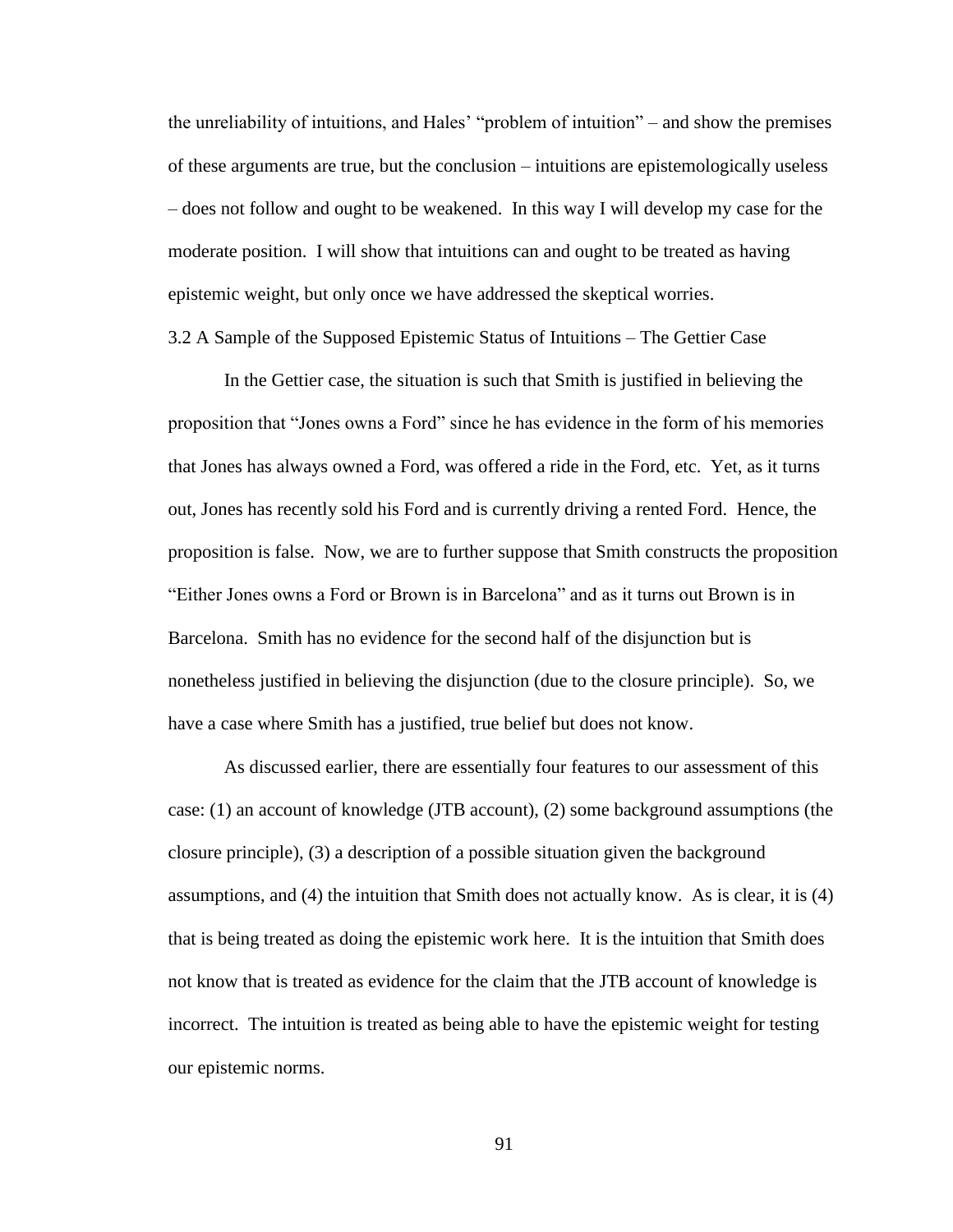As Weinberg, Nichols, and Stich have pointed out, any such epistemic norm testing has essentially three parts (2001, 432). First, the epistemic intuitions must be taken as data or inputs. In the Gettier case, the input or datum is the intuition that Smith does not know. Second, the output must be an epistemic normative claim. The normative claim here is that such evidence as Smith has does not lead to knowledge. Third, the output must be dependent upon (at least in part) the intuitions taken as inputs. It is this third part that is the most crucial. The normative claim is dependent upon the intuition. The fact that philosophers have the intuition that Smith does not know is what does the justificatory work which leads philosophers to the conclusion that the JTB account of knowledge is incorrect. It is the intuitive premise that drives the analysis. 3.3 Traditionalism about the Epistemic Status of Intuitions

Traditionalists maintain that intuitions have a solid, important position in philosophical analysis. Intuitions (as conceived of as a priori intuitions) can and should be appealed to in constructing, refuting, and refining philosophical theories. In other words, intuitions have substantive evidential weight. But why? What is the argument as to why intuitions have the epistemic status the traditionalists claim they do? In this section I will look at two arguments given by traditionalists. The first, given by Bealer, maintains that if we do not allow intuitions to act as evidence, then we end up in an epistemically self-defeating position. The second, given by BonJour, maintains that intuitions ("rational insight") are epistemically autonomous and are in need of no further metajustification. I will then consider some worries about each of the positions and find them both unsatisfying. Hence, traditionalism about the epistemic status of intuitions is prima facie questionable.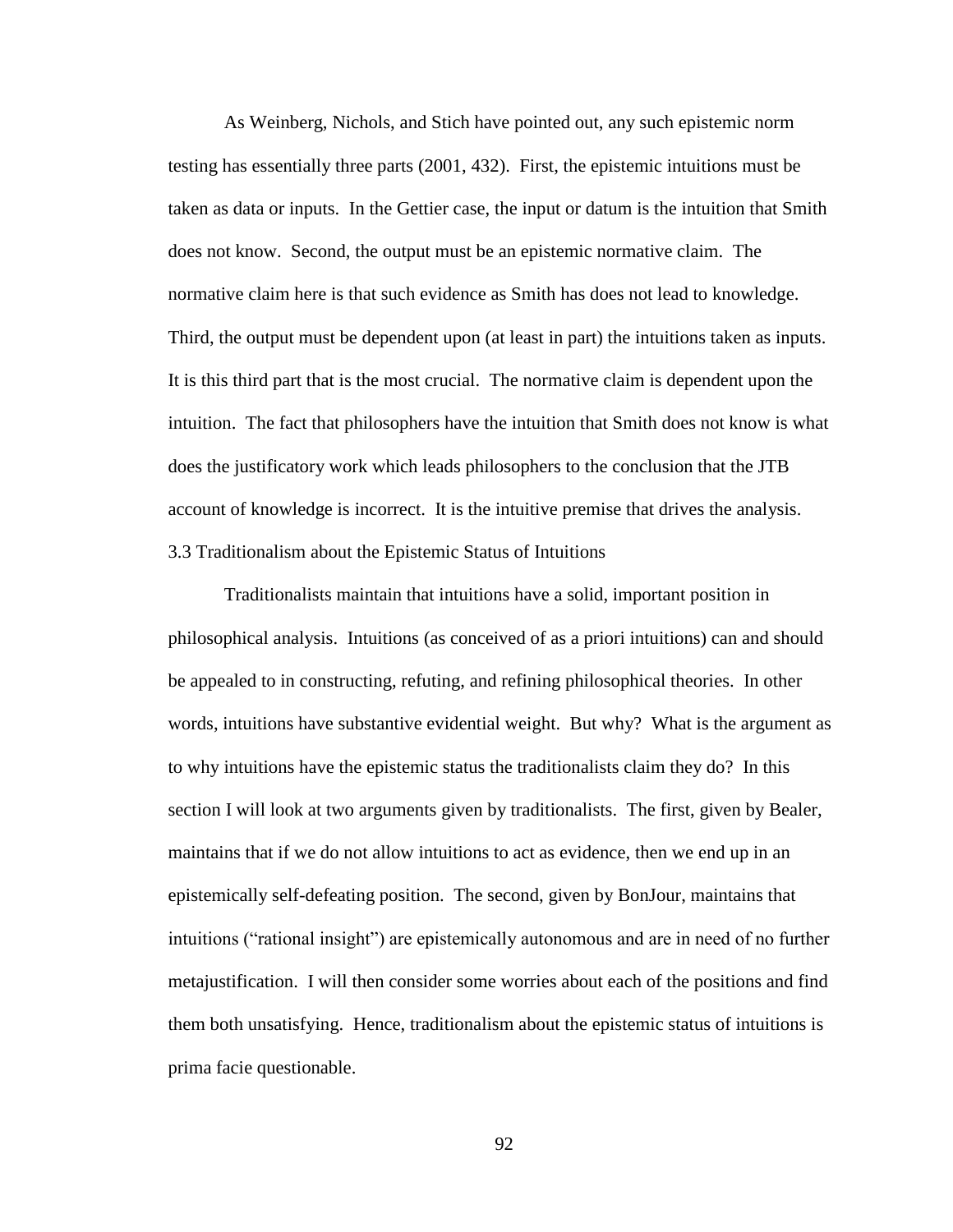I must note again that both Bealer and BonJour have different conceptions of what an intuition is than was defended in the last chapter. They conceive of intuitions as a priori intuitions. For expository sake, I will *present* the arguments with their conceptions of intuitions. However, when presenting objections to these arguments I will be appealing to the conception of intuitions defended in the last chapter. I do not intend to beg the question against the traditionalists. What I intend to show is that their arguments fail given their conceptions of intuitions and for the correct account of intuitions which was developed in chapter two. It will become clear that one of the key problems with the traditionalists' arguments is a reliance on a mistaken understanding of the nature of philosophical intuitions.

# 3.3.1 The Self-Defeat Argument

One argument in defense of traditionalism comes from the rejection of empiricist theories of knowledge. Those theories reject intuitions (as conceived as a priori intuitions) as basic evidential sources. The argument, which I will call the self-defeat argument is characterized by Bealer in the following way:

Whoever engages in reflective epistemic appraisal of their beliefs and theories will end up in an epistemically self-defeating position unless they accept intuitions as evidence. Since all of us philosophers, in connection with our pursuit of critical understanding, must engage in such epistemic appraisal, we cannot rationally avoid the thesis that intuitions are evidence (2000, 7).

From this, we can characterize the argument as:

- 1. If philosophers do not accept (a priori) intuitions as evidence, then their accounts of epistemic appraisal will be self-defeating.
- 2. Philosophers, pursuing critical understanding, must not have accounts of epistemic appraisal which are self-defeating.
- 3. Therefore, philosophers must accept (a priori) intuitions as evidence.<sup>59</sup>

<sup>59</sup> Again, it must be understood that I am *presenting* the argument as Bealer does with his conception of intuitions – as non-theory-laden, a priori intuitions.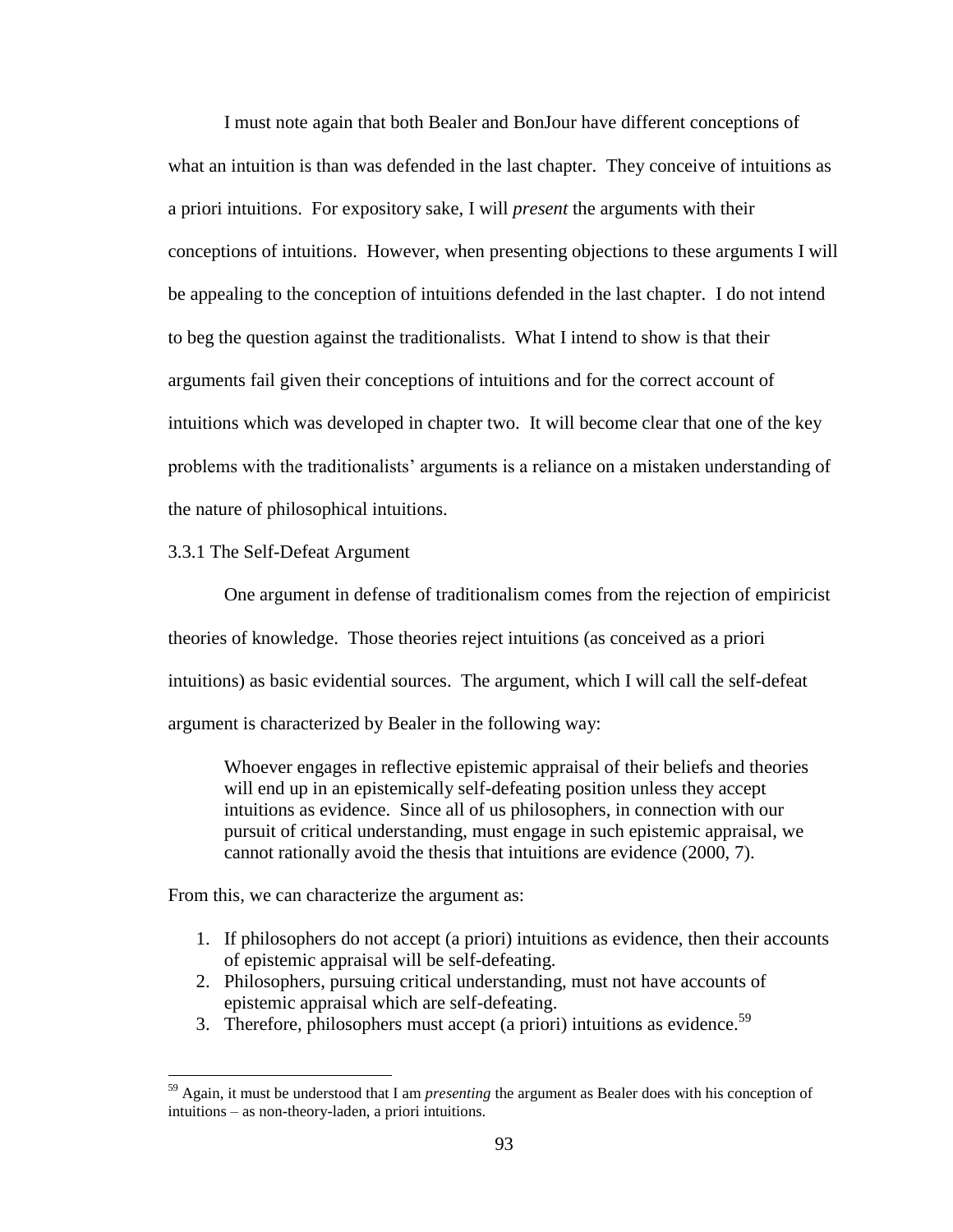How does Bealer justify premise one? To this end, Bealer has given a number of arguments. The main two arguments for premise one are the starting-points argument and the epistemic norms argument (2000, 7). Let me address each in turn.

The starting-points argument begins by asserting that empiricism maintains three theses:

- $\bullet$ *The Principle of Empiricism* – A person's experiences and/or observations comprise the person"s prima facie evidence.
- *The Principle of Holism* A theory is justified (acceptable more reasonable than its competitors, legitimate, warranted) for a person if and only if it is, or belongs to, the simplest comprehensive theory that explains all, or most, of the person"s prima facie evidence.
- *The Principle of Naturalism* The natural sciences (plus the logic and mathematics needed by them) constitute the simplest comprehensive theory that explains all, or most, of a person's experiences and/or observations (1992, 99; 2000, 5).

Bealer claims there is an evident use of intuitions in justificatory procedures. For example, Bealer notes that intuitions play a significant role in both belief-formation processes and following rules (e.g., rules of inference) (1992, 104). It is possible for one to have no belief about a question, but to have a clear-cut intuition. Furthermore, one will usually form a belief associated with that intuition as soon as one has (or forms) the intuition. Also, deciding whether to use one particular rule over another is going to be a matter of appealing to one's intuition as to which rule applies in this particular instance. Given these roles, there arises a problem for the empiricist. In order for the empiricist to answer various questions such as what does and does not count as an observation, a theory, as justified, an explanation, etc, the empiricist must begin by using their intuitions about what does and does not count as an observation, a theory, as justified, an explanation, etc. Empiricists "in their actual practice" take their intuitions about such matters as prima facie evidence for their theories (1992, 105). Yet, as Bealer argues,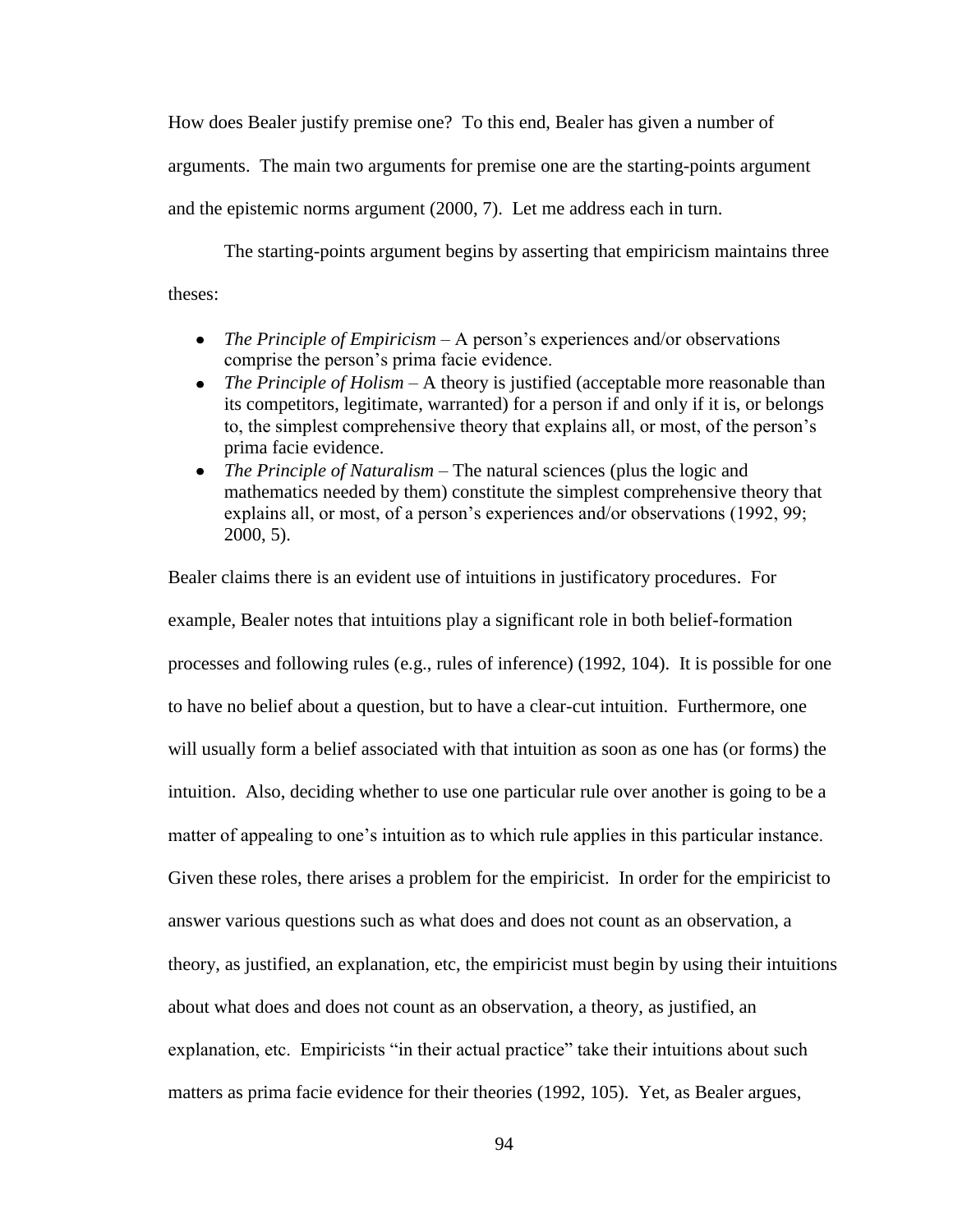such appeals to intuitions contradict the principle of empiricism. The principle of empiricism would seem to only allow for observations and experiences to count as prima facie evidence. So, in practice, empiricists "are not faithful to their principles" (Bealer 1992, 105).

While this may seem problematic for the empiricist, it is not the only substantive argument. According to Bealer, no matter what the empiricist does in attempting to account for this discrepancy, she faces a dilemma. The dilemma has to do with the starting points of the empiricist's theories. For sake of argument, "starting points" will refer to basic epistemic classifications such as what counts as an observation, a theory, etc. The dilemma concerns whether one"s intuitions concerning starting points are reliable or not. If one's intuitions regarding starting points are not reliable, then this lack of reliability will be reflected in the theory that results from such starting points making the theory highly unreliable.<sup>60</sup> If the intuitions regarding starting points are reliable, then whatever it is that makes the intuitions reliable would also make our intuitions about what does and does not count as prima facie evidence reliable.<sup>61</sup> If these intuitions are reliable, then it follows that intuitions are in fact prima facie evidence. And if intuitions are in fact prima facie evidence, then the principle of empiricism is false. Either horn of the dilemma leads one to a comprehensive theory that is highly unreliable and such a theory would not be justified, so we have no reason to accept empiricism (1992, 107). So, if

 $60$  It should be noted that Bealer does not give a specific argument for this point. What he does is to propose this half of the dilemma and then move on to possible ways one might respond. He seems to treat it as an obvious point that the errors in one"s intuitions will be reflected in the comprehensive theory that results from these error-prone intuitions (1992, 106).

 $61$  Again, Bealer does not give an explicit argument for this point (1992, 107). He merely treats it as an obvious consequence and does not give any argument for the entailment.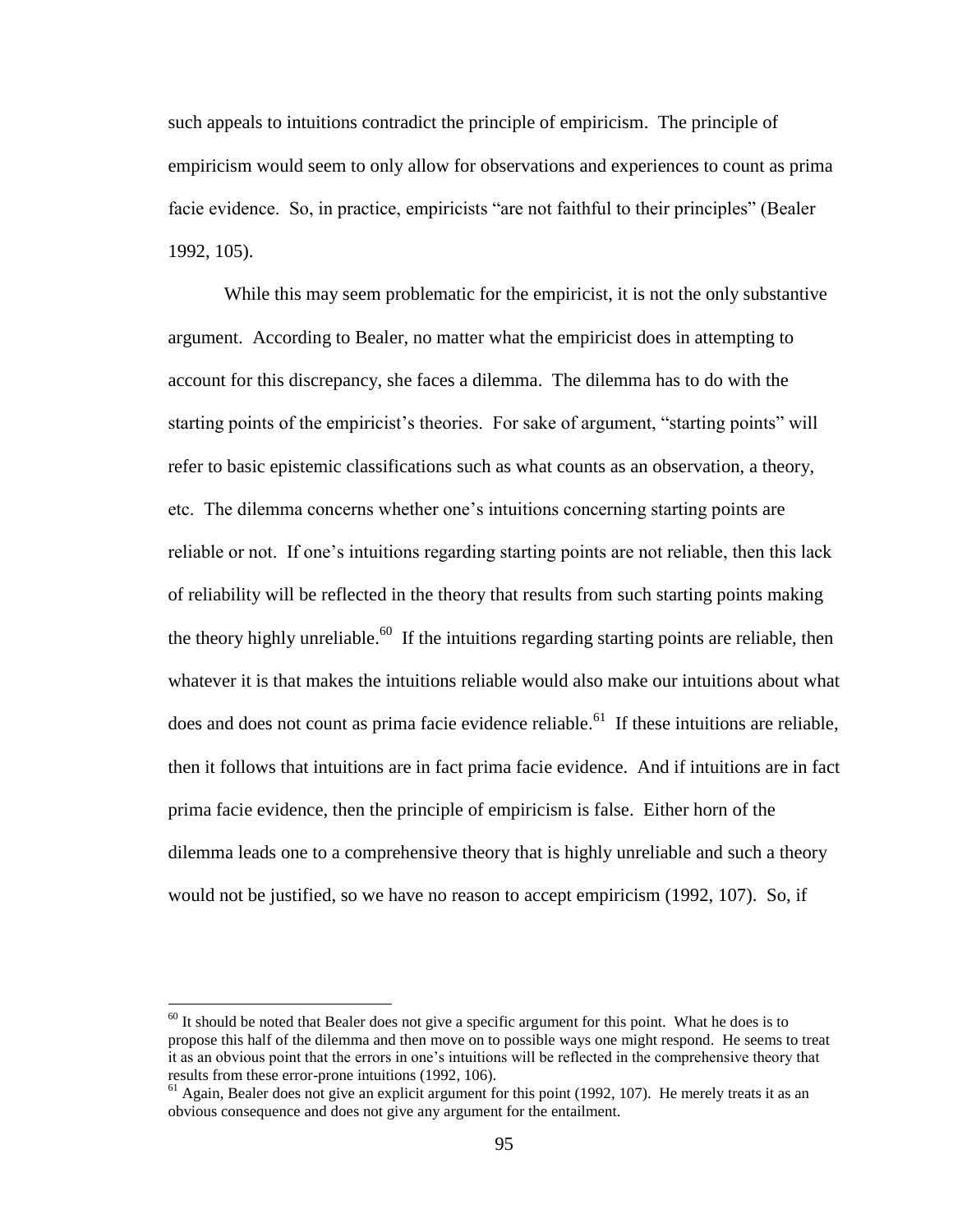philosophers do not want an account of epistemic appraisal which is self-defeating, then they must take intuitions to count as basic evidential sources.

The epistemic norms argument begins by maintaining that there are three features of our use of intuitions – consistency, corroboration, and confirmation (1999, 248). According to Bealer, a person's "concrete-case" intuitions are, for the most part, consistent. It is not the case that they are always consistent, but rather they are consistent in the way that our observations and phenomenal experiences are. And, since we would not "throw out" observation and phenomenal experience merely because they are occasionally inconsistent, we ought not to throw out intuition. Next, while it is the case that people"s intuitions clash, there is impressive corroboration by others of agent"s logical, mathematical, conceptual, and modal intuitions  $(1999, 249)$ .<sup>62</sup> Again, it is not a matter of perfect corroboration, but it is enough (analogous to the perceptual case) to warrant intuition as a source of evidence. Third, intuition is rarely, if ever, disconfirmed by our experiences or observations. This is due to the content of the intuitions being independent of the contents of our experiences and observations (1999, 249).

Given these three features, if one were to attempt to reject intuitions by means of the standard justificatory procedure, she would have to first, formulate her simplest comprehensive theory on the basis of the sources of evidence that she is not questioning. Then, if the resulting theory does not deem the omitted sources to be reliable, then they cannot be adequate sources of evidence. According to Bealer, "[t]he standard

 $62$  It is not mere neglect that Bealer excludes moral and aesthetic intuitions from this category. According to Bealer, it is not clear that we have genuine "concrete-case" evaluative intuitions. Yet, even if they were genuine intuitions, there is wide-spread conflict amongst them and this would lead to their losing evidential weight. Non-evaluative intuitions on the other hand are different in that there is not wide-spread conflict and they are unquestionably genuine intuitions (Bealer cashes this out in terms of moral and aesthetic concepts not being "genuine concepts"). I must note that this line of reasoning is not developed in Bealer"s writings. It is not clear that he has an argument for this, he merely claims it (1999, 266-267, footnote 21).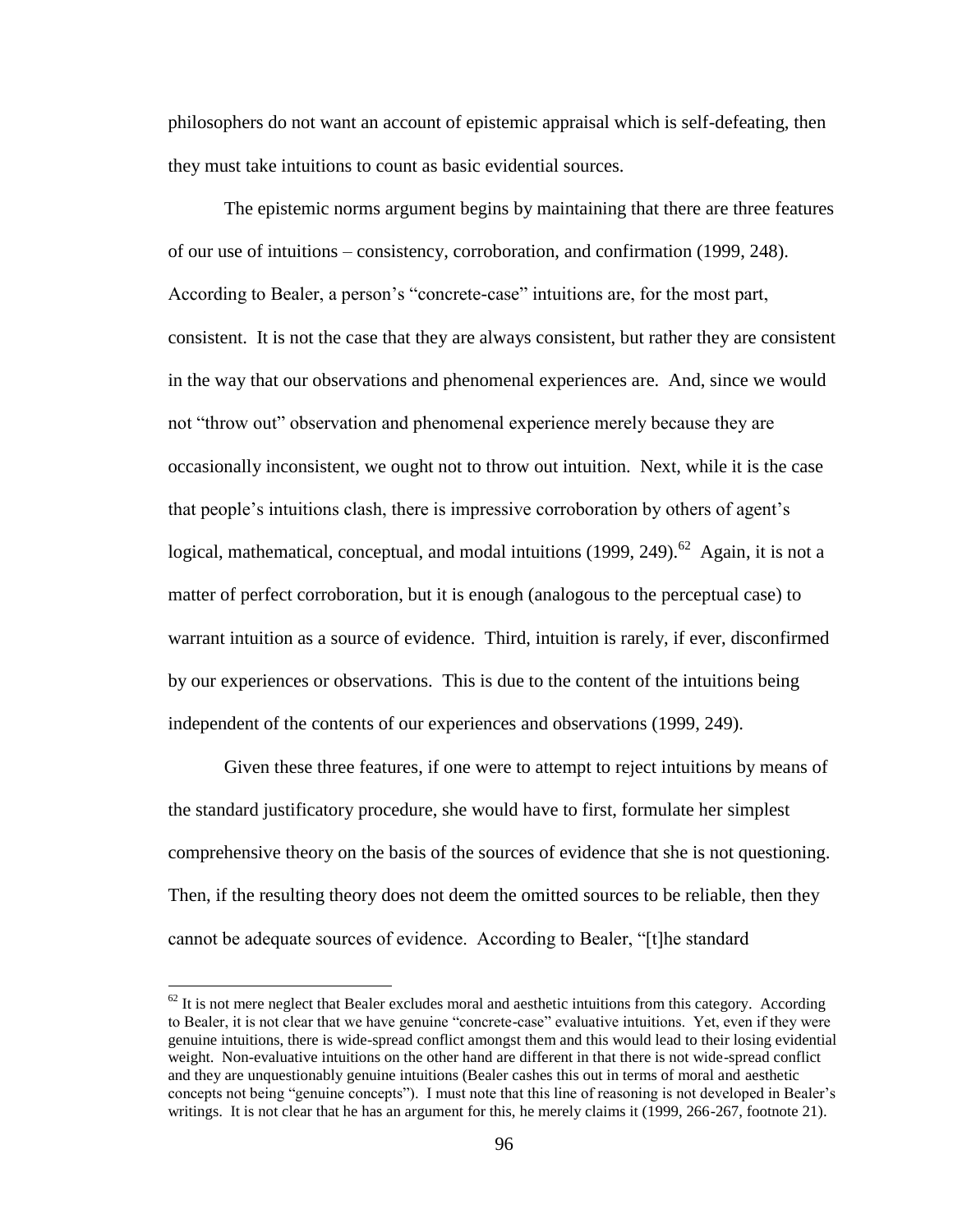justificatory procedure permits us to apply the present method against a currently accepted source of evidence if and only if it is intuitive that the source is not as basic as the sources of evidence being used to challenge it" (1999, 250). The "mechanism of selfcriticism" that Bealer is operating here is that to evaluate a source of evidence as legitimate or not requires that one evaluate it from the simplest comprehensive theory based on other accepted (i.e., basic) sources of evidence (1999, 249). Vision, tactile sensations, auditory sensation, etc. are considered basic sources of evidence. If one wanted to reject intuition she could do so only if we had intuitions to the effect that intuition is not as basic as experience or observation. Yet, we do not have such intuitions. For example, in the Gettier case, nothing more is needed than the intuition that Smith does not know (1999, 250). The intuitions in the case are as basic as any evidence can be. We have no reason to reject intuition as part of the standard justificatory procedure. It is not exactly clear how Bealer intends this argument to justify premise one of the self-defeat argument. I take it that he is intending to demonstrate that in order to have an account of epistemic appraisal (of evidence) which is not self-defeating we would need to have intuitions that intuition is not a basic evidential source as is experience or observation. Since we do not have these intuitions, we cannot say that intuitions are not basic evidential sources.

So, now we have the two arguments in place which are to warrant the claim that one"s theory will be epistemically self-defeating unless they accept intuitions as evidence. Views like radical empiricism, according to Bealer, fall victim to this problem. Since philosophers must engage in epistemic appraisal, appeal to epistemic norms, and have highly reliable theories, we must accept intuitions as basic evidential sources.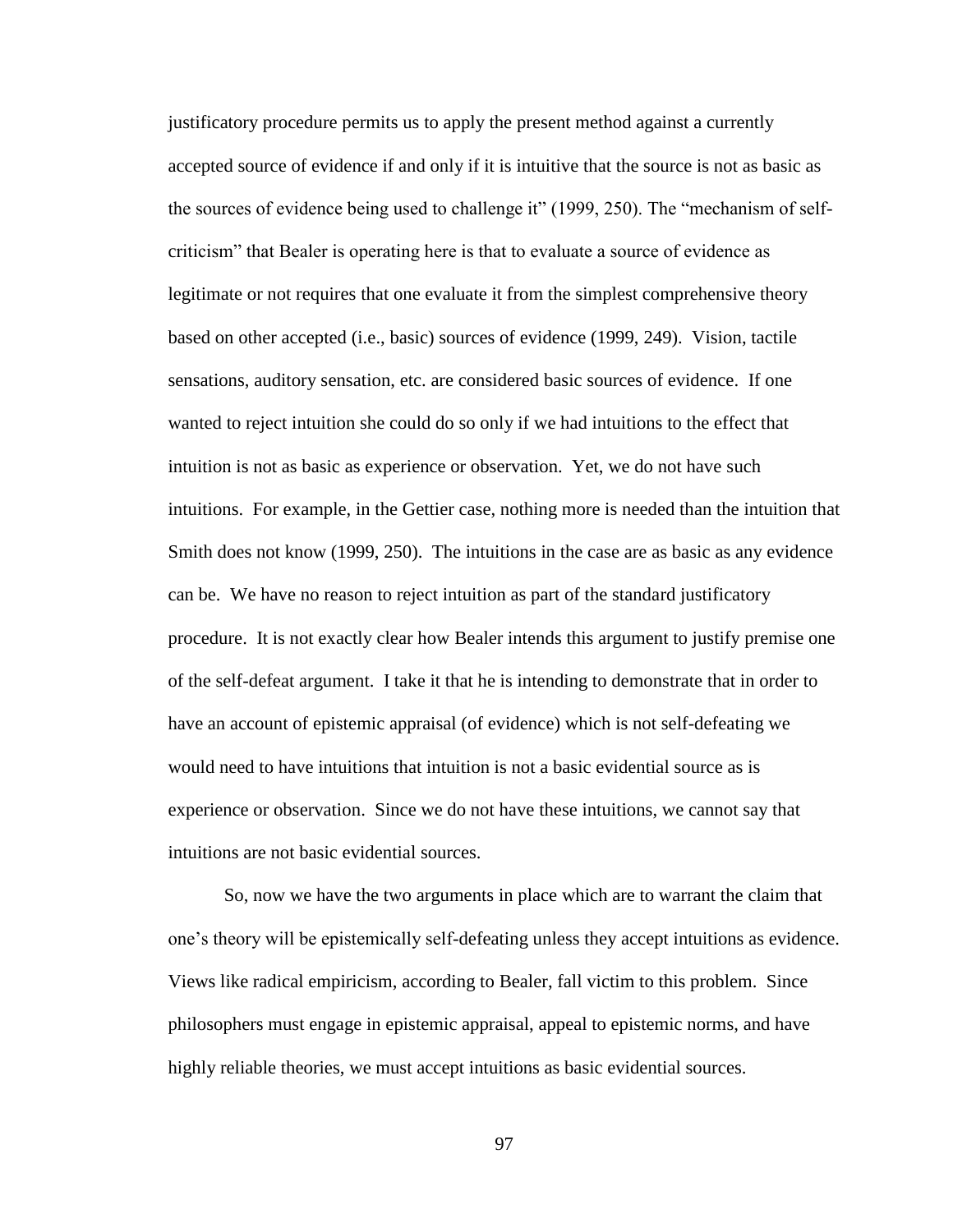#### 3.3.2 Worries about the Self-Defeat Argument

In assessing Bealer"s position we need to understand that he takes intuitions to be non-theory-laden, a priori intuitions. It is this adherence to an incorrect view of intuitions that ultimately plagues Bealer"s self-defeat argument. What Bealer has attempted to establish is that all philosophy is rationalistic in character and requires the use of nontheory-laden, a priori intuitions. But once we look at the argument in light of the correct account of intuitions developed in the last chapter we see that Bealer's argument fails.<sup>63</sup>

To begin, Bealer accuses the empiricist of utilizing intuitions when establishing what is and is not to count as an observation, theory, justification, explanation, etc. However, this is mistaken. As was demonstrated in the last chapter, the correct account of intuitions is those of a theory-laden sort and an empiricist is able to make use such intuitions. What the empiricist is denying is that philosophers ought to be using a priori intuitions. So, Bealer is incorrectly assuming that the only legitimate intuitions are those of an a priori sort and accuses the empiricists of using these, when in fact the empiricist is using a different form of intuitions altogether.

Specifically, the account of intuitions Bealer is using and thus is demanding that the empiricist use something that is not available to her. When Bealer uses "intuition" he is referring to "a priori intuition". He is explicit about this is various places (1993, 102; 1998, 207-214; 2000, 2-4). But does his argument establish that the use of a priori intuitions alone is what is needed for establishing the epistemic worth of intuitions? I believe the answer is no. If we accept Bealer"s line of reasoning, all we are left with is the demand that philosophers must make use of intuitions in their justificatory

 $63$  When I am referring to the account of intuitions developed in chapter two I will just use 'intuition(s)'. When I am specifically referring to the traditionalist's account of intuition I will use 'a priori intuition'.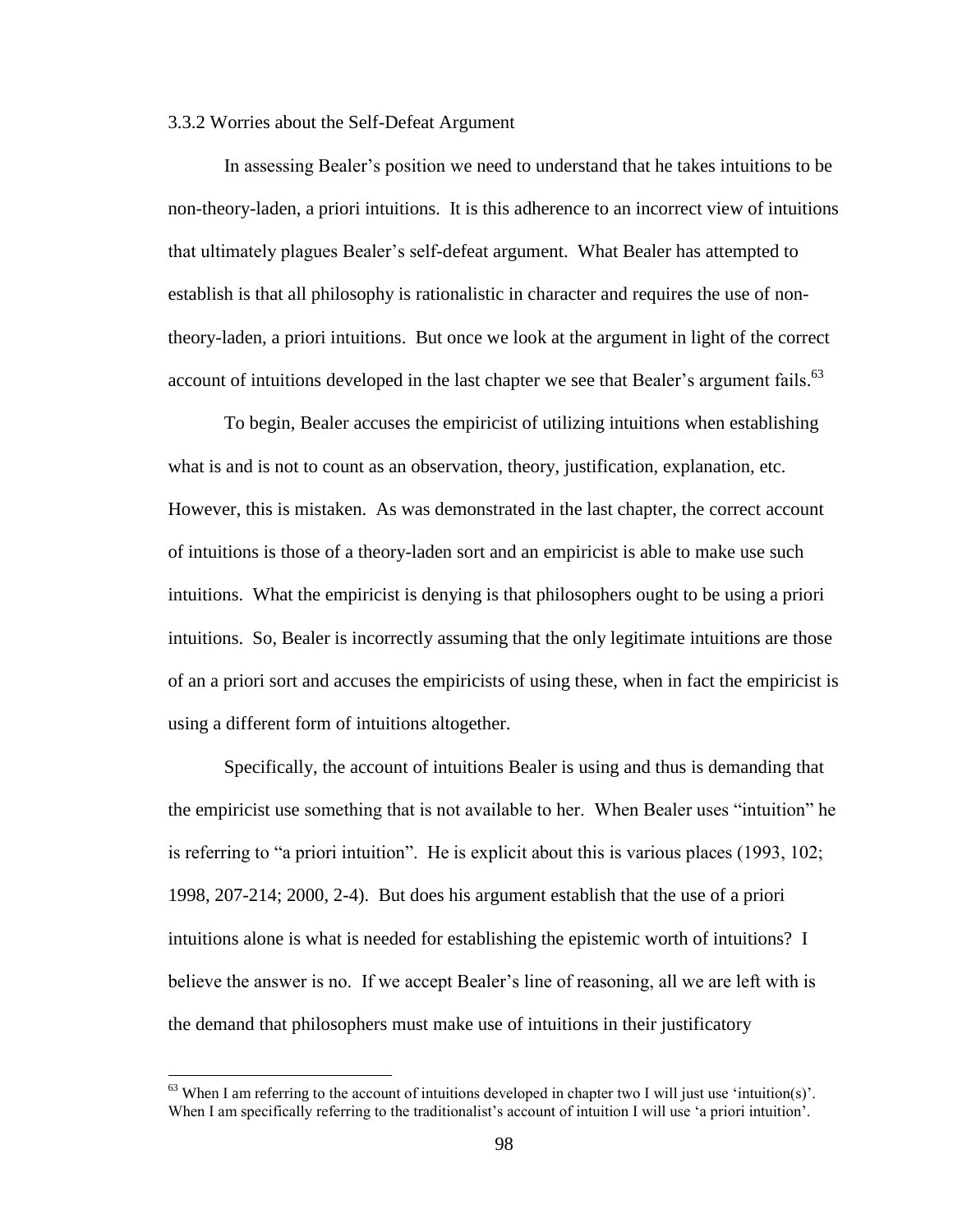procedures, not that they must make use of a priori intuitions. As I argued in the last chapter, intuitions are theory-laden in a robust sense (in being both theory-driven and theory-informed). My conception of intuitions does not in any way conflict with any of the principles of empiricism. Empiricists can appeal to intuitions given that the background theories at the heart of the intuition are grounded in experiences and/or observation. Bealer maintains (in the starting-points argument) that empiricists must either accept that intuitions are either reliable or not. If they are reliable, then they constitute prima facie evidence for their theories, hence the principle of empiricism is false. But if they are not reliable, then they will result in highly unreliable theories. Both are supposed to be unacceptable. Yet, this argument only goes through if we assume, with Bealer, that the intuitions we are talking about are a priori intuitions. Once we recognize that the set of philosophically legitimate intuitions is wider than Bealer believes, then the reliability of the intuition becomes contingent upon the type of intuitions that is at work. For example, if the intuition at work is theory-laden, then its reliability is dependent upon how developed the background theory at work is. For an empiricist, this background theory will be empirically informed and hence she will not face the dilemma Bealer claims she does. So, Bealer's justification for premise one fails.

The appeal to intuitions other than a priori intuitions – such as theory-laden intuitions – shows also how the epistemic norms argument fails. The reason why our intuitions are not "thrown out" for, say, occasionally being inconsistent is due to the recognition that it is the various background theories at work in the intuitions which show the occasional inconsistency. Since various background theories will generate often conflicting intuitions, we can account for inconsistency by recognizing the origins of the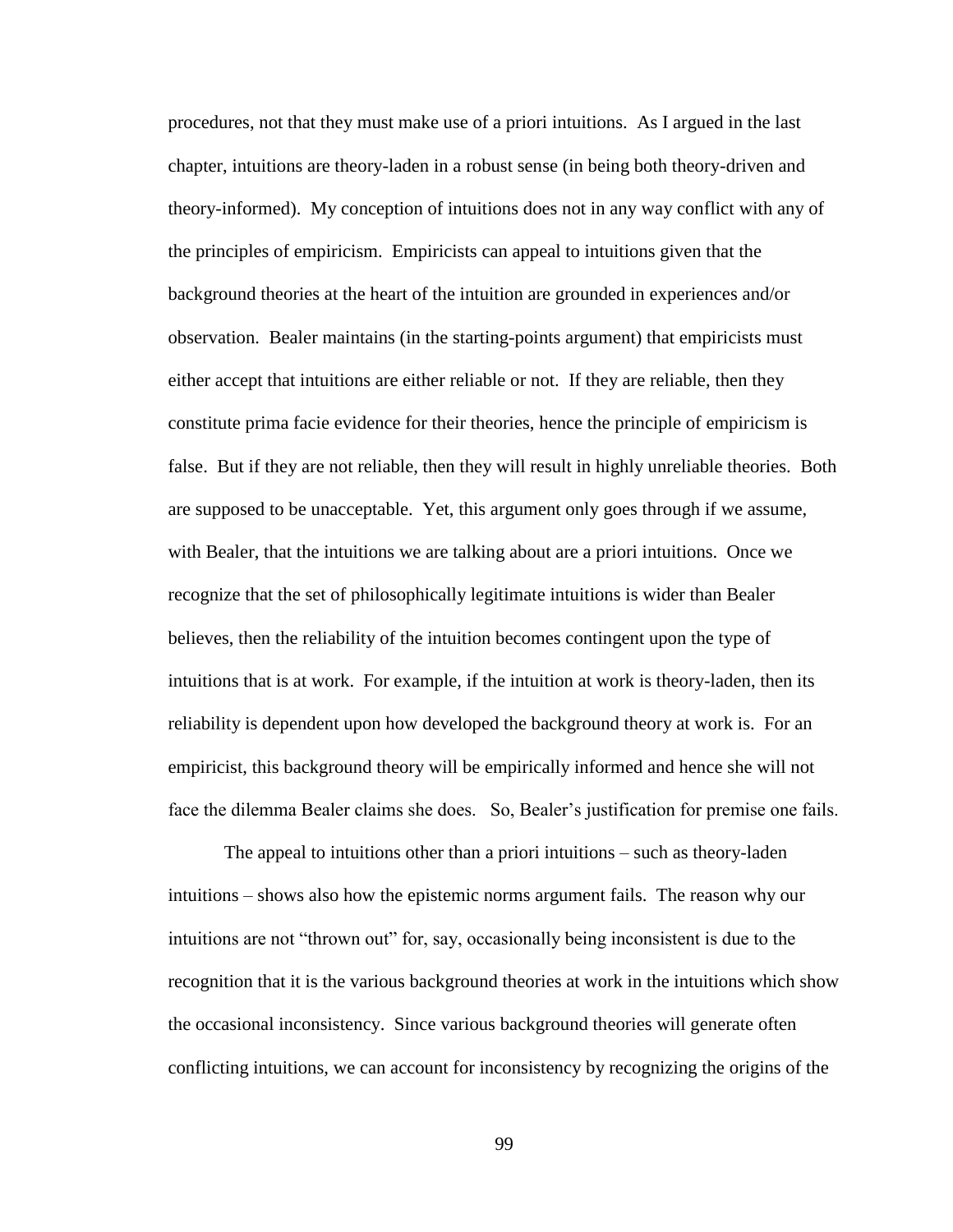inconsistency and account for such a discrepancy. Furthermore, it may be the case, as Bealer claims, intuitions are *independent* of the contents of our experiences, but this is not to say that they are not informed and driven by the background theories which our experiences helped to construct. Bealer's argument again fails.

In criticizing Bealer"s position I am not claiming that intuitions need not play a role in philosophy. What I am demonstrating is that Bealer has made a problematic assumption (that all genuine intuitions are a priori intuitions) and this assumption plagues all of his arguments. I believe that the empiricist is not in as bad of a position as Bealer paints. The empiricist owes a substantive account of how knowledge is a natural kind, but such an account is plausible. Furthermore, once we recognize and accept that intuitions are theory-laden, we can see that there are other avenues available to the empiricist. Such a defense of traditionalism should be found wanting.

3.3.3 The Epistemic Autonomy "Argument"

BonJour has argued that intuitions (or "rational insight") should be construed as epistemically autonomous. Intuitions should be seen as depending on nothing beyond themselves for their justification (1998, 146). Like Bealer, BonJour"s conception of intuitions is of the a priori variety. But if it is, shouldn"t we worry about his position give the conception of intuitions defended in chapter 2? Yes. If so, then why worry about it? What is worth discussing is the way in which BonJour goes about defending his position. He presents his position as such:

The foregoing is not intended as an argument…to show that conferring this foundational status on apparent rational insight is likely to lead to believing the truth. What it does show, I believe, is something like this: apart perhaps from direct observation, narrowly construed, we have no conception at all of what a standard of epistemic justification that did not appeal to apparent rational insight would even look like…A skepticism that holds that the only standard of epistemic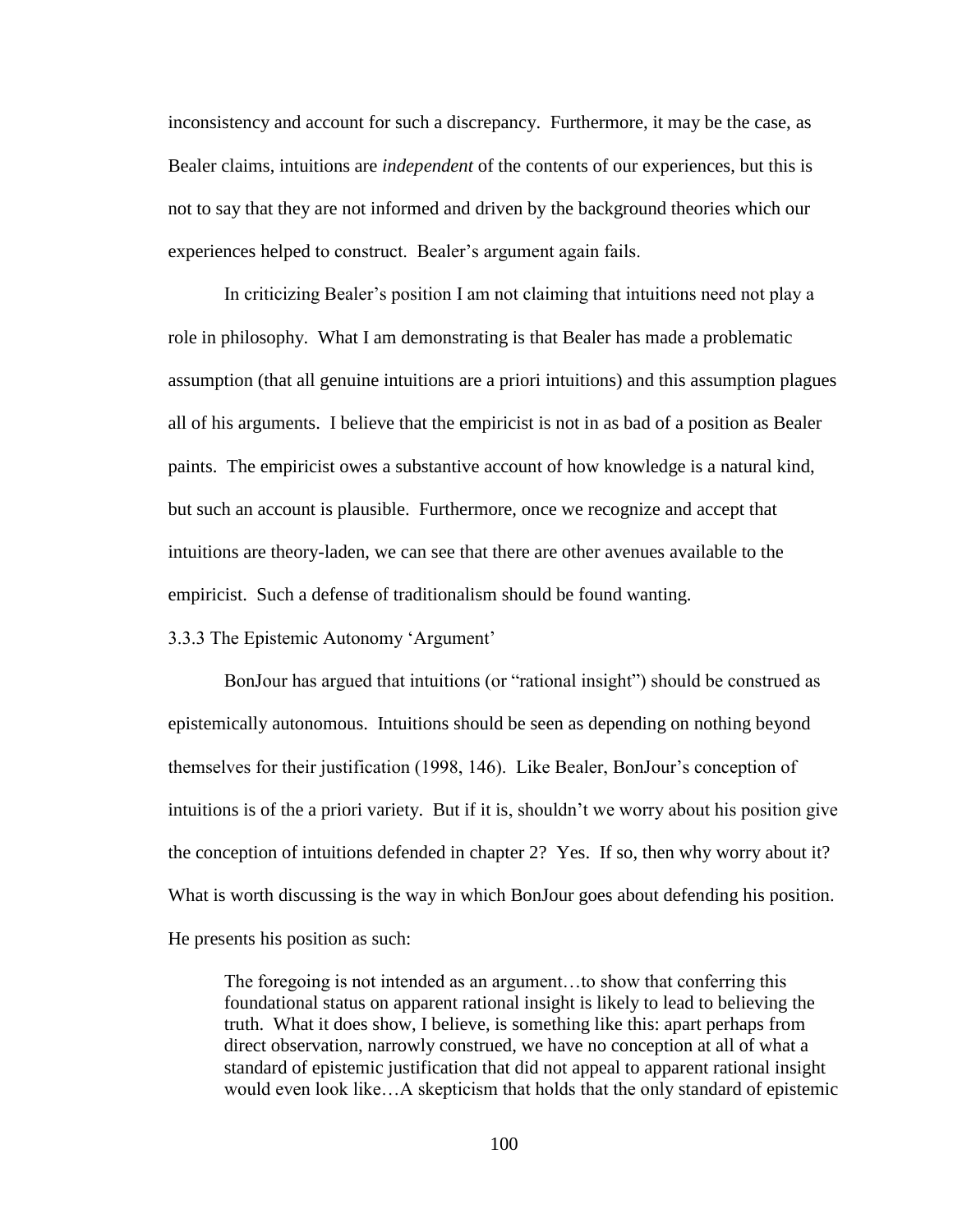justification that we can understand is nonetheless incorrect, not conducive to finding the truth, remains dialectically untenable. But a fundamental standard of justification that is intuitively plausible, dialectically defensible, and to which there is no apparent alternative, though it may not be all that we could ask for, is almost certainly all that we can ever hope to have (1998, 148-149).

So BonJour is maintaining that epistemic (and I would assume all philosophical) analysis requires the acceptance of intuitions as justified, basic evidential sources. The question on the table is whether this is a reasonable defense of traditionalism. Such an account is unreasonable if there is an alternative which is both plausible and defensible.

His reasoning for the epistemic autonomy of intuitions starts from the empiricist demand for a metajustification for thinking that the acceptance of beliefs based upon intuition is likely to lead to the truth. The empiricist's demand is supposed to lead to a dilemma. If one accepts a claim on the basis of intuition, then she must be appealing to a premise which contains a further intuition as part of the justifying reason for the justification. This is problematic due to there being no way in which to justify the premise since it is, in part, what is at issue. If one attempts to justify such a premise empirically, then one is abandoning any claim to a priori justification.<sup>64</sup> Moreover, if any part of the metajustification is dependent on an empirical premise, the justification itself (of the original claim) would be empirical as well. The acceptance of this premise leaves the (rationalist) defender of the positive epistemic status of intuitions with a problem. Any attempt to provide a metajustification either provides a circular metajustification or becomes empirical. Both of these results are unacceptable for the (rationalist) defender. So, according to the empiricist, we ought to reject intuitions as reliable indicators of the truth.

<sup>&</sup>lt;sup>64</sup> As was noted in the first chapter, BonJour notion of intuition (or rational insight) is purely a priori in character. Any such empirical premise to support the evidential status of intuitions would undermine the a priori status, hence would undermine his rationalism.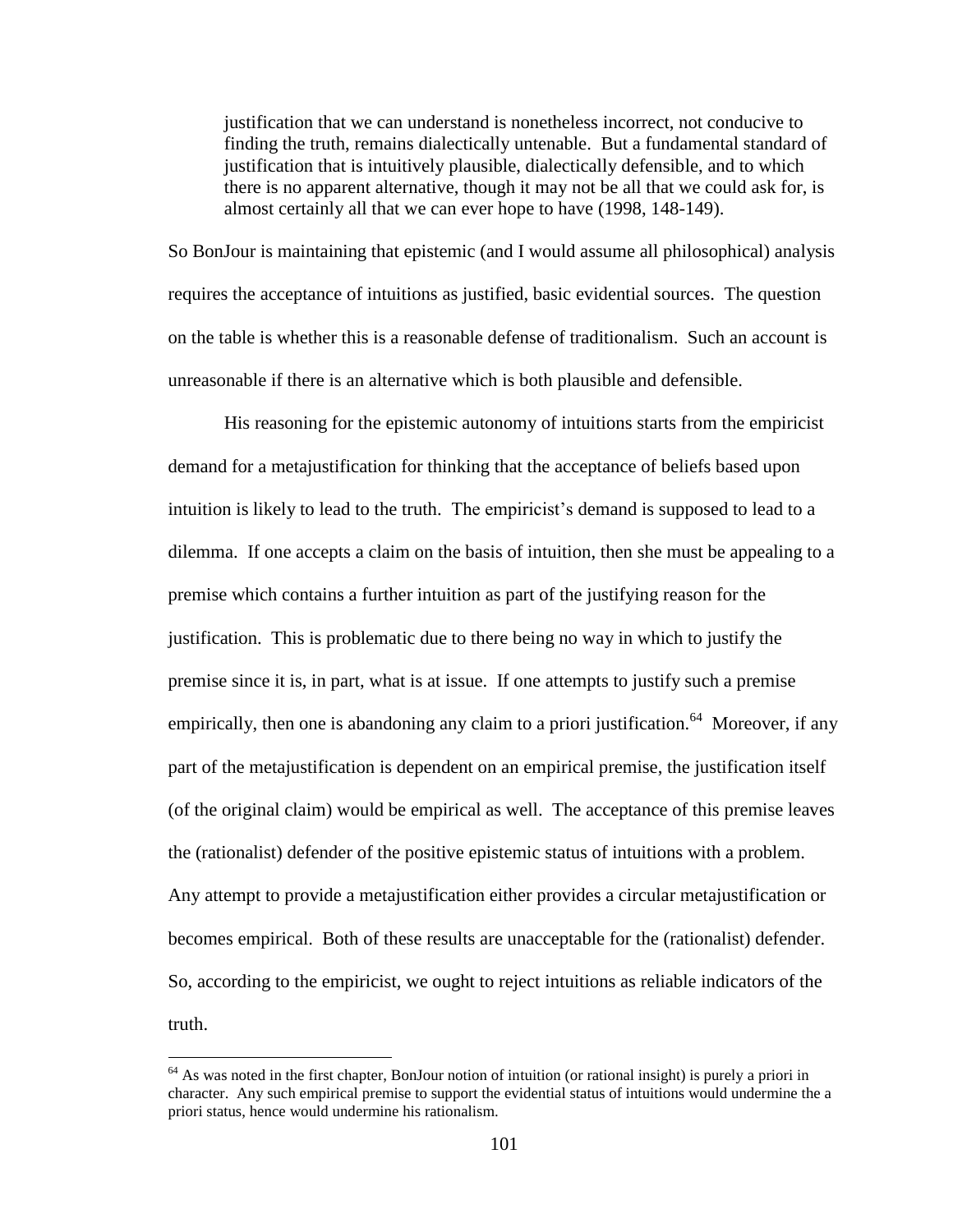To counter such a dilemma, BonJour argues that demand for a metajustification itself is misconceived and ultimately question begging (1998, 145). According to BonJour, such a demand assumes that intuition has no epistemic value in and of itself, but rather picks out a class of propositions that the metajustificatory premise tells us are likely to be true. The reason for accepting a proposition, on this view, is not because the proposition is (metaphysically or logically) necessary, but because it has a feature ("any subjectively identifiable feature will do") that there is some independent metajustification for regarding it as a reliable indicator of truth (1998, 145). Yet, this is a mistaken account according to BonJour. This simply disallows intuition as a basis of justification. BonJour maintains such a refusal offers no further rationale for it and is thus questionbegging.

Suppose one considers the following proposition – "Nothing can be red and green all over at the same time". When one considers this proposition the reason for accepting it is that she "sees", "grasps", or "intuits" that it must be true in any possible world (or that she is unable to "see", "grasp", or "intuit" how this could be false). This, according to BonJour, is itself an intuitively excellent reason for accepting the proposition. It is not the case that one needs a further metajustificatory premise. Furthermore, if one says that this intuitive reason is mistaken, then it needs to be shown and not merely assumed (which, BonJour maintains, is the case when a demand for a metajustification is required). Thus, intuition ought to be considered epistemically autonomous. Intuition should be viewed as needing nothing further for its justification.<sup>65</sup> As long as the

 $<sup>65</sup>$  BonJour does recognize that intuition is fallible. As such, he maintains that the only way in which to</sup> "overturn" such a justification is by further a priori reflection (such as considerations of coherence or by some empirical considerations).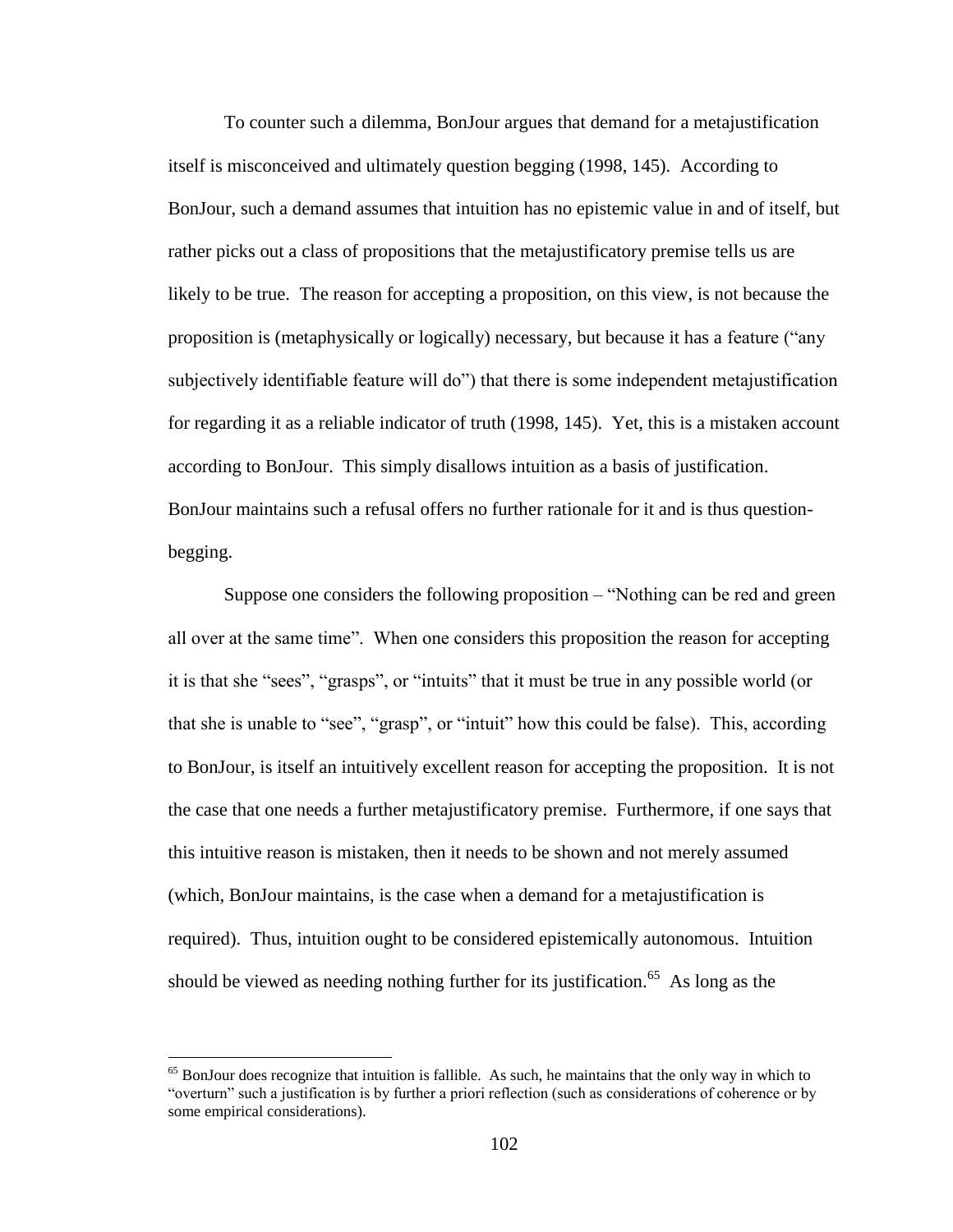conditions for a genuine intuition hold, we should require nothing further in the form of a metajustification to maintain the acceptance of a proposition based upon intuition. 3.3.4 Worries about the Epistemic Autonomy "Argument"

There would seem to be a few worries about BonJour"s line of reasoning. The first worry is that it seems possible to construct a case where we have necessarily true beliefs and yet fail to have knowledge due to the intuition-producing mechanism being triggered in an unreliable way. It is possible to construct a case where the intuition being produced is entirely contingent upon how the intuition was produced and not epistemically valuable by one"s merely having it (which is what BonJour demands). Consider a case developed by Tidman (1996, 162). Suppose you are transported to an environment wholly different from earth near Alpha Centauri.<sup>66</sup> In this environment elephants emit a strange radiation that causes humans to hold some a priori judgment they would not otherwise hold. Specifically, the radiation causes the person to affirm the next proposition that she reflects upon. Now, as a result of the radiation the person comes to believe that it is not possible for one to have different parents than one has. Further suppose that the person comes across a copy of Saul Kripke"s *Naming and Necessity* and reads it near a herd of the radiation emitting elephants. Finally suppose that, with Kripke, this necessity claim is true, but that apart from the radiation the person would have been agnostic on the claim. What does such a case show us? This case is one where the person has a true a priori intuition, but lacks knowledge. She lacks knowledge since the a priori judgment was not caused by her grasp of the proposition. It just happens to be the case that the person was near the elephants reading Kripke. What this shows is there needs to be some non-contingent correlation between the intuition-producing mechanism

 $66$  This case is a variation on Plantinga's elephant/trumpet case (1986, 12-13).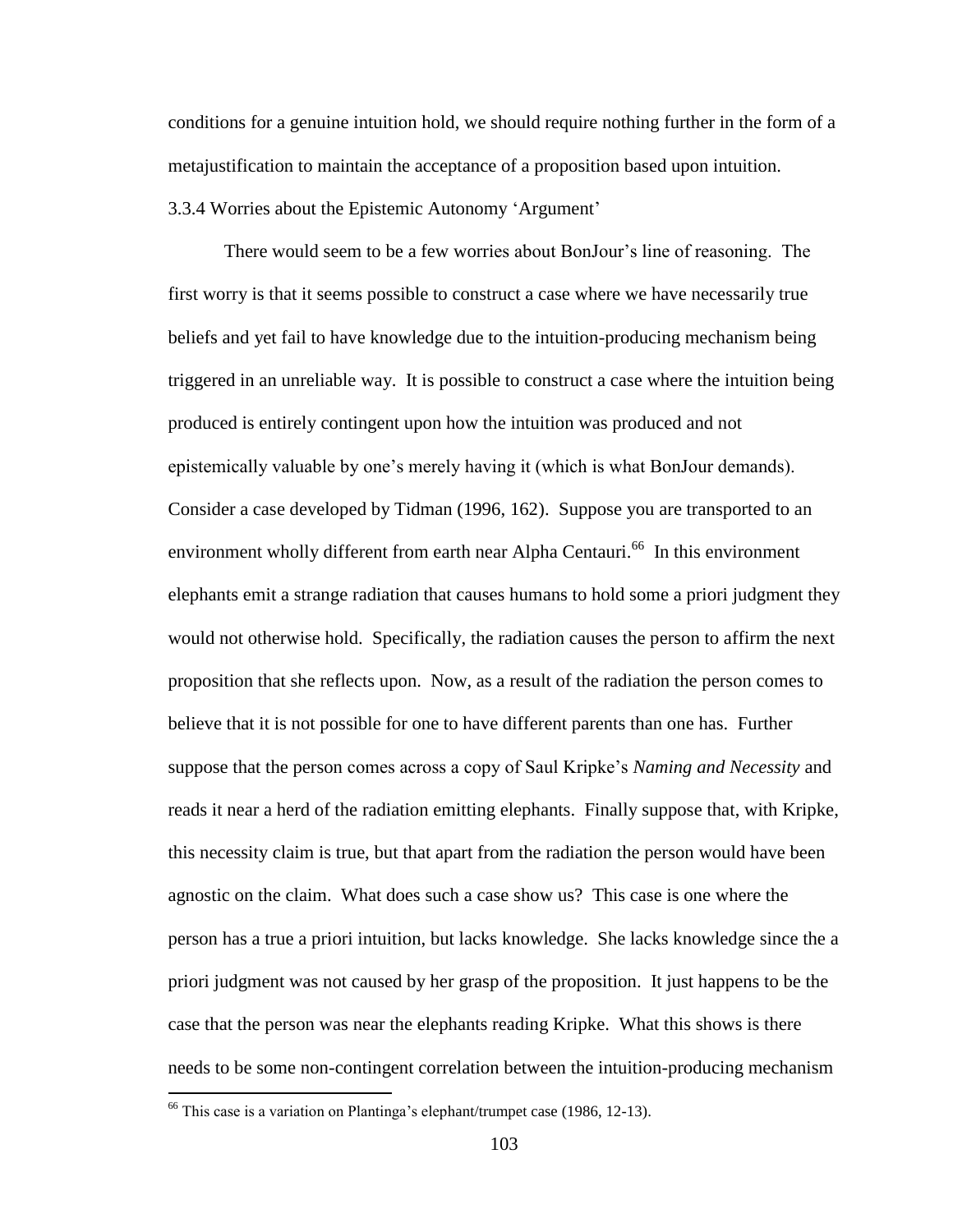and the circumstances of the situation and the truth (Kornblith 2000, 83). Since it is conceivable to have such a situation, we are forced to accept that the knowledgeconferring status of even intuitive a priori beliefs is contingent upon, most plausibly, how the mechanism is working and how the environment is situated. This is not to say that we need to assume that is the knowledge-conferring status of a priori intuitions depends on the mechanism and the environment, then a priori intuitions only produce justified beliefs when combined with the information that the mechanism is working in a certain proper way and the environment is of a certain suitable sort.<sup>67</sup> What is simply needed is the explanation of the correlation between the mechanism and the circumstances. BonJour"s demand that we need no further justificatory support for the intuition is mistaken.

The second worry is that the reasoning BonJour gives does not establish that a priori intuitions that p themselves warrant our acceptance of p. BonJour argues that a priori intuitions have some feature that is such that intuitions which have this feature are likely to be true. The fact that I intuit that p is itself a good reason for the acceptance of p. But we are left facing a problem. What is needed is an initial reason to think that this intuition that p is one of those with this special feature (Tidman 1996, 164). Suppose that I have an a priori intuition that p. According to BonJour, the fact that I intuit that p is reason for me to accept p; that your belief that p is evidenced by your act of intuiting. But, the mere fact that I a priori intuit that p cannot by itself indicate that it is true. Since it is possible that my a priori intuition is mistaken, I do not have an independent reason for believing that this particular a priori intuition is one of the true set. I am not in a position to be justified in accepting the a priori intuition without having evidence (or a

 $67$  Though I do maintain that this is what is ultimately needed. However, I need not defend this for this criticism of BonJour.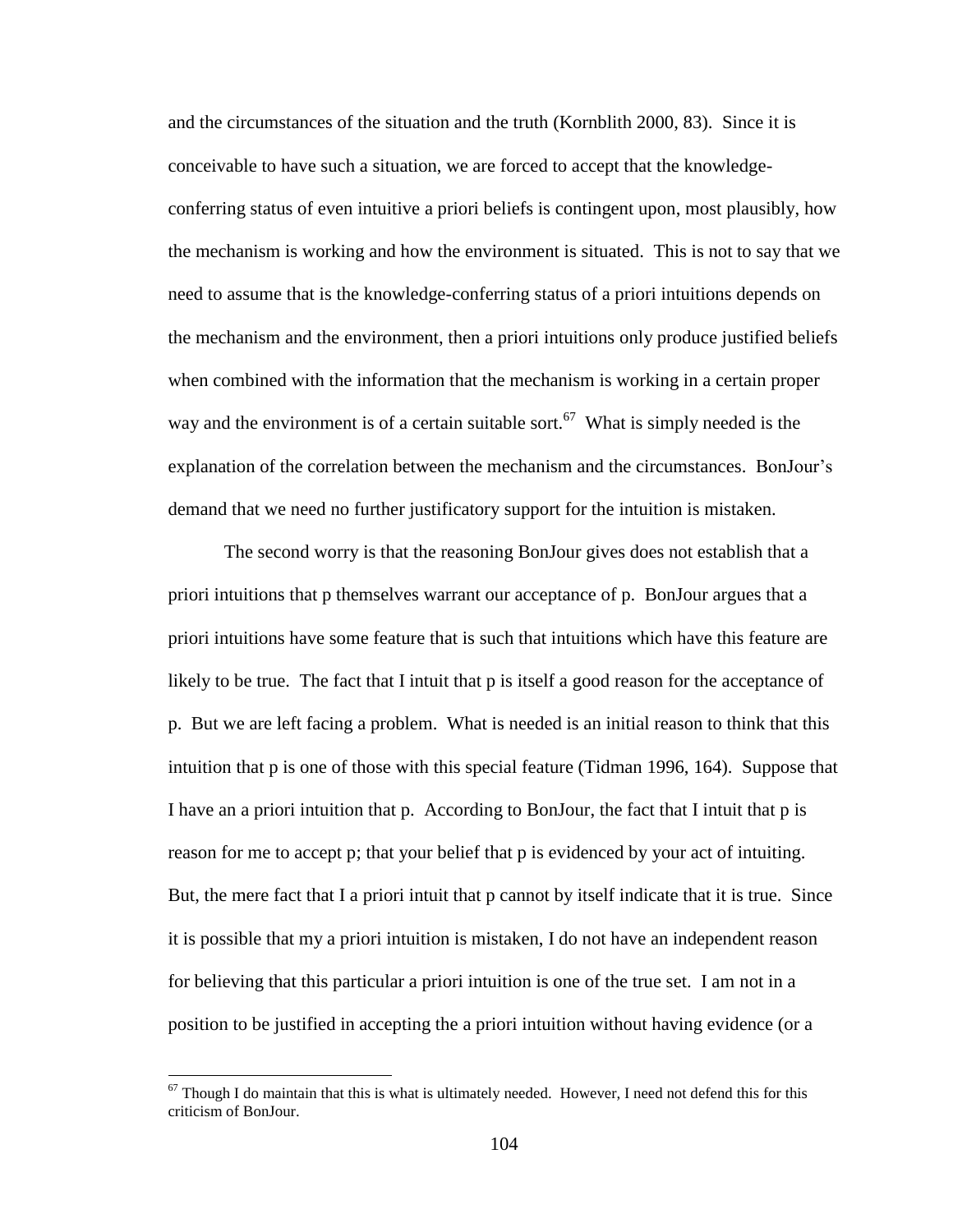reason) to think that this particular intuition is one of the good ones. In this way, intuitions' evidential status is contingent upon our ability to discern whether they are produced in a legitimate way. BonJour is mistaken in maintaining that no further justification is needed for the acceptance of a priori intuitions.

While there may be other problems with BonJour's position, I believe that these two problems illustrate a central worry about treating intuitions as neither contingent upon the intuition-producing mechanism nor the environment in which it is formed. To attempt to show that intuitions are epistemically autonomous one would have to turn to a posteriori matters in order to do so. But this obviously flies in the face of the very position being defended. Hence, the epistemic autonomy "argument" cannot be defended. 3.3.5 Summary of the Criticisms of the Traditionalist

What I have tried to show is that traditionalists make use of an incorrect conception of intuitions and this is what initially plagues their accounts. Even if we allow that there may be some a priori intuitions, this does not help the traditionalist in that there are other types of intuitions (those developed and defended in chapter two) to which philosophers may make appeal. In fact, however, given that intuitions are of a theory-laden sort, the traditionalists are mistaken at the outset. So, the traditionalists are wrong in that they use an incorrect conception of intuitions and even if we grant them their conception of intuitions, their arguments still fail.

## 3.4 Skepticism about the Epistemic Status of Intuitions

Sitting across from the traditionalists at the intuitions table are those who maintain that intuitions play no (or at best a very, very minimal) role in philosophy. This position, often stemming from an empiricist epistemology, maintains that, on any conception of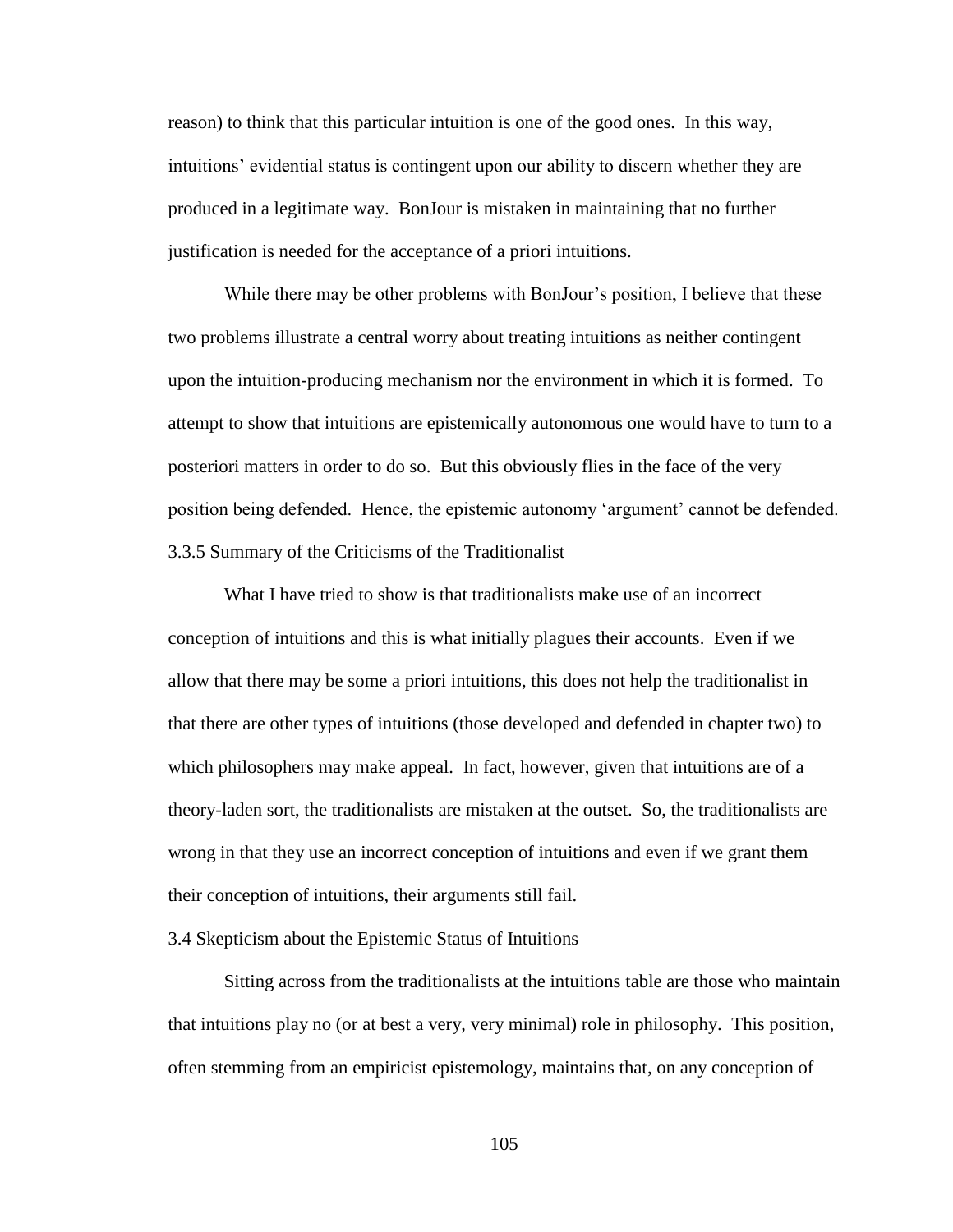their nature, intuitions cannot be treated as evidence for anything or as epistemically useful. Such attacks have come from Harman on moral intuitions (1977), Goldman on metaphysical and epistemic intuitions (1992), Cummins on epistemic intuitions (1998), and Stich on all intuitions (1990, 1993, and Stich and Laurence 1994). While the specific arguments concerning individual areas of philosophy vary slightly, there do seem to be a few general arguments put forth by the skeptics. In this section I will look at two – the Calibration argument, a generalized form of the skeptical argument addressing the unreliability of intuitions, and Hales' "problem of intuition".<sup>68</sup> What I hope to show is that each of these arguments does not hold and that the skeptics" position on intuitions is untenable. It must be noted at the outset that in this section "intuition" will refer to intuitions in general and not merely a priori intuitions. I will understand intuitions as developed in chapter two unless otherwise noted.

#### 3.4.1 The Calibration Argument

 $\overline{a}$ 

The calibration argument is essentially an attack on the reliability of intuitions. While this has been discussed by various philosophers, the argument is perhaps put forth most straightforwardly by Cummins (1998). Cummins argues that if we are to accept intuitions as epistemically legitimate (that if S intuits that p, then S is prima facie justified in believing that p), then we must be able to show how intuitions are reliable on the basis of some epistemological access to the target in question independent of intuition itself. His thesis is essentially that the epistemic legitimacy of intuitions is true only if S is

 $^{68}$  I acknowledge that I will not be discussing the criticisms of perhaps the most discussed skeptics – Stephen Stich. The reason for this is due to Stich"s criticisms to be more focused on philosophical methods using intuitions and not the reliability of intuitions themselves. This is not to say that Stich"s concerns are should not be considered. I will in fact be addressing Stich"s concerns on intuition-based philosophical methods in the next chapter. Furthermore, the calibration argument has become a topic of considerable literature, but I believe that Cummins gives perhaps the most straightforward version of the argument and so I will be focusing on his version.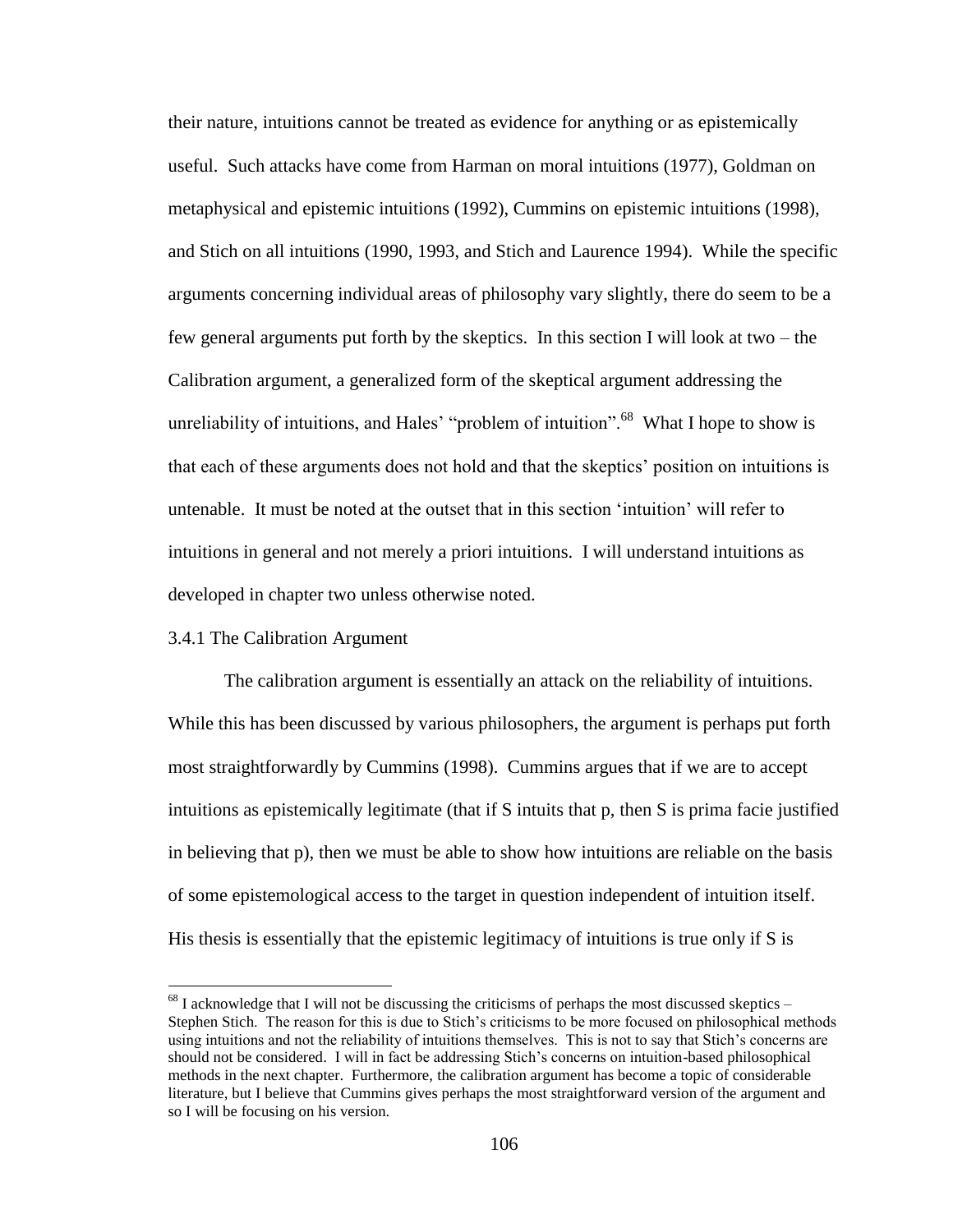justified in believing that her intuitions are reliable and is justified in that belief by some faculty or faculties other than intuition. But what faculties could calibrate intuition? The question here is whether it is *possible* to calibrate intuitions. Cummins does note that those in favor of the use of intuition do not attempt to calibrate intuition. Yet, even if philosophers could calibrate intuitions, they would not. The reason for this, according to Cummins, is that philosophers "could have no possible use for intuition in a context in which the relevant theory was well enough settled to form the basis of a credible calibration test" (1998, 118). The argument can be formulated as follows:

- 1. A belief-forming technique, process, or source is epistemologically legitimate only if it can be calibrated.
- 2. Philosophical intuition either can or cannot be calibrated.
- 3. Intuitions regarding domain D could be calibrated only if we had an independently justified theory of D.
- 4. If we had an independently justified theory of D, then we would have no epistemological need of intuitions to justify a theory of D.
- 5. Thus, if philosophical intuition can be theoretically calibrated, then it is epistemologically unnecessary for the justification of philosophical theory (from 3 & 4).
- 6. Thus, philosophical intuition is either epistemologically unnecessary or epistemologically illegitimate (from 1 & 5) (Pust 2000, 105 fn. 6).

"Legitimate" here is referring to the technique's, process', or source's ability to generate beliefs that can be counted as providing evidential weight or that can be used as a basic evidential source. To illustrate this argument with an analogy, Cummins points out that when Galileo pointed his telescope at the moon and observed mountains, he needed to calibrate it against some artifact that he knew – namely mountains on earth. We wouldn"t have trusted Galileo's telescope without such an independent reason for thinking it to be reliable. But, there is no way to do this with intuition and we should be skeptical of any method that cannot be calibrated.

3.4.2 Worries about the Calibration Argument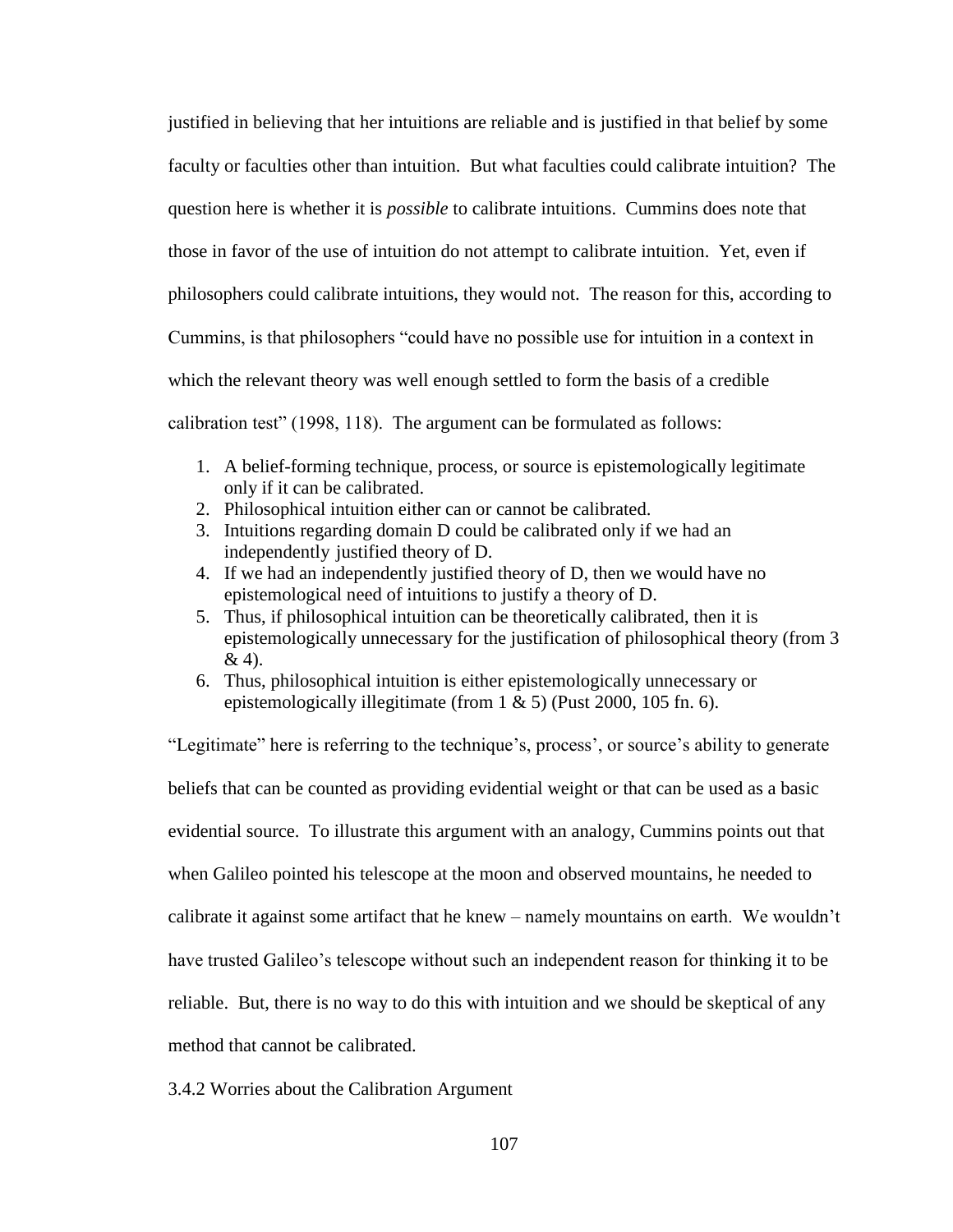Cummins has presented the traditionalist (or anyone who wishes to keep intuitions as basic evidential sources) with a dilemma. If intuition cannot be calibrated, then philosophers should not have any faith in it. If it can be calibrated, then philosophers should not use them and simply focus on the theory itself. Cummins takes this dilemma to be a problem for those who want to preserve the use of intuitions in philosophy. I believe he is correct if he is attacking the traditionalist. But, the question remains as to whether Cummins' argument truly works against all conceptions of intuitions (specifically the one defended in the last chapter).

I take it that the first three premises are acceptable. Is it the case that intuitions may only be considered epistemologically legitimate only if they can be calibrated? I do not think it is legitimate to challenge this requirement. I take it as prima facie plausible to demand that we have shown that a belief-forming process is reliable if we are to say it is epistemologically legitimate. Furthermore, I take it that we can only calibrate intuitions if we have some independently justified theory of the content of the intuition in question. That is, we can say our intuitions are reliable only if we have a justified theory of the content. So, I accept Cummins' first three premises.

It is the fourth premise that I want to question. Cummins argues that four is true on the following grounds: Intuitions are "generated" either by explicit or tacit theories.<sup>69</sup> If they are generated by explicit theories, then they cannot play the justificatory role

 $69$  Cummins uses "generated" (1998, throughout) as being synonymous with "are the result of" (1998, 118) and "are applications of" (1998, 119). It is not clear that this is an adequate usage. In any event, he seems to imply that the sources of our intuitions are either explicit or tacit theories. It is in this sense that I will use the term "generate". Furthermore, Cummins does not give precise definitions of "explicit theory" or "tacit theory". As I understand it, an explicit theory is one which is learned and is developed in some formal sense. A tacit theory can be either innate or acquired, but is not developed in any formal sense.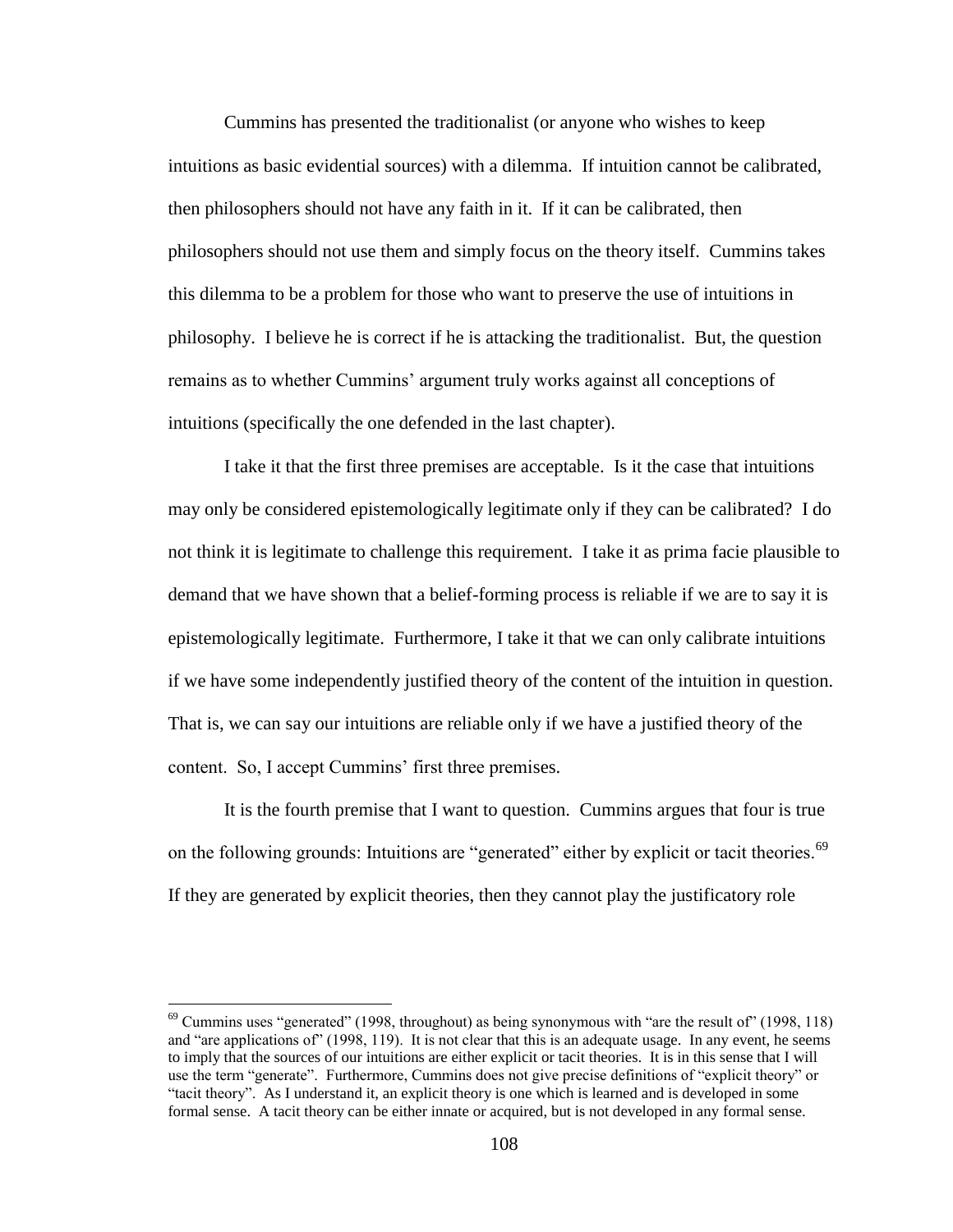necessary for reflective equilibrium.<sup>70</sup> For this claim, he argues that if intuitions are generated by explicitly held theories, then their epistemic status reduces down to the epistemic status of the theory in question (1998, 119). That is, intuitions then, while perhaps being legitimate, have no independent justificatory weight. So we are left with tacit theories. The problem here is that one"s tacit knowledge and theories will change over time. This changing over time will result in wildly inconsistent intuitions. Such intuitions are going to be recognized as liable to result in error. Cummins" position here is questionable. His essential worries are that they will be biased, inaccurate, inconsistent, and sporadically generated since they will be contingent on what environmental cues are present. Now, while all this is legitimate to worry about, it is not the case that this damns intuitions. Yes, it is the case that theory-laden intuitions run the risk of being inconsistent over time, be biased due to training and prejudice, etc., but it does not follow that merely because this is a possibility it is the case that all fall victim to it. Cummins" mistake is that he assumes that intuitions are all fixed with the same structure and as such will survive or fail together. This is not the case. The justificatory status of intuitions comes in degrees and is contingent upon the knowledge the person has, the access to that background knowledge, etc. If these features are in place, then the worry of wildly inaccurate intuitions is quelled and we must then determine whether S"s intuition is reliable given S"s background knowledge and situation. So, Cummins" premise four is misleading in that it may be the case that there is some independent justification for the theory (in the form of the background theory or "tacit theory" that the subject holds), but where it is still the case that the intuition is needed to answer some

 $70$  I should note that one of Cummins' overall goals is to reject reflective equilibrium as a legitimate methodology for philosophy.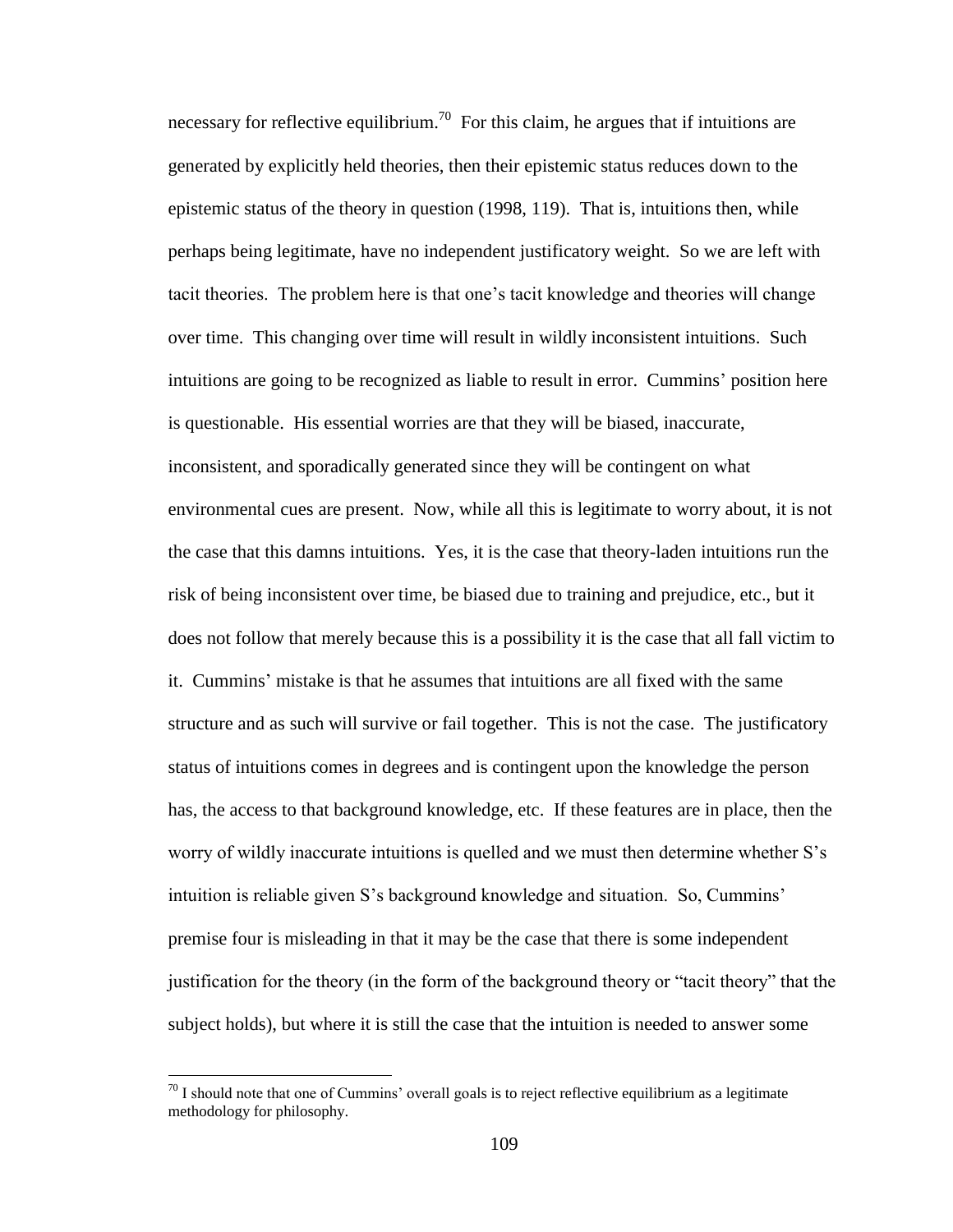further question in that domain. Since the theories drive and inform the intuition, the intuition is still needed to help in justifying other beliefs about the domain.

While I think Cummins' worry about intuitions is important, I think he takes it to be overly devastating. He is right to demand a way to show that intuition is reliable. As was argued earlier with regard to BonJour's epistemic autonomy argument, anyone who wants to maintain the epistemological legitimacy of intuitions (that intuitions are indicative of the truth) must provide a story as to how intuitions can be shown to be reliable. Yet, he is wrong to think that just because background theories can sometimes yield inconsistent or inaccurate intuitions this pervades all intuitions. It is possible to set up conditions for showing when we can and cannot trust intuitions. This will be the project in section 3.5.

#### 3.4.3 The Unreliability of Intuitions

 $\overline{a}$ 

While the calibration argument tangentially addresses the issue of intuitions' reliability, there is a more direct argument concerning the unreliability of intuitions. That is, the skeptic may claim that we have good reason to believe that intuitions are in fact unreliable. And if they are unreliable, then they are not epistemically legitimate.<sup>71</sup> To be more explicit, this argument stems from the issue of from where our intuitions come. Our intuitions must come from somewhere. Any questions concerning the reliability of the intuition-producing mechanism (IPM) will not be a matter of philosophy since the IPM operates unconsciously and as such will not be available to introspection. So, questions concerning the reliability of IPM (Readers will have forgotten by now what an IPM is.) will be an empirical matter. It is, in this sense, that these concerns are not skeptical hypotheses; rather they are real possibilities stemming from cognitive patterns

 $71$  For sake of consistency, I will use 'legitimate' in the same way as in the previous section.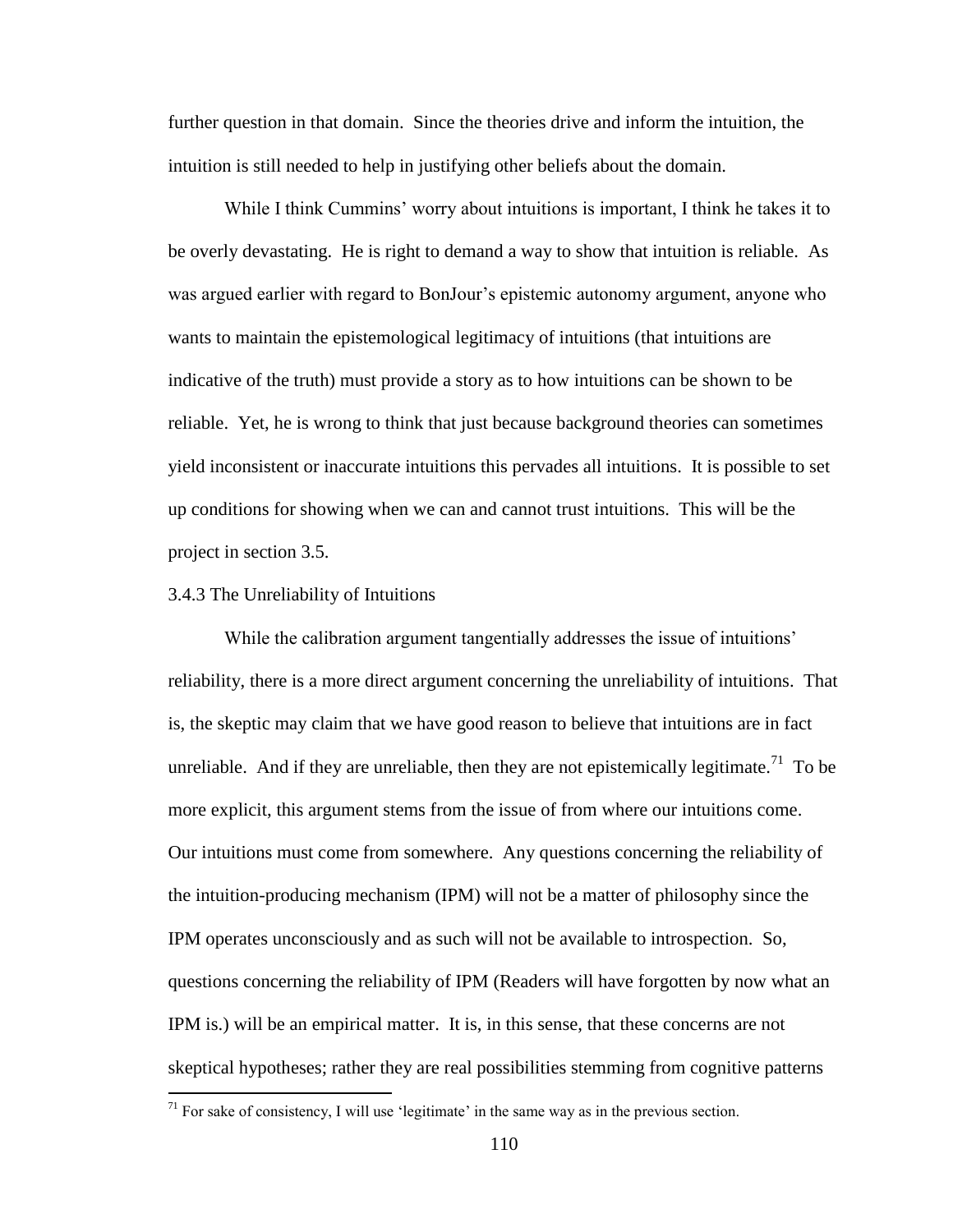that frequently occur (Weinberg APA, 4). The key premise that makes this skeptical argument get off the ground is that we have empirical evidence that IPM is unreliable. Hence, the skeptic concludes, we ought not to trust intuitions (i.e., intuitions are epistemically illegitimate).

What supports the key premise? Why should we think the IPM is unreliable? Often the support for the key premise comes from the hypothesis that intuitions are produced by some tacitly accepted theory (Cummins 1998, 122; Weinberg APA, 4). At the bottom of the IPM is a tacitly accepted theory concerning the domain in question. This tacitly accepted theory will often be biased, we will have no good reasons for thinking it true, or even have reasons for thinking it false and its role in intuition will taint the intuition in such a way that it fails to be an adequate evidential source. To elaborate this point, I will address four ways that Cummins and Weinberg illustrate this concern.

The first concern is one of circularity. Various philosophers from Rawls to Goldman to Weinberg maintain when a philosopher is in the "grip of a theory", this theory-grip will taint the intuitions of that philosopher letting the philosophical theory they hold influence their view of their intuitions. Whenever a philosopher has held a theory for some time, that philosopher will internalize the theory. Once the theory is internalized, whenever the philosopher attempts to give her intuition, she is actually just citing the already held theory.<sup>72</sup> The circularity charge looms in that the philosopher is citing her intuitions as evidence for her theory when all the while her intuitions are not "genuine" intuitions (rather they are simply reports of the held theory). Weinberg

 $72$  It must be noted that neither Goldman and Pust (1998) nor Weinberg (APA) give any empirical argument for the truth of this claim. They treat it as an obvious phenomenon. There are obvious counterexamples to such a claim. BonJour is an example of someone who jumped ship, so to speak, from defending coherentism to defending foundationalism. Other examples might be those such as Hilary Putnam and Frank Jackson. Despite such outliers, the claim seems prima facie plausible.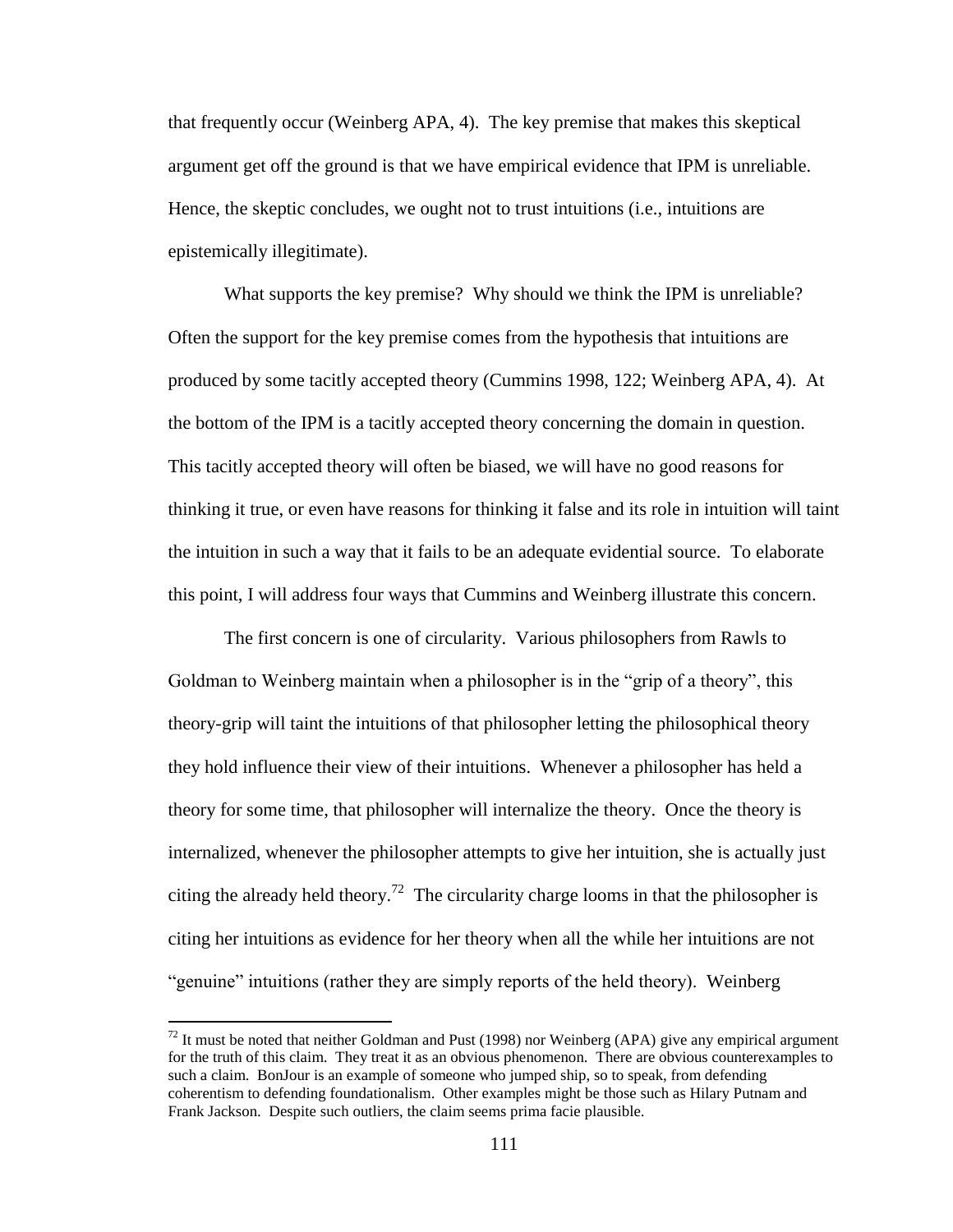maintains that we can see this in action by observing philosophers whose intuitions become stronger the more often they hold and defend a particular theory (APA, 5). For example, the longer one is a foundationalist, the stronger one"s foundationalist intuitions become.

The second way an IPM can be seen as unreliable is with the issue of overinterpretation. This is the problem of a philosopher reading too much into her intuitions. Suppose that a philosopher has an intuition that p. Further suppose that she holds that p is correct to some high degree. If she maintains that because she has the intuition that p is correct p is, say, necessarily true, then she is overinterpreting the intuition. To say that some claim is necessary simply due to one having an intuition is an instance of overinterpretation. Another way of looking at overinterpretation is when one mistakes the lack of intuition that, say, evil demons are impossible for the intuition that evil demons are possible.

The third concern is that if intuitions are theory-gripped, then the intuition will not have the a priori status is required for being an adequate source of a priori knowledge.<sup>73</sup> Any intuition from an IPM would not be truly a priori in any epistemic sense. Consider David Chalmers" zombie argument (1996, 94). Chalmers argues that we can know a priori that no reduction of the phenomenal to the physical is possible. This claim is supported by the intuition that it is metaphysically possible to have a molecular duplicate of someone who lacks phenomenal experience. Such a being would be a phenomenal zombie. Now, if phenomenal zombies are possible, then we have a counterexample to

 $73$  This point does not directly affect my position as it is directed at traditionalists. The key point being made, and the reason for including it here, is that it illustrates how there are empirical matters underlying intuitions.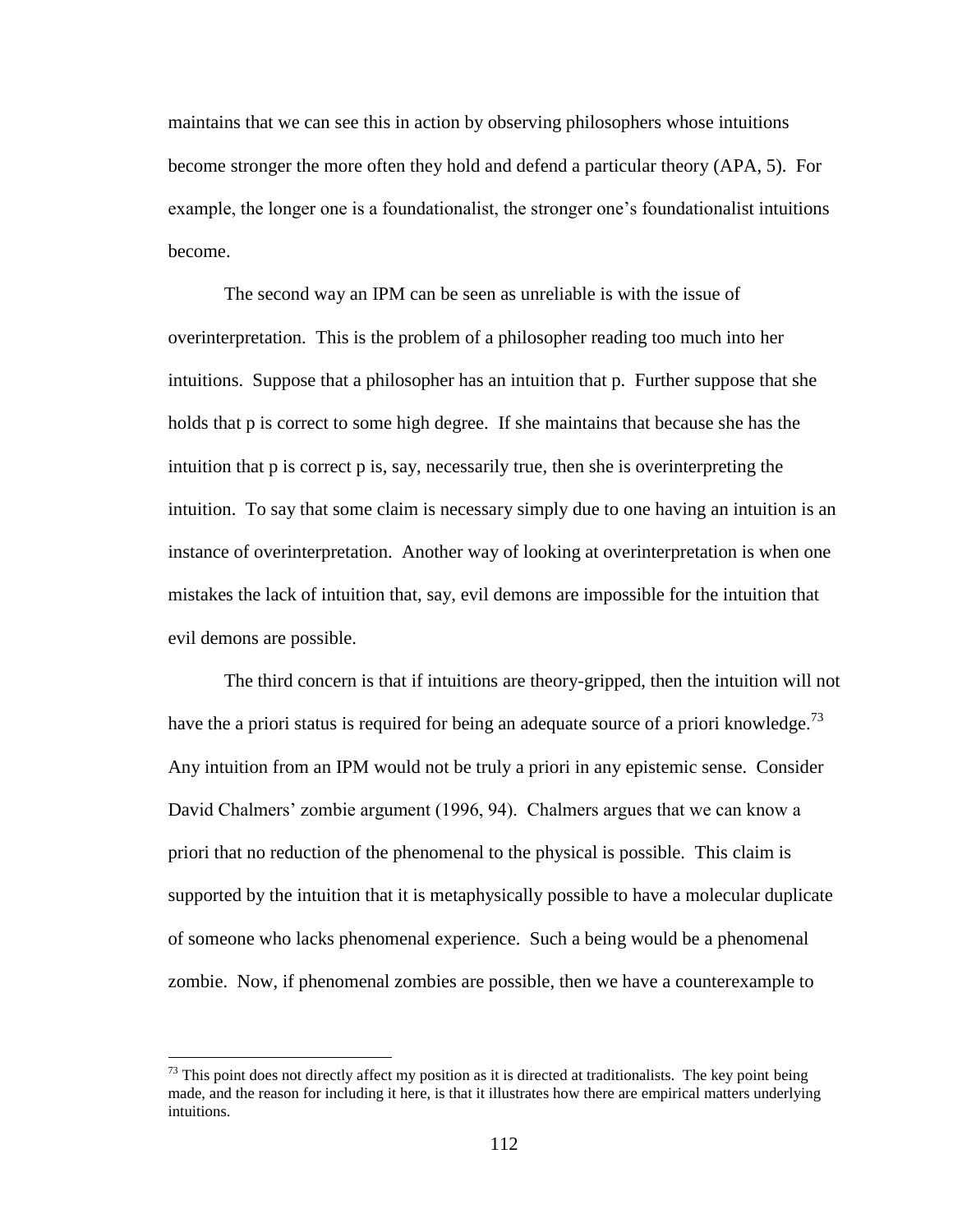any physicalistic reduction of the phenomenal to the physical. Weinberg"s assessment is that:

I will not deny that we have something like that intuition. My worry, however, is that what might be driving the intuition is our present lack of knowledge as to how any physicalistic reduction might go. Note that the intuition is basically that two propositions are consistent with each other: one proposition stating our completed science…and the proposition that a zombie exists. But,…might those who intuit the possibilities of zombies be mistaking the metaphysical possibility of such beings with the for-all-we-know scientific plausibility of such beings (APA, 6).

What Weinberg is illustrating is the worry that if our intuitions are gripped in such a way, then it is possible that the intuition is formed in such a way as to be based on a misunderstanding of the empirical matters at issue. Since such empirical matters underlie the intuitions about various cases it does seem to be illegitimate to say that the intuitions are genuine a priori intuitions. They would in this sense be disautonomous.

The fourth concerns whether it is the case that our tacit theory is adaptive or innate. According to Cummins, it is plausible that we have innate theories particularly in the areas of physics, moral philosophy, and social philosophy (1998, 123). Yet, even though it is completely plausible to maintain that we have various innate theories, we cannot conclude that they are a good basis for philosophy. We would not want to say that our innate tacit theory of physics is a good basis for physics. And if we would not want to say this, then we should not say that innate philosophy is a good basis for philosophy. As Cummins states, "We have cultural institutions like science and philosophy largely to *overcome* the limitations of our innate endowment" (1998, 123). In this way, we should not treat our innate tacit theories in philosophy as being true.

What of the adaptive tacit theories? Cummins argues that some tacit theories are adaptive since it is the case that they have survived. Whether a theory is good for us is a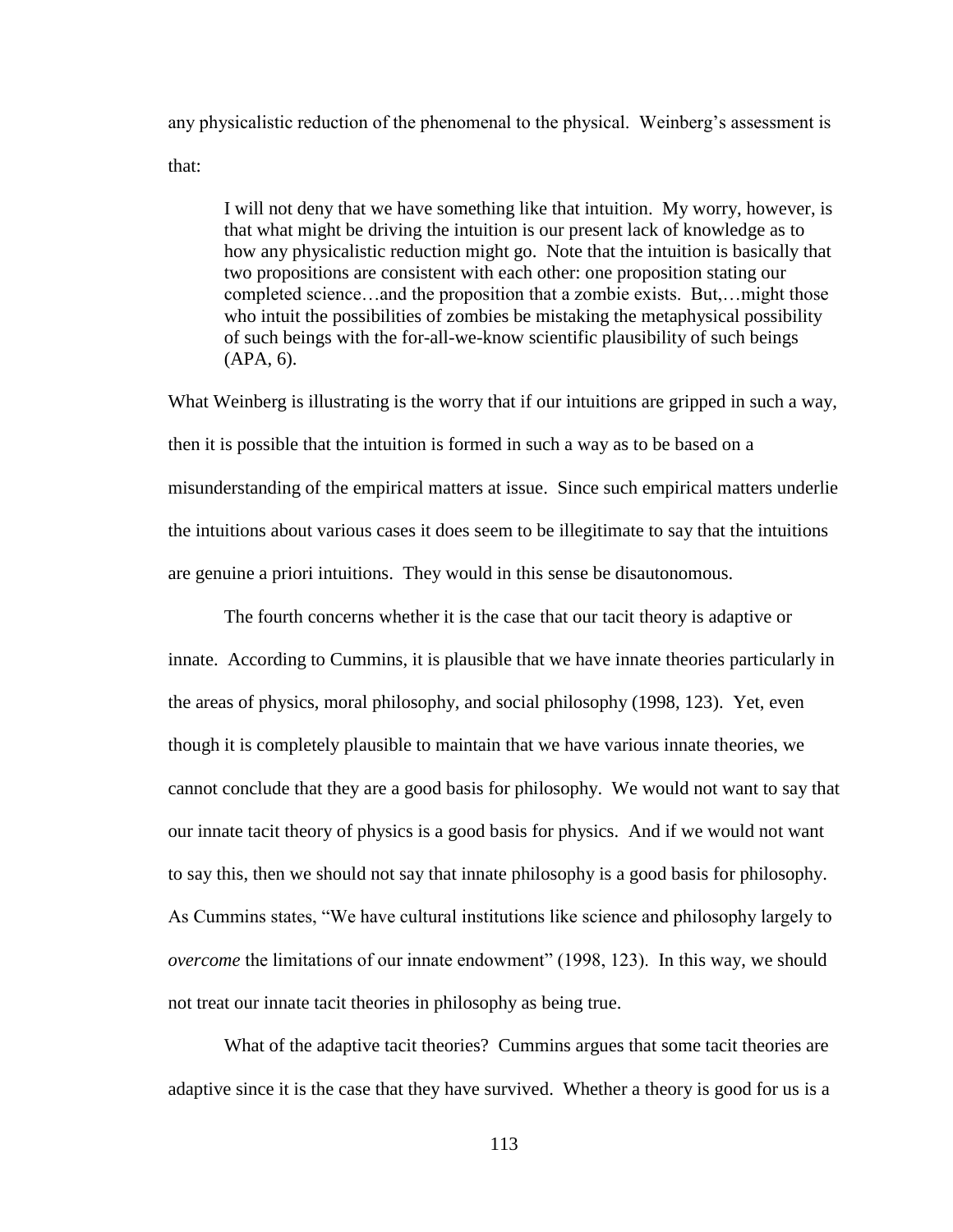matter of our design and the types of situation and problems we face. The importance of avoiding error is contingent upon the situation one is in (in terms of the task at hand and the environment) (Cummins 1998, 123). The tacit theory is more likely to be driven by effectiveness rather than accuracy. Furthermore, not only are the intuitions generated going to be inaccurate, but they are also going to be inconsistent over time. Since one"s tacit theories will change over time as will what parts of the tacit theory are accessible (since the tacit theory"s accessibility is contingent upon what the environmental situation is), the intuitions produced will be inconsistent. While this may not seem like much of a worry, Cummins points out to fix this problem would require the calibration and ranking of intuitions. Yet, as we saw earlier in this chapter, the calibration of intuitions is a further problem for treating them as reliable. Moreover, if we could calibrate and rank the intuitions, we would then see that they are largely artifacts of tacit theories and often in error. So, whether the tacit theories underlying the intuitions and the IPM are innate or adaptive we are led to problems. As Cummins states, "If you know enough to start fixing problems with philosophical intuition, you already know enough to get along without it" (1998, 124).

#### 3.4.4 The Legitimacy of the Unreliability Criticisms

There is something to note at the outset when considering these worries. The calibration argument attempted to support a global skepticism which maintained all intuitions were epistemologically illegitimate. Questions concerning the unreliability of philosophical intuitions stemming from empirical evidence do not result in such global skepticism; rather they are a type of selective skepticism. In this sense, for one to support the epistemological use of intuitions in analysis, one must address the very real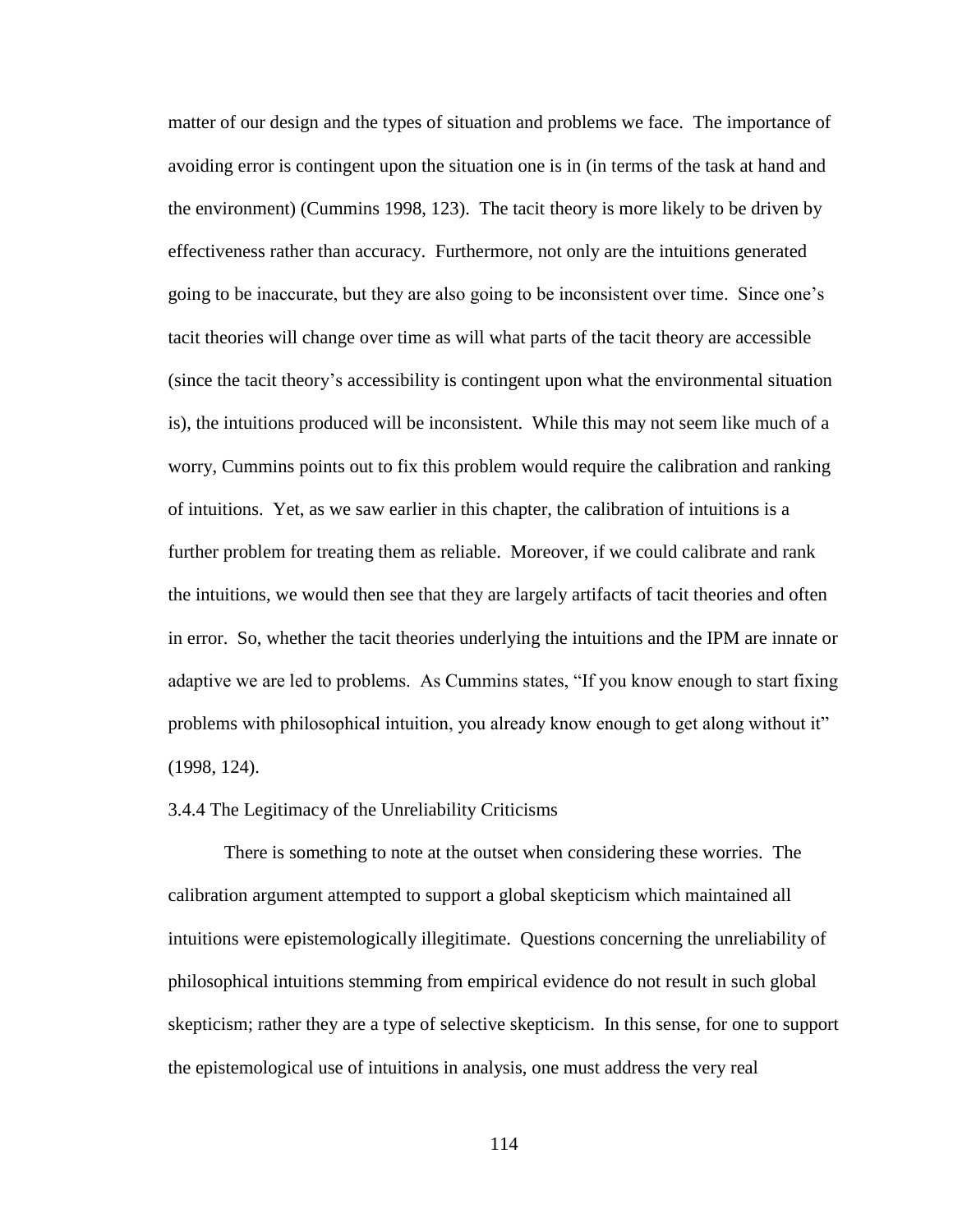possibilities of such unreliability. Furthermore, since many of my responses to the previous arguments (both for and against the epistemic status of intuitions) relied heavily on the fact that intuitions are theory-laden in a robust sense, it is important to recognize that such empirical evidence for the unreliability of intuitions needs to be addressed.

In response to the first three unreliability worries (theory-grip, overinterpretation, and disautonomy), I believe that a developed account of the epistemic status of philosophical intuitions can account for such worries. This will be the focus of the next section. The fourth worry (the innate/adaptive theories leading to unreliable intuitions) I believe is misleading. Cummins claims if we were to have an innate theory of, say, epistemology, that it would not be a good basis for philosophy. Yet, this assumes the innate theory would have no initial plausibility. This is incorrect. If we do have innate theories, then they may not serve to warrant all our beliefs about matters philosophic, but they are substantial enough to give us give us prima facie reason to see our intuitions as pointing to some theories rather than others. One way in which to see this point is to notice that many philosophers (rightly or wrongly) are attempting to capture our folk concepts via analysis. If our goal is to cash out our folk concepts, then, assuming that we do have an innate theory, we should give some weight, albeit minimal weight, to our intuitions.

What of the possibility of adaptive theories? I agree that if our tacit theories are adaptive, then they are contingent upon the situation we are in, but I disagree that our intuitions would then be driven by effectiveness rather than accuracy. It is surely plausible to say that our theories have survived due to their being indicative of the truth. If they are prima facie indicative of the truth, then we are not forced to accept the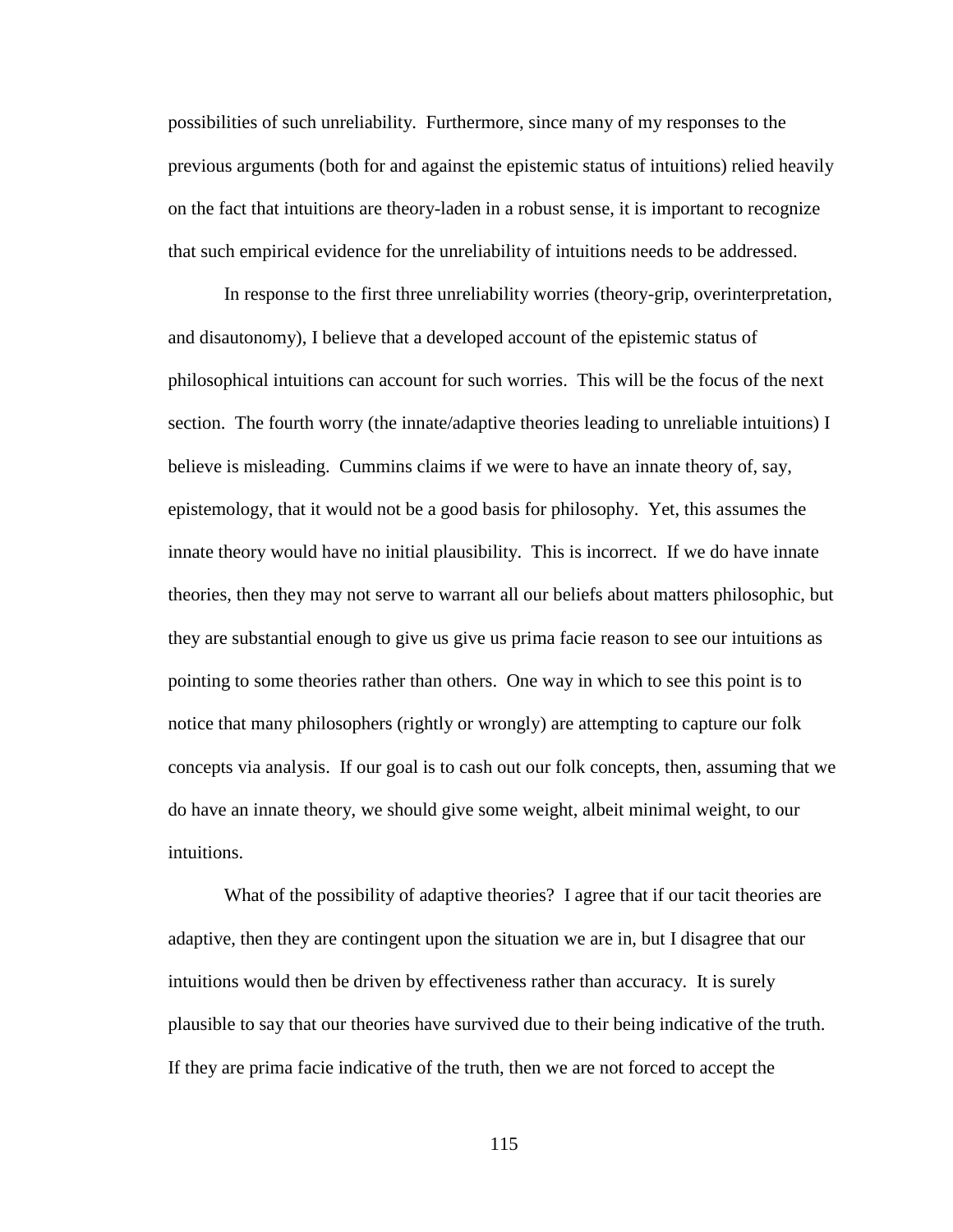conclusion that they are epistemologically illegitimate. It is true that our adaptive theories change over time and are at various instances inconsistent, but this is not a sufficient justification for our not appealing to them. It would then be the case that at those times of inconsistency we can ascribe some epistemic weight to them. So, whether or not our tacit theories are innate or adaptive does not establish that intuitions based upon them are epistemologically illegitimate.

While I believe that Cummins is incorrect about his assessment of the unreliability of intuitions, we must take the first three worries about the reliability of intuitions into account.

3.4.5 Hales" "Problem of Intuition"

While most of the skeptical arguments against the use of intuitions in philosophy have come from an empiricist perspective, Steven Hales presents a different type of argument against the use of intuitions from a relativist perspective (2000; 2006). It should be noted that Hales" target at the outset are those traditionalists who side primarily with rationalism (Bealer and BonJour), but at various points he does apply his argument to moderates as well (specifically Hilary Kornblith) (2006, 30). So Hales" argument can be seen as not only applying to those who maintain that all philosophical intuitions are only a priori intuitions, but also to the account of intuitions developed in chapter two.

Hales begins his argument by questioning when philosophers can establish that intuition justifies "at least some propositions at least some of the time" (2006, 26). He puts the essential question this way: "[I]s the proposition "the method of intuition justifies some propositions" true?" (2006, 26). It is in answering this question negatively that the "deep problem of intuition arises most acutely" (2006, 26). The problem of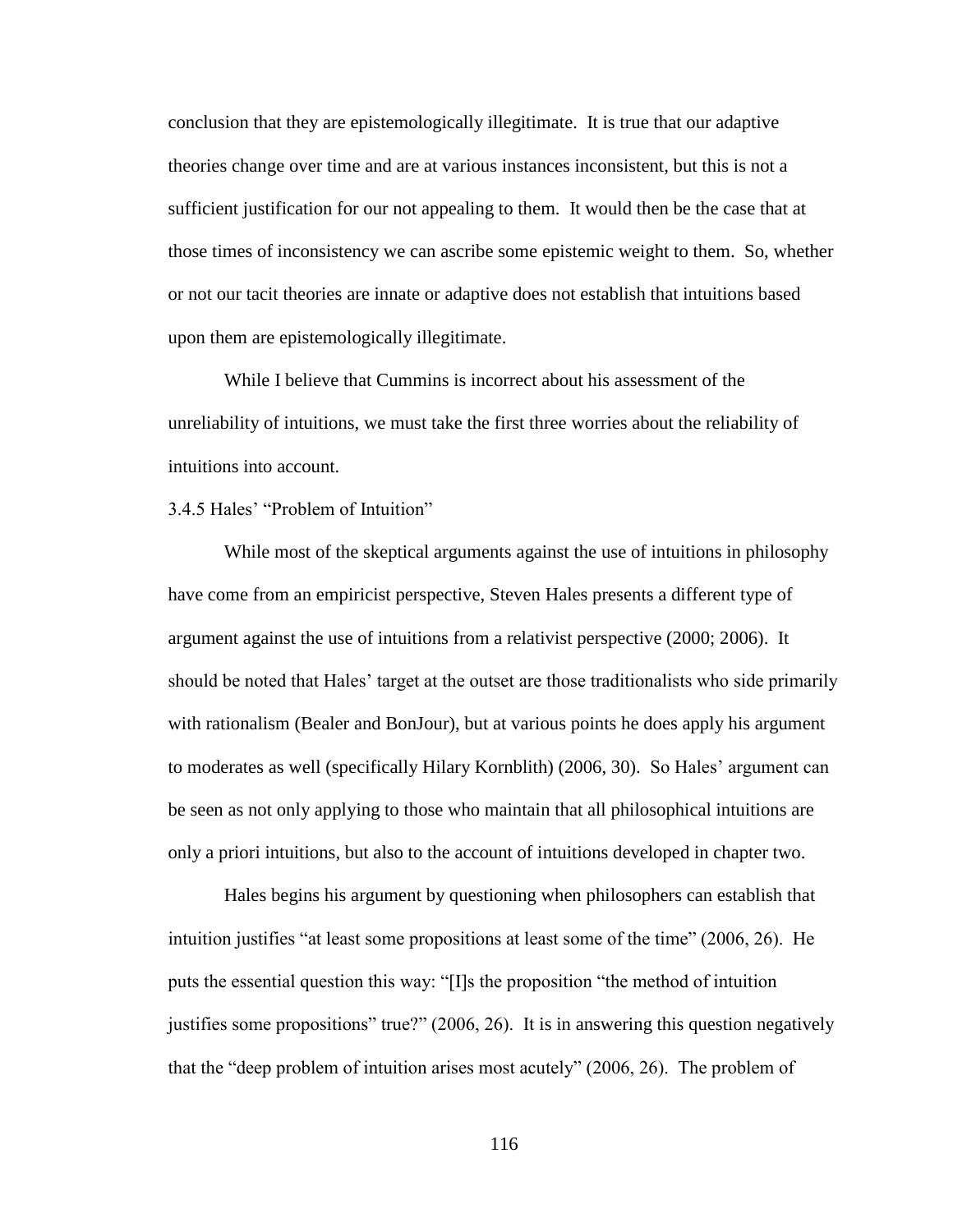intuition is formulated as follows (where P means "the method of intuition justifies some

propositions"): $^{74}$ 

- 1. If a proposition is epistemically justified, then it is justified either a priori or a posteriori (premise).
- 2. If a proposition is epistemically justified a priori, then its justification depends on the method of intuition justifying some propositions (premise).
- 3. If P is epistemically justified, it is not justified a posteriori (premise).
- 4. P is epistemically justified (premise).
- 5. Nothing is self-justifying (premise).
- 6. If P is epistemically justified, then it is justified a priori (from 1 and 3).
- 7. If P is epistemically justified, then its justification depends on the method of intuition justifying some proposition (from 2 and 6).
- 8. The justification of P depends on the method of intuition justifying some propositions (from 4 and 7).
- 9. Therefore, P is not epistemically justified (from 5 and 8).
- 10. P is and is not epistemically justified (from 4 and 9).<sup>75</sup>

The first five premise of this argument make up an inconsistent set. Hales believes that

this situation leaves philosophers with two options. On the one hand, philosophers can

give up the a priori, accept a naturalistic position, and abandon the method of using

intuition.<sup>76</sup> On the other hand, one can accept a modest foundationalism which maintains

that P is epistemically justified on the basis of the method of intuition itself.<sup>77</sup>

3.4.6 Worries about the "Problem of Intuition"

In evaluating Hales' argument, let us take each of the first five premises

individually. Premise one simply states that if a proposition is epistemically justified,

then it is justified a priori or a posteriori. This premise would only be rejected by those

 $74$  It should be noted that Hales does not give an explicit answer to the question of what is required for P to be true.

 $75$  This formulation is directly from Hales (2000 and 2006).

 $^{76}$  As it stands, it seems as if Hales has only addressed a priori intuitions, however Hales himself sees this as rejecting intuitions wholesale. I grant that from the argument itself it looks as if he has not provided an argument against non-a priori intuitions. This concern will be addressed later.

 $^{77}$  Hales goes on to reject such foundationalism in favor of a form of relativism, but this aspect of his project is beyond the scope of this work. What is important for our purposes is Hales" challenge to the use of intuition in its forcing philosophers to either reject the use of intuitions or justify intuition by appeal to something other than intuition.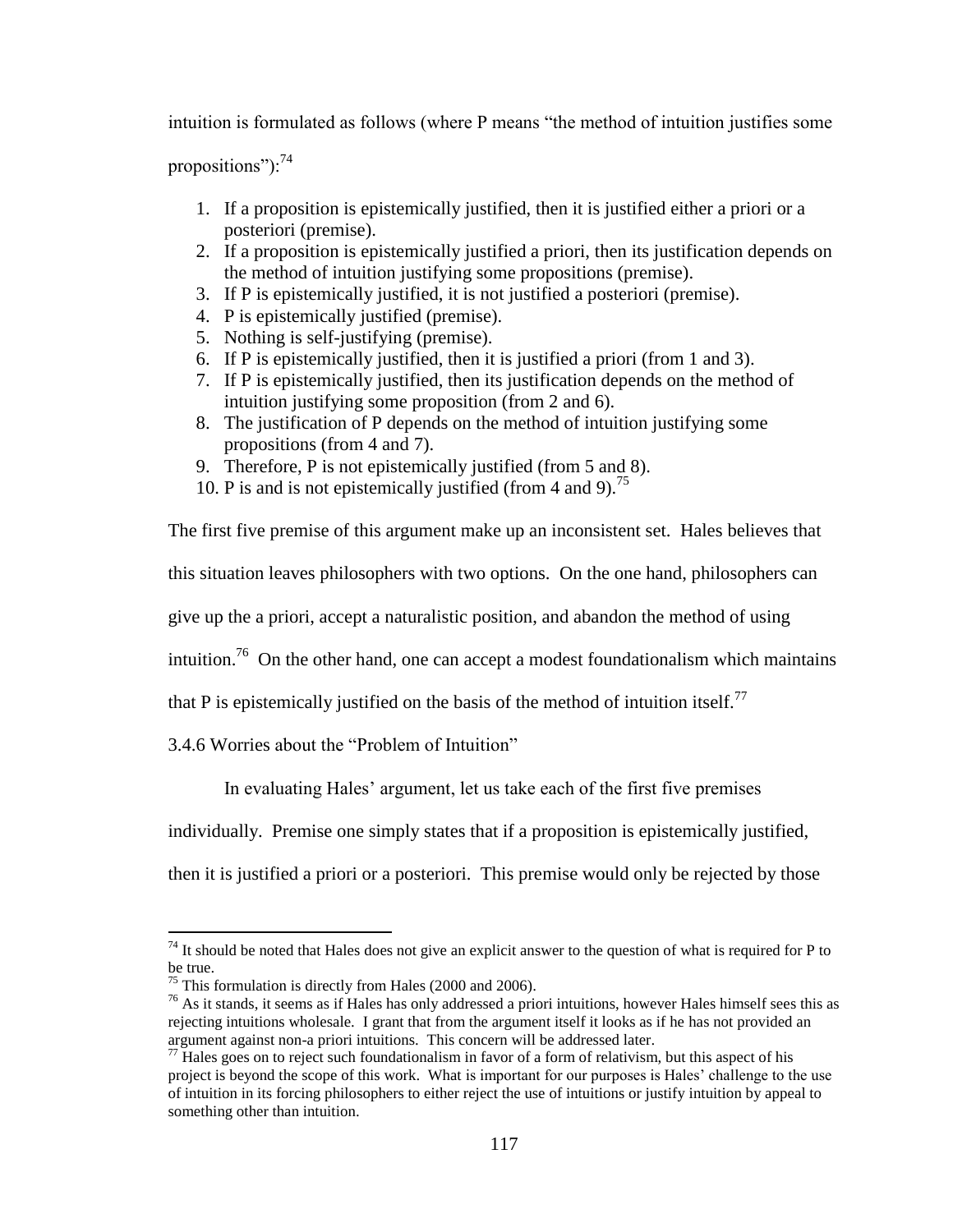who are willing to give up all conceptions of the a priori and accept some form of radical naturalism. Hence, it would only e rejected by those radical naturalists who would say it is "a posteriori or bust" (Hales 2006, 29). This is hasty. I agree with Hales that denying premise one and accepting a radical form of naturalism is a "tactical error" in that the problem of intuition is a tool that the radical naturalist can use to their advantage. There is no immediate problem in accepting premise one.

Hales' defense of premise two is conceptual. Rationalism, according to Hales, is committed to the use of intuition ("That"s just what rationalism does") (2006, 29). Nonrationalists, on the other hand, are logically committed to the truth of premise two. Since it is a conditional and if the a priori requires the use of intuition for the justification of some propositions, then the denial of the antecedent yields the conditional true. So, premise two is true.

Premises four and five are also unproblematic to accept. Premise four states that "the method of intuition justifies some propositions" is epistemically justified. If this premise is false, then it spells doom for intuition-driven philosophy. This is of course not a good reason for maintaining that premise four is true, but it does make it prima facie acceptable. Premise five, "Nothing is self-justifying", is the (supposed) rejection of foundationalism.<sup>78</sup> There has been a long standing debate over premise five which is beyond the scope of this paper to address. I must note that Hales maintains it is the rejection of premise five that is the only avenue available for those who wish to continue doing intuition-driven philosophy. As he states:

I have already argued that philosophers who are not radical empiricists are committed to premises 1 and 4, and that there are excellent reasons to accept

 $^{78}$  I sav "supposed" since there are some foundationalists who maintain that no belief is self-justifying.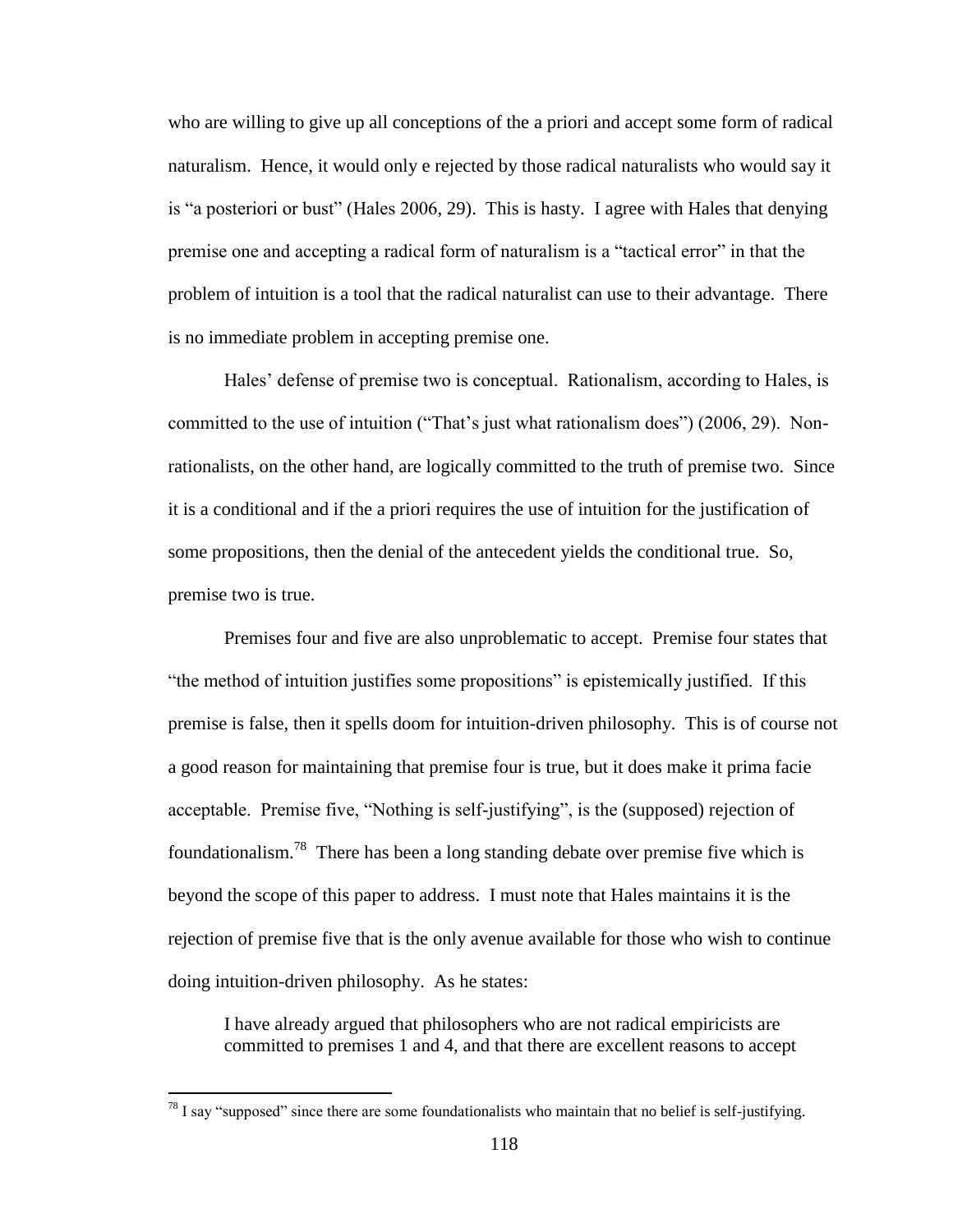premises 2 and 3. I believe the only plausible way out is to reject premise 5 (2006, 32).

So far I have accepted Hales' position on premises one, two, four, and five.

What of premise three? Premise three states if the proposition "the method of intuition justifies some propositions" is epistemically justified, then it is not justified a posteriori. Hales thinks this can only be rejected by naturalists of a certain persuasion.<sup>79</sup> For the naturalist, "the method of intuition justifies some propositions" roughly means "the method of intuition is a reliable way of acquiring true beliefs" (2006, 30). To determine this, one would need to be able to determine the reliability of intuition in some a posteriori manner. Hales finds such the proposal of showing a posteriori that intuition is reliable problematic since to do so would require that "philosophy has developed in such a manner as to avoid conflicts with science" (2006, 167). Concerning this claim, Hales states:

[T]here has been a lot of wild and woolly philosophy based on pure reason – "The World Spirit", windowless monads, solipsistic idealism, the indivisible absolute mind, modal realism. If these things avoid conflict with science, it is only because scientists are too busy laughing to care. It was really only with the British empiricists that any philosophers stopped claiming epistemological priority and started putting scientific discovery first. In other words, it has been a rather recent development (2006, 168).

So, Hales maintains premise three is true.

 $\overline{a}$ 

This line of reasoning misses the point. An account of how P is justified a posteriori would not come trying to defend philosophy as avoiding conflicts with science, but from a adherence to empirical analysis having a role to play in philosophical (especially epistemological) analysis. Psychology and cognitive science can (and, in my

 $79$  He has in mind Hilary Kornblith and his proposal that epistemologists should not be concerned with the concept of knowledge, but knowledge itself (since he maintains knowledge is a natural kind). We can bracket Kornblith's natural kind position since it is tangential to my overall critique of Hales' argument.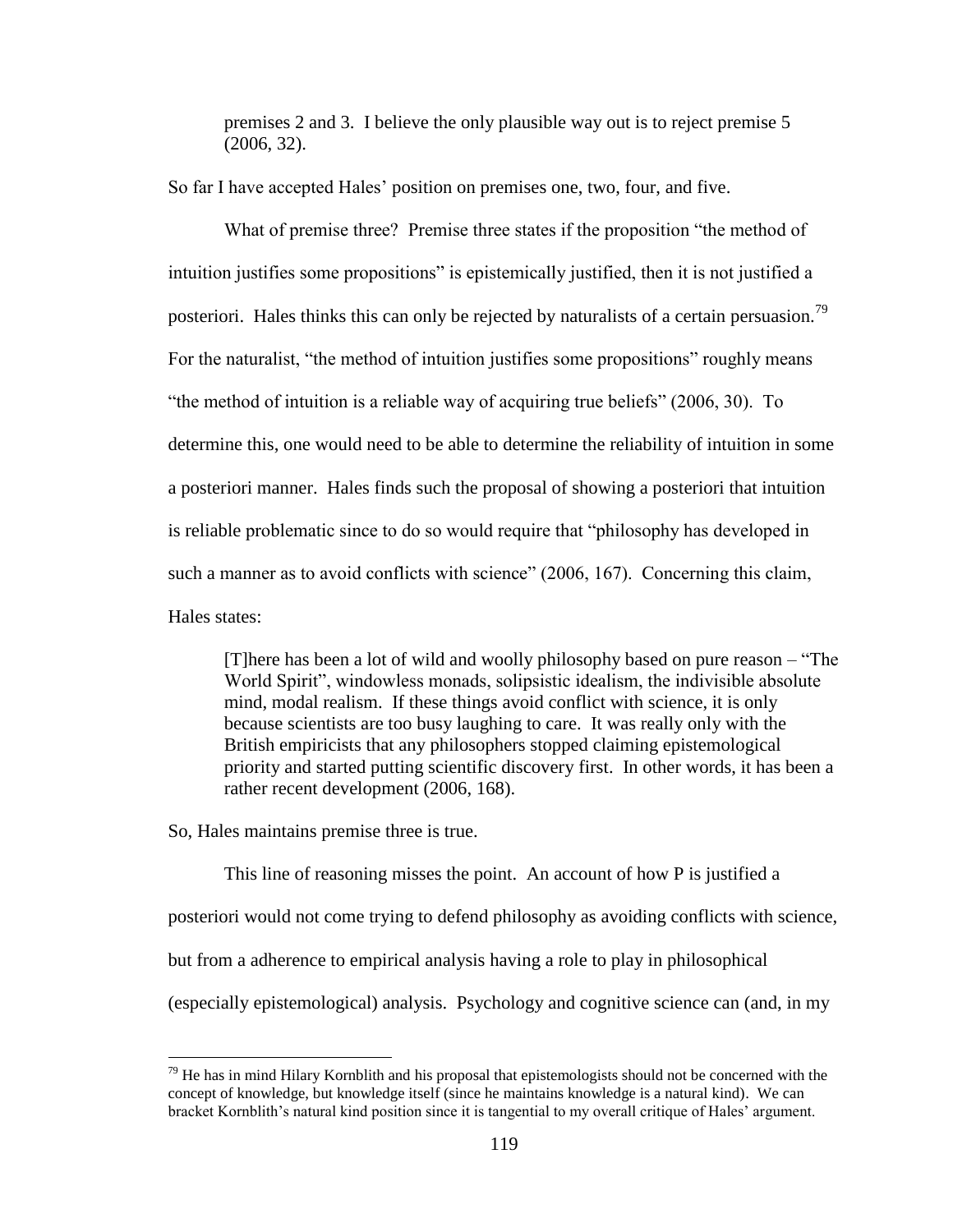mind, should) play a role in the evaluation of the reliability of the method of intuition. Once we recognize intuitions have background content, we can bring empirical analysis to bear on a variety of issues from concept formation, thought experiment framing problems, the extent to which context plays a role in determining knowledge ascriptions, etc (Goldman 2002, 47). This is what so-called "experimental philosophy" would be seeming to undertake in recent philosophical literature. Of course, there are many controversies as to how exactly this is to be done, but merely because philosophers do not have the methodological bugs worked out is not a reason to maintain premise three is true. If premise three cannot be supported, then Hales" "problem of intuition" fails. 3.5 The Moderate Stance on the Epistemic Status of Intuitions

The moderate stance on the epistemic status of intuitions represents, in my mind, a genuine middle-ground between the traditionalists and the skeptics. Moderates are distinguished from traditionalists in that they do not rely on a priori intuitions. Contra the skeptics, moderates maintain that if S intuits (given a non-a priori intuition conception of intuition) that p and S meets certain further conditions (which will be spelled out in this chapter), then S is prima facie justified in believing that p. The moderate stance on intuitions, in a nutshell, maintains that intuitions are useful to philosophical analysis but they need to be constrained by various empirical and epistemic considerations. Such a view has been defended by Levin (2003) and Kornblith (1998).<sup>80</sup> In what follows I will present the various reasons as to why this is the correct account of the epistemic status of

<sup>&</sup>lt;sup>80</sup> It is important to note that Kornblith maintains that intuitions can and should count in philosophy if we treat the targets of analysis as natural kinds. If we treat knowledge as a natural kind and as such investigate it accordingly, then the intuitions we have based on that can be used. I have no intention to follow Kornblith down this path. I attribute this position to Kornblith only because of his insistence that intuitions can be used once they are seen to be empirically informed and not because the moderate stance is committed to knowledge being a natural kind.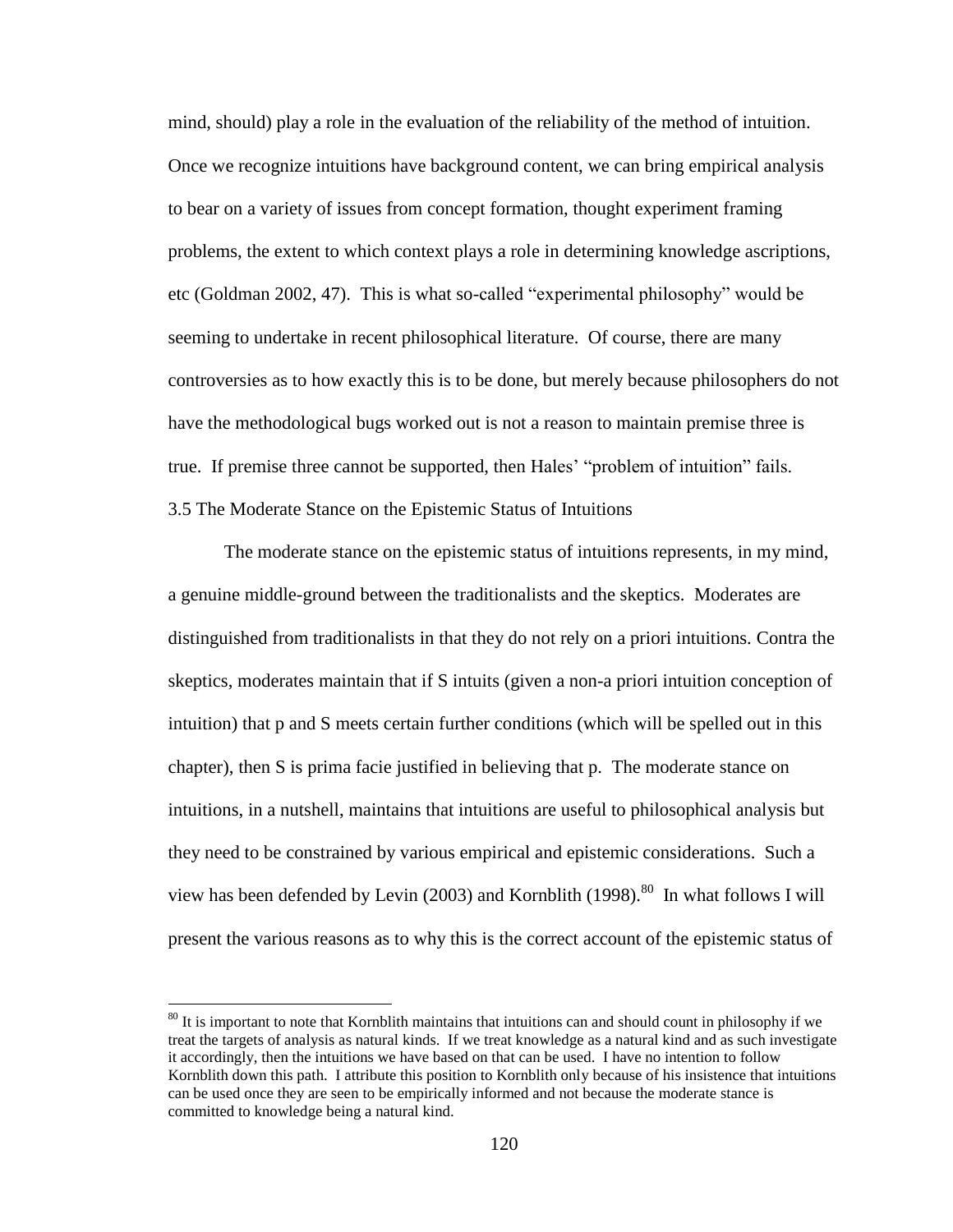intuitions. Based on what was argued in chapter two, I will show how informed intuitions can be used in philosophy. I will also should how the epistemic status of intuitions is contingent upon the expertise of the person. Finally I will show that this account of intuitions accounts for the unreliability worries raised earlier.

#### 3.5.1 Informed Intuitions

As already stated, the moderate stance maintains that intuitions are epistemologically legitimate given that they are constrained in certain ways. As was argued in chapter two, intuitions are theory-laden in a robust sense. Since intuitions are theory-laden, the background theories (or at least the classificational schemes) at work must be assessed when we consider the legitimacy of the intuition. Consider a rather simplistic example. Suppose when faced with a Gettier case, a student in a philosophy class intuits that Smith does not know. On the traditionalist view, this is an a priori intuition. The student reflects on her concept and intuitive categories and intuits the case as one of Smith not satisfying the concept of knowledge. But, this is incorrect. As we saw there is no substantive argument for treating her intuition in this way. In fact we have good reason to think that her intuition is informed. When the student intuits that Smith does not know, she is classifying the case as one that does not satisfy her concept. Her ability to do this comes from her already held folk beliefs about what a belief is, what truth is (in a rough way to be sure), and what it means for one to be justified. But this type of conceptual background knowledge is not all that is at work in the situation. Not only will she be appealing to her folk background theories of belief, truth, and justification, but she will also be appealing to her folk psychological theories about people in such situations making judgments. She will appeal to what she already believes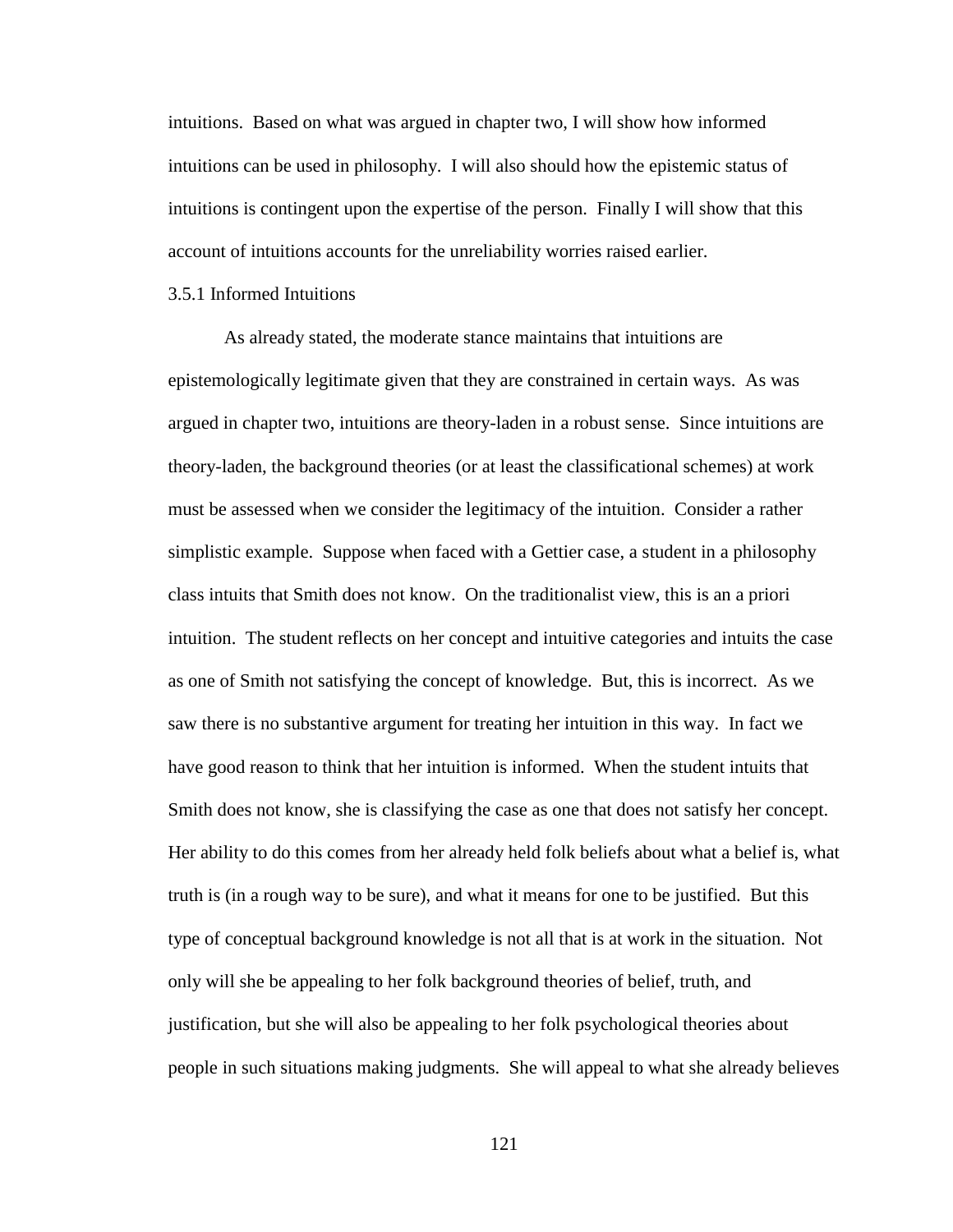about how people form beliefs, acquire evidence, make inferences, etc. When a novice in epistemology is presented with a Gettier case she will not only appeal to her epistemological theories, but also her folk theories about how minds work, how human judgment making works, how language works, how perception works, etc. It is her being able to classify each of these elements and her appealing to such schemes that allows her to be able to make the intuition in the first place. If she did not have such folk background theories in place, she would not have been able to have the intuition. But, what is important to notice is that it is not only that the student utilizes her folk conceptual background theories, but also she employs her folk understanding of the empirical matters (psychological or other cognitive-scientific) that underlie epistemological processes. This presents us with an illustration of how one"s intuition is informed by and/or the result of both philosophical and empirical background theories. So, we can further see how the traditionalist is demanding too much. It is not the case that we can demand the intuition to be purely a priori, non-empirically informed as the traditionalist maintains. We must see it for what it is, empirically and conceptually informed and contingent on such information.

The traditionalists may respond that in saying that intuitions are informed I have sacrificed way too much. By giving up the purely a priori status of philosophical intuitions I have given up the a priori completely. This is not the case. I do not take it that in order to have a priori knowledge or be a priori justified one must have a priori intuitions. It still seems possible to have a priori knowledge or be a priori justified without there being a priori intuitions.  $81$  I am not claiming that if an intuition is informed

 $81$  Various philosophers have attempted to work out such accounts of the a priori. One such example is Goldman (1999). According to Goldman, the underlying source of all a priori warrant are the appropriate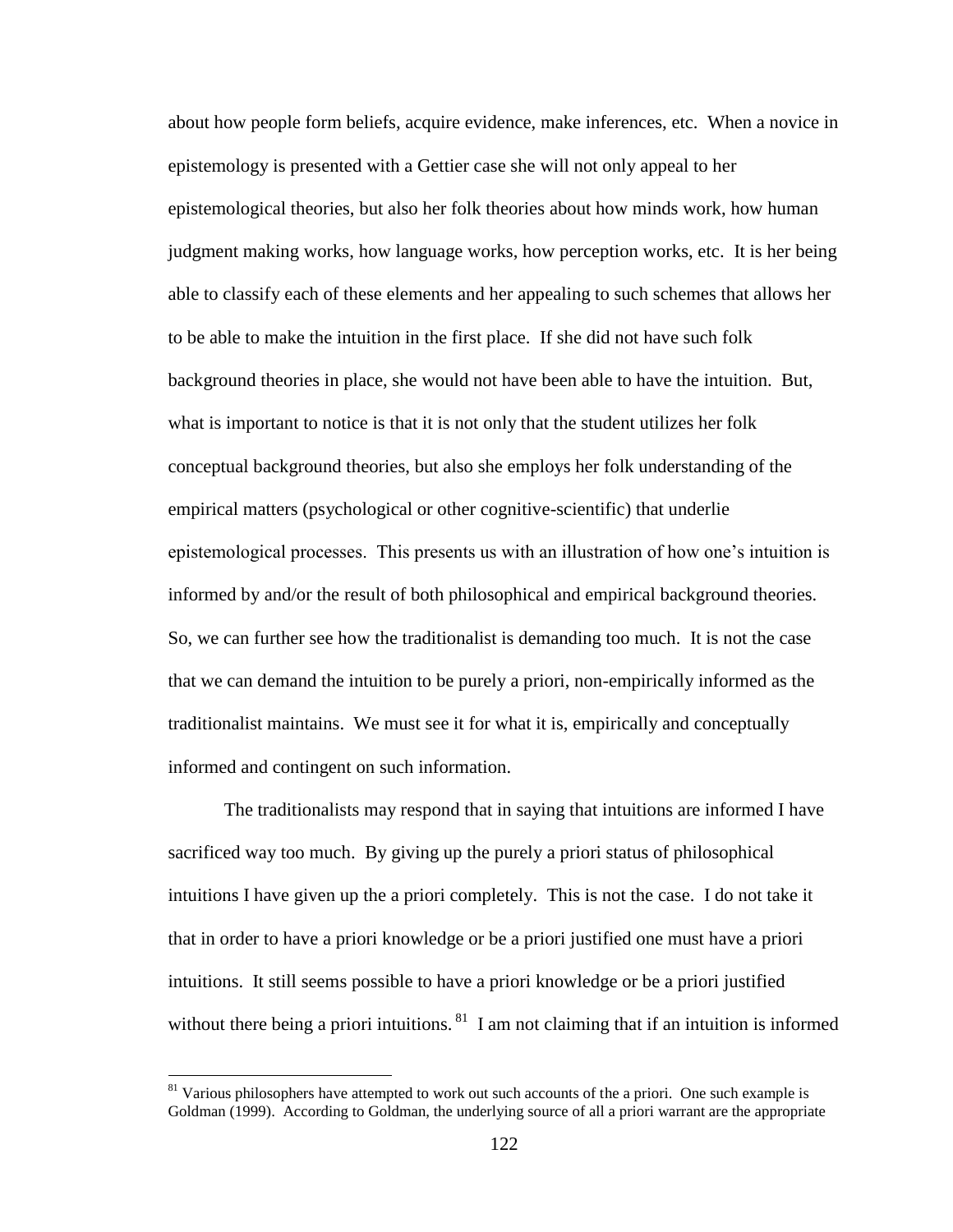by a folk background theory, then it cannot be a priori in any sense. What I am denying is that the intuition is a priori intuition in the traditionalist sense. It may be the case that once I form an intuition that p, that intuition may go on to result in further beliefs being justified a priori. It is the traditionalist"s demand that intuitions are a priori and not the a priori altogether that is being rejected.

By what role does the background theory play into the epistemic force of the intuition? If intuitions are contingent on the background theories that inform and drive them, then how is it that the intuition can serve as a premise in an argument or as indicative of the truth of some claim? The simple answer to this question is that the stronger and more developed the background theory, the more epistemic weight we can ascribe to the intuition. Consider our case above, S"s intuition concerning the Gettier case is laden with her folk theories concerning epistemology and psychology. Yet, her background theories are not very developed (say, they are very elementary). If this is the case, then it seems prima facie plausible to maintain that her intuition does not have a lot of epistemic force. As she goes on and learns more in her philosophy class, her intuition

features of human cognitive architecture (1999, 14). Goldman"s account of the a priori comes from a twostage reliabilist theory. The first stage is the "standard-selection" stage. At this stage various beliefforming processes are evaluate in terms of their reliability. This is a social stage. Over the course of a community's evolution various belief-forming processes are individuated and evaluated in "some roughand-ready fashion" (1999, 10-11). When a process is evaluated as having a high proportion of true outputs, then it is said to be a warrant-conferring process. Once a process is evaluated as being warrantedconferring, then it is selected as an approved epistemic standard. The second stage is the "standard deployment" stage. Here members of the community judge whether individual beliefs are arrived at via the approved processes. This does not only apply to beliefs about the actual world, but also beliefs about possible worlds. The approved processes are applied "rigidly" to any world in which the process operates. In this way members of the community can judge hypothetical beliefs (as raised by the use of counterexamples). So where does the a priori fit in this model? There is one family of approved processes that is a likely candidate – reasoning or calculational process (1999, 11). Any beliefs that are formed by purely mathematical or logical reasoning would be a priori warranted. Since mathematical and logical reasoning would count as approved warrant-conferring processes, but do not involve direct observation, they would seem like the best candidates for sources of a priori warrant. The point here is not to defend Goldman"s account of a priori warrant. It is merely to show that a plausible account of a priori warrant can be given without the appeal to a priori intuitions. I do not take it that by rejecting the traditionalist"s account of intuition one is sacrificing either a priori knowledge or a priori justification (or warrant).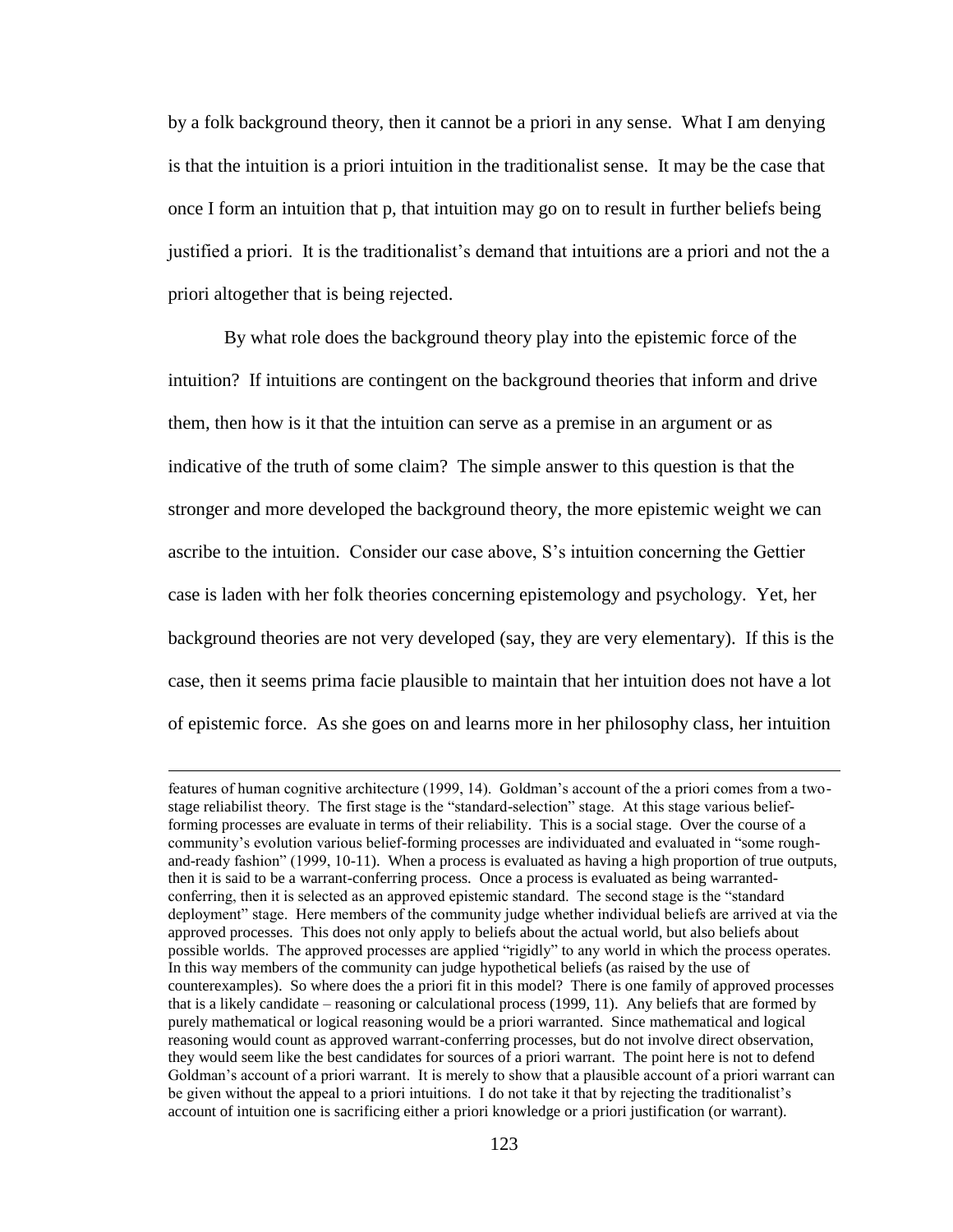on the Gettier case would increase in epistemic force. As one"s background theories become more sophisticated and verified given the best evidence available for those domains, her intuitions would count, epistemically speaking, for more.

One may respond at this point that the moderate stance is plagued by a problem of corruption. As one learns more with respect to some domain, her intuitions will become corrupted by the influence of the tacit assumptions about that domain. This is the problem of theory contamination discussed in chapter two. As one learns more about some domain, her theories develop which enable her to explain the truth of what it is that she intuits. This increase in understanding gives her intuitions further evidential weight. We should not think of this as a form of corruption or contamination. Corruption would seem only to occur if it was the case that once one had a background theory it was immune to any revision. But this is not the case. One"s background theories will change over time in relation to new evidence.

This gives us the rough basics of the moderate view. First, the moderate view takes intuitions as being informed (conceptually, empirically, and methodologically). The moderates and the traditionalists agree that if an intuition is theory-laden, then it is not a priori. However, the moderates maintain that all intuitions are theory-laden and as such none are a priori. This distinguishes the moderate stance from the traditionalists (i.e., the intuitions at work are not purely a priori intuitions). Second, the epistemic force of the intuition is contingent upon the development, complexity, length of time in the target domain, etc., of one"s background theory. The more epistemically justified one"s background theories are the more evidential weight we should grant the intuition since it is more likely that the background theories are true. In this way the moderate stance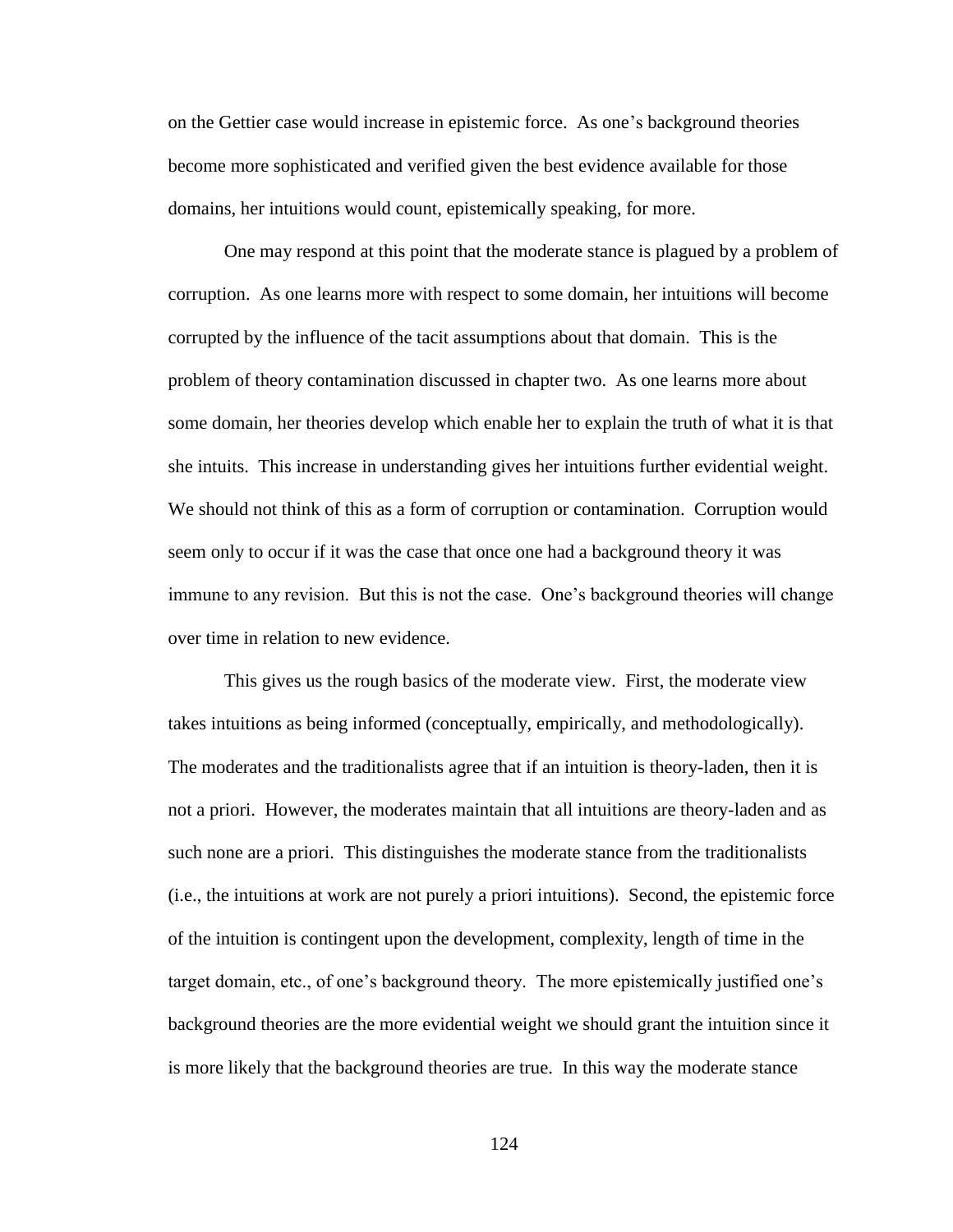differs from the skeptics' position in that while it rejects purely a priori intuitions, it does not render intuitions epistemically illegitimate.

3.5.2 Intuitional Degrees – The Hierarchical Status of Intuitions

The moderate view"s insistence on the fact that the epistemic weight of intuitions be contingent upon one"s background theory raises certain worries. Can we grant epistemic weight to all intuitions (whatever one"s background theory)? Whose intuitions carry the most evidential weight? What do we do when two people"s intuitions with the same level of developed background theory clash? Let me attempt to spell out this aspect of the moderate stance so as to quell the worries.

In saying that intuitions' epistemic weight is contingent upon one's relevant background theories and their development, I am saying that intuitions" evidential weight comes in degrees. For sake of argument let us consider the epistemic weight of intuitions on a scale between 0 and 1. At the bottom are the intuitions of the pure novice. The novice is someone who has no or very minimal exposure to the concepts and relevant background theories of the domain in question. If someone is at such a level, then we would want to say that her intuition counts for very little (say a 0.1). The pure novice's intuition during the first day of philosophy class would have such a low epistemic value since her concept would not be well-developed and she would have no developed background theories.

Why is it that we should ascribe a 0.1 to this person's intuition rather than a 0? The reason I think that all intuitions do count for something is because at least the ultranovice's intuition tells us what we should also be looking for with regards to "our" folk concept. If the goal of analysis is to capture our folk concepts of, say, knowledge, then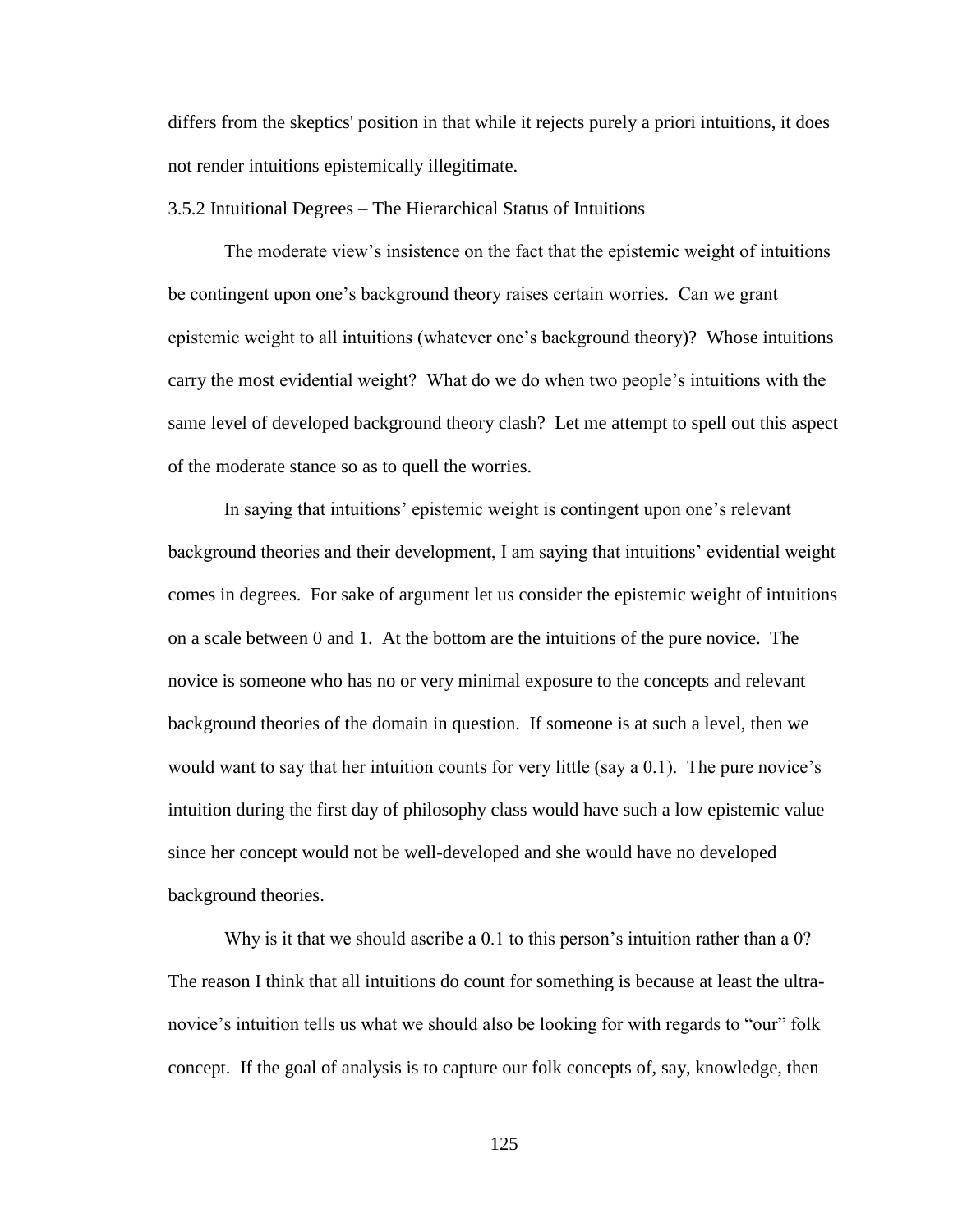such a person should be allow to play into the game. Her intuition may not count for much, but it should at least count. Furthermore, even though we are trying to determine the "folk" concept, we should not grant too much evidential weight to the intuition. Since the ultra-novice"s intuition will largely be informed by an under-developed and unverified background theory, we should not be willing to take her intuition as indicating a clear understanding of her intuition or any form of a "considered" intuition.

If it is the case that our ultra-novice"s intuition has an epistemic weight of 0.1, then as she goes on through her philosophy class (assuming that the level of instructorship is adequate) the epistemic weight of her intuition would increase to say  $0.2$ .<sup>82</sup> Now, as she progresses through her philosophical training she would surely study more and more epistemology (as all good philosophy students should do). As she studied her epistemology more and more, her epistemological background theories would become more confirmed and the classificational schemes she would employ would become more astute and more developed. At such a stage her intuitions concerning Gettier cases would have an evidential weight of say 0.3 or 0.4. We can see how this story is going to go. As our heroine goes on through graduate school, her intuitions" epistemic weight would increase to say 0.6. As she works out her views on epistemological matters they would increase further. So on and so forth. The idea here is simple. As one is trained further and further in a domain and one"s background theories become more and more developed and justified, we can treat her intuitions' as having

 $82$  If it were determined that the level of instructorship in the class was inadequate, then the epistemic weight would not increase. Though this would perhaps hard to establish in actual cases, I believe it is a consequence of my position that any inadequate training in the target domain would not increase the epistemic weight of the person's intuition(s).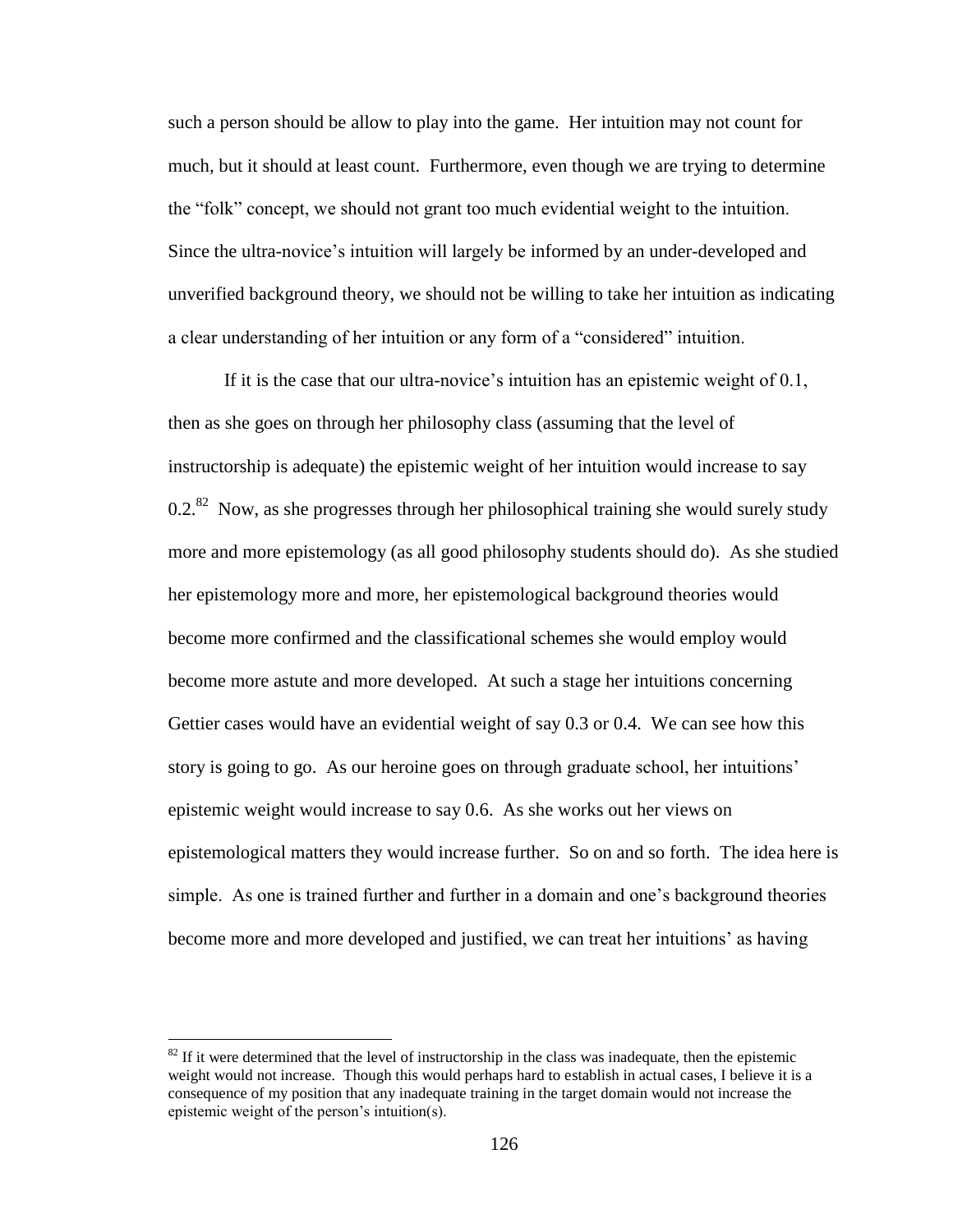more and more evidential weight. And we should take the intuitions" of those people who have more and more training as being more evidence conferring.<sup>83</sup>

This description of the epistemic weight hierarchy implies we ought to take the intuitions of experts in a domain as more evidence conferring than those of the novice. While this is, I believe, an intuitively plausible description it does raise a host of social epistemological questions. The literature on experts and expertise in epistemology is large and ever increasing. While I do not have the space to attempt to develop an entire social epistemology concerning experts, I would like to provide some preliminary sketches as to what this would amount to concerning the intuitions issue. First, while I recognize that it may be easy to say that people fall into various places on the epistemic weight scale due to the amount of expertise in the domain, it is hard to say that one falls exactly at, say, 0.9. To say that someone is an expert requires more than just being able to say that she has studied this domain the longest of the group. As an initial proposal, someone is an expert in domain D, if she has:

1. An understanding of the specialized vocabulary of D.

 $\overline{a}$ 

- 2. Access to the volume of relevant background knowledge about D matters.
- 3. An ability, upon being requested by others, to explain why one"s intuition in D is such and such.
- 4. An ability, upon being requested by others, to explain why one"s intuition in D is indicative of the truth.

A few clarifications – I take condition 3 to amount to the person being able to give an explanation in light of the domain in question. This explanation would be couched in terms of the best theories available and with best arguments possible. For condition 4, the person would need to be able to explain why her intuitions are indicative of the truth

<sup>&</sup>lt;sup>83</sup> There is an obvious analogy here with the natural sciences. We treat the intuitions of scientists as having more epistemic weight the more that person has been working in that discipline. While I see an analogy here, I do not intend to argue this way as the scientist studies natural kinds and the philosopher may or may not study natural kinds.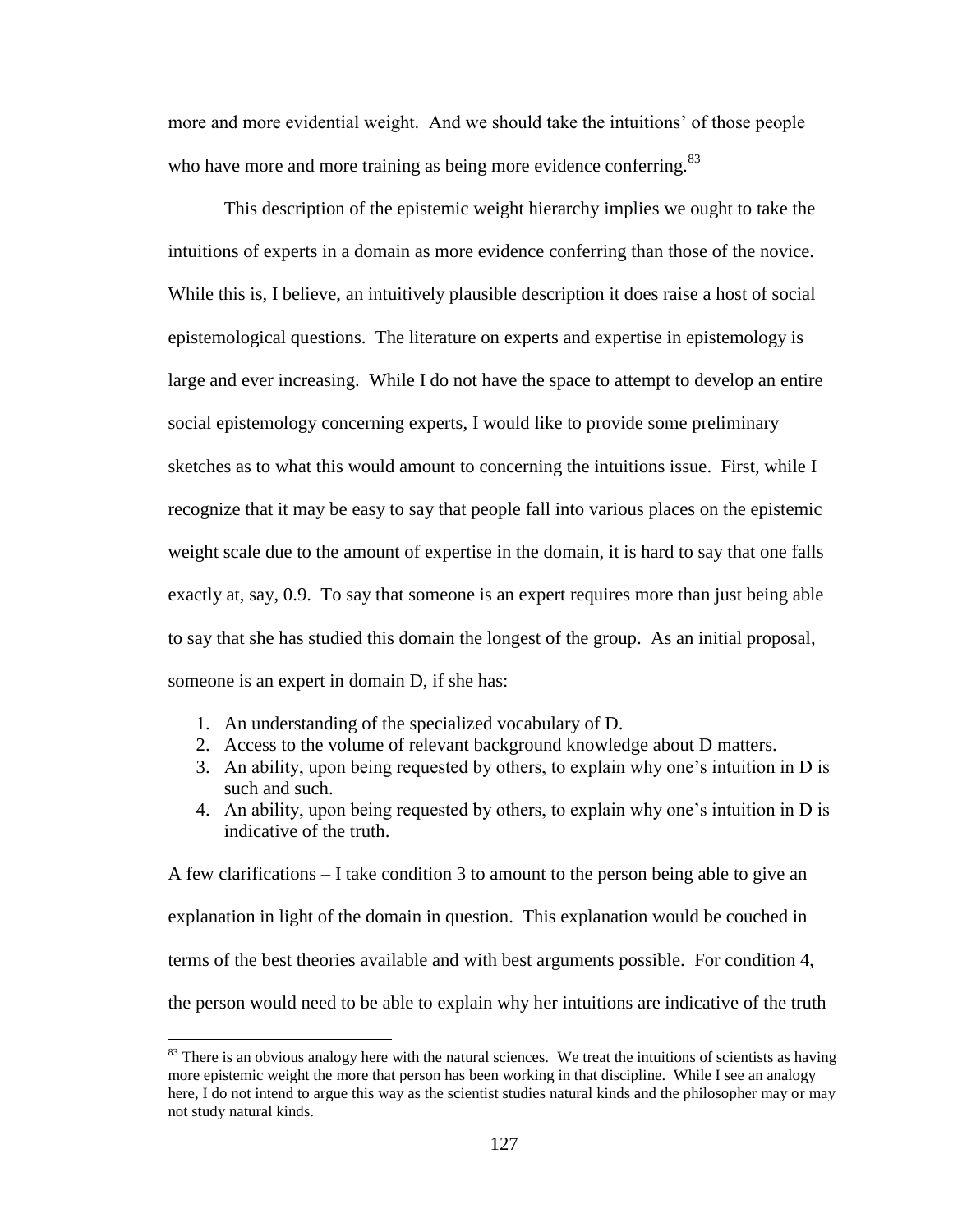given reasonable assumptions in related domains. For example, an expert in morality in meeting condition 4 would need to explain any metaphysical or epistemological assumptions which underlie her moral intuitions. This does not require her to be an expert in those domains, however she would have to know and be able to articulate those assumptions. I do not take these 4 conditions as necessary and sufficient. Rather I take them to be an initial explication of expertise and a way for inquirers into the domain to discern who is an expert.

Being more precise, if the expert has extensive knowledge of some domain, then she is an expert with regard to that domain. Let us call such a person a factual expert. But this surely will not suffice for a lot of cases. It may be the case that the expert has extensive knowledge about the domain, but has gained her knowledge from questionable sources or is unable to gain new knowledge about the domain (Pappas 1994, 8). For example, someone may have read all her information from questionable, though not completely incorrect, websites online. So while a factual expert may still be considered an expert, this is a very low-level of expertise.

We may develop this initial conception into a more robust conception by considering that there is a distinction between an expert"s factual knowledge and her practical knowledge. A factual expert has extensive factual knowledge about the domain. A practical expert knows how to use her knowledge about that domain. In this sense, one may have factual expertise, but not practical expertise. But we would expect that an expert is someone who is not only a factual expert, but also a practical expert. If one can make practical use of her knowledge, then she must also already be a factual expert (Pappas 1996, 240). It is important to note that this practical knowledge is more than the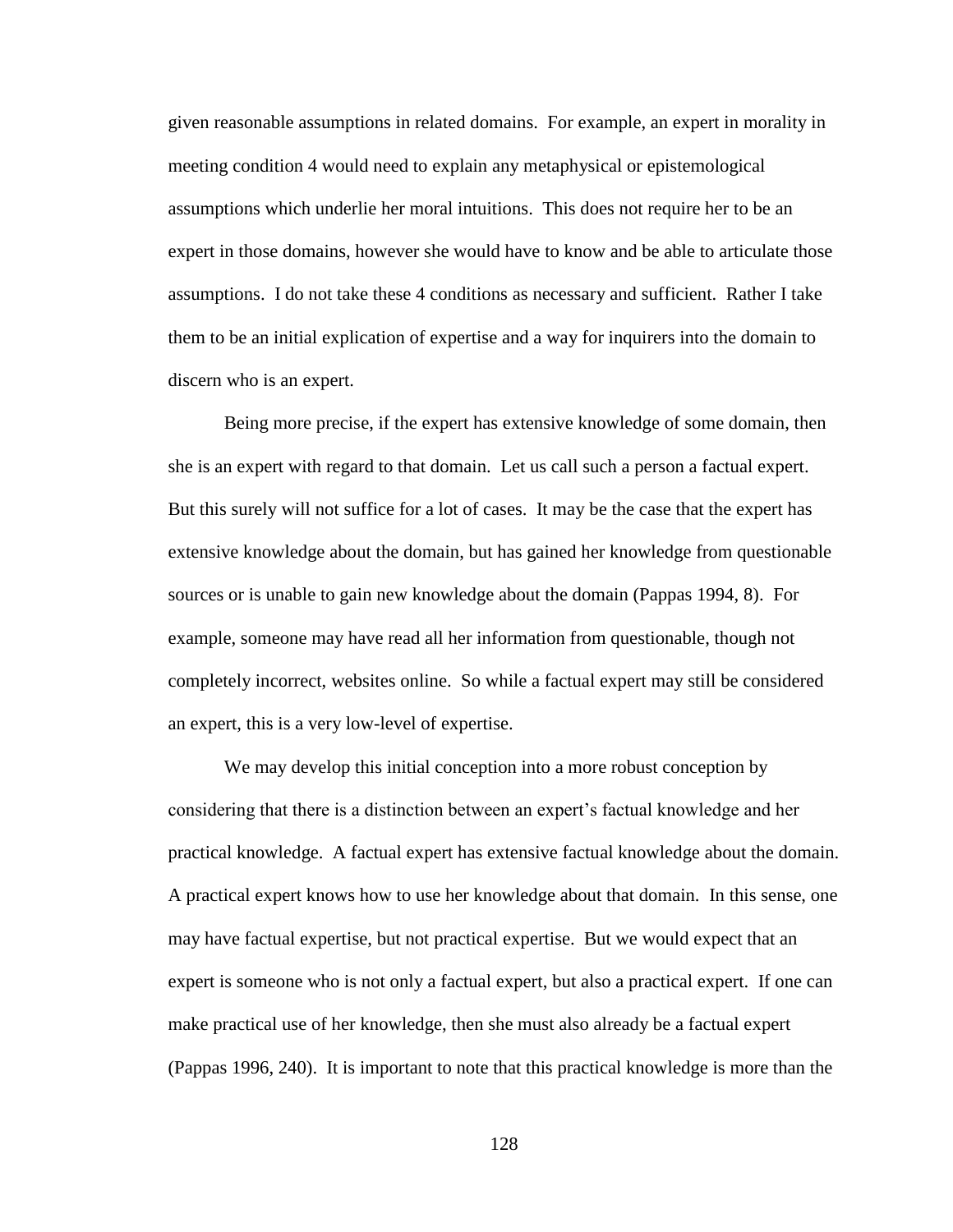mere ability to apply or use the current knowledge about the domain. In order to be a practical expert, one must also be able to use that knowledge to acquire new knowledge about the domain (Goldman 2004, 145).

But this is still inadequate. We do not normally consider one an expert simply because she has extensive factual knowledge about some domain and can use that knowledge. She must also be able to acquire new knowledge about the domain that layperson(s) cannot. She must be able to employ strategies in acquiring knowledge that laypersons simply do not have (Pappas 1994, 10). Such experts would be able to employ classificational schemes, make various inferences, solve problems, and so forth in ways that laypersons cannot. Furthermore, such an expert would be able to do all this on an intuitive level. In a sense, the strategy expert has "internalized the rules" and as such can apply them almost unconsciously (Stark 1998, 3). Where laypersons would have to follow a certain set of prescribed procedures, the expert would be able to mentally calculate these procedures with a speed not had by the laypersons. So, in addition to conditions 1-4 above, someone is an expert about a particular domain, D, if:

- 5. She has extensive factual knowledge about D,
- 6. She has practical knowledge about D,
- 7. She is able to employ strategies for acquiring new knowledge about D that laypersons do not possess.

In no way do I mean this to be the final word on what constitutes expertise in a domain. I grant there may be other factors that need to be considered.

But there is an immediate worry here. What of two experts' intuitions conflicting? For example, what if Alvin Goldman says p and Laurence BonJour says not p (as has happened in the past concerning epistemological matters)? We would unquestionably want to say that they are both experts. Is it the case that we treat them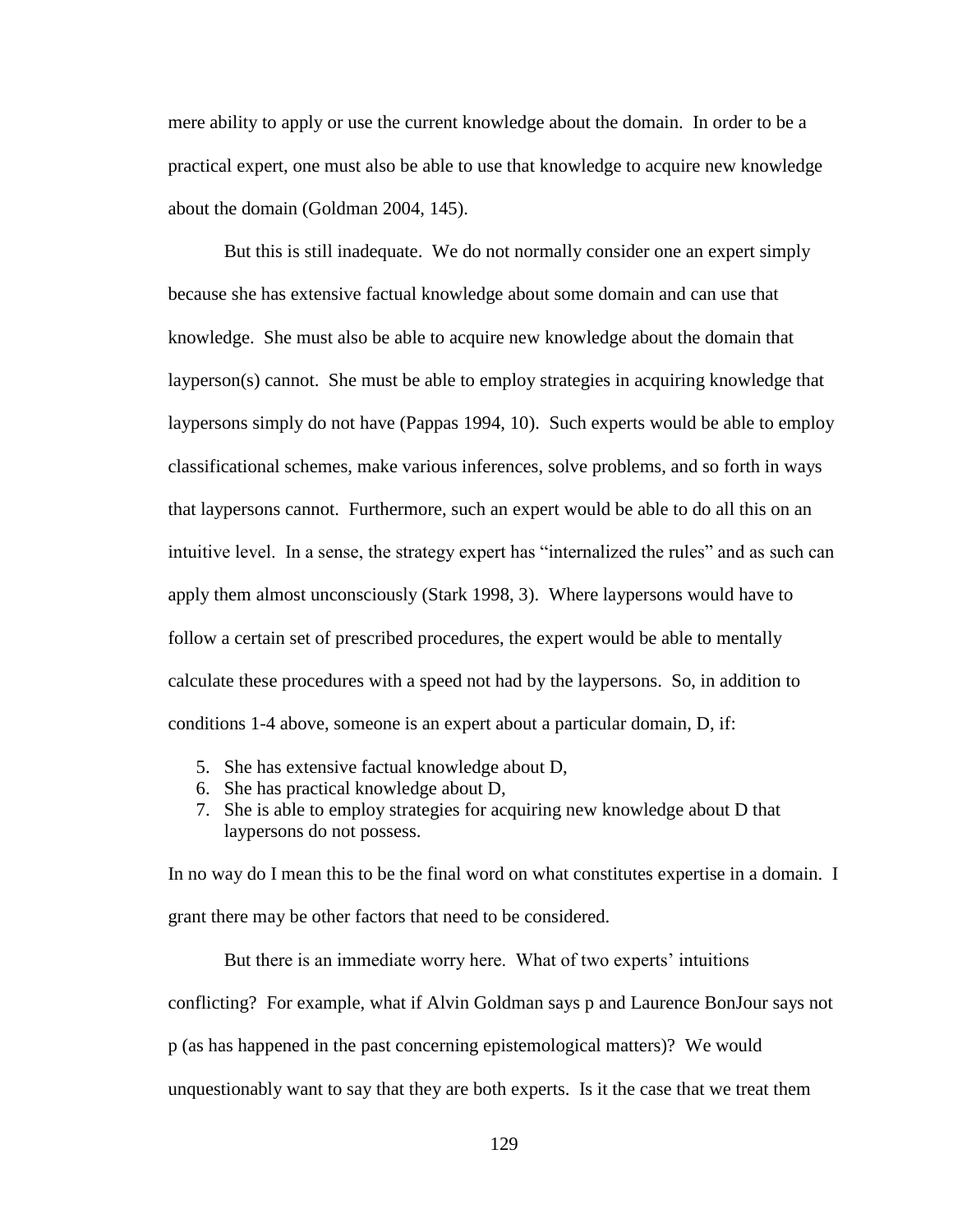both as having the same epistemic weight or do we appeal to another source to determine the weight? I am inclined to accept the former stance. It seems plausible to initially set both intuitions on the table and treat them as having the same epistemic weight. While one may think this leaves us in a stalemate, we can recognize that sometimes intuitions cannot resolve the day. If we have two experts that disagree, then we must turn to other arguments that do not concern these specific intuitions as well as turning to the intuitions of other experts in the field along with the intuitions of those at lower levels. The point here is that the relevant background knowledge is not indicating the truth of p in any direct way (or at least we do not have obvious evidence for p over say not-p). This holdoff only arises when we have an even split between the experts. There may be other avenues to solve this multiple-experts problem. $84$  For example, appealing to philosophic track records may be one way of assessing the matter. Or, it may be that we need to appeal to "meta-experts" (experts who can vouch for the expert's expertise) (Goldman 2002, 146). While such approaches are not without their worries and problems, I believe it is safe to say we can come up with a way in which to solve the conflicting-experts problem.

The moderate about the epistemic weight of intuitions does owe us a developed social epistemology. But that is a further project and one that is well underway by others. It has been my goal here to show how the epistemic weight of intuitions comes in degrees and how people with more background knowledge in the domain are to be treated as having intuitions with greater evidence-conferring power. While some of the details on the experts problem may be left open, I do not take them to be damning to the moderates' overall position.

 $84$  See Goldman (2002, 146-159) for examples.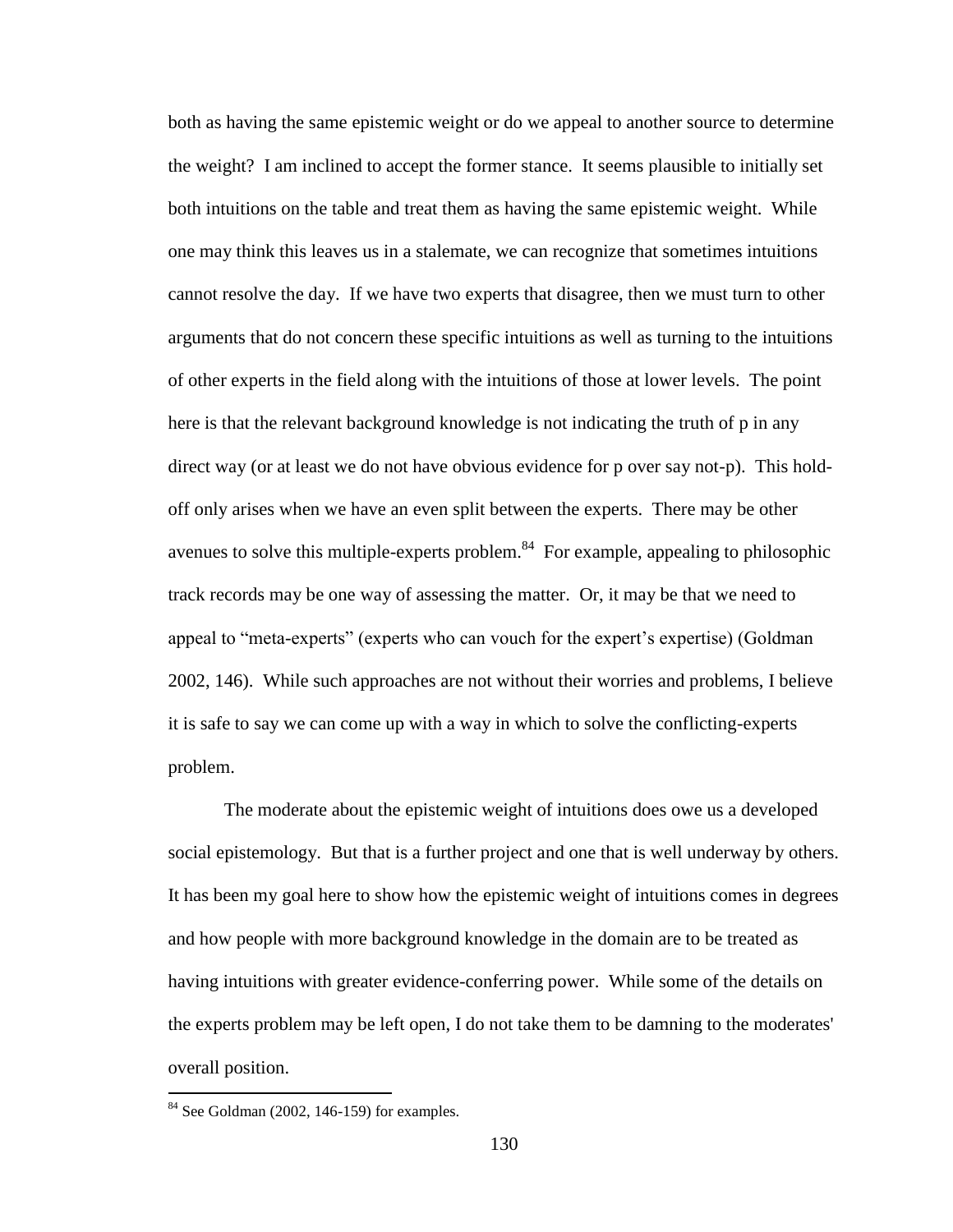## 3.5.3 Responding to the Unreliability Worries

The three remaining unreliability worries (theory-grip, overinterpretation, and disautonomy) can be explained away by the moderate position. First, the theory-grip concern is essentially a non-starter. Yes, it is true that some philosophers may be theorygripped to the point where they are merely reporting their background assumptions and treating their intuition as having the weight. But this objection only holds once we assume that intuitions cannot be of the moderate view and once we assume certain facts about what counts as an adequate analysis (e.g., that reflective equilibrium cannot include any type of theory-laden considered judgments). Since the moderate allows for theoryladen intuitions and allows for the background theory to play a major role in determining whether the intuition has substantive evidential weight, the moderate can say that the difference between theory-grip and theory-laden is a matter of semantics and it ultimately does not prove to be problematic.<sup>85</sup> The moderate says that even though the intuition is theory-laden, the intuition is still a reliable indicator of how things are.

What of overinterpretation and disautonomy. While I recognize that they are real phenomena and they are going to be very difficult to discern, I believe that by placing more epistemic weight on experts we reduce the probability that this will arise. That is, experts are less likely to overinterpret their intuitions since they have better access to their background knowledge, have a better understanding of the concepts and vocabulary used, and are better able to apply this background knowledge. The same seems to be true

 $85$  It also may be the case that our developed social epistemology may be able to identify such theorygripped philosophers and if so, then we can adjust the weight of their intuitions accordingly. But again, this is for future research.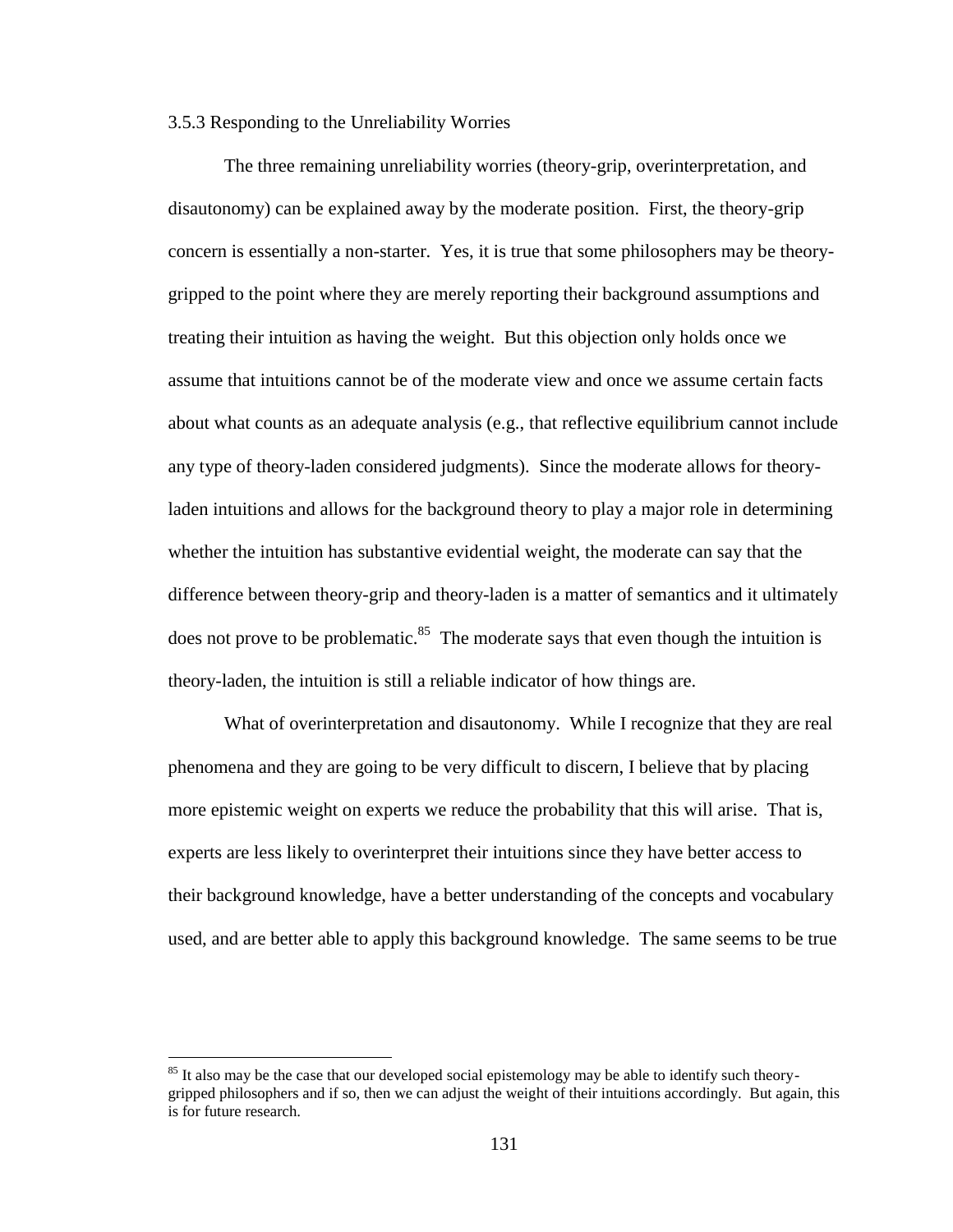for disautonomous intuitions. They seem to arise as the result of faulty access to the target domain and/or due to incomplete background knowledge.<sup>86</sup>

Again, there is no way to eliminate such errors. All we can hope for is that the hierarchical epistemic status reduces the probability of such errors arising. While this does not directly answer the worries, it does put them into perspective.

# 3.6 Concluding Remarks

 $\overline{a}$ 

In this chapter I have developed a case for the moderate position on the evidential status of intuitions. By seeing the failures of the traditionalist's arguments, we see that there is an empirical element in the evidential status of intuitions. The failures of the skeptic's arguments show that intuitions can still be taken as evidence once we recognize the correct account of intuitions. Hence, we have reason to accept the moderate position.

Now that we have an account of the nature of philosophical intuitions and their evidential status, we are in a position to assess the methods of philosophical analysis discussed in chapter one. It is that task I now turn.

<sup>&</sup>lt;sup>86</sup> This is not to say that either Weinberg or Chalmers are not experts or have incomplete knowledge, but the matter at hand there was one of the completed science and neither has access to that. I am in no way being derogatory to either.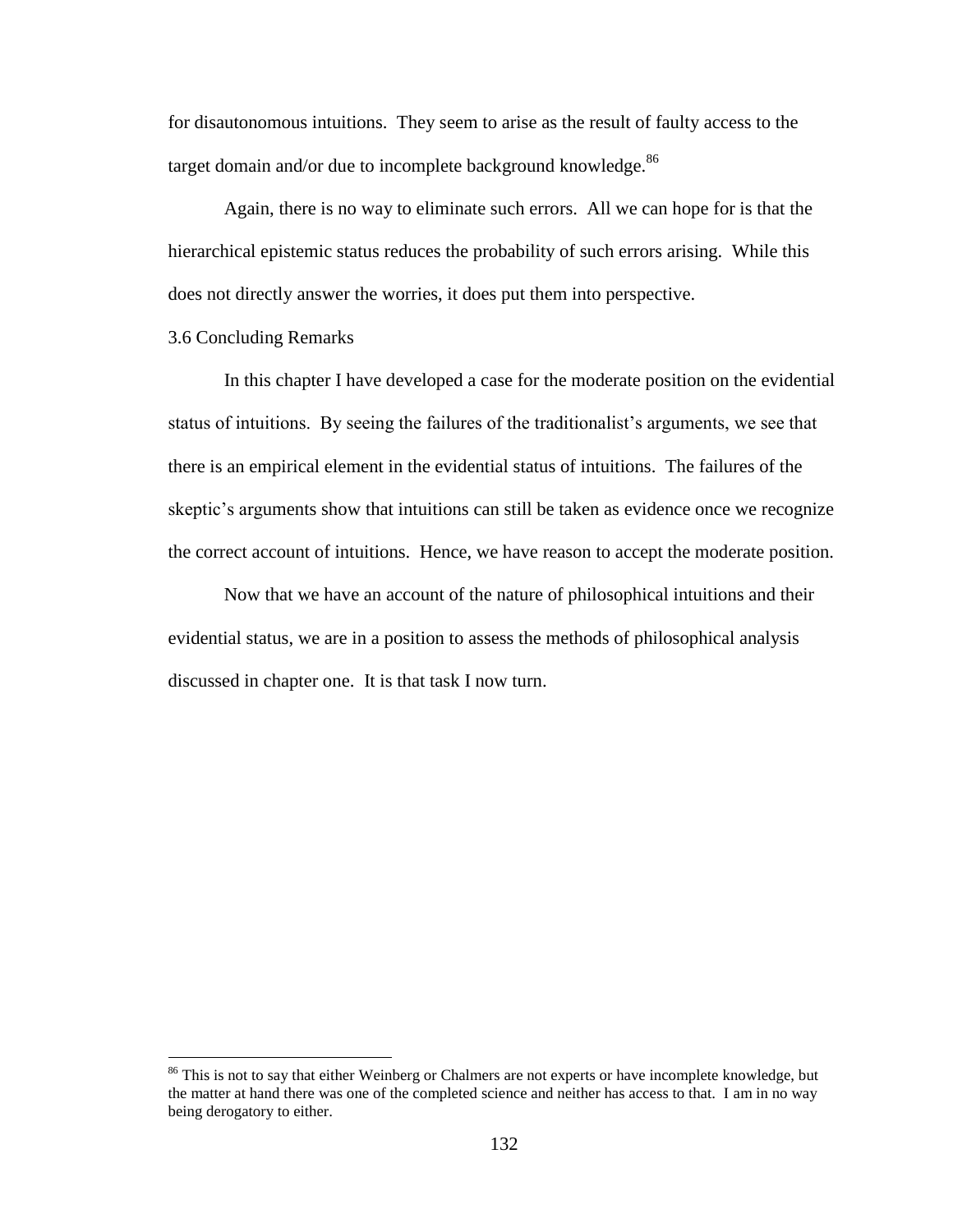#### Chapter 4 – Philosophical Analysis in Light of Theory-Laden Intuitions

*"Philosophy, to be any good, must be analytic; but conceptual analysis is not the whole of philosophy." – J. L. Mackie Truth, Probability, and Paradox*

## 4.1 Introduction

 $\overline{a}$ 

The first goal of this last chapter is to assess each philosophical methodology – conceptual analysis, explication, and reflective equilibrium – in light of some of the current objections in the literature concerning philosophy"s use of intuitions. Since the literature on this topic is vast and has recently been growing at an exponential rate, I will only attempt to look at a few key objections to philosophical analysis and the use of intuitions. Specifically I will look at two version of the problem of disagreement – an empirical version (given by Stephen Stich, et al.)<sup>87</sup> and a philosophical version (given by Harold Brown), the so-called "charge from psychology" objection, and will end with some brief comments on Hilary Kornblith's recent worry that traditional intuition-based philosophy cannot capture the "ambitions of philosophy". I will show is that these objections do not out-and-out doom intuition-based philosophy.

The second goal of this chapter is to show that one methodology is more promising and potentially fruitful as a method of philosophical analysis than the others. By looking at the conception of intuitions defended in this work and the objections of intuition-based philosophical methods, I will develop a defense of *practical explication*. 88

<sup>&</sup>lt;sup>87</sup> As I noted earlier, Stich's concerns are focused on intuition-based philosophical methods and not simply the reliability of intuitions. For that reason I will be focusing on Stich's criticisms in this chapter. However, many of the criticisms from Stich, et al. come from concerns of the reliability of intuitions. And as such, it will look as if there is considerable overlap between the arguments presented in chapter 3 and in this chapter. However, my focus here is the viability of philosophical methods and not simply the reliability of philosophical intuitions.

<sup>&</sup>lt;sup>88</sup> The phrase "practical explication" is borrowed from Edward Craig (1987; 1990). I am much indebted to Craig"s thoughts on philosophical methodology and much of what follows is inspired by Craig"s work. However, there are significant differences between Craig"s view and my own. I choose to keep the name as so to acknowledge my inspiration. Similar methods have also been advocated by Justin C. Fisher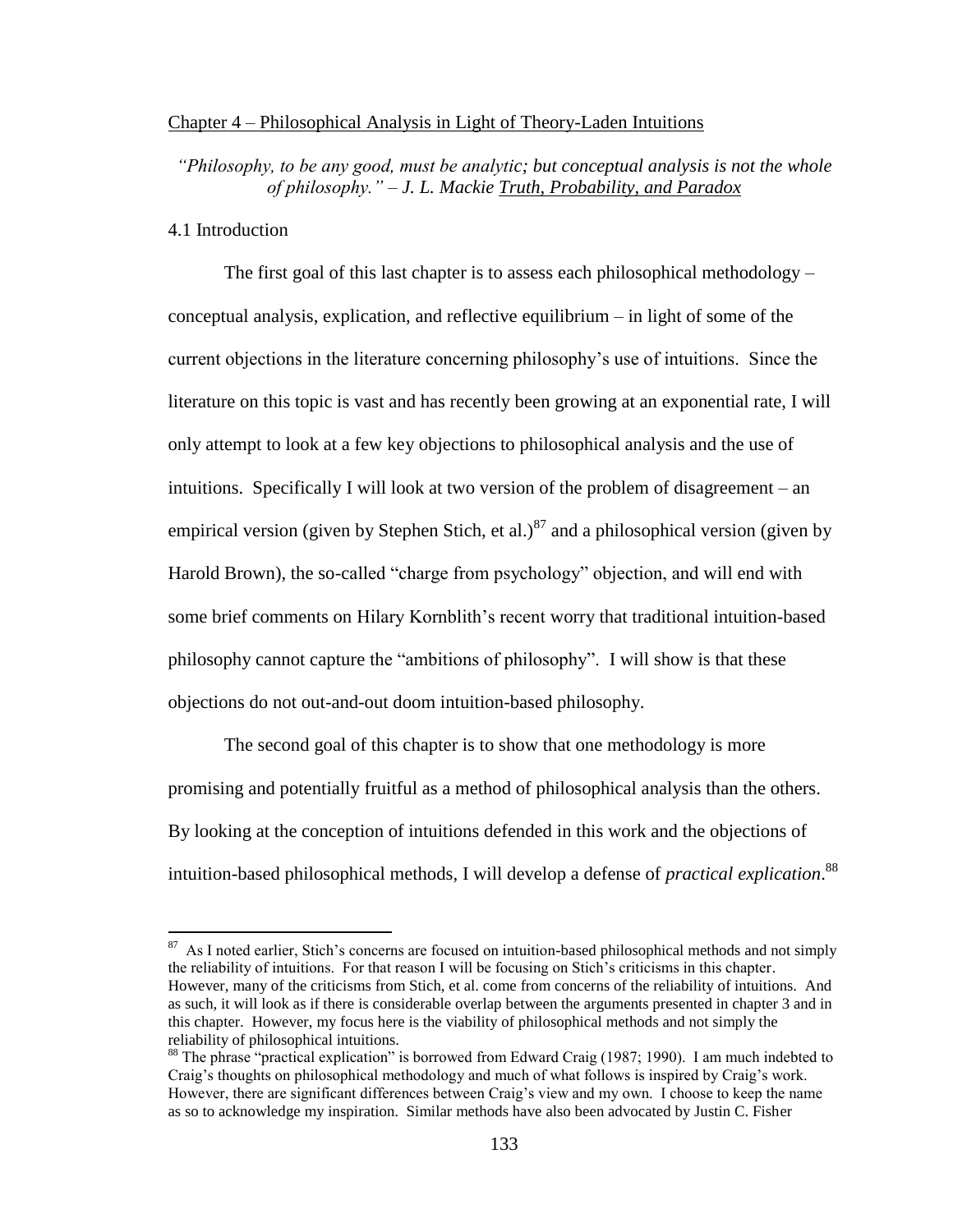Practical explication, I will argue, can incorporate the account of intuitions defended in chapter two, and can avoid or incorporate the morals to be drawn from the problems of disagreement and the charge from psychology. Thus, when philosophers are forced to make the extremely difficult philosophical choice, there is good reason for which philosophical methodology should remain.

4.2 Revisiting the Methods

Before looking at each of the objections, I will briefly revisit each of the methodologies to restate their tasks and goals as traditionally conceived and illustrated in chapter one.

4.2.1 The Task and Goals of Conceptual Analysis

Conceptual analysis is essentially the method of attempting to establish a set of individually necessary and jointly sufficient conditions for the elucidation of some concept. While robust conceptual analysis (RCA), modified robust conceptual analysis (MRCA), and modest conceptual analysis (MCA) differ with respect to the strength of the method (the types of truths it yields) and the target of analysis (concepts as mental entities, things in the world, or our folk concepts), they all agree that the method is one of taking our intuitions to count as evidential sources (though they differ as to the certainty of such attitudes). So, on the face of it, they are similar in method while differing in the details.

## 4.2.2 The Task and Goal of Explication

 $\overline{a}$ 

Explication as a method is the attempt to revise a concept by making it more precise. The vague or everyday concept – the "explicandum" – is replaced with a more

<sup>(2006),</sup> Sally Haslanger (1999), and Jonathan M. Weinberg (2006). Again, I maintain that there are considerable differences between my proposal and theirs particularly given my defense being rooted in the conception of intuitions defended in chapter two.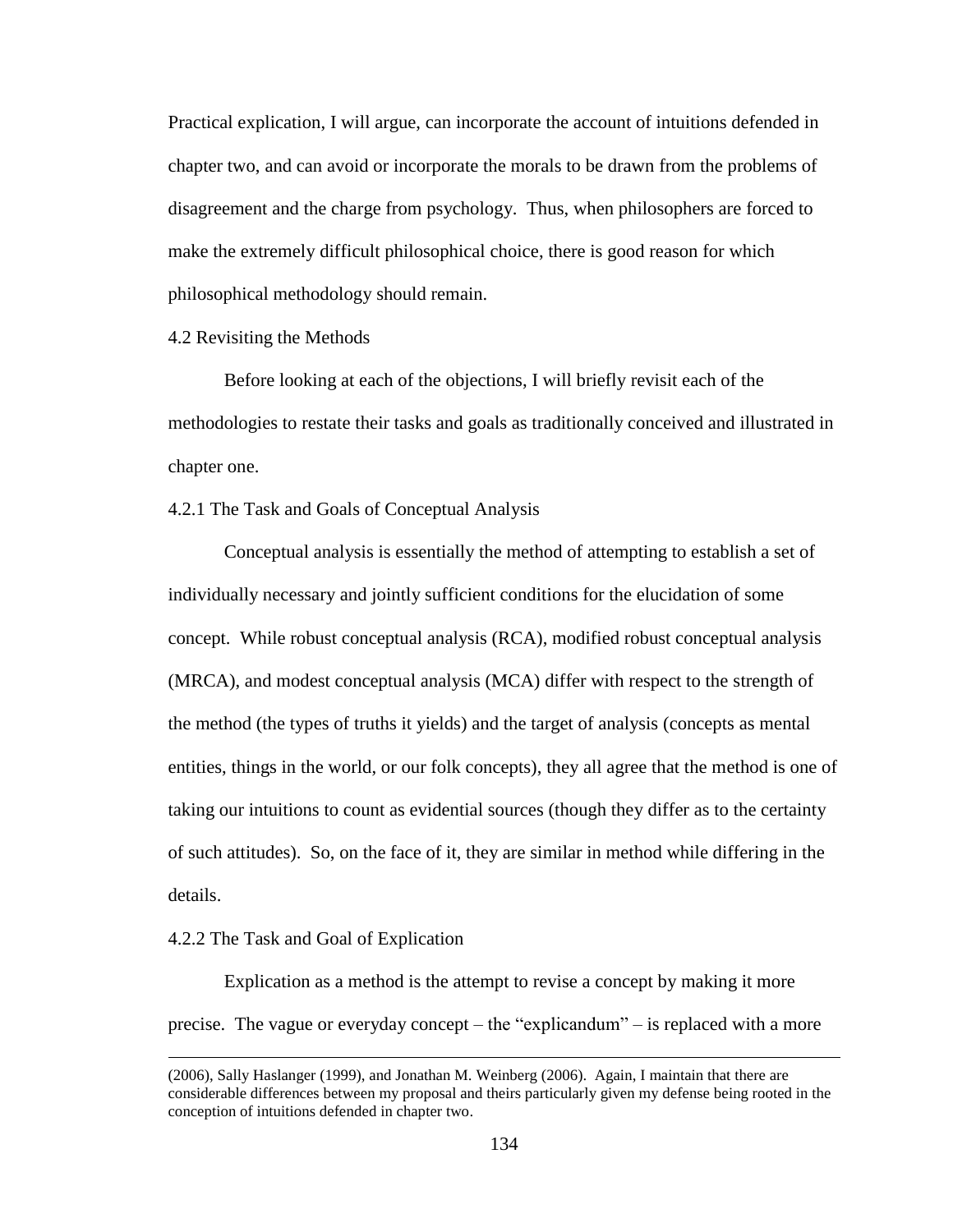precise concept – the "explicatum". The explicatum is intended to be an improvement over the original concept. The requirements governing when the explication is successful are:

- 1. The *explicatum* is to be *similar to the explicandum* in such a way that, in most cases in which the *explicandum* has so far been used, the *explicatum* can be used; however close similarity is not required, and considerable differences are permitted.
- 2. The characterization of the *explicatum*, that is, the rules of its use, is to be given in an *exact* form, so as to introduce the *explicatum* into a well-connected system of scientific concepts.
- 3. The *explicatum* is to be a *fruitful* concept, that is, used for the formulation of many universal statements.
- 4. The *explicatum* should be as *simple* as possible; this means as simple as the more important requirements in 1, 2, and 3 allow (Carnap 1950, 7).

When these four conditions are met, the explication is said to be adequate.

Again, the intuitions at work in explication are intuitive judgments that reflect

people"s understandings of the terms and the concepts involved. For instance, to start an

explication one must have an everyday concept or a concept from an early stage of

scientific development and provide "informal explanations" or have "examples" in order

to get a "clear enough" idea of what she is going to be explicating (Carnap 1950, 4).

Here we can see that intuitions are underlying the start of the explication method. But we

also turn to our intuitions in evaluating whether the explication is successful in meeting

the four conditions.

While conceptual analysis attempts to provide a *correct* or *right* analysis,

explication is not in the same business. Some have confused this point. Michael A.

Bishop characterizes the task of explication as:

In order for an instance of conceptual explication to succeed, the extensions of the target term and its classical account must be identical with respect to all clear instances and non-instances of the target term. On this view, [the JTB account of knowledge] is a successful explication just in case anything that is a clear case of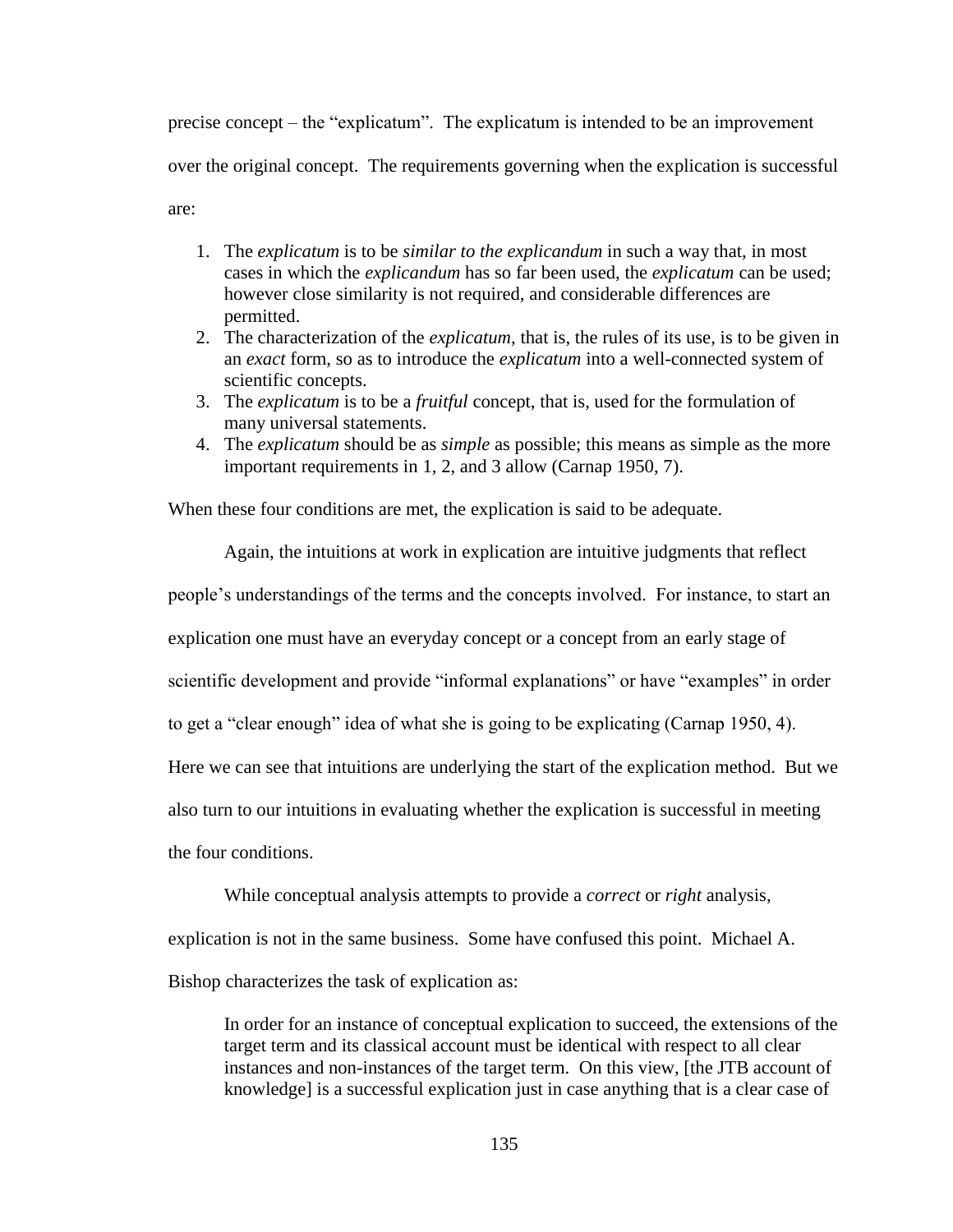knowledge is also a clear case of justified true belief, and anything that is a clear non-instance of knowledge is also a clear non-instance of justified true belief (1992, 268).

Bishop's account of explication rests on a literal reading of similarity. It is not the case

that to explicate a concept one must provide an analysis where the explicandum is to be

coextensive with the explicatum. This is to demand too much from the method of

explication. Explication attempts to simply reduce the vagueness in some concept. As

Carnap puts the point:

Strictly speaking, the question of whether the solution is right or wrong makes no good sense because there is no clear-cut answer. The question should rather be whether the proposed solution is satisfactory, whether it is more satisfactory than another one, and the like (1950, 4).

Or consider how Quine puts the matter:

We have, to begin with, an expression or form of expression that is somehow troublesome. It behaves partly like a term but not enough so, or it is vague in ways that bother us, or it puts kinks in a theory or encourages one or another confusion. But also it serves certain purposes that are not to be abandoned. Then we find a way of accomplishing those same purposes through other channels, using other less troublesome forms of expression. The old perplexities are resolved (1960, 260).

Both Carnap and Quine seem to agree that the goal of an explication is not the production

of necessary and sufficient conditions for the application of some concept, but rather the

adequacy of use of the concept. The explicandum will be too vague for one to use so it

will need to be made more precise. So the goal is adequacy of use or revision of a vague

concept, not providing a *correct* analysis. As Carnap put the point, "close similarity is

not required, and considerable differences are permitted" (1950, 7).

4.2.3 The Task and Goal of Reflective Equilibrium

Reflective equilibrium is the method of attempting to find a balance between

people"s intuitions, principles which are believed to govern judgments concerning some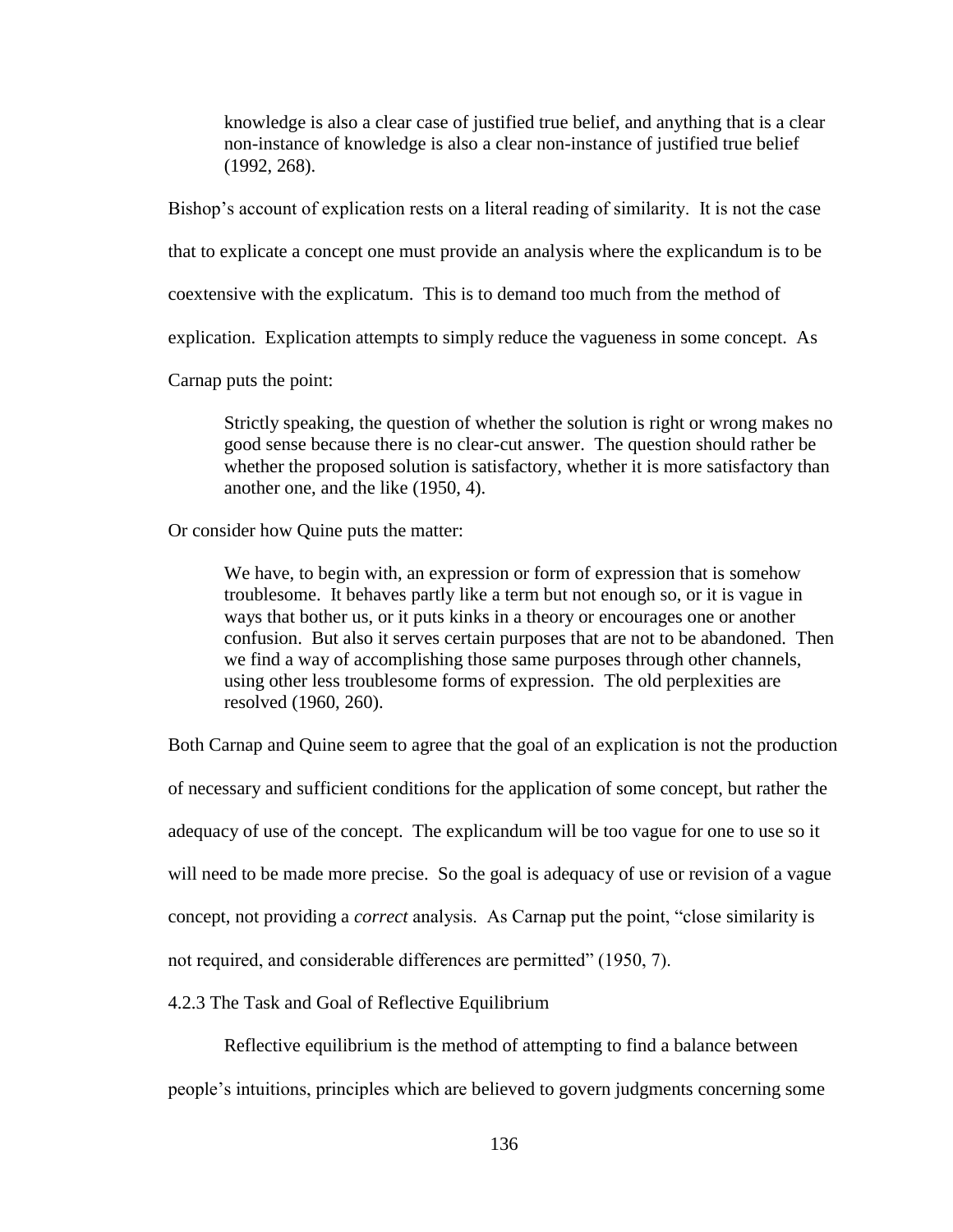domain, and other theoretical considerations people believe apply to the decision to accept or reject the intuitions or principles. The balance is achieved by the mutual adjusting of the set of intuitions and the principles (or theory) being proposed. This adjustment amounts to the reflective assessment of whether it is the intuitions or the principle (or theory) which needs to be revised. Once this narrow reflective equilibrium is achieved, one must widen it to include other judgments, theories, and principles she already accepts, as well as arguments for alternative principles.

The goal of reflective equilibrium is a better understanding and perhaps revision of our concept. Some maintain that the goal is for one to capture an individual"s concept, but traditionally it is to capture a shared, common concept.

#### 4.3 The Problem of Disagreement

 $\overline{a}$ 

There is no question that philosophers disagree. Any introduction to philosophy student can attest to this fact of disagreement. But does the simple fact that philosophers disagree entail anything about the viability of their method which is usually conceptual analysis? There have been two recent attacks on intuition-based philosophical methods concerning the issue of disagreement. $89$  One attack has come from philosophers interested in experimental philosophy. These philosophers maintain that recent psychological research shows intuitions vary with respect to a variety of background factors such as socio-economical status, cultural upbringing, and training in philosophy. Given these factors which impede the reliability of intuitions, traditional conceptual analysis is not viable. As was noted earlier, this criticism is similar to that brought up against the reliability of intuitions in general. However, the focus here is not specifically

<sup>&</sup>lt;sup>89</sup> The problem of disagreement has been primarily directed at conceptual analysis in the literature. Be this as it may, the problem can be applied to any intuition-based philosophical methodology.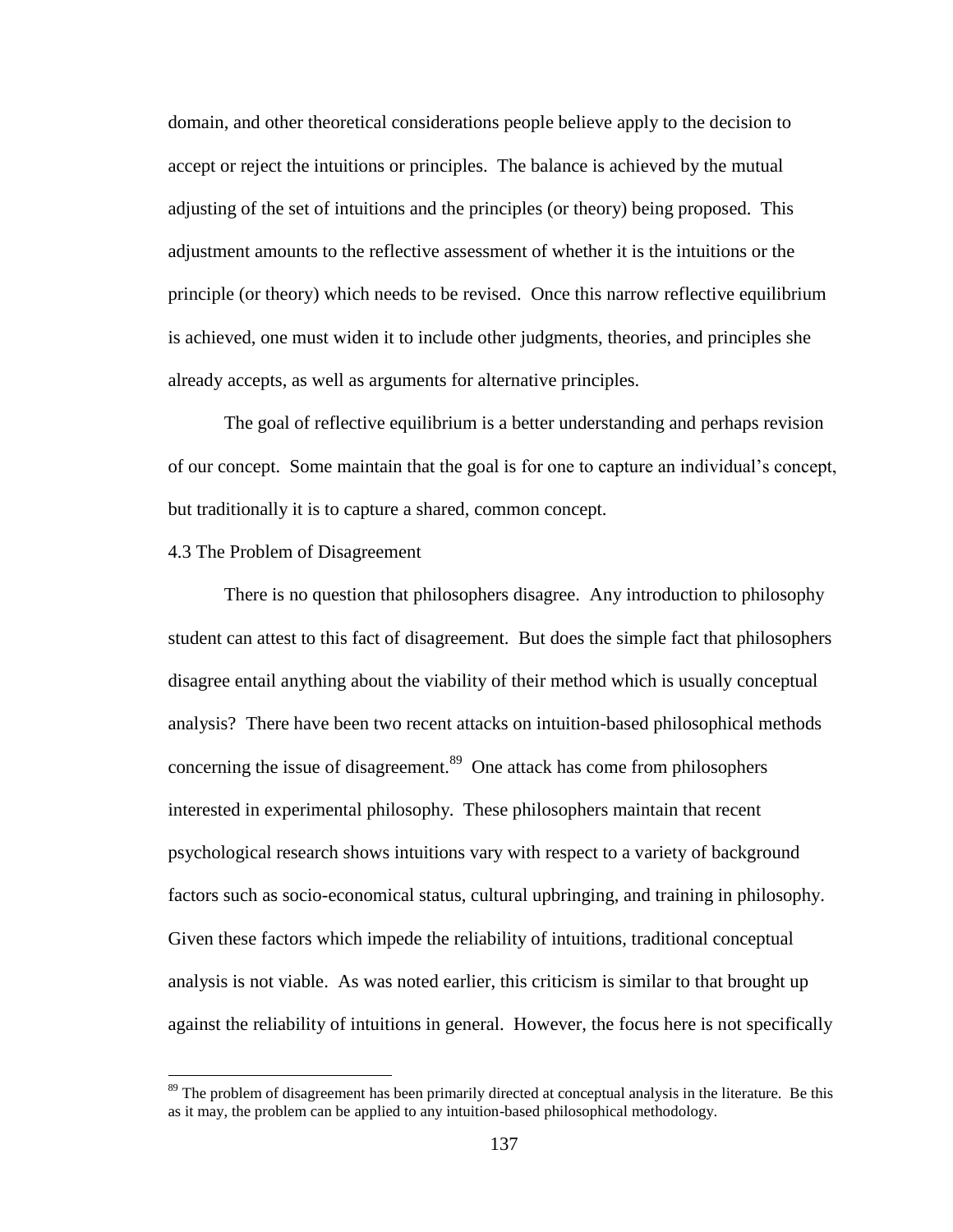on the reliability of intuitions, but on the viability of intuition-based philosophical methods. So while many of the criticisms and argument may be familiar, the goal and focus is different. A second attack comes via a philosophical route. Harold Brown has argued that intuition-based philosophical methods (specifically, conceptual analysis as it is traditionally conceived) are problematic due to an assumption made by the analysts that the concepts that they are analyzing are shared amongst the philosophical community.

These attacks result in one of two conclusions – the strong conclusion that intuition-based philosophical methods ought to be abandoned in favor of a more naturalistic methodology or a weaker conclusion that intuition-based philosophical methods ought to be reconfigured to account for rampant disagreement. The discussion of the viability of intuition-based philosophical methods will begin by evaluating both of these conclusions in light of the empirical and philosophical arguments in support of them.

## 4.3.1 The Problem of Disagreement – Empirical Version

Let us begin with an obvious observation – people's intuitions about various cases differ. Anyone who has taught a philosophy course can attest to this observation. When presenting students with various cases such as the Trolley Case, Judith Jarvis Thompson"s Violinist Case, the Gettier Cases, Cartesian Evil Demons, etc., instructors witness a wide array of differing intuitions. Some researchers, including philosophers themselves, have attempted to establish such facts. Machery, et al., have argued that semantic intuitions vary from culture to culture (where Westerners are more likely to subscribe to a causal-historical theory of reference than East Asians) (Forthcoming).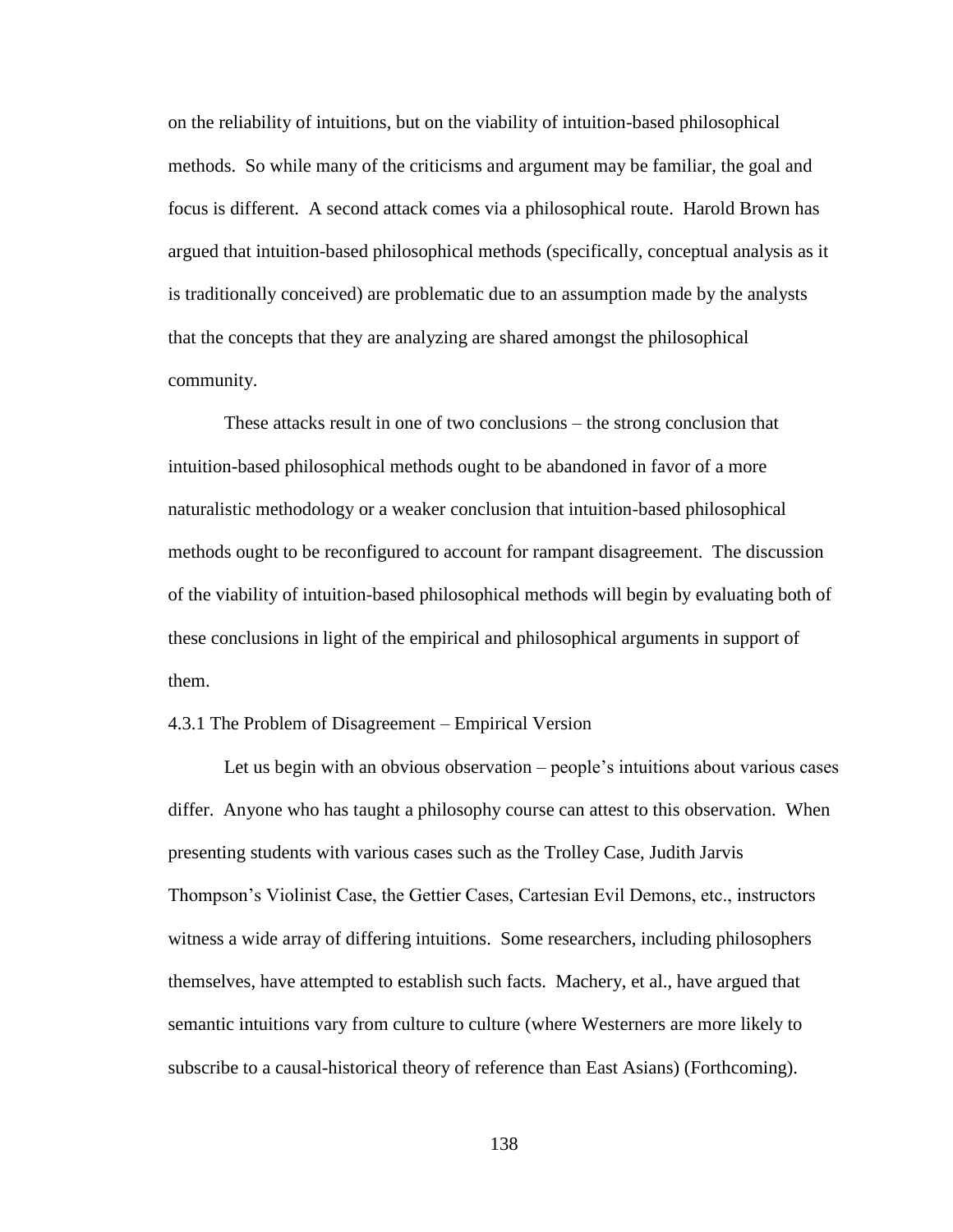Haidt, et al. have argued that moral judgments vary culturally as well as socioeconomically (1993). Weinberg, Nichols, and Stich have made the same argument concerning epistemic intuitions (2001). To illustrate the extent of such disagreement and what the data states, I will focus on the work of Weinberg, Nichols, and Stich (henceforth, WNS).

Before presenting the data WNS collected, it is important to illustrate their target as they see it. The target they attack is what they call "Intuition Driven Romanticism" (2001, 432). Intuition Driven Romanticism is the view that knowledge of the correct epistemic norms is in us ("implanted within us in some way") and we need but only introspect to arrive at them (2001, 433). Furthermore, Intuition Driven Romanticism affords intuitions the central role. According to WNS, an epistemic intuition is "simply a spontaneous judgment about the epistemic properties of some specific case – a judgment for which the person making the judgment may be able to offer no plausible justification" (2001, 432). In characterizing the method, WNS claim:

[A]n Intuition Driven Romanticism strategy can be viewed as a "black box" which takes intuitions (and perhaps other data) as input and produces implicitly or explicitly normative claims as outputs (2001, 434).

This would seem to coincide with all forms of conceptual analysis I discussed previously. Yet, the examples of those who use such a method fall away from several of the forms discussed. WNS cite as proponents of Intuition Driven Romanticism Alvin Goldman and Nelson Goodman. Aside from the fact that I have placed Goodman"s methodology into the category of reflective equilibrium and not conceptual analysis, it would seem that WNS are targeting conceptual analysis alone.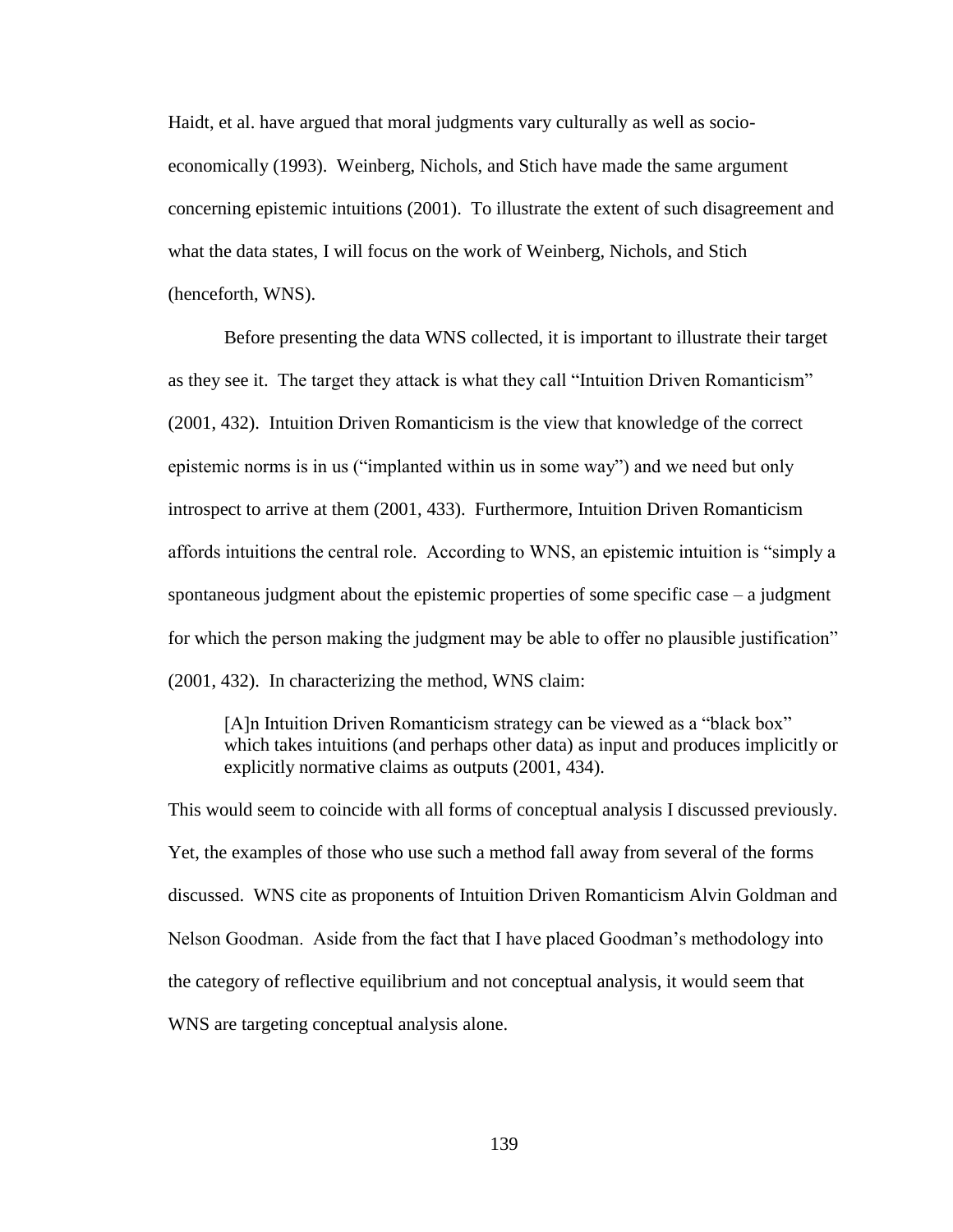Yet, it would seem that WNS" target (and those others who are attempting to address the analysis/intuition question empirically) is broader that simply attacking conceptual analysis. Instead WNS seem to want to take on all intuition-based philosophical methods. As they claim, "The challenge we are to raise is…a problem for [Intuition Driven Romanticism] accounts no matter what goes on within the black box" (2001, 434). I take this to mean that for WNS it does not matter whether the form of analysis is addressing mind-independent or mind-dependent concepts, whether the goal is necessity or not, whether the method is meant to be fallible or not, etc. Essentially, WNS are attacking, or at least seem to want to attack, all forms of analysis which rely on intuitions as inputs. So, the lessons to be learned from their research (if there are any) will apply to all intuition-based philosophical methods.

In their research, WNS attempt to test four hypotheses:

(H1) *Epistemic intuitions vary from culture to culture.*

 $\overline{a}$ 

- (H2) *Epistemic intuitions vary from one socio-economic status to another.*
- (H3) *Epistemic intuitions vary as a function of how many philosophy classes one has taken.*
- (H4) *Epistemic intuitions depend, in part, on the order in which the cases are presented.*<sup>90</sup>

WNS"s methodology in testing H1 was to present variations on classic thought

experiments in epistemology to Westerners (Europeans and Americans) (Ws), East

Asians (Chinese, Japanese, and Koreans) (EAs), and people from the Indian sub-

continent (SCs). In testing H2, they presented the same cases to people of low socio-

economic status (LSES) and high socio-economic status  $(HSES)$ . WNS's conjecture

 $90$  It must be noted that it is only for H1 and H2 that WNS give data. They believe that H3 and H4 might be true, but do not give any empirical results on whether these are substantiated.

 $91$  Socio-economic status was determined by whether the subjects went to college. If the subject had reported they never went to college, they were placed into the LSES category. If the subjects reported they had attended college for one or more years, then they were placed into the HSES category. This distinction is obviously problematic, but I will avoid such methodological criticisms here.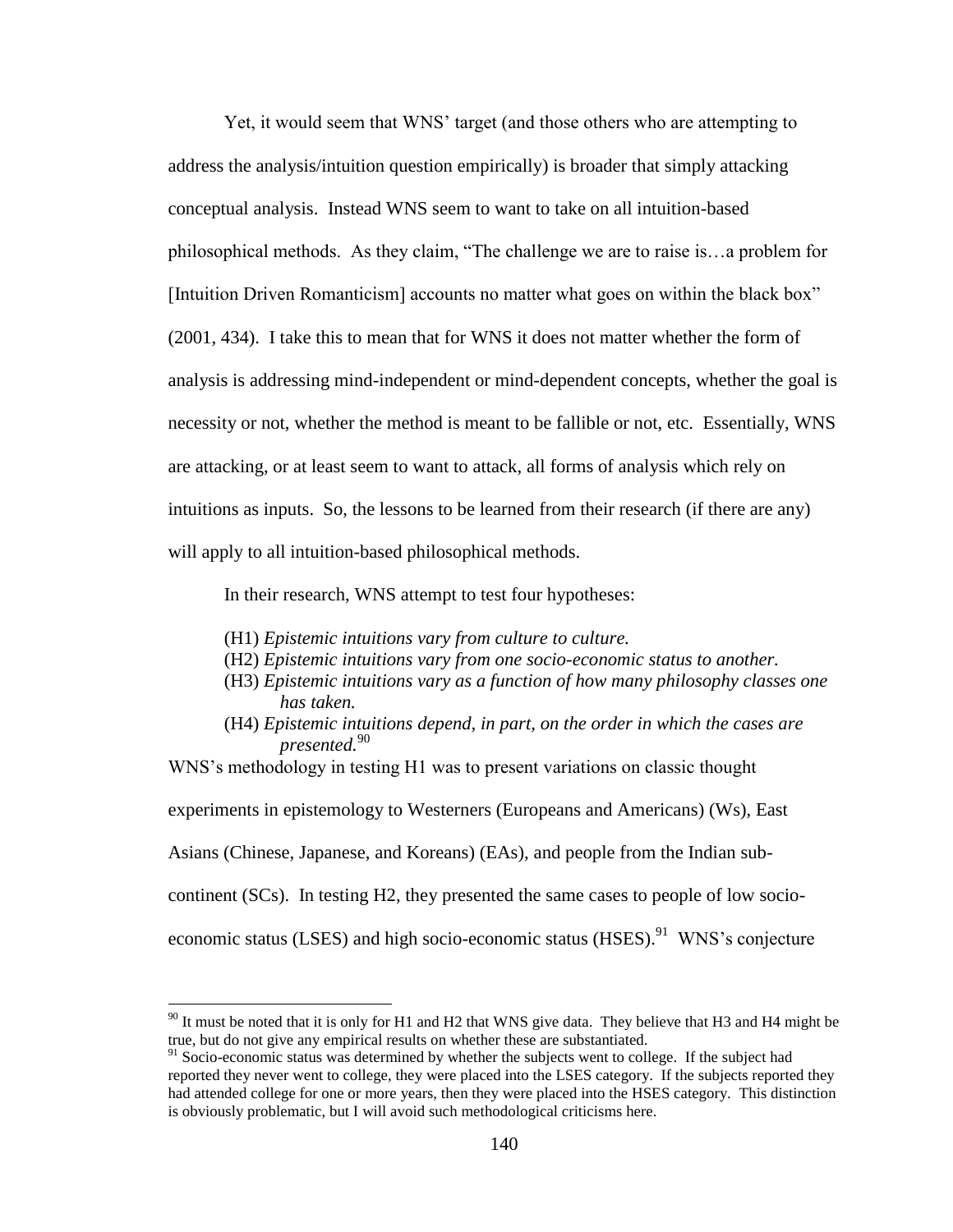was that if it turned out that *any* of H1-H4 were true, then "it would pose a serious problem for the advocate of [intuition-based philosophical methods]" (2001, 438). If it is the case that H1-H4 are all true, then "it is hard to believe that any plausible case can be made for the claim that the normative pronouncements of [intuition-based philosophical methods] have real normative force – that they are norms that we (or anyone else) should take seriously" (2001, 438).

In testing H1, WNS presented students at Rutgers University with variations on

the Gettier Case, Fred Dretske"s Zebra Case, and Keith Lehrer"s Mr. Truetemp Case. I

will focus only on the Gettier Case since it has been the one most discussed in the

previous chapters. Their version of the Gettier Case was as follows:

Bob has a friend, Jill, who has driven a Buick for many years. Bob therefore thinks that Jill drives an American car. He is not aware, however, that her Buick has recently been stolen, and he is also not aware that Jill has replaced it with a Pontiac, which is a different kind of American Car. Does Bob really know that Jill drives an American car, or does he only believe it?

What they found was as follows:

 $\overline{a}$ 

|                      | <b>Really Knows</b> | <b>Only Believes</b> |
|----------------------|---------------------|----------------------|
| Westerners           | 25%                 | 75%                  |
| East Asians          | 55%                 | 45%                  |
| Indian Sub-Continent | 65%                 | $35\%^{92}$          |

The data collected by WNS shows there is some significant differences in the responses between the cultural groups. Moreover, it is only the Westerners that responded according to the standard philosophical literature.

So, what do WNS draw from this research? According to WNS, in light of the

data, the conceptual analyst must respond that such differences do not lead to different

 $92$  I must note that these numbers are approximate percentages of the responses. The numbers are taken from the graphs in Weinberg, Nichols, and Stich (2001, 443).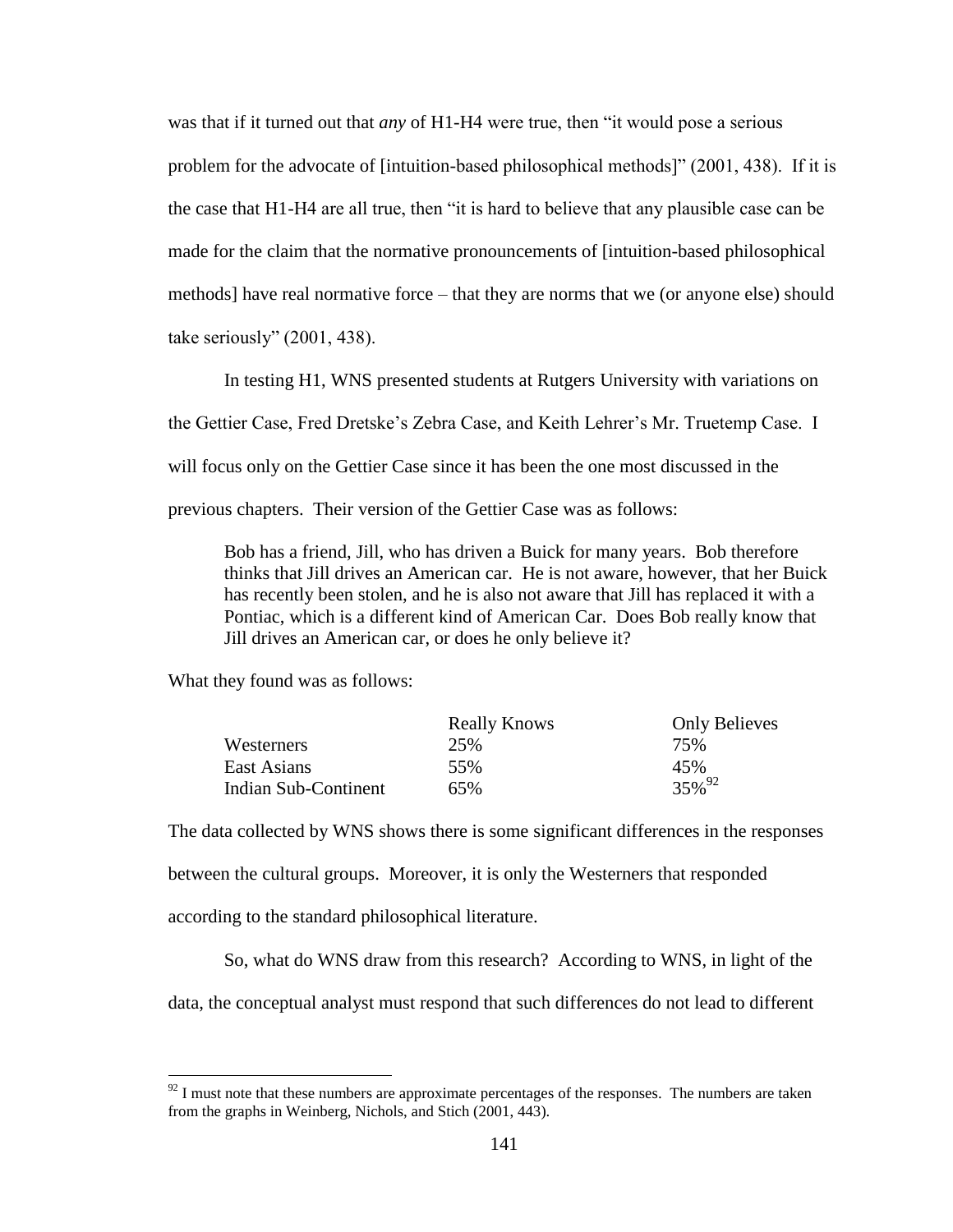normative conclusions. There are essentially three conclusions that this research (like that done by WNS) reaches:

- 1. Those using intuition-based philosophical methods have been largely ignorant of the effects of culture.
- 2. Those using intuition-based philosophical methods have mistakenly assumed that their intuitions are typical or widely shared.
- 3. Those using intuition-based philosophical methods have not taken into consideration that intuitions probably reflect indoctrination and training.<sup>93</sup>

From this, WNS and others maintain that intuition-based philosophical methods are inherently problematic in that it ignores these essential features of the method"s evidential source – intuitions.

It may be objected that WNS have looked at the wrong sort of intuitions in that they are not associated with necessity or reflection (rather they are non-reflective or "oneoff" intuitions. On the other hand, those using intuition-based philosophical methods may bite the bullet and say that different people (or cultural groups) ought to pursue different normative goals. Obviously the later option is unacceptable for anyone using intuition-based philosophical methods that is not ready to endorse some form of epistemic relativism. Concerning the first option, it is not clear that WNS have nothing to say about intuitions with a clear modal strength to them (what WNS call "strong intuitions"). If people"s intuitions on, say, Gettier Cases are strong intuitions, then WNS"s data provides some prima facie reason for believing that Gettier intuitions are not universally shared. Here, the advocate of intuition-based philosophical methods would have to give a story as to why non-philosopher's intuitions about Gettier Cases are not

<sup>&</sup>lt;sup>93</sup> In "Folk Intuitions on Free Will", Shaun Nichols notes that in the unpublished data collected by Gary Bartlett it has been shown that undergraduate philosophy students develop the intuitions of the professor teaching the course. This was tested by administering a set of epistemic thought experiments at the beginning of the course and again at the end of the course. On key issues, the student"s intuitions became more and more like those of the professor teaching the course. Since this data is unpublished I mention it only in passing and not as conclusive.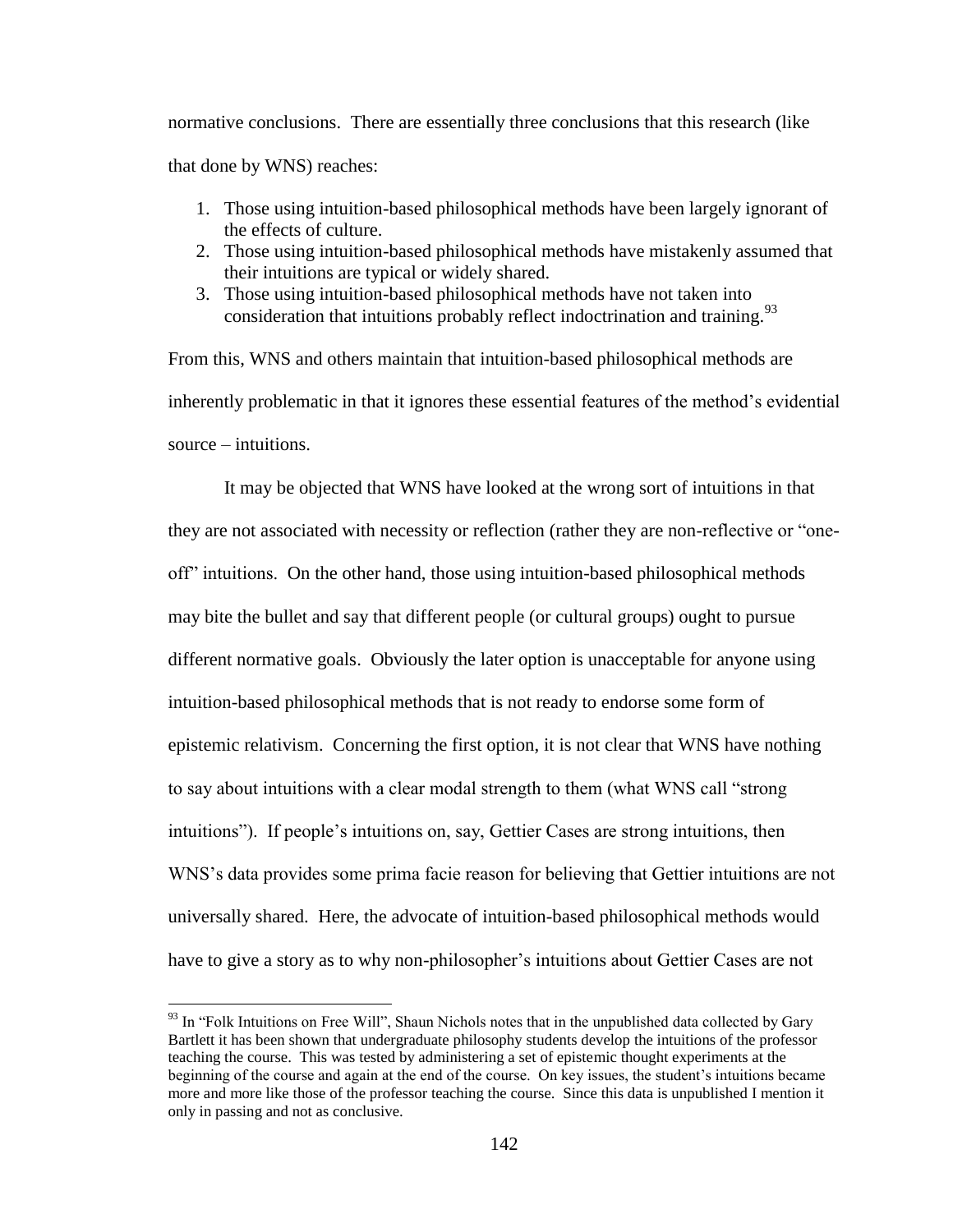strong intuitions in light of WNS"s data. Furthermore, it is not clear the subjects in WNS's study did not reflect on the cases. It is not implausible to say that there was some minimal reflection on the part of the subjects before responding. Yet, even if the advocate of intuition-based philosophical methods wants to say the subjects in the study did not reflect *enough* or in *the right way* (whatever this amounts to), it is now her job to show that people who do reflect enough do not exhibit the same patterns as those studied by WNS. This amounts to it being an *empirical* question as to whether the advocate of intuition-based philosophical methods has a response to WNS.

## 4.3.2 The Problem of Disagreement – Philosophical Version

Despite the direct appeal to empirical data, there is another way in which to see the problem of disagreement. The philosophical version of the problem of disagreement is based upon the question of why is it that those who engage in intuition-based philosophical methods disagree so much. This differs from the empirical version of the argument only in the sense that it is not based on actual collected data. On the face of it, this is not much of a worry and easily explained, but Brown maintains there is a deeper point that cannot be explained by traditional intuition-based philosophical methods.

According to Brown, the following is central to the project of intuition-based philosophical methods:

(S) All members of a conceptual community share a set of concepts (1999, 34). The reason for S being central is that intuition-based philosophical methods are a matter of seeking an explicit account of a concept"s content where this content is something already known in some implicit manner. Such implicit knowledge guides our intuitions which in turn guide our analyses. Furthermore, this is not simply a matter of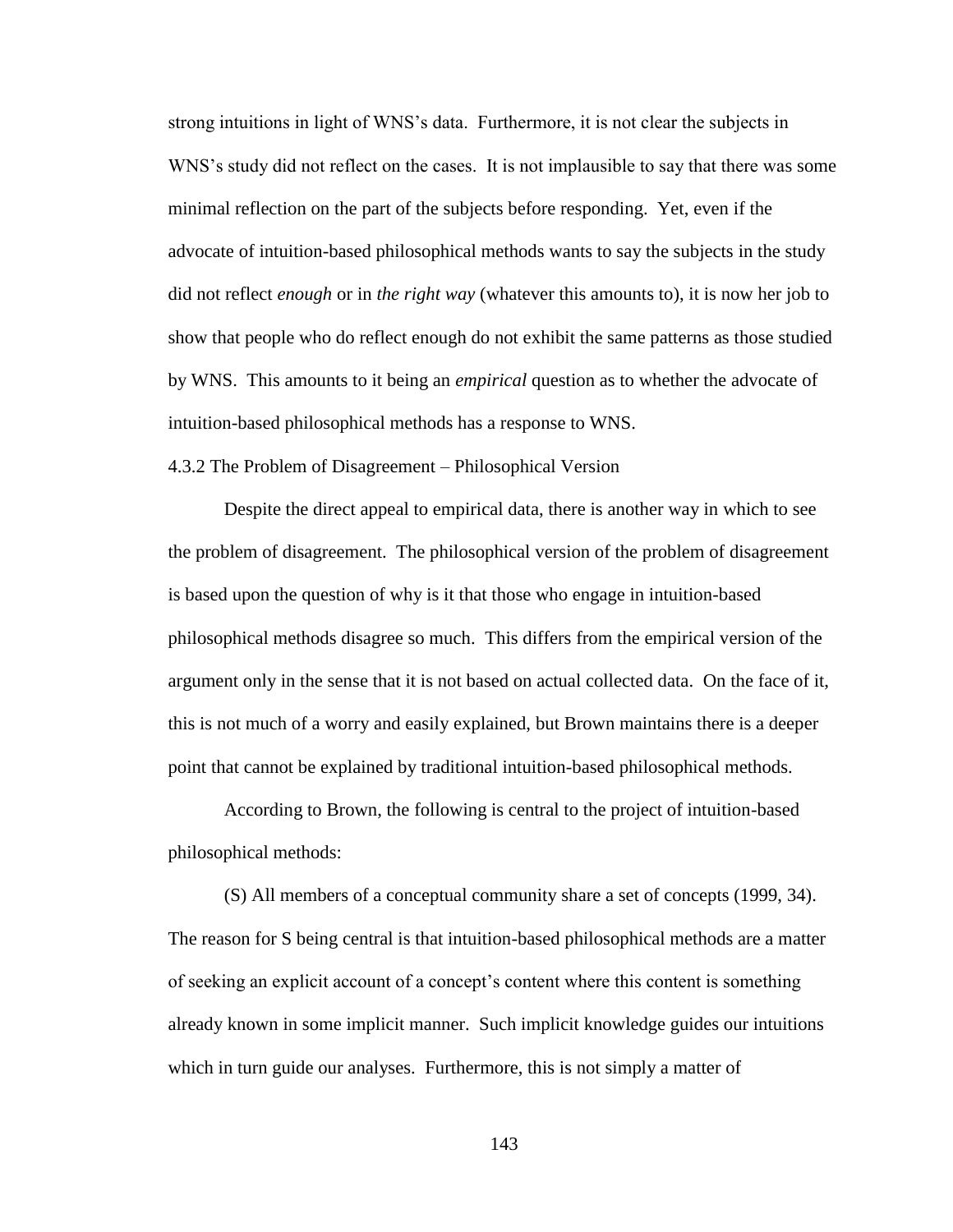autobiography. The contents of the intuitions are taken to be shared by a wider community. This view of intuition-based philosophical methods leads to three theses:

- (A) Philosophers seek analyses of concepts that are held to exist in their minds.
- (B) These concepts generate intuitions that provide the basis for analysis.

Theses A and B are nothing new here. They are held by both MRCA and MCA.<sup>94</sup> C is another way of stating S. If A, B, and C are central theses of intuition-based philosophical methods, then it would seem that advocates of such methods are committed to S.

So, what is the problem here? The problem is that there has been, throughout the history of philosophy, much disagreement on the correct analysis of philosophical concepts. If one is engaged in intuition-based philosophical methods attempting to capture the concept that she and others are holding, then there should not be so much disagreement. Since they would be attempting to capture the same intension of the term denoting the concept, we should see less disagreement than we do. The problem, as Brown sees it, is that there is something amiss in the analysis itself. Intuition-based philosophical methods themselves cannot account for such disagreement. If intuitionbased philosophical methods are committed to S and S is true, then there should not be such disagreement. But, according to the traditional conception, intuition-based philosophical methods are committed to S. To put it another way, the best explanation of the range of disagreement is by one denying S, however conceptual analysts are committed to S. Thus, according to the conceptual analysts, there should be no (or at best less) disagreement.

<sup>(</sup>C) Analysts who disagree are typically attempting to analyze the same concept (Brown 1999, 37).

<sup>&</sup>lt;sup>94</sup> RCA would reject A in that it maintains concepts are mind-independent entities. This rejection of A will not ultimately matter for the point being made here.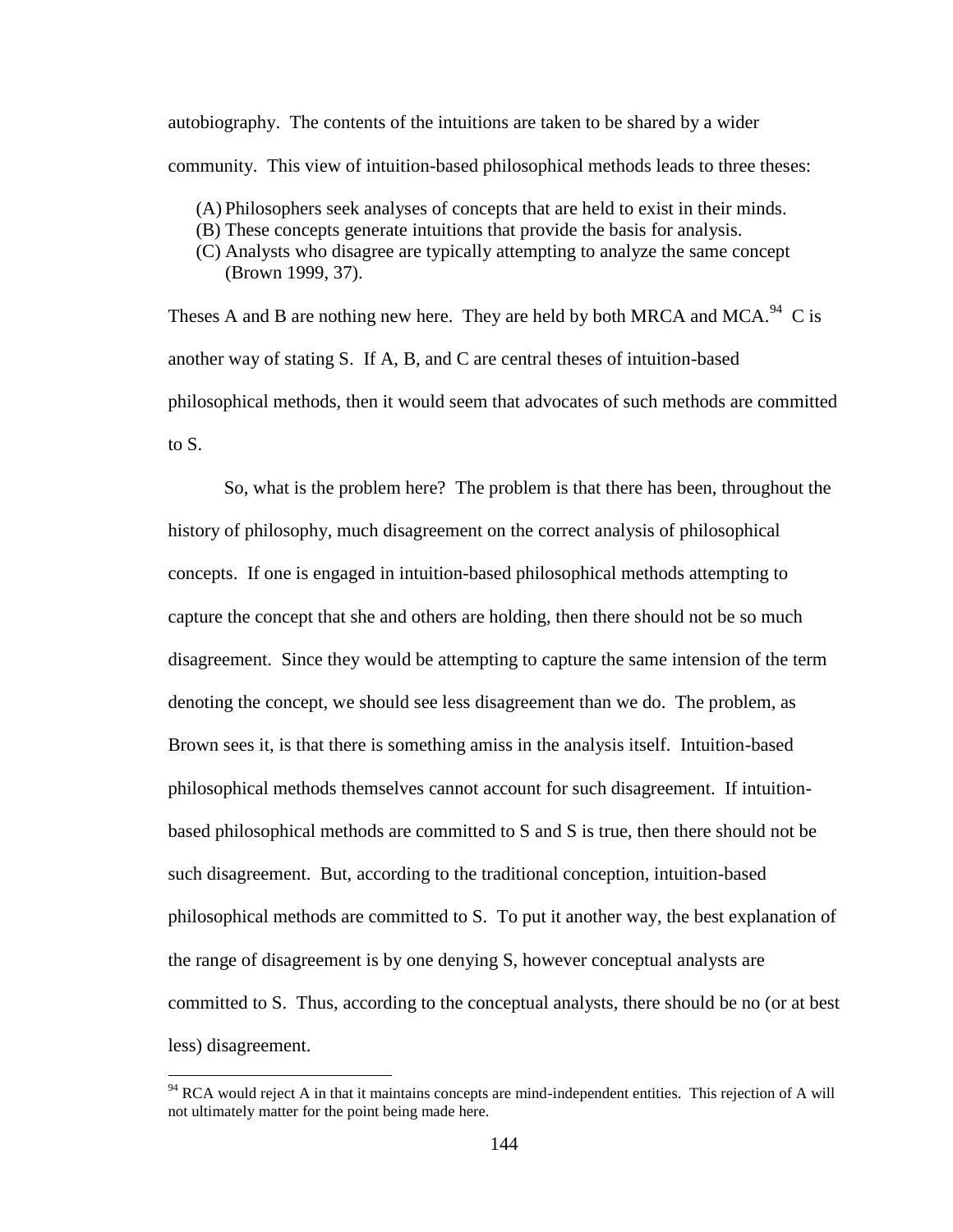To begin, let us consider the status of S. On the face of it, the traditional philosophical enterprise (i.e., MCA and MRCA) would seem to support/require S. But this seems mistaken. If one tracks the history of some debate in philosophy, they see the debates over analysis are often based on the philosophers having *similar*, but not *identical*, concepts in mind. If we look at the debates surrounding concepts like 'knowledge', 'art', 'good', 'truth', etc, we see the disputants often did not have the same concept in mind when rejecting another's analysis.<sup>95</sup> Thus, it would seem that we have prima facie evidence against the truth of S.

But I think there is something more going on in the problem of disagreement than the simple denial of  $S^{96}$ . I grant that while many philosophical disputes may have been based on the disputants having similar, but non-identical, concepts, this is not the only reason why there is such disagreement. The way to see the disagreement is in light of the different background theories that are at work in each of the disputants intuitions. Even if the disputants have identical concepts in mind, they may have different intuitions about those concepts and different background theories underlying those different intuitions. But even if we did suppose that if two people have different background theories and different intuition, then they cannot have different concepts, we see that the disagreement is at a lower level that is present by Brown. It may not simply be a disagreement at the level of the concept, but at the level of the background theories the two are employing. Once we see that the disagreement is deeper than just at the level of the concept itself, we

<sup>&</sup>lt;sup>95</sup> We can think of the debates over the concept of 'knowledge' pre- and post-Gettier (see Shope 1983 for perhaps the best survey of the literature). Furthermore, as was noted earlier there are those who when talking of knowledge are talking of a natural kind and not a concept at all (e.g., Kornblith).

<sup>&</sup>lt;sup>96</sup> Brown treats the falsity of S to be sufficient to start his defense of the claim that "members of a conceptual community often associate different, although similar, concepts with a given term" or what he calls "conceptual variation" (1999, 40). I am not here interested in defending conceptual variation; rather I am interested in attempting to diagnose why there is a problem of disagreement at all. Given this goal, I will not discuss Brown's attempt to defend conceptual variation.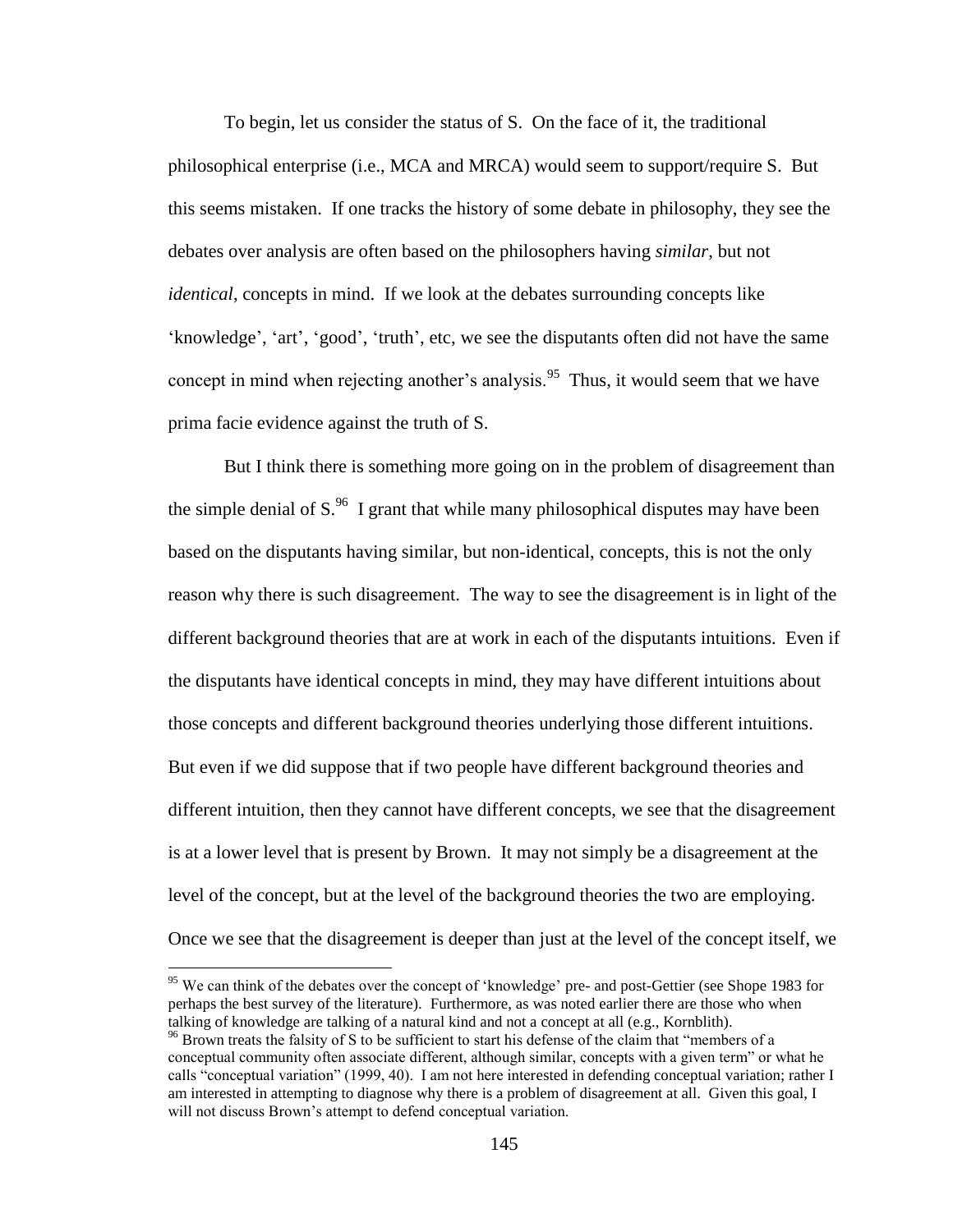can see why there is such disagreement. To put the matter more broadly, while some versions of philosophical analysis may assume we all have the same concept, others need not make this assumption. Those which do make such an assumption are going to be faced with a serious problem.

## 4.3.3 Intuition-Based Philosophical Methods and Disagreement

Some philosophers might take the empirical evidence against intuition-based philosophical methods as showing that intuition-based philosophical methods are not able to yield truths. But is this the case? Is it possible to salvage intuition-based philosophical methods in light of both the empirical and philosophical problems of disagreement and in light of the account of intuitions and their epistemic status defended earlier? I believe that it is. I hope to show how there is an intuition-based philosophical method which is broadly empirical at base and how it can accommodate the account of intuitions defended earlier. So, there is an intuition-based philosophical method that is viable once we recognize the method needs to be more informed.<sup>97</sup>

Before explain this 'informing', there are two preliminary points that need to be made concerning the WNS research. First, what the WNS research, in part, illustrates is that there needs to be an empirical element underlying intuition-based philosophical methods. In order to say the proposed analysis captures our intuitions or that there are no counterexamples to the proposed analysis of which all forms of philosophical analysis maintain, we must be careful to designate whose intuitions we are appealing to when we

 $\frac{97}{97}$  I realize there is a certain vagueness here. I am attempting to develop my account of practical explication in light of responding to these objections. I will thus be discussing intuition-based philosophical methods in general to begin and develop along the way.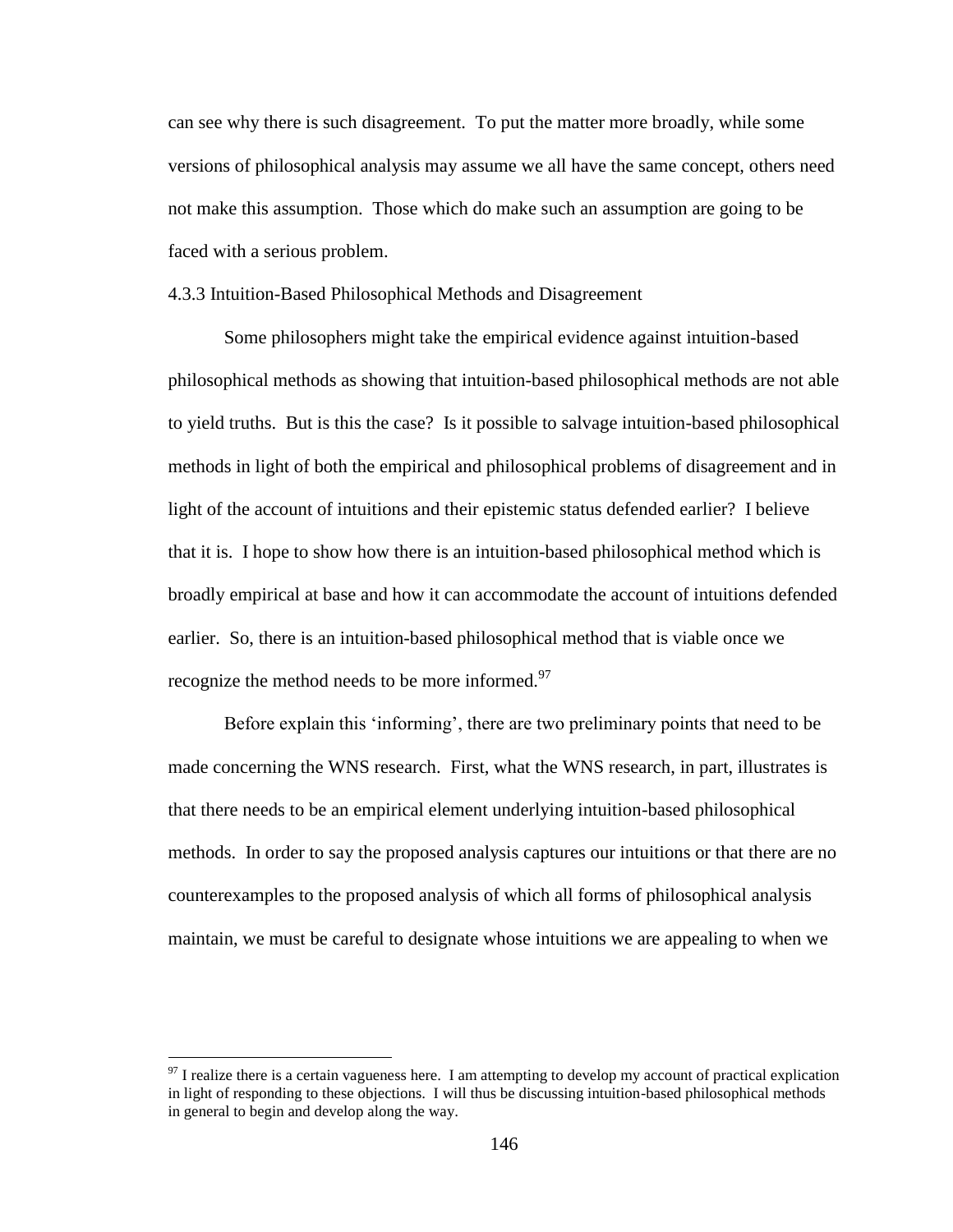are theorizing.<sup>98</sup> If a philosopher is proposing an analysis that is meant to capture "our" intuitions, then the philosopher must be careful to address who the "we" are and how this analysis captures the actual intuitions of the "we". In this sense, intuition-based philosophical methods have a broadly empirical basis. It is an empirical question as to what the intuitions are of various groups as well as whether a proposed analysis captures the actual intuitions of that (or all) group(s).

The second point about intuition-based philosophical methods in this light is that the account of what an intuition is and its epistemic status defended earlier fit with this model. The disagreement between cultural groups as to knowledge ascriptions can be easily explained by the fact that different individuals indoctrinated in various cultures are having that culture's classificational scheme informing their intuitions. What are being tracked by the data are the different background theories at work. So, my account of intuitions explains why WNS found the results they did.

The WNS study does not illustrate the out and out demise of conceptual analysis. What it does illustrate is that we need to rethink intuition-based philosophical methods. The fact that there are some empirical reasons to think that there is disagreement in intuitions along cultural and socio-economic lines gives us a prima facie reason to recognize the underlying empirical base of intuition-based philosophical methods. Furthermore, my account of intuitions coincides with this empirical perspective. The account of intuitions developed here explains the data in a way that the traditional (e.g., Bealer's account) account of intuitions does not.

<sup>&</sup>lt;sup>98</sup> One may say that I have set aside those forms of analysis which are not concerned with simply trying to capture our intuitions. However, even forms of analysis such as RCA which maintain that concepts are in the world will be concerned with proposing analyses which are immune to counterexamples and as such concerned with capturing "our" intuitions, or perhaps better stated as "the" intuition.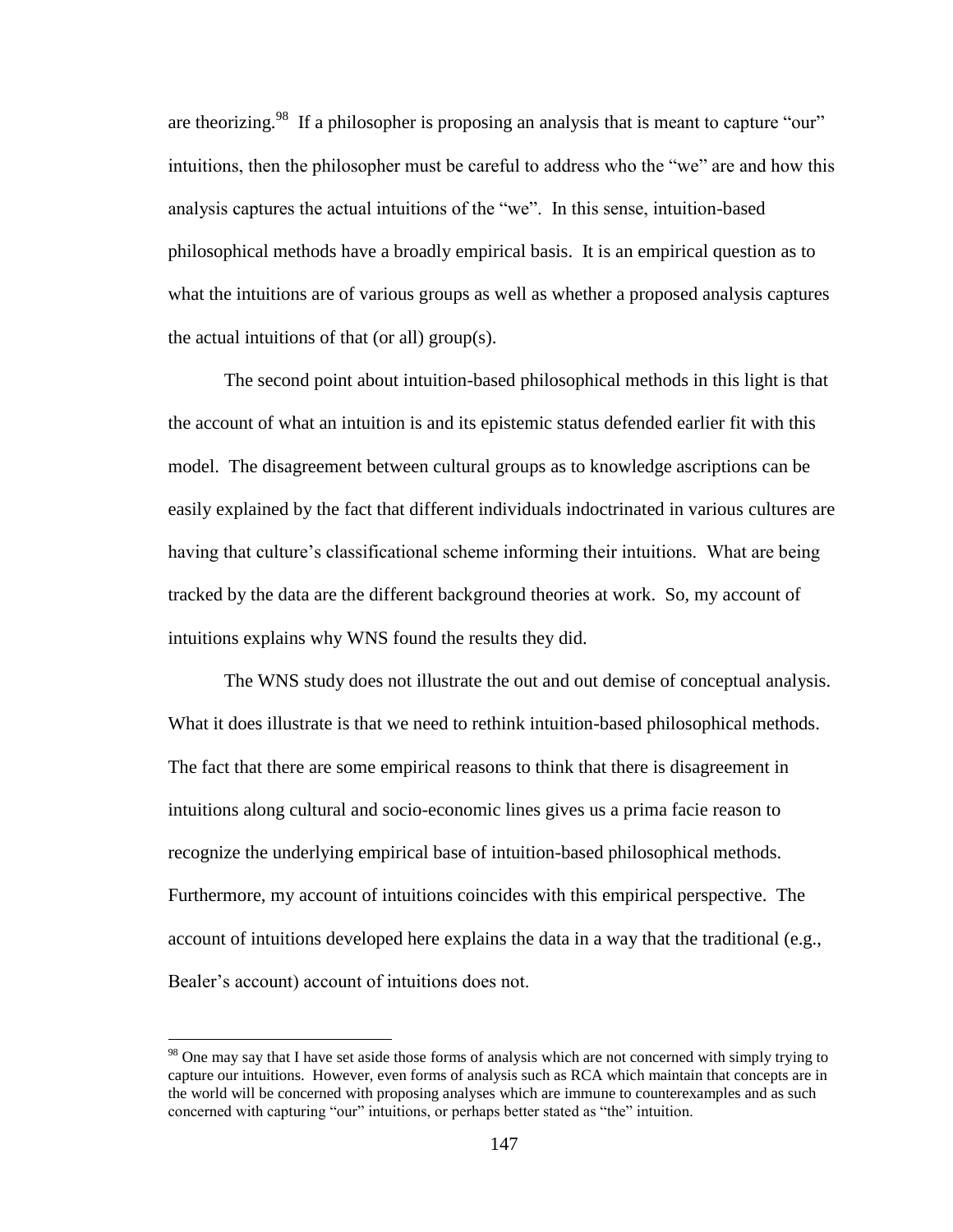So the position at this point is this: We have good reason to reject those philosophical methods that are traditionally understood as having no empirical underpinnings such as MCA, MRCA, and RCA. However, other forms of intuition-based philosophical methods do not fall victim to such problems once we accept the conception of intuitions developed in chapter two and take our project to be the development of accounts of concepts which capture our intuitions (and are immune to counterexamples). Our project may be understood as that of seeking the principles that characterize our intuitions in reflective equilibrium or as seeking to explicate our concepts. We are thus able to keep intuition-based philosophical methods given that they can accommodate the conception of intuitions developed in chapter two and allow the method to be empirically informed.

To articulate this "informing" of intuition-based philosophical methods, it will serve useful to develop the account in comparison with another. For this purpose I will address Frank Jackson's  $(1998)$ .<sup>99</sup> According to Jackson, the goal of conceptual analysis is "elucidating concepts by determining how subjects classify possibilities" or "the elucidation of the possible situations covered by the *words* we use to ask our questions" (1998, 33 italics in original). The method, as with any form of an intuition-based philosophical methodology, is to consult one"s intuitions about possible cases. Jackson maintains this to be the method since "my intuitions about which possible cases to describe as cases of K-hood, to describe using the term 'K', reveal my theory of K-hood" (1998, 37). The bottom line here is that one"s intuitions reveal her folk theory about the

<sup>&</sup>lt;sup>99</sup> Jackson's version of conceptual analysis is perhaps the most extensive defense seen in recent years. It is for this reason I choose it. But it must be noted that Jackson"s version of conceptual analysis is a form of modest conceptual analysis. This is not to gloss over RCA or MRCA. I will address those in relation to informed conceptual analysis later.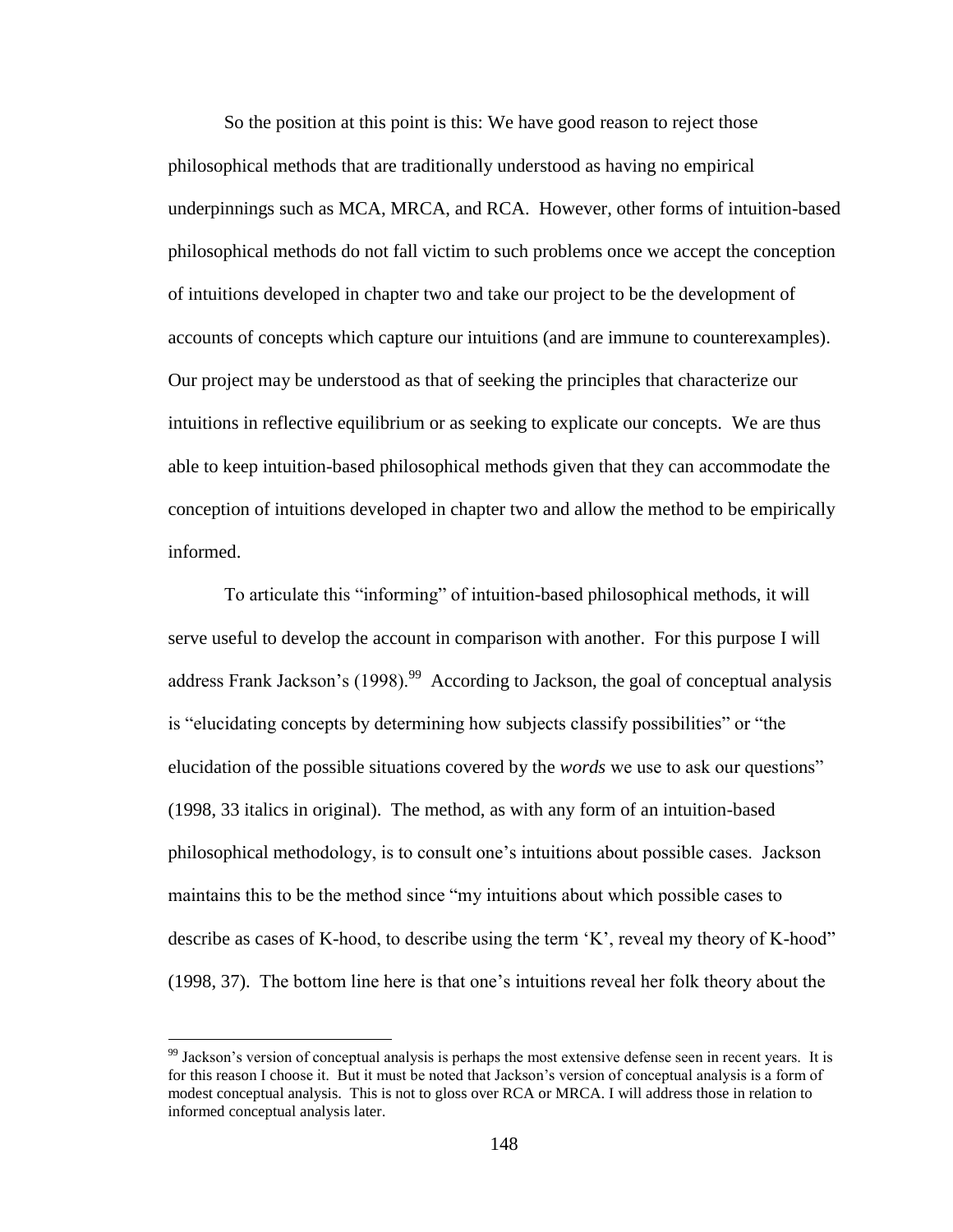philosophical concept under discussion. Each person"s intuitions reveal her own theory and when those intuitions coincide, they reveal the folk theory.

While this is Jackson's basic project, there is something going on here that needs to be made explicit. Jackson maintains we can generalize our intuitions. This is made clear when he discusses the Gettier cases:

"Everyone who presents the Gettier cases to a class of students is doing their own bit of fieldwork, and we all know the answer they get in the vast majority of cases. But *it is also true that often we know that our own case is typical and so can generalize from it to others*. It was surely not a surprise to Gettier that so many people agreed about his cases" (1998, 37 italics added).

How does Jackson know this? How does he know that he can generalize his own intuitions? He maintains that sometimes we need to do "serious opinion polls" when necessary (1998, 36). If it appears that people may not have the same intuition about a particular case, then we should engage in empirical polling and determine what intuitions people do have.

On the surface, Jackson"s account stares in the face of the problem of disagreement. Jackson"s assumption that one can generalize her intuitions is problematic given the data on cultural and socio-economic variation in intuition reports, and the fact that there is little consistency on philosophical thought experiments. And this is rightly so. One cannot assume generalization given the fact that disagreement is a real phenomenon concerning conceptual analysis or any intuition-based philosophical method.

In salvaging intuition-based philosophical method, I think we should follow Jackson"s lead. Let us start with the individual. Of what does an intuition inform us? First and foremost, all things being equal, intuitions reflect what one believes about some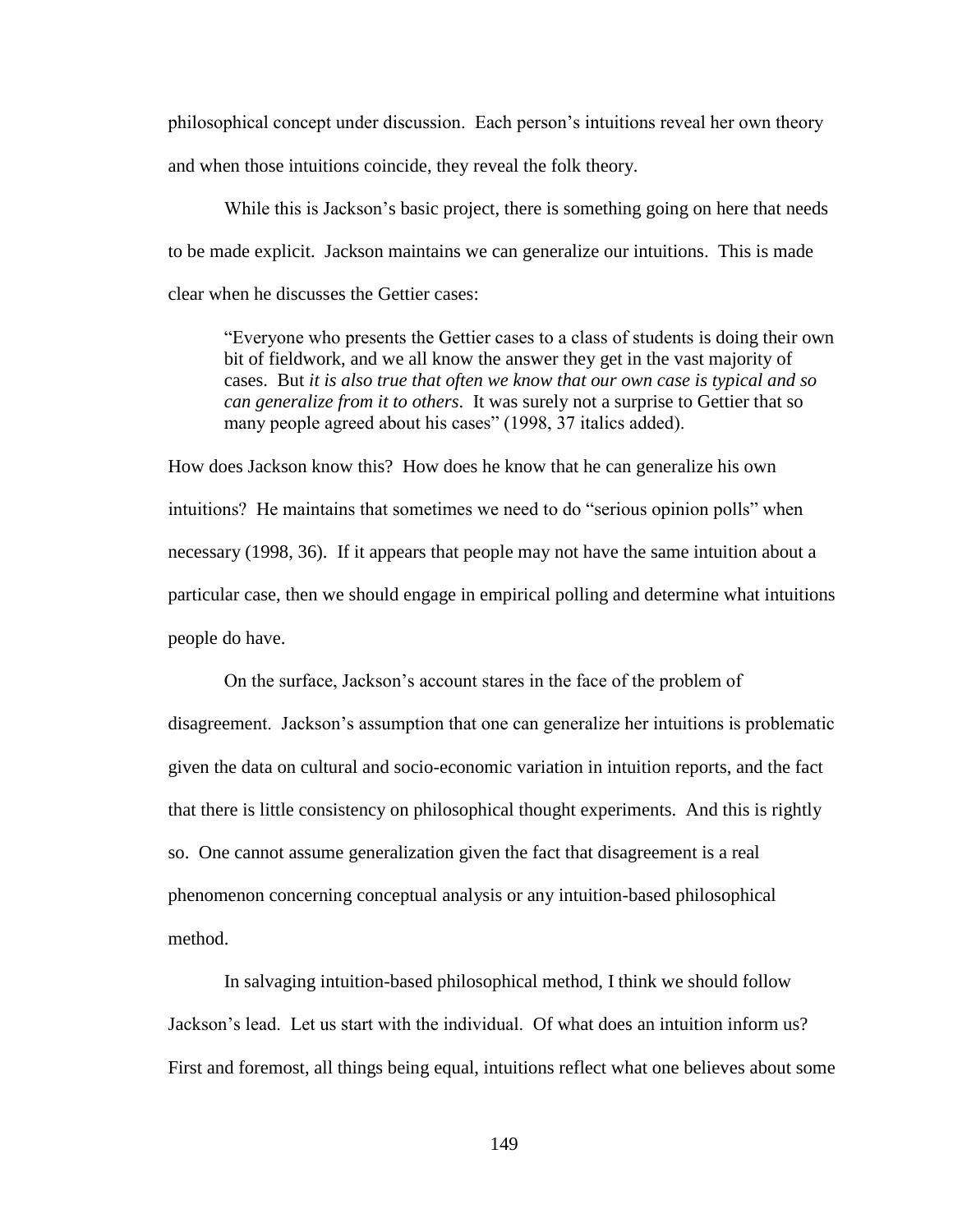kind, concept, or predicate. This is Jackson"s starting point and it should be ours as well. Furthermore, one"s intuitions about which possible cases fall under which categorization reveal one"s theory about the subject matter. But it is here that we need to stop and evaluate Jackson"s proposal. There is an element of intuitions argued for in chapter two which are relevant here - intuitions are theory-laden in a robust sense (theory-informed and theory-driven). So while one"s intuitions reveal her theory about the concept, we must realize that that intuition is being driven and informed by other background theories. Here we see that Jackson"s assumption that we can generalize from our intuitions to folk intuitions is mistaken. My intuitions about the concept can only be generalized if the folk and I share the same background theories and classificational schemes. To develop a folk theory, we must discover whether there is such a meta-level theoretical agreement. But this is a tall task for the advocate of intuition-based philosophical methods. It is an empirical matter to determine whether there is such meta-level agreement.

To fix the situation we must then get empirical. What is needed is to embrace the disagreement and to attempt to account for it. In this respect I agree with Brown – we must give up the adherence to the assumption that all members of a conceptual community share a set of concepts. Does this entail that we should follow Jackson"s suggestion that we should do opinion polling when necessary? The answer is yes. We must determine a common ground for doing conceptual analysis and then appeal to our intuitions to determine whether the case at hand satisfies the analysis.

### 4.4 The Charge from Psychology

There is a slightly different empirical argument against intuition-based philosophical methods that is worth addressing at this point. This objection is perhaps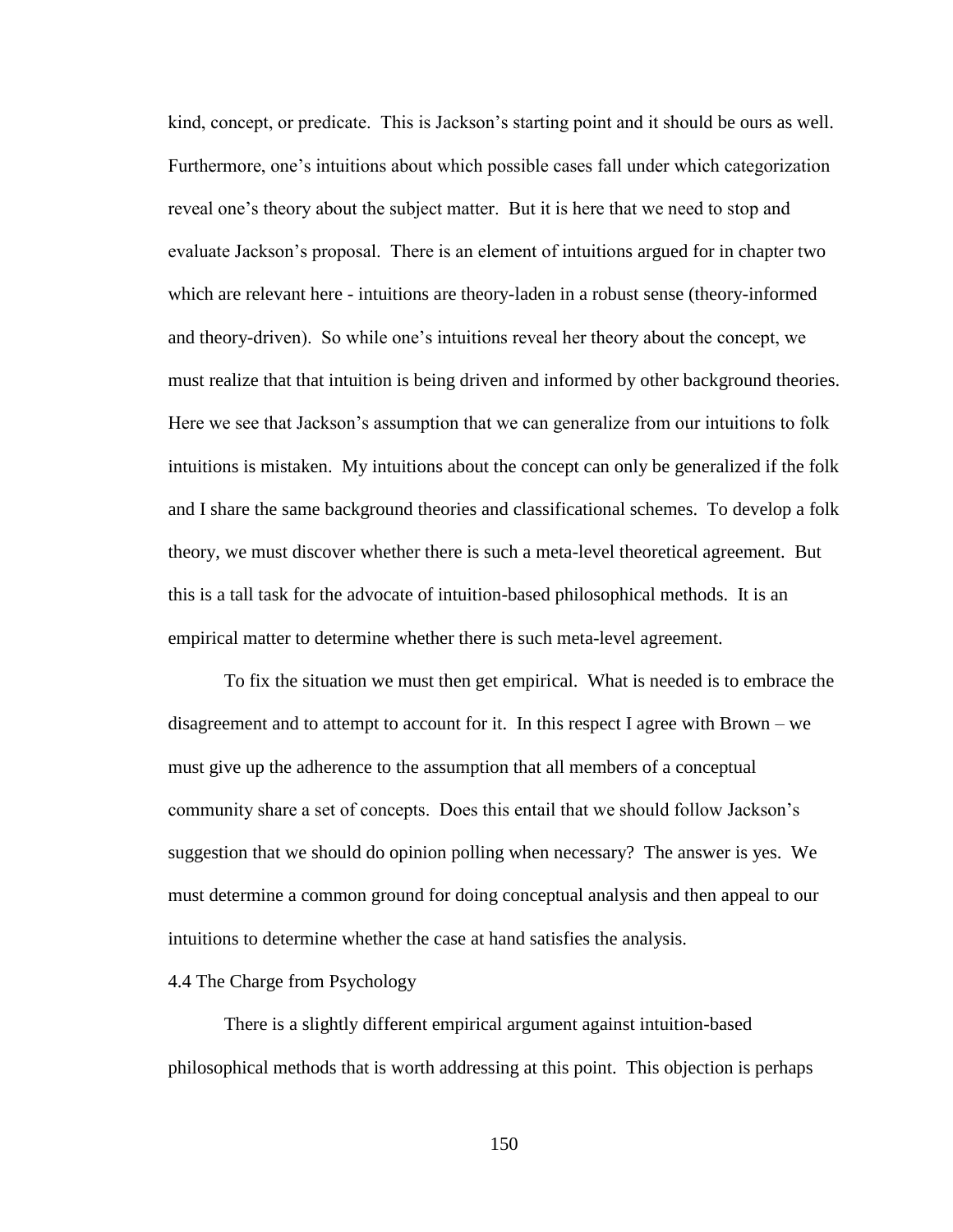most clearly presented by William Ramsey and I will, following Sandin, call it the "charge from psychology" objection (Ramsey 1998; Sandin 2006, 28). In setting up the argument, Ramsey maintains there are a number of psychological presuppositions of intuition-based philosophical methods. First, in order for an intuition-based philosophical analysis to proceed there is going to have to be "fairly strong and widely shared" intuitions that the analysis does (or does not) hold (Ramey 1998, 164). It is assumed then that agents do in fact have these intuitions or "intuitive categorization judgments." A further assumption is that there will be an overlap in people's intuitions. A counterexample would not be a counterexample, according to Ramsey, if people did not agree upon it. Furthermore, there will be more than a mere overlap, but a convergence of our intuitions. As Ramsey states:

"[L]urking in the background of this enterprise is the assumption that our intuitions will nicely converge upon a set whose members are all and only those things that possess some particular collection of features" (1998, 164).

So, Ramsey maintains that advocates of intuition-based philosophical methods will expect to find such precise correspondence between intuitions and "simple clusters of properties" (1998, 165). Essentially, Ramsey"s conception of intuition-based philosophical methods is:

[W]hat the philosophical practice of conceptual analysis does need is the assumption that our intuitive judgments about categorization and class membership can yield a definition for abstract concepts that (1) takes the form of a small conjunctive set of essential properties and (2) coheres with all relevant intuitions and allows no counterexamples (1998, 170).

So what is the objection? It is simply that these psychological presuppositions are

false. More to the point, psychological research shows that people"s concepts are not

structured in the way that the advocate of intuition-based philosophical methods assumes.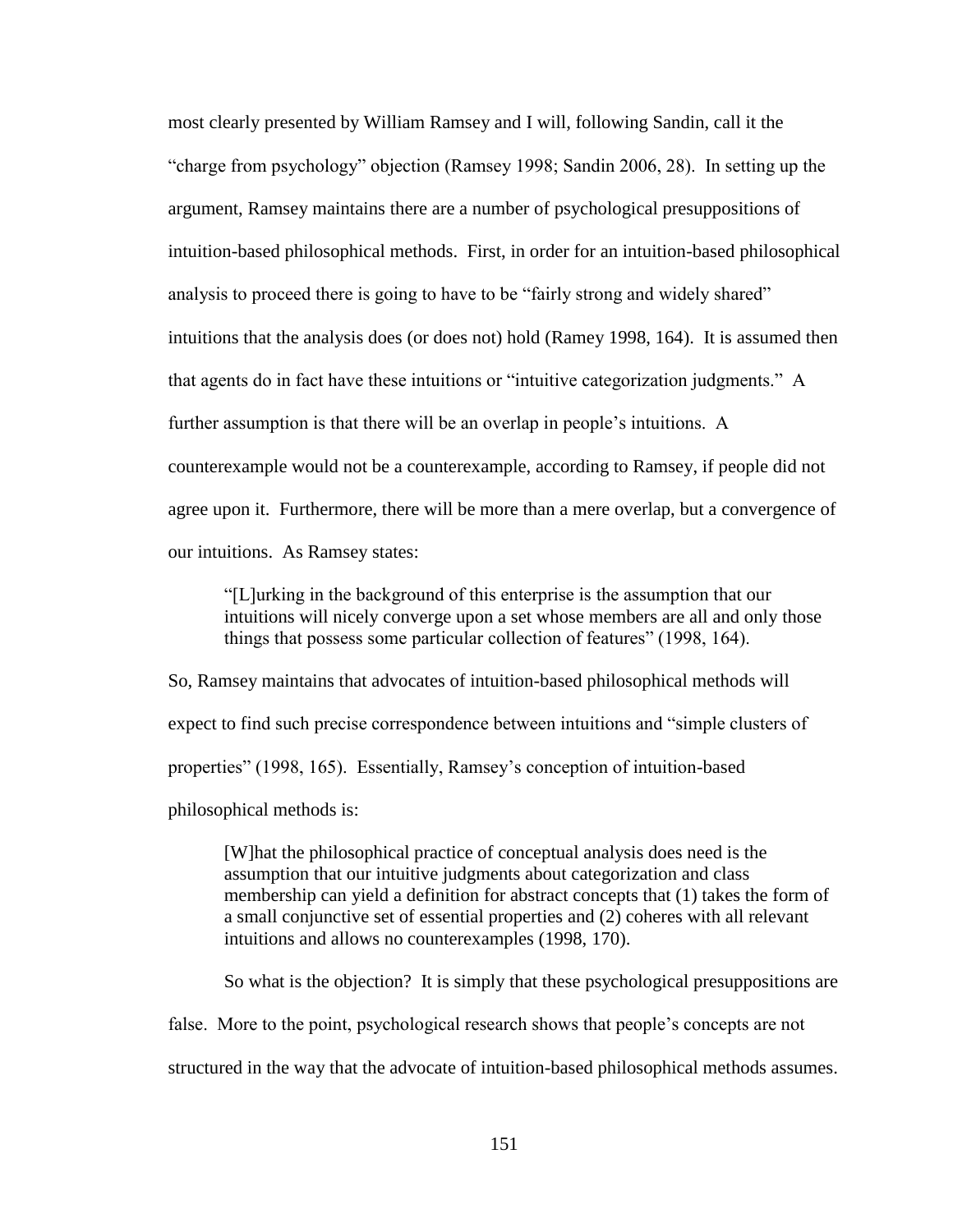To establish this, Ramsey turns to prototype theories. Put simply, prototype theories maintain that categorization judgments are not black-or-white. In fact, they are dynamic in that some instances are judged to be better examples of the concept than others. For example, for the concept 'bird', 'robin' will be a better example than 'ostrich'.

One might respond, so what? What has this to do with intuition-based philosophical methodologies? The point Ramsey is making is that *if* prototype theories are correct, then there will always be a counterexample to an analysis. The reason for this is that the range of conceptual categorization is much greater than is allowed for by the analysis. Take a counterexample that is intended to reject some necessary condition. All that is needed is to create an example which excludes the relevant property but the remaining properties have enough weight to instantiate the desired intuition. And, according to Ramsey, this is generally easy to do. For sufficiency conditions, it is a matter of the context sensitivity of the judgment. If the salience of features is context sensitive, then it is possible to construct examples where the circumstances dictate that all alleged features or properties are present but fail to instantiate the intuition. To demand of an analysis that it admit of no counterexamples is too great a request. So, intuitionbased philosophical analysis is doomed to failure.

4.4.1 Can Intuition-Based Philosophical Methods Avoid the Charge?

Is Ramsey"s diagnosis correct? There would seem to be two straightforward ways of addressing this question. The first is to maintain, as Sandin does, that the two presuppositions of intuition-based philosophical methods are in fact true. Sandin maintains that there is "considerable" (though not complete) overlap between people"s intuitions (2006, 30). Furthermore, Sandin argues that there are pragmatic reasons for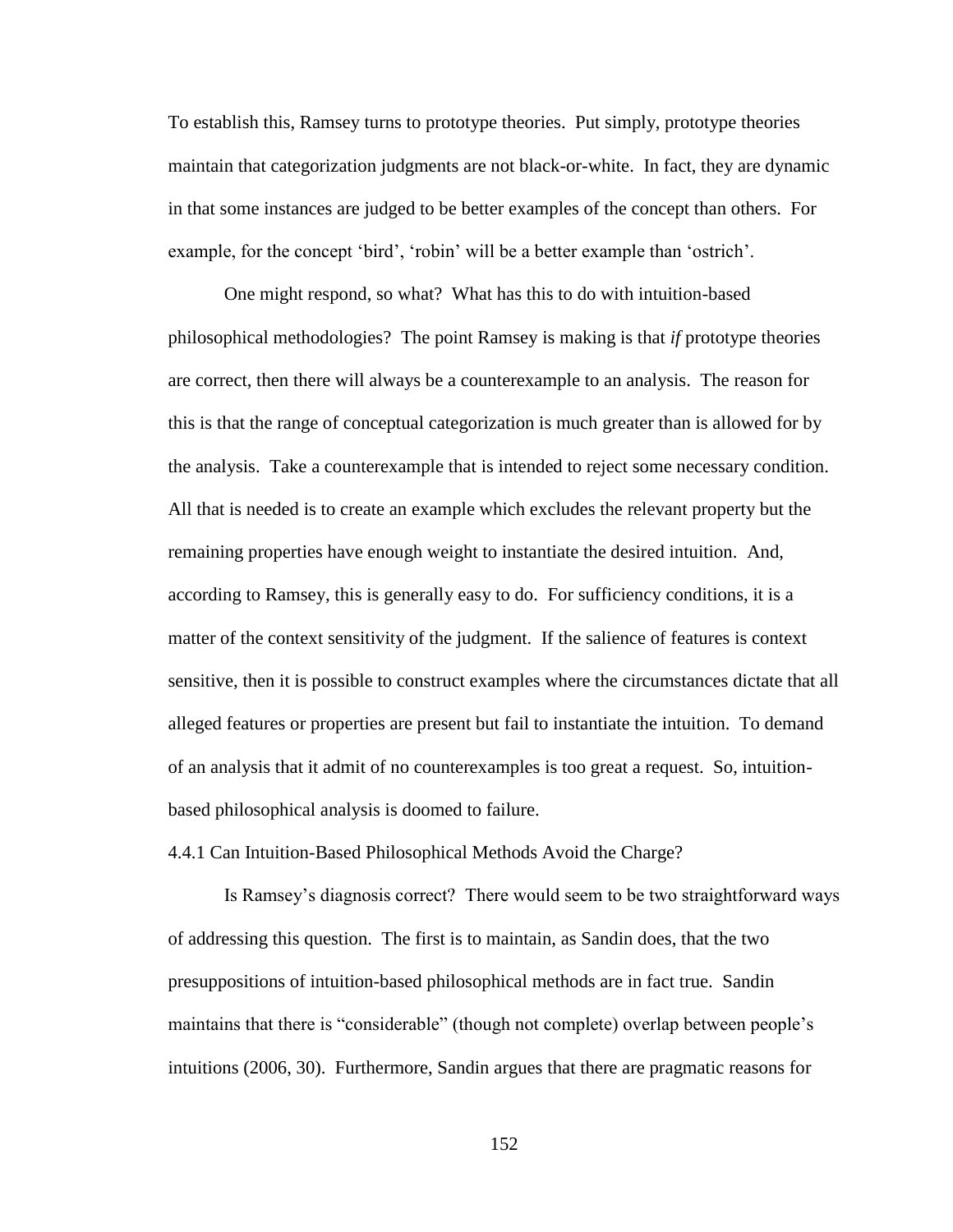accepting the intuition-based philosophical methodology even if Ramsey is correct that there will always be counterexamples to any proposed analysis.<sup>100</sup> I find both of these lines wanting. First, whether people"s intuitions overlap is an empirical question. Moreover though, it would seem that we now (ala WNS) have reason to believe that this empirical claim is false. Second, arguing that we should accept intuition-based philosophical methods (even though defective) for pragmatic reasons yield a methodology that is *not* conceptual analysis. In fact, Sandin points to Carnap"s conception of explication as a way to account for Ramsey"s objections. Yet, as I have pointed out earlier, conceptual analysis and explication are different methodologies. So, such a move is advantageous to those only willing to give up conceptual analysis (of which I am).

The second way to address the question is to accept Ramsey"s claims. We can allow, for sake of argument, that Ramsey is correct in that people"s intuitions do not overlap. But, we can explain this away. Once we accept that intuitions are theory-laden, we can see why there is this lack of overlap. The reason why there is little overlap is due to different people coming to the table with differing background theories and classificational schemes. The same is true for whether people"s intuitions converge on the same set of properties. So given the account of intuitions developed here, we can explain why Ramsey's premises can be accepted.

But we should not be too hasty to follow directly to his conclusion. Simply because people"s intuitions do not overlap or converge on the same set of properties does not entail the failure of intuition-based philosophical methodologies, only certain forms

 $100$  Sandin has in mind conceptual analysis, but it will also apply to any intuition-based philosophical method.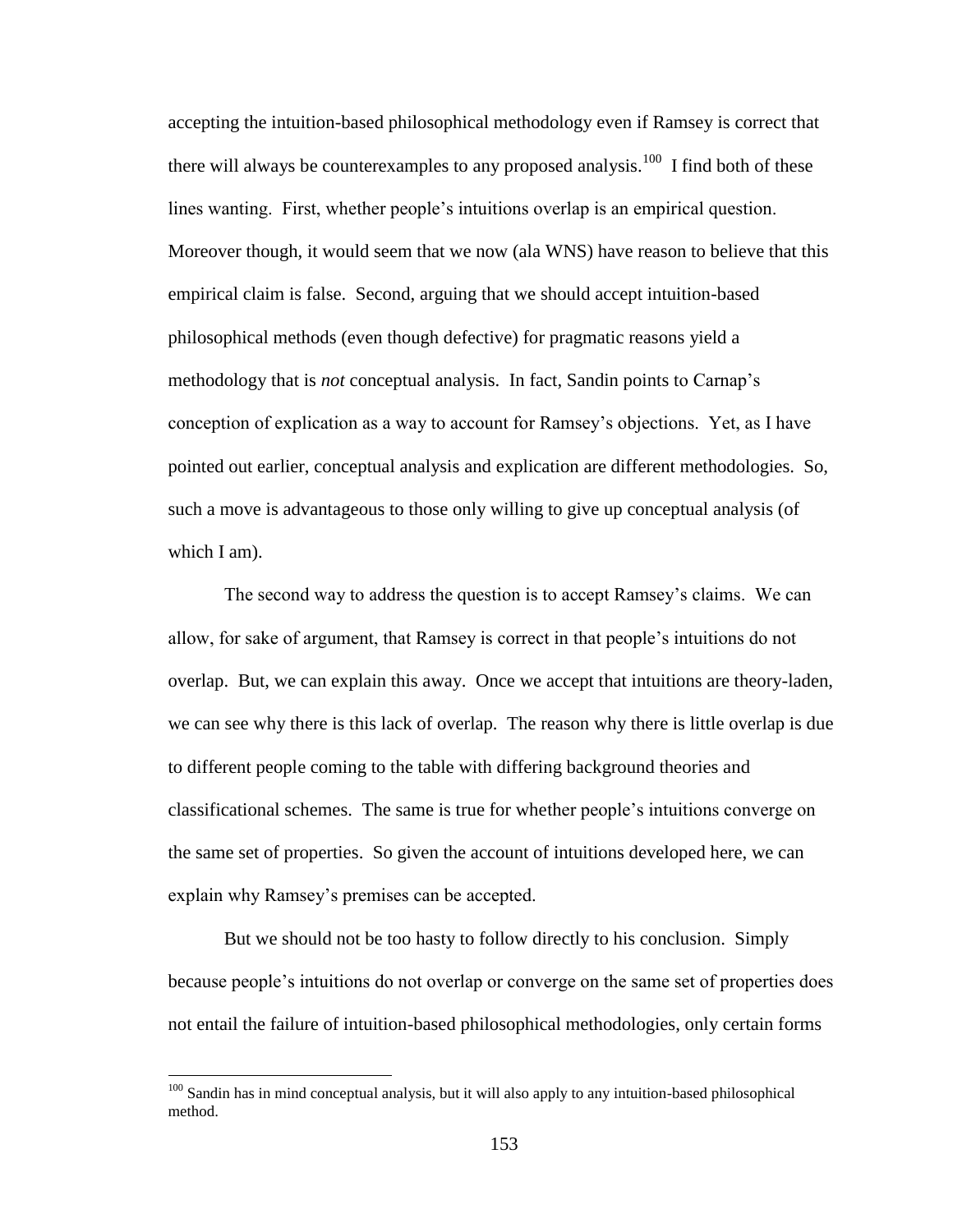of intuition-based philosophical methodologies. If we follow the initial suggestion presented earlier in this chapter, we can start our analysis by evaluating whether the lack of overlap is because people are operating from different background theories or classificational schemes or if it is due to the same background theories and classificational schemes yielding different intuitions. So, once we look at intuition-based philosophical methods in terms of the correct account of intuitions, we do not see its demise, but rather a call for reevaluation – particularly an empirical reevaluation.

# 4.5 Evaluating Reflective Equilibrium

So far the focus has been on conceptual analysis with foreshadowing toward a version of explication. What then are the prospects of reflective equilibrium? Does reflective equilibrium fall victim to the problems discussed above? The simple answer is yes. Since the objections above pertain to all intuition-based philosophical methods, the objections would hold for reflective equilibrium. But more needs to be said.

As Stephen Stich has pointed out, there are various presuppositions to the method of reflective equilibrium, two of which are important for our concerns:

- 1. Agents ordinarily invoke only one notion of the target concept (that there is only one such target concept).
- 2. The target concept is coherent in that a set of necessary and sufficient conditions can be given (1990, 88).

These two assumptions can be challenged by both the problem of disagreement and the charge from psychology. It needs to be remembered that in order to avoid accusations of circularity, reflective equilibrium needs to make use of non-theory-laden, pre-theoretical intuitions. But as it was argued in chapter two, this is unfounded. Moreover, both versions of the problem of disagreement illustrate that assumption one is unwarranted. It cannot be assumed that there is only one target concept. If we take the research from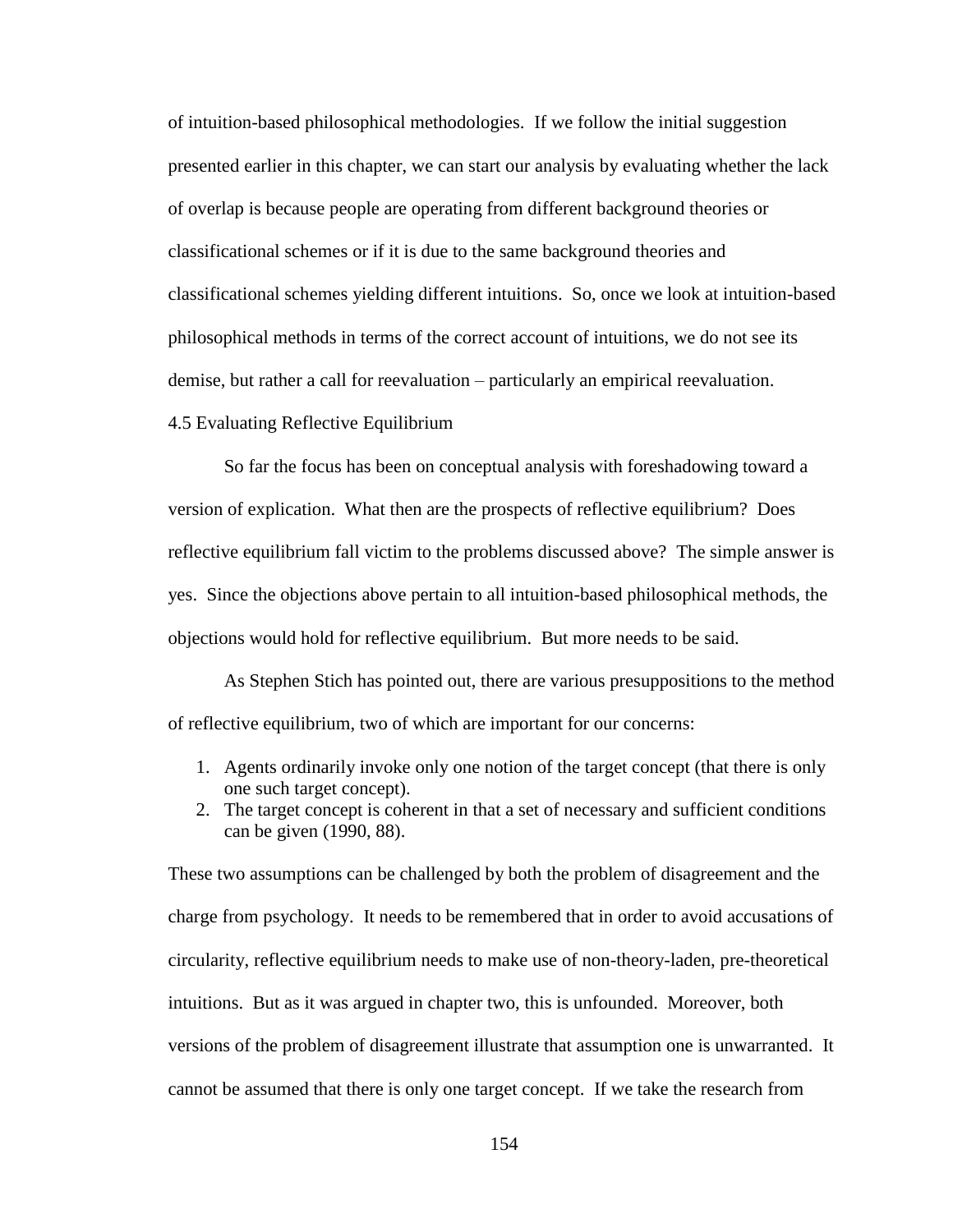WNS and others to be correct in that agents do not share the same concept, and if we take Brown to be correct in that there may be underlying reasons as to why S (all members of a conceptual community share a set of concepts) is false, then we have no reason to accept assumption one. In fact we have reason to think that assumption one is false.

Assumption two shares the same fate. If Stich is correct in his account of the presuppositions of reflective equilibrium, we cannot say that the target concept is coherent given the widespread disagreement. Furthermore, if the method demands necessary and sufficient conditions, then, due to the charge from psychology, there will always be a counterexample to the proposed analysis.

It may be claimed that assumption two is too demanding. Reflective equilibrium is more like explication than conceptual analysis in that it is an attempt at the understanding of a concept and not the production of necessary and sufficient conditions. If this is the case (and I am sympathetic that it is), then we must understand that reflective equilibrium will need to be revised substantially. First, we must take into consideration the fact that intuitions are theory-laden in a robust sense and that the problems of disagreement show assumption one to be mistaken. This, however, does not show the method futile. What is needed is to revise reflective equilibrium into a method by which we will take our theory-laden intuitions and find a balance with our empirical theories and the philosophical principles at issue. This makes reflective equilibrium look more like explication. And this is not a bad thing. Reflective equilibrium thus becomes more revisionary. This is what I think Rawls did have in mind by constantly talking of 'explicating' our concepts.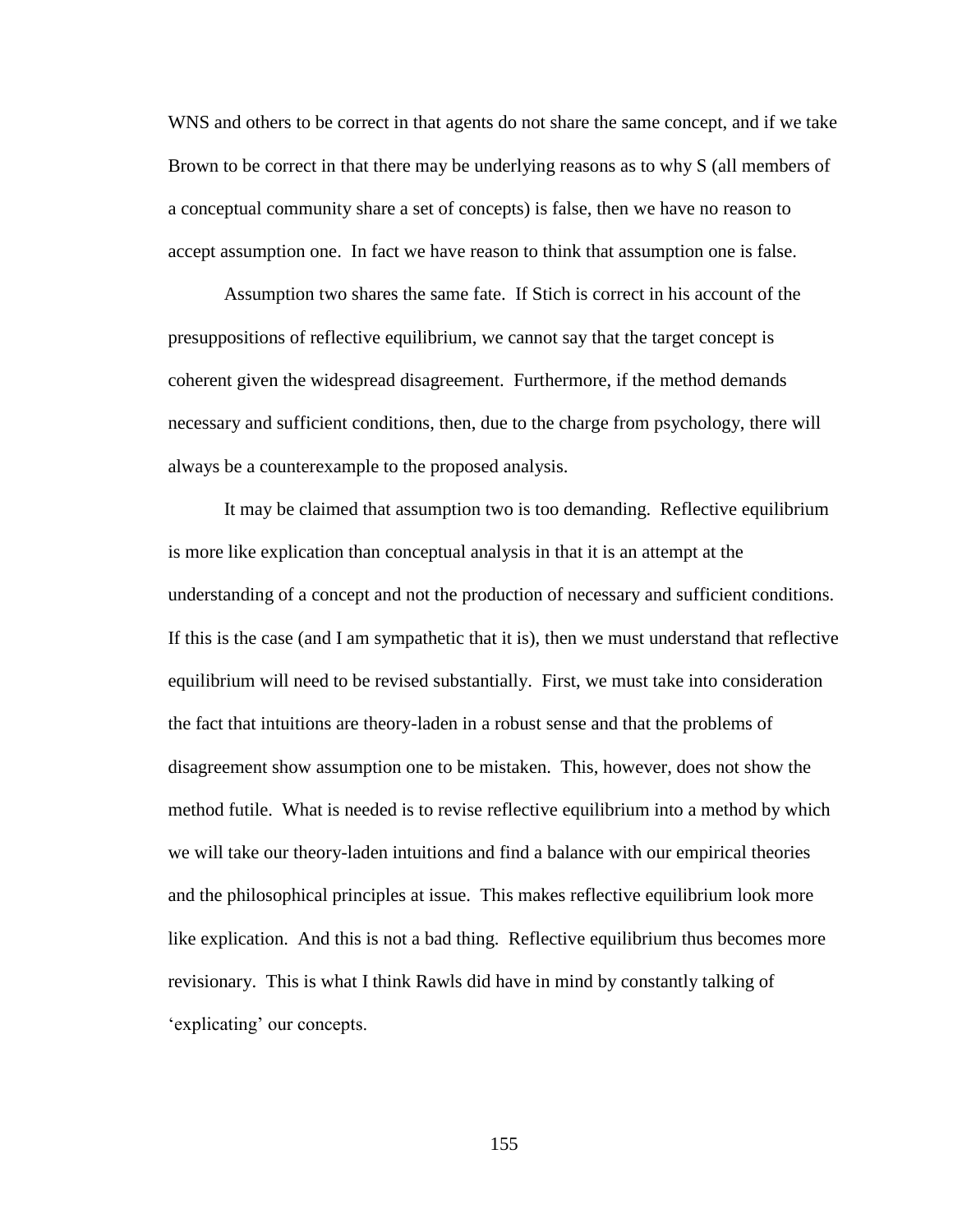This leads reflective equilibrium into a dilemma. Either it seeks to provide necessary and sufficient conditions (as Stich maintains), hence it ought to be rejected as an adequate method of philosophical analysis. Or, we revise reflective equilibrium to function more like explication; hence we give up Rawls" conception of intuitions (or considered judgments) and accept the theory-laden account of intuitions. Once we give up maintaining reflective equilibrium as akin to conceptual analysis, we see that we can incorporate the morals drawn from the objections to intuition-based philosophical methods above and build a better philosophical method – one akin to explication. 4.6 A Methodological Proposal – *Practical Explication*

I have suggested that we should make intuition-based philosophical methods essentially empirical (at least at bottom). I need to say what I think this should look like. The method of analysis I will propose is *practical explication*. This method will be a synthesis of MCA and explication, but with a pragmatic or practical aspect to it.

While I maintained earlier that we should look to Jackson"s model as a starting point, the model I propose has more to do with Alvin Goldman"s model, than Jackson's.<sup>101</sup> While it is nearly impossible to determine whether a group of people share the same conceptual scheme, classificational scheme, or background theories, we can (I believe) safely assume that there is agreement as to what should count as good and bad epistemic practice. These practices will vary slightly from group to group or culture to culture, but there will be quite a few that will not.<sup>102</sup> For example, everyday perceptions would count (I would assume) as a good epistemic practice across all groups. So the

<sup>&</sup>lt;sup>101</sup> The model I am referring to is given in "Epistemic Folkways and Scientific Epistemology" (1992).

 $102$  One such practice that will vary will be practices in religious epistemology. I do not intend to address the differences in religious epistemology – say the differences between knowledge of the Christian God and knowledge of the Tao. I maintain there are marked differences between various religions" epistemic practices and will leave the matter there.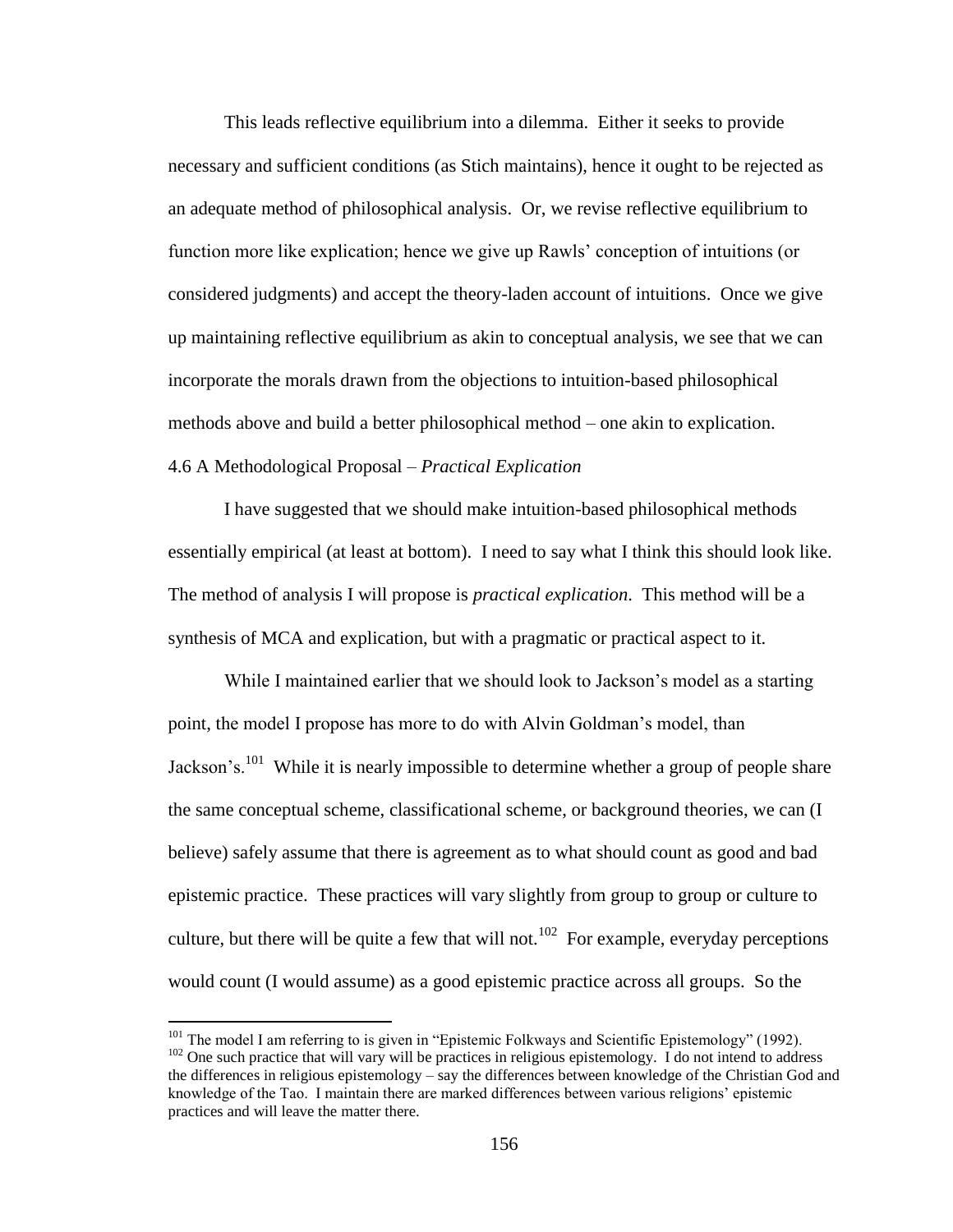visual system would be considered as holding across all groups. The same could be said for other cognitive faculties. Epistemic practices rooted in cognitive faculties could be assumed to be good practices. The same would not be true however of, say, testimony. Since what counts as good testimonial evidence varies from group to group, we would need to stipulate our classificational schemes before we assessed a case.

The proposal is then this: First, we would need to determine which epistemic practices are deeply rooted and assumed as good across all groups. Those falling in this category would not need further stipulation. If any epistemic practice varied from group to group, then we would need to determine (empirically) the classificational schemes and background theories as to why there is such a variation. Once we recognize such differences, then we can perform an analysis assuming that particular classificational scheme or background theory. In this way, we can determine whether a case satisfies the concept *given* a particular classificational scheme or background theory. Philosophical analysis thus becomes a contingent enterprise. It is contingent upon the empirical evidence warranting the possible variation in background theories underlying the intuitions.

This appeal to epistemic practices does change the epistemological focus slightly. Consider again how Quine talks of explication:

We have, to begin with, an expression or form of expression that is somehow troublesome. It behaves partly like a term but not enough so, or it is vague in ways that bother us, or it puts kinks in a theory or encourages one or another confusion. But also it serves certain *purposes* that are not to be abandoned. Then we find a way of accomplishing those same *purposes* through other channels, using other less troublesome forms of expression. The old perplexities are resolved (1960, 260, emphasis added).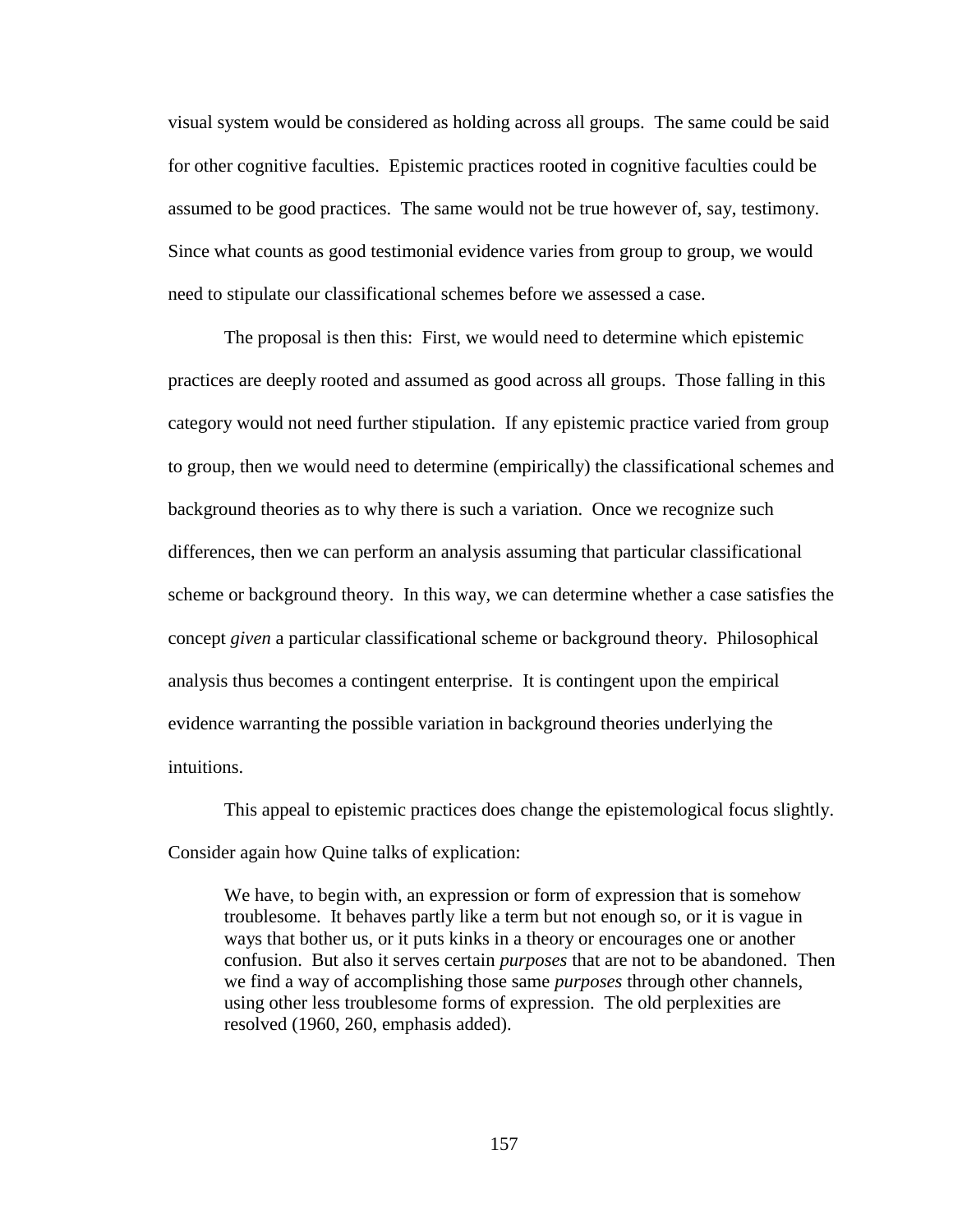Quine"s emphasis on purposes illustrates what practical explication has as a goal. The method of practical explication first asks for what purposes does the concept of, say, knowledge do for us and what roles does it serve? Here we would first focus on what our concept is in the sense of how beneficial it is to us. Another way of putting the point is that what we mean when we say "S knows that p" is what would it mean to best maintain 'knows' usefulness

While this may seem unconventional as an approach to philosophy, it is not necessarily new. I take it J. L. Austin has a similar point in mind when he claims:

"If you say you *know* something, the most immediate challenge takes the form of asking "Are you in a position to know?": that is, you must undertake to show, not merely that you are sure of it, but that it is within your cognizance" (1979, 100).

Here the primary question is not "What is knowledge?"; rather it is "*How* is it that you know?" To answer this, one must answer what the use of the concept of knowledge is, what role it serves in our everyday lives, and what practices are best for this use. Once such questions are answered, then philosophers can go on to ask what a concept having such and such roles in accordance with such and such practices looks like. It is at this point that philosophers would ask the question "What is X?"

It should be noted that traditionally explication has been concerned with theoretical explication and not practical explication (Craig 1990, 8). Given this, one may ask whether it is appropriate to employ Carnap"s four conditions – similarity, exactness, fruitfulness, and simplicity. I believe we can take these as prima facie conditions. Depending on the practical interests we have in the concept other conditions may arise.<sup>103</sup>

 $103$  For example, as scientific and computer tools change we may need to modify our conditions since our epistemic practice in certain domains would change.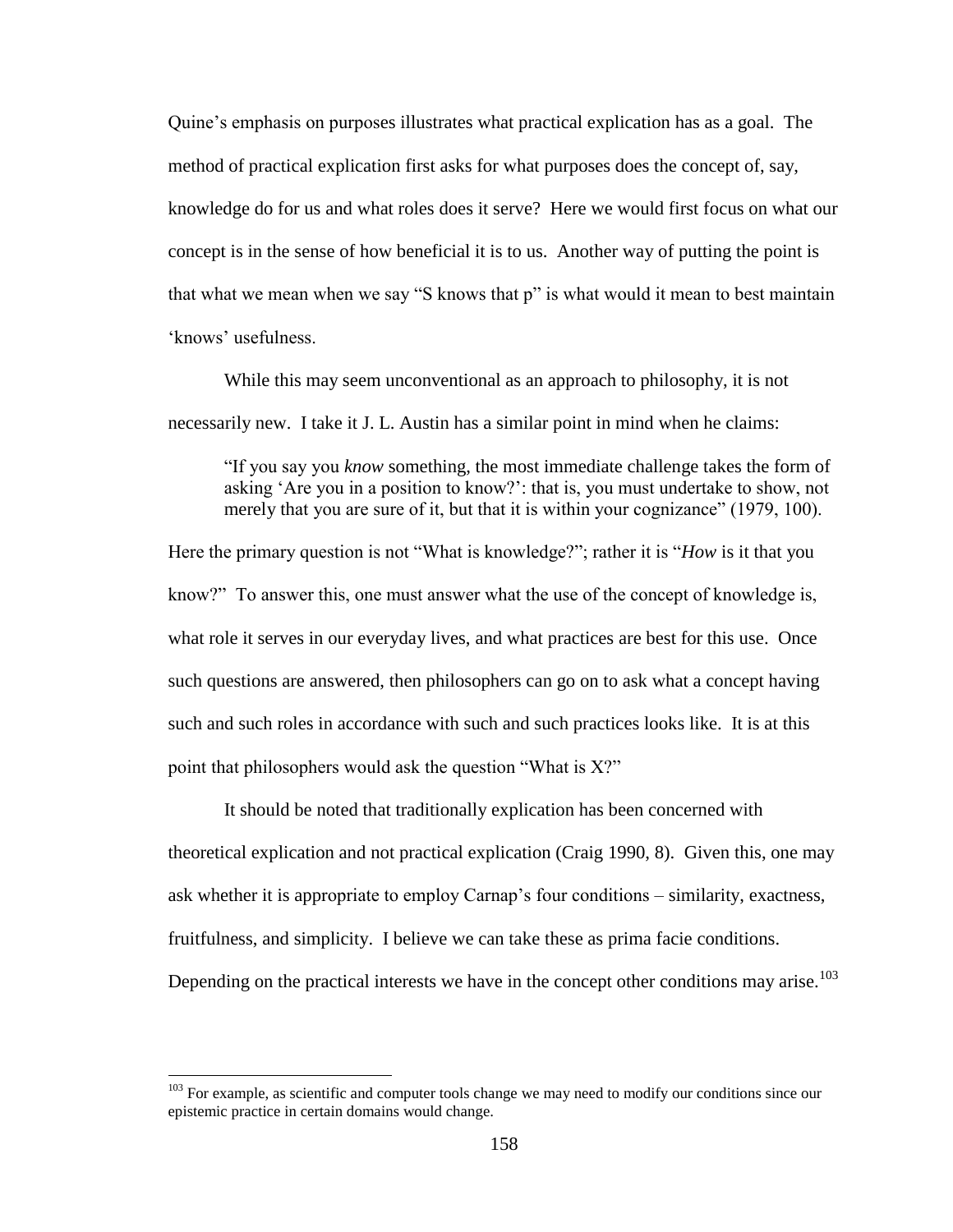Yet, for our everyday epistemic lives (and other philosophical domains as pertaining to our lives), I believe Carnap"s four conditions will serve us well.

Intuitions play two roles in this proposal. First, our intuitions initially give us an insight into the concept in question. Second, we can appeal to intuitions as determining whether a case satisfies a particular analysis once we have determined the relevant classificational schemes and background theories being employed. Intuitions are hence indicative and epistemically weighty.

To illustrate, consider the Gettier case. Initially one proposes the JTB analysis of knowledge  $-$  S knows that p if and only if p is true, S believes that p, and S is justified in believing that p. To test this analysis, philosophers would need to establish which epistemic practices are considered to be legitimate. Once they come to an agreement on this, we can test the analysis in light of counterexamples. Suppose we test via the Brown/Barcelona case. If people"s intuitions (given their shared background theories and classificational schemes as to what constitutes legitimate epistemic practices coincide) converge that the case does not amount to one of the subject having knowledge, then we can maintain that the analysis has failed. If no such counterexample is forthcoming, then we can say that the analysis has succeeded.

Once we accept the account of intuitions developed here and the reevaluation of conceptual analysis in light of its empirical basis, we can see how we can account for the proposed objections. The objections from disagreement and the charge from psychology objection can be accounted for and explained by a correct account of the intuitions at work in analysis.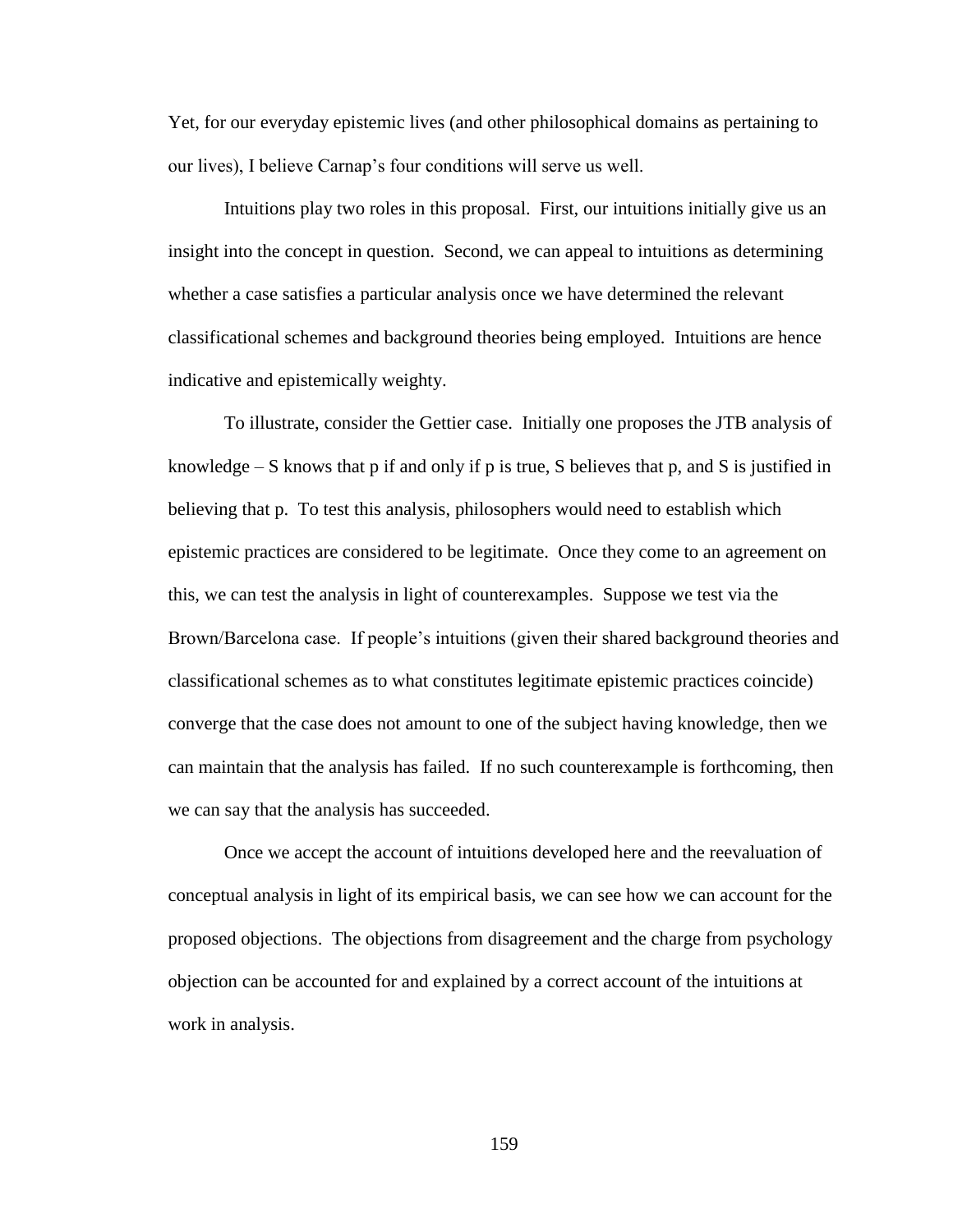While the method of practical explication I have been attempting to develop may avoid the problems discussed, it may be maintained that I have thrown the baby out with the bathwater. In defending philosophical analysis against the objections, I have eliminated all the competition – RCA, MRCA, MCA, and reflective equilibrium. I think this is only partly true. Both RCA and MRCA assume that intuitions are traditional a priori intuitions. In chapters one and two I showed that it is incorrect to view philosophical analysis as using a priori intuitions exclusively and in fact there is more of a case for philosophers to make use of theory-laden intuitions as that is the correct conception of intuitions. Furthermore, any philosophical method which makes exclusive use of a priori intuitions is wrought with problems. Those problems include RCA and MRCA assuming our having shared concepts and/or our all being able to gain access to a single objective property which was shown to be problematic by Stich and others. So, I would accept that I have thrown out both RCA and MRCA. But what of MCA? How is MCA different than the contingent version articulated here? The version articulated here is a reworking of MCA. MCA provides us with our starting point. MCA allows for the account of intuitions I developed earlier. MCA also attempts to provide a shared folk theory about the concept in question. From this starting point, we can modify it in light of the account of intuitions developed earlier and add the empirical assessments on the counterexamples to determine if the analysis is correct. In this way, we are not throwing out MCA, rather we are reworking it much as was done with reflective equilibrium. 4.7 Practical Explication and the Ambitions of Philosophy – A Few Brief Remarks

According to Hilary Kornblith, philosophy"s ambitions are to find truths which transcend the "merely local and contingent truths about the actual world" (2006, 23). He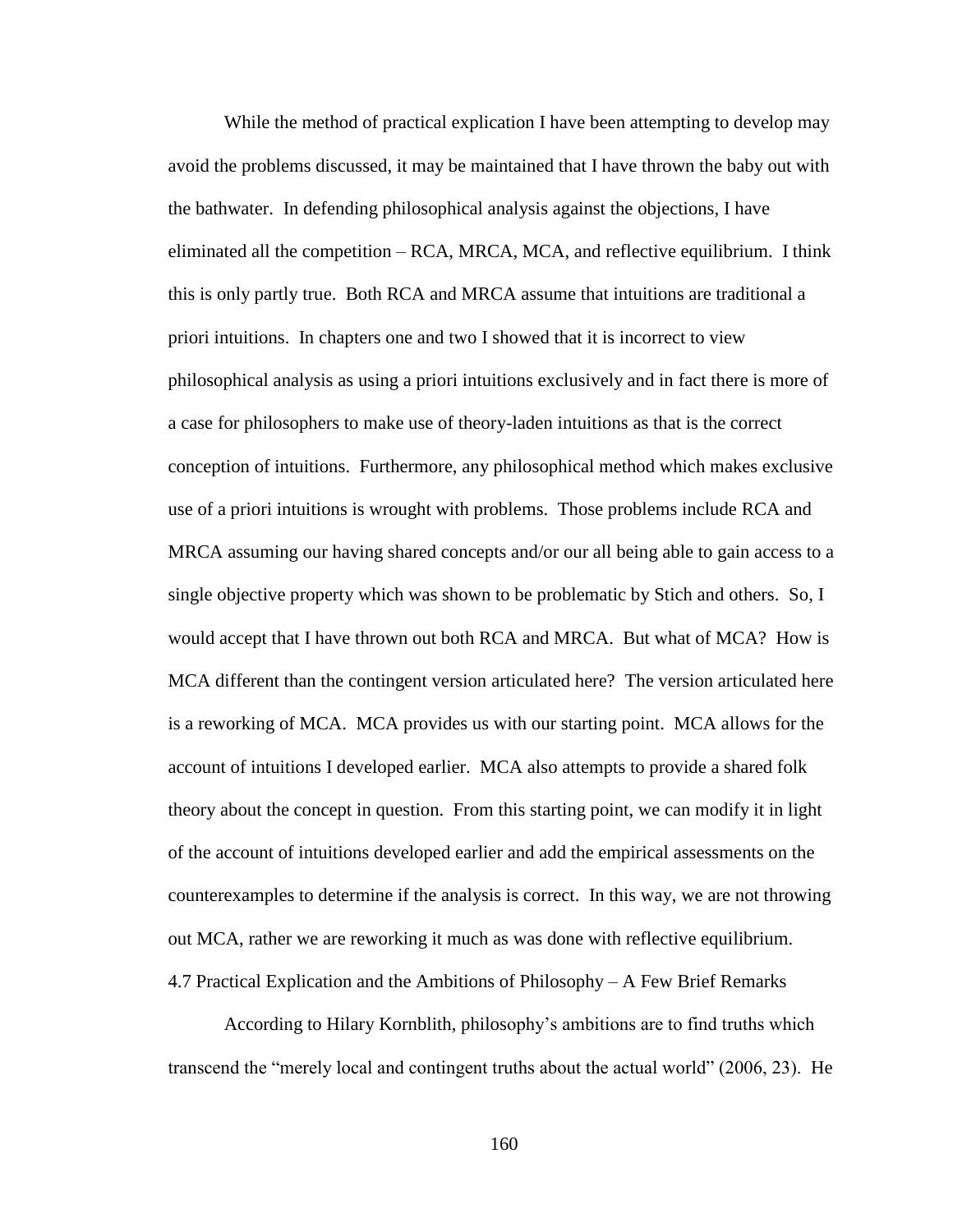paints a picture of the philosopher as trying to provide the content of our philosophical concepts. In characterizing the ambitions of philosophy, he provides a quote by David Lewis:

One comes to philosophy already endowed with a stock of opinions. It is not the business of philosophy either to undermine or to justify these pre-existing opinions, to any great extent, but only to try to discover new ways of expanding them into an orderly system. A metaphysician"s analysis of mind is an attempt at systematizing our opinions about mind. It succeeds to the extent that (1) it is systematic, and (2) it respects those of our pre-philosophical opinions to which we are firmly attached (1973, 88).

What this quote is being used to show is that (1) the method of philosophy starts with our intuitions and moves to our attempt to systematize them and (2) the ambition of philosophy is to provide us with the truths about our philosophical concepts. Kornblith argues intuition-based philosophical methods do "not do justice to the ambitions of philosophy" (2006, 23). Supposing that this is the ambition of philosophy, how does practical explication fare?

In fact, I maintain practical explication fares quite well indeed – with a proviso. I agree that the ambition of philosophy is to discover truths about the world. These truths will need to be arrived at, contra Kornblith, by way of our intuitions about our concepts. However, once we incorporate the correct account of intuitions and accept that we need to arrive at those truths via the method of practical explication, we can achieve that to which philosophy has aspired. Kornblith's skepticism of traditional philosophical methods is largely due to their mistaken conception of intuitions. Incorporating empirically-informed background theories, accepting intuitions as theory-laden, and weighting intuitions appropriately gives us the tools to avoid the pitfalls of the traditional methodologies while keeping the goals.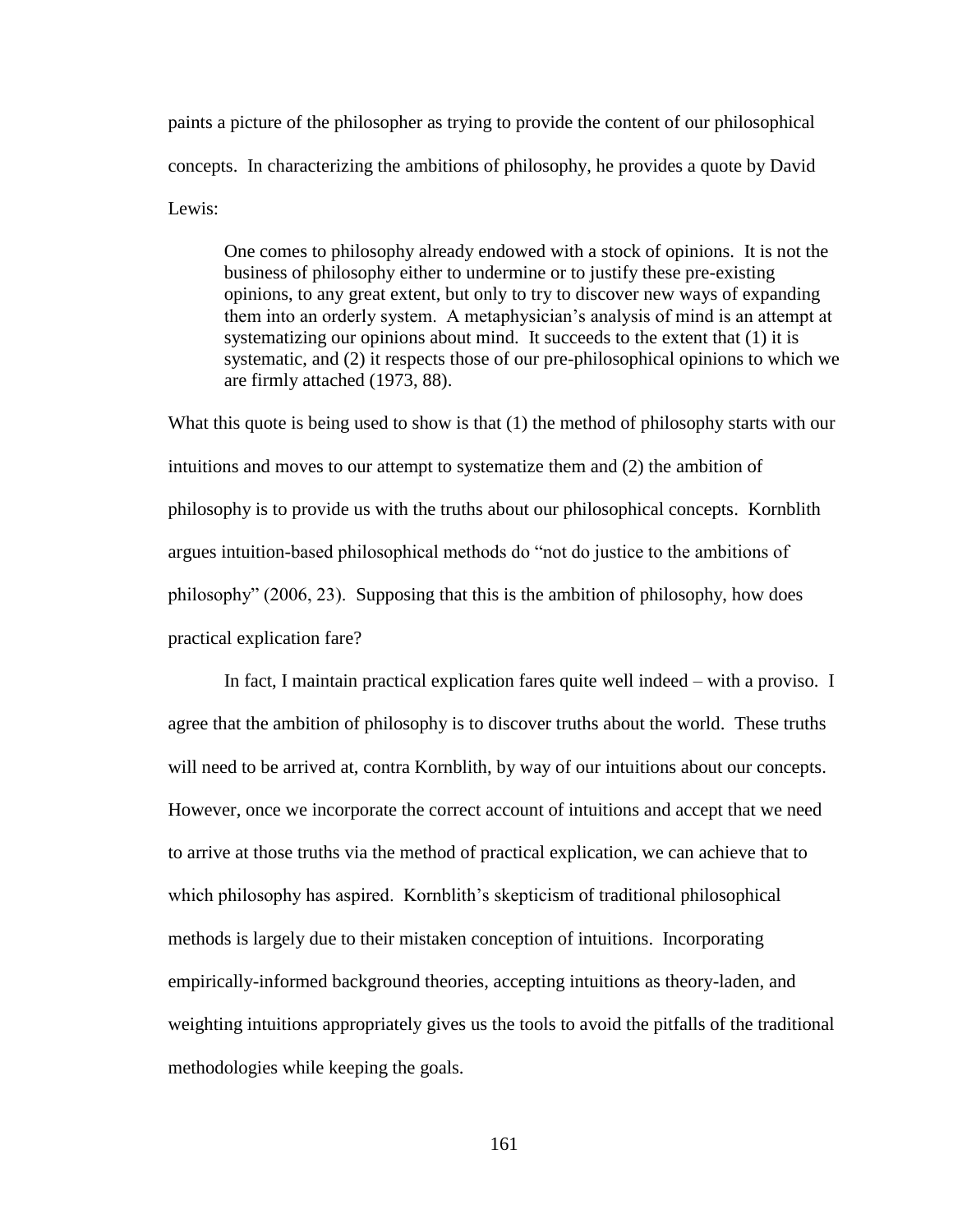By asking what our concepts do for us, determining adequate practices, and then addressing the question "What is X?" we do not fall victim to the worries raised to intuition-based philosophy. In fact, practical explication gives the philosopher a more powerful and less problematic methodology from which to do philosophy.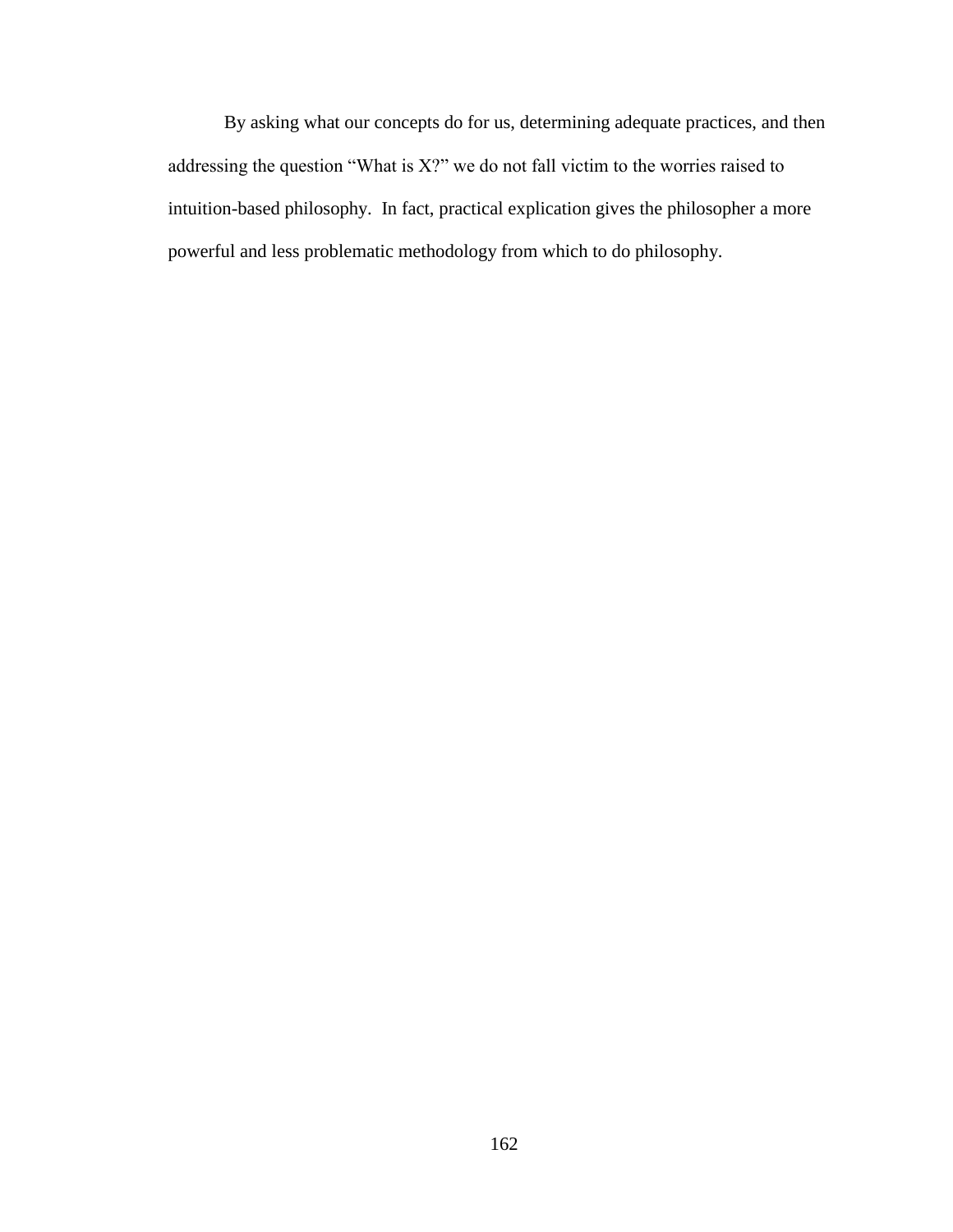## BIBLIOGRAPHY

- Audi, Robert, *Moral Knowledge and Ethical Character*, Oxford: Oxford University Press, 1997.
- Austin, J. L., *Philosophical Papers, 3rd Edition*, edited by J. O. Urmson and G. J. Warnock, Oxford: Oxford University Press, 1979.
- Bealer, George, "The Philosophical Limits of Scientific Essentialism", *Philosophical Perspectives*, 1, Metaphysics, 1987, 289-365.
- Bealer, George, "The Incoherence of Empiricism", in S. Wagner and R. Warner (eds.), *Naturalism: A Critical Appraisal*, Norte Dame University Press, 1993, 163-196.
- Bealer, George, "A Priori Knowledge and the Scope of Philosophy", *Philosophical Studies*, 81, 1996a, 121-142.
- Bealer, George, "On the Possibility of Philosophical Knowledge", *Philosophical Perspectives* 10, Blackwell Publishing, 1996b.
- Bealer, George, "Intuition and the Autonomy of Philosophy", in DePaul and Ramsey, 1998, 201-239.
- Bealer, George, "A Theory of the A Priori", *Philosophical Perspectives*, 13, Epistemology, 1999, 29-55.
- Bishop, Michael A., "The Possibility of Conceptual Clarity in Philosophy" *American Philosophical Quarterly* 1992, 29, 267-277.
- BonJour, Lawrence, *The Structure of Empirical Knowledge*, Harvard University Press, 1985.
- BonJour, Lawrence, *In Defense of Pure Reason*, Cambridge University Press, 1998.
- Brown, Harold I., "Why Do Conceptual Analysts Disagree?", *Metaphilosophy*, 30, 1/2, Jan./April, 1999, 33-59.
- Butchvarov, Panayot, *The Concept of Knowledge*, Northwestern University Press, 1970.
- Carnap, Rudolf, *Logical Foundations of Probability*, University of Chicago Press, 1950.
- Carruthers, Peter, *Human Nature and Human Knowledge*, Oxford University Press, 1992.
- Casullo, Albert, "The Coherence of Empiricism", *Pacific Philosophical Quarterly*, 81 (2000), 31-48.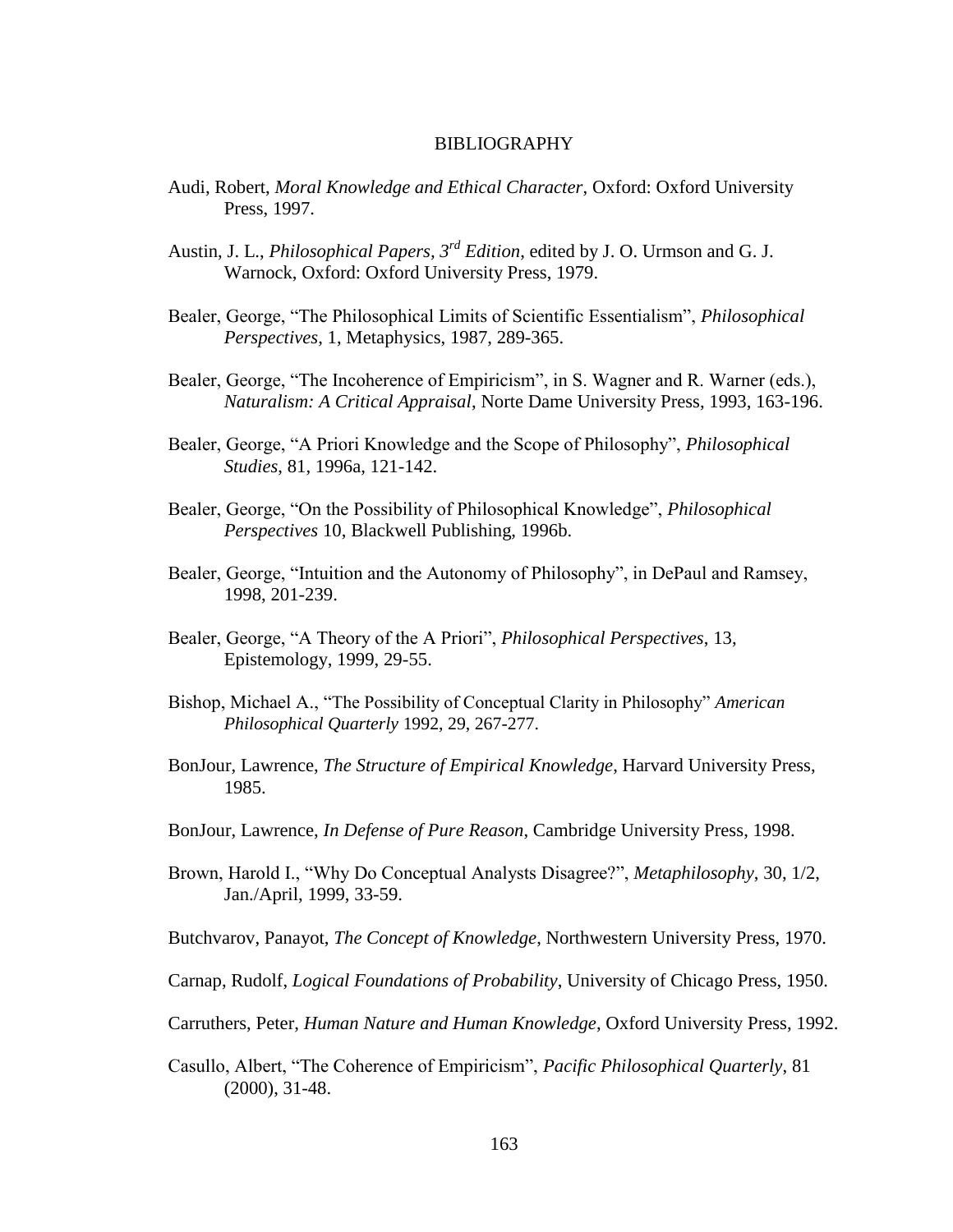- Chalmers, David, *The Conscious Mind: In Search of a Fundamental Theory*, Oxford University Press, 1996.
- Cohen, L. J., *The Dialogue of Reason*, Clarendon Press, 1986.
- Craig, Edward, "The Practical Explication of Knowledge", *Proceeding of the Aristotelian Society* (1986/87).
- Craig, Edward, *Knowledge and the State of Nature*, Oxford University Press, 1990.
- Cummins, Robert, "Reflection on Reflective Equilibrium", in DePaul and Ramsey, 1998, 113-127.
- Daniels, Norman, *Judgment and Justification*, Cambridge University Press, 1996.
- DePaul, Michael R., *Balance and Refinement: Beyond Coherence Methods of Moral Inquiry*, Routledge Press, 1993.
- DePaul, Michael R., "Why Bother with Reflective Equilibrium?", in DePaul and Ramsey, 1998, 293-309.
- DePaul, Michael R. and William Ramsey, *Rethinking Intuition: The Psychology of Intuition and Its Role in Philosophical Inquiry*, Rowman & Littlefield Publishers, Inc., 1998.
- Fisher, Justin C., "Pragmatic Conceptual Analysis", Online Philosophy Conference, http://experimentalphilosophy.typepad.com/online\_philosophy\_confere/2006/05/j ustin\_fisher.html
- Fumerton, Richard A., "The Paradox of Analysis", *Philosophy and Phenomenological Research*, Vol. 43, Issue 4 (June, 1983), 477-497.
- Gettier, Edmund, "Is Justified True Belief Knowledge?", *Analysis*, 23 (1963): 121-123, reprinted in *Empirical Knowledge: Readings in Contemporary Epistemology, Second Edition*, edited by Paul K. Moser, Rowman and Littlefield Publishers, Inc., 1996, pp. 237-240.
- Gödel, Kurt, "What is Cantor's continuum problem?*"*, 1964 (revision of the 1947 paper), in Benacerraf, P. and Putnam, H. (eds.), 1983, *Philosophy of mathematics: selected readings (2nd ed.)*, Cambridge: Cambridge University Press.
- Goldman, Alvin I., "Epistemic Folkways and Scientific Epistemology", in *Liaisons: Philosophy Meets the Cognitive and Social Sciences*, MIT Press, 1992, 155-175.
- Goldman, Alvin I., "A Priori Warrant and Naturalistic Epistemology", *Philosophical Perspectives*, 13, Epistemology, 1999, 1-28.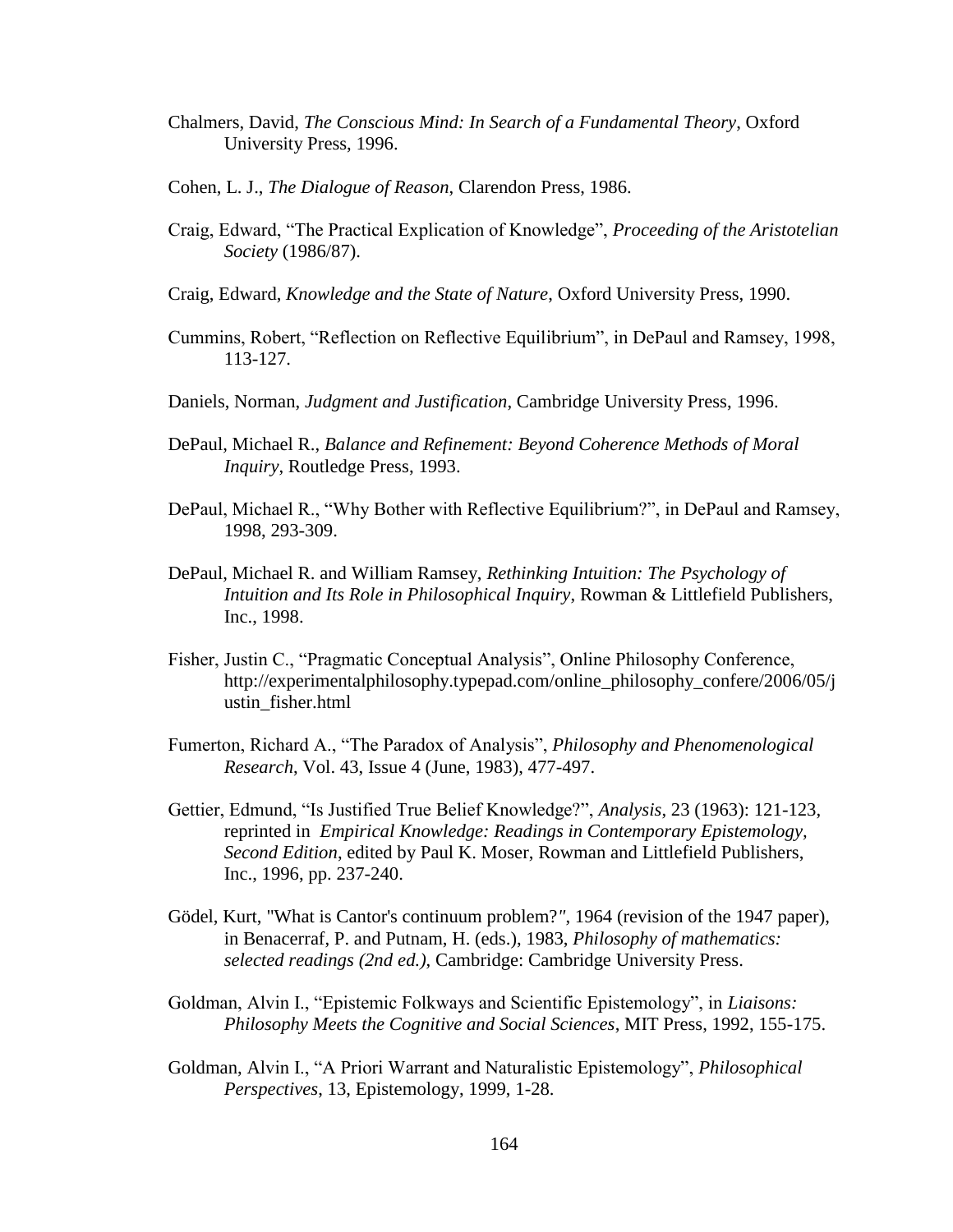Goldman, Alvin I., *Knowledge in a Social World*, Oxford University Press, 2002.

- Goldman, Alvin I., "Experts: Which Ones Should You Trust?" *Pathways to Knowledge: Public and Private,* Oxford: Oxford University Press, 2004.
- Goldman, Alvin I. and Joel Pust, "Philosophical Theory and Intuitional Evidence", in DePaul and Ramsey 1998, pp. 179-197.

Goodman, Nelson, *Fact, Fiction, and Forecast, Fourth Edition*, Harvard University Press, 1983.

- Graham, George and Terry Horgan, "Southern Fundamentalism and the End of Philosophy", in DePaul and Ramsey, 1998, 271-292.
- Greenman, Martin A., "Intuition and the Limits of Philosophical Insight", *Metaphilosophy*, Vol. 18, No. 2, April 1987, 125–135.
- Hales, Steven, D., "The Problem of Intuitions", *American Philosophical Quarterly*, Vol. 37, No. 2, April 2000, pp. 135-147.
- Hales, Steven D., *Relativism and the Foundations of Philosophy*, MIT Press, 2006.
- Hanna, Joseph F., "An Explication of "Explication", *Philosophy of Science*, Vol. 35, No. 1 (Mar., 1968), 28-44.
- Harman, Gilbert, "Moral Philosophy Meets Social Psychology: Virtue Ethics and the Fundamental Attribution Error", *Proceedings of the Aristotelian Society* 1998-99, 99, 315-331
- Haslanger, Sally, "What Knowledge Is and What It Ought to Be: Feminist Values and Normative Epistemology, *Philosophical Perspectives*, 13, 1999, 459-480.
- Hintikka, Jaakko, "The Emperor"s New Intuitions", *The Journal of Philosophy*, 1999.
- Hogarth, Robin M., *Educating Intuition*, Chicago: University of Chicago Press, 2001.
- Jackson, Frank, *From Metaphysics to Ethics: A Defense of Conceptual Analysis*, Oxford University Press, 1998.
- Kahneman, Daniel and Amos Tversky, "Intuitive Prediction: Biases and Corrective Procedures", *Judgment Under Uncertainty: Heuristics and Biases*, edited by Daniel Kahneman, Paul Slovic, and Amos Tversky, Cambridge University Press, 1982, pp. 414-421.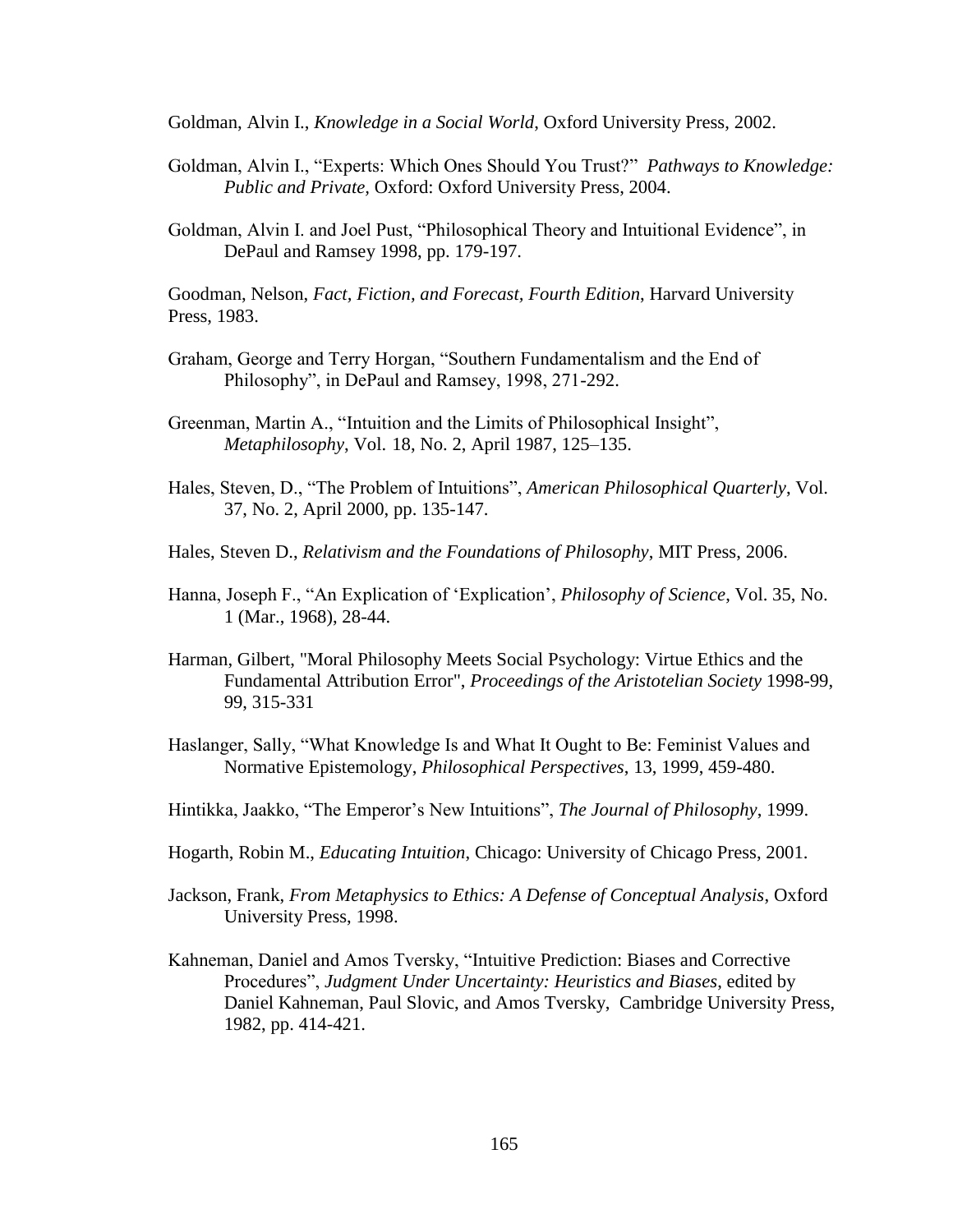- Kahneman, Daniel and Amos Tversky, "On the Psychology of Prediction", *Judgment Under Uncertainty: Heuristics and Biases*, edited by Daniel Kahneman, Paul Slovic, and Amos Tversky, Cambridge University Press, 1982, 48-68.
- Katz, Jerrold, *Realistic Rationalism*, Cambridge: The MIT Press, 2000.
- Kornblith, Hilary, "The Role of Intuition in Philosophical Inquiry: An Account with No Unnatural Ingredients", in DePaul and Ramsey, 1998, 129-141.
- Kornblith, Hilary, "The Impurity of Reason", *Pacific Philosophical Quarterly*, 81 (2000), pp. 67- 89.
- Kornblith, Hilary, "Appeals to Intuition and the Ambitions of Epistemology", *Epistemology Futures*, edited by Stephen Hetherington, Oxford University Press, 2006, 10-25.
- Kripke, Saul, *Naming and Necessity*, Harvard University Press, 1980.
- Levin, Janet, "The Evidential Status of Philosophical Intuitions", *Philosophical Studies*, 00, 2003, 1-32.
- Lewis, David, *Counterfactuals*, Harvard University Press, 1973.
- Mackie, J. L., *Truth, Probability, and Paradox*, Clarendon Press, 1972.
- Miller, Richard B., "Without Intuitions", *Metaphilosophy*, 31(3), April 2000, 231-250.
- Moore, G. E., *Principia Ethica*, Cambridge: Cambridge University Press, 1966.
- Myers, David, G., *Intuition: Its Powers and Perils*, Yale University Press, 2004.
- Nichols, Shaun, "Folk Intuitions about Free Will", *Journal of Cognition and Culture,* 6, 2006.
- Nichols, Shaun, Stich, Stephen, and Weingberg, Jonathan, "Metaskepticism: Meditations in Ethno-Epistemology", in S. Luper (ed.), *The Skeptics: Contemporary Essays*, Ashgate Publishing, 2001, 227-247.
- Pappas, George, "Experts, Knowledge, and Perception", in *Warrant in Contemporary Epistemology: Essays in Honor of Plantinga's Theory of Knowledge*, Jonathan L. Kvanvig (ed.), Lanham: Rowman & Littlefield Publishers, Inc., 1994, 239-250.
- Plantinga, Alvin, *Warrant and Proper Function*, New York: Oxford University Press, 1993.

Quine, Willard Van Orman, *Word and Object*, MIT Press, 1960.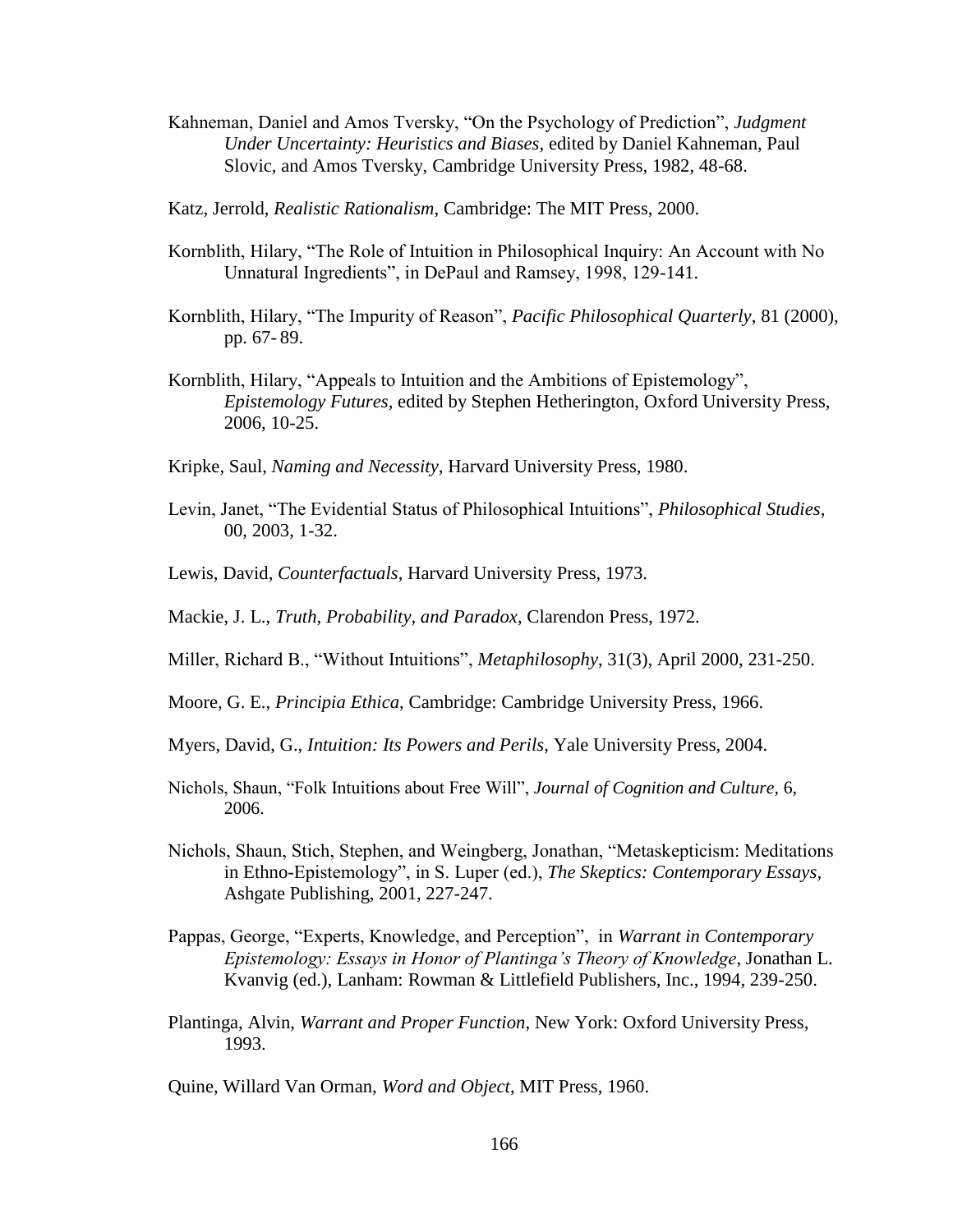Pust, Joel, *Intuitions as Evidence*, Garland Publishing Co., 2000.

- Ramsey, William, "Prototypes and Conceptual Analysis", in DePaul and Ramsey, 1998, 161-177.
- Rawls, John, *A Theory of Justice*, Harvard University Press, 1971.
- Rawls, John, "Outline for a Decision Procedure in Ethics" (1951), *Collected Papers*, ed. by Samuel Freeman, Harvard University Press, 1999.
- Rawls, John, "The Independence of Moral Theory" (1975), *Collected Papers*, ed. by Samuel Freeman, Harvard University Press, 1999.
- Rescher, Nicholas, *Philosophical Dialectics: An Essay on Metaphilosophy*, State University of New York Press, 2006.
- Richard, Mark, *Propositional Attitudes: An Essay on Thoughts and How We Ascribe Them*, Cambridge University Press, 1990.
- Sandin, Per, "Has Psychology Debunked Conceptual Analysis?", *Metaphilosophy*, 37, 1, 2006, 26-33.
- Sencerz, Stefan, "Moral Intuition and Justification in Ethics", *Philosophical Studies*, Vol. 50, 1986, 77-95.
- Shope, Robert K., *The Analysis of Knowing: A Decade of Research*, Princeton: Princeton University Press, 1983.
- Sosa, Ernest, "Rational Intuition: Bealer on its Nature and Epistemic Status", *Philosophical Studies*, 81, 1996, pp.151-162.
- Sosa, Ernest, "Minimal Intuition", in DePaul and Ramsey, 1998, 257-270.
- Stark, Herman, "Expertise and Rationality", *The Paideia Project*, http://www.bu.edu/wcp/Papers/TKno/TknoStar.htm (7 pages), 1998.
- Steup, Matthias, *An Introduction to Contemporary Epistemology*, Prentice Hall Press, 1985.
- Stich, Stephen P., *The Fragmentation of Reason*, MIT Press, 1990.
- Stich, Stephen P., Moral Philosophy and Mental Representation", in Michael Hechter, Lynn Nadel, and Richard Michod (eds.), *The Origins of Values*, Walter de Gruyter, Inc., 1993.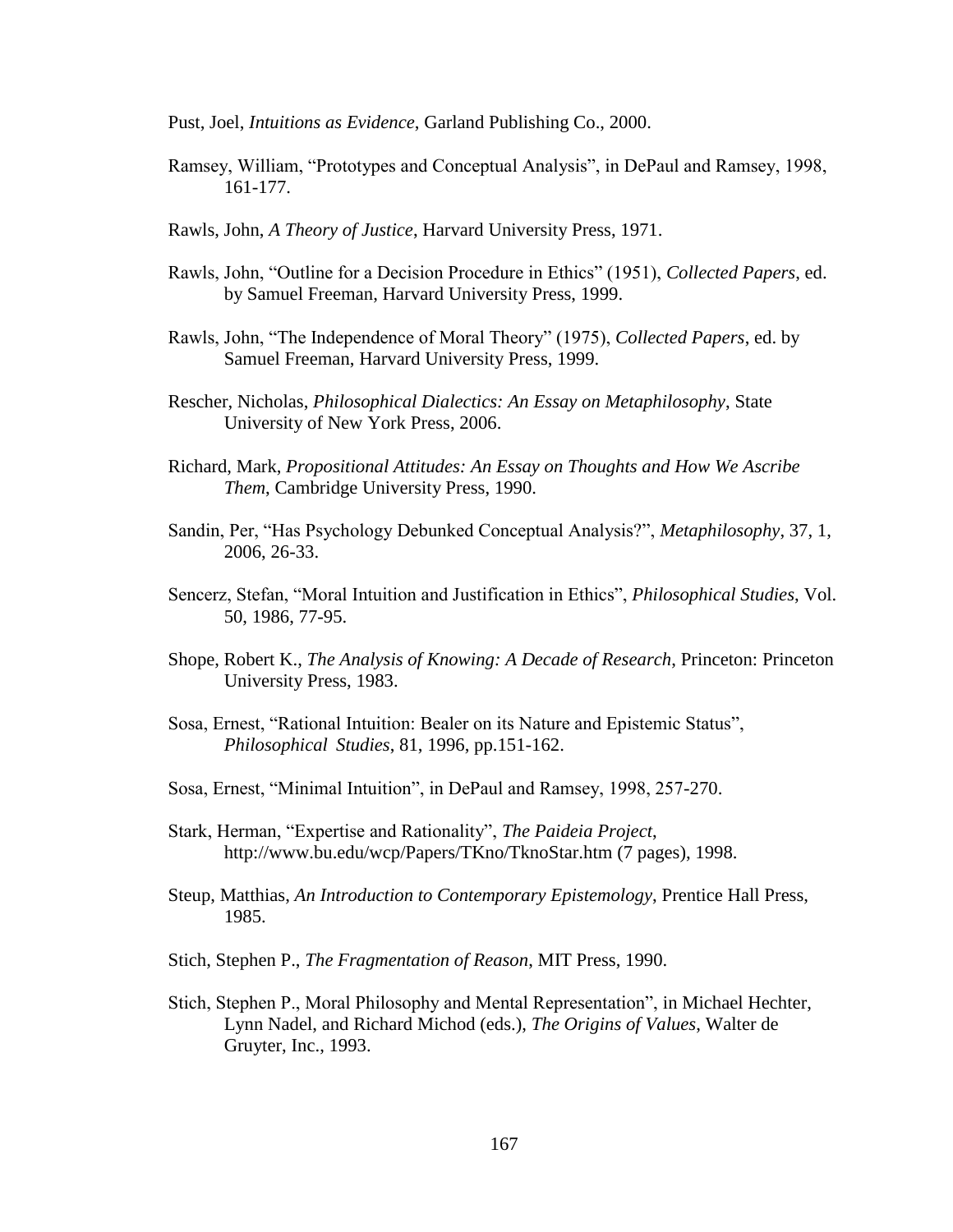- Stich, Stephen and Stephen Laurence, "Naturalism and Intentionality", *Midwest Studies in Philosophy*, Vol. 19, Philosophical Naturalism, University of Minnesota Press, 1994.
- Swartz, Norman, *Beyond Experience: Metaphysical Theories and Philosophical Constraints*, Toronto: University of Toronto Press, 1991.
- Tidman, Paul, "The Justification of A Priori Intuitions", *Philosophy and Phenomenological Research*, Vol. LVI, No. 1, March 1996, 161-171.
- Timmons, Mark, "On the Epistemic Status of Considered Moral Judgments", *Southern Journal of Philosophy*, vol. 29.
- Weinberg, Jonathan, "A Posteriori Concerns about A Priori Intuitions", presented to the Pacific Division Meeting of the American Philosophical Association, used with permission from the author.
- Weingberg, Jonathan, "What"s Epistemology For?: The Case for Neopragmatism in Normative Metaepistemology", *Epistemology Futures*, edited by Stephen Hetherington, Oxford University Press, 2006, 26-47.
- Weinberg, Jonathan, Shaun Nichols, and Stephen Stich, "Normativity and Epistemic Intuitions", *Philosophical Topics*, Vol. 29, Nos. 1 & 2, Spring and Fall, 2001, 429-483.